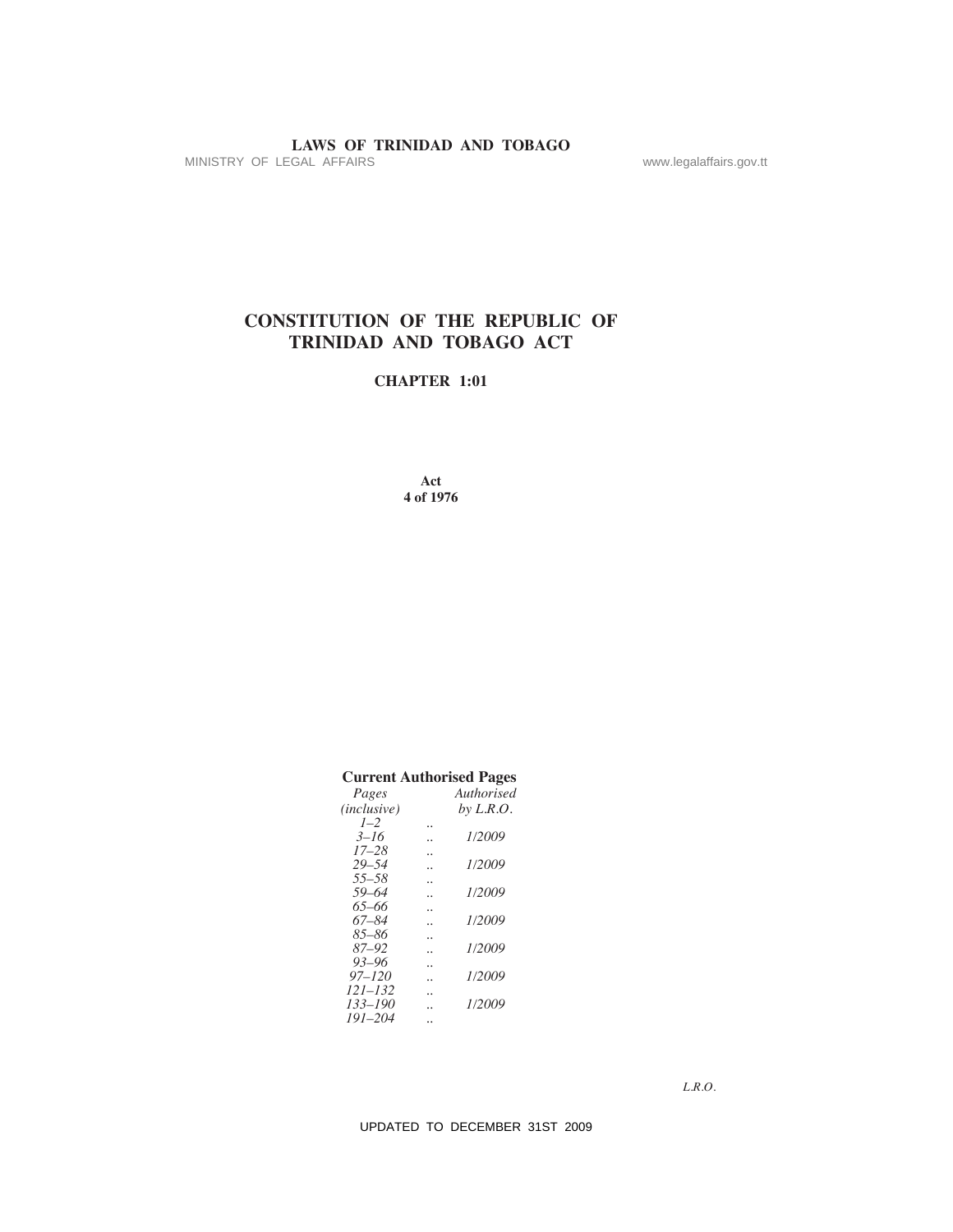# **LAWS OF TRINIDAD AND TOBAGO** www.legalaffairs.gov.tt

|                   | Constitution of the Republic |  |
|-------------------|------------------------------|--|
| <b>Chap. 1:01</b> | of Trinidad and Tobago       |  |

# **Index of Subsidiary Legislation**

| 2          | MINISTRY OF LEGAL AFFAIRS<br><b>Chap. 1:01</b>                                                                                                                                                                                                                                                                                  | Constitution of the Republic<br>of Trinidad and Tobago |          |          | www.legalaffairs.gov.tt |      |
|------------|---------------------------------------------------------------------------------------------------------------------------------------------------------------------------------------------------------------------------------------------------------------------------------------------------------------------------------|--------------------------------------------------------|----------|----------|-------------------------|------|
|            |                                                                                                                                                                                                                                                                                                                                 | <b>Index of Subsidiary Legislation</b>                 |          |          |                         |      |
|            |                                                                                                                                                                                                                                                                                                                                 |                                                        |          |          |                         | Page |
|            | Existing Laws Amendment Order (GN 8/1962)                                                                                                                                                                                                                                                                                       |                                                        |          |          |                         | 17   |
|            | Existing Laws Amendment Order (GN 97/1963)                                                                                                                                                                                                                                                                                      |                                                        |          |          | $\cdots$                | 19   |
|            | Existing Laws Modification Order (GN 136/1976)                                                                                                                                                                                                                                                                                  |                                                        | $\cdots$ |          | $\cdots$                | 22   |
| (110/1983) | Letters Patent Establishing the Distinguished Society of Trinidad and Tobago<br>$\cdots$                                                                                                                                                                                                                                        | $\cdots$<br>$\cdots$                                   | .        | .        |                         | 23   |
|            | Electoral College Regulations (GN 187/1976)                                                                                                                                                                                                                                                                                     |                                                        | $\cdots$ | $\cdots$ | .                       | 29   |
|            | Public Service Commission (Delegation of Powers) Order (GN 158/1966)                                                                                                                                                                                                                                                            |                                                        |          |          |                         | 41   |
|            | Teaching Service Commission (Delegation of Powers) Order (GN 88/1969)                                                                                                                                                                                                                                                           |                                                        |          |          |                         | 55   |
|            | Public Service Commission Regulations (GN 132/1966)                                                                                                                                                                                                                                                                             |                                                        |          |          | .                       | 57   |
|            | Police Service Commission Regulations (GN 131/1966)                                                                                                                                                                                                                                                                             |                                                        |          | $\cdots$ | $\cdots$                | 131  |
|            | Appointment of the Commissioner of Police and Deputy Commissioner of<br>Police (Qualification and Selection Criteria) Order (LN 165/2007)                                                                                                                                                                                       |                                                        |          |          | $\cdots$                | 172  |
|            | Commissioner of Police and Deputy Commissioner of Police (Selection Process)                                                                                                                                                                                                                                                    |                                                        |          |          |                         |      |
|            | Order (LN 166/2007)<br>$\cdots$                                                                                                                                                                                                                                                                                                 |                                                        |          |          | .                       | 174  |
|            | Public Service Appeal Board Regulations (GN 74/1978)                                                                                                                                                                                                                                                                            |                                                        |          |          | .                       | 177  |
|            | Police Service Commission (Appeal) Regulations                                                                                                                                                                                                                                                                                  |                                                        |          | $\cdots$ | .                       | 191  |
|            |                                                                                                                                                                                                                                                                                                                                 | <b>Note on Schedule</b>                                |          |          |                         |      |
|            | The Constitution which was originally enacted as the Schedule to this Act has been published<br>independently (at the beginning of this Edition and immediately before this Chapter).<br>However, any statutory instruments made under the Constitution are published as part of the<br>Subsidiary Legislation of this Chapter. |                                                        |          |          |                         |      |
|            |                                                                                                                                                                                                                                                                                                                                 | <b>Note on Omissions</b>                               |          |          |                         |      |
|            | The following Subsidiary Legislation made under the Constitution have been omitted:<br>(a) Emergency Powers Regulations (made under section 7) and Orders made thereunder.                                                                                                                                                      |                                                        |          |          |                         |      |
|            |                                                                                                                                                                                                                                                                                                                                 |                                                        |          |          |                         |      |
|            | (b) State of Emergency Proclamations (made under section 10).                                                                                                                                                                                                                                                                   |                                                        |          |          |                         |      |
| (c)        | Election of President Declarations Orders (made under section 32).                                                                                                                                                                                                                                                              |                                                        |          |          |                         |      |
| (d)        | Parliamentary Sessions Proclamations (made under section 67).                                                                                                                                                                                                                                                                   |                                                        |          |          |                         |      |
| (e)        | Proroguing of Parliament Proclamations (made under section 68).                                                                                                                                                                                                                                                                 |                                                        |          |          |                         |      |
|            |                                                                                                                                                                                                                                                                                                                                 |                                                        |          |          |                         |      |
|            |                                                                                                                                                                                                                                                                                                                                 | UPDATED TO DECEMBER 31ST 2009                          |          |          |                         |      |

# **Note on Schedule**

# **Note on Omissions**

- *(a)* Emergency Powers Regulations (made under section 7) and Orders made thereunder.
- *(b)* State of Emergency Proclamations (made under section 10).
- *(c)* Election of President Declarations Orders (made under section 32).
- *(d)* Parliamentary Sessions Proclamations (made under section 67).
- *(e)* Proroguing of Parliament Proclamations (made under section 68).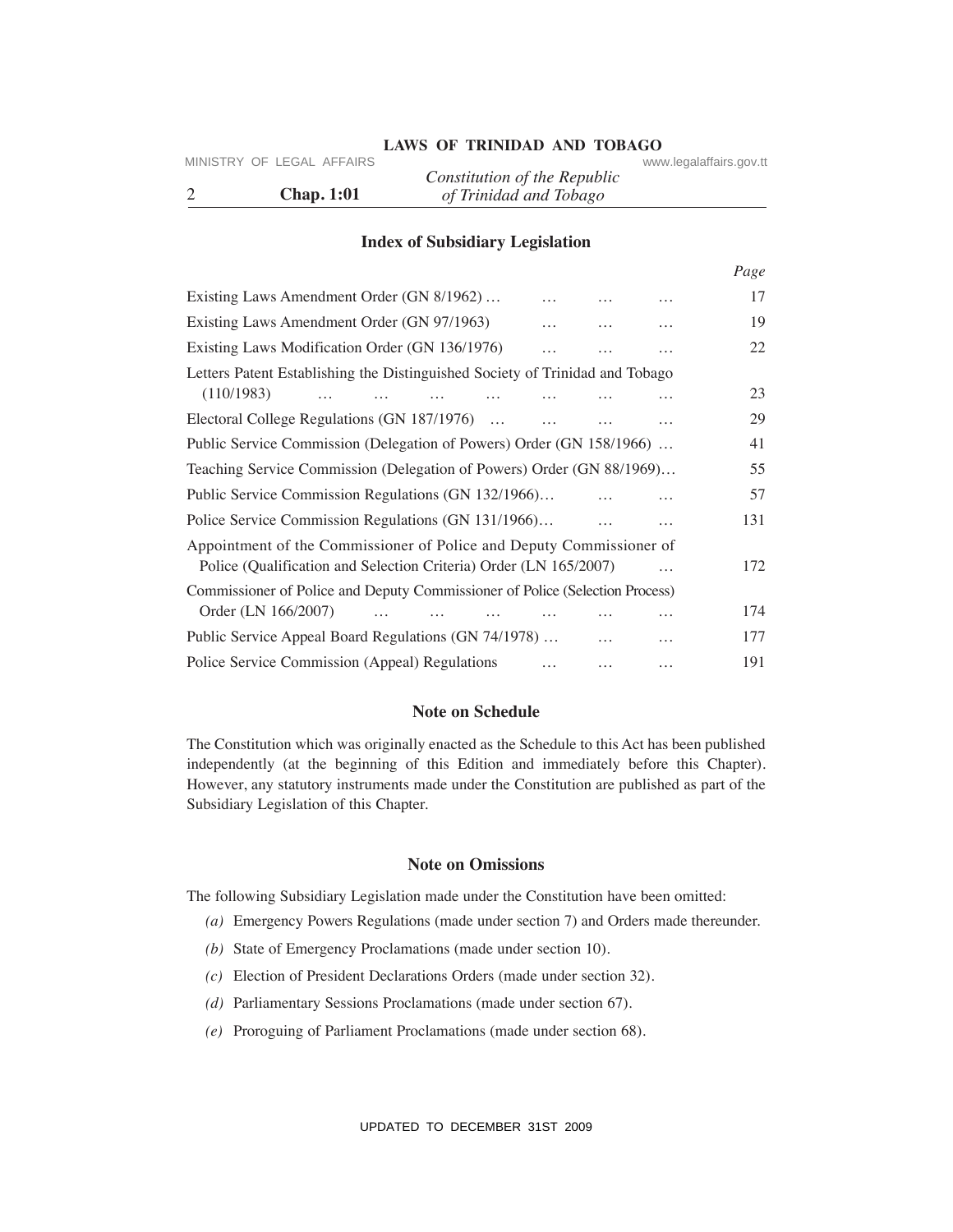| <b>LAWS OF TRINIDAD AND TOBAGO</b>                     |                   |                         |
|--------------------------------------------------------|-------------------|-------------------------|
| MINISTRY OF LEGAL AFFAIRS                              |                   | www.legalaffairs.gov.tt |
| Constitution of the Republic<br>of Trinidad and Tobago | <b>Chap.</b> 1:01 |                         |

- *(f)* Dissolution Proclamations (made under section 68).
- *(g)* Elections and Boundaries Commissions Orders (made under section 72).
- *(h)* Public Accounts (Enterprises) Committee (made under section 119).

*N.B. See Current Edition of the Consolidated Index of Acts and Subsidiary Legislation for references to these Subsidiary Legislation.*

# Note on section 162, and on Part IV of CHAPTER XII **(Resignation, Retirement), of the Public Service Commission Regulations**

LN 282/1998 amended the Public Service Commission Regulations by revoking and replacing Chapter XII. In the regulations that were replaced no regulation was numbered as **162,** and the other following regulations were numbered as **163, 164, 165, 166** and **167** notwithstanding the fact that the regulations in Chapter XIII commenced with the number 164. MINISTRY OF LEGAL AFFAIRS<br> *OF Kentilation of The Republic* www.legalaffairs.gov.tt<br> *OF Dissislation Prochanations* (made used reserved on SS).<br>
(*g*) Elections and Boundaries Commissions Orbes (made under<br>
section 72).<br>

In order therefore, to regularise the situation, regulations 164, 165, 166 and 167 have accordingly been renumbered as 163A, 163B, 163C and 163D in order to maintain sequential continuity in the renumbering of the Regulations.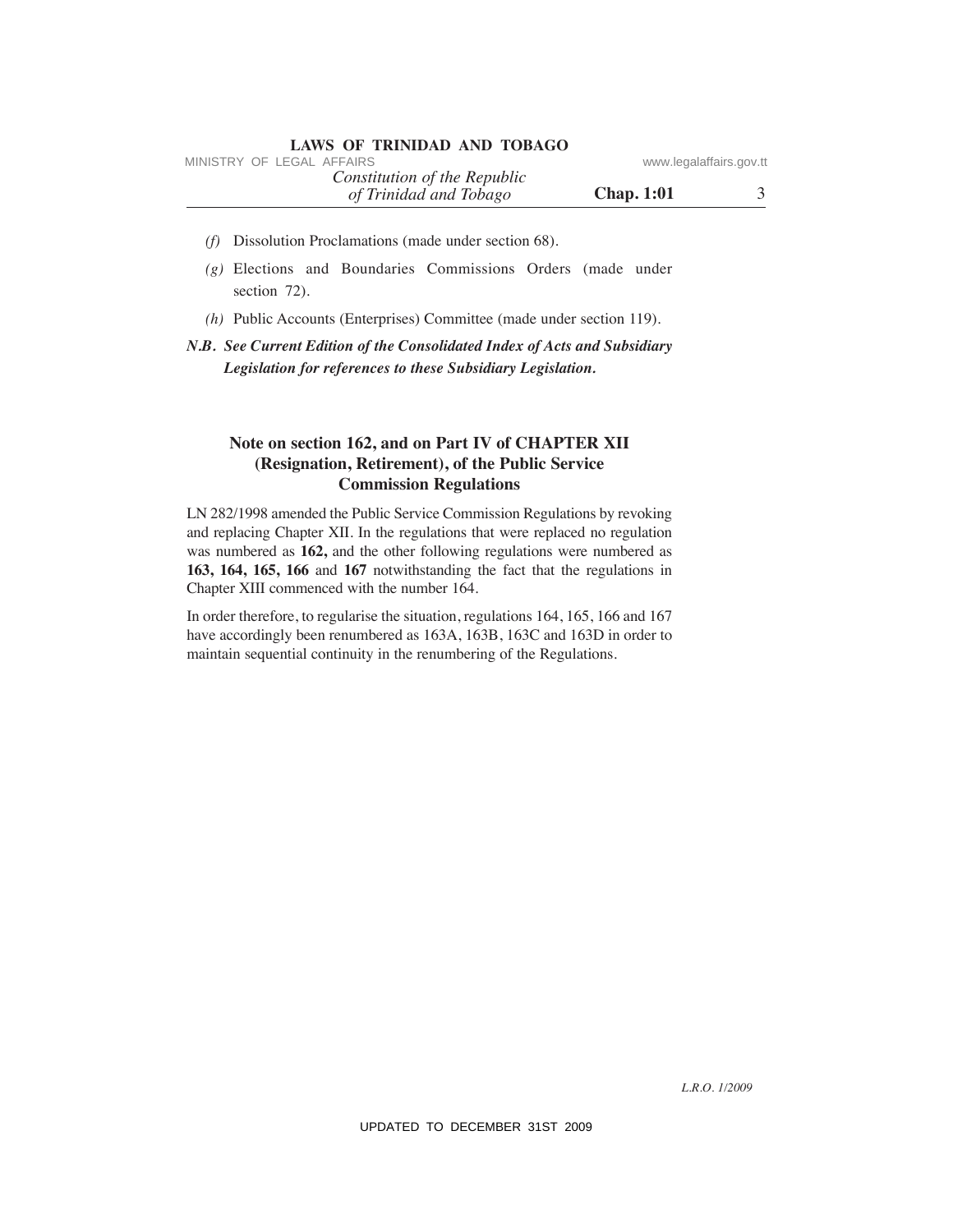# **LAWS OF TRINIDAD AND TOBAGO** www.legalaffairs.gov.tt

4 **Chap. 1:01** *of Trinidad and Tobago*

*Constitution of the Republic*

# **ChAPTeR 1:01**

# **CONSTITuTION OF The RePuBLIC OF TRINIDAD AND TOBAGO ACT** VINISTRY OF LEGAL AFFAIRS Constitution of the Republic CHAPTER 1.01<br>
CHAPTER 1.01<br>
CONSTITUTION OF THE REPUBLIC<br>
OF TRINIDAD AND TOBAGO ACT<br>
SECTION<br>
SECTION ARRANGEMENT OF SECTIONS<br>
SECTION<br>
1. Short title.<br>
2. Interpret

### ARRANGEMENT OF SECTIONS

### **SeCTION**

- 1. Short title.
- 2. Interpretation.
- 3. Former Constitution repealed and new Constitution enacted.
- 4. Appointed day.
- 5. Existing law.
- 6. Prerogative and privilege.
- 7. Legal proceedings and other matters.
- 8. Succession to property.
- 9. Rights, liabilities and obligations.
- 10. Existing officers.
- 11. Judges of the Supreme Court.
- 12. Oaths.
- 13. Transitional provisions relating to existing Commissions.
- 14. Saving for offices of Prime Minister and Ministers.
- 15. Alteration to this Act.
- 16. Transitional as to dissolution of last Parliament.
- 17. Transitional as to Director of Public Prosecutions.
- 18. Validation of certain enactments.
- 19. Saving for prescribed matters under former Constitution.
- 20. Saving for Standing Orders.
- 21. Transitional as to constituency boundaries and list of electors.
- 22. Act to be certified.

**SCheDuLe***—(See* Note on page 2*)*.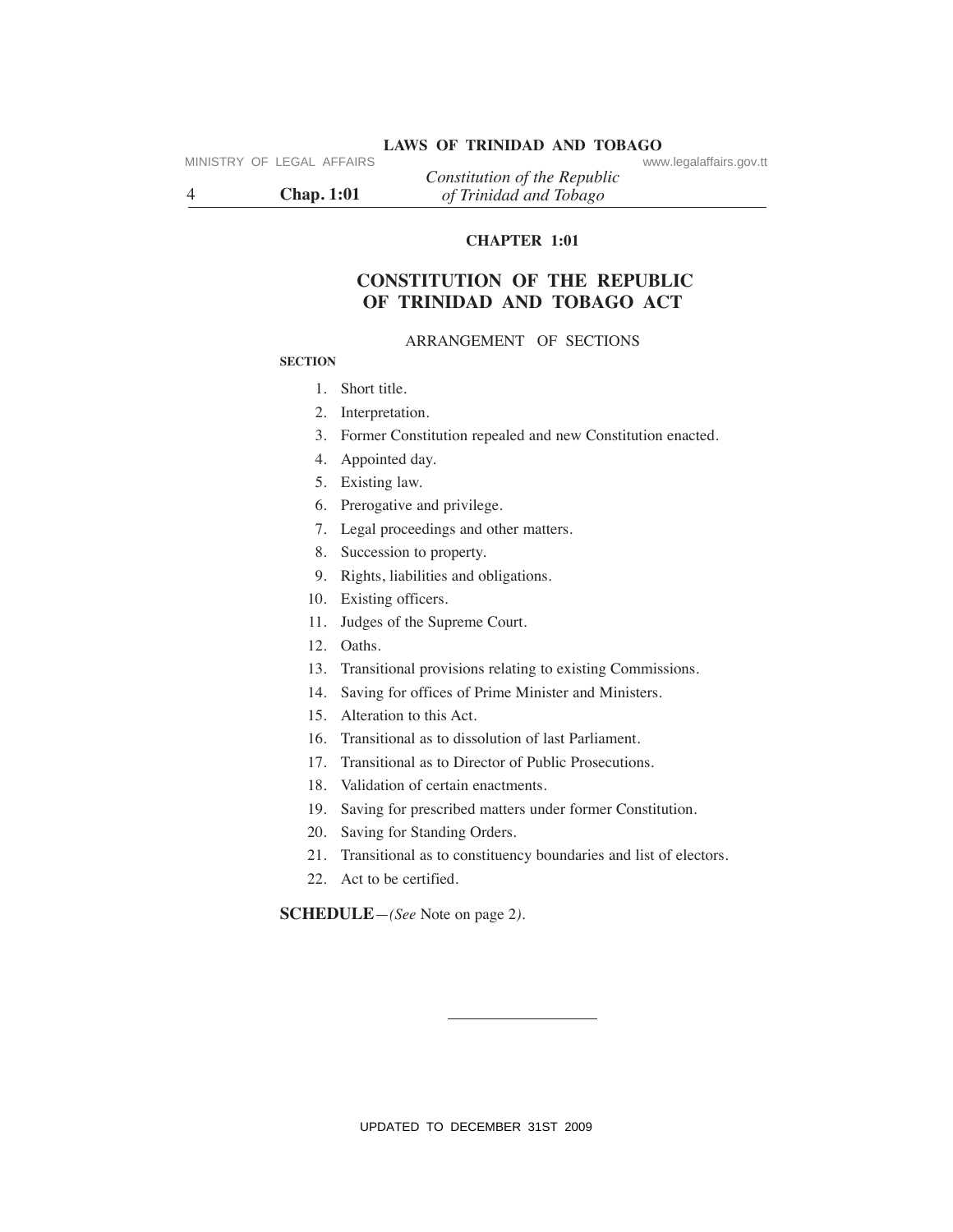# **LAWS OF TRINIDAD AND TOBAGO**<br>MINISTRY OF LEGAL AFFAIRS

*of Trinidad and Tobago Constitution of the Republic*

**Chap. 1:01** 5

# **ChAPTeR 1:01**

# **CONSTITuTION OF The RePuBLIC OF TRINIDAD AND TOBAGO ACT**

# An Act to establish the Republic of Trinidad and Tobago 4 of 1976. **and to enact the Constitution thereof in lieu of the former Constitution.**

[29TH MARCH 1976]

Commencement.

WHEREAS it is enacted by subsection  $(1)$  of section 38 of the former Preamble. Constitution that Parliament may alter any of the provisions thereof:

 And whereas it is enacted by subsection (2) of the said section 38 that in so far as it alters certain provisions of the former Constitution a Bill for an Act of Parliament under the said section 38 shall not be passed by Parliament unless at the final voting thereon in each House it is supported by the votes of not less than two-thirds of all the members of each House: MINISTRY OF LEGAL AFFAIRS:<br>
Constitution of the Republic<br>
of Trinulati and Tobago<br>
of Termidal and Tobago<br>
Chap. 1:01<br>
CONSTITUTION OF THE REPUBLIC<br>
OF TRINIDAD AND TODBAGO ACT<br>
An Act to establish the Republic of Trinida

 And whereas it is enacted by subsection (3) of the said section 38 that in so far as it alters that section and certain other sections of the former Constitution, a Bill for an Act of Parliament under the said section 38 shall not be passed by Parliament unless it is supported at the final voting thereon—

- (i) in the House of Representatives by the votes of not less than three-fourths of all the members of the House;
- (ii) in the Senate by the votes of not less than two-thirds of all the members of the Senate:

 And whereas it is intended by this Parliament by this Act to alter the former Constitution:

NOW, THEREFORE, BE IT ENACTED by the Parliament of Trinidad and Tobago as follows:—

**1.** (1) This Act may be cited as the Constitution of the Short title. Republic of Trinidad and Tobago Act.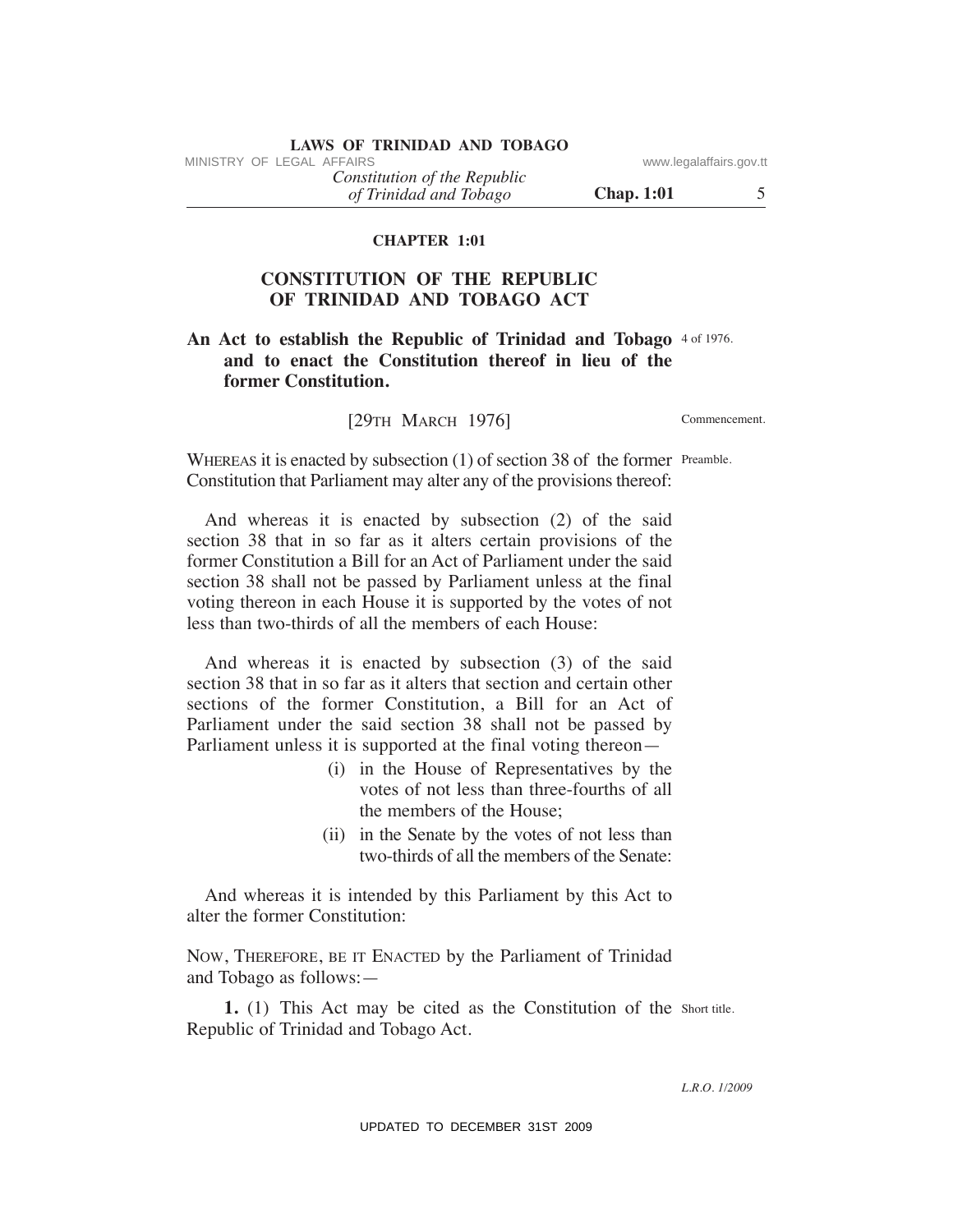# LAWS OF TRINIDAD AND TOBAGO<br>www.legalaffairs.gov.tt

|                   | Constitution of the Republic |  |
|-------------------|------------------------------|--|
| <b>Chap. 1:01</b> | of Trinidad and Tobago       |  |

| 6                                                                         | MINISTRY OF LEGAL AFFAIRS<br>www.legalaffairs.gov.tt<br>Constitution of the Republic<br><b>Chap. 1:01</b><br>of Trinidad and Tobago                                                                                                                            |
|---------------------------------------------------------------------------|----------------------------------------------------------------------------------------------------------------------------------------------------------------------------------------------------------------------------------------------------------------|
|                                                                           | (2) This Act shall have effect for the purpose of the<br>alteration of the former Constitution.                                                                                                                                                                |
| Interpretation.                                                           | 2. In this $Act-$                                                                                                                                                                                                                                              |
|                                                                           | "alter" has the same meaning as in section $38(6)(b)$ of the former<br>Constitution;                                                                                                                                                                           |
|                                                                           | *"appointed day" means the day fixed for the coming into<br>operation of the Constitution by Proclamation of the<br>Governor-General under section 4;                                                                                                          |
|                                                                           | "the Commonwealth" has the same meaning as in section 3 of the<br>Constitution;                                                                                                                                                                                |
|                                                                           | t the Constitution" means the Constitution set out in the<br>Schedule;                                                                                                                                                                                         |
|                                                                           | "existing law" means a law that had effect as part of the law of<br>Trinidad and Tobago immediately before the appointed day;                                                                                                                                  |
|                                                                           | "the former Constitution" has the same meaning as in section 3<br>of the Constitution;                                                                                                                                                                         |
| S.I.1962<br>No. 1875<br>(U.K.).                                           | "law" has the same meaning as in section 3 of the Constitution;<br>"the Order-in-Council of 1962" means the Trinidad and Tobago<br>(Constitution) Order-in-Council, 1962;                                                                                      |
|                                                                           | "public office" has the same meaning as in section 3 of the<br>Constitution;                                                                                                                                                                                   |
|                                                                           | "the State" means the Republic of Trinidad and Tobago.                                                                                                                                                                                                         |
| Former<br>Constitution<br>repealed and<br>new<br>Constitution<br>enacted. | 3. On the appointed day all the provisions of the former<br>Constitution are repealed and the Order-in-Council of 1962 is<br>revoked, and thereupon the Constitution shall have effect as the<br>supreme law of the State in place of the former Constitution. |
| Appointed day.                                                            | 4. The Governor-General shall by Proclamation published<br>in the Gazette fix a day after the dissolution of the last Parliament<br>under the former Constitution for the coming into operation of<br>the Constitution.                                        |
|                                                                           | *1st August, 1976 was fixed by Proclamation (GN 116/1976).<br><i>i</i> See Note on Schedule at page 2.                                                                                                                                                         |
|                                                                           |                                                                                                                                                                                                                                                                |
|                                                                           | UPDATED TO DECEMBER 31ST 2009                                                                                                                                                                                                                                  |

**<sup>\*</sup>**1st August, 1976 was fixed by Proclamation (GN 116/1976).

**<sup>†</sup>***See* Note on Schedule at page 2.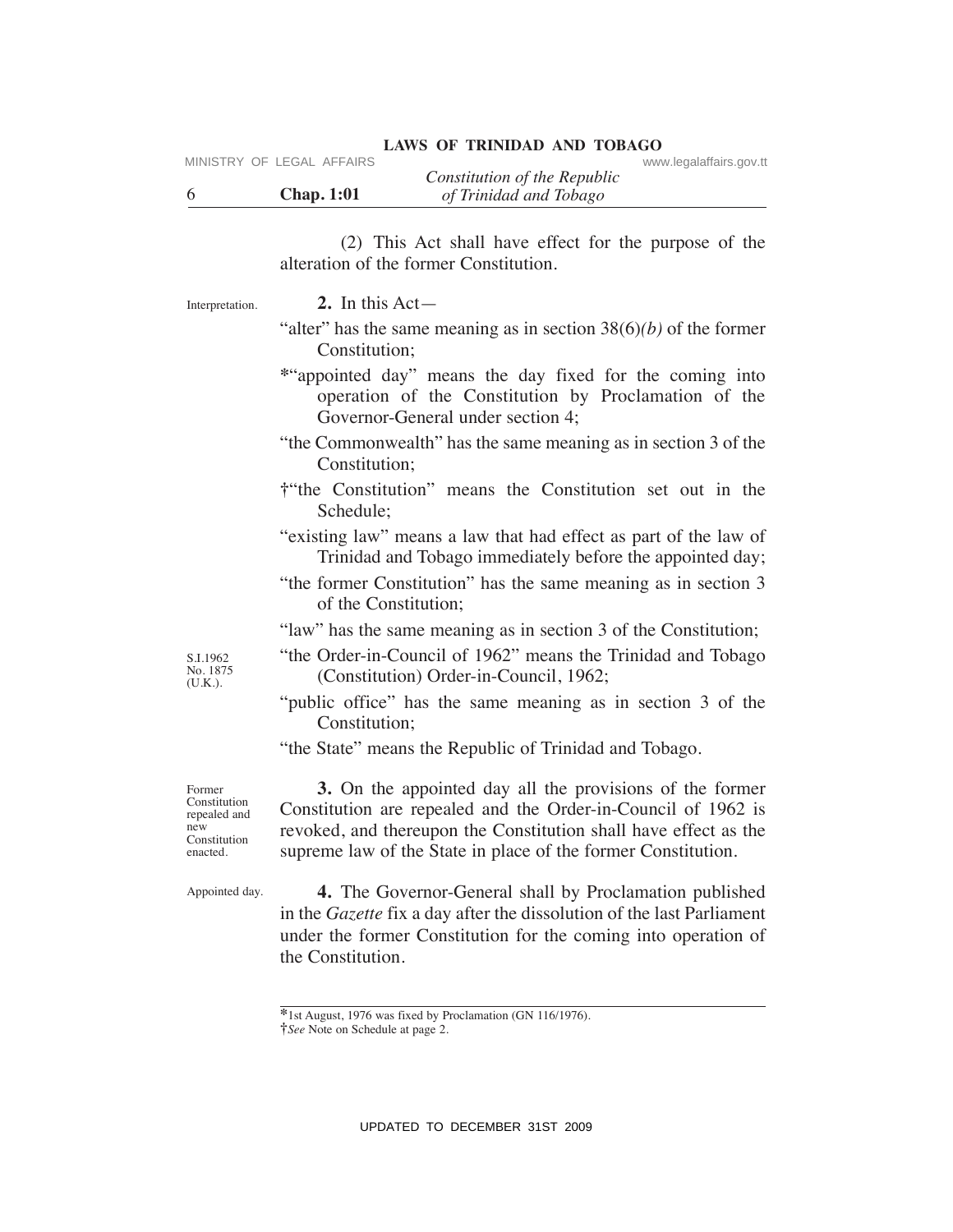|  | LAWS OF TRINIDAD AND TOBAGO |  |  |
|--|-----------------------------|--|--|
|--|-----------------------------|--|--|

| MINISTRY OF LEGAL AFFAIRS    | www.legalaffairs.gov.tt |  |
|------------------------------|-------------------------|--|
| Constitution of the Republic |                         |  |
| of Trinidad and Tobago       | <b>Chap.</b> 1:01       |  |

**5.** (1) Subject to the provisions of this section, the Existing law. operation of the existing law on and after the appointed day shall not be affected by the revocation of the Order-in-Council of 1962 but the existing laws shall be construed with such modifications, adaptations, qualifications and exceptions as may be necessary to bring them into conformity with this Act.

 \*(2) The President may, by Order published in the *Gazette* made at any time within the period of three years next after the appointed day, make such modifications to any existing law as may appear to him to be necessary or expedient for bringing that law into conformity with the Constitution, without prejudice, however, to any powers conferred by any law upon any other person or authority to modify any existing law. WHETENY OF LEGAL AFFAIRS of the Republic www.legalaffairs.gov.tt<br>
(f Trindial and Tabago<br>
of Trindial and Tabago<br>
S. (1) Subject to the provisions of this section, the Existing law<br>
operation of the Costing law on and aft

 (3) Anything done under any existing law before its modification by or under this section which would, but for this subsection, cease by virtue of that modification to have effect, shall continue to have effect as if done under that law as so modified.

 (4) In subsection (3), "modification" includes amendment, adaptation or other alteration authorised by subsection (1) .

 (5) Without prejudice to the generality of subsections (1) to (4) and subject to any Order made under subsection (2), in any existing law which continues in force after the appointed day or in any public document, in relation to any time or any period commencing on or after the appointed day, unless the context otherwise requires—

- *(a)* any reference to Her Majesty the Queen, whether or not that expression is used, or to the Crown in respect of Trinidad and Tobago, shall be read and construed as if it were a reference to the State;
- *(b)* any reference to the Governor-General shall be read and construed as if it were a reference to the President;
- *(c)* any reference to Crown land or Crown forest shall be read and construed as a reference to State land or State forest, respectively;

**<sup>\*</sup>***See* Subsidiary Legislation for Modification Orders at page 22.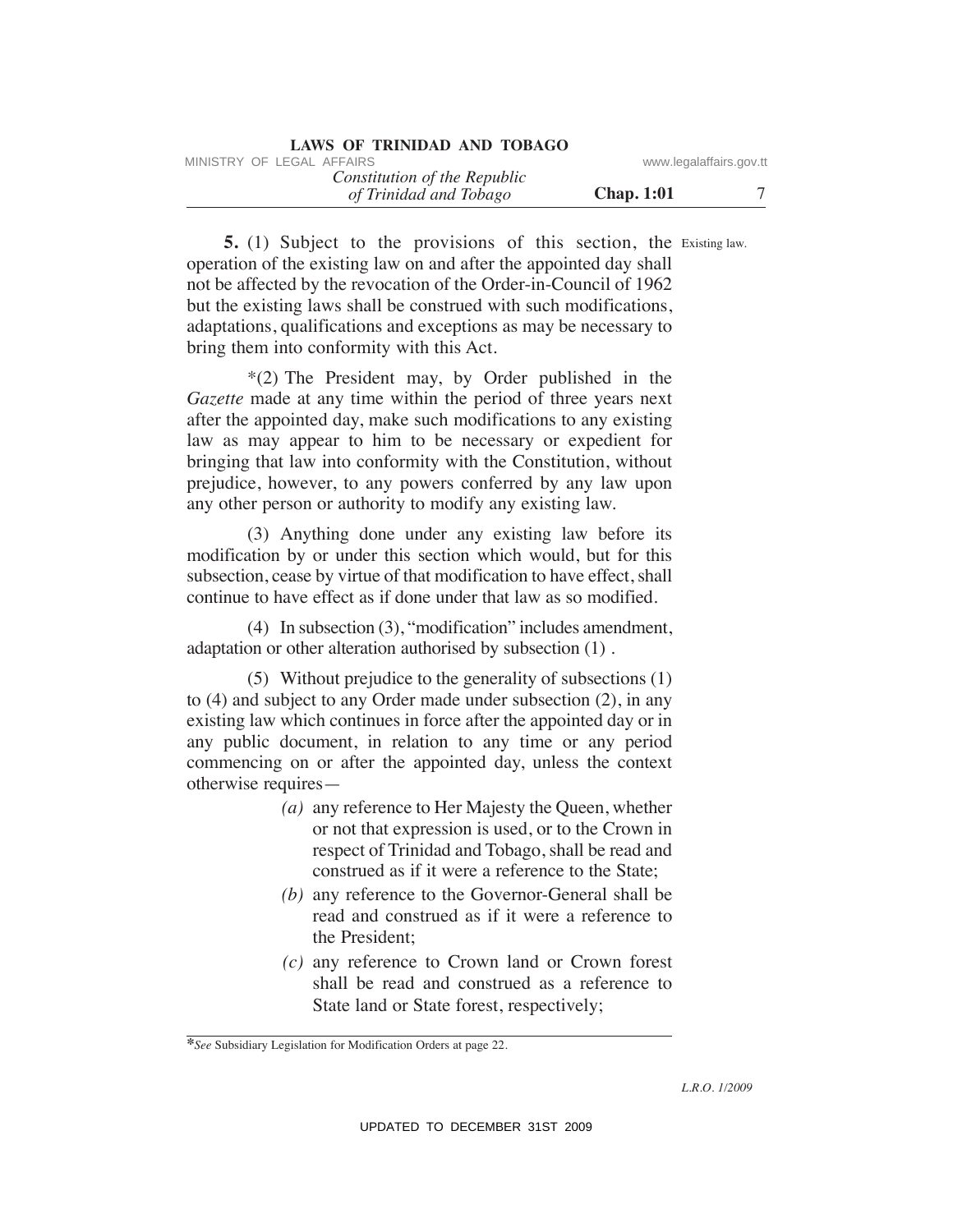| MINISTRY OF LEGAL AFFAIRS | Constitution of the Republic | www.legalaffairs.gov.tt |
|---------------------------|------------------------------|-------------------------|
| <b>Chap.</b> 1:01         | of Trinidad and Tobago       |                         |

 *(d)* any reference to Her Majesty's dominions shall be read and construed as a reference to the Commonwealth.

Prerogative and privilege.

 **6.** (1) Where under any existing law any prerogative or privilege is vested in Her Majesty the Queen or the Crown in respect of Trinidad and Tobago, that prerogative or privilege shall, on the appointed day, vest in the State and, subject to the Constitution and any other law, the President shall have power to do all things necessary for the exercise thereof. VINESTRY OF LEGAL AFFAIRS Constitution of the Republic of the Separation of the Majesty's dominions shall<br>
31 SUP any release to the Majesty's dominions shall<br>
be read and constructe to the Majesty is dominions shall<br>
be

**LAWS OF TRINIDAD AND TOBAGO**

 (2) Where under any existing law any rights, powers, privileges, duties or functions are vested in or imposed on the Governor-General, those rights, powers, privileges, duties and functions shall, on the appointed day, vest in and be exercisable by the President.

 **7.** (1) Subject to subsection (2), all actions, suits and other legal proceedings pending before any Court on the appointed day shall continue before that Court, including the Supreme Court established by the Constitution, as if they had been commenced in that Court under the Constitution.

 (2) Any criminal proceedings pending in any Court immediately before the appointed day in which Her Majesty the Queen is a party in respect of Trinidad and Tobago, may be continued after the appointed day with the substitution of the State as a party.

 (3) Where any matter or thing has been commenced before the appointed day by the Governor-General in exercise of any power in that behalf under any existing law, such matter or thing may be continued and completed by the President on or after the appointed day.

Succession to property.

 **8.** (1) All property which, immediately before the appointed day, is vested in Her Majesty or the Governor-General for the purposes of the Government of Trinidad and Tobago, shall, on the appointed day, vest in the State.

Legal proceedings and

other matters.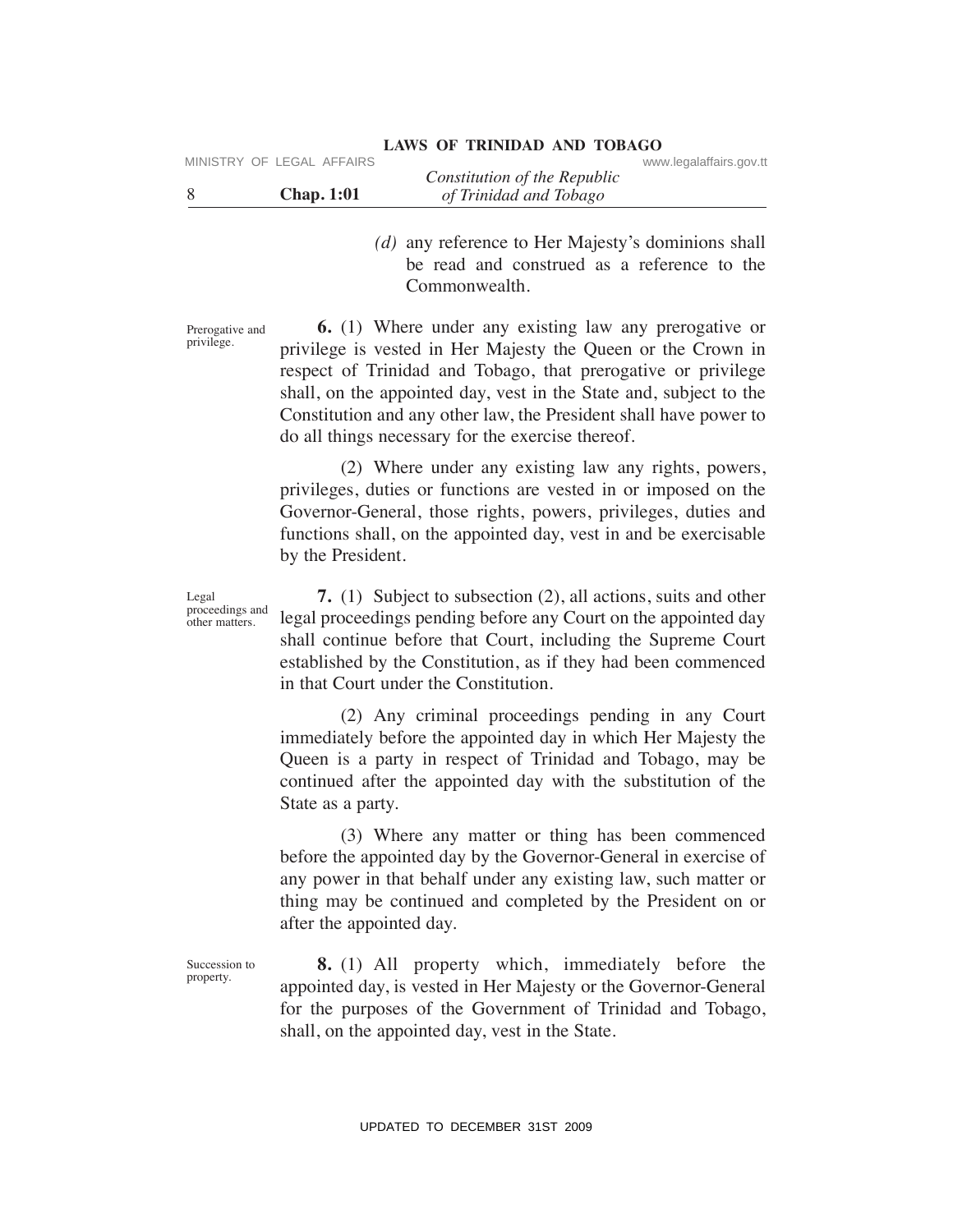| LAWS OF TRINIDAD AND TOBAGO |  |  |  |  |  |
|-----------------------------|--|--|--|--|--|
|-----------------------------|--|--|--|--|--|

| MINISTRY OF LEGAL AFFAIRS |  |                              |                   | www.legalaffairs.gov.tt |  |
|---------------------------|--|------------------------------|-------------------|-------------------------|--|
|                           |  | Constitution of the Republic |                   |                         |  |
|                           |  | of Trinidad and Tobago       | <b>Chap.</b> 1:01 |                         |  |

 (2) Any property which, immediately before the appointed day, is liable to escheat or to be forfeited to Her Majesty for the purposes of the Government of Trinidad and Tobago, shall, from the appointed day, be liable to escheat or to be forfeited to the State.

 (3) Where, immediately before the appointed day, any person holds any property in trust for Her Majesty or for the Governor-General, for the purposes of the Government of Trinidad and Tobago, that person shall, from the appointed day, hold such property on the like trust for the State.

**9.** (1) All rights, liabilities and obligations of Her Majesty Rights, in respect of the Government of Trinidad and Tobago shall, on biliabilities and and after the appointed day, be rights, liabilities and obligations of the State.

 (2) All rights, liabilities and obligations of the Governor-General or the holder of any other office under the Crown in respect of the Government of Trinidad and Tobago, shall, on and after the appointed day, be rights, liabilities and obligations of the President or of the holder of that other office, as the case may be, on behalf of the State. Whether the Look Learning of the Republic sum summation of the Republic summation of Trimidal and Tobago comparison to the continuous control day, is liable to exchant or to be forficied to Her appointed day, is liable to

 (3) In this section, rights, liabilities and obligations include rights, liabilities and obligations arising from contract or otherwise, other than rights mentioned in sections 6 and 8.

**10.** (1) Subject to the provisions of this Act and of the Existing Constitution, every person who immediately before the appointed day holds or is acting in a public office shall, as from that day, continue to hold or act in the like office as if he had been appointed thereto in accordance with the provisions of the Constitution. officers.

 (2) A person who under the Order-in-Council of 1962 or any existing law would have been required to vacate his office at the expiration of any period shall vacate his office at the expiration of that period.

**11.** (1) The Judges of the Supreme Court holding office Judges of the immediately before the appointed day shall, as from that day, Supreme Court.

obligations.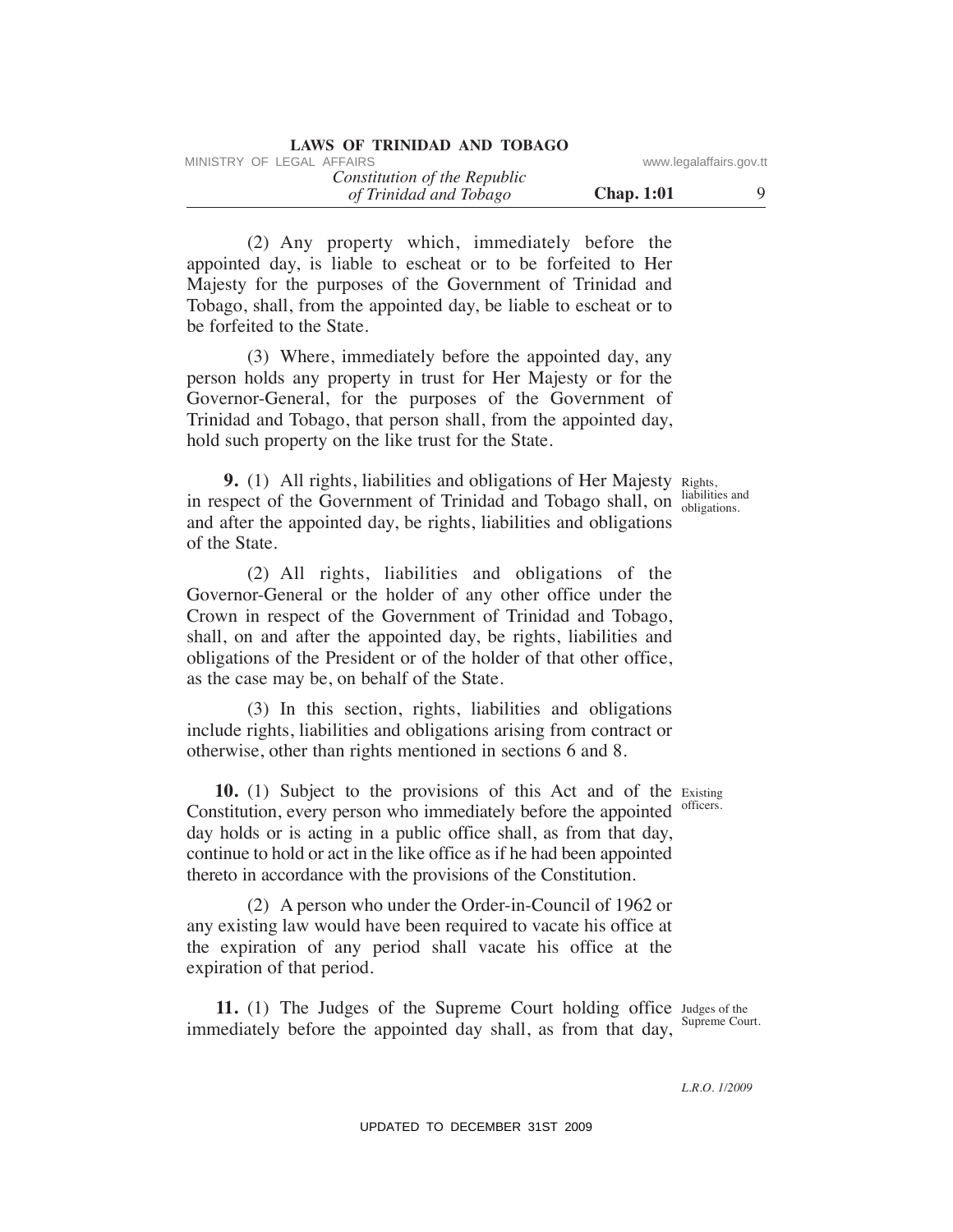|                   |                              | www.iogaianano.gov.u |
|-------------------|------------------------------|----------------------|
|                   | Constitution of the Republic |                      |
| <b>Chap.</b> 1:01 | of Trinidad and Tobago       |                      |

continue to hold office as if they had been appointed thereto under the provisions of Chapter 7 of the Constitution.

 (2) Until other provision is made under Chapter 11 of the Constitution the salaries and allowances of the Judges of the Supreme Court shall be the salaries and allowances to which, immediately before the appointed day, the Judges of the Supreme Court were entitled.

 **12.** (1) Any person who holds any office to which this section applies as from the appointed day, by virtue of having been the holder of any office before that day, shall be deemed to have complied with the requirements of the Constitution or any other law in force in Trinidad and Tobago relating to the taking of oaths with respect to that office.

 (2) This section applies to any office to which section 10 or 11 applies, to the office of Prime Minister, Minister, Parliamentary Secretary, President of the Senate, Speaker, Leader of the Opposition, Auditor General, member of a Service Commission other than the Judicial and Legal Service Commission and member of the Elections and Boundaries Commission.

Transitional provisions relating to existing Commissions.

 **13.** (1) Any power of a Commission established by the former Constitution (in this section referred to as "an existing Commission") which has been validly delegated to any person or authority shall, to the extent that that power could be delegated under the Constitution to such person or authority, be deemed as from the appointed day, to have been delegated to that person or authority in accordance with the provisions of the Constitution.

 (2) Any matter which immediately before the appointed day is pending before an existing Commission or, as the case may be, before any person or authority to whom the power to deal with such matters has been delegated under the former Constitution shall, as from the appointed day, be continued before the corresponding Commission established by the Constitution or, as the case may be, the said person or authority where such delegation has been continued under subsection (1), so however, that where an existing Commission or, as the case may be, any person or authority as MHETHY OF LEGAL AFFAIRS<br>
10 Chap. 1:0<br>
16 Constitution of the Republic<br>
2011 Chap. 2:0<br>
18 Constitution and Thinge in the provision of Chapter 7 of the Constitution.<br>
10 Chapter 7 of the Constitution.<br>
10 Chapter 2:0 Unil

Oaths.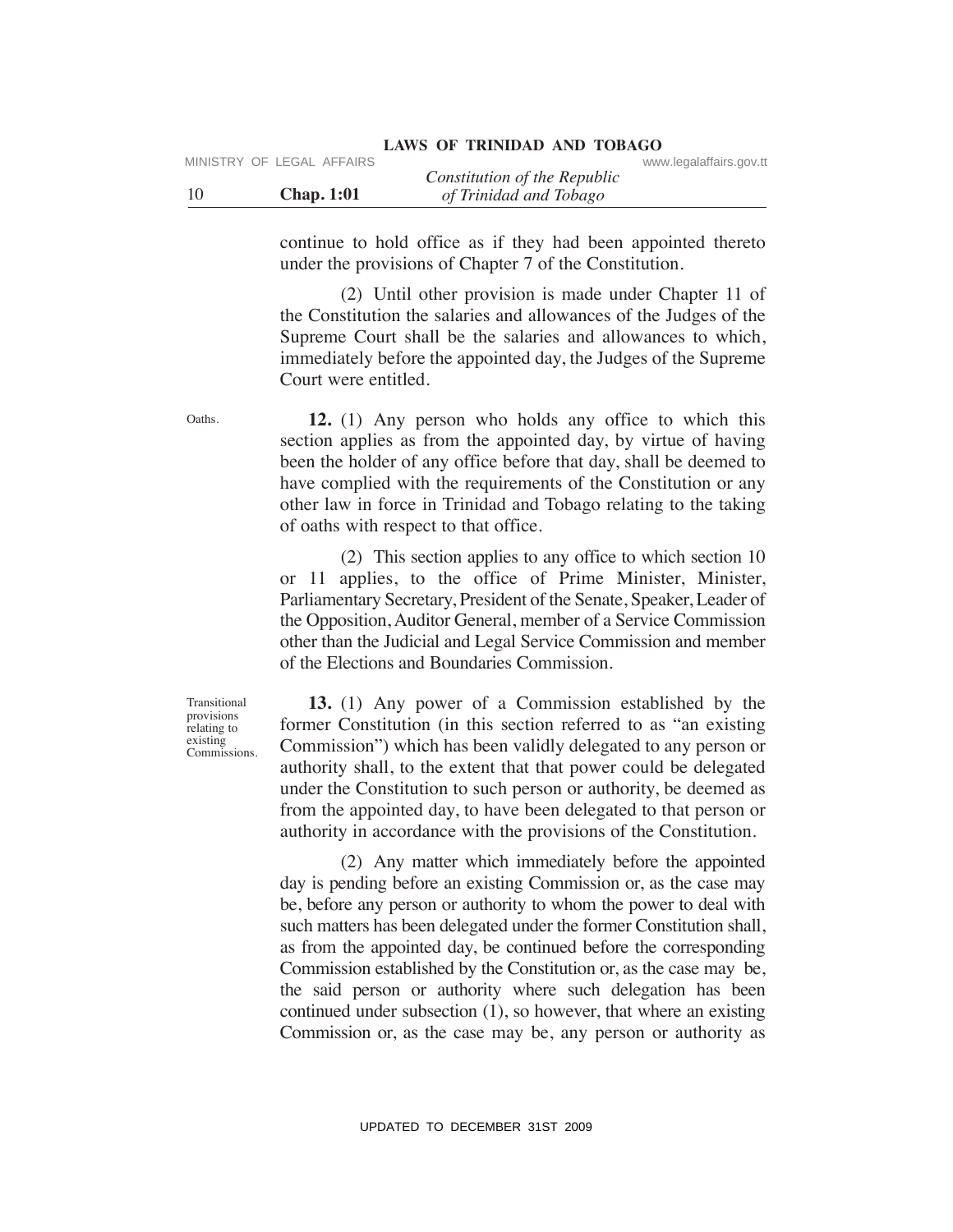| MINISTRY OF LEGAL AFFAIRS    | www.legalaffairs.gov.tt |
|------------------------------|-------------------------|
| Constitution of the Republic |                         |
| of Trinidad and Tobago       | <b>Chap.</b> 1:01       |

aforesaid has, immediately before the appointed day, partly completed the hearing of a disciplinary proceeding (in this section referred to as "the original hearing"), no person shall take part in the continued hearing unless he has also taken part in the original hearing; and where by virtue of this subsection the original hearing cannot be so continued the hearing of the disciplinary proceeding shall be recommenced.

 (3) Except in the case of the Judicial and Legal Service Commission, a person who immediately before the appointed day holds the Office of Chairman or other member of a Service Commission (within the meaning of section 3 of the Constitution) established by the former Constitution shall, as from the appointed day, continue to hold the like office as if he had been appointed thereto in accordance with the provisions of the Constitution. VINESTRY OF LEGAL AFFAIRS:<br> *OF Kentilation of the Republic* **Constitution of the Republic Constitution** (*H* composited the kneaming of a disselpinary proceeding (in this section<br>
adoressid has, immediately before the ap

 (4) Section 126(3)*(a)* of the Constitution shall have effect in relation to such a person as if the date of his appointment under the former Constitution were the date of his appointment under the Constitution.

 (5) The persons holding the office of Chairman and members of the Elections Commission under the former Constitution shall, as from the appointed day, continue to hold the like office in the Elections and Boundaries Commission under the Constitution as if they had been appointed thereto in accordance with the Constitution. This subsection shall have effect only during the period of twelve months next after the appointed day.

**14.** (1) The person who immediately before the appointed Saving for day holds the office of Prime Minister under the former Minister and Constitution shall, as from that day hold office as Prime Minister Ministers. under the Constitution as if he had been appointed thereto under the provisions of section 76 of the Constitution.

 (2) Where the person who is Prime Minister under subsection (1) is for any reason unable to act or where the office of Prime Minister is vacant, the President, acting on the advice of the Prime Minister, if the Prime Minister is able so to do, shall appoint a person who is a Minister under subsection (3) to perform the

offices of Prime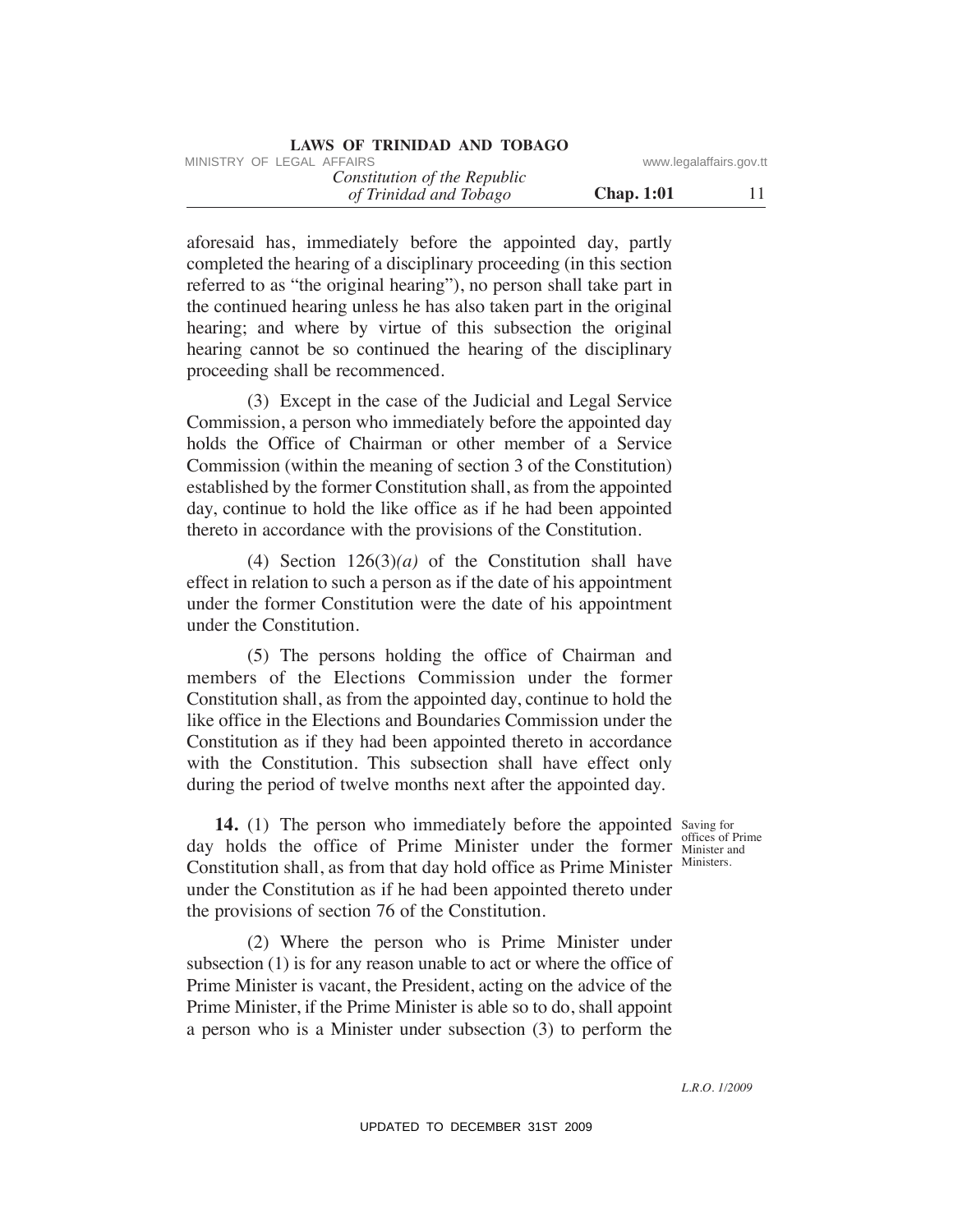|                   | Constitution of the Republic | www.nogalanano.gov.u |
|-------------------|------------------------------|----------------------|
| <b>Chap. 1:01</b> | of Trinidad and Tobago       |                      |

functions of Prime Minister until such time as that person is again able to perform his functions as Prime Minister or until the next general election after the appointed day is held, whichever first occurs.

 (3) The persons, other than the Prime Minister, who immediately before the appointed day hold office as Ministers under the former Constitution shall as from that day hold the like office as if they had been appointed thereto under section 76 of the Constitution.

 (4) Any person holding the office of Prime Minister or other Minister by virtue of the provisions of subsections (1) to (3) who, immediately before the appointed day, was assigned responsibility for any matter or department of Government under the former Constitution shall, as from that date, be deemed to have been assigned responsibility for such matter or department under section 79 of the Constitution. MHETHY OF LEGAL AFFAIRS Constitution of the Republic Constitution of the Republic Constrains and the constrains and the server and increase the person is again able to perform his functions as Prime Minister or until the

 (5) The persons who, immediately before the appointed day, hold offices of Parliamentary Secretaries under the former Constitution shall, as from that date, hold the like offices as if they had been appointed thereto under section 82 of the Constitution.

 (6) A person who, immediately before the appointed day, holds the office of President of the Senate or Speaker under the former Constitution shall, as from that date, hold the like office as if he had been elected thereto under section 45 or 50, respectively, of the Constitution.

 (7) The person who, immediately before the appointed day, holds the office of Leader of the Opposition or Auditor General under the former Constitution shall, as from that date, hold the like office as if he had been appointed thereto under section 83 or 117, respectively, of the Constitution.

Alteration to this Act.

10 &11 Eliz. 2 C. 54.

 **15.** Parliament may alter any of the provisions of this Act, including this section, other than the Schedule, in the same manner as it may alter the provisions of the Trinidad and Tobago Independence Act, 1962, of the United Kingdom.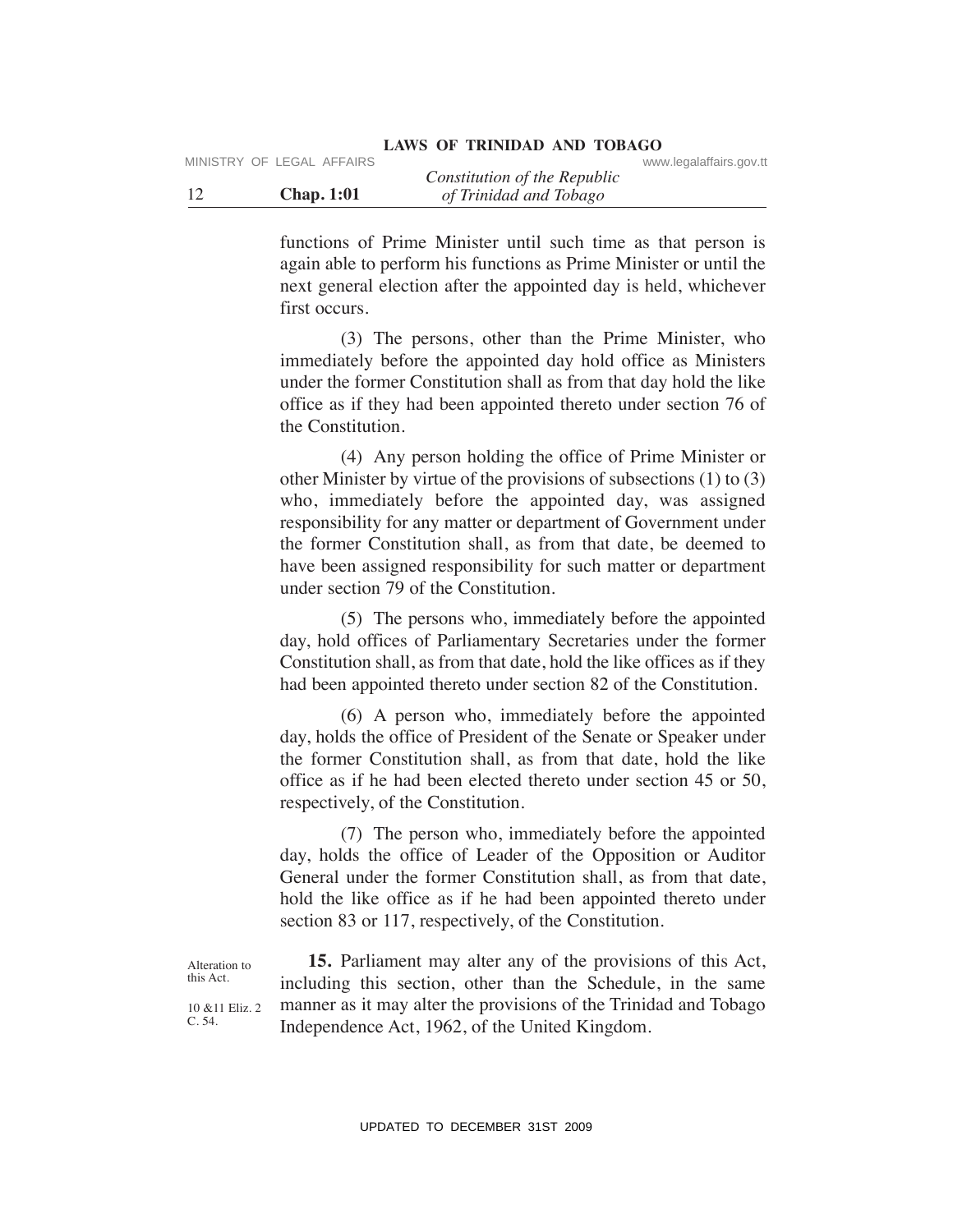| LAWS OF TRINIDAD AND TOBAGO |  |
|-----------------------------|--|
|-----------------------------|--|

| MINISTRY OF LEGAL AFFAIRS    | www.legalaffairs.gov.tt |  |
|------------------------------|-------------------------|--|
| Constitution of the Republic |                         |  |
| of Trinidad and Tobago       | <b>Chap.</b> 1:01       |  |

**16.** (1) Where it is necessary under subsection (4) of section 68 Transitional as of the Constitution for the two Houses to be summoned before the  $\frac{\text{to dissolution of}}{\text{last Parliament}}$ . next ensuing general election after the appointed day is held, the two Houses of the last Parliament under the former Constitution shall be deemed to be the two Houses of the preceding Parliament under the Constitution for all the purposes of that subsection and those Houses may proceed to deal with any business before them, notwithstanding any difference in the composition of the Senate under the former Constitution and under the Constitution.

 (2) Where in the opinion of the Prime Minister it is necessary or expedient, in order to make amendments to the Constitution between the appointed day and the next ensuing general election, to recall the two Houses of Parliament, the President, acting in accordance with the advice of the Prime Minister, may recall the two Houses of the last Parliament under the former Constitution for the purpose, and the provisions of subsection (1) shall apply accordingly.

 (3) A reference in the Constitution to a dissolution of Parliament shall be deemed to include a reference to the dissolution of the last Parliament under the former Constitution.

**17.** Until a person is appointed to the office of Director of Transitional as Public Prosecutions under the Constitution, the functions of that  $_{\text{Public}}^{\text{1D-III}}$ office shall be performed by the Solicitor General. to Director of Prosecutions.

18. All enactments passed or made by any Parliament or Validation of person or authority under or by virtue of the former Constitution enactment and not before the appointed day declared by a competent Court to be void by reason of any inconsistency with any provision of the former Constitution, including in particular sections 1 and 2 thereof, and that are not repealed, lapsed, spent or that had not otherwise had their effect, shall be deemed to have been validly passed or made and to have had full force and effect as part of the law of Trinidad and Tobago immediately before the appointed day, even if any such enactments were inconsistent with any provision of the former Constitution including in particular sections 1 and 2 thereof. MHETHY OF LEGAL AFFAIRS:<br>
UPDATENT of *Constitution of the Republic* (section (4) of section 68 Transical as<br>
16. (1) Where it is necessary under subsection (4) of section 68 Transical as<br>
16. (1) Where it is necessary un

last Parliament.

enactments.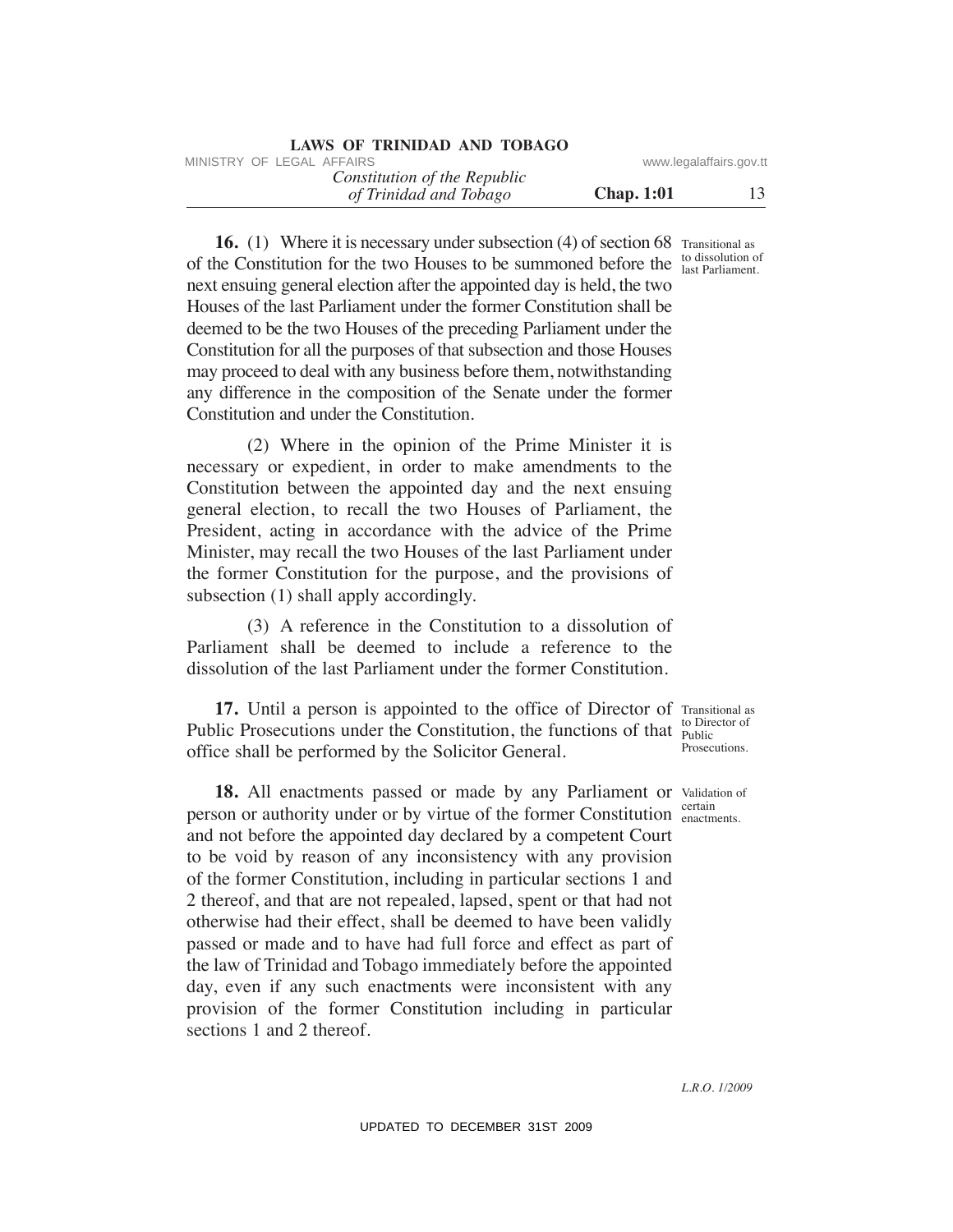# LAWS OF TRINIDAD AND TOBAGO<br>www.legalaffairs.gov.tt

|                   | Constitution of the Republic |  |
|-------------------|------------------------------|--|
| <b>Chap.</b> 1:01 | of Trinidad and Tobago       |  |

Saving for prescribed matters under former **Constitution** 

Saving for Standing Orders.

 **19.** All enactments passed or made by any Parliament or person or authority in pursuance of the former Constitution for the purpose of prescribing any matter or thing authorised or required to be prescribed by the former Constitution that is correspondingly authorised or required to be prescribed for the purposes of the Constitution shall, until some other matter or thing is prescribed in pursuance of the Constitution for the purposes thereof, continue in full force and effect for all the purposes of the Constitution.

 **20.** The Standing Orders of the Senate and of the House of Representatives of the last Parliament under the former Constitution as in force immediately before the appointed day shall, except as may be otherwise provided in pursuance of section 56(1) of the Constitution, be the Standing Orders of the Senate and of the House of Representatives established by the Constitution, but shall be read and construed with such modifications, adaptations, qualifications and exceptions as may be necessary to bring them into conformity with this Act. MHETHY OF LEGAL AFFAIRS<br>
Constitution of the Republic<br>
Chap. 1:01<br>
Chap. 1:01<br>
Chap. 2:01<br>
Samples Chapel Data Tributed and Tribuge<br>
Samples Chapel Data Handelments passed or made by any Parliament of<br>
New Section of auth

Transitional as to constituency boundaries and list of electors.

 **\*21.** (1) Notwithstanding section 54(2)*(b)* of the former Constitution, the Elections and Boundaries Commission shall prepare a fresh report of the boundaries of the constituencies in accordance with the said section 54 and any other law relating to the registration of voters of 18 years and over.

 (2) The last report of the Elections and Boundaries Commission under section 54 of the former Constitution shall—

- *(a)* be submitted by the Commission to the Prime Minister and the Speaker for presentation to the House of Representatives of the last Parliament under the former Constitution as soon as possible after the passing of this Act; and
- *(b)* be deemed to be the first report of the Elections and Boundaries Commission under section 72 of the Constitution and any other law for all the purposes of the Constitution.

<sup>\*</sup>*See* section 3 of Act No. 11 of 1980.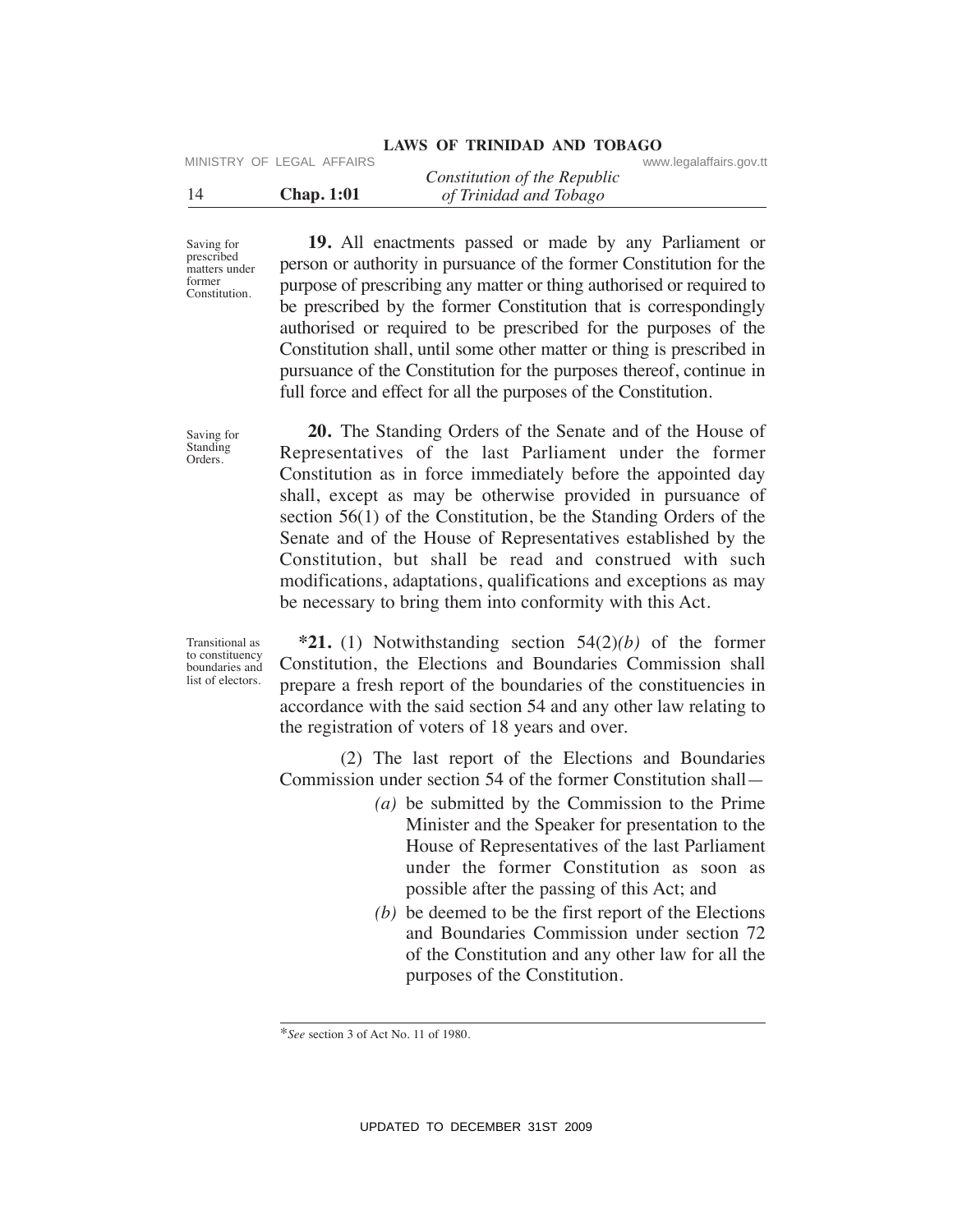| LAWS OF TRINIDAD AND TOBAGO                            |                         |    |
|--------------------------------------------------------|-------------------------|----|
| MINISTRY OF LEGAL AFFAIRS                              | www.legalaffairs.gov.tt |    |
| Constitution of the Republic<br>of Trinidad and Tobago | <b>Chap.</b> 1:01       | 15 |

 (3) The list of electors prepared by the Elections and Boundaries Commission pursuant to any law relating to the registration of voters of the age of 18 years and over and used for the purpose of the preparation of the report of the Commission on the boundaries of the constituencies under section 54 of the former Constitution shall be deemed to be the list of electors prepared by the Elections and Boundaries Commission under section 72 of the Constitution and the Representation of the Ch. 2:01. People Act, for all the purposes of the Constitution. WHETENY OF LEGAL AFFAIRS<br>
(d) Trinulad and Tabago<br>
(d) Trinulad and Tabago<br>
(d) Trinulad and Tabago<br>
(3) The list of electrons properties by the Electrons and<br>
Boundaries Commission pursuant to any law relating to the<br>
Bo

**22.** (1) The Clerk of the Senate and the Clerk of the House Act to be of Representatives shall certify whether this Act is one the Bill for which has been passed by the Senate and the House, respectively, and at the final voting thereon in the Senate and in the House, respectively, has been supported, in the Senate by the votes of not less than two-thirds of all the members of the Senate, and in the House by the votes of not less than three-fourths of all the members of the House. certified.

 (2) The certificates of the Clerk of the Senate and the Clerk of the House of Representatives under subsection (1) duly signed and authenticated by them shall be conclusive evidence that this Act is one the Bill for which has been passed by both Houses of Parliament and at the final voting thereon in each House has been supported by the votes of not less than two-thirds of all the members of the Senate and three-fourths of all the members of the House of Representatives, as provided for in section 38 of the former Constitution.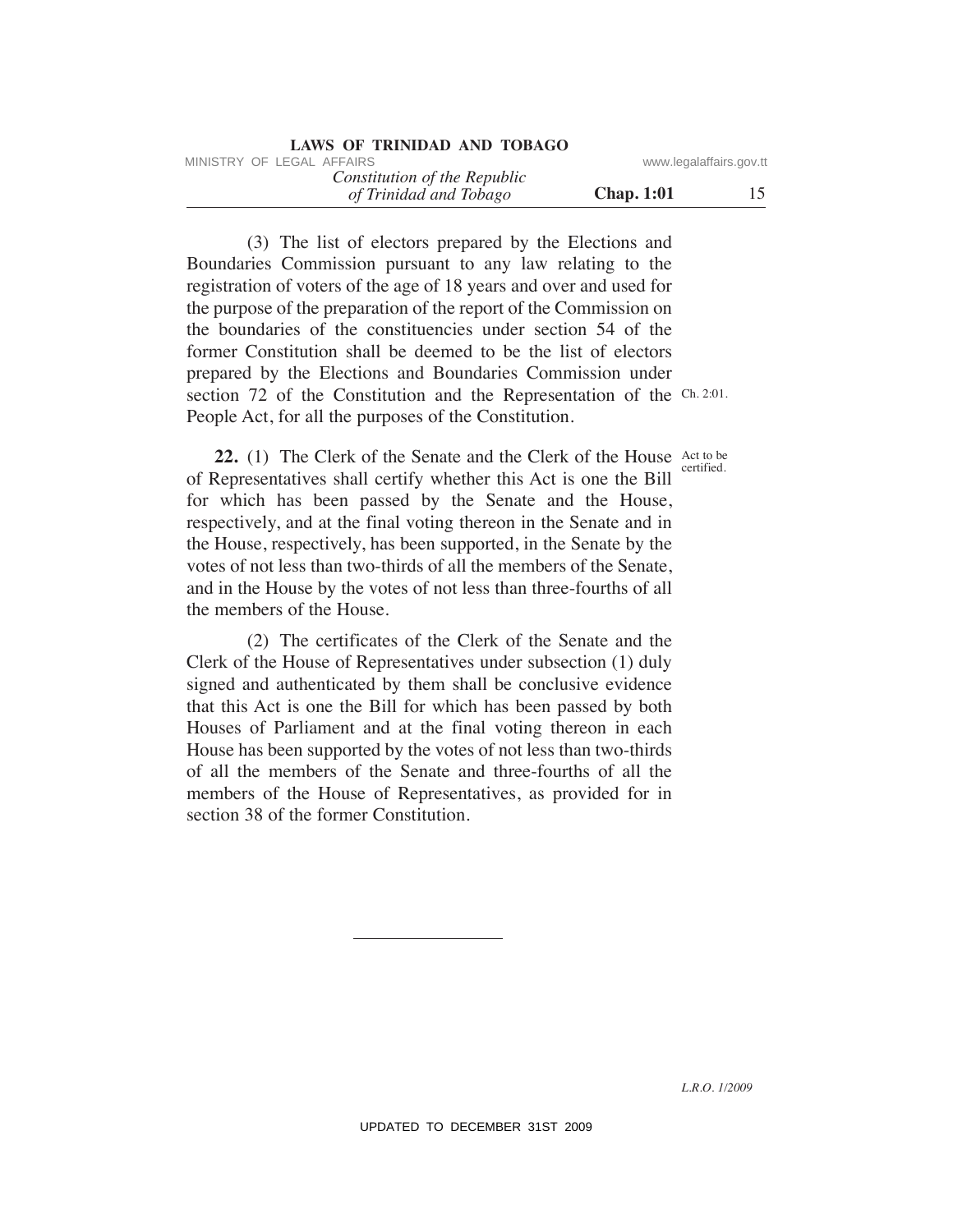16 **Chap. 1:01** *of Trinidad and Tobago Constitution of the Republic*

**SuBSIDIARY LeGISLATION**

# *Note on Orders made under section 5(2)*

Orders made under section 5(2) and under the corresponding provisions of former Constitutions comprised provisions of two categories—*(a)* specific amendments of various written laws, and *(b)* general provisions for the adaptation of existing laws. The former have been incorporated in the written laws amended and are omitted from the Orders published. Only those provisions of the Orders that constitute general adaptation provisions and that are still relevant are published below. The gaps are indicated by dotted lines. MINISTRY OF LEGAL AFFAIRS Constitution of the Republic conversion of the Republic Chap. 1:01 of Trinidad and Tobago SUBSIDIARY LEGISLATION Sole on Orders made under rection 5(2) Orders made under the constrained to the co

The Orders made under the **present** and the **previous** three Constitutions are as follows:

# **Present Constitution**—GN 136/1976 and 110/1977.

# **Previous Constitutions**—

- (A) The Trinidad and Tobago (Constitution) Order 1959 (1959 No. 1044, U.K.)—GN 109/1959. *(This Order was repealed by GN 8/1962 and 97/1963).*
- (B) The Trinidad and Tobago (Constitution) Order 1961 (1961 No. 1192, U.K.)—GN 172/1961, 176/1961, 52/1962, **5/1962, 44/1962,** 8/1962, 11/1962 and 38/1962. *(GN 5/1962 was repealed by GN 44/1962 (before Independence); and, all the remaining Orders except GN 44/1962 were repealed by GN 8/1962 (after Independence).*
- (C) The Trinidad and Tobago (Constitution) Order 1962 (1962 No. l872, U.K.)—GN 8/1962 and 97/l963.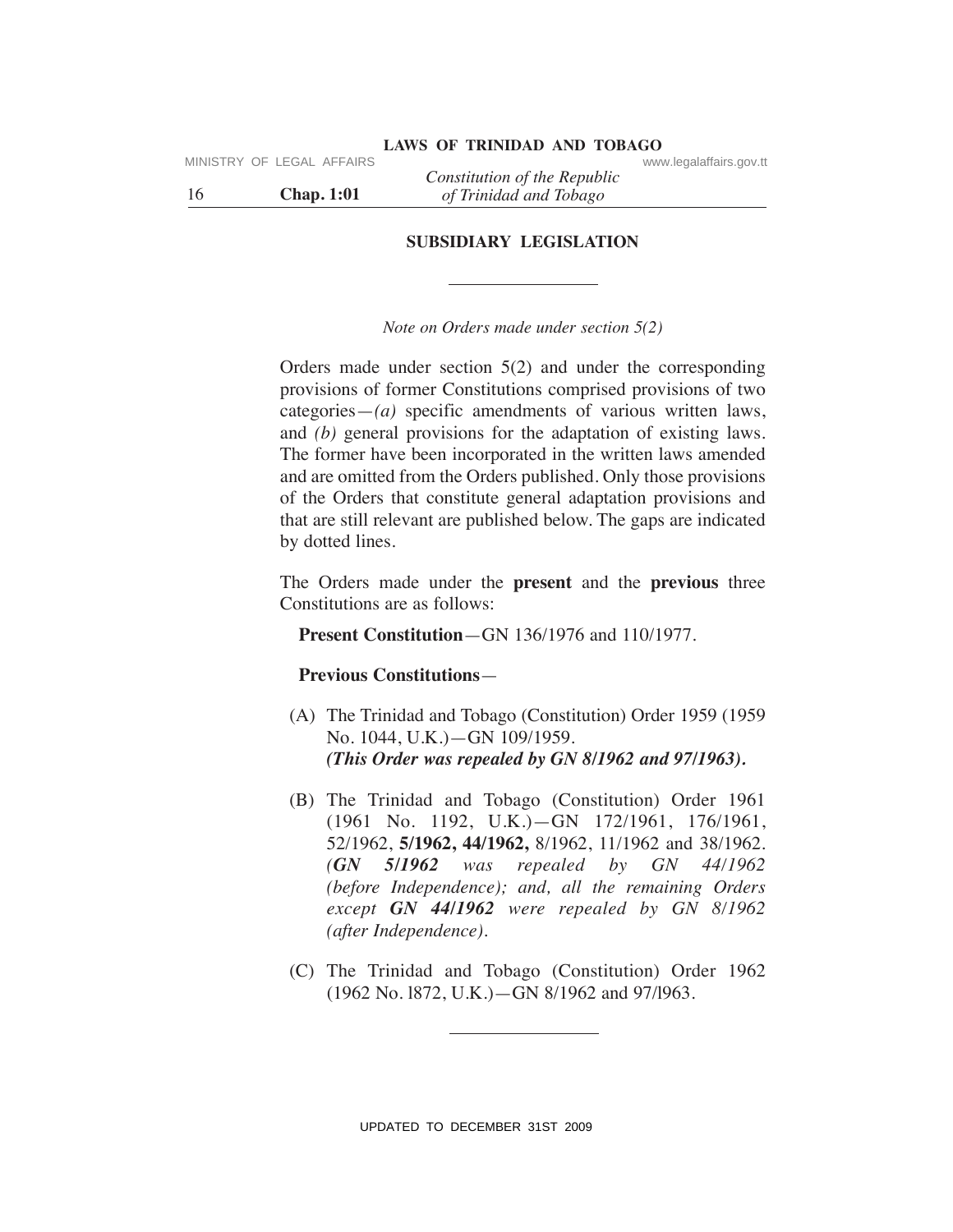# **LAWS OF TRINIDAD AND TOBAGO**<br>MINISTRY OF LEGAL AFFAIRS

*of Trinidad and Tobago Constitution of the Republic*

*L.R.O.*

**eXISTING LAWS AMeNDMeNT ORDeR** 

*made under section 4 of the Trinidad and Tobago (Constitution) Order-in-Council 1962*

**1.** This Order may be cited as the Existing Laws Amendment Citation. Order 1962.

. . . . . . . . . . . . . . . . . . . . . . . . . . . . . . . . . . . .

**3.** (1) Subject to this Order and the Constitution, a References reference in any existing law to the Governor (meaning thereby a  $_{\text{to be constructed}}^{to \text{ Government}}$ Governor of the former Colony of Trinidad and Tobago) as references including a reference to the Governor in Council or the Governor General. in Executive Council, shall be read and construed as reference to the Governor-General.

- (2) For the avoidance of doubt it is hereby declared that—
- *(a)* where immediately before the commencement of this Order a function was, under an existing law, expressed to be exercisable by the Governor acting in his discretion or absolute discretion, then unless that function is, under the Constitution, expressed to be exercisable by the Governor-General acting in accordance with his own deliberate judgment or in accordance with the advice of any person or authority other than the Cabinet, that function is exercisable by the Governor-General acting in accordance with the advice of the Cabinet or of a Minister acting under the General authority of the Cabinet; VINESTRY OF LEGAL AFFAIRS<br>
(*of Trindial and Tabago*<br>
(*of Trindial and Tabago*<br>
(*Of Trindial and Tabago*<br>
ISONIFING LAWS AMENDMENT ORDER 81982.<br>
made under section 4 of the Frindial and Tabago (*Constitution*)<br>
Tabago (
	- *(b)* where immediately before the commencement of this Order a function was, under an existing law, expressed to be exercisable by the Governor or any person or authority and that function is, under the Constitution, expressed to be exercisable by some other person or authority, then that function is exercisable by that other person or authority in accordance with the Constitution.

to Governor to Governor-

**Chap. 1:01** 17

**[Subsidiary]**

8/1962.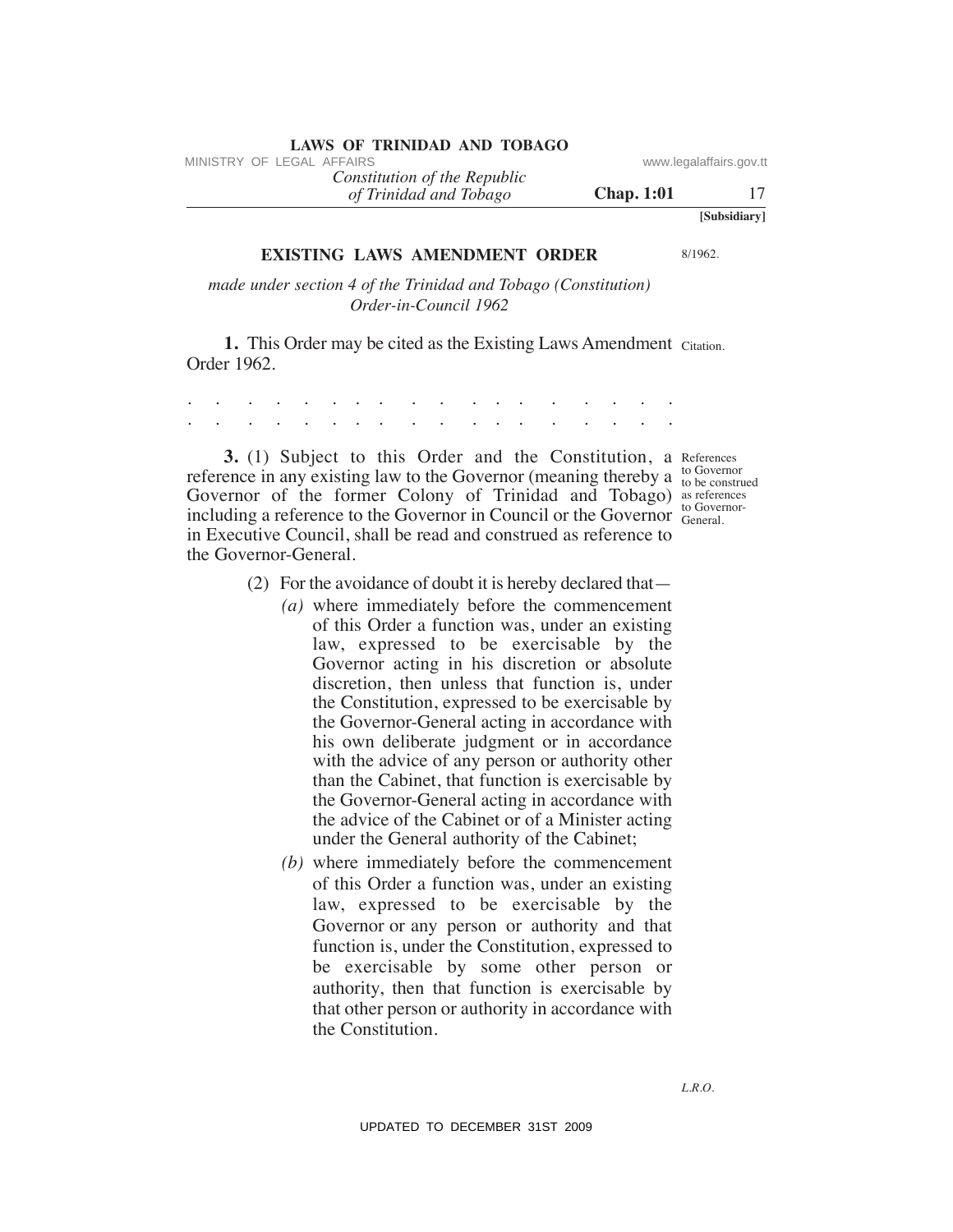| [Subsidiary] |                             | Existing Laws Amendment Order |                         |  |
|--------------|-----------------------------|-------------------------------|-------------------------|--|
|              | <b>Chap.</b> 1:01           | of Trinidad and Tobago        |                         |  |
|              |                             | Constitution of the Republic  |                         |  |
|              | IVIINISTRY UF LEGAL AFFAIRS |                               | www.legalarialrs.gov.tt |  |

Reference to State to cease to refer to Governor-General.

 **4.** (1) Where it is provided in any existing law that any Secretary of matter or thing shall be reported to a Secretary of State or that a have effect or to Secretary of State shall be consulted that provision shall cease to have effect.

**LAWS OF TRINIDAD AND TOBAGO**

 (2) Where it is provided in any existing law that any matter or thing shall require the approval or consent of a Secretary of State, then—

- *(a)* if the matter or thing for which such approval or consent is required would, had it been done or omitted before the commencement of this Order, have been an act or omission of the Governor, the provision shall cease to have effect; and
- *(b)* in any other case, such provision shall have effect as if that matter or thing required the approval or consent of the Governor-General.

 (3) Where it is provided in any existing law that any matter or thing not included in subsections (1) and (2) is required to be or may be done by a Secretary of State, such provision shall have effect as if that matter or thing were required to be or might be done by the Governor-General.

 (4) Nothing in this section shall apply to any such matter or thing done or omitted in respect of, or in relation to the United Kingdom or any dependency thereof.

. . . . . . . . . . . . . . . . . . . . . . . . . . . . . . . . . . . .

Power of Governor-General to make subsidiary legislation.

 **6.** (1) Where under any Act of the Parliament of the United Kingdom which extends expressly or by necessary implication or is applied to Trinidad and Tobago as part of the law thereof, or under any Imperial Order in Council which applies to Trinidad and Tobago as part of the law thereof (being in either case an existing law), power to make subsidiary legislation is given to a person or authority other than a person or authority in or under the Government, that power may be exercised by the Governor-General. VIRENT CONSULTERT CONSULTERT CONSULTERT CONSULTERT CONSULTERT CONSULTED TRIGGAL THE CONSULTERT CONSULTERT CONSULTERT CONSULTERT CONSULTERT CONSULTERT CONSULTERT CONSULTERT CONSULTERT CONSULTERT CONSULTERT CONSULTERT CONSU

 (2) In this section "subsidiary legislation" means any regulation, rule, bye-law, order, scheme or other instrument having legislative effect.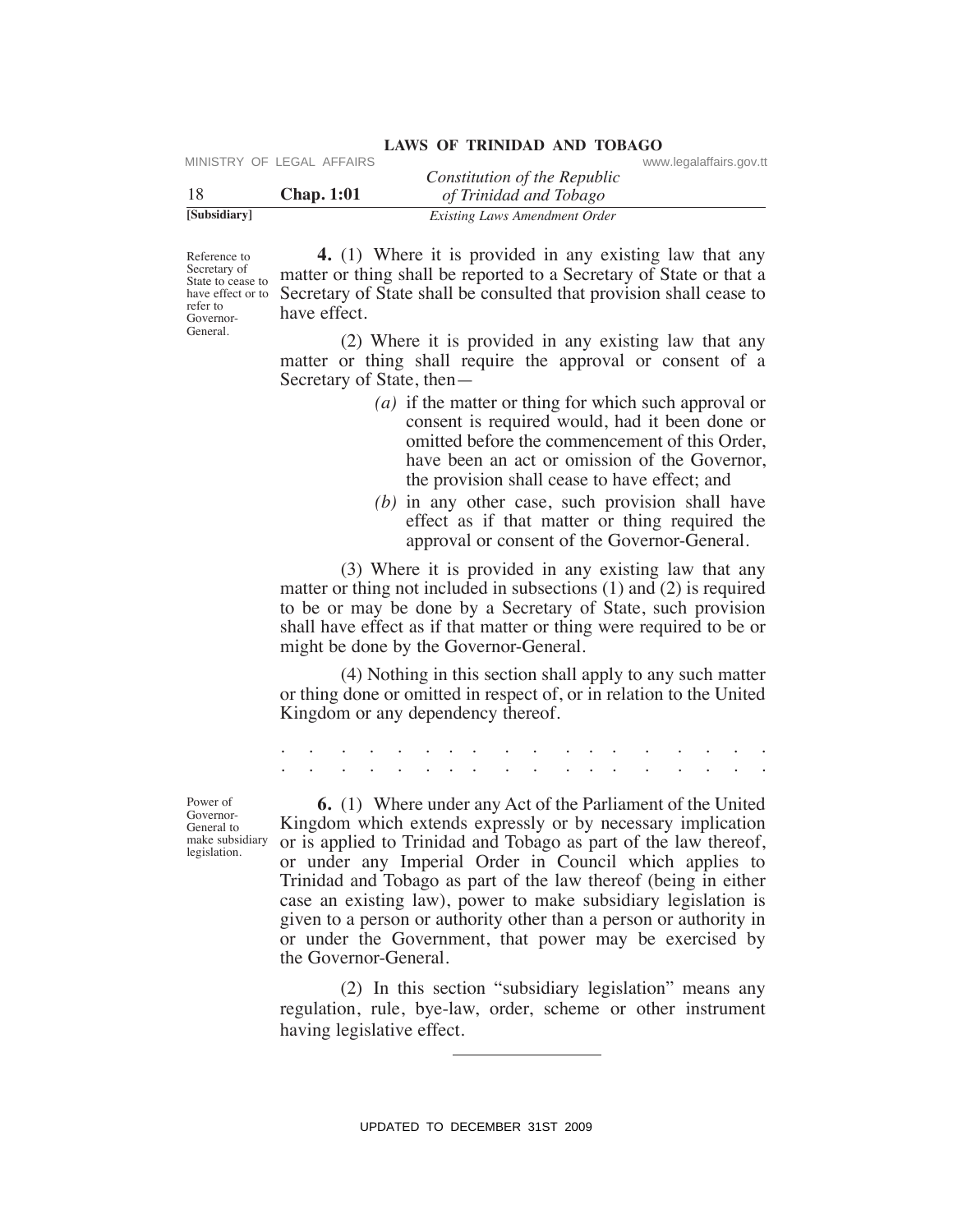|                         |                   | LAND OF TIMINADIAD INTO TODINOO                        |  |                           |
|-------------------------|-------------------|--------------------------------------------------------|--|---------------------------|
| www.legalaffairs.gov.tt |                   |                                                        |  | MINISTRY OF LEGAL AFFAIRS |
| 19                      | <b>Chap.</b> 1:01 | Constitution of the Republic<br>of Trinidad and Tobago |  |                           |
| [Subsidiary]            |                   | Existing Laws Amendment Order                          |  |                           |

**eXISTING LAWS AMeNDMeNT ORDeR** 

97/1963.

*made under section 4 of the Trinidad and Tobago (Constitution) Order-in-Council 1962*

**1.** (1) This Order may be cited as the Existing Laws Citation. Amendment Order 1963, and shall be read as one with the Existing Laws Amendment Order 1962 (in this Order referred to as "the previous Order").

 $(a)$  any expenditure is a charge on the public funds  $Fund$ . . . . . . . . . . . . . . . . . . . . . . . . . . . . . . . . . . . . .  **5.** Where in any existing law it is provided that of the former Colony of Trinidad and Tobago; *(b)* any money for meeting expenditure shall be appropriated out of the said public funds; or *(c)* any person is entitled to be paid or to recover from the said funds any expenditure by him or defrayed by him pursuant to any law, VINESTRY OF LEGAL AFFAIRS:<br>
VERICAL AFFAIRS of the Repubblic constitution of The Region of The Constitution of The Constitution of The Constitution of The Constitution of The Constitution of The Constitution of the Consti

that provision shall have effect as if it charged such expenditure on the Consolidated Fund.

**6.** (1) Subject to this Order, for any reference in an existing Legislative law to a legislature of the former Colony of Trinidad and Tobago there is substituted a reference to Parliament; and for any reference to a chamber of such legislature there is substituted a reference to the corresponding chamber of Parliament.

 (2) Subject to subsection (3), where under any existing law such a legislature had power to approve, affirm, confirm, amend or do any matter or thing by resolution, that power may be exercised by a resolution of each chamber of Parliament or, where that power was exercisable by a single chamber of such legislature, of the corresponding chamber of Parliament; and such law shall be construed accordingly.

 (3) Where under any existing law such a legislature had power to annul or revoke any matter or thing by resolution, that

Charge on Consolidated

matters.

*L.R.O.*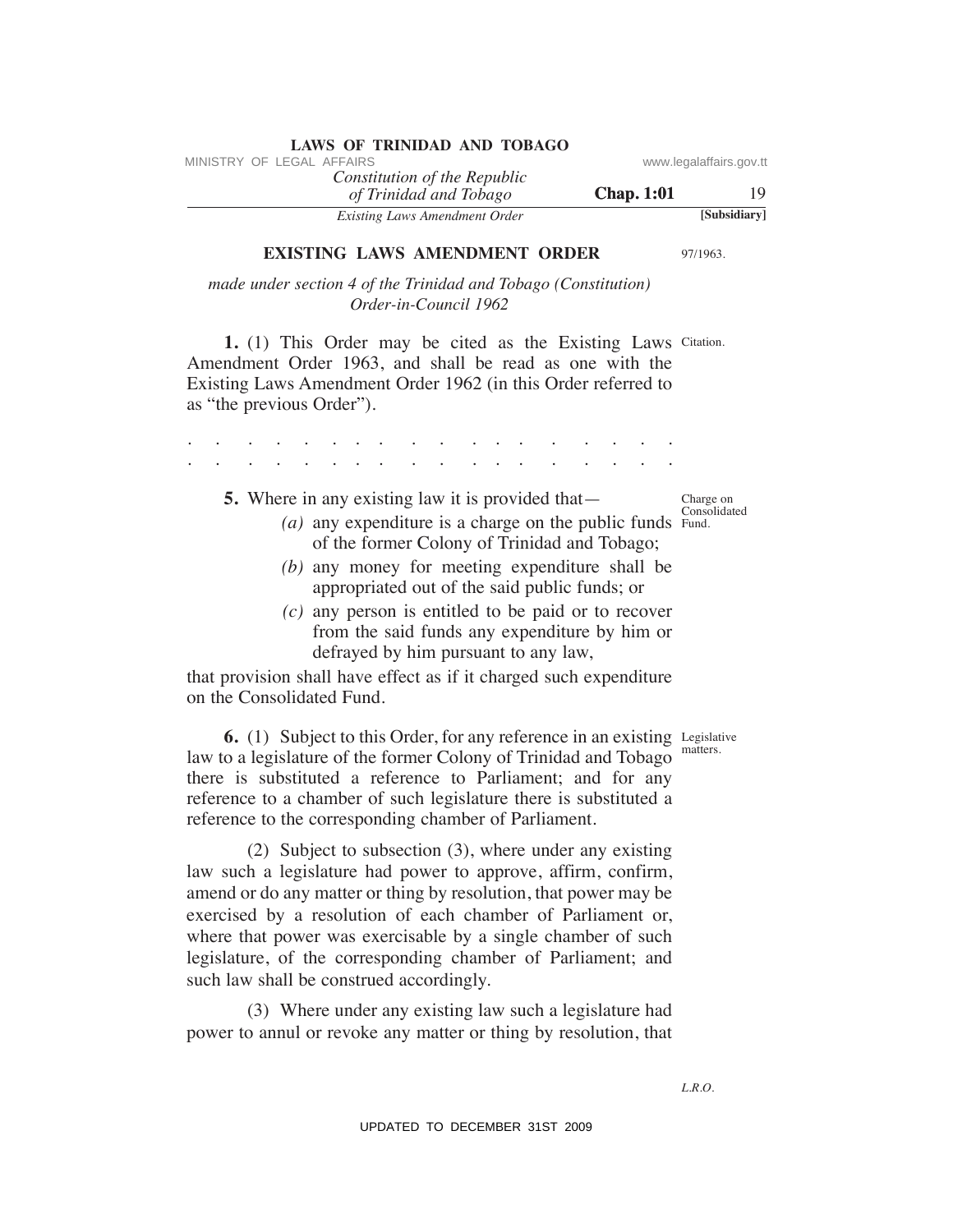|              | MINISTRY OF LEGAL AFFAIRS | Constitution of the Republic  | www.legalaffairs.gov.tt |
|--------------|---------------------------|-------------------------------|-------------------------|
| -20          | <b>Chap.</b> 1:01         | of Trinidad and Tobago        |                         |
| [Subsidiary] |                           | Existing Laws Amendment Order |                         |

power may, in like manner, be exercised by both chambers of Parliament or, where that power was exercisable by a single chamber of such legislature, by the corresponding chamber of Parliament; and such law shall be construed accordingly.

 (4) Where under any existing law any matter or thing was required to be submitted to or laid before such a legislature, then that matter or thing shall in like manner, be submitted to or laid before each chamber of Parliament or, where the matter or thing was required to be submitted to or laid before a single chamber of such legislature, the corresponding chamber of Parliament and such law shall be construed accordingly.

 (5) The Legislative Council (Powers and Privileges) Ordinance shall be cited as the House of Representatives (Powers and Privileges) Ordinance and—

- *(a)* for any reference to the Legislative Council therein and in the long title thereto, there is substituted a reference to the House of Representatives, and for any reference to the Speaker, Deputy Speaker or other member or officer of the Council, there is substituted a reference to the Speaker, Deputy Speaker or other corresponding member or officer of the House; Constitution of the Republic<br>
2009 Chap. 1:01 Christophe Constitution of the Republic<br>
2019 Chap. 1:01 Chings Lore and The exercised by both chambers of<br>
2019 December 2009 Chap and Ching power may, in like manner, be exe
	- *(b)* for any reference to the Standing Orders of the Legislative Council there is substituted a reference to the Standing Orders of the House,

and until otherwise provided by Parliament, that Ordinance as amended by this Order shall, *mutatis mutandis,* apply in relation to the Senate and to the President, Deputy President and other members and officers thereof as it applies in relation to the House of Representatives and to the Speaker, Deputy Speaker and other members and officers thereof.

. . . . . . . . . . . . . . . . . . . . . . . . . . . . . . . . . . . .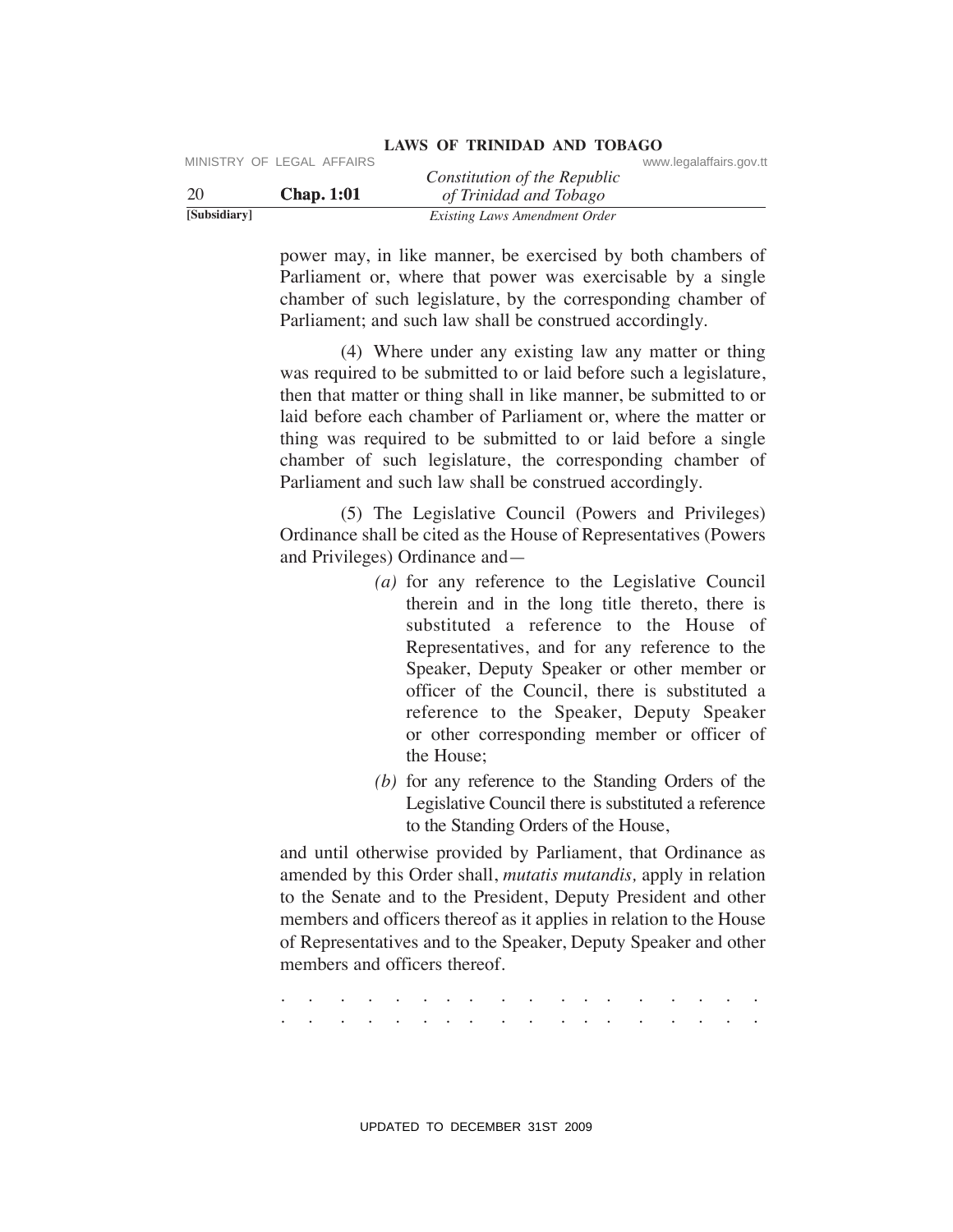| LAWS OF ININIDAD AND TODAGO                            |                   |                         |
|--------------------------------------------------------|-------------------|-------------------------|
| MINISTRY OF LEGAL AFFAIRS                              |                   | www.legalaffairs.gov.tl |
| Constitution of the Republic<br>of Trinidad and Tobago | <b>Chap.</b> 1:01 | 21                      |
| Existing Laws Amendment Order                          |                   | [Subsidiary]            |

 **7.** In an existing law—

Administrative matters.

- *(a)* for any reference to the Executive Council there is substituted a reference to the Cabinet, for any reference to a member of the Executive Council there is substituted a reference to a member of the Cabinet and for any reference to the Clerk to the Executive Council there is substituted a reference to the Secretary to the Cabinet; VINESTRY OF LEGAL AFFAIRS of the Republic constrained and Tablego **Chap. 1:01**<br> *UP Terminala and Tablego* **Chap. 1:01**<br> **Example** *Low***. Anomonic Order**<br>
(*a*) for any reference to the Executive Council there are a hundre
	- *(b)* for any reference to the Premier or the Chief Minister there is substituted a reference to the Prime Minister;
	- *(c)* for any reference to the Colony or the Territory (meaning thereby the former Colony of Trinidad and Tobago) there is substituted a reference to Trinidad and Tobago;
	- *(d)* for any reference to the Director of Audit there is substituted a reference to the Auditor General.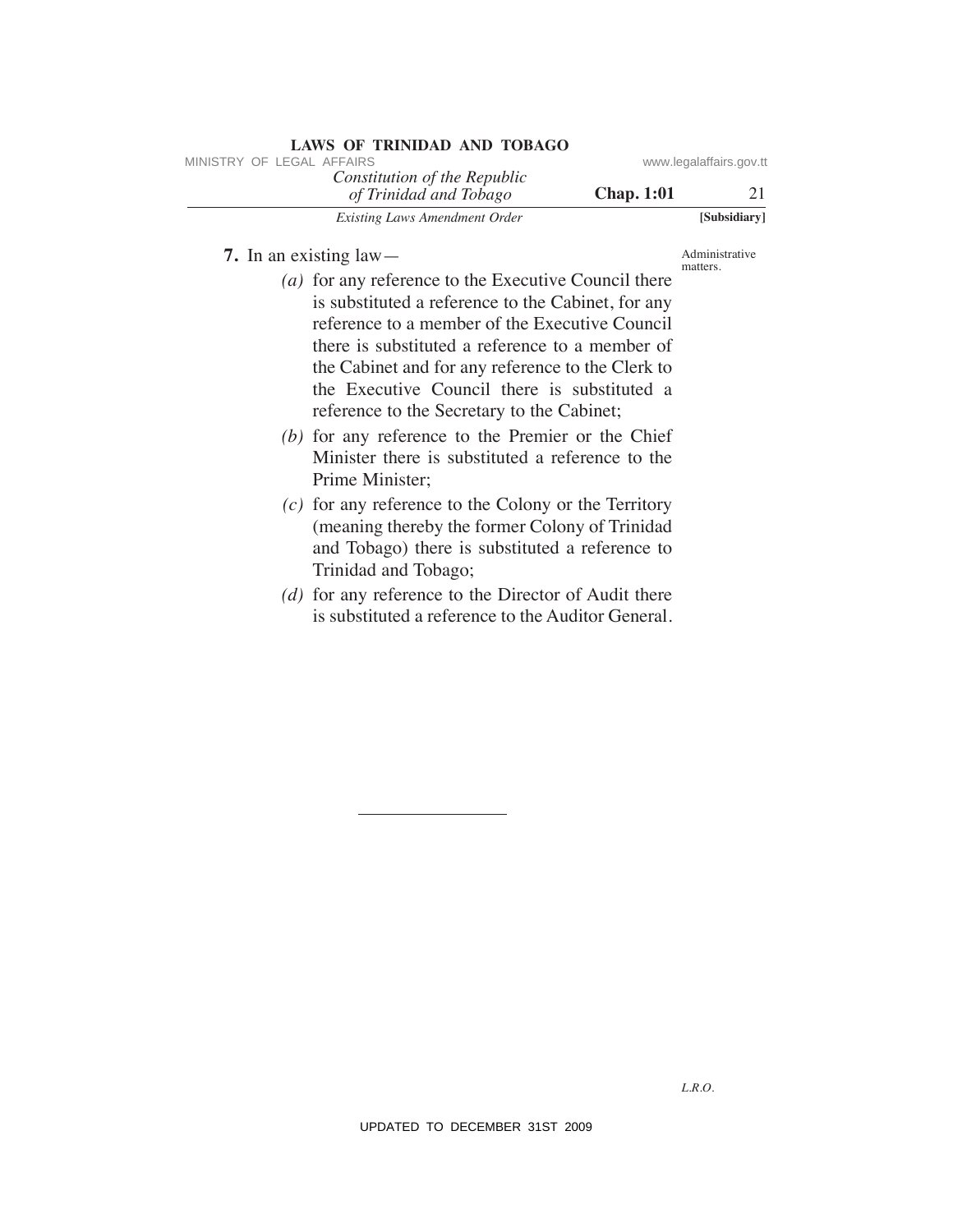| 22                                                    | MINISTRY OF LEGAL AFFAIRS<br><b>Chap. 1:01</b> | www.legalaffairs.gov.tt<br>Constitution of the Republic<br>of Trinidad and Tobago                                                                                                                                                      |
|-------------------------------------------------------|------------------------------------------------|----------------------------------------------------------------------------------------------------------------------------------------------------------------------------------------------------------------------------------------|
| [Subsidiary]                                          |                                                |                                                                                                                                                                                                                                        |
| 136/1976.                                             |                                                | <b>EXISTING LAWS MODIFICATION ORDER</b>                                                                                                                                                                                                |
|                                                       |                                                | made under section $5(2)$ of the Constitution of the Republic of<br>Trinidad and Tobago Act 1976                                                                                                                                       |
| Citation.                                             | Modification Order 1976.                       | 1. This Order may be cited as the Existing Laws                                                                                                                                                                                        |
|                                                       |                                                | and the contract of the contract of<br>$\sim$                                                                                                                                                                                          |
| Reference to<br>Public Seal.                          | Trinidad and Tobago.                           | <b>5.</b> A reference in any enactment to the Public Seal of<br>Trinidad and Tobago shall be read and construed so as to include<br>a reference to the Seal of the President of the Republic of                                        |
| Reference to<br>Queen's<br>Counsel.                   |                                                | <b>6.</b> Any reference to Her Majesty's Counsel or Queen's<br>Counsel whichever expression is used shall be read and<br>construed as a reference to Senior Counsel in the legal profession<br>of the Republic of Trinidad and Tobago. |
| Adaptation of<br>reference to<br>Attorney<br>General. | Public Prosecutions.                           | 7. (1) A reference to the Attorney General in any<br>enactment respecting his functions in criminal proceedings<br>shall be read and construed as a reference to the Director of                                                       |
|                                                       |                                                |                                                                                                                                                                                                                                        |
|                                                       |                                                |                                                                                                                                                                                                                                        |
|                                                       |                                                |                                                                                                                                                                                                                                        |
|                                                       |                                                |                                                                                                                                                                                                                                        |
|                                                       |                                                |                                                                                                                                                                                                                                        |
|                                                       |                                                | UPDATED TO DECEMBER 31ST 2009                                                                                                                                                                                                          |

# LAWS OF TRINIDAD AND TOBAGO<br>www.legalaffairs.gov.tt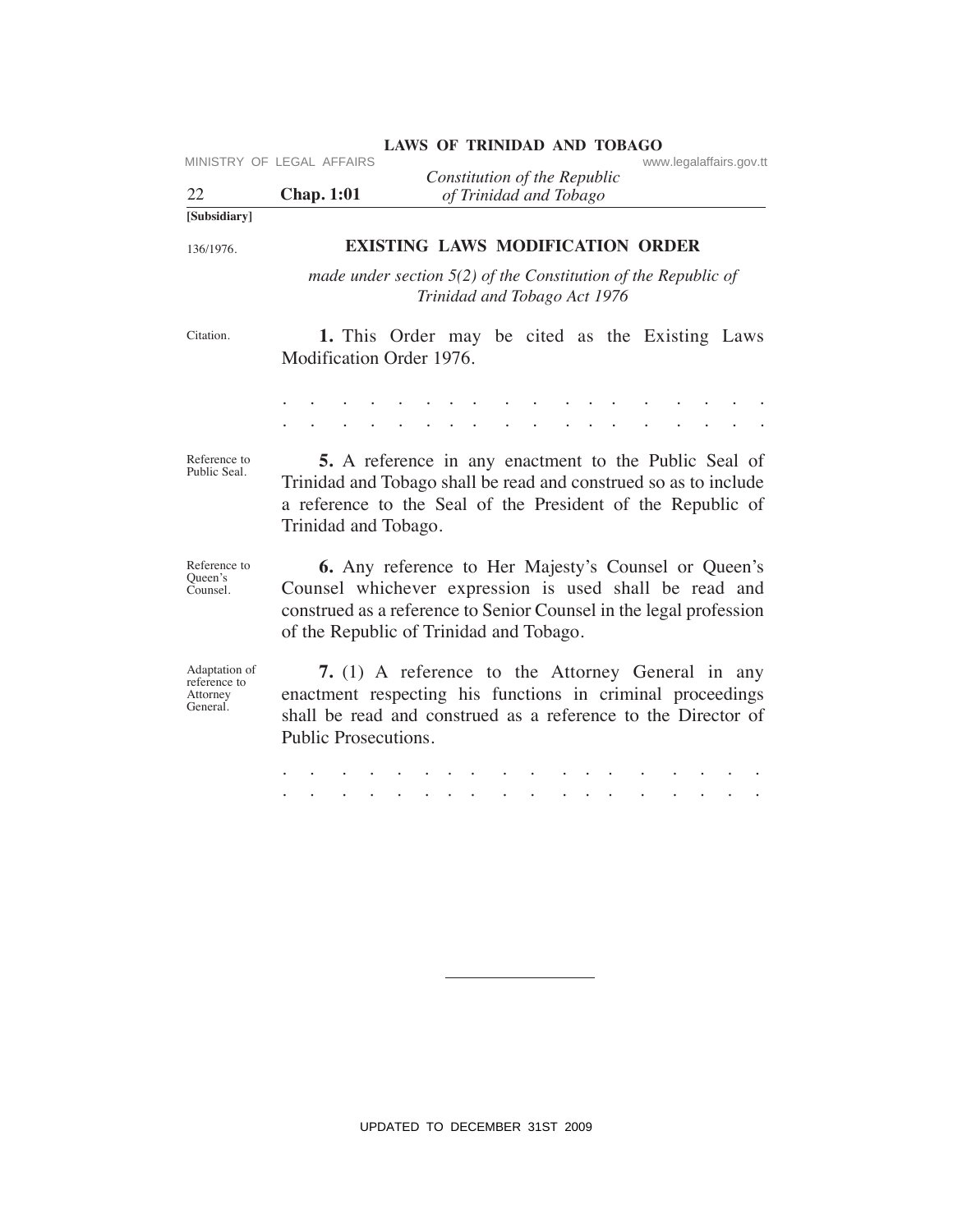# **LAWS OF TRINIDAD AND TOBAGO**<br>MINISTRY OF LEGAL AFFAIRS

*Constitution of the Republic*

*of Trinidad and Tobago*

**Chap. 1:01** 23

**[Subsidiary]**

# **LeTTeRS PATeNT**

110/1983. [121/2008].

establishing the

# **DISTINGuISheD SOCIeTY OF TRINIDAD AND TOBAGO**

*\*deemed to be issued under section 6 of the Act*

Effective: 30th August 1969; Dated: 26th August 1969

TO ALL TO WHOM these Presents shall come or whom the same may in anywise concern,

### **GReeTING:**

WHEREAS by and with the advice of the Cabinet a society of honour known by and having the name, style and designation of the "Order of the Trinity" was established and constituted on the 26th day of August, 1969 and came into effect on the 30th day of August, 1969, for the purpose of according recognition to citizens of Trinidad and Tobago and other persons for distinguished or meritorious service or for gallantry: VINESTRY OF LEGAL AFFAIRS (are also detected on the Repubblic control of Trinidal and Tablego<br>
(d) Trinidal and Tablego<br>
LETTERE PATENTIC 10038.<br>
DISTINGUISHED SOCUETY OF TRINDAD AND TOBAGO<br>
\*decemed to be issued under se

And whereas it was ordained, directed and appointed by and with the advice of the Cabinet that the said Order consist of the President of Trinidad and Tobago and such members together with honorary members as the President shall in accordance with the Constitution of the Order from time to time appoint:

And whereas it was further ordained, directed and appointed that the said Order be governed by the Constitution of the Order of the Trinity set out in the Schedule:

Now let it be known that it is hereby ordained, directed and appointed by and with the advice of the Cabinet that the society of honour known as the "Order of the Trinity" shall henceforth be known as the "Distinguished Society of Trinidad and Tobago":

And it is further ordained, directed and appointed by and with the advice of the Cabinet that the "Trinity Cross of the Order of the Trinity" shall henceforth be known as the "Order of the Republic of Trinidad and Tobago".

**<sup>\*</sup>**These Letters Patent were originally issued by Command of QUEEN ELIZABETH The Second, then Queen of Trinidad and Tobago, and have been modified in accordance with section 5 of the Constitution of the Republic of Trinidad and Tobago Act so as to be brought into accord with the Act (and the Constitution).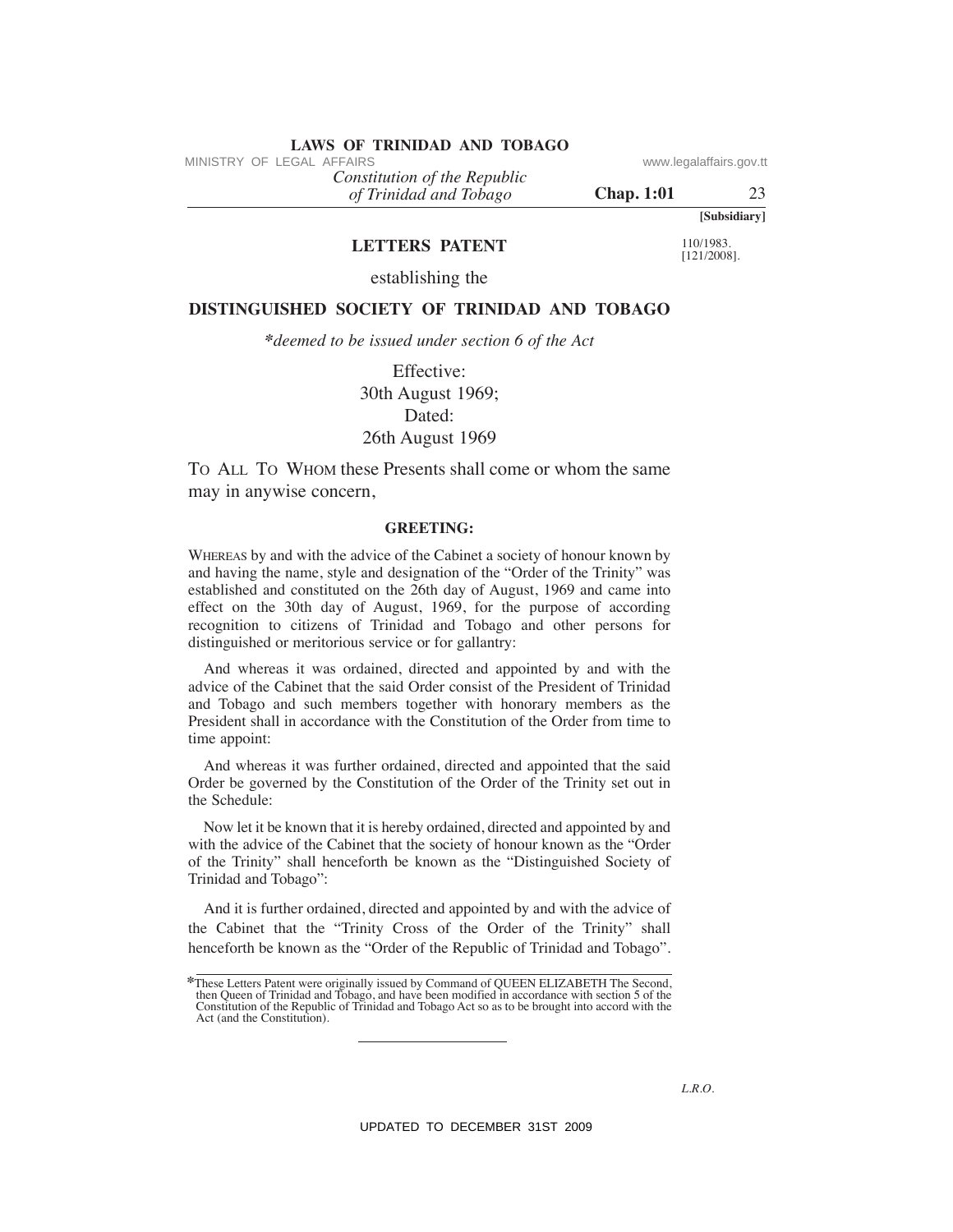*Constitution of the Republic* 

24 **Chap. 1:01** *of Trinidad and Tobago*

**[Subsidiary]** *Letters Patent establishing the Distinguished Society of Trinidad and Tobago*

[110/1983].

### **SCheDuLe**

### **The CONSTITuTION OF The DISTINGuISheD SOCIeTY OF TRINIDAD AND TOBAGO**

# **The DISTINGuISheD SOCIeTY OF TRINIDAD AND TOBAGO**

 1. (1) The Distinguished Society of Trinidad and Tobago, hereinafter called "the Society" shall consist of the President of Trinidad and Tobago and the members and honorary members of the Society.

 (2) Every citizen of Trinidad and Tobago to whom the Order of the Republic of Trinidad and Tobago, the Chaconia Medal, the Humming Bird Medal or the Medal of Merit is awarded is a Member of the Society.

 (3) Every person other than a citizen of Trinidad and Tobago to whom the Order of the Republic of Trinidad and Tobago, the Chaconia Medal or the Humming Bird Medal is awarded on an honorary basis is an Honorary Member of the Society.

 2. The President of Trinidad and Tobago shall, by virtue of that Office, be the Chancellor of the Society.

3.The Chancellor is charged with the administration of the Society.

 4. The Secretary to the President shall be Secretary of the Society and shall maintain the records of the Society, arrange for investitures and perform such other functions in respect of the Society as the President may require him to perform. VERTRIX Constitution of the Republic Constitution of the Republic Constitution (of the Republic Section of *Libriation did Usings* of *Distinguished Section of THEODULE*<br>
THE CONSTITUTION OF THE DISTINGUISHED SOCIETY OF

 5. The President may appoint such other officials for the Society as may be necessary.

 6.(1) There shall be a standing National Awards Committee for the Society hereinafter called "the Committee" comprising—

- *(a)* the Chief Justice of Trinidad and Tobago who shall be the Chairman of the Committee;
- *(b)* the Chairman of the Public Service Commission;
- *(c)* the Chairman of the Teaching Service Commission;
- *(d)* the Chairman of the Elections Commission;
- *(e)* a Senior Public Officer appointed by the Prime Minister;
- *(f)* two persons representative of the General Public appointed by the Prime Minister. Such appointment shall be for a period not exceeding three years but a person whose appointment so expires shall be eligible for reappointment.

 (2) The Committee shall have a Secretary who shall be appointed by the Prime Minister.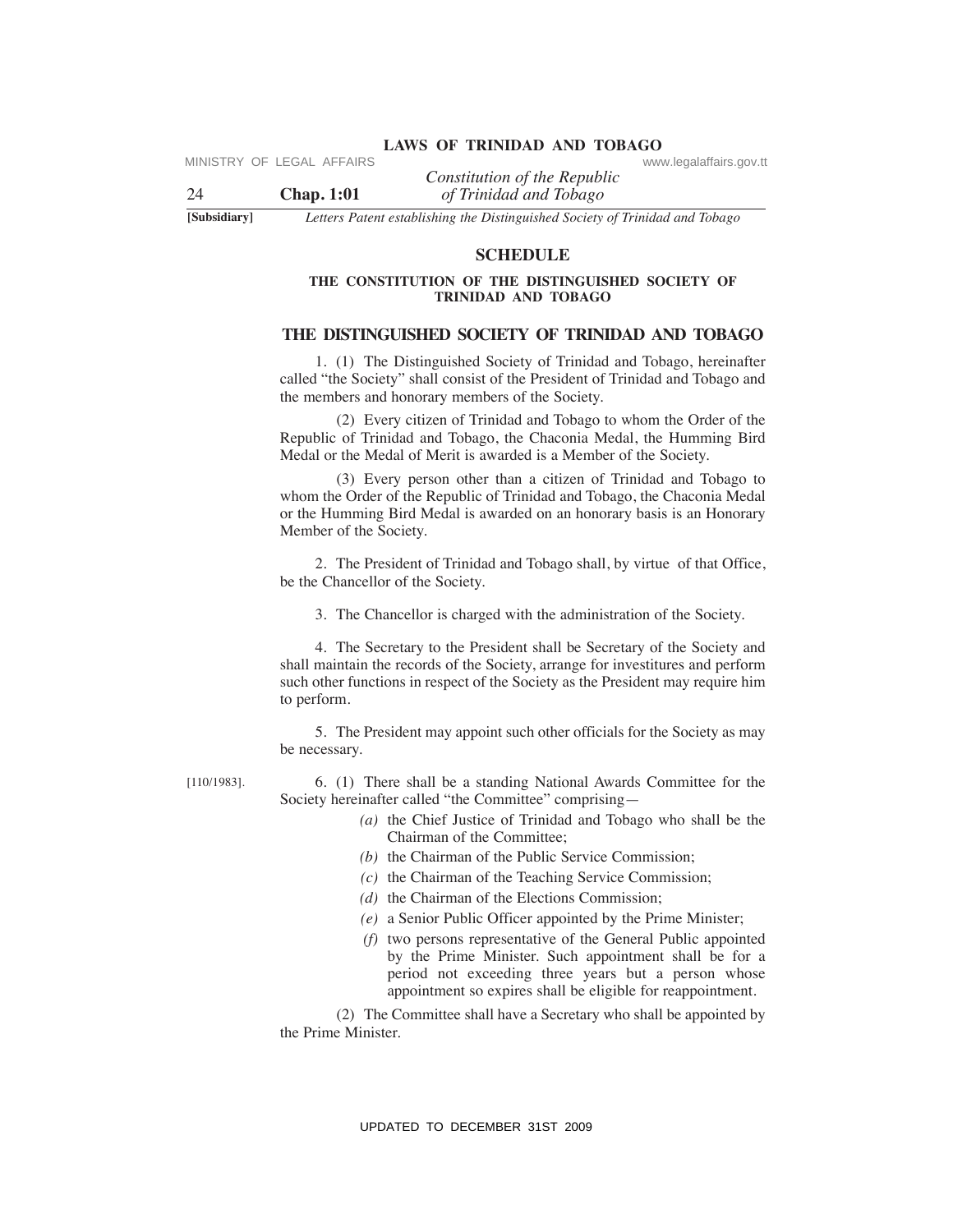| LAWS OF TRINIDAD AND TOBAGO                                                  |                   |                         |
|------------------------------------------------------------------------------|-------------------|-------------------------|
| MINISTRY OF LEGAL AFFAIRS                                                    |                   | www.legalaffairs.gov.tt |
| Constitution of the Republic<br>of Trinidad and Tobago                       | <b>Chap.</b> 1:01 | 25                      |
| Letters Patent establishing the Distinguished Society of Trinidad and Tobago |                   | [Subsidiary]            |

 7.A person is not a member or honorary member of the Society by reason only of his being a member of the Committee or an official for the Society.

- 8. The Committee shall—
	- *(a)* consider nominations of persons of merit who are citizens of Trinidad and Tobago together with recommendations and supporting material received by the Committee for awards of the Order of the Republic of Trinidad and Tobago, the Chaconia Medal, the Humming Bird Medal, and the Medal of Merit;
	- *(b)* compile separate lists in respect of the Order of the Republic of Trinidad and Tobago and of each medal of those nominees to whom an award may be made;
	- *(c)* forward to the Prime Minister the lists compiled pursuant to paragraph *(b)* together with its recommendations respecting awards;
	- *(d)* advise the President in respect of any other matters concerning the Society referred to it by the President for consideration.

9. Any person or organisation may submit to the Committee for its consideration a nomination of a citizen of Trinidad and Tobago for an award of the Order of the Republic of Trinidad and Tobago, the Chaconia Medal, the Humming Bird Medal or the Medal of Merit.

 10. (1) Awards of the Order of the Republic of Trinidad and Tobago, the Chaconia Medal, the Humming Bird Medal and the Medal of Merit shall be made by Instrument signed by the President and sealed with the Seal of the Society and shall have effect from the date of the affixing of the Seal unless another effective date is specified in the Instrument. MHETHY OF LEGAL AFFAIRS of the Republic<br>
Letters Poten entollight and Tobasco Constitution of the Republic Constrains aperture of the Society by reason<br>
17. Aperton entollight and Tobasco Schwarz (Finding The December of

 (2) The power conferred on the President under subsection (1) shall be exercised by him on the advice of the Prime Minister given after consideration of the recommendation of the Advisory Committee.

 (3) Only citizens of Trinidad and Tobago are eligible for the award of the Medal of Merit.

 (4) Only persons other than citizens of Trinidad and Tobago are eligible for the award of the Order of the Republic of Trinidad and Tobago, the Chaconia Medal or the Humming Bird Medal on an honorary basis.

 (5) Any distinguished citizen of a country other than Trinidad and Tobago whom Trinidad and Tobago desires to honour may be awarded the Order of the Republic of Trinidad and Tobago, the Chaconia Medal or the Humming Bird Medal on an honorary basis.

 (6) Awards of the Order of the Republic of Trinidad and Tobago, the Chaconia Medal and the Humming Bird Medal to persons other than citizens of Trinidad and Tobago shall be made on the advice of the Prime Minister.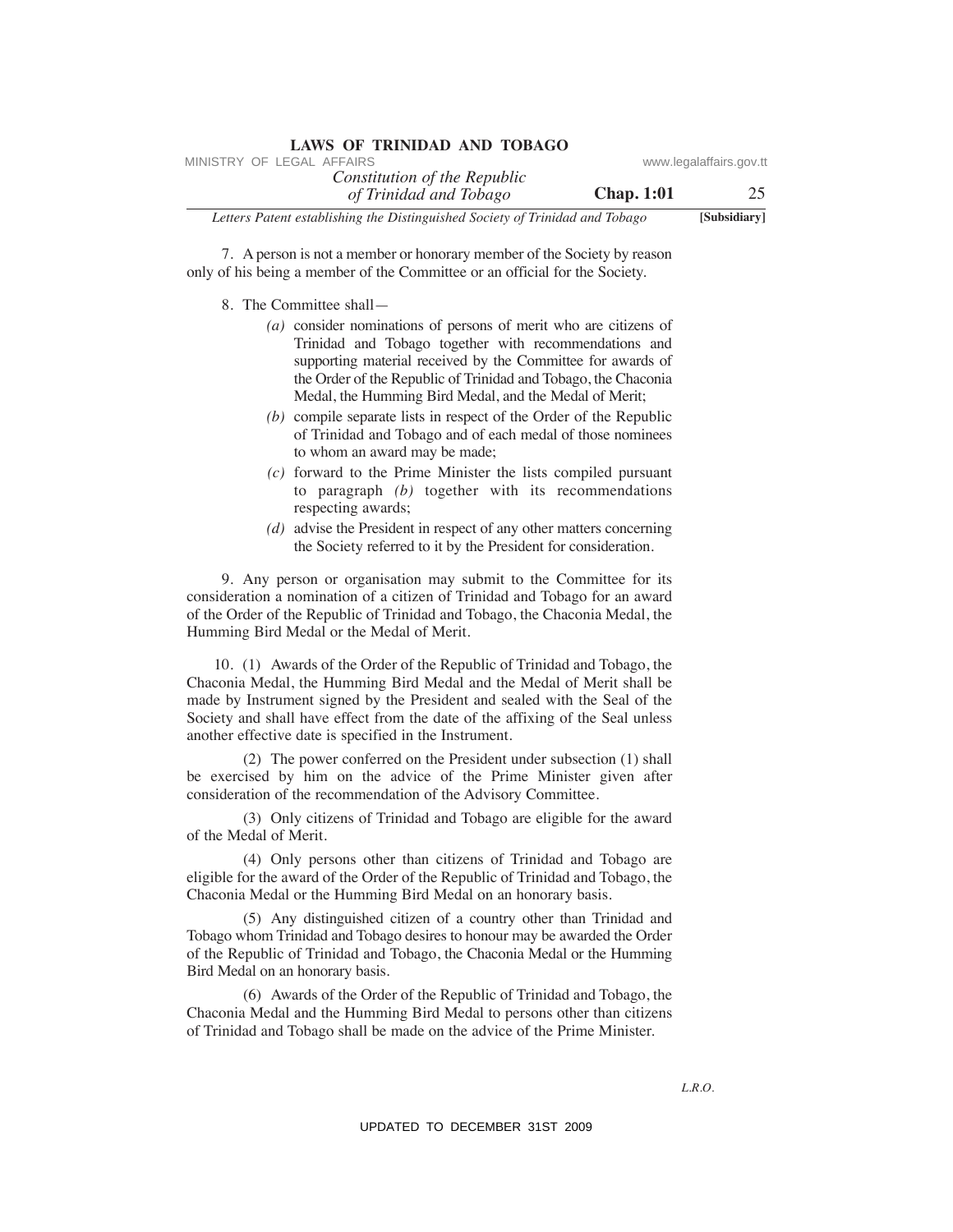*Constitution of the Republic*  26 **Chap. 1:01** *of Trinidad and Tobago*

**[Subsidiary]** *Letters Patent establishing the Distinguished Society of Trinidad and Tobago*

### **The ORDeR OF The RePuBLIC OF TRINIDAD AND TOBAGO**

11.(1) The Order of the Republic of Trinidad and Tobago of the Society of the Trinity herein called the "Order of the Republic of Trinidad and Tobago" may be awarded in connection with the Society to any person who has rendered distinguished and outstanding service to Trinidad and Tobago.

 (2) The Order of the Republic of Trinidad and Tobago may be awarded posthumously but a deceased recipient does not become a member of the Society.

 (3) The Order of the Republic of Trinidad and Tobago shall be awarded only in Gold.

 (4) The President may award the Order of the Republic of Trinidad and Tobago to a maximum of—

- *(a)* ten persons in 1969;
- *(b)* five persons in any year thereafter.

### **The ChACONIA MeDAL**

12.(1) The Chaconia Medal of the Distinguished Society of Trinidad and Tobago herein called the "Chaconia Medal" may be awarded in connection with the Society to any person who has performed long and meritorious service to Trinidad and Tobago tending to promote the national welfare or strengthen the community spirit. VERTRY OF LEGAL AFFAIRS Constitution of the Republic Conversion-fraction  $Q$  (Findatod and Holosgo Change 1.10). Letters Research and Holosgo THE CONSTROL THE CONSTROL (1) The Constrained Event Battler Schein and Holosgo

 (2) The Chaconia Medal may be awarded posthumously but a deceased recipient does not become a member of the Society.

 (3) The Chaconia Medal may be awarded in Gold, Silver or Bronze in accordance with the Committee's assessment of the value of the recipient's service to Trinidad and Tobago.

- (4) The President may award the Chaconia Medal to a maximum of—
	- *(a)* fifteen persons in 1969;
	- *(b)* ten persons in any year thereafter.

### **The huMMING BIRD MeDAL**

13.(1) The Humming Bird Medal of the Distinguished Society of Trinidad and Tobago herein called the "Humming Bird Medal" may be awarded in connection with the Society to any person who has rendered loyal and devoted service beneficial to Trinidad and Tobago in any field of human endeavour or for gallantry or other humane action.

 (2) The Humming Bird Medal may be awarded posthumously but a deceased recipient does not become a member of the Society.

 (3) The Humming Bird Medal may be awarded in Gold, Silver or Bronze in accordance with the Committee's assessment of the level of the service rendered by the recipient.

 (4) The President may award the Humming Bird Medal for loyal and devoted service to a maximum of—

- *(a)* twenty persons in 1969;
- *(b)* fifteen persons in any year thereafter.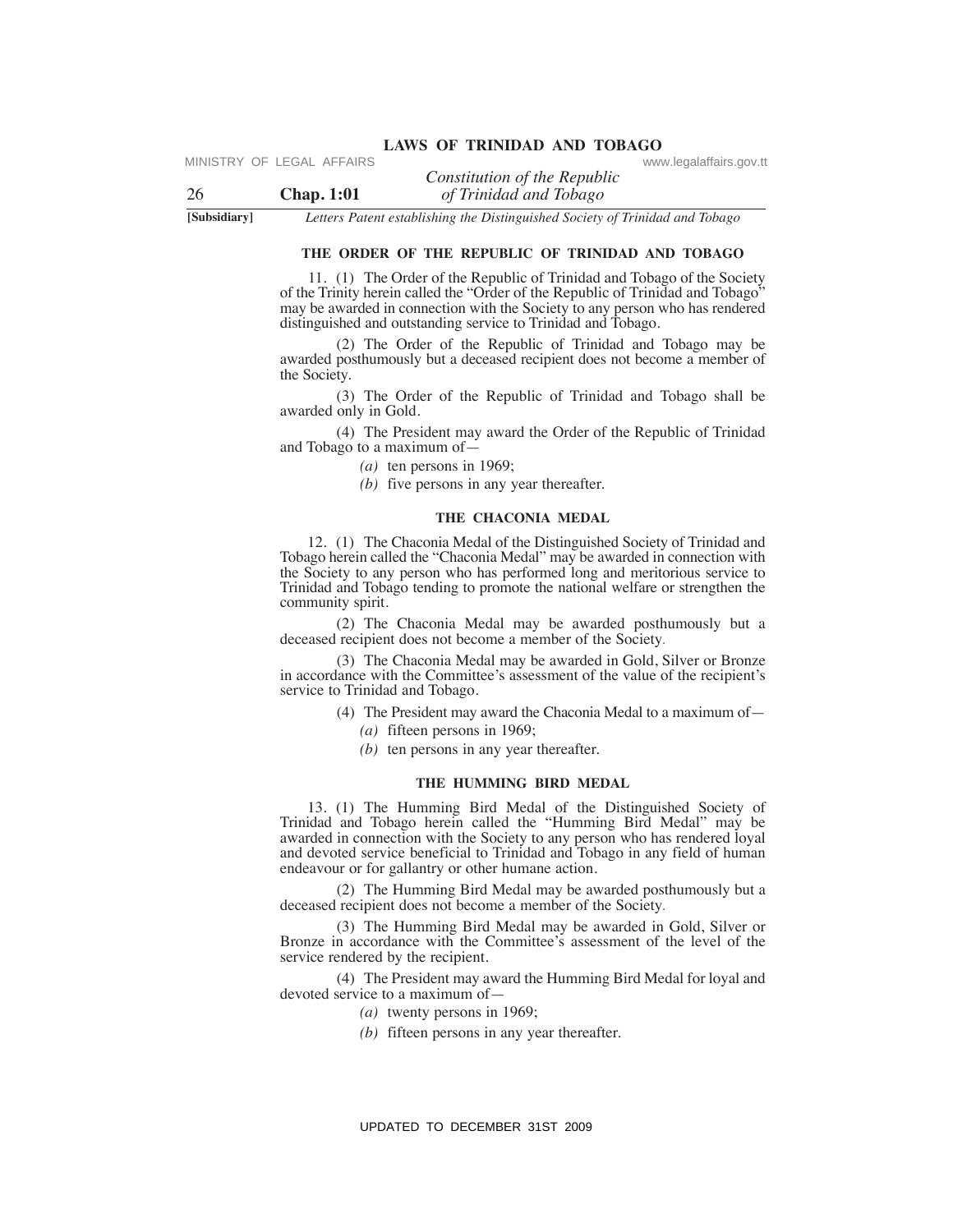# **LAWS OF TRINIDAD AND TOBAGO**<br>MINISTRY OF LEGAL AFFAIRS

*Constitution of the Republic of Trinidad and Tobago*

**Chap. 1:01** 27

*Letters Patent establishing the Distinguished Society of Trinidad and Tobago* **[Subsidiary]**

# **MeDAL OF MeRIT**

 14. (1) The Public Service Medal of Merit of the Distinguished Society of Trinidad and Tobago herein referred to as the "Medal of Merit" may be awarded for outstanding and meritorious service in the Public Services, the Defence and Protective Services or service with Statutory Bodies performing national functions. VINESTRY OF LEGAL AFFAIRS of the Republic<br>
Letters Poten establishing the Republic density of Himidad and Tobago<br>
Letters Poten establishing the Distribution of the Distributional George<br>
14. (1) The Pablic Services Minis

 (2) Only citizens of Trinidad and Tobago are eligible for the award of the Medal of Merit.

 (3) The Medal of Merit may be awarded posthumously but a deceased recipient does not become a member of the Society.

 (4) The Medal of Merit may be awarded in Gold, Silver or Bronze according to the length or merit of the services rendered as assessed by the Committee.

### **TeRMINATION OF MeMBeRShIP IN The SOCIeTY**

 15. A person ceases to be a member or honorary member of the Society upon—

- *(a)* his death;
- *(b)* his resignation from the Society which shall have effect on the date on which a resignation in writing is accepted by the President;
- *(c)* the revocation of his award by the President; provided that an award of the Humming Bird Medal for gallantry or humane action shall not be revoked.

### **DeSIGNATIONS**

16. (1) A person to whom the Order of the Republic of Trinidad and Tobago is awarded is entitled to—

- *(a)* have the letters "O.R.T.T." placed after his name on all occasions when the use of such letters is customary; and
- *(b)* wear as a decoration the insignia prescribed by the President for recipients of the Order of the Republic of Trinidad and Tobago.
- (2) A person to whom the Chaconia Medal is awarded is entitled to—
	- *(a)* have the letters "C.M.T.T." placed after his name on all occasions when the use of such letters is customary; and
	- *(b)* wear as a decoration the insignia prescribed by the President for recipients of the Chaconia Medal.

 (3) A person to whom the Humming Bird Medal is awarded is entitled to—

- *(a)* have the letters "H.B.M." placed after his name on all occasions when the use of such letters is customary; and
- *(b)* wear as a decoration the insignia prescribed by the President for recipients of the Humming Bird Medal.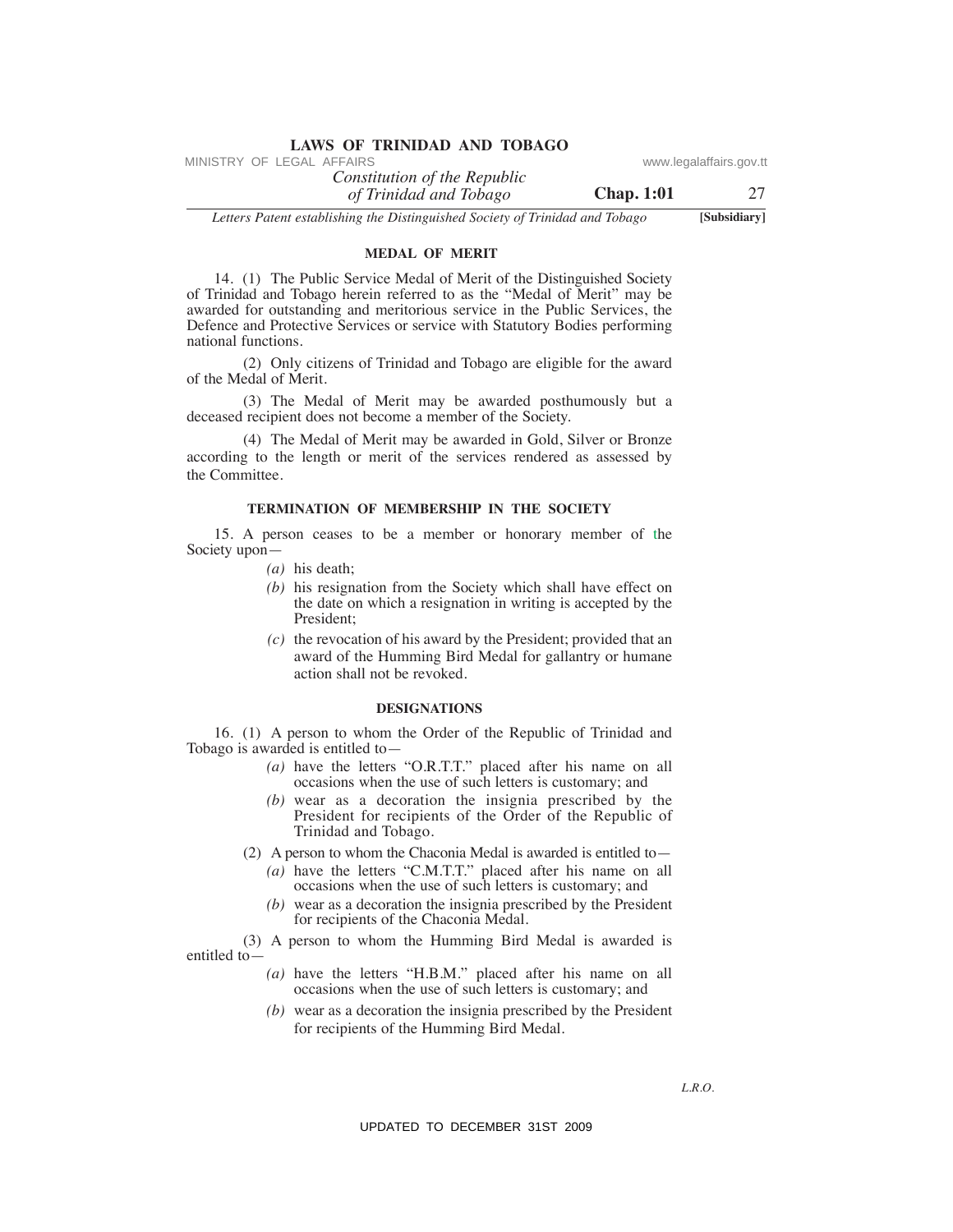|    | MINISTRY OF LEGAL AFFAIRS |                              | www.legalaffairs.gov.tt |
|----|---------------------------|------------------------------|-------------------------|
|    |                           | Constitution of the Republic |                         |
| 28 | <b>Chap.</b> 1:01         | of Trinidad and Tobago       |                         |
|    |                           |                              |                         |

**[Subsidiary]** *Letters Patent establishing the Distinguished Society of Trinidad and Tobago*

(4) A person to whom the Medal of Merit is awarded is entitled to—

- *(a)* have the letters "M.O.M." placed after his name on all occasions when the use of such letters is customary; and
- *(b)* wear as a decoration the insignia prescribed by the President for recipients of the Medal of Merit.

17. (1) When worn in Trinidad and Tobago by a citizen of Trinidad and Tobago the Order of the Republic of Trinidad and Tobago shall be worn suspended from the neck and takes precedence of all other decorations.

 (2) When worn in Trinidad and Tobago by a citizen of Trinidad and Tobago the Chaconia Medal shall be worn immediately after the Order of the Republic of Trinidad and Tobago and in front of all other decorations.

 (3) When worn in Trinidad and Tobago by a citizen of Trinidad and Tobago the Humming Bird Medal shall be worn immediately after the Chaconia Medal and in front of all other decorations.

 (4) When worn in Trinidad and Tobago the Medal of Merit shall be worn immediately after the Humming Bird Medal and in front of all other decorations.

 \*18. Acting in accordance with the advice of the Prime Minister, the President may, where in any year exceptional circumstances so warrant, make awards of the Order of the Republic of Trinidad and Tobago, the Chaconia Medal or the Humming Bird Medal in excess of the maximum number prescribed, respectively, in section 11(4), 12(4) or 13(4). VIRSTRY OF LEGAL AFFAIRS Constitution of the Republic conventions of the Republic State of Thrindolor dard Toblogo (4) A person to whom the Missia of Novel Society of Three Hostels and Hostels and Hostels and Hostels and

**<sup>\*</sup>**This section was inserted in pursuance of a Cabinet decision set out in Cabinet Minute No. 3700(1) of 30th August, 1979.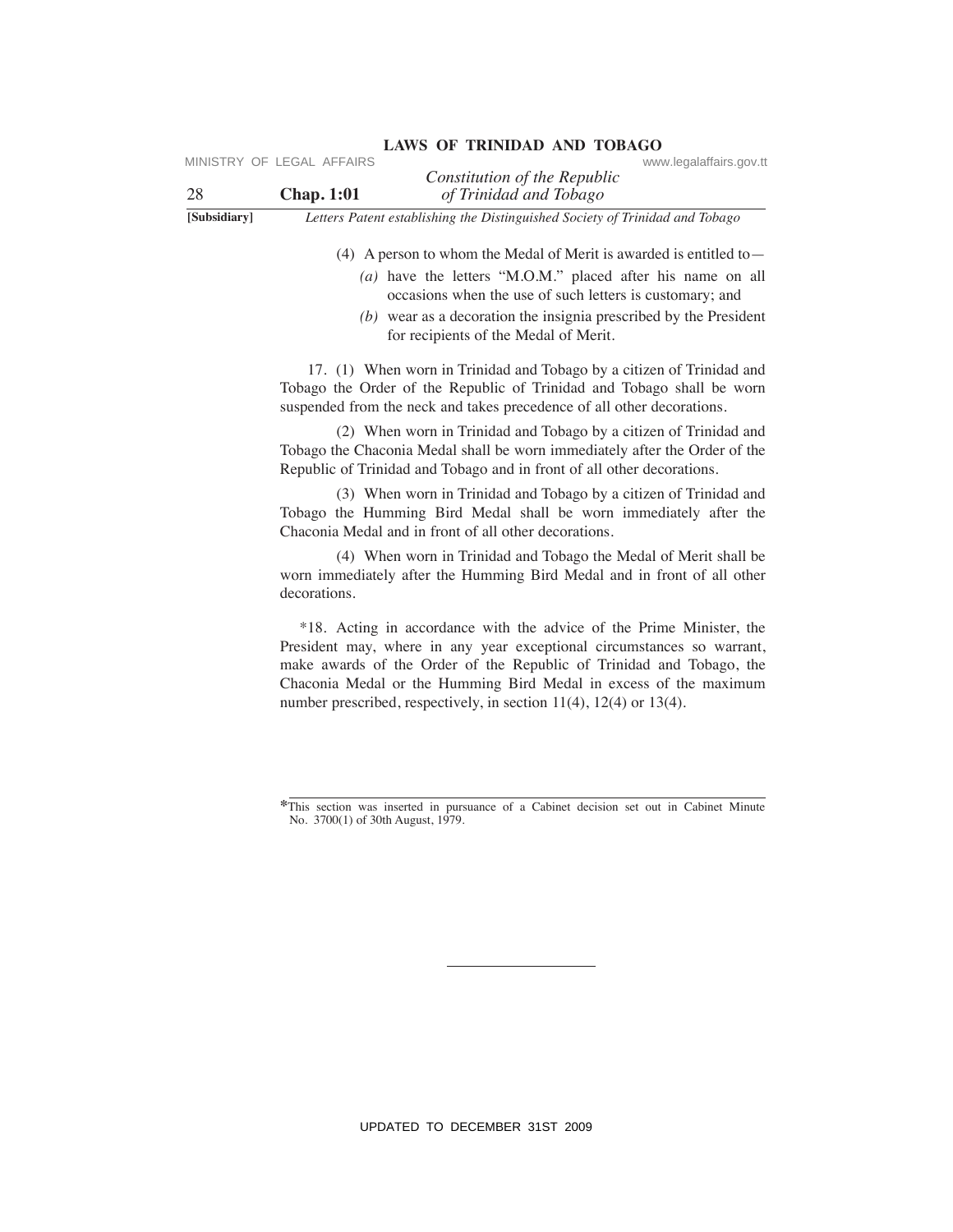# **LAWS OF TRINIDAD AND TOBAGO**<br>MINISTRY OF LEGAL AFFAIRS

*of Trinidad and Tobago Constitution of the Republic*

**Chap. 1:01** 29

**[Subsidiary]**

# **eLeCTORAL COLLeGe ReGuLATIONS**

# ARRANGEMENT OF REGULATIONS

### **ReGuLATION**

- 1. Citation.
- 2. Interpretation.
- 3. Application.
- 4. Nomination of candidates.
- 5. Decisions as to validity of nomination papers.
- 6. Withdrawal of candidate.
- 7. Death of candidate.
- 8. Electoral College to meet on election day whether election contested or not. MINISTRY OF LEGAL AFFAIRS<br>
(a) Trinidad and Tabago<br>
(a) Trinidad and Tabago<br>
(a) Trinidad and Tabago<br>
Chap. 1:01<br>
ELECTORAL COLLEGE REGULATIONS<br>
ARRANGEMENT OF REGULATIONS<br>
REGULATIONS<br>
ARRANGEMENT OF REGULATIONS<br>
REGULAT
	- 9. Mode of election.
	- 10. Ballot papers.
	- 11. Officers of the Electoral College—functions and duties.
	- 12. Taking of the ballot.
	- 13. Secrecy of ballot.
	- 14. Manner of voting.
	- 15. Spoiled ballots.
	- 16. Closing of poll.
	- 17. Procedure by Clerk after closing of poll.
	- 18. Declaration of election.
	- 19. Report of proceedings.
	- 20. Adjournments.
	- 21. Keeping of records.
	- 22. Amendments.
	- 23. Speaker to regulate procedure.

# **SCheDuLe.**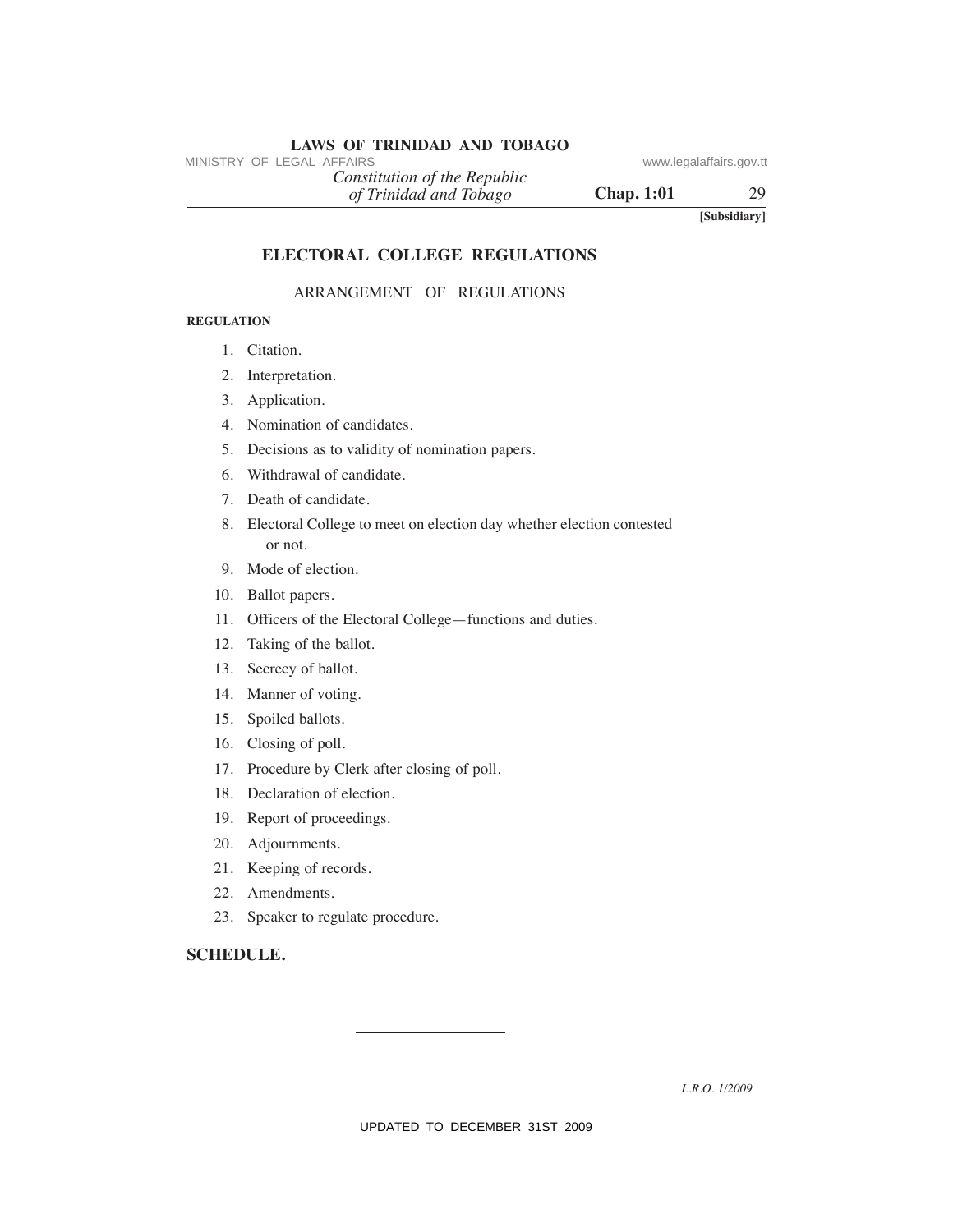| 30                                                      | MINISTRY OF LEGAL AFFAIRS<br><b>Chap. 1:01</b> | Constitution of the Republic<br>of Trinidad and Tobago                                                                                                                                                                                                                                                                            | www.legalaffairs.gov.tt |
|---------------------------------------------------------|------------------------------------------------|-----------------------------------------------------------------------------------------------------------------------------------------------------------------------------------------------------------------------------------------------------------------------------------------------------------------------------------|-------------------------|
| [Subsidiary]                                            |                                                |                                                                                                                                                                                                                                                                                                                                   |                         |
| 187/1976.                                               |                                                | <b>ELECTORAL COLLEGE REGULATIONS</b>                                                                                                                                                                                                                                                                                              |                         |
|                                                         |                                                | made under section $28(4)$ of the Constitution                                                                                                                                                                                                                                                                                    |                         |
| Citation.                                               | College Regulations.                           | 1. These Regulations may be cited as the Electoral                                                                                                                                                                                                                                                                                |                         |
| Interpretation.                                         |                                                | 2. In these Regulations—                                                                                                                                                                                                                                                                                                          |                         |
|                                                         | cast at an election;                           | "ballot box" means a receptacle for the reception of ballots                                                                                                                                                                                                                                                                      |                         |
|                                                         | these Regulations;                             | "ballot paper" means a ballot paper prepared in accordance with                                                                                                                                                                                                                                                                   |                         |
|                                                         | the Speaker;                                   | "Clerk" means the Clerk of the House of Representatives and<br>includes the Clerk of the Senate so acting on the direction of                                                                                                                                                                                                     |                         |
|                                                         | of the Constitution;                           | "election" means an election for President under section 245                                                                                                                                                                                                                                                                      |                         |
|                                                         |                                                | "member" means a member of the Electoral College.                                                                                                                                                                                                                                                                                 |                         |
| Application.                                            |                                                | 3. These Regulations shall have effect for the purpose of<br>holding an election for President under section 26 of the<br>Constitution, and any other meeting of the Electoral College.                                                                                                                                           |                         |
| Nomination of<br>candidates.<br>Form 1.<br>Schedule.    | the Schedule.                                  | 4. (1) Every candidate for election shall be nominated by<br>a separate nomination paper in the form set out as Form 1 in                                                                                                                                                                                                         |                         |
|                                                         |                                                | (2) The nomination paper shall state the full name and<br>address of the candidate and his proposers, the occupation of the<br>candidate and the constituencies represented by his proposers.                                                                                                                                     |                         |
| Decisions as to<br>validity of<br>nomination<br>papers. | candidate withdraws.                           | <b>5.</b> Where a nomination paper is delivered to the Speaker<br>in accordance with section 30 of the Constitution the candidate<br>shall be deemed to stand nominated unless proof is given to the<br>satisfaction of the Speaker that the candidate is dead or is<br>not qualified under section 23 of the Constitution or the |                         |
|                                                         |                                                | UPDATED TO DECEMBER 31ST 2009                                                                                                                                                                                                                                                                                                     |                         |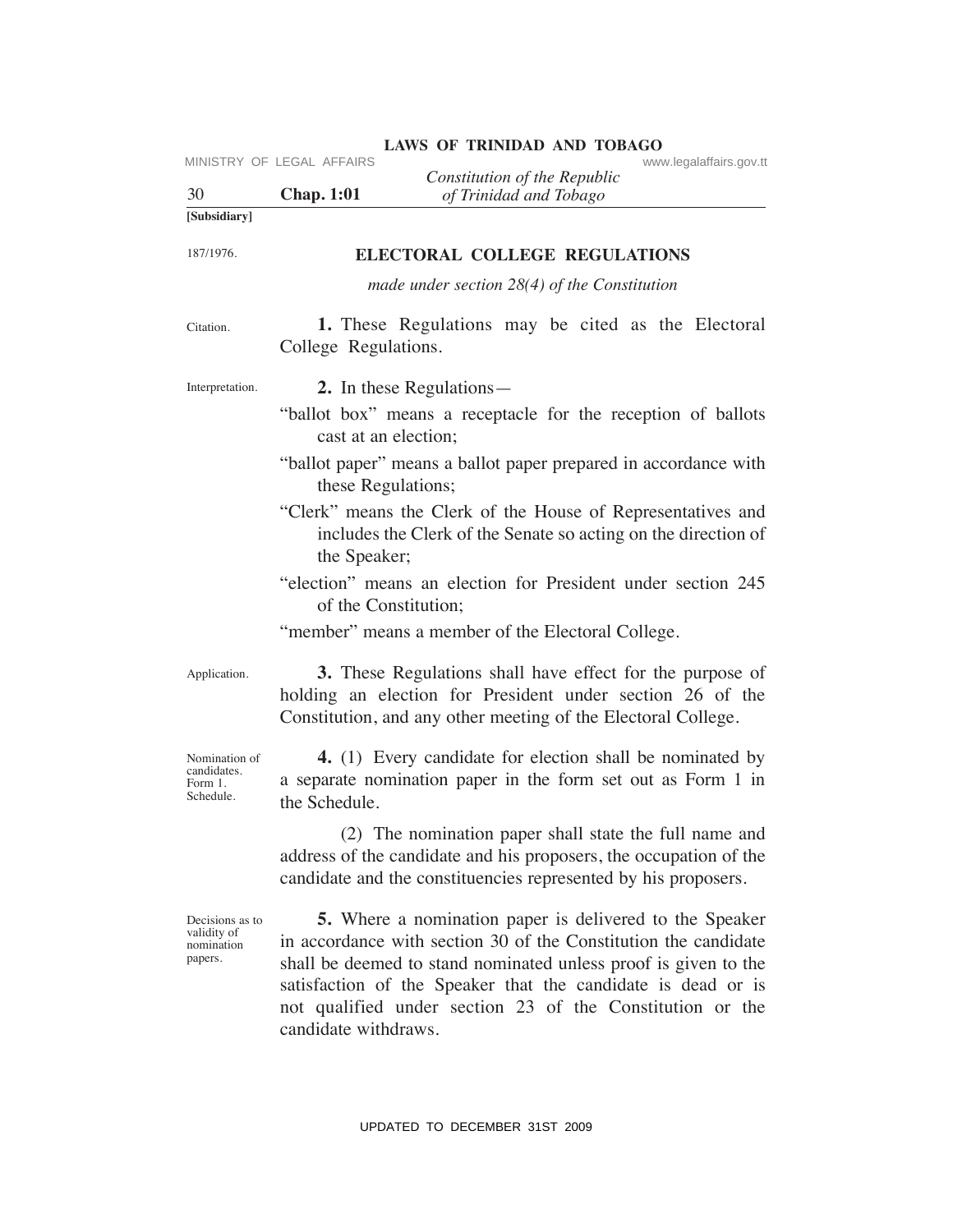| LAND OF TIMINADIAD INTO TODING                         |                   |                         |
|--------------------------------------------------------|-------------------|-------------------------|
| MINISTRY OF LEGAL AFFAIRS                              |                   | www.legalaffairs.gov.tt |
| Constitution of the Republic<br>of Trinidad and Tobago | <b>Chap.</b> 1:01 |                         |
| Electoral College Regulations                          |                   | [Subsidiary]            |

**6.** (1) Any candidate may withdraw his candidature at any withdrawal of time before the taking of the ballot by delivering to the Speaker candidate. a declaration in writing to that effect signed by himself and attested by the signatures of at least four of his proposers and any votes cast for the candidate who has so withdrawn shall be null and void. WHETHY OF LEGAL AFFAIRS of *CONDITION of the Republic* www.legalaffairs.gov.<br>
6. (1) Any candidate and Thrigger<br>
6. (1) Any candidate and Thrigger Chap. The Constitution of the Speaker manage of the ballet by delivering t

**LAWS OF TRINIDAD AND TOBAGO**

 (2) Where a candidate has withdrawn after the ballot papers are printed and time does not permit the printing of fresh ballot papers his name shall be deleted therefrom and initialled by the Speaker in every ballot paper.

**7.** (1) Where before the expiration of the time limited by Death of section  $30(b)$  of the Constitution for delivery of the nomination candidate. paper proof is given to the satisfaction of the Speaker of the death of any candidate, a fresh nomination may be made in place of the deceased candidate.

 (2) Where the death of a candidate occurs after the expiration of the time limited by section 30*(b)* of the Constitution, the name of such candidate shall be deleted from the ballot paper and initialled by the Speaker where time does not permit the printing of a fresh ballot paper.

**8.** (1) For the purpose of every election under section 27 of Electoral the Constitution, the Electoral College shall meet on the date  $\frac{\text{Collecting to meet}}{\text{on electron day}}$ announced in the *Gazette* by the Speaker pursuant to section 26(2) whether election of the Constitution and the Constitution (Prescribed Matters) Act, Ch. 1:02. whether or not the election for the office of President is contested.

 (2) A member, other than the Speaker and the President of the Senate, shall, on the first occasion of taking his seat at a meeting of the Electoral College for an election, present to the Clerk for scrutiny a letter of accreditation signed—

- *(a)* in the case of a member who is a Senator, by the President of the Senate;
- *(b)* in the case of a member who is a member of the House of Representatives, by the Speaker.

 (3) Members of the public may attend any meeting of the Electoral College at which an election is held and the press and

on election day contested or not.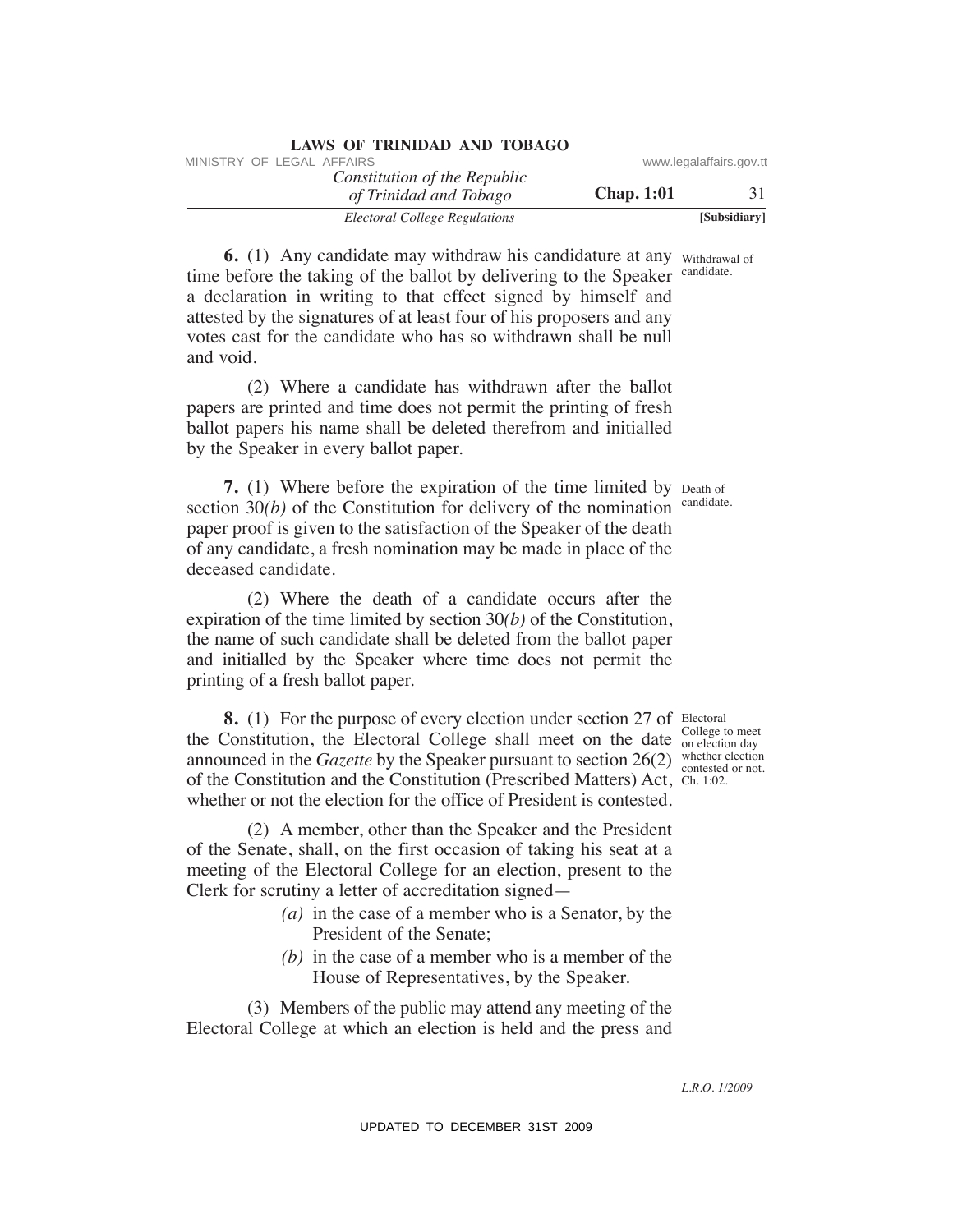| [Subsidiary] |                           | Electoral College Regulations                          |                         |  |
|--------------|---------------------------|--------------------------------------------------------|-------------------------|--|
| -32          | <b>Chap.</b> 1:01         | Constitution of the Republic<br>of Trinidad and Tobago |                         |  |
|              | MINISTRY OF LEGAL AFFAIRS |                                                        | www.legalaffairs.gov.tt |  |

other news media shall be admitted on such conditions as the Speaker may impose.

 (4) At an election one only of the proposers of every candidate may speak for not more than fifteen minutes on the merits of the candidate, but only if the text of the speech is first approved by the Speaker.

 (5) In order to obtain approval of a text by the Speaker for the purposes of paragraph (4), every such text shall be submitted at least twenty-four hours before the meeting at which the speech is to be made; and the Speaker shall reject any speech which in his opinion impugns the character of any candidate. VERTRIX CONSIDENT CONSIDERT CONSIDERT CONSIDERT CONSIDERT CONSIDERT CONSIDERT CONSIDERT TO DECEMBER 2009 MINISTRY OF THE SPACE THAN THE SPACE THAN THE SPACE THAN THE SPACE CONSIDERT CONSIDERT CONSIDERT CONSIDERT CONSIDER

 (6) Subject to subregulations (4) and (5), no debate on the merits of a candidate shall be held.

Mode of election.

 **9.** (1) Where on the expiration of the time limited by section 30*(b)* of the Constitution for delivery of the nomination papers—

- *(a)* more than one person stands nominated, a poll shall be taken in accordance with these Regulations;
- *(b)* only one person stands nominated, such nominated person shall at the meeting of the Electoral College be declared by the Speaker to be elected;
- *(c)* the number of persons standing nominated is reduced to one, the remaining person standing nominated shall be declared to be elected in accordance with paragraph *(b).*

 (2) Where pursuant to subregulation (1)*(b)* or regulation 18 a person is declared elected, the Speaker shall thereupon issue an instrument signed and sealed by him stating—

> *(a)* in the case of an uncontested election to the office of President, that the person named in the instrument was or became the only person nominated for the election and was in consequence declared elected; or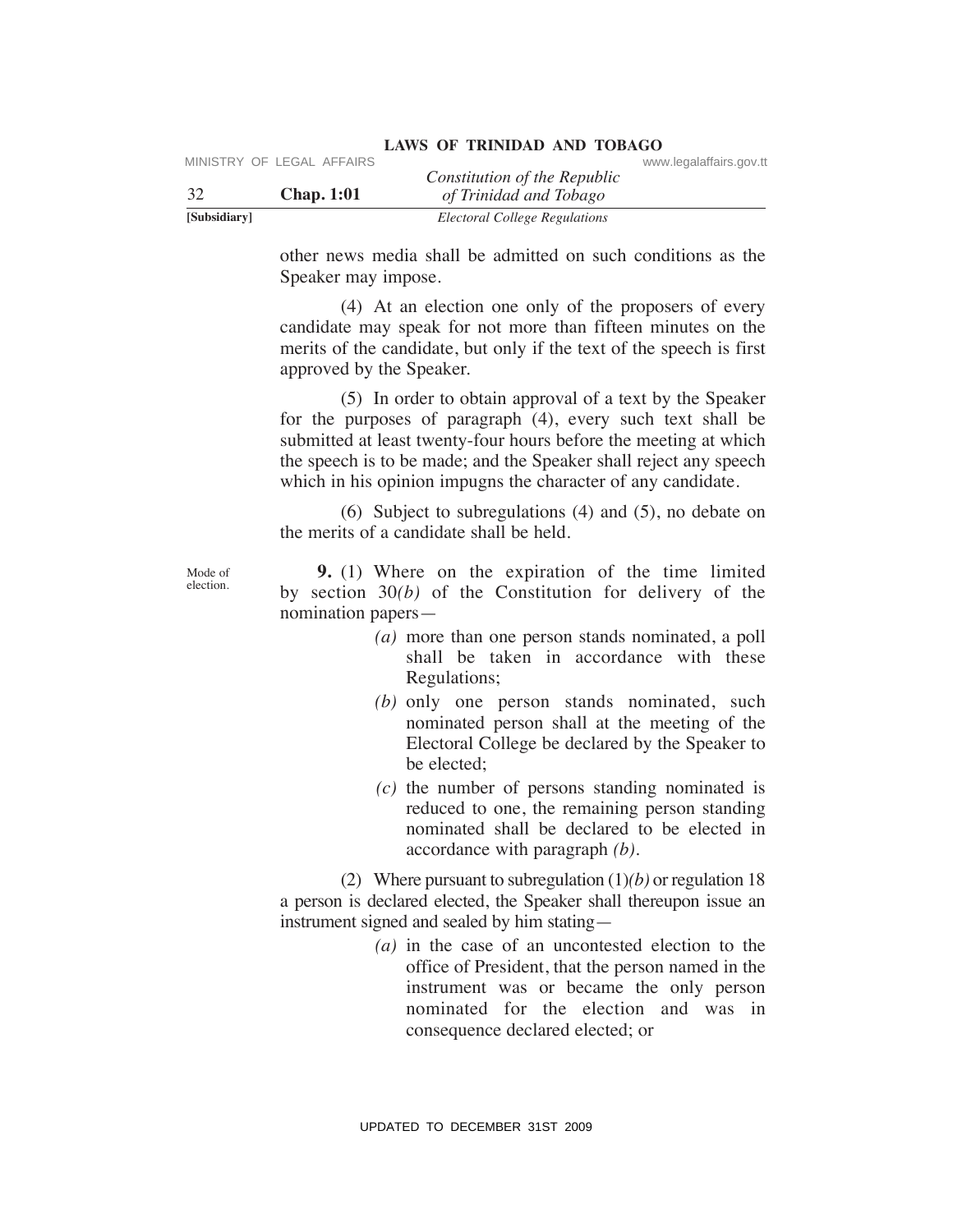| MINISTRY OF LEGAL AFFAIRS                              |                   | www.legalaffairs.gov.tt |
|--------------------------------------------------------|-------------------|-------------------------|
| Constitution of the Republic<br>of Trinidad and Tobago | <b>Chap.</b> 1:01 | 33                      |
| Electoral College Regulations                          |                   | [Subsidiary]            |

 *(b)* in the case of a contested election, that the person named in the instrument was declared elected at that meeting in consequence of a ballot.

**10.** (1) As soon as possible after the expiration of the time Ballot papers. limited by section 30*(b)* of the Constitution for the nomination of candidates for the election, the Speaker shall, if a ballot is to be held, cause ballot papers to be printed for use in that election.

(2) A ballot paper shall be in the form set out as Form 2 Form 2. in the Schedule. Schedule.

**11.** The Clerk of the House of Representatives and the Clerk Officers of the of the Senate and such other officers of both those Houses as the Speaker may appoint shall be officers of the Electoral College and shall have and exercise such functions and perform such duties as are conferred or imposed on them by these Regulations or by direction of the Speaker. duties. VINESTRY OF LEGAL *CRACTERS CONDITED* (SWEEP of *CONDITED CONDITED (CONDITED 25 (Finited and Thingsen* Chap. 1:01 *RM Encerta distanting* (*b*) in the exact of a contested electrion, that the person mannel in the instrume

**12.** (1) Immediately before the taking of the ballot the Clerk Taking of the shall in the presence and view of members open and inspect the ballot box to ascertain that there are no ballot papers or other papers or materials therein, after which the box shall be locked and placed on the table in full view of all present and shall remain so placed until the end of the balloting.

 (2) The Clerk shall call upon every member present to cast his ballot and shall immediately thereafter deliver the ballot paper to every such member who is willing to vote.

 (3) The member shall then proceed to such place provided for the purpose where he shall mark his ballot by marking an "X" against the name of the candidate of his choice.

 (4) The member shall then fold his ballot so that the initials of the Clerk can be seen without opening the ballot, return to the Clerk and display the ballot.

(5) The Clerk shall satisfy himself—

- *(a)* that the ballot is the ballot he gave to the member;
- *(b)* that the ballot is correctly folded.

Electoral College functions and

ballot.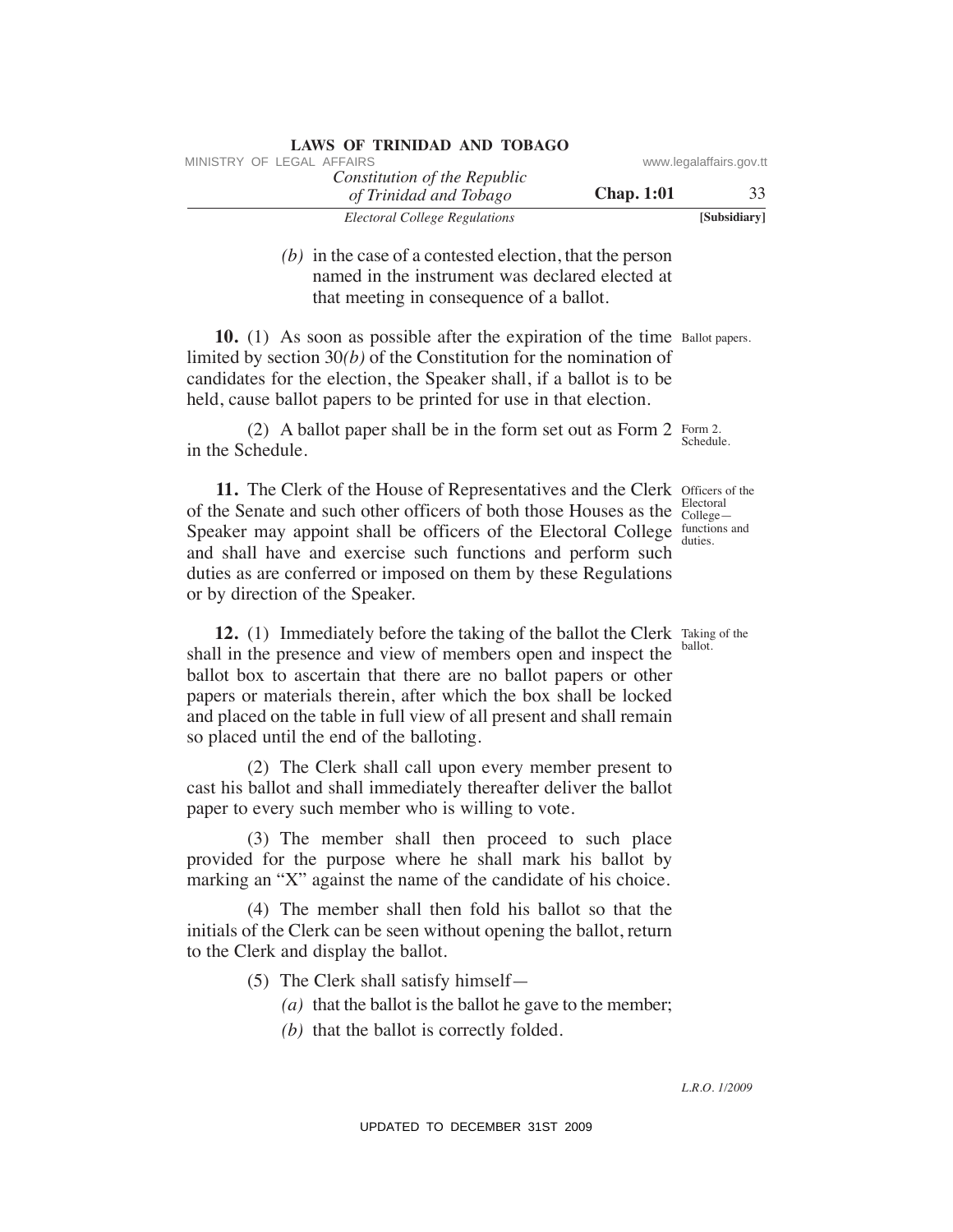| 34                                              | MINISTRY OF LEGAL AFFAIRS<br><b>Chap. 1:01</b> | Constitution of the Republic<br>of Trinidad and Tobago                                                                                                                                                                                                                                                                                                                                                                                                                                                | www.legalaffairs.gov.tt |
|-------------------------------------------------|------------------------------------------------|-------------------------------------------------------------------------------------------------------------------------------------------------------------------------------------------------------------------------------------------------------------------------------------------------------------------------------------------------------------------------------------------------------------------------------------------------------------------------------------------------------|-------------------------|
| [Subsidiary]                                    |                                                | <b>Electoral College Regulations</b>                                                                                                                                                                                                                                                                                                                                                                                                                                                                  |                         |
|                                                 | insert his ballot into the ballot box.         | (6) Upon the Clerk being so satisfied, the member shall                                                                                                                                                                                                                                                                                                                                                                                                                                               |                         |
| Secrecy of<br>ballot.                           |                                                | 13. A place or places shall be provided in order to ensure<br>secrecy in the marking of the ballot.                                                                                                                                                                                                                                                                                                                                                                                                   |                         |
| Manner of<br>voting.                            | printed on the ballot paper.                   | 14. (1) The "X" shall be marked in the space provided<br>therefor on the right-hand side of the name of the candidate as                                                                                                                                                                                                                                                                                                                                                                              |                         |
|                                                 |                                                | (2) A ballot paper shall not be rejected by reason only that<br>the "X" is marked outside the space provided or that more than one<br>"X" is marked thereon so long as there is a clear indication as to<br>the candidate for whom the member intended to vote.                                                                                                                                                                                                                                       |                         |
| Spoiled ballots.                                |                                                | 15. A member who has inadvertently dealt with the ballot<br>paper delivered to him in such manner that it cannot conveniently<br>be used shall return it to the Clerk who shall—<br>$(a)$ deface it in such manner as to render it a<br>spoiled ballot;<br>$(b)$ deliver another ballot paper to the member;<br>$(c)$ place the spoiled ballot in an envelope                                                                                                                                         |                         |
|                                                 |                                                | provided therefor.                                                                                                                                                                                                                                                                                                                                                                                                                                                                                    |                         |
| Closing of poll.                                | close of the poll.                             | 16. Immediately after the last member present and<br>desirous of voting has voted, the Speaker shall announce the                                                                                                                                                                                                                                                                                                                                                                                     |                         |
| Procedure by<br>Clerk after<br>closing of poll. |                                                | 17. (1) Immediately after the Speaker has complied with the<br>requirements of regulation 16 the Clerk shall-<br>$(a)$ count the number of spoiled ballots, if any, and<br>place them in the special envelope;<br>$(b)$ count the unused ballot papers undetached from<br>the book of ballot papers, and place them with<br>the stub of all used ballot papers in the special<br>envelope;<br>$(c)$ check the number of ballot papers supplied by<br>the Speaker against the number of spoiled ballot |                         |
|                                                 |                                                | UPDATED TO DECEMBER 31ST 2009                                                                                                                                                                                                                                                                                                                                                                                                                                                                         |                         |

# LAWS OF TRINIDAD AND TOBAGO **WWW.legalaffairs.gov.tt**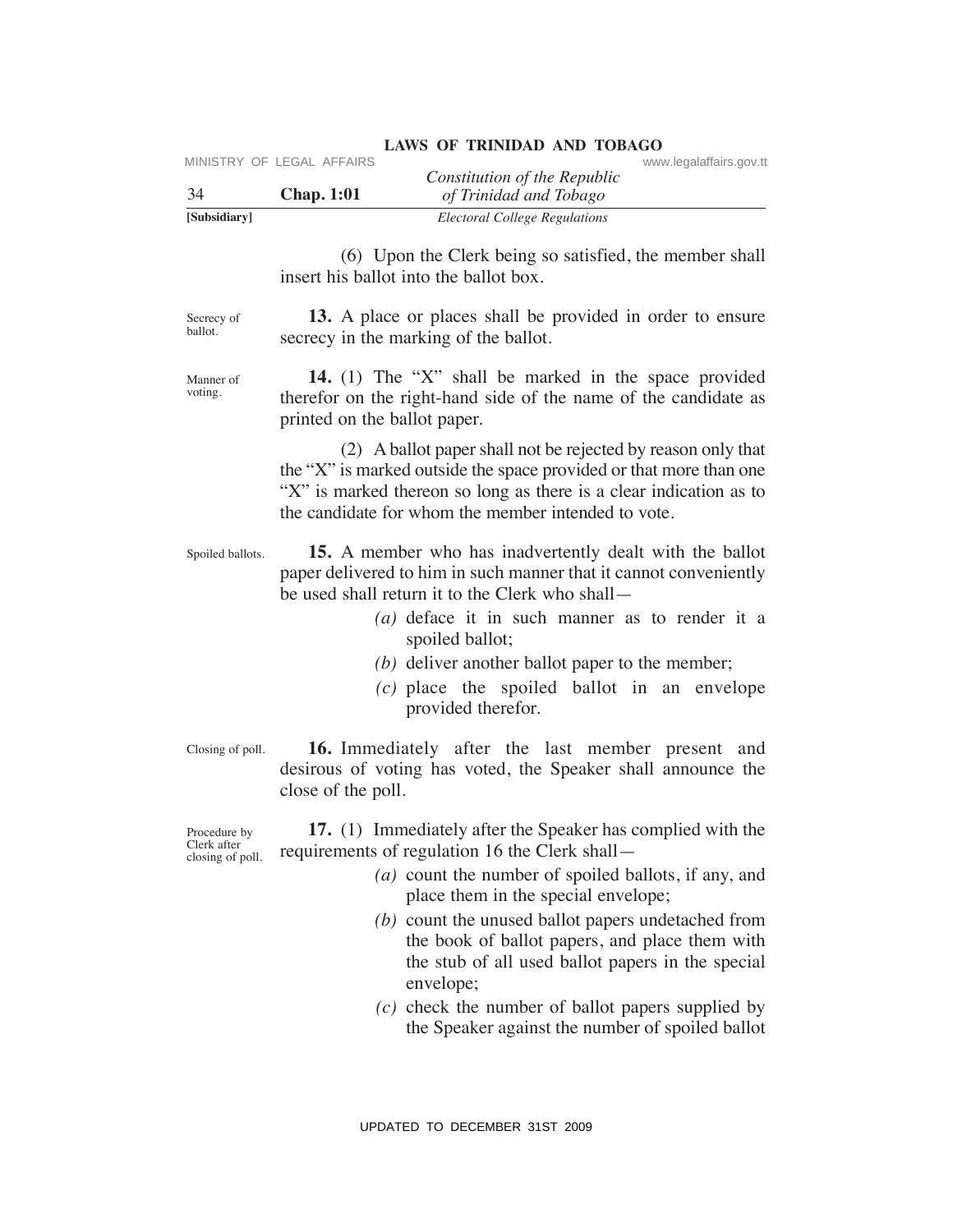| MINISTRY OF LEGAL AFFAIRS                                                                                                                                                                                                                                                                                | www.legalaffairs.gov.tt |
|----------------------------------------------------------------------------------------------------------------------------------------------------------------------------------------------------------------------------------------------------------------------------------------------------------|-------------------------|
| Constitution of the Republic<br><b>Chap. 1:01</b><br>of Trinidad and Tobago                                                                                                                                                                                                                              | 35                      |
| <b>Electoral College Regulations</b>                                                                                                                                                                                                                                                                     | [Subsidiary]            |
| papers, if any, the number of unused ballot<br>papers and the number of members who cast<br>their votes in order to ascertain that all ballot<br>papers are accounted for;<br>$(d)$ open the ballot box and empty its contents upon<br>a table;<br>$(e)$ with the assistance of at least one proposer of |                         |
| every candidate, if willing, count the number of<br>votes given to each candidate on his tally sheet.                                                                                                                                                                                                    |                         |
| (2) In counting the votes the Clerk shall reject all ballots —<br>$(a)$ that are on ballot papers that have not been                                                                                                                                                                                     |                         |
| supplied by him;<br>$(b)$ that have not been marked for any candidate or<br>have not been marked in the manner prescribed<br>by these Regulations;                                                                                                                                                       |                         |
| $(c)$ on which votes have been given for more than<br>one candidate;<br>$(d)$ where it cannot be established for whom the                                                                                                                                                                                |                         |
| member has voted;<br>(e) upon which there is any writing or mark by<br>which the member can be identified.                                                                                                                                                                                               |                         |
| (3) No ballot shall be rejected by reason only that it has<br>on it any number or mark placed thereon by the Clerk.                                                                                                                                                                                      |                         |
| (4) After the completion of the count, the Clerk shall<br>complete the Statement of the Poll in the form set out as Form 3 Form 3.<br>in the Schedule and certify a copy for the Speaker.                                                                                                                | Schedule.               |
| 18. Upon the final determination of an election pursuant to Declaration of<br>section 31 of the Constitution, the Speaker shall at the meeting of<br>the Electoral College at which the election was finally<br>determined declare the candidate who was elected President.                              | election.               |
| 19. (1) An official report of the proceedings and of all Report of<br>speeches made in the Electoral College shall be prepared under<br>the supervision of the Clerk, acting under such instructions as the<br>Speaker may from time to time give.                                                       | proceedings.            |
|                                                                                                                                                                                                                                                                                                          | L.R.O. 1/2009           |
| UPDATED TO DECEMBER 31ST 2009                                                                                                                                                                                                                                                                            |                         |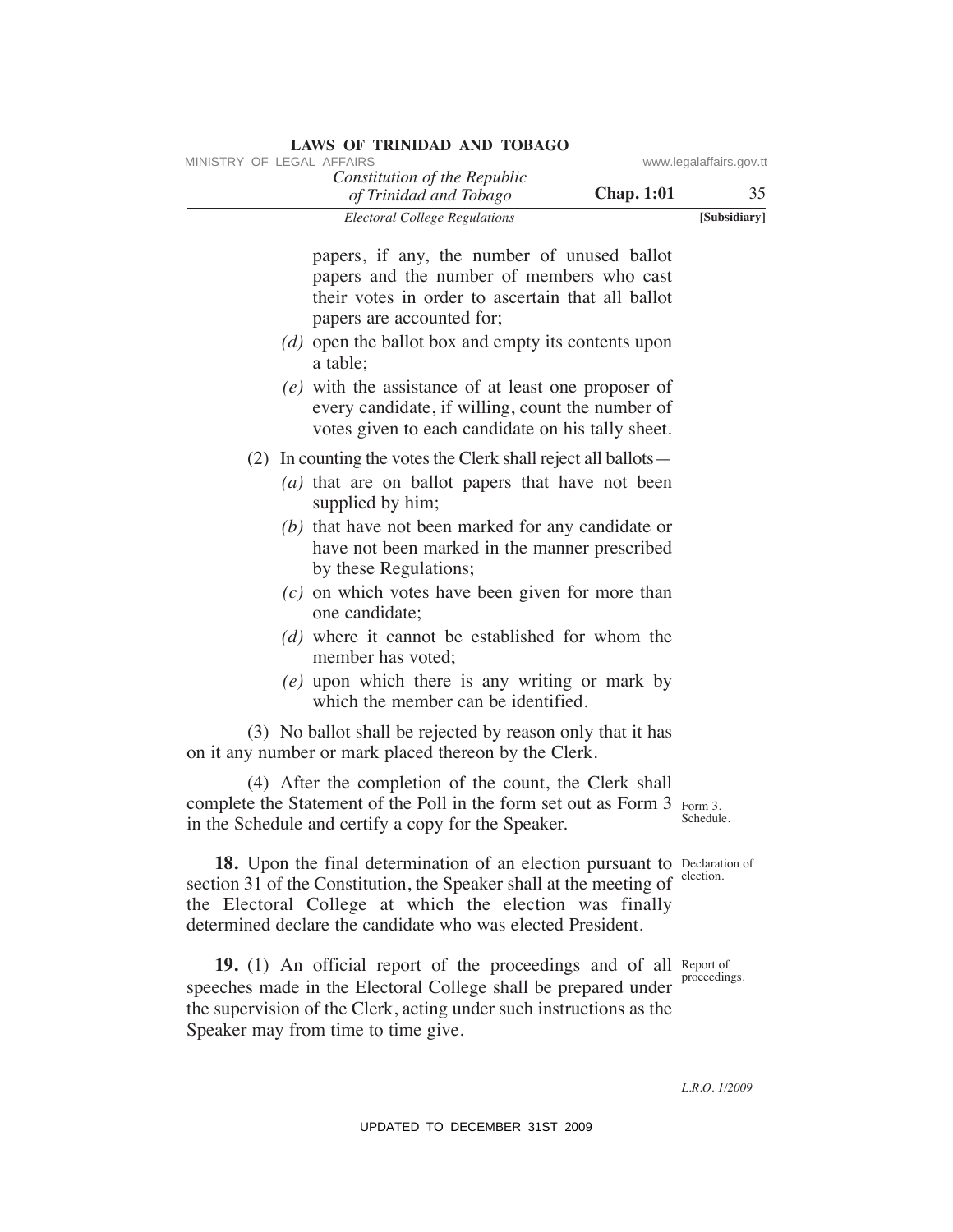|              | MINISTRY OF LEGAL AFFAIRS |                               | www.legalaffairs.gov.tt |
|--------------|---------------------------|-------------------------------|-------------------------|
|              |                           | Constitution of the Republic  |                         |
| -36          | <b>Chap.</b> 1:01         | of Trinidad and Tobago        |                         |
| [Subsidiary] |                           | Electoral College Regulations |                         |

 (2) The report shall be published in such form as the Speaker may direct and a copy thereof shall be sent to each member as soon as practicable.

Adjournments.  **20.** A meeting of the Electoral College for an election and any other meeting of the Electoral College may be adjourned from time to time by a resolution for the purpose.

Keeping of records.  **21.** All documents, Minutes and other records of the proceedings of the Electoral College at a meeting for an election, including nomination papers, ballot papers, Statement of the Poll, speeches, letters of accreditation and other communications, shall be kept in custody of the Clerk for a period of five years next after an election. Concellator of the Regulator of the Regulator of the Regulator of the Regulator of Traintind on Trainting and Toking of Trainting and Toking Spacetor and a convert and a complementation and a complement and a complement a

Amendments.  **22.** (1) The Electoral College shall, upon the summons of the Speaker for the purpose, meet from time to time to consider any amendments to these Regulations.

> (2) Where a motion for an amendment of these Regulations is presented to him by not less than twelve members the Speaker shall, within ten days of the receipt thereof, summon a meeting of the Electoral College to consider the amendments.

Speaker to regulate procedure.

 **23.** In all matters not provided for in these Regulations, the Speaker when presiding at a meeting of the Electoral College shall have power to regulate the conduct of business.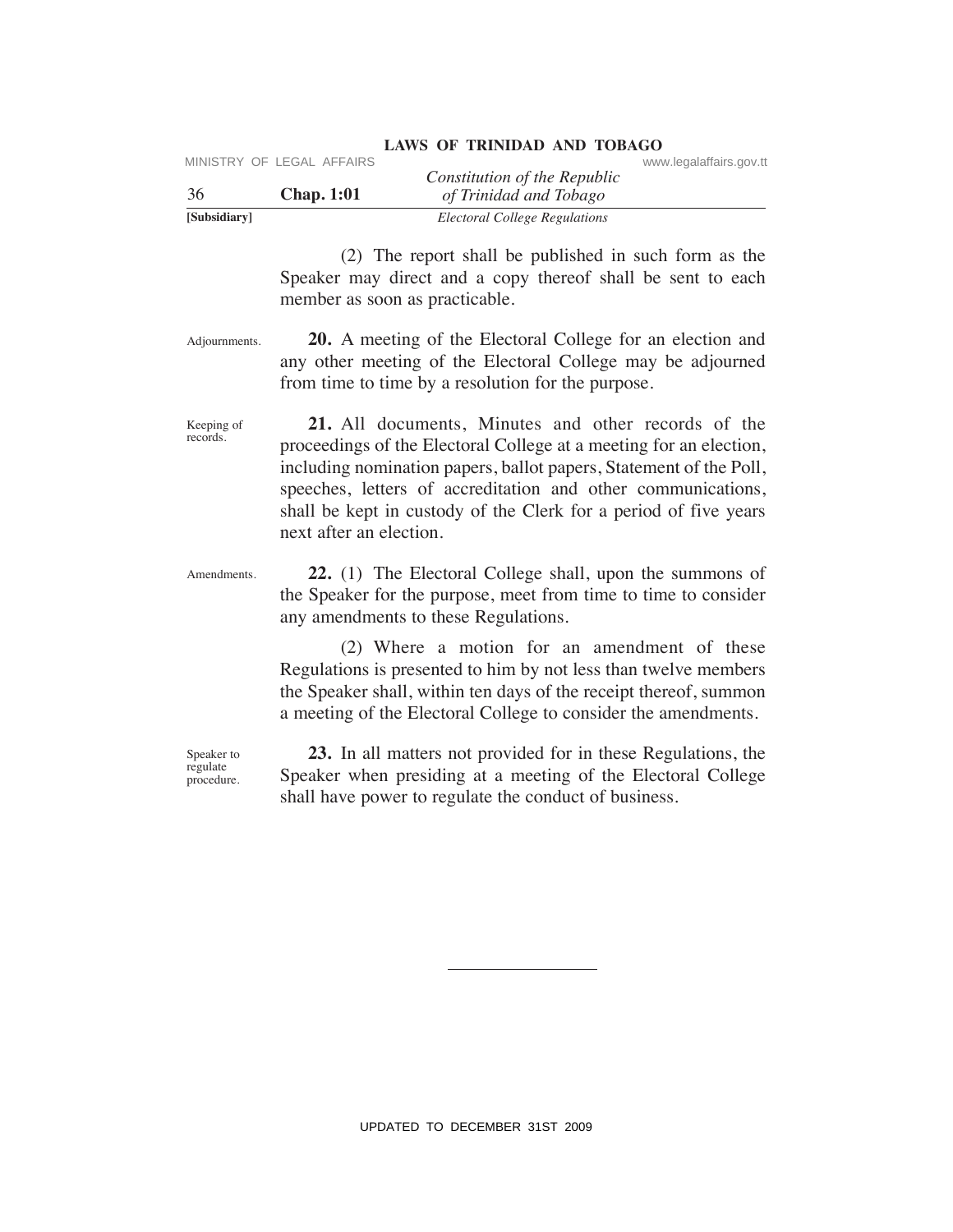## **SCHEDULE** Regulation 4(1).

# **FORM 1**

# **eLeCTORAL COLLeGe ReGuLATIONS**

### **NOMINATION PAPeR**

### **PARTICuLARS ReGARDING CANDIDATe**

| MINISTRY OF LEGAL AFFAIRS |                                                                    | Constitution of the Republic         |                                                                                                                                                                                                                                         | www.legalaffairs.gov.tt |
|---------------------------|--------------------------------------------------------------------|--------------------------------------|-----------------------------------------------------------------------------------------------------------------------------------------------------------------------------------------------------------------------------------------|-------------------------|
|                           |                                                                    | of Trinidad and Tobago               | <b>Chap. 1:01</b>                                                                                                                                                                                                                       | 37                      |
|                           |                                                                    | <b>Electoral College Regulations</b> |                                                                                                                                                                                                                                         | [Subsidiary]            |
|                           |                                                                    | <b>SCHEDULE</b>                      |                                                                                                                                                                                                                                         | Regulation 4(1).        |
|                           |                                                                    | FORM 1                               |                                                                                                                                                                                                                                         |                         |
|                           | ELECTORAL COLLEGE REGULATIONS                                      |                                      |                                                                                                                                                                                                                                         |                         |
|                           |                                                                    | <b>NOMINATION PAPER</b>              |                                                                                                                                                                                                                                         |                         |
|                           | he is qualified for election under section 23 of the Constitution. |                                      | We, the undersigned members of the House of Representatives do hereby<br>nominate the following person as a proper person to serve as President of the<br>Republic of Trinidad and Tobago and we certify that to the best of our belief |                         |
|                           | PARTICULARS REGARDING CANDIDATE                                    |                                      |                                                                                                                                                                                                                                         |                         |
| Surname                   | Other Names                                                        | Address                              | Occupation                                                                                                                                                                                                                              |                         |
|                           |                                                                    |                                      |                                                                                                                                                                                                                                         |                         |
|                           |                                                                    | (Continued on page 38)               |                                                                                                                                                                                                                                         |                         |
|                           |                                                                    | UPDATED TO DECEMBER 31ST 2009        |                                                                                                                                                                                                                                         | L.R.O. 1/2009           |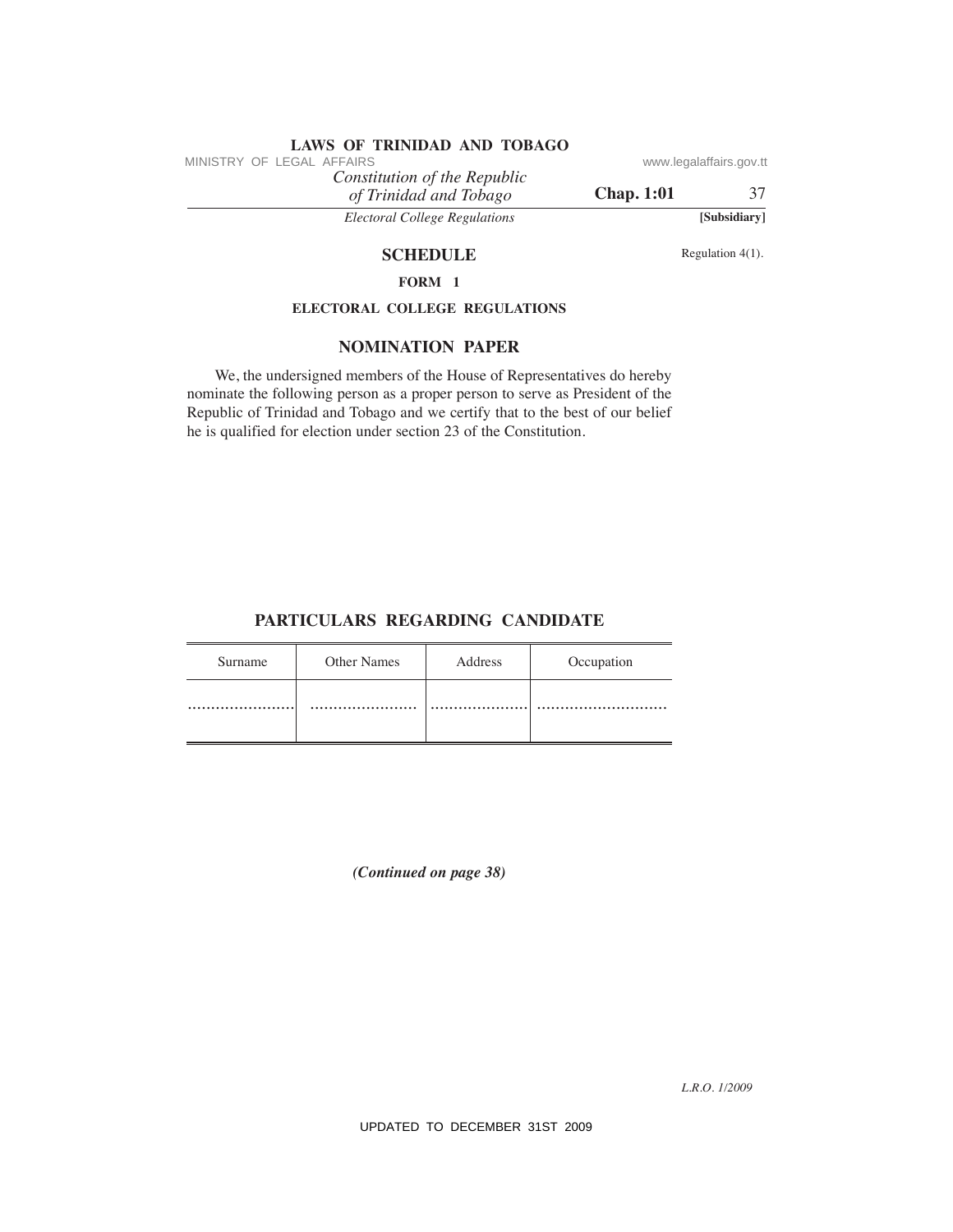MINISTRY OF LEGAL AFFAIRS

38 **Chap. 1:01** 

[Subsidiary]

LAWS OF TRINIDAD AND TOBAGO www.legalaffairs.gov.tt Constitution of the Republic

of Trinidad and Tobago **Electoral College Regulations** 

### PARTICULARS REGARDING PROPOSERS

| Surname | <b>Other Names</b> | Address | Constituency |
|---------|--------------------|---------|--------------|
|         |                    |         |              |
| .       |                    |         |              |
|         |                    |         |              |
|         |                    |         |              |
|         |                    |         |              |
| .       |                    |         |              |
|         |                    |         |              |
|         |                    |         |              |
|         |                    |         |              |
| .       |                    |         |              |
|         |                    |         |              |
|         |                    |         |              |

| <b>Signatures of Proposers</b> |  |
|--------------------------------|--|
|                                |  |
|                                |  |
|                                |  |
|                                |  |
|                                |  |

in the foregoing nomination paper hereby consent to such nomination as candidate for election as President of the Republic of Trinidad and Tobago and name as my address for serving of process and papers under the Constitution of the Republic of Trinidad and Tobago and the Electoral College Regulations-

(Signature)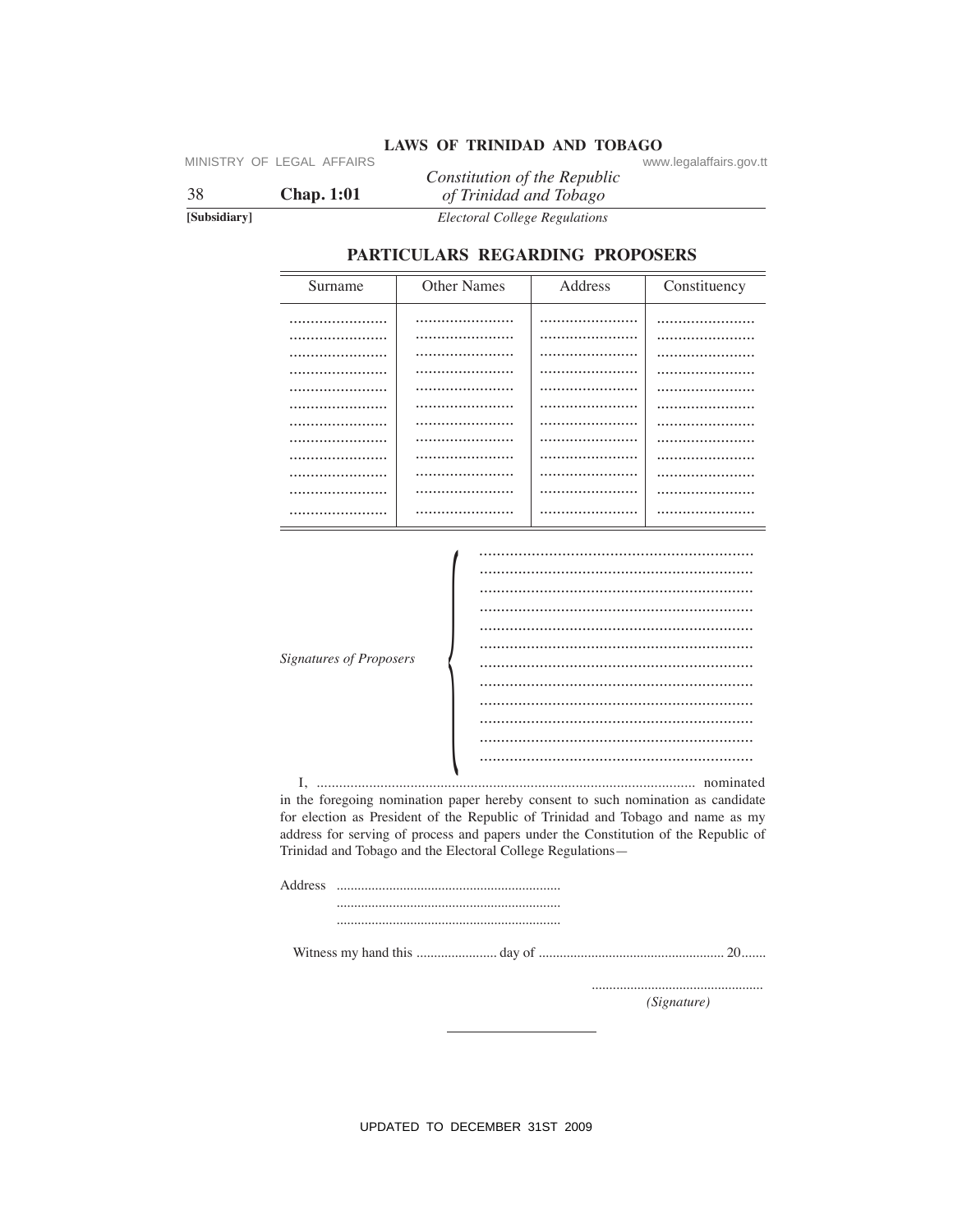*Constitution of the Republic*

# **BALLOT PAPeR**

| MINISTRY OF LEGAL AFFAIRS | Constitution of the Republic                               |                                                 | www.legalaffairs.gov.tt |
|---------------------------|------------------------------------------------------------|-------------------------------------------------|-------------------------|
|                           | of Trinidad and Tobago                                     | <b>Chap. 1:01</b>                               | 39                      |
|                           | <b>Electoral College Regulations</b>                       |                                                 | [Subsidiary]            |
|                           | FORM 2                                                     |                                                 | Regulation<br>$10(2)$ . |
| ( <i>Front</i> )          |                                                            |                                                 |                         |
|                           | <b>BALLOT PAPER</b>                                        |                                                 |                         |
| Stub                      | Name and Address of Candidate                              | Space for Placing Mark                          |                         |
|                           | Emmanuel ABDULLAH                                          |                                                 |                         |
|                           | 475, Marli Street<br>Insurance Broker                      |                                                 |                         |
| Consecutive               | Conrad D. BABULAH                                          |                                                 |                         |
|                           | 72, Chancery Lane                                          |                                                 |                         |
| No.                       | Engineer                                                   |                                                 |                         |
|                           | Francis CARTER<br>291, Hoyte Street                        |                                                 |                         |
|                           | Merchant                                                   |                                                 |                         |
| (Back)                    |                                                            |                                                 |                         |
|                           | THE CONSTITUTION OF THE REPUBLIC<br>OF TRINIDAD AND TOBAGO |                                                 |                         |
|                           | <b>BALLOT PAPER</b>                                        |                                                 |                         |
|                           | PRESIDENTIAL ELECTION                                      |                                                 |                         |
|                           | REPUBLIC OF TRINIDAD AND TOBAGO                            |                                                 |                         |
| Election Day:             |                                                            |                                                 |                         |
|                           |                                                            | <b>Space for</b><br>initials of<br><b>Clerk</b> |                         |
|                           |                                                            |                                                 |                         |
|                           |                                                            |                                                 |                         |
|                           |                                                            |                                                 |                         |
|                           |                                                            |                                                 | L.R.O. 1/2009           |
|                           | UPDATED TO DECEMBER 31ST 2009                              |                                                 |                         |

### **The CONSTITuTION OF The RePuBLIC OF TRINIDAD AND TOBAGO**

# **BALLOT PAPeR**

### PRESIDENTIAL ELECTION

# **RePuBLIC OF TRINIDAD AND TOBAGO**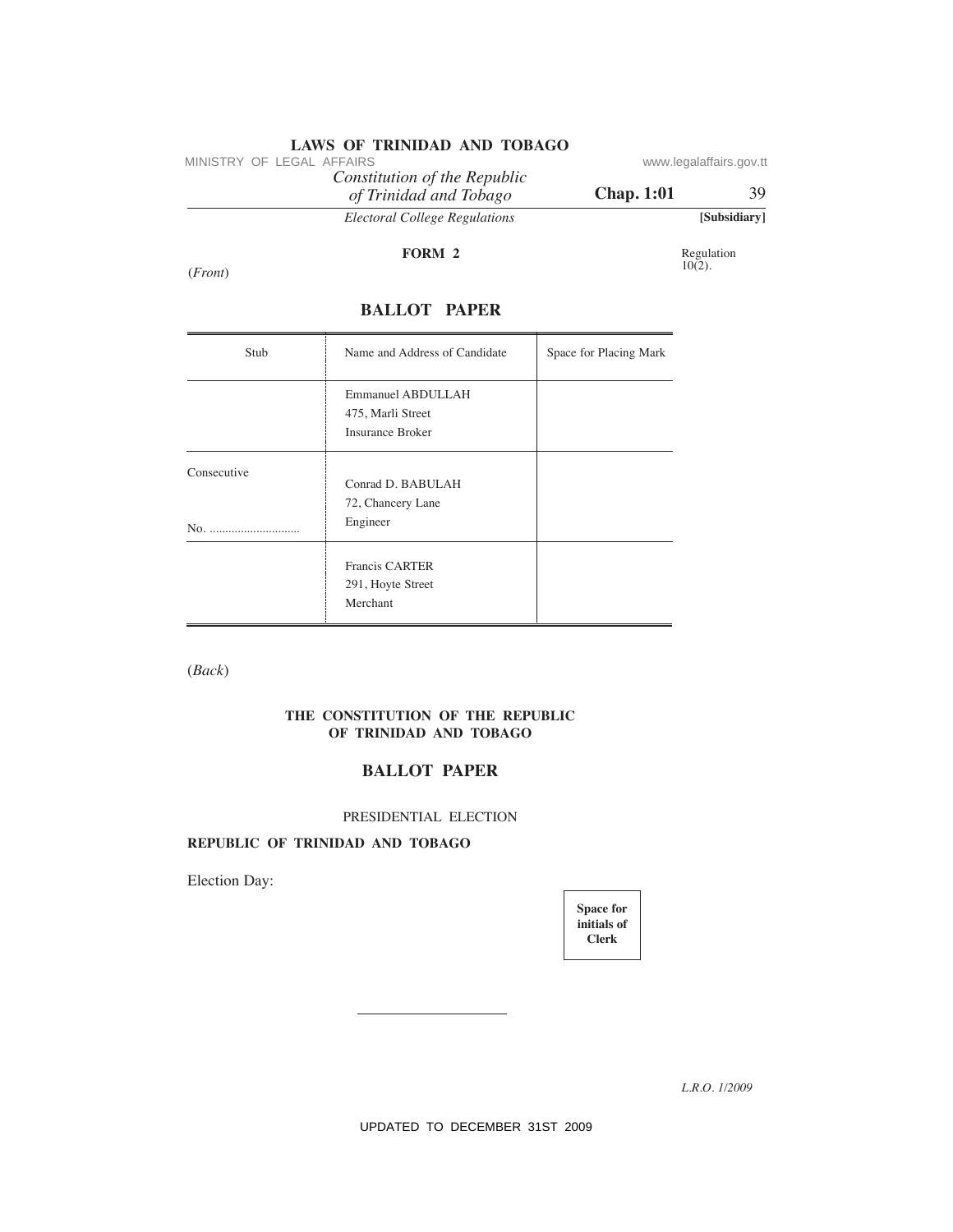|              | IVIIIND IIN U LLUAL AI LAINU | Constitution of the Republic  | www.icyalallallo.yuv. |
|--------------|------------------------------|-------------------------------|-----------------------|
| 40           | <b>Chap.</b> 1:01            | of Trinidad and Tobago        |                       |
| [Subsidiary] |                              | Electoral College Regulations |                       |

# **LAWS OF TRINIDAD AND TOBAGO**<br>
www.legalaffairs.gov.tt

# **STATeMeNT OF The POLL**

| 40                      | MINISTRY OF LEGAL AFFAIRS<br><b>Chap. 1:01</b>                                                                       | Constitution of the Republic<br>of Trinidad and Tobago                   | www.legalaffairs.gov.tt |
|-------------------------|----------------------------------------------------------------------------------------------------------------------|--------------------------------------------------------------------------|-------------------------|
| [Subsidiary]            |                                                                                                                      | <b>Electoral College Regulations</b>                                     |                         |
| Regulation<br>$17(4)$ . |                                                                                                                      | FORM 3<br>ELECTORAL COLLEGE REGULATIONS                                  |                         |
|                         |                                                                                                                      |                                                                          |                         |
|                         |                                                                                                                      | STATEMENT OF THE POLL                                                    |                         |
|                         | In the Electoral College                                                                                             |                                                                          |                         |
|                         | Number of ballots cast for<br>Number of ballots cast for<br>Number of ballots cast for<br>Number of rejected ballots | Number of ballot papers received from the Speaker                        |                         |
|                         |                                                                                                                      | $(a)$ Total number of ballots found in box<br>$\cdot$ $\cdot$            |                         |
|                         | (b) Number of spoiled ballot papers                                                                                  | $\ldots$                                                                 |                         |
|                         | from the book                                                                                                        | $(c)$ Number of unused ballot papers undetached<br>$\ddotsc$<br>$\cdots$ |                         |
|                         | Total<br>$\cdots$                                                                                                    | .<br>.<br>.<br>.                                                         |                         |
|                         | handed to the Speaker.                                                                                               | I HEREBY CERTIFY that the above statement is correct and that a copy was |                         |
|                         |                                                                                                                      |                                                                          |                         |
|                         |                                                                                                                      |                                                                          | Clerk.                  |
|                         |                                                                                                                      |                                                                          |                         |
|                         |                                                                                                                      |                                                                          |                         |
|                         |                                                                                                                      |                                                                          |                         |
|                         |                                                                                                                      |                                                                          |                         |
|                         |                                                                                                                      |                                                                          |                         |
|                         |                                                                                                                      |                                                                          |                         |
|                         |                                                                                                                      |                                                                          |                         |
|                         |                                                                                                                      | UPDATED TO DECEMBER 31ST 2009                                            |                         |

*Clerk.*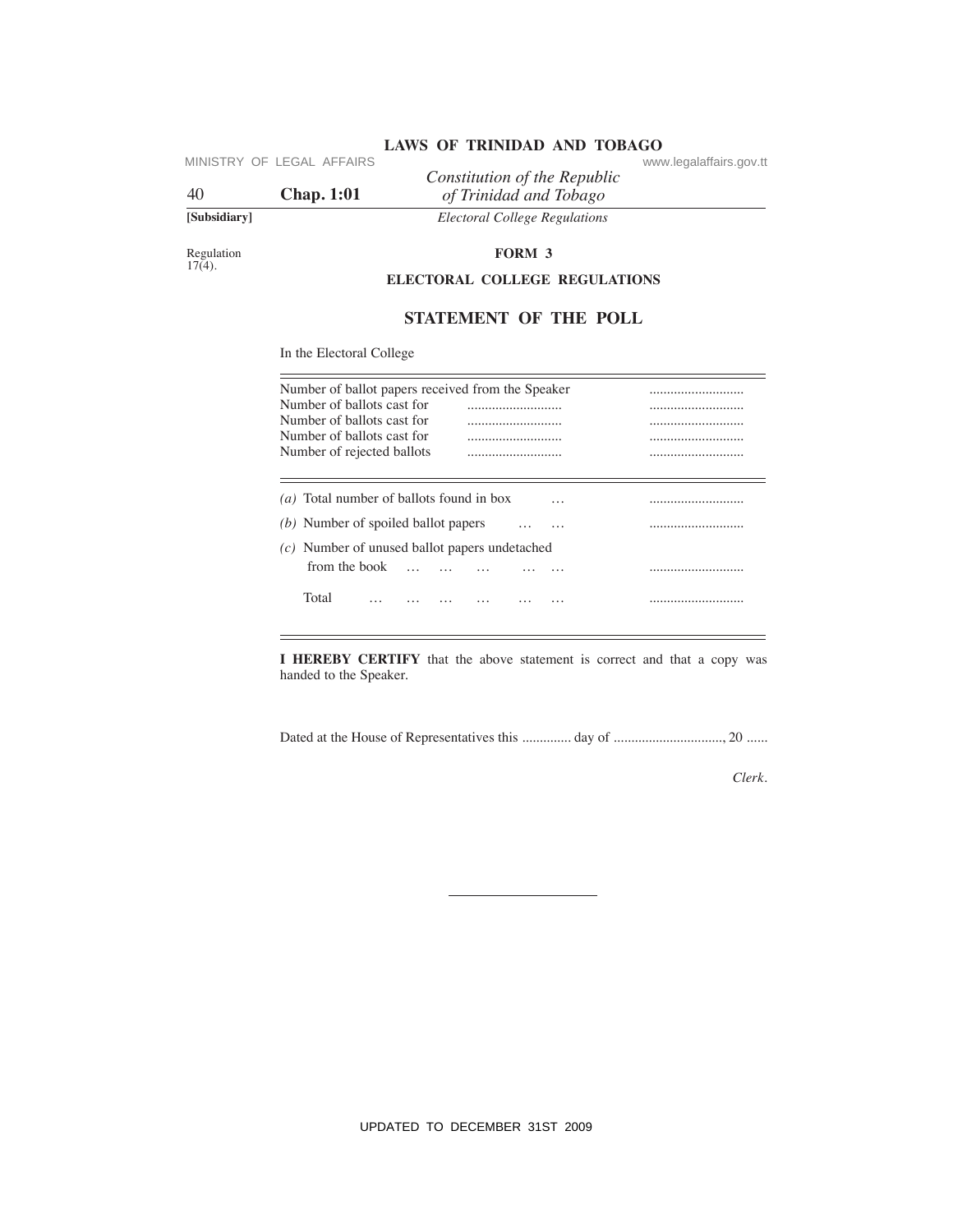*of Trinidad and Tobago Constitution of the Republic*

**Chap. 1:01** 41

**[Subsidiary]**

# **PuBLIC SeRVICe COMMISSION (DeLeGATION OF POWeRS) ORDeR**

158/1966. [109/1981 232/1990 105/2006].

*\*made or deemed to be made under section 127 of the Constitution*

1. This Order may be cited as the Public Service Citation. Commission (Delegation of Powers) Order.

2. In this Order, "regulation" means the Public Service Interpretation. Sub. Leg. Commission Regulations and "the Regulations" shall be  $_{\text{below}}^{\text{SUD}}$ . construed accordingly.

**3.** The Public Service Commission (hereinafter called "the Delegations. [232/1990]. delegates to the authorities designated in the First and Second First and Second Schedules the powers specified therein in relation to such second Commission") with the approval of the Prime Minister, hereby authorities. VINESTRY OF LEGAL AFFAIRS<br>
(*OT Trinidad and Tribngo*<br>
(*Happ.1:01*<br>
(*Happ.1:01*<br>
(*Happ.1:02 Constitution*<br>
(DELEGATION OF POWERS) ORDER<br>
(*Maple or decend to be made ander section 127*<br> *of the Constitution*<br>
1. This O

**<sup>\*</sup>**Most of these delegations were made under section 93 of the former Constitution and were saved and deemed to be made under the Constitution by section 13 of the Constitution of the Republic of Trinidad and Tobago Act. (Ch. 1:01).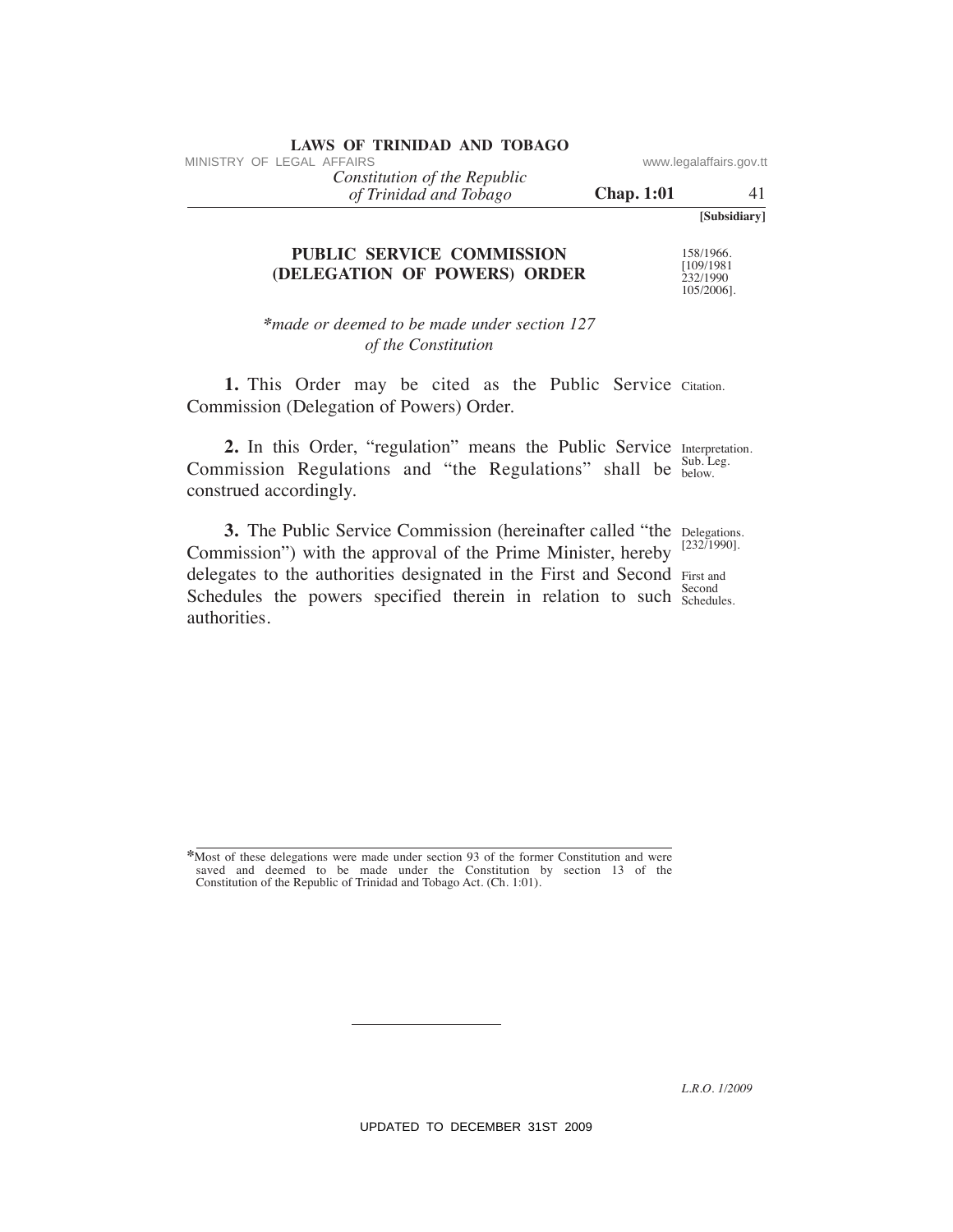### **[Subsidiary]** *Public Service Commission (Delegation of Powers) Order*

### **FIRST SCheDuLe**

### **PART I**

# **ChAIRMAN AND DePuTY ChAIRMAN, PuBLIC SeRVICe COMMISSION**

### **PART II**

# **PeRMANeNT SeCReTARIeS AND heADS OF DePARTMeNTS**

| 42                                                | MINISTRY OF LEGAL AFFAIRS<br><b>Chap. 1:01</b>                                                                                                                                                                                                                                      | www.legalaffairs.gov.tt<br>Constitution of the Republic<br>of Trinidad and Tobago                                                                                                                                                                                                                                                                                                                                                                                                                                    |  |
|---------------------------------------------------|-------------------------------------------------------------------------------------------------------------------------------------------------------------------------------------------------------------------------------------------------------------------------------------|----------------------------------------------------------------------------------------------------------------------------------------------------------------------------------------------------------------------------------------------------------------------------------------------------------------------------------------------------------------------------------------------------------------------------------------------------------------------------------------------------------------------|--|
| [Subsidiary]                                      |                                                                                                                                                                                                                                                                                     | Public Service Commission (Delegation of Powers) Order                                                                                                                                                                                                                                                                                                                                                                                                                                                               |  |
| 158/1966.<br>$[232/1990]$ .                       |                                                                                                                                                                                                                                                                                     | <b>FIRST SCHEDULE</b><br>PART I                                                                                                                                                                                                                                                                                                                                                                                                                                                                                      |  |
|                                                   |                                                                                                                                                                                                                                                                                     | CHAIRMAN AND DEPUTY CHAIRMAN,<br>PUBLIC SERVICE COMMISSION                                                                                                                                                                                                                                                                                                                                                                                                                                                           |  |
| Powers<br>delegated.                              |                                                                                                                                                                                                                                                                                     | 1. The Chairman and the Deputy Chairman of the Commission are<br>hereby delegated the power to appoint persons on recruitment from outside the<br>particular Service in the public service on a temporary basis in any public<br>office other than the public offices, the appointment to which is subject to<br>consultation with the Prime Minister.                                                                                                                                                               |  |
| Acting<br>appointments.<br>Ch. 23:01<br>Ch. 35:50 | 2. The power delegated under paragraph 1, is in respect of the public<br>offices specified in the Classification of Offices set out in the First Schedule<br>to the Civil Service Act, the Third Schedule to the Fire Service Act, the First<br>Schedule to the Prison Service Act. |                                                                                                                                                                                                                                                                                                                                                                                                                                                                                                                      |  |
| Ch. 13:02<br>Ch. 39:01<br>158/1966.               |                                                                                                                                                                                                                                                                                     | PART II                                                                                                                                                                                                                                                                                                                                                                                                                                                                                                              |  |
|                                                   |                                                                                                                                                                                                                                                                                     | PERMANENT SECRETARIES AND HEADS<br>OF DEPARTMENTS                                                                                                                                                                                                                                                                                                                                                                                                                                                                    |  |
| Powers<br>delegated.                              | Departments are as follows:                                                                                                                                                                                                                                                         | 1. The powers delegated to Permanent Secretaries and Heads of                                                                                                                                                                                                                                                                                                                                                                                                                                                        |  |
| Acting<br>appointments.                           |                                                                                                                                                                                                                                                                                     | $(a)$ to appoint a public officer to act in the public office in the<br>Civil Service up to and including Salary Range 68 for<br>periods up to six months in exercise of which power, the<br>Permanent Secretary shall apply the principles of selection<br>prescribed in regulations 18 and 26 and the provisions of<br>regulation 25 of the Regulations;                                                                                                                                                           |  |
| Transfers.                                        |                                                                                                                                                                                                                                                                                     | $(b)$ to transfer a public officer from an office in a grade in the<br>Ministry or Department to which such an officer is assigned to<br>a similar office in that grade in the same Ministry with no<br>alteration in remuneration up to and including Salary Range 68<br>and this power shall be exercised subject to the provisions of<br>regulation 29 of the Regulations which requires notice to be<br>given to such officer and to the right of such officer and to<br>make representations to the Commission; |  |
| Further<br>temporary<br>appointment.              |                                                                                                                                                                                                                                                                                     | $(c)$ to appoint persons temporarily to offices in the public service<br>for periods not exceeding six months at a time where such<br>persons have already been appointed temporarily by the<br>Public Service Commission for a fixed period;                                                                                                                                                                                                                                                                        |  |
| Confirmation.                                     |                                                                                                                                                                                                                                                                                     | $(d)$ to confirm the appointment of a public officer to a public<br>office after consideration of all performance appraisal reports                                                                                                                                                                                                                                                                                                                                                                                  |  |
|                                                   |                                                                                                                                                                                                                                                                                     | UPDATED TO DECEMBER 31ST 2009                                                                                                                                                                                                                                                                                                                                                                                                                                                                                        |  |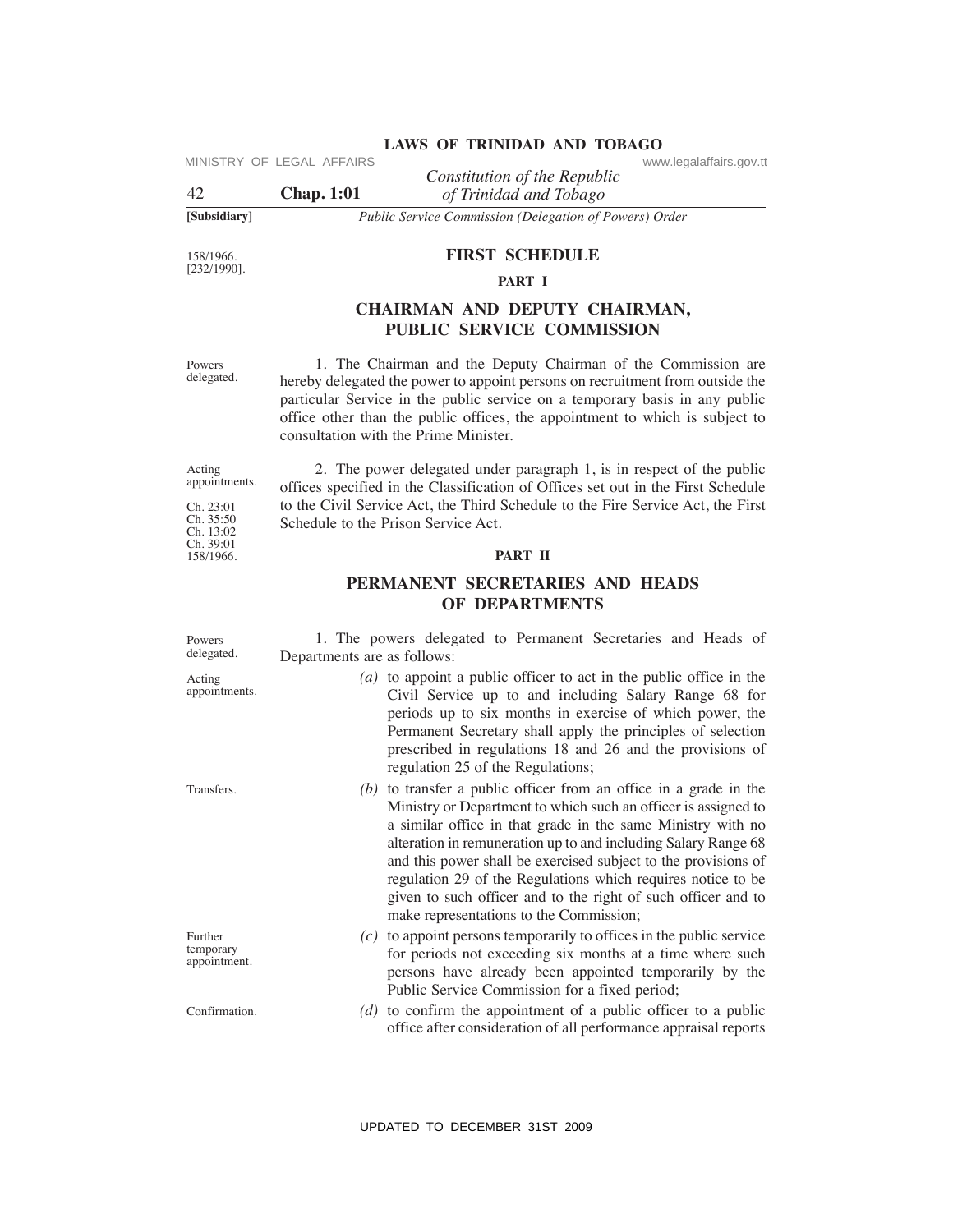| LAWS OF TRINIDAD AND TOBAGO                            |                   |                         |
|--------------------------------------------------------|-------------------|-------------------------|
| MINISTRY OF LEGAL AFFAIRS                              |                   | www.legalaffairs.gov.tt |
| Constitution of the Republic                           |                   |                         |
| of Trinidad and Tobago                                 | <b>Chap.</b> 1:01 | 43                      |
| Public Service Commission (Delegation of Powers) Order |                   | [Subsidiary]            |

and medical reports on the officer, where applicable during the probationary period if satisfied that the service of the officer on probation has been satisfactory.

 2. The powers delegated in this Part are in respect of public officers in the Application. Ministry under his supervision who hold the public offices specified in Salary Ranges Nos. 1 to 68 of the Classification of Offices set out in the First Schedule to the Civil Service Act, except that the power to confirm appointments to public  $\gamma_{\text{ch. 23:01}}$ . offices applies to all offices within the Ministry or Department. VINESTRY OF LEGAL AFFAIRS of the Republic dimension of the Republic Constraines governs and Thrivagon Chap. 1101<br>
Thuble Service Commission (Delegation of Powers) Order<br>
und medical and Thuble Service Commission (Delegati

 3. The powers delegated in this Part do not apply to offices, the appointment Application. or promotion to which is subject to consultation with the Prime Minister.

 4. A Permanent Secretary or Head of Department shall submit to the Report to Commission once in every quarter a report of the exercise of the powers Commission. delegated to him.

### **PART III**

### **DePuTY PeRMANeNT SeCReTARIeS**

1. The powers delegated to Deputy Permanent Secretaries are as follows: Powers

- *(a)* to appoint a public officer to act in a public office in the Civil Service in Salary Ranges up to and including Salary Range 45 Acting for periods up to six months, in the exercise of which power the Deputy Permanent Secretary shall apply the principles of selection prescribed in regulations 18 and 26 and the provisions of regulation 25 of the Regulations;
- (b) to appoint persons temporarily to offices in Salary Ranges up Further to and including Salary Range 45 in the Public Service for temporary periods not exceeding six months at a time where such persons have already been appointed temporarily by the Public Service Commission for a fixed period;
- $(c)$  to confirm the appointment of a public officer to a public Confirmation. office in Salary Ranges up to and including Salary Range 45 after consideration of all performance appraisal reports and medical reports on the officer where applicable during the probationary period if satisfied that the service of the officer on probation has been satisfactory.

 2. The powers hereby delegated are in respect of public officers in the Application. Ministry under the supervision of the Deputy Permanent Secretary who hold the public offices specified in Salary Ranges up to and including Salary Range 45 of the Classification of Offices set out in the First Schedule to the Civil Service Act.

delegated.

appointments.

appointment.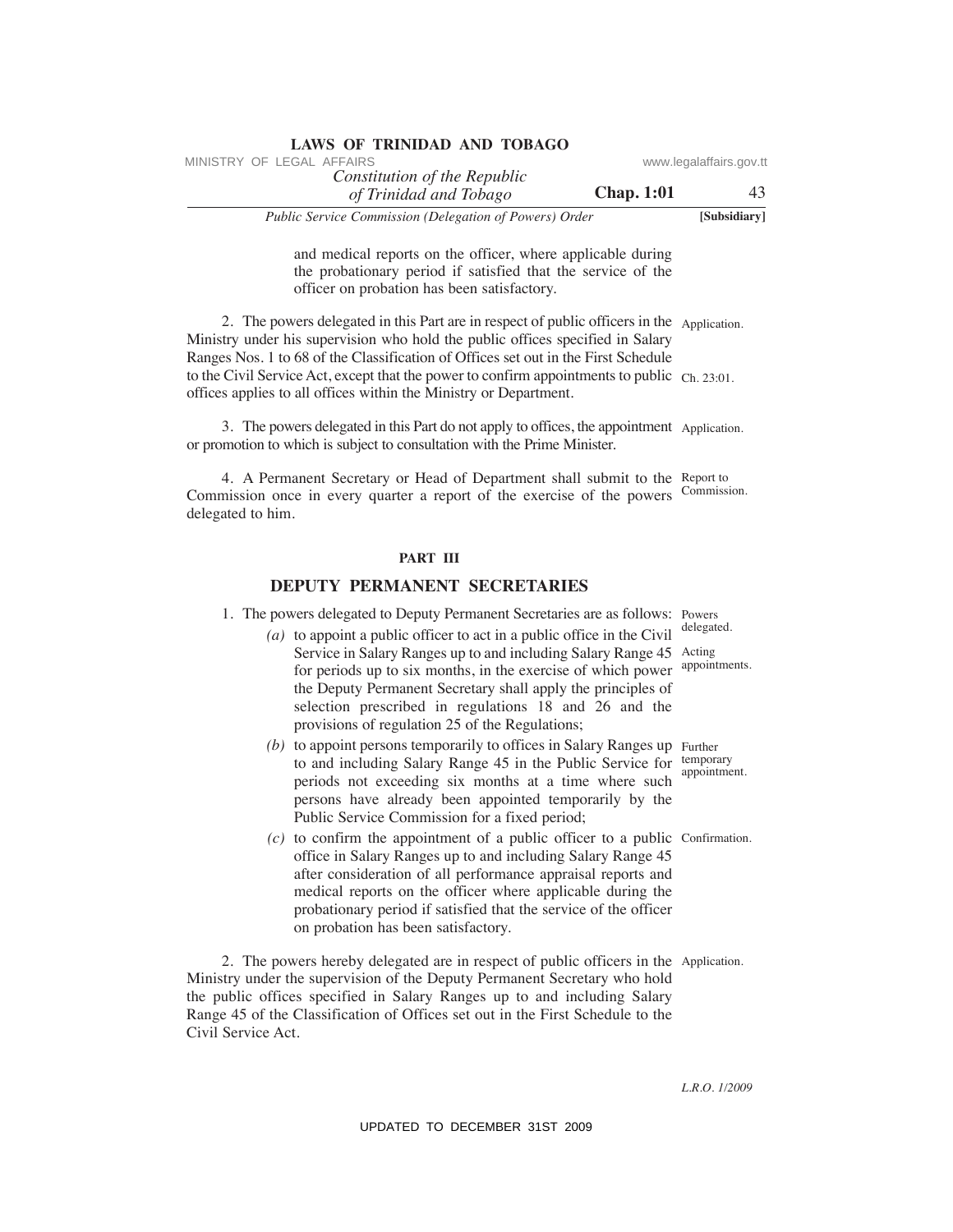|                                      | MINISTRY OF LEGAL AFFAIRS                                                                                                                                                                                                                                                                                               |                                                                                                                                                                                                                                                                                                                                                                               | www.legalaffairs.gov.tt |
|--------------------------------------|-------------------------------------------------------------------------------------------------------------------------------------------------------------------------------------------------------------------------------------------------------------------------------------------------------------------------|-------------------------------------------------------------------------------------------------------------------------------------------------------------------------------------------------------------------------------------------------------------------------------------------------------------------------------------------------------------------------------|-------------------------|
| 44                                   | <b>Chap. 1:01</b>                                                                                                                                                                                                                                                                                                       | Constitution of the Republic<br>of Trinidad and Tobago                                                                                                                                                                                                                                                                                                                        |                         |
| [Subsidiary]                         |                                                                                                                                                                                                                                                                                                                         | Public Service Commission (Delegation of Powers) Order                                                                                                                                                                                                                                                                                                                        |                         |
| Application.                         |                                                                                                                                                                                                                                                                                                                         | 3. The powers hereby delegated do not apply to offices the appointment<br>or promotion to which is subject to consultation with the Prime Minister.                                                                                                                                                                                                                           |                         |
| Report to<br>Commission.             | the power delegated to him.                                                                                                                                                                                                                                                                                             | 4. A Deputy Permanent Secretary shall submit to the Commission once<br>in every quarter through the Permanent Secretary a report on the exercise of                                                                                                                                                                                                                           |                         |
|                                      |                                                                                                                                                                                                                                                                                                                         | PART IV                                                                                                                                                                                                                                                                                                                                                                       |                         |
|                                      |                                                                                                                                                                                                                                                                                                                         | <b>DIRECTORS, HUMAN RESOURCES</b>                                                                                                                                                                                                                                                                                                                                             |                         |
| Powers delegated.                    |                                                                                                                                                                                                                                                                                                                         | 1. The powers delegated to Directors, Human Resources are as follows:                                                                                                                                                                                                                                                                                                         |                         |
| Acting<br>appointment.               |                                                                                                                                                                                                                                                                                                                         | $(a)$ to appoint a public officer to act in a public office in the Civil<br>Service up to and including Salary Range 34 for periods up<br>to six months, in the exercise of which power delegated the<br>Directors, Human Resources shall apply the principles of<br>selection prescribed in regulations 18 and 26 and the<br>provisions of regulation 25 of the Regulations; |                         |
| Further<br>temporary<br>appointment. |                                                                                                                                                                                                                                                                                                                         | $(b)$ to appoint persons temporarily to offices up to and including<br>Salary Range 34 in the Public Service for periods not<br>exceeding six months at a time where such persons have<br>already been appointed temporarily by the Public Service<br>Commission for a fixed period;                                                                                          |                         |
| Confirmation.                        |                                                                                                                                                                                                                                                                                                                         | $(c)$ to confirm the appointment of a public officer to a public<br>office up to and including Salary Range 34 after<br>consideration of all performance appraisal reports and<br>medical reports on the officer where applicable during the<br>probationary period if satisfied that the service of the officer<br>on probation has been satisfactory.                       |                         |
| Application.                         | 2. The powers delegated in this Part are in respect of public officers<br>in the Ministry under the supervision of the Director, Human Resources,<br>who hold the public offices specified in Salary Ranges Nos. 1 to 34 of the<br>Classification of Offices set out in the First Schedule to the Civil<br>Service Act. |                                                                                                                                                                                                                                                                                                                                                                               |                         |
| Application.                         | 3. The powers hereby delegated do not apply to offices the appointment<br>or promotion to which is subject to consultation with the Prime Minister.                                                                                                                                                                     |                                                                                                                                                                                                                                                                                                                                                                               |                         |
| Report to<br>Commission.             | its powers delegated to him.                                                                                                                                                                                                                                                                                            | 4. A Director, Human Resources shall submit to the Commission once<br>in every quarter through the Permanent Secretary a report on the exercise of                                                                                                                                                                                                                            |                         |
|                                      |                                                                                                                                                                                                                                                                                                                         | UPDATED TO DECEMBER 31ST 2009                                                                                                                                                                                                                                                                                                                                                 |                         |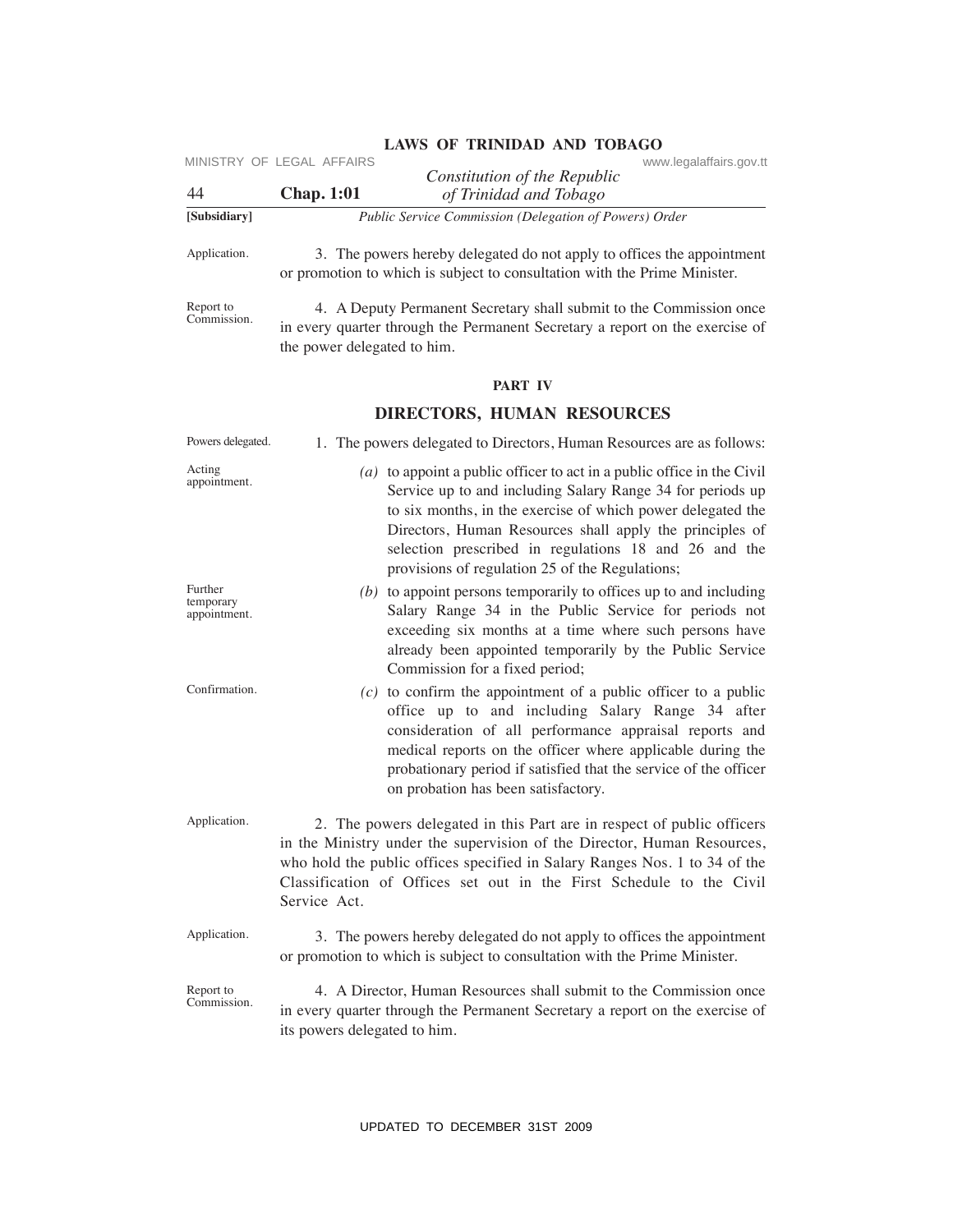*of Trinidad and Tobago Constitution of the Republic*

*Public Service Commission (Delegation of Powers) Order* **[Subsidiary]**

### **PART V**

## **PeRMANeNT SeCReTARY, MINISTRY OF heALTh**

1. The Permanent Secretary, Ministry of Health is delegated the powers Powers to appoint persons temporarily to the offices of Clinical Instructor and delegated. Nursing Instructor.

2. The Permanent Secretary, Ministry of Health, shall submit to the Report to Commission. Commission once in every quarter, a report of the exercise of the powers delegated to him under this Part.

#### **PART VI**

# **The DIReCTOR OF STATISTICS, CeNTRAL STATISTICAL OFFICe, MINISTRY OF PLANNING AND DeVeLOPMeNT**

1. (1) The powers delegated to the Director of Statistics, Central Powers Statistical Office, Ministry of Planning and Development are as follows:

- $(a)$  to appoint persons to the temporary posts of
	- (i) Field Interviewer;
	- (ii) Clerical Assistant;
	- (iii) Statistical Assistant,

in the Central Statistical Office;

- *(b)* to remove and exercise disciplinary control over any person appointed under and in exercise of the power of appointment delegated under paragraph *(a)*.
- (2) All appointments made under this Part shall be on a temporary basis.

(3) The Director of Statistics shall submit to the Commission once Report to Commission. in every quarter, a report of the exercise of any of the powers delegated under this Part.

### **PART VII**

### **The COMMISSIONeR OF PRISONS**

1. The powers delegated to the Commissioner of Prisons are as follows: Powers delegated.

Appointment.  *(a)* the power to appoint persons and prison officers on promotion to offices in the Prison Service below the rank of Prison Supervisor and to confirm the appointment of Prison Officers to such offices in accordance with the Regulations, but the power hereby delegated shall not include the power VINESTRY OF LEGAL AFFAIRS of the Republic convergending of the Republic Conservation of The Republic and Thinggon Chap. 1:01<br>
The Farmer Consension (Delegation of Powers) Order (Subsidium)<br>
PERMANENT SECRETARY, MINISTRY O

*L.R.O. 1/2009*

delegated.

**Chap. 1:01** 45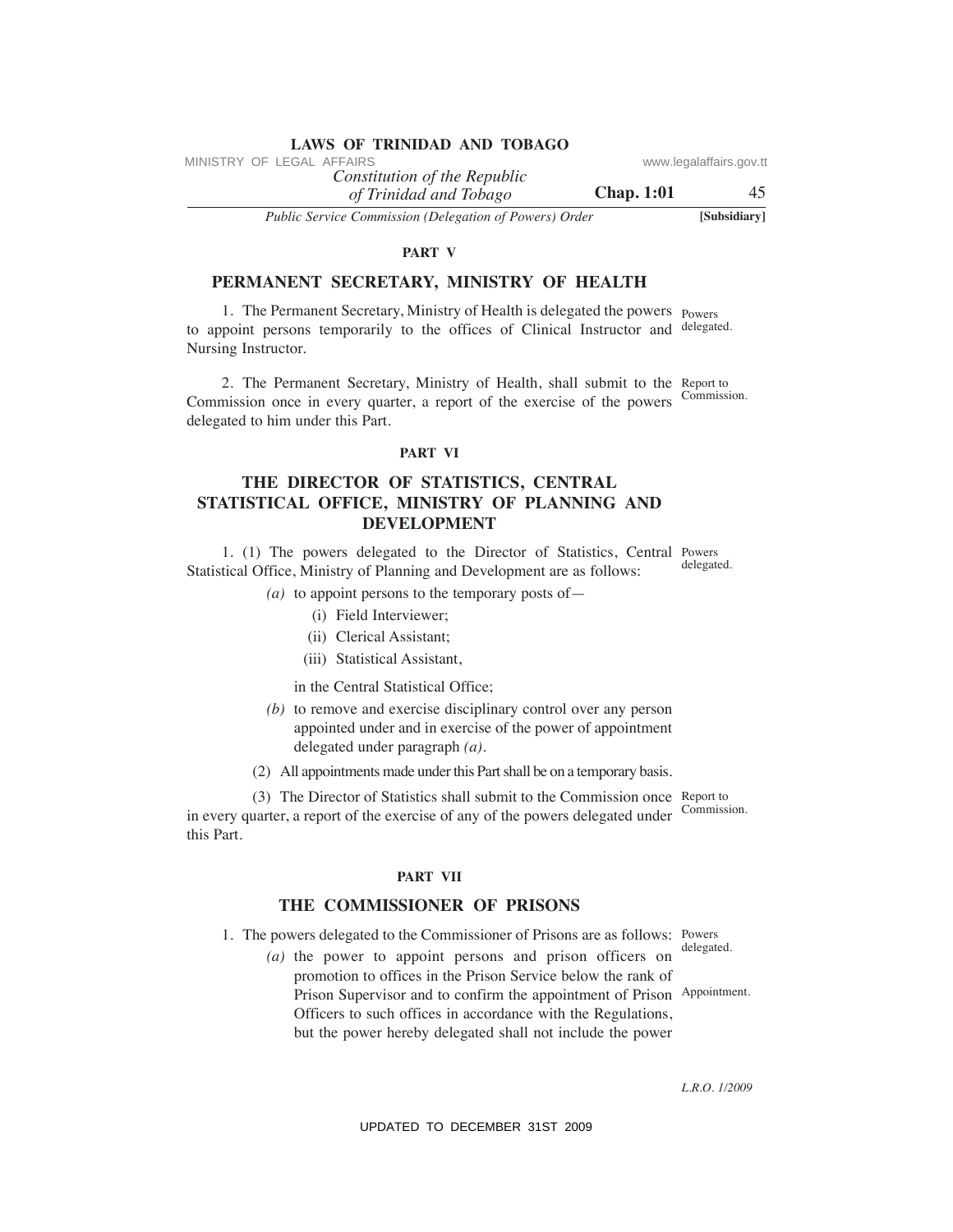|                          | MINISTRY OF LEGAL AFFAIRS | www.legalaffairs.gov.tt<br>Constitution of the Republic                                                                                                                                                                                                                                                                                                                                |
|--------------------------|---------------------------|----------------------------------------------------------------------------------------------------------------------------------------------------------------------------------------------------------------------------------------------------------------------------------------------------------------------------------------------------------------------------------------|
| 46<br>[Subsidiary]       | <b>Chap. 1:01</b>         | of Trinidad and Tobago<br>Public Service Commission (Delegation of Powers) Order                                                                                                                                                                                                                                                                                                       |
|                          |                           | to terminate an appointment on probation or extend a period<br>of probation under regulation 44 of the Regulations;<br>$(b)$ in the case of a person recruited for training to serve as a<br>prison officer below the rank of Prison Supervisor, the power                                                                                                                             |
|                          |                           | to terminate the appointment at any time on the ground of<br>unsuitability arising from any cause;                                                                                                                                                                                                                                                                                     |
| Acting<br>Appointment.   |                           | $(c)$ the power to appoint prison officers to act in offices in the Prison<br>Service below the office of Prison Supervisor and in the exercise<br>of this power the Commissioner shall apply the principles of<br>selection prescribed in regulation 172 of the Regulations;                                                                                                          |
| Transfers.               |                           | $(d)$ the power to transfer prison officers from one Prison to another;                                                                                                                                                                                                                                                                                                                |
| Suspension.              |                           | $(e)$ the power to direct a prison officer to cease to report for duty<br>in accordance with regulation 88 of the Regulations and the<br>Commissioner shall report the exercise of this power<br>forthwith to the Commission;                                                                                                                                                          |
| Resignation.             |                           | $(f)$ the functions of the Commission under regulation 48 of the<br>Regulations in respect of a prison officer in an office in the<br>Prison Service below the office of Prison Supervisor.                                                                                                                                                                                            |
|                          |                           | 2. In the exercise of the powers delegated under paragraph 1 of this Part<br>to the Commissioner of Prisons to appoint persons and prison officers to<br>offices specified therein, the reference to the Director in regulation 166 shall<br>be construed as reference to the Commissioner.                                                                                            |
| Report to<br>Commission. |                           | 3. The Commissioner shall submit to the Commission, once in every<br>quarter, a report of the exercise of any of the powers delegated to the<br>Commissioner and to any other prison officer.                                                                                                                                                                                          |
|                          |                           | <b>PART VIII</b>                                                                                                                                                                                                                                                                                                                                                                       |
|                          |                           | THE CHIEF FIRE OFFICER                                                                                                                                                                                                                                                                                                                                                                 |
| Powers                   |                           | 1. The powers delegated to the Chief Fire Officer are as follows:                                                                                                                                                                                                                                                                                                                      |
| delegated.               |                           | $(a)$ the power to appoint persons and fire officers on promotion to                                                                                                                                                                                                                                                                                                                   |
| Appointments.            |                           | offices in the Second Division of the Fire Service below the<br>office of Fire Station Officer and to confirm the appointment<br>of Fire Officers to such offices in accordance with the<br>Regulations, but the power hereby delegated shall not include<br>power to terminate an appointment on probation or extend a<br>period of probation under regulation 44 of the Regulations; |
|                          |                           | $(b)$ in the case of a person recruited for training to serve as a fire<br>officer below the office of Fire Station Officer, the power to<br>UPDATED TO DECEMBER 31ST 2009                                                                                                                                                                                                             |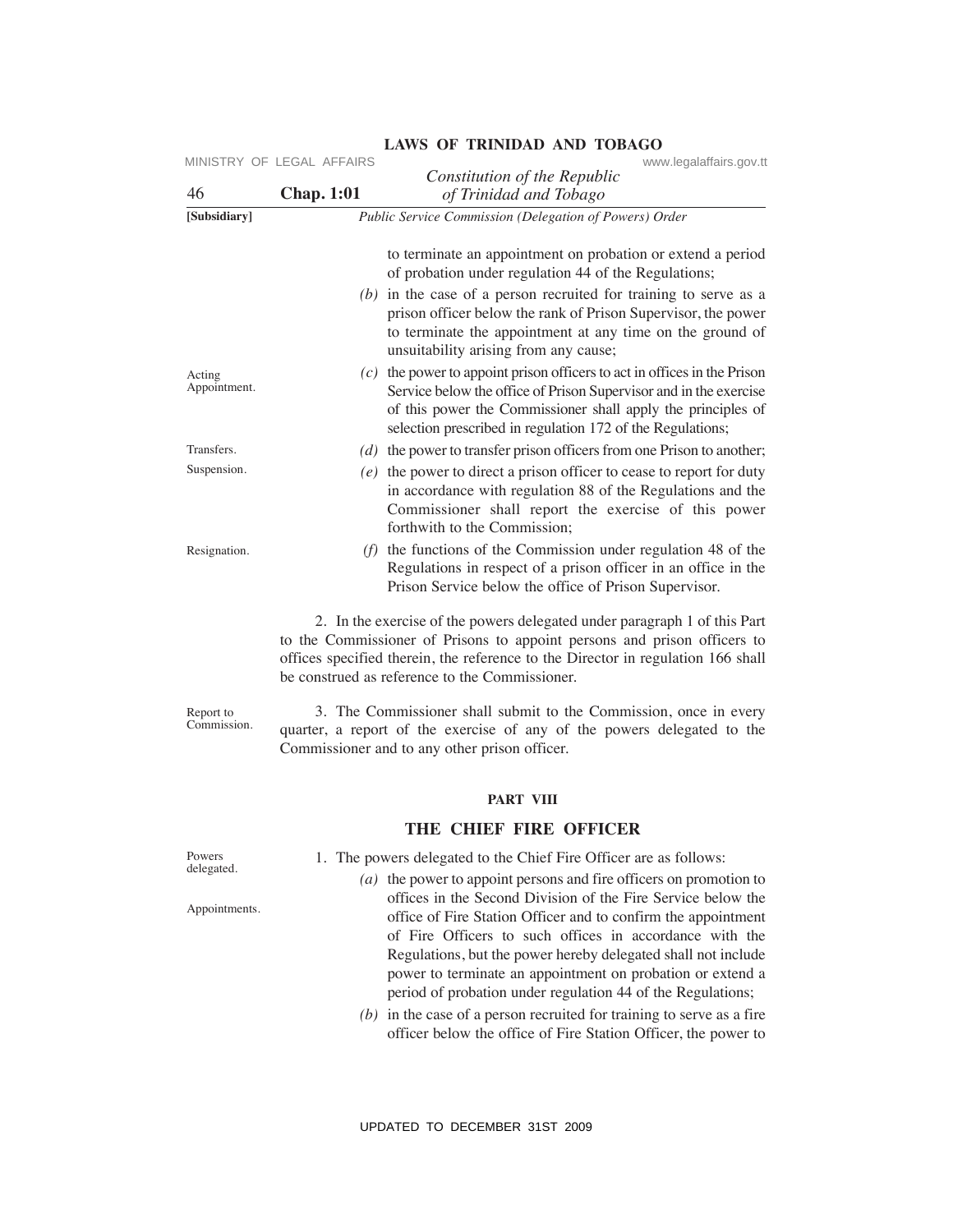| <b>LAWS OF TRINIDAD AND TOBAGO</b><br>MINISTRY OF LEGAL AFFAIRS                                                                                                                                                                                                                                                                                                                                   | www.legalaffairs.gov.tt |
|---------------------------------------------------------------------------------------------------------------------------------------------------------------------------------------------------------------------------------------------------------------------------------------------------------------------------------------------------------------------------------------------------|-------------------------|
| Constitution of the Republic<br><b>Chap. 1:01</b><br>of Trinidad and Tobago                                                                                                                                                                                                                                                                                                                       | 47                      |
| Public Service Commission (Delegation of Powers) Order                                                                                                                                                                                                                                                                                                                                            | [Subsidiary]            |
| terminate the appointment at any time on the ground of<br>unsuitability arising from the cause;                                                                                                                                                                                                                                                                                                   |                         |
| $(c)$ the power to appoint fire officers to act in offices in the Acting<br>Second Division of the Fire Service below the office of Fire Appointments.<br>Station Officer and in the exercise of this power the Chief<br>Fire Officer shall apply the principles of selection prescribed<br>in regulations 154, 157 and 158, and the provisions of<br>regulations 154 and 155 of the Regulations; |                         |
| $(d)$ the power to transfer Fire Officers from one Division or Transfers.<br>District or Branch in the Fire Service to another such<br>Division or District or Branch;                                                                                                                                                                                                                            |                         |
| $(e)$ the power to direct a fire officer to cease to report for duty in Suspension.<br>accordance with regulation 88 of the Regulations and the<br>Chief Fire Officer shall report the exercise of this power<br>forthwith to the Commission:                                                                                                                                                     |                         |
| $(f)$ the functions of the Commission under regulation 164 of the Resignation.<br>Regulations in respect of a fire officer in an office in the<br>Second Division of the Fire Service below the office of Fire<br><b>Station Officer.</b>                                                                                                                                                         |                         |
| 2. The Chief Fire Officer shall submit to the Commission, once in every Report to<br>quarter, a report of the exercise of any of the powers delegated to the Chief Commission.<br>Fire Officer and to any other fire officer.                                                                                                                                                                     |                         |
| PART IX                                                                                                                                                                                                                                                                                                                                                                                           |                         |
| CHIEF ADMINISTRATOR, TOBAGO HOUSE OF<br><b>ASSEMBLY, TOBAGO</b>                                                                                                                                                                                                                                                                                                                                   |                         |
| 1. The powers delegated to the Chief Administrator, Tobago House of<br>Assembly, Tobago are as follows:                                                                                                                                                                                                                                                                                           |                         |
| $(a)$ to appoint persons on recruitment from outside the Civil Appointments.<br>Service in a temporary capacity to an office in the Tobago<br>House of Assembly, subject to section 26(1) and the Sixth<br>Schedule of the Tobago House of Assembly Act, No. 40 of<br>1996 which powers are in respect of the public offices<br>specified in the classification of offices set out in the First   |                         |
| Schedule to the Civil Service Act, and which are regarded as Ch. 23:01.<br>the basic normal entry points to the general clerical,<br>secretarial and manipulative classes;                                                                                                                                                                                                                        |                         |
| $(b)$ to appoint a public officer to act in a public office in the Civil Acting<br>Service, Tobago House of Assembly, for periods up to six Appointments.                                                                                                                                                                                                                                         |                         |
|                                                                                                                                                                                                                                                                                                                                                                                                   | L.R.O. 1/2009           |
| UPDATED TO DECEMBER 31ST 2009                                                                                                                                                                                                                                                                                                                                                                     |                         |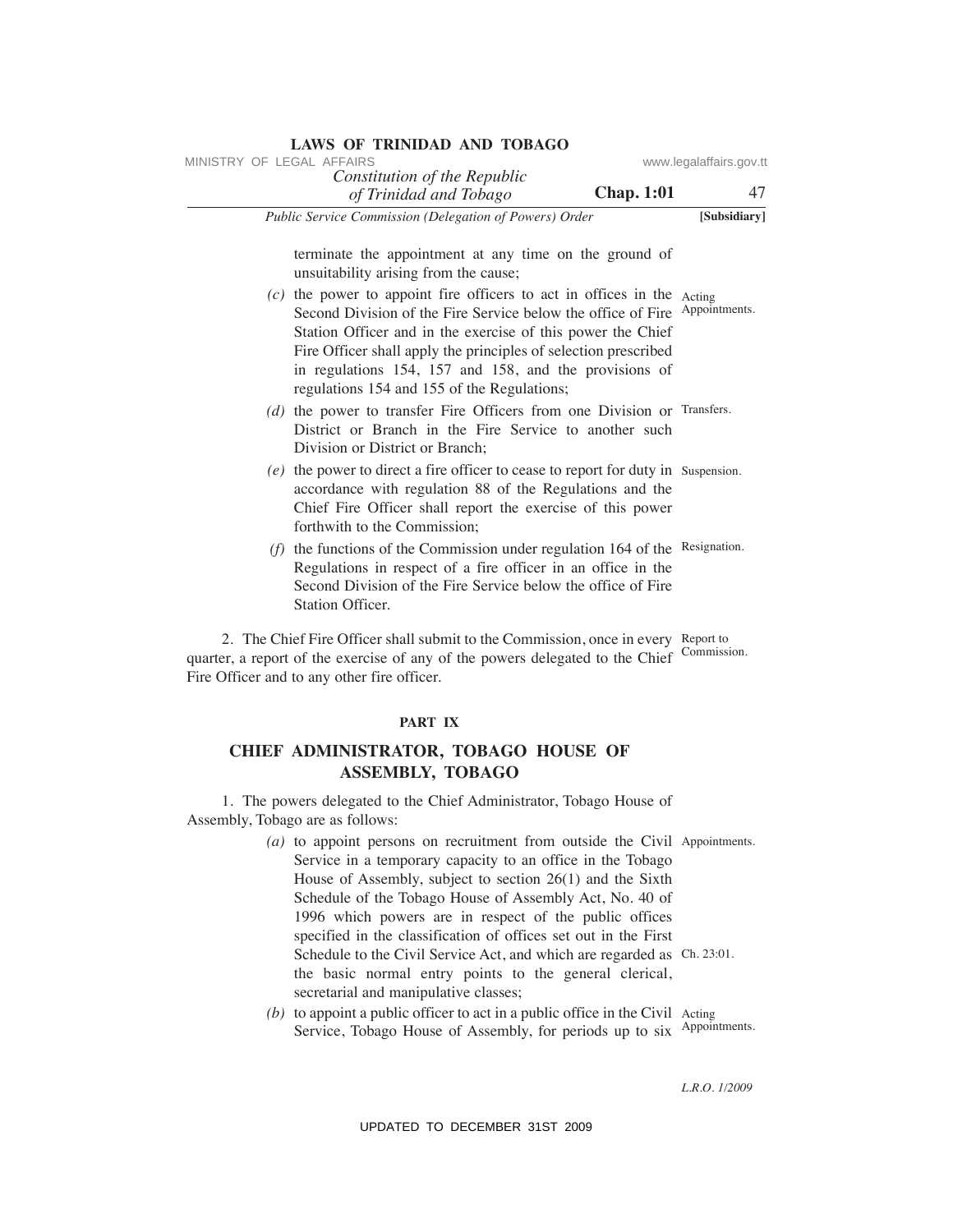| 48           | MINISTRY OF LEGAL AFFAIRS<br><b>Chap. 1:01</b> | www.legalaffairs.gov.tt<br>Constitution of the Republic<br>of Trinidad and Tobago                                                                                                                                                                                                                                                                                                                                                                                                               |
|--------------|------------------------------------------------|-------------------------------------------------------------------------------------------------------------------------------------------------------------------------------------------------------------------------------------------------------------------------------------------------------------------------------------------------------------------------------------------------------------------------------------------------------------------------------------------------|
| [Subsidiary] |                                                | Public Service Commission (Delegation of Powers) Order                                                                                                                                                                                                                                                                                                                                                                                                                                          |
|              |                                                | months whether such acting appointment is in a vacant office<br>or not except that where an acting appointment is made in a<br>vacant office the officer must be informed that such acting<br>appointment would not give him any prior claim to eventual<br>permanent appointment thereto and in respect of such power<br>the Chief Administrator shall apply the principles of<br>selection prescribed in regulations 18, 24 and 26 and the<br>provisions of regulation 25 of the Regulations; |
| Transfers.   |                                                | $(c)$ to transfer a public officer from an office in a grade in the<br>Tobago House of Assembly, to which such an officer is<br>assigned to a similar office in that grade within the Tobago<br>House of Assembly, with no alteration in his remuneration<br>which power shall be exercised by the Chief Administrator<br>subject to the provisions of regulation 29.                                                                                                                           |
|              |                                                | $(d)$ to direct a public officer assigned to an office in the Tobago<br>House of Assembly, to cease to report for duty in accordance<br>with regulation 88 of the Regulations and the Chief<br>Administrator, Tobago House of Assembly, shall report the<br>exercise of this power forthwith to the Commission;                                                                                                                                                                                 |
|              |                                                | $(e)$ to exercise disciplinary control in respect of any alleged act<br>of misconduct or indiscipline described in Column 1 of the<br>Second Schedule being a breach of a regulation in respect of<br>the Civil Service as specified in Column 2.                                                                                                                                                                                                                                               |
|              | Chief Administrator shall—                     | 2. In the exercise of the powers delegated under paragraph $1(e)$ , the                                                                                                                                                                                                                                                                                                                                                                                                                         |
|              |                                                | $(a)$ exercise the powers of the Commission under regulation<br>$90(6)$ and $(7)$ ;                                                                                                                                                                                                                                                                                                                                                                                                             |
|              |                                                | $(b)$ assign a public officer of a grade higher than that of the officer<br>charged with misconduct or indiscipline, but in no case of a<br>grade lower than that of the Clerk IV to be a disciplinary<br>tribunal and that officer shall hear the facts and make a report<br>thereon to the Chief Administrator in accordance with the<br>provisions respecting the function and duties of a Disciplinary<br>Tribunal as prescribed in the Regulations;                                        |
|              |                                                | $(c)$ any fine which the Chief Administrator imposes under<br>paragraph $(e)$ shall not exceed an amount calculated on four<br>days pay per month to a maximum of three months.                                                                                                                                                                                                                                                                                                                 |
| Report.      |                                                | 3. The Chief Administrator shall submit to the Commission once in<br>every quarter, a report on the exercise of powers delegated to him in this Part.                                                                                                                                                                                                                                                                                                                                           |
| Application. |                                                | 4. The powers and functions delegated in this Part are in respect of<br>public officers who hold any of the public offices specified in Salary Ranges                                                                                                                                                                                                                                                                                                                                           |
|              |                                                | UPDATED TO DECEMBER 31ST 2009                                                                                                                                                                                                                                                                                                                                                                                                                                                                   |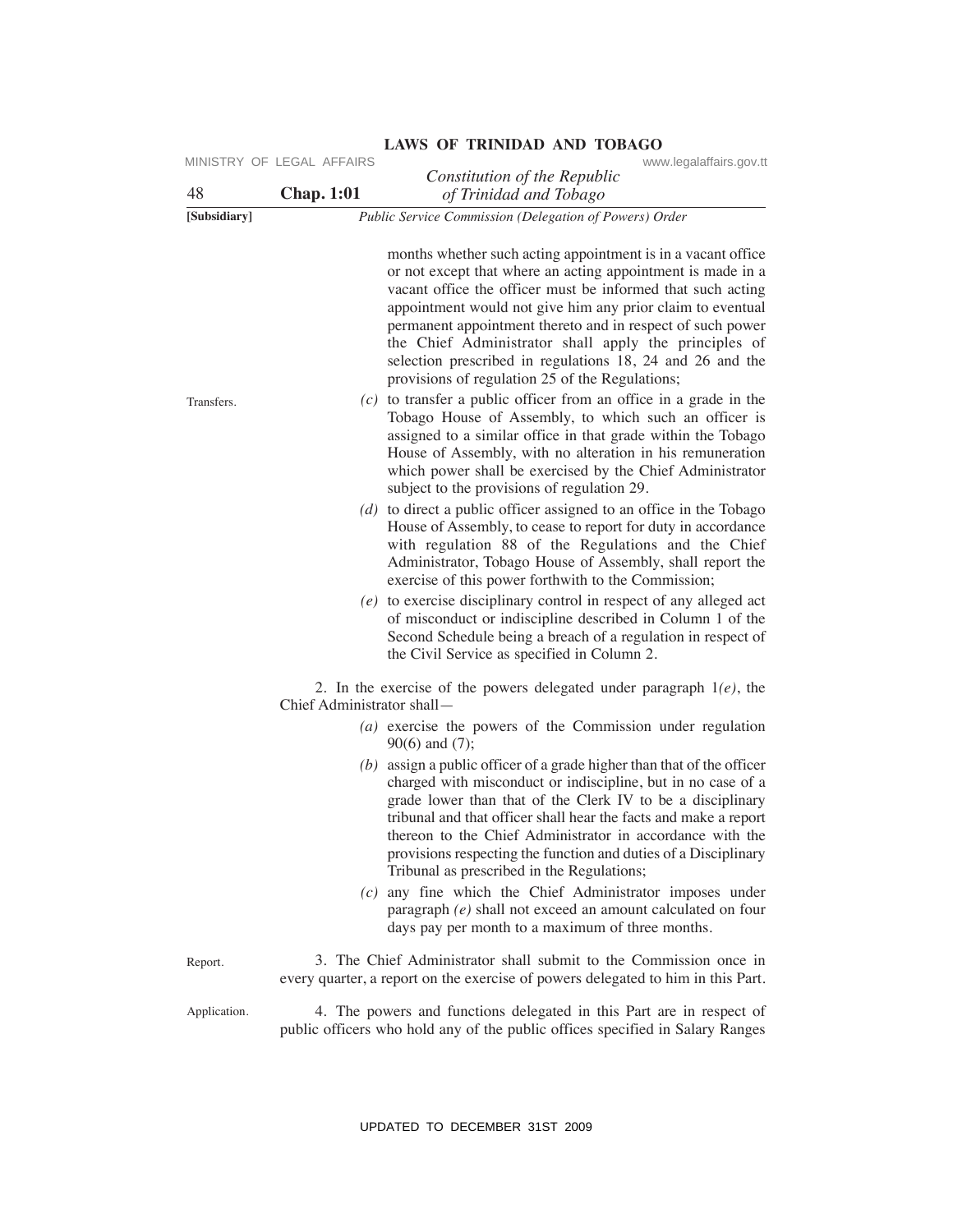| <i>Public Service Commission (Delegation of Powers) Order</i> | [Subsidiary]            |
|---------------------------------------------------------------|-------------------------|
| <b>Chap.</b> 1:01<br>of Trinidad and Tobago                   | 49                      |
| Constitution of the Republic                                  |                         |
| MINISTRY OF LEGAL AFFAIRS                                     | www.legalaffairs.gov.tt |

Nos. 1 to 68 inclusive of the Classification of Offices set out in the First Schedule to the Civil Service Act, 1965, except that the powers delegated do not apply to offices the appointment or promotion to which is subject to consultation with the Prime Minister.

### **PART X**

# **The SeNIOR PuBLIC OFFICeR, hIGh COMMISSIONS, MISSIONS AND eMBASSIeS OF TRINIDAD AND TOBAGO**

 1. The powers delegated to the Senior Public Officer, High Commissions, Powers Missions, and Embassies of Trinidad and Tobago are as follows:

- *(a)* the power to appoint, on a temporary basis only persons resident in the jurisdiction where the particular High Commission, Mission or Embassy is situated to the non-representational staff of the said High Commission, Mission or Embassy that is to say to any office of the grade of Clerk IV and under;
- *(b)* the power to remove and exercise disciplinary control over any person appointed under and in exercise of the power of appointment delegated under subparagraph *(a)*.

#### **PART XI**

# **The PeRMANeNT SeCReTARY, CeNTRAL ADMINISTRATIVe SeRVICeS, TOBAGO**

 1. The powers delegated to the Permanent Secretary, Central Powers Administrative Services, Tobago, are as follows:

- *(a)* to appoint persons on recruitment from outside the Civil Service in a temporary capacity to an office in a Ministry or Department or in a Division of a Ministry or Department located in Tobago (exclusive of offices in the Prison and Fire Services) which power is in respect of the public offices specified in the Classification of Offices set out in the First Schedule to the Civil Service Act, and which are regarded as Ch. 23:01. the basic normal entry points to the general clerical, secretarial and manipulative classes; VINESTRY OF LEGAL *CRIPATION CONTINUES* (someoning of the *Republic* of the *AFFAIRSON* Constitution of Three and Torhogon Chap. 11:01<br>
Note, 1 to 68 inclusive of the Classification of Offices set out in the First Schechk
	- *(b)* to appoint a public officer to act in a public office in the Civil Service and located in the Department of Central Administrative Services, Tobago, for periods up to six months whether such acting appointment is in a vacant post or not except that where an acting appointment is made in a vacant post, the officer must be informed that such acting

delegated.

*L.R.O. 1/2009*

delegated.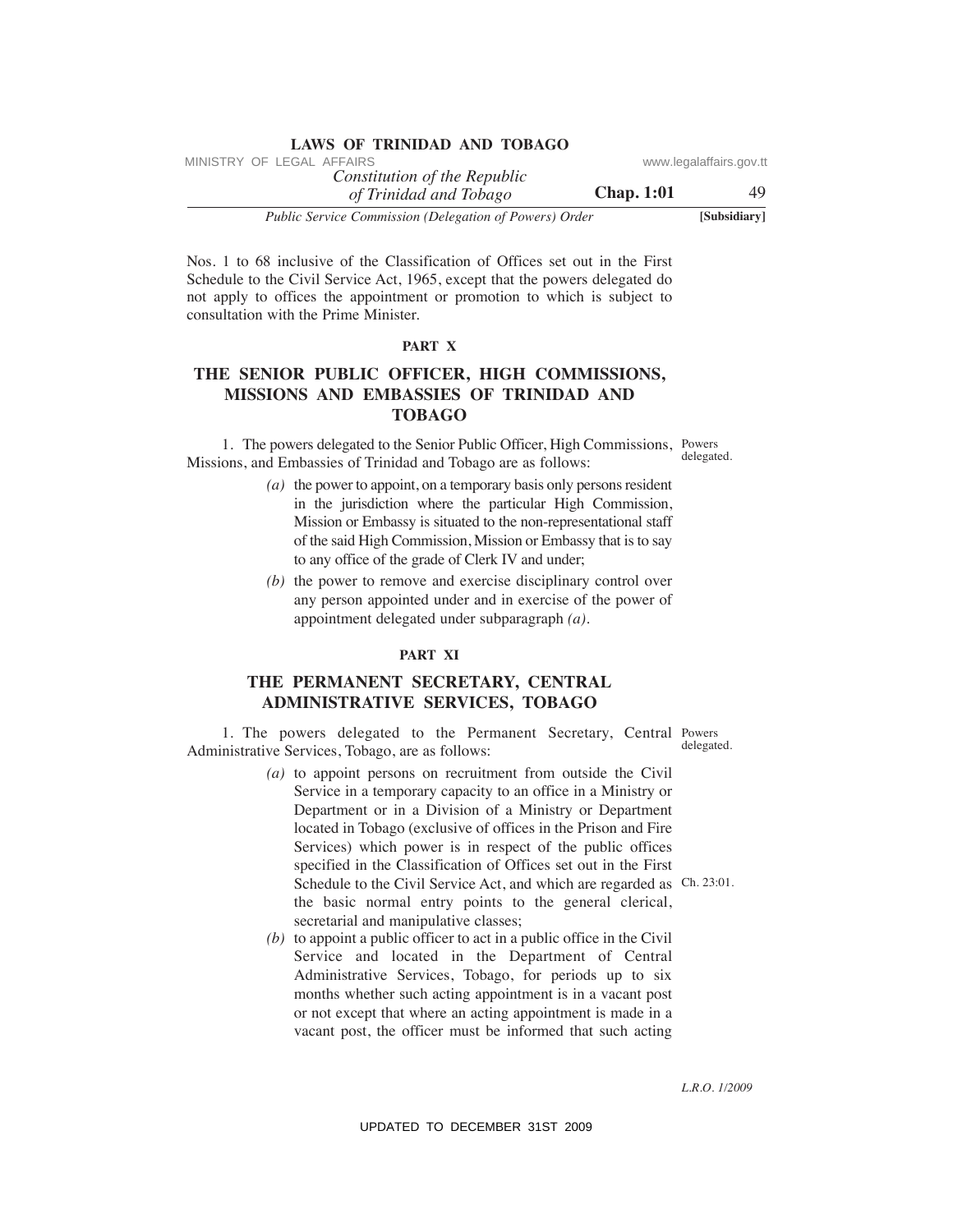| 50           | <b>Chap. 1:01</b>          | Constitution of the Republic<br>of Trinidad and Tobago                                                                                                                                                                                                                                                                                                                                                                                                                                                                                                                                                    |
|--------------|----------------------------|-----------------------------------------------------------------------------------------------------------------------------------------------------------------------------------------------------------------------------------------------------------------------------------------------------------------------------------------------------------------------------------------------------------------------------------------------------------------------------------------------------------------------------------------------------------------------------------------------------------|
| [Subsidiary] |                            | Public Service Commission (Delegation of Powers) Order                                                                                                                                                                                                                                                                                                                                                                                                                                                                                                                                                    |
|              |                            | appointment would not give him any prior claim to eventual<br>permanent appointment thereto, in respect of which power<br>the Permanent Secretary shall apply the principles of<br>selection prescribed in regulations 18, 24 and 26 and the<br>provisions of regulation 25 of the Regulations;                                                                                                                                                                                                                                                                                                           |
| Transfers.   |                            | $(c)$ to transfer a public officer from an office in a grade in the<br>Department of Central Administrative Services, Tobago to<br>which such an officer is assigned to a similar office in that<br>grade in the same Department of Central Administrative<br>Services, Tobago, with no alteration in his remuneration,<br>which power shall be exercised by the Permanent Secretary<br>subject to the provisions of regulation 29 of the Regulations,<br>which require notice to be given to such officer and which<br>preserves the right of such officer to make representations to<br>the Commission; |
|              |                            | $(d)$ to direct a public officer assigned to an office in the<br>Department of Central Administrative Services, Tobago, to<br>cease to report for duty in accordance with regulation 88 of<br>the Regulations, and the Permanent Secretary, Central<br>Administrative Services, Tobago shall report the exercise of<br>this power forthwith to the Commission;                                                                                                                                                                                                                                            |
|              |                            | (e) to exercise disciplinary control in respect of any alleged act<br>of misconduct or indiscipline described in column 1 of the<br>Second Schedule being a breach of a regulation in respect of<br>the Civil Service as specified in Column 2.                                                                                                                                                                                                                                                                                                                                                           |
|              | Permanent Secretary shall- | 2. In exercise of the power delegated under paragraph $1(e)$ the                                                                                                                                                                                                                                                                                                                                                                                                                                                                                                                                          |
|              |                            | (a) exercise the powers of the Commission under regulation $90(6)$<br>and $(7)$ ;                                                                                                                                                                                                                                                                                                                                                                                                                                                                                                                         |
|              |                            | $(b)$ assign a public officer of a grade higher than that of the<br>officer charged with misconduct or indiscipline but in no<br>case of a grade lower than that of a Clerk IV to be a<br>disciplinary tribunal, and that officer shall hear the evidence,<br>find the facts and make a report thereon to the Permanent<br>Secretary in accordance with the provisions respecting the<br>functions and duties of a Disciplinary Tribunal as prescribed<br>in the Regulations.                                                                                                                             |
|              |                            | 3. Any fine which the Permanent Secretary imposes under<br>paragraph $1(e)$ shall not exceed an amount calculated on four days pay per<br>month to a maximum of three months.                                                                                                                                                                                                                                                                                                                                                                                                                             |
|              |                            | UPDATED TO DECEMBER 31ST 2009                                                                                                                                                                                                                                                                                                                                                                                                                                                                                                                                                                             |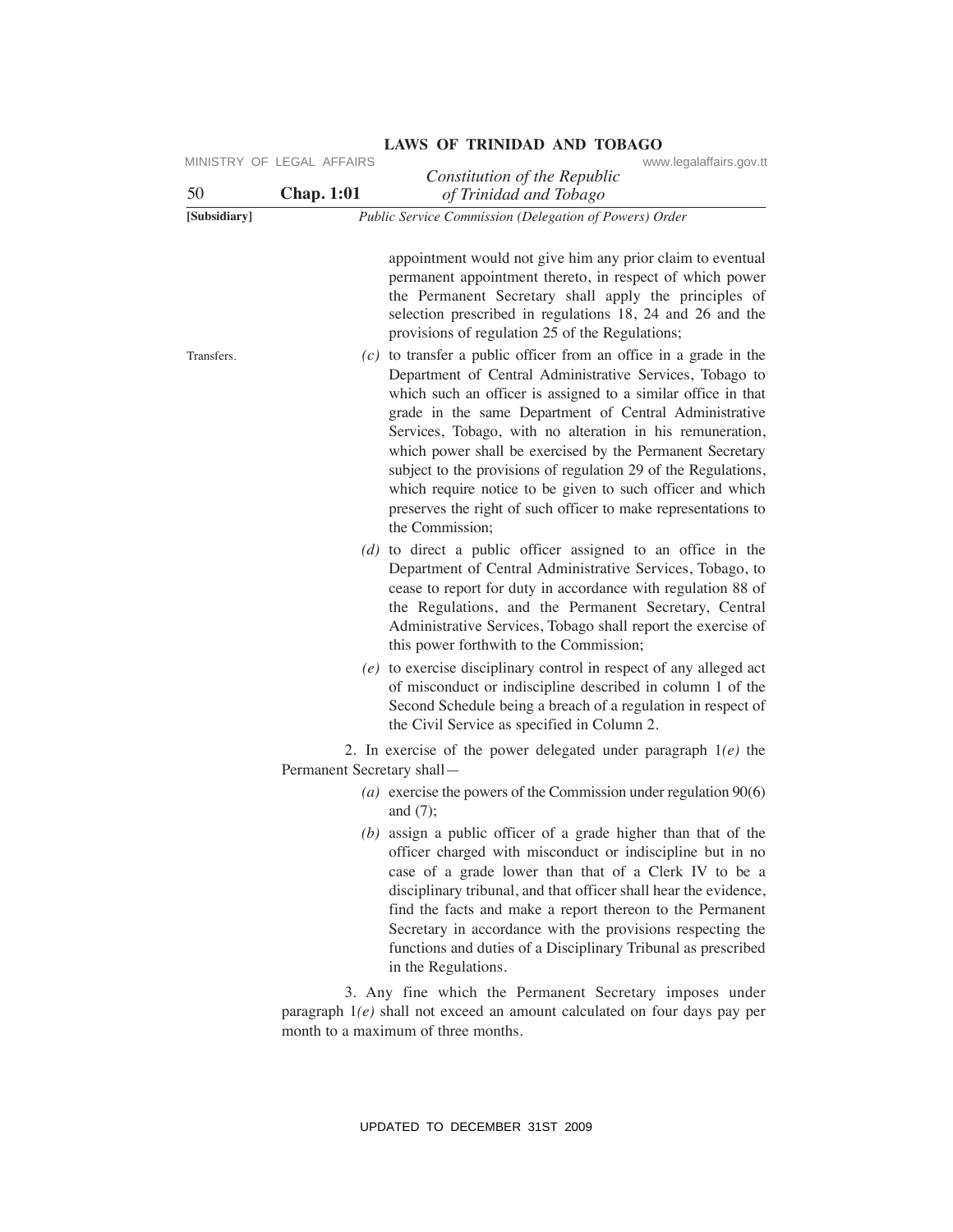| <b>LAWS OF TRINIDAD AND TOBAGO</b>                     |                   |                         |
|--------------------------------------------------------|-------------------|-------------------------|
| MINISTRY OF LEGAL AFFAIRS                              |                   | www.legalaffairs.gov.tt |
| Constitution of the Republic                           |                   |                         |
| of Trinidad and Tobago                                 | <b>Chap.</b> 1:01 | 51                      |
| Public Service Commission (Delegation of Powers) Order |                   | [Subsidiary]            |

 4. The Permanent Secretary shall submit to the Commission, once in every quarter, a report of the exercise of any powers delegated to him.

Schedule to the Civil Service Act, except where such offices require the holders Ch. 23:01. 5. The powers and functions hereby delegated under this Part are in respect of public officers who hold any of the public offices specified in Salary Ranges Nos. 1 to 68 inclusive of the Classification of Offices set out in the First to perform as Heads or Deputy Heads of Ministries/Departments/Divisions and in respect of which offices consultation with the Prime Minister is required by the Commission. VINESTRY OF LEGAL AFFAIRS of the Republic of the Republic conversion of the Republic and Thhoggo. Chap. 11:01<br>
Tublic Service Commission (Delegation of Powers) Order (Super-11:01 51<br>
every quarter, a super-to-the except o

# **SeCOND SCheDuLe**

#### **DISCIPLINARY POWeRS DeLeGATeD**

For the purposes of regulation 85 of the Regulations, an act of misconduct or indiscipline which the Permanent Secretary or Head of Department has jurisdiction to hear and determine under that regulation is an act of misconduct or indiscipline described in Column 1 of the following Table being a breach of a regulation:

- *(a)* in respect of officers in the Civil Service, in Chapter XI of the Civil Service Regulations;
- *(b)* in respect of officers in the Fire Service, in Chapter VII of the Fire Service (Terms and Conditions of Employment) Regulations, 1998;
- *(c)* in respect of officers in the Prison Service, in Chapter II of the Prison Service (Code of Conduct) Regulations, 1990,

as specified in Columns 2, 3 and 4 of that Table in respect of the Civil Service, the Fire Service, and the Prison Service, respectively.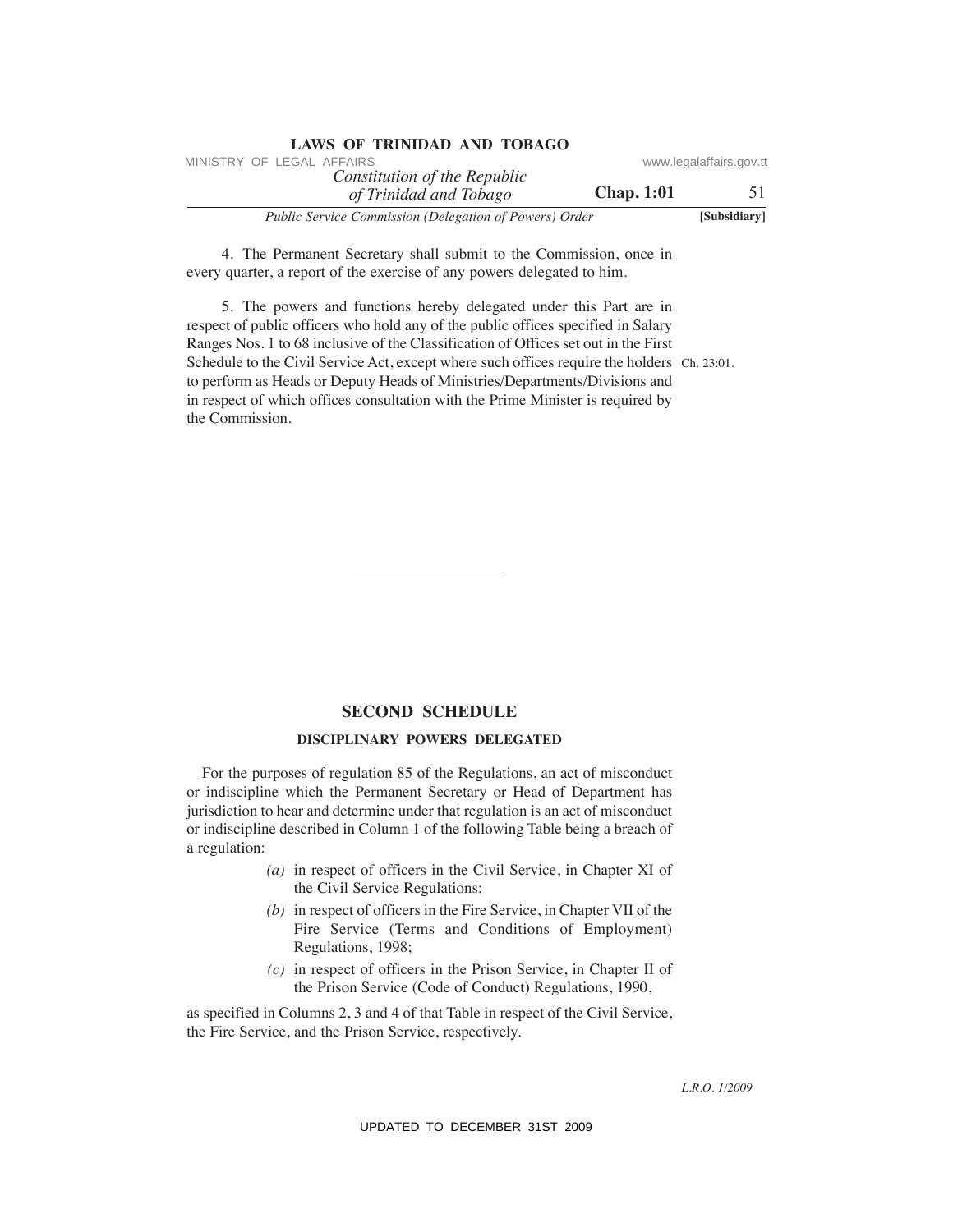# **LAWS OF TRINIDAD AND TOBAGO** www.legalaffairs.gov.tt

# **SeCOND SCheDuLe**—*Continued*

|                                                                       |                                                               | Public Service Commission (Delegation of Powers) Order                                                        |                                                                                                  |
|-----------------------------------------------------------------------|---------------------------------------------------------------|---------------------------------------------------------------------------------------------------------------|--------------------------------------------------------------------------------------------------|
|                                                                       |                                                               | <b>SECOND SCHEDULE-Continued</b>                                                                              |                                                                                                  |
|                                                                       |                                                               |                                                                                                               |                                                                                                  |
| COLUMN 1                                                              | <b>COLUMN 2</b><br><b>CIVIL SERVICE</b>                       | <b>COLUMN 3</b><br><b>FIRE SERVICE</b>                                                                        | COLUMN <sub>4</sub><br>PRISON SERVICE                                                            |
| Description of<br>Misconduct                                          | Reference to<br>Regulation of<br>Civil Service<br>Regulations | Reference to<br>Regulation of<br>Fire Service (Terms<br>and Conditions of<br>Employment)<br>Regulations, 1998 | Reference to<br>Regulation of<br><b>Prison Service</b><br>(Code of Conduct)<br>Regulations, 1990 |
| Failure to attend to<br>matters promptly<br>within scope of<br>office | Regulation $135(1)$                                           | Regulation $101(1)$                                                                                           | Regulation $4(1)$                                                                                |
| Lack of courtesy<br>to a member of the<br>public or member<br>of the: |                                                               |                                                                                                               |                                                                                                  |
| (a) Civil Service<br>(b) Fire Service<br>$(c)$ Prison Service         | Regulation 135(2)                                             | Regulation 101(5)                                                                                             | Regulation $4(2)$                                                                                |
| Wilful failure to<br>perform duties                                   | Regulation 135(3)                                             |                                                                                                               |                                                                                                  |
| Absence without leave<br>or reasonable excuse                         | Regulation 136(1)                                             | Regulation 103(1)                                                                                             |                                                                                                  |
| Failure to report absence<br>from country                             | Regulation 136(2)                                             | Regulation 103(2)<br>and $(3)$                                                                                |                                                                                                  |
| Failure<br>disclose<br>to<br>activities<br>outside<br>Service         | Regulation 137(2)                                             | Regulation $104(1)(b)$<br>and $(2)$                                                                           | Regulation $6(1)(d)$                                                                             |
| Breach of rules relating<br>to broadcast                              | Regulation 140                                                | Regulation 110                                                                                                | Regulation 12                                                                                    |
|                                                                       |                                                               |                                                                                                               |                                                                                                  |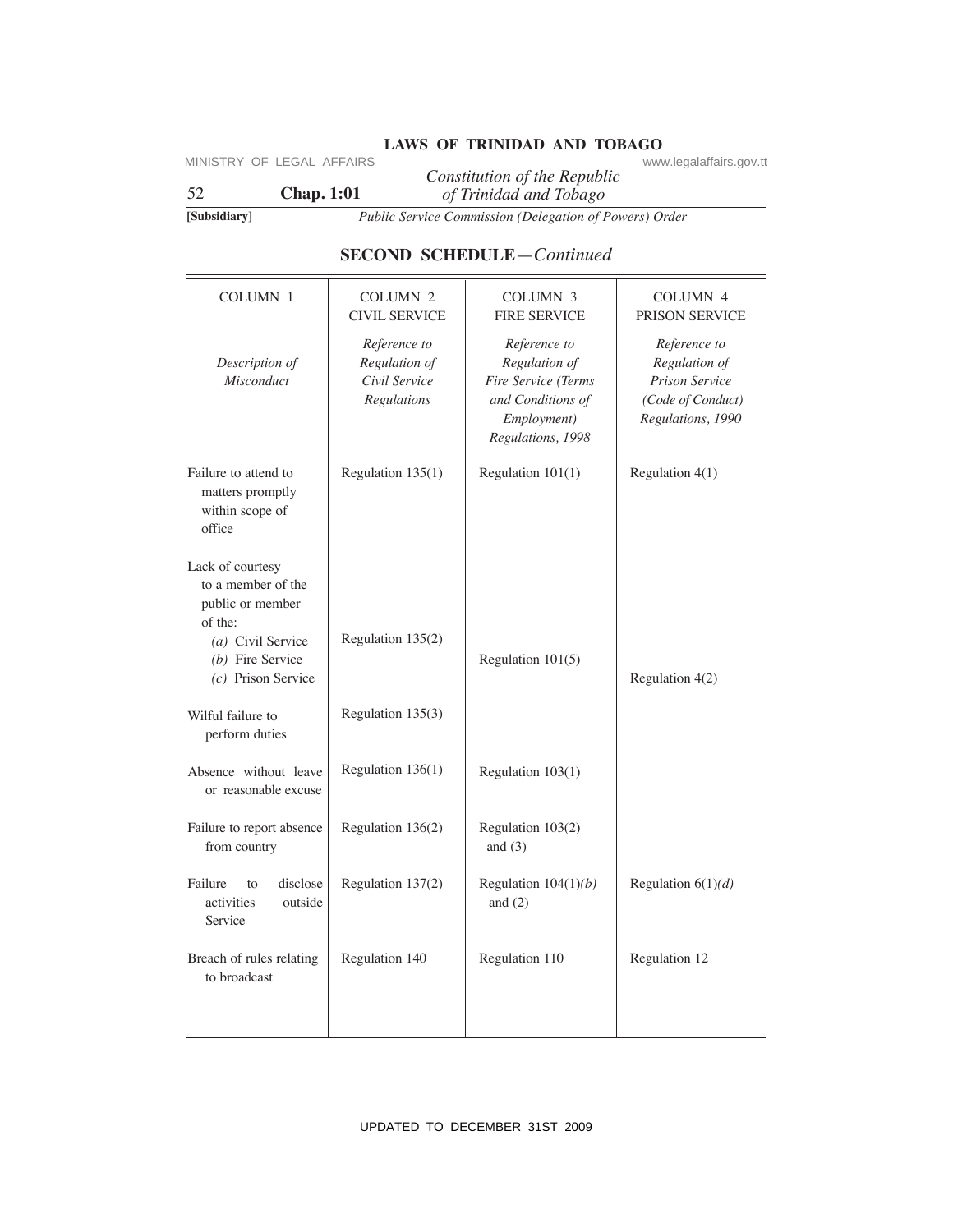|                                                                                                                                                                                                        | MINISTRY OF LEGAL AFFAIRS<br>Constitution of the Republic     |                                                                                                               | www.legalaffairs.gov.tt                                                                          |
|--------------------------------------------------------------------------------------------------------------------------------------------------------------------------------------------------------|---------------------------------------------------------------|---------------------------------------------------------------------------------------------------------------|--------------------------------------------------------------------------------------------------|
|                                                                                                                                                                                                        | of Trinidad and Tobago                                        |                                                                                                               | <b>Chap. 1:01</b><br>53                                                                          |
|                                                                                                                                                                                                        | Public Service Commission (Delegation of Powers) Order        |                                                                                                               | [Subsidiary]                                                                                     |
| <b>COLUMN 1</b>                                                                                                                                                                                        | COLUMN <sub>2</sub><br><b>CIVIL SERVICE</b>                   | <b>COLUMN 3</b><br><b>FIRE SERVICE</b>                                                                        | <b>COLUMN 4</b><br>PRISON SERVICE                                                                |
| Description of<br>Misconduct                                                                                                                                                                           | Reference to<br>Regulation of<br>Civil Service<br>Regulations | Reference to<br>Regulation of<br>Fire Service (Terms<br>and Conditions of<br>Employment)<br>Regulations, 1998 | Reference to<br>Regulation of<br><b>Prison Service</b><br>(Code of Conduct)<br>Regulations, 1990 |
| Act of indebtedness<br>to the extent it<br>impairs efficiency,<br>etc.                                                                                                                                 | Regulation 141                                                | Regulation 111                                                                                                | Regulation 13(1)                                                                                 |
| Failure to notify of<br>bankruptcy<br>proceedings                                                                                                                                                      | Regulation 142                                                | Regulation 112                                                                                                | Regulation 14                                                                                    |
| Failure to perform duty<br>in a proper manner                                                                                                                                                          | Regulation $149(1)(a)$                                        | Regulation $119(1)(a)$                                                                                        | Regulation $20(1)(a)$                                                                            |
| Contravention of the:<br>(a) Civil Service<br>Regulations and<br>other written law;<br>$(b)$ Fire Service (Terms<br>and Conditions of<br>Employment)<br>Regulations, 1998<br>and other<br>written law; | Regulation $149(1)(b)$<br>Regulation $149(1)(c)$              | Regulation $119(1)(b)$<br>Regulation $119(1)(c)$                                                              |                                                                                                  |
| $(c)$ Prison Service<br>(Code of Conduct)<br>Regulations, 1990                                                                                                                                         |                                                               |                                                                                                               | Regulation $20(1)(b)$                                                                            |
| Act that is prejudicial to,<br>or discredits<br>reputation of the<br>Service                                                                                                                           | Regulation $149(1)(d)$                                        | Regulation $119(1)(d)$                                                                                        | Regulation $20(1)(c)$<br>Regulation $20(1)(d)$                                                   |
| Disobedience to<br>orders                                                                                                                                                                              | Regulation $149(2)(b)$                                        | Regulation $119(2)(c)$                                                                                        | Regulation $20(2)(c)$                                                                            |
|                                                                                                                                                                                                        |                                                               |                                                                                                               | L.R.O. 1/2009                                                                                    |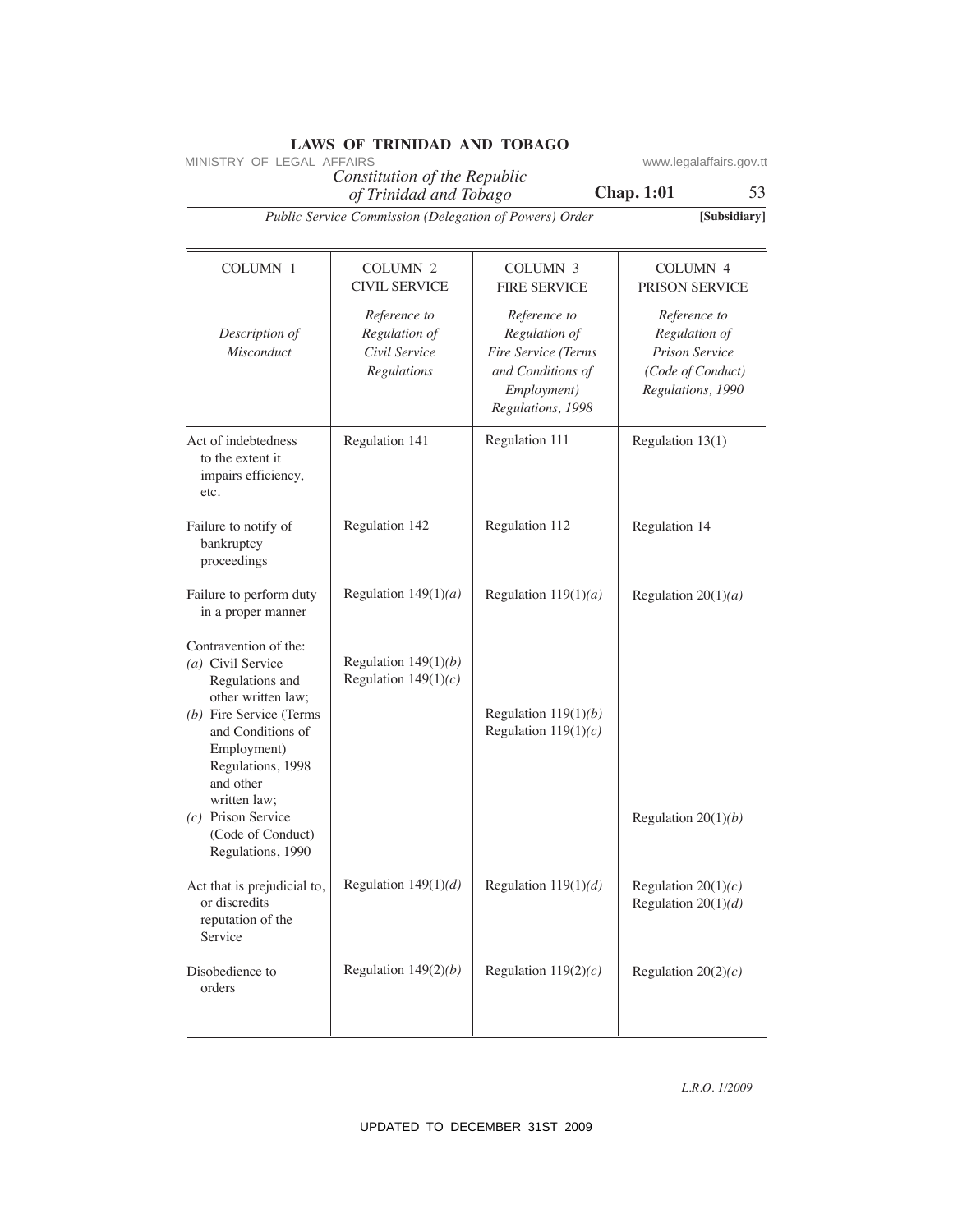# **LAWS OF TRINIDAD AND TOBAGO** www.legalaffairs.gov.tt

| [Subsidiary]                                    |                                                               | Public Service Commission (Delegation of Powers) Order                                                        |                                                                                           |
|-------------------------------------------------|---------------------------------------------------------------|---------------------------------------------------------------------------------------------------------------|-------------------------------------------------------------------------------------------|
|                                                 |                                                               |                                                                                                               |                                                                                           |
|                                                 |                                                               | <b>SECOND SCHEDULE</b> -Continued                                                                             |                                                                                           |
| <b>COLUMN 1</b>                                 | COLUMN <sub>2</sub><br><b>CIVIL SERVICE</b>                   | COLUMN 3<br><b>FIRE SERVICE</b>                                                                               | COLUMN 4<br>PRISON SERVICE                                                                |
| Description of<br>Misconduct                    | Reference to<br>Regulation of<br>Civil Service<br>Regulations | Reference to<br>Regulation of<br>Fire Service (Terms<br>and Conditions of<br>Employment)<br>Regulations, 1998 | Reference to<br>Regulation of<br>Prison Service<br>(Code of Conduct)<br>Regulations, 1990 |
| Neglect of duty                                 | Regulation $149(2)(d)$<br>and $(f)$                           | Regulation $119(2)(d)$                                                                                        | Regulation $20(2)(d)$                                                                     |
| Unlawful or unnecessary<br>exercise of duty     | Regulation $149(2)(g)$                                        | Regulation $119(2)(h)$                                                                                        | Regulation $20(2)(l)$                                                                     |
| Malingering                                     | Regulation $149(2)(a)$                                        | Regulation $119(2)(i)$                                                                                        | Regulation $20(2)(m)$                                                                     |
| Absence without leave<br>or being late for duty | Regulation $149(2)(a)$                                        | Regulation $119(2)(j)$                                                                                        | Regulation $20(2)(n)$                                                                     |
| Persistently unpunctual                         |                                                               |                                                                                                               |                                                                                           |
| Damage to clothing<br>supplied                  |                                                               | Regulation $119(2)(l)$                                                                                        | Regulation $20(2)(p)$                                                                     |
| Unfit for duty through<br>drunkenness           | Regulation $149(2)(c)$                                        | Regulation $119(2)(m)$                                                                                        | Regulation $20(2)(q)$                                                                     |
| Drinking on duty or<br>soliciting drink         |                                                               | Regulation $119(2)(n)$                                                                                        | Regulation $20(2)(r)$                                                                     |
| Entering licensed<br>premises                   |                                                               | Regulation $119(2)(o)$                                                                                        | Regulation $20(2)(s)$                                                                     |
|                                                 |                                                               |                                                                                                               |                                                                                           |

# **SECOND SCHEDULE**—*Continued*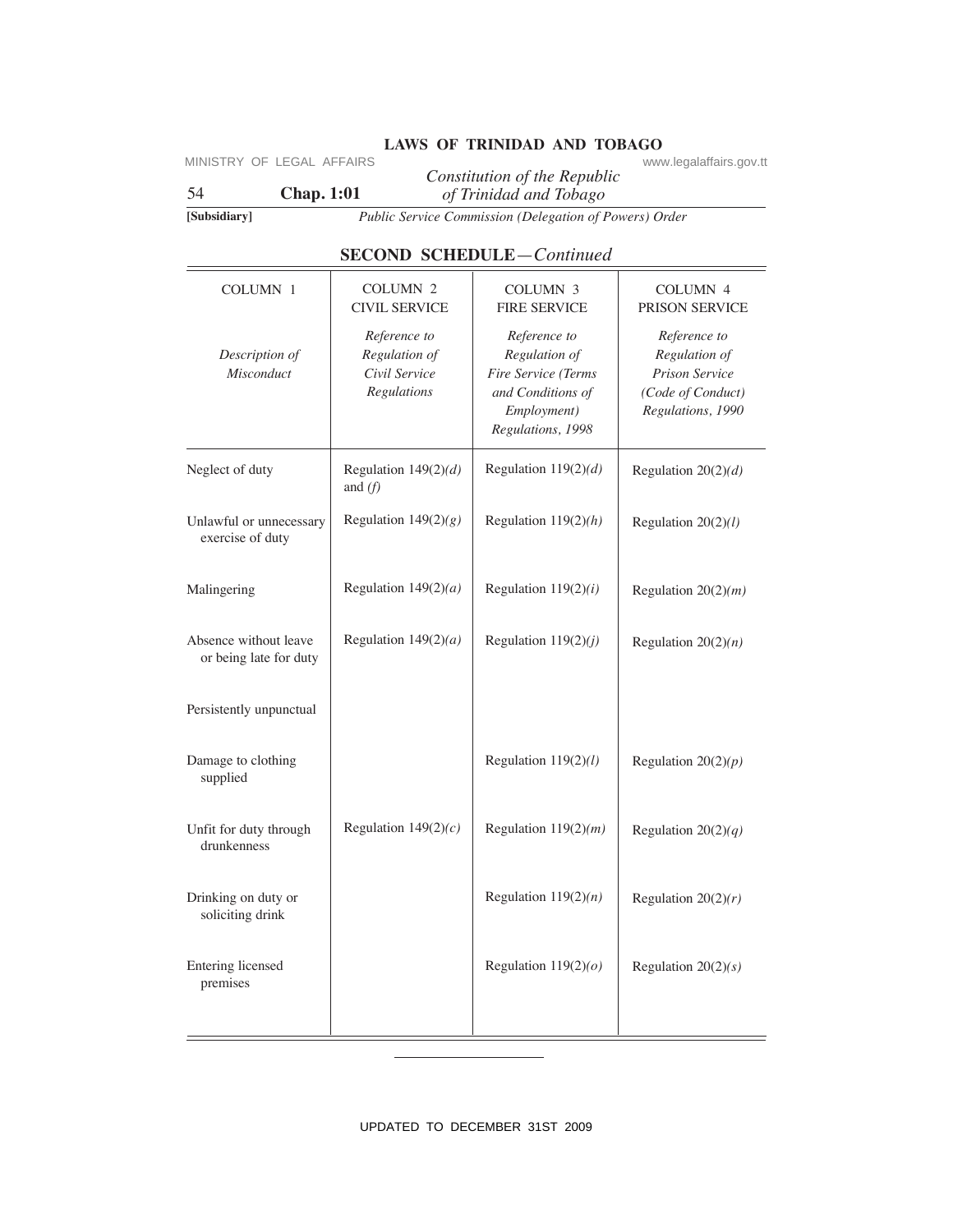*Constitution of the Republic*

*of Trinidad and Tobago*

**Chap. 1:01** 55

**[Subsidiary]**

#### **TeAChING SeRVICe COMMISSION (DeLeGATION OF POWeRS) ORDeR** 88/1969.

*\*made or deemed to be made under section 127 of the Constitution*

1. This Order may be cited as the Teaching Service Citation. Commission (Delegation of Powers) Order.

**2.** In this Order, "regulation" means regulation of the Interpretation. Public Service Commission Regulations, which Regulations below. have been adopted by the Teaching Service Commission; and "the Regulations" shall be construed accordingly. Sub. Leg.

3. The Teaching Service Commission (hereinafter called Delegation. "the Commission"), with the approval of the Prime Minister, and subject to the provisions set out in the Schedule, hereby delegates Schedule. to the Permanent Secretary of the Ministry of Education and Culture, in respect of the Teaching Service established under section 53 of the Education Act, the powers specified in the Ch. 39:01. Schedule hereto. VINESTRY OF LEGAL *CHARTED*<br>
(*If Trinidad and Tabago*<br>
(*If Trinidad and Tabago*<br>
(*UP)* WINESS ONDIESION OPELEGATION OF SSUS99.<br>
<sup>2</sup> Mode or deened to be made under section 127 of the Constitution<br>
1. This Order may be

### **SCheDuLe**

### **POWeRS DeLeGATeD**

 1. (1) The power to appoint persons temporarily in the office of Teacher Appointments. for both Government and Assisted Schools, for a period not exceeding three months, from a priority list of candidates approved by the Commission.

 (2) The power to remove any person appointed under and in exercise of the power of appointment delegated under subparagraph (1).

 2. (1) The power to appoint a member of the Teaching Service to act Acting in an office of the Teaching Service when such acting appointment is not a <sup>appointments.</sup> prelude to a substantive appointment.

 (2) In the exercise of the power delegated under subparagraph (1), the Permanent Secretary shall apply the provisions of regulation 25, and the principles of selection prescribed in regulation 26.

> (3) The power hereby delegated does not apply to— *(a)* any office in an assisted school; or

88/1969, 146/1978.

*L.R.O.* 

<sup>\*</sup>Most of these delegations were made under section 99C of the former Constitution and were saved and deemed to be made under the Constitution by section 13 of the Constitution of the Republic of Trinidad and Tobago Act.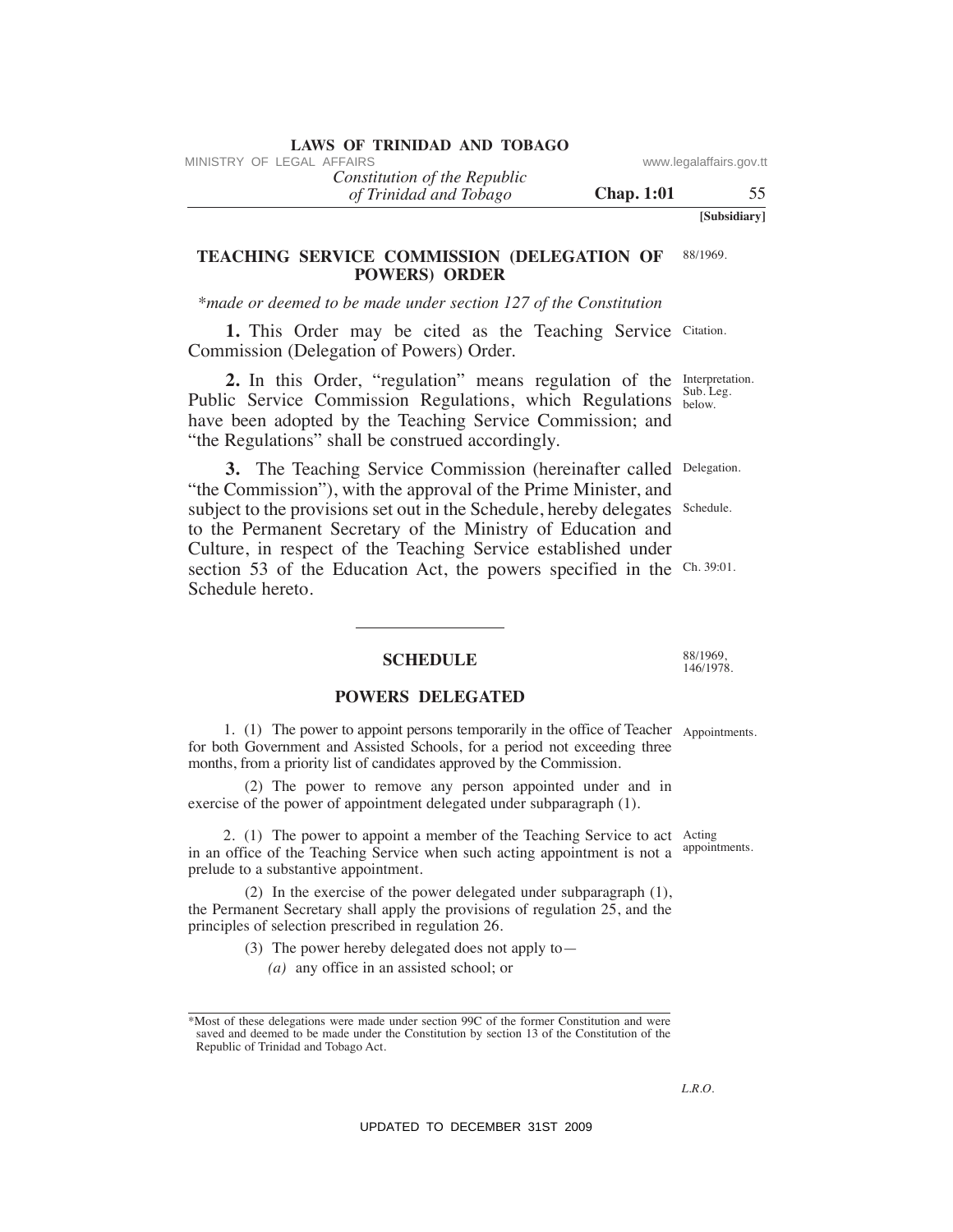| 56                                 | <b>Chap.</b> 1:01                                                             | Constitution of the Republic<br>of Trinidad and Tobago                                                                                                                                                                                                                                                                                                                                                                                                                                                                        |
|------------------------------------|-------------------------------------------------------------------------------|-------------------------------------------------------------------------------------------------------------------------------------------------------------------------------------------------------------------------------------------------------------------------------------------------------------------------------------------------------------------------------------------------------------------------------------------------------------------------------------------------------------------------------|
| [Subsidiary]                       |                                                                               | Teaching Service Commission (Delegation of Powers) Order                                                                                                                                                                                                                                                                                                                                                                                                                                                                      |
|                                    |                                                                               | $(b)$ any office in the Teaching Service the appointment to which<br>is subject to consultation with the Prime Minister.                                                                                                                                                                                                                                                                                                                                                                                                      |
| Increments.                        | Reports are not adverse, for annual increments of salary (when due).          | 3. (1) The power to certify the eligibility of teachers whose Staff                                                                                                                                                                                                                                                                                                                                                                                                                                                           |
|                                    | Commission in accordance with the provisions of regulation 34.                | (2) The power to certify eligibility of teachers for annual increments<br>hereby delegated shall not affect the duty to render Staff Reports to the                                                                                                                                                                                                                                                                                                                                                                           |
| Discipline.                        | paragraph $(g)$ or of a reprimand under paragraph $(f)$ of regulation 110(1). | 4. (1) The power to exercise disciplinary control in respect of any alleged<br>act of misconduct or indiscipline prescribed in *regulations 62 and 64 and in<br>regulation $83(2)(a)$ , $(b)$ , $(c)$ , $(d)$ , $(e)$ , $(f)$ and $(h)$ or of any indiscipline prescribed<br>in regulation 84 to the extent that the Permanent Secretary may charge a member<br>of the Teaching Service with any offence prescribed as aforesaid and may<br>impose, in respect of such misconduct or indiscipline the penalty of a fine under |
|                                    | Permanent Secretary shall-                                                    | (2) In exercise of the powers delegated under subparagraph (1) the                                                                                                                                                                                                                                                                                                                                                                                                                                                            |
|                                    | and regulation $90(6)$ and $(7)$ ; and                                        | ( <i>a</i> ) exercise the powers of the Commission under regulation $88(1)$                                                                                                                                                                                                                                                                                                                                                                                                                                                   |
|                                    | as prescribed in the Regulations.                                             | $(b)$ assign a member of the Teaching Service holding an office<br>in a grade higher than that of the teacher charged with<br>misconduct or indiscipline but in no case holding an office in<br>a grade lower than that of a Schools Supervisor II, to be a<br>disciplinary tribunal, and that member shall hear the<br>evidence, find the facts and make a report thereon to the<br>Permanent Secretary in accordance with the provisions<br>respecting the functions and duties of a disciplinary tribunal                  |
|                                    | month to a maximum of three months.                                           | (3) Any fine which the Permanent Secretary imposes under<br>subparagraph (1) shall not exceed an amount calculated on four days pay per                                                                                                                                                                                                                                                                                                                                                                                       |
| Application.<br>Ch. 39:01.         | Schedule to the Education Act.                                                | 5. (1) The powers hereby delegated except that concerning increments<br>are in respect of public offices in the Teaching Service specified in Ranges<br>Nos. 4 to 40A (inclusive) of the Classification of Offices set out in the First                                                                                                                                                                                                                                                                                       |
|                                    | office in an assisted school.                                                 | (2) The power to exercise disciplinary control hereby delegated<br>does not extend to a member of the Teaching Service who is the holder of an                                                                                                                                                                                                                                                                                                                                                                                |
| Monthly report<br>to Commission.   | powers delegated under paragraph 1 of this Schedule.                          | 6. The Permanent Secretary, Ministry of Education and Culture shall<br>submit to the Commission once in every month, a report of the exercise of the                                                                                                                                                                                                                                                                                                                                                                          |
| Quarterly report<br>to Commission. | Permanent Secretary under paragraphs 2, 3 and 4 of this Schedule.             | 7. The Permanent Secretary shall submit to the Commission once in<br>every quarter a report of the exercise of any of the powers delegated to the                                                                                                                                                                                                                                                                                                                                                                             |
|                                    | LN 28/1991.                                                                   | *Regulations 60 to 83 of the Public Service Commission Regulations were Revoked by                                                                                                                                                                                                                                                                                                                                                                                                                                            |
|                                    |                                                                               |                                                                                                                                                                                                                                                                                                                                                                                                                                                                                                                               |
|                                    |                                                                               |                                                                                                                                                                                                                                                                                                                                                                                                                                                                                                                               |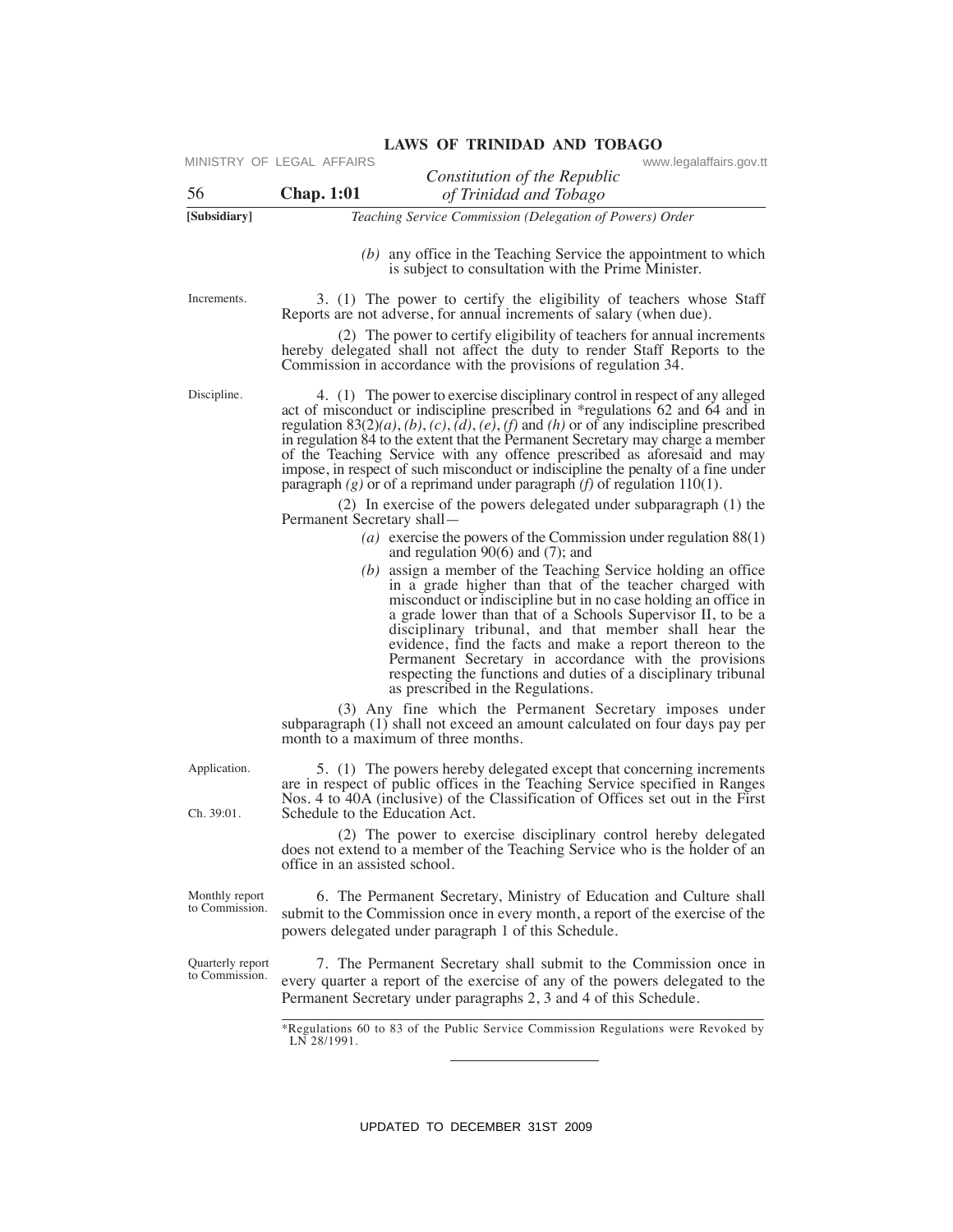*of Trinidad and Tobago Constitution of the Republic* MINISTRY OF LEGAL AFFAIRS<br>
(a) Trinidad and Tabago<br>
(a) Trinidad and Tabago<br>
(a) Termidad and Tabago<br>
TEBLIC SERVICE COMMISSION REGULATIONS<br>
REGULATIONS<br>
REGULATION<br>
REGULATION ARRANGEMENT OF REGULATIONS<br>
CHAPTER 1<br>
PRELI

**Chap. 1:01** 57

**[Subsidiary]**

### **PuBLIC SeRVICe COMMISSION ReGuLATIONS**

ARRANGEMENT OF REGULATIONS

**ReGuLATION**

### **ChAPTeR I**

### **PReLIMINARY**

- 1. Citation.
- 2. Interpretation.
- 2A. Application and saving of regulations to officers in the Fire Service.

### **ChAPTeR II**

### **The PuBLIC SeRVICe COMMISSION**

- 3. Oath of Office.
- 4. Meetings.
- 5. Procedure, quorum and voting.
- 6. Decisions other than at meetings.
- 7. Record of meetings and decisions. Dissents.
- 8. Consultation with other persons.
- 9. Non-compliance.
- 10. Instrument of delegation to be published.

### **ChAPTeR III**

# **APPOINTMeNTS, PROMOTIONS AND TRANSFeRS**

- 11. Application for appointment.
- 12. Selection for appointment on basis of competitive examination.
- 13. Filling of vacancies.
- 14. Appointments to be by competition within the particular service.
- 15. Advertisement of vacancies.
- 16. Selection Boards.
- 17. Examination Boards.
- 18. Principle of selection for promotion.
- 19. Promotion to Administrative Class.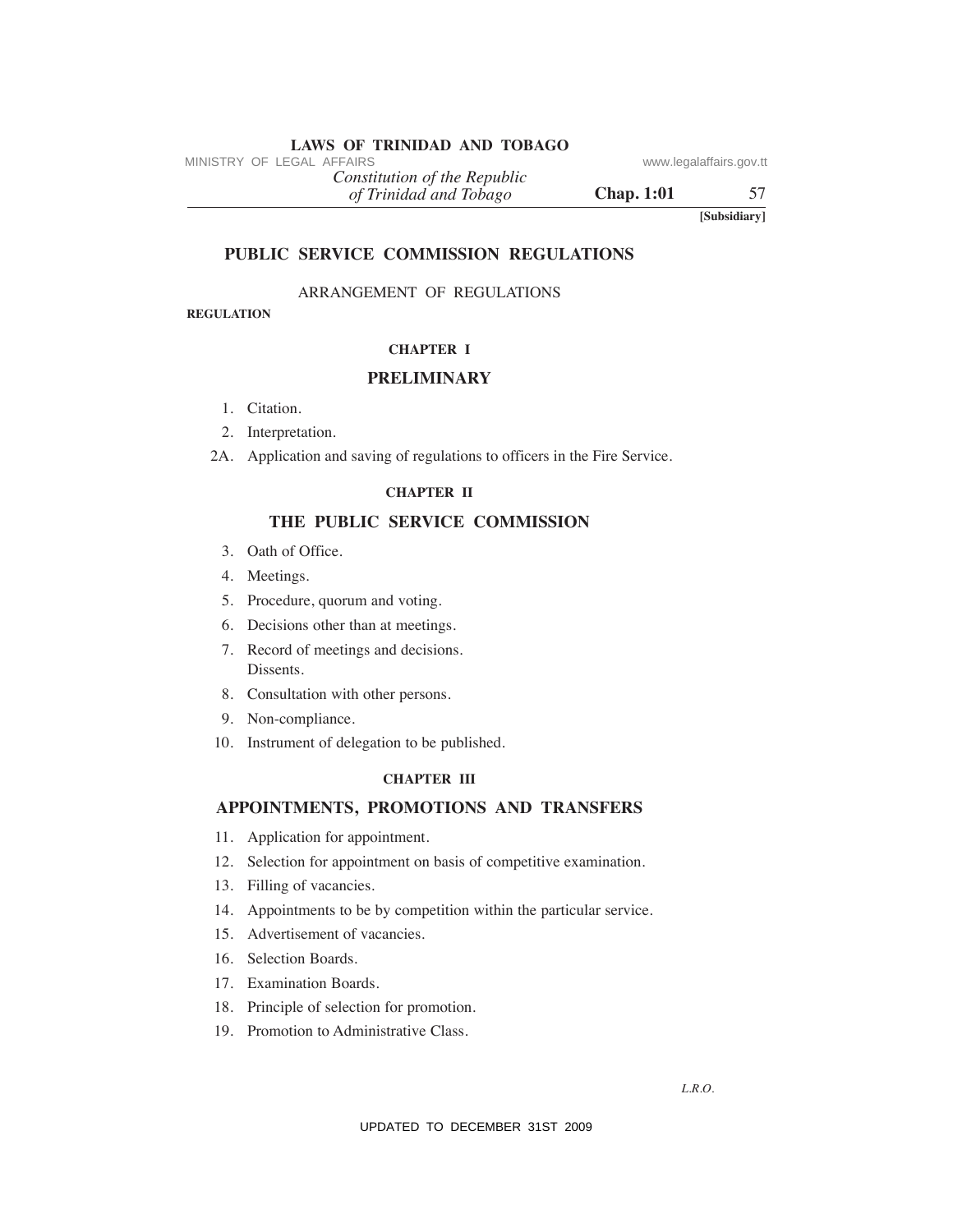| 58           | MINISTRY OF LEGAL AFFAIRS<br>www.legalaffairs.gov.tt<br>Constitution of the Republic<br><b>Chap.</b> 1:01<br>of Trinidad and Tobago |
|--------------|-------------------------------------------------------------------------------------------------------------------------------------|
| [Subsidiary] | <b>Public Service Commission Regulations</b>                                                                                        |
|              | ARRANGEMENT OF REGULATIONS-Continued                                                                                                |
|              | <b>REGULATION</b>                                                                                                                   |
|              | 20. Seniority lists to be kept up-to-date.                                                                                          |
|              | 21. Seniority of officer to be reckoned from date of appointment<br>or reappointment.                                               |
|              | 22. Commission to determine seniority.                                                                                              |
|              | 23. Commencing pay.                                                                                                                 |
|              | 24. Principles of selection for acting appointment as prelude<br>to appointment.                                                    |
|              | 25. Permanent Secretary to notify eligible officers of vacancy.                                                                     |
|              | Principles of selection for acting appointment not as prelude<br>26.<br>to appointment.                                             |
|              | 27. Permanent Secretary to submit recommendations in advance.                                                                       |
|              | 28. Permanent Secretary to state reasons for passing over officers.                                                                 |
|              | 29. Transfers.                                                                                                                      |
|              | 30.<br>Officer to assume duties pending review of transfer order.<br>Exception.                                                     |
|              | 31. Date of appointment.                                                                                                            |
|              | 32. Medical examination on appointment.                                                                                             |
|              | 33. Exemption from medical examination.                                                                                             |
|              | <b>CHAPTER IV</b>                                                                                                                   |
|              | <b>STAFF REPORTS</b>                                                                                                                |
|              | 34. Staff Reports.                                                                                                                  |
|              | 35. Officer to be informed of adverse report.                                                                                       |
|              | 36. (Revoked by LN 282/1998).                                                                                                       |
|              | <b>CHAPTER V</b>                                                                                                                    |
|              | PROBATIONARY APPOINTMENTS                                                                                                           |
|              | Period of probation on first appointment.<br>37.                                                                                    |
|              | Period of probation on appointment.<br>38.                                                                                          |
|              | Period of probation on promotion.<br>39.                                                                                            |
|              | Waiver of portion of period of probation.<br>40.                                                                                    |
|              |                                                                                                                                     |
|              | UPDATED TO DECEMBER 31ST 2009                                                                                                       |

### ARRANGEMENT OF REGULATIONS—*Continued*

#### **ReGuLATION**

- 20. Seniority lists to be kept up-to-date.
- 21. Seniority of officer to be reckoned from date of appointment or reappointment.
- 22. Commission to determine seniority.
- 23. Commencing pay.
- 24. Principles of selection for acting appointment as prelude to appointment.
- 25. Permanent Secretary to notify eligible officers of vacancy.
- 26. Principles of selection for acting appointment not as prelude to appointment.
- 27. Permanent Secretary to submit recommendations in advance.
- 28. Permanent Secretary to state reasons for passing over officers.
- 29. Transfers.
- 30. Officer to assume duties pending review of transfer order. Exception.
- 31. Date of appointment.
- 32. Medical examination on appointment.
- 33. Exemption from medical examination.

# **ChAPTeR IV**

### **STAFF RePORTS**

- 34. Staff Reports.
- 35. Officer to be informed of adverse report.
- 36. *(Revoked by LN 282/1998).*

### **ChAPTeR V**

### **PROBATIONARY APPOINTMeNTS**

- 37. Period of probation on first appointment.
- 38. Period of probation on appointment.
- 39. Period of probation on promotion.
- 40. Waiver of portion of period of probation.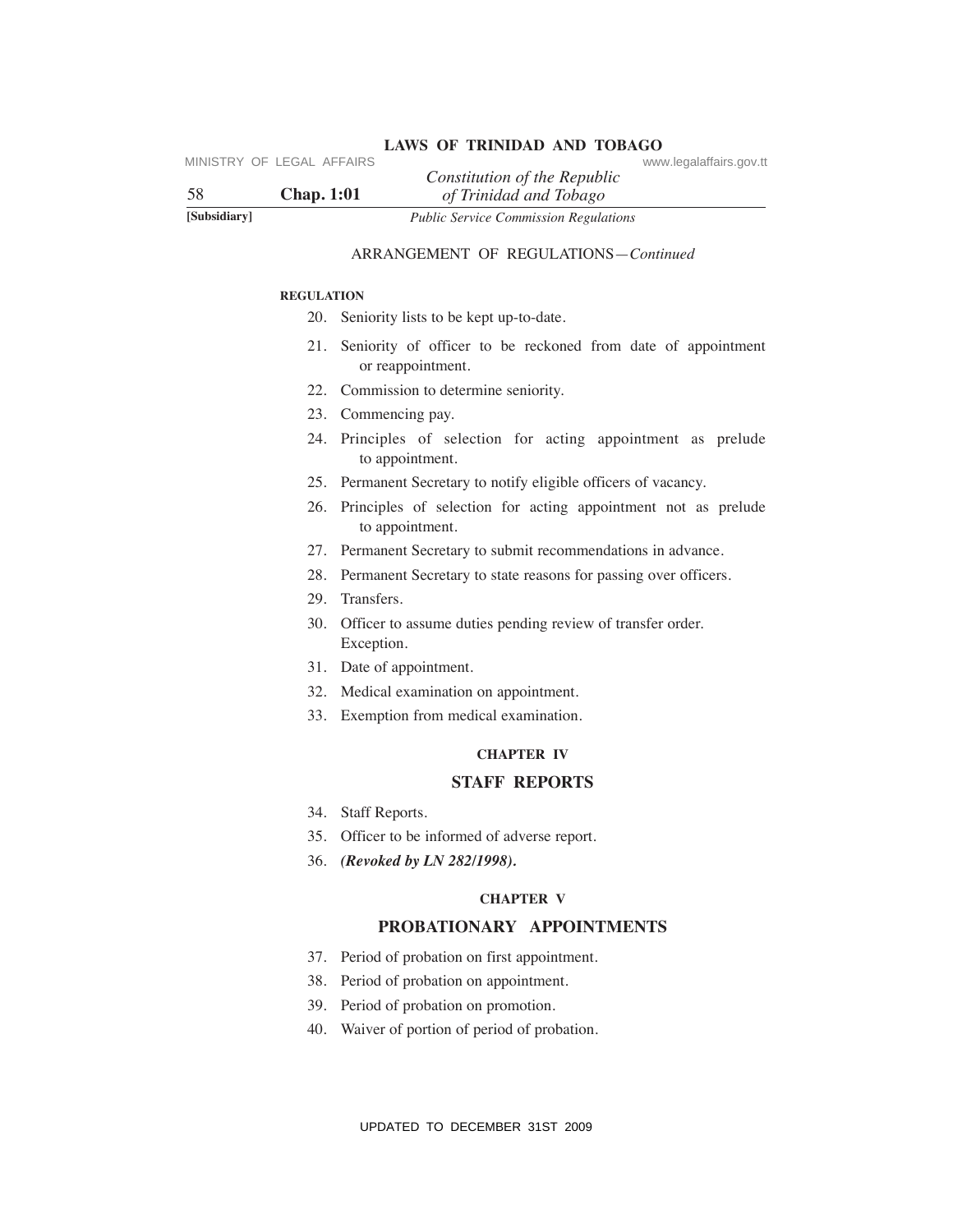|                   | <b>LAWS OF TRINIDAD AND TOBAGO</b><br>MINISTRY OF LEGAL AFFAIRS                                                                       | www.legalaffairs.gov.tt |
|-------------------|---------------------------------------------------------------------------------------------------------------------------------------|-------------------------|
|                   | Constitution of the Republic                                                                                                          |                         |
|                   | <b>Chap.</b> 1:01<br>of Trinidad and Tobago                                                                                           | 59.                     |
|                   | Public Service Commission Regulations                                                                                                 | [Subsidiary]            |
| <b>REGULATION</b> |                                                                                                                                       |                         |
|                   | 41. Principles to be observed while officer on probation.                                                                             |                         |
| 42.               | Confidential reports on officer on probation.                                                                                         |                         |
|                   | 43. Officer may make representation on recommendation of<br>Permanent Secretary.                                                      |                         |
|                   | 44. Commission to confirm appointment.                                                                                                |                         |
|                   | 45. Incremental date when period of probation extended.                                                                               |                         |
|                   | 46. Permanent Secretary to keep record.                                                                                               |                         |
|                   | 47. Permanent Secretary not to allow payment out of public funds in<br>certain circumstances.                                         |                         |
|                   | <b>CHAPTER VI</b>                                                                                                                     |                         |
|                   | RESIGNATIONS, RETIREMENTS AND TERMINATION<br>OF APPOINTMENTS                                                                          |                         |
|                   | 48. Resignation.                                                                                                                      |                         |
| 49.               | Abandonment.                                                                                                                          |                         |
|                   | 50. Reasons for termination of appointment.                                                                                           |                         |
| 51.               | Compulsory and voluntary retirement.                                                                                                  |                         |
| 52.               | Permanent Secretary to notify Director of officers aged 60 years,<br>compulsory.                                                      |                         |
|                   | 53. Premature retirement.                                                                                                             |                         |
|                   | 54. Retirement in the public interest.                                                                                                |                         |
| 55.               | Termination of appointment on abolition of office or for facilitating<br>improvement in the organisation of a Ministry or Department. |                         |
|                   | 56. Termination of appointment on grounds of inefficiency.                                                                            |                         |
|                   | 57. (Revoked by LN 282/1998).                                                                                                         |                         |
|                   | 58. Medical Boards.                                                                                                                   |                         |
|                   | 59. Unfit officers.                                                                                                                   |                         |
|                   | <b>CHAPTER VII</b>                                                                                                                    |                         |
|                   | <b>CONDUCT</b>                                                                                                                        |                         |
| 60.               |                                                                                                                                       |                         |
| to                | $\Theta$ (Revoked by LN 28/1991).                                                                                                     |                         |
| 83.               |                                                                                                                                       |                         |
|                   |                                                                                                                                       |                         |
|                   |                                                                                                                                       | L.R.O. 1/2009           |
|                   | UPDATED TO DECEMBER 31ST 2009                                                                                                         |                         |

### **ReGuLATION**

- 41. Principles to be observed while officer on probation.
- 42. Confidential reports on officer on probation.
- 43. Officer may make representation on recommendation of Permanent Secretary.
- 44. Commission to confirm appointment.
- 45. Incremental date when period of probation extended.
- 46. Permanent Secretary to keep record.
- 47. Permanent Secretary not to allow payment out of public funds in certain circumstances.

### **ChAPTeR VI**

# **ReSIGNATIONS, ReTIReMeNTS AND TeRMINATION OF APPOINTMeNTS**

- 48. Resignation.
- 49. Abandonment.
- 50. Reasons for termination of appointment.
- 51. Compulsory and voluntary retirement.
- 52. Permanent Secretary to notify Director of officers aged 60 years, compulsory.
- 53. Premature retirement.
- 54. Retirement in the public interest.
- 55. Termination of appointment on abolition of office or for facilitating improvement in the organisation of a Ministry or Department.
- 56. Termination of appointment on grounds of inefficiency.
- 57. *(Revoked by LN 282/1998).*
- 58. Medical Boards.
- 59. Unfit officers.

### **ChAPTeR VII**

### **CONDuCT**

- } *(Revoked by LN 28/1991).* 60. to
- 83.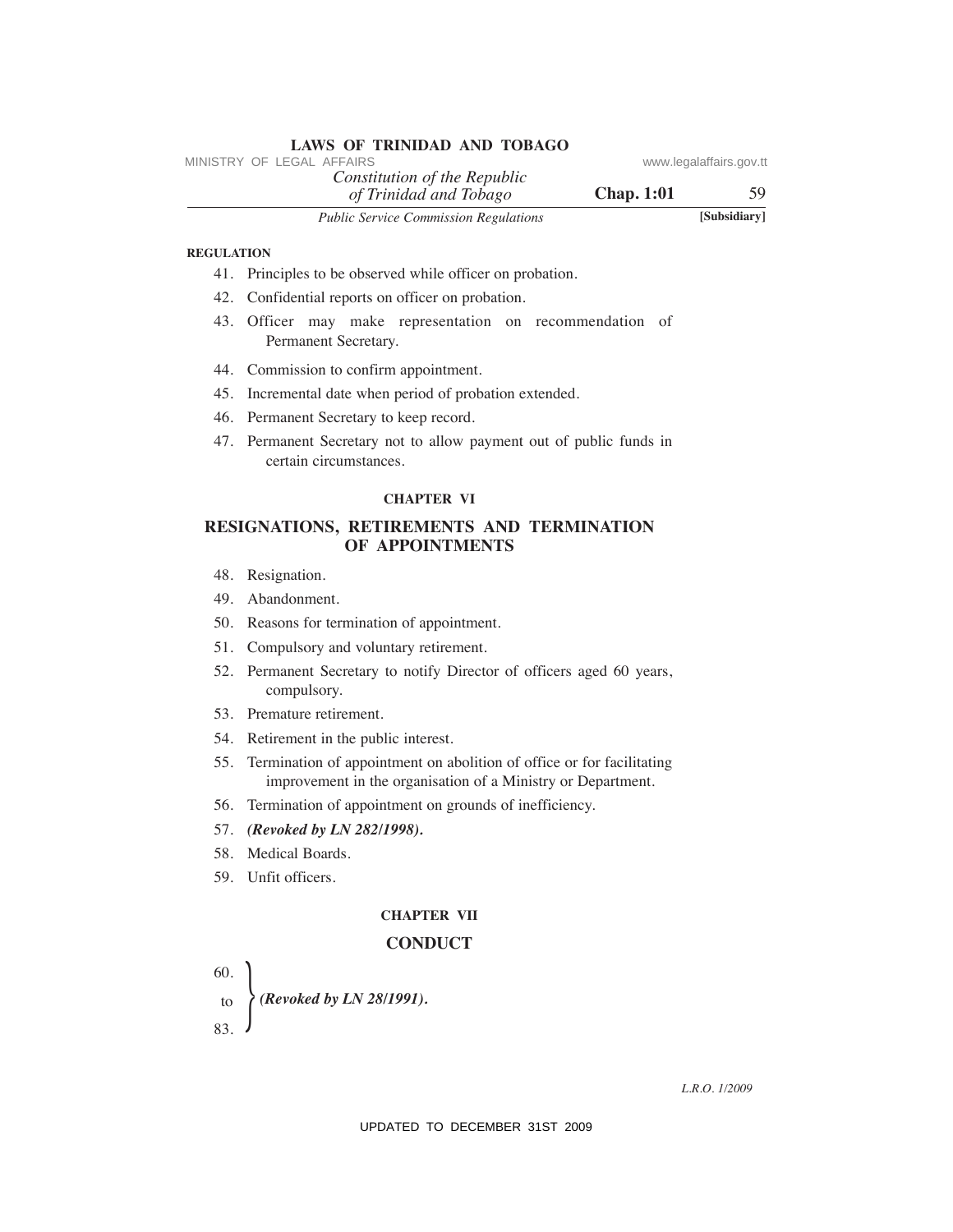| MINISTRY OF LEGAL AFFAIRS<br>60 | <b>Chap.</b> 1:01 | www.legalaffairs.gov.tt<br>Constitution of the Republic<br>of Trinidad and Tobago                 |
|---------------------------------|-------------------|---------------------------------------------------------------------------------------------------|
| [Subsidiary]                    |                   | <b>Public Service Commission Regulations</b>                                                      |
|                                 |                   | ARRANGEMENT OF REGULATIONS-Continued                                                              |
|                                 | <b>REGULATION</b> |                                                                                                   |
|                                 |                   | <b>CHAPTER VIII</b>                                                                               |
|                                 |                   | <b>DISCIPLINE</b>                                                                                 |
|                                 |                   | <b>GENERAL</b>                                                                                    |
|                                 |                   | 84. Officer liable to disciplinary proceedings.                                                   |
|                                 |                   | 84A. Definition.                                                                                  |
|                                 |                   | 84B. Commission to exercise disciplinary control on Permanent Secretary<br>or Head of Department. |
|                                 |                   | 85. Permanent Secretary to report misconduct or indiscipline.                                     |
|                                 | 86.               | Permanent Secretary may inform Police of offence.                                                 |
|                                 | 87.               | Commission to issue instructions on how certain cases to be<br>dealt with.                        |
|                                 | 88.               | Suspension by Commission.                                                                         |
|                                 | 89.               | Interdiction.                                                                                     |
|                                 | 90.               | Investigation of charges.                                                                         |
|                                 |                   | 91. Documents to be supplied to accused.                                                          |
|                                 | 92.               | Officer to admit or deny charge in writing and may include<br>explanation.                        |
|                                 | 93.               | Hearing on failure to admit or deny charge.                                                       |
|                                 |                   | 94. Witnesses.                                                                                    |
|                                 | 95.               | Appointment of disciplinary tribunal.                                                             |
|                                 | 96.               | Duty of officers appointed to disciplinary tribunal.                                              |
|                                 | 97.               | Officer on charge not to be permitted leave.                                                      |
|                                 |                   | 98. Procedure at hearing.                                                                         |
|                                 | 99.               | Adjournment of hearing.                                                                           |
|                                 | 100.              | Hearing in absence of accused officer.                                                            |
|                                 | 101.              | Standard of proof.                                                                                |
|                                 | 102.              | Tribunal to report.<br>Report confidential.                                                       |
|                                 | 103.              | Disciplinary tribunal may adjourn and report to Commission.                                       |
|                                 | 104.              | Disciplinary tribunal to report where evidence insufficient.                                      |
|                                 |                   |                                                                                                   |
|                                 |                   | UPDATED TO DECEMBER 31ST 2009                                                                     |

# **LAWS OF TRINIDAD AND TOBAGO** www.legalaffairs.gov.tt

# ARRANGEMENT OF REGULATIONS—*Continued*

### **ReGuLATION**

# **ChAPTeR VIII**

### **DISCIPLINe**

### **GeNeRAL**

- 84. Officer liable to disciplinary proceedings.
- 84A. Definition.
- 84B. Commission to exercise disciplinary control on Permanent Secretary or Head of Department.
	- 85. Permanent Secretary to report misconduct or indiscipline.
	- 86. Permanent Secretary may inform Police of offence.
	- 87. Commission to issue instructions on how certain cases to be dealt with.
	- 88. Suspension by Commission.
	- 89. Interdiction.
	- 90. Investigation of charges.
	- 91. Documents to be supplied to accused.
	- 92. Officer to admit or deny charge in writing and may include explanation.
	- 93. Hearing on failure to admit or deny charge.
	- 94. Witnesses.
	- 95. Appointment of disciplinary tribunal.
	- 96. Duty of officers appointed to disciplinary tribunal.
	- 97. Officer on charge not to be permitted leave.
	- 98. Procedure at hearing.
	- 99. Adjournment of hearing.
- 100. Hearing in absence of accused officer.
- 101. Standard of proof.
- 102. Tribunal to report. Report confidential.
- 103. Disciplinary tribunal may adjourn and report to Commission.
- 104. Disciplinary tribunal to report where evidence insufficient.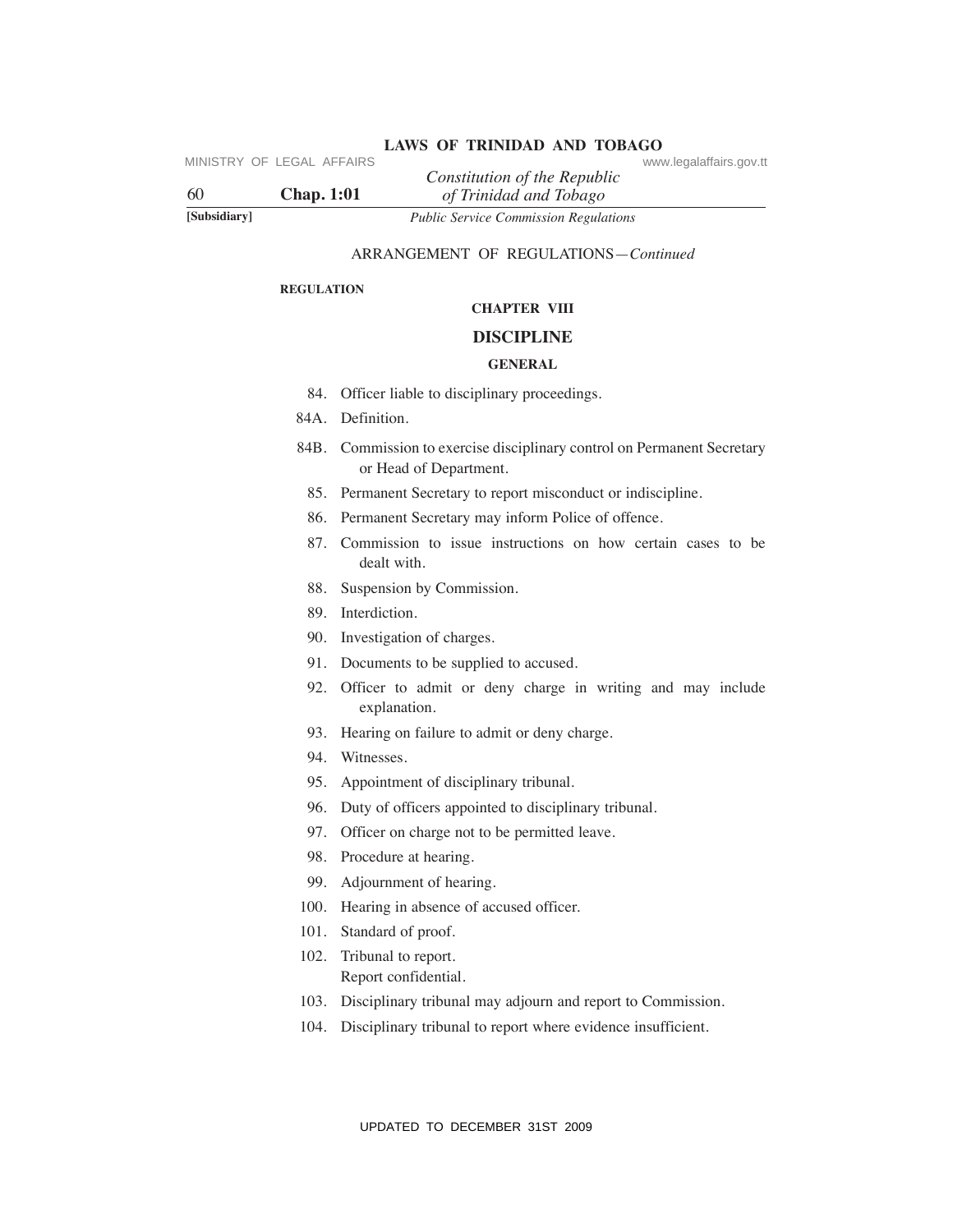|                   | <b>LAWS OF TRINIDAD AND TOBAGO</b><br>MINISTRY OF LEGAL AFFAIRS                                                       | www.legalaffairs.gov.tt |
|-------------------|-----------------------------------------------------------------------------------------------------------------------|-------------------------|
|                   | Constitution of the Republic<br><b>Chap. 1:01</b><br>of Trinidad and Tobago                                           | 61                      |
|                   | <b>Public Service Commission Regulations</b>                                                                          | [Subsidiary]            |
| <b>REGULATION</b> |                                                                                                                       |                         |
|                   | 105. Disciplinary tribunal to report evidence of other misconduct or<br>indiscipline disclosed at hearing of charges. |                         |
|                   | 106. Penalties that may be awarded under delegated authority.                                                         |                         |
|                   | 107. Commission to inform officer of penalty imposed and of his right to<br>apply for review.                         |                         |
|                   | 108. Commission may remove officer in public interest.                                                                |                         |
|                   | 109. Proceedings in private.                                                                                          |                         |
|                   | 110. Penalties.                                                                                                       |                         |
| 111.              |                                                                                                                       |                         |
| to                | (Revoked by LN 28/1991).                                                                                              |                         |
| 113.              |                                                                                                                       |                         |
|                   | 114. Non-payment of remuneration on conviction of a criminal charge.                                                  |                         |
|                   | <b>CHAPTER IX</b>                                                                                                     |                         |
|                   | <b>REVIEWS</b>                                                                                                        |                         |
| 115.              |                                                                                                                       |                         |
|                   | (Revoked by LN 28/1991).                                                                                              |                         |
| 122               |                                                                                                                       |                         |
|                   | <b>CHAPTER X</b>                                                                                                      |                         |
|                   | <b>MISCELLANEOUS</b>                                                                                                  |                         |
|                   | 123. Application of Regulations to all officers.                                                                      |                         |
|                   | 124. Commission facsimile signatures.                                                                                 |                         |
|                   | <b>CHAPTER XI</b>                                                                                                     |                         |
|                   | THE TEACHING SERVICE                                                                                                  |                         |
|                   | <b>PART I</b>                                                                                                         |                         |
|                   | <b>PRELIMINARY</b>                                                                                                    |                         |
|                   | 125. Definitions.                                                                                                     |                         |
|                   | PART II                                                                                                               |                         |
|                   | <b>APPOINTMENTS</b>                                                                                                   |                         |
|                   | 126. Application for first appointment.                                                                               |                         |
|                   | 127. Duty of Permanent Secretary to keep separate seniority lists for<br>primary school teachers.                     |                         |
|                   |                                                                                                                       | L.R.O. 1/2009           |
|                   | UPDATED TO DECEMBER 31ST 2009                                                                                         |                         |

### **ReGuLATION**

- 105. Disciplinary tribunal to report evidence of other misconduct or indiscipline disclosed at hearing of charges.
- 106. Penalties that may be awarded under delegated authority.
- 107. Commission to inform officer of penalty imposed and of his right to apply for review.
- 108. Commission may remove officer in public interest.
- 109. Proceedings in private.
- 110. Penalties.
- 111.
- to *(Revoked by LN 28/1991).*
- $\int_{113}^{10}$ 
	- 114. Non-payment of remuneration on conviction of a criminal charge.

### **ChAPTeR IX**

### **ReVIeWS**

### **ChAPTeR X**

### **MISCeLLANeOuS**

# **ChAPTeR XI**

# **The TeAChING SeRVICe**

### **PART I**

## **PReLIMINARY**

# **PART II**

# **APPOINTMeNTS**

- 126. Application for first appointment.
- 127. Duty of Permanent Secretary to keep separate seniority lists for primary school teachers.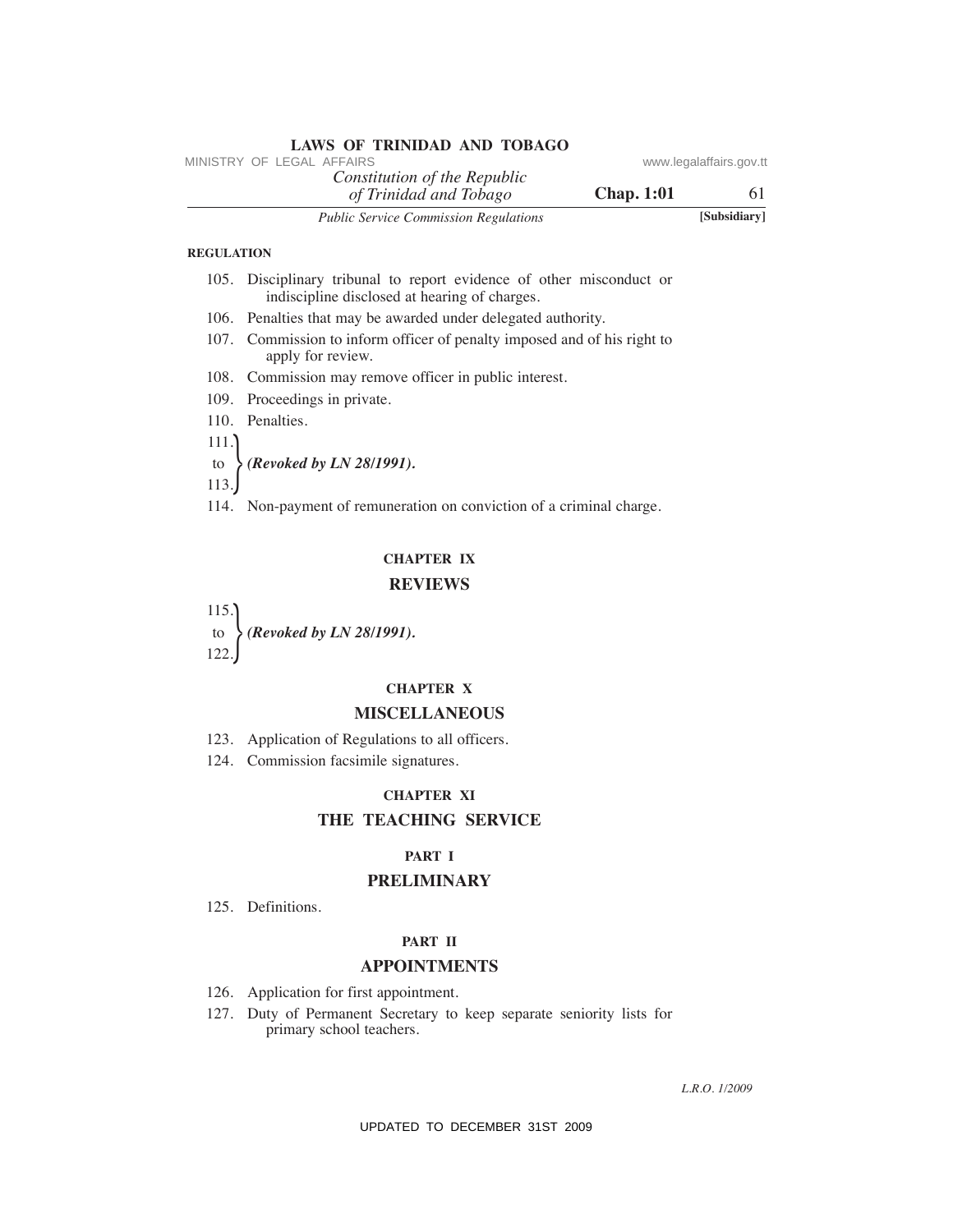| Public Service Commission Regulations<br>[Subsidiary]<br><b>ARRANGEMENT OF REGULATIONS-Continued</b><br><b>REGULATION</b><br>128. Vacancies in Government schools.<br>129. Vacancies in assisted schools.<br>130. Advertising of vacancy by Commission in certain circumstances.<br>131. Director to advertise vacancies.<br>132. Duty of Permanent Secretary re applications in response<br>to advertisements.<br>133. Commission to make appointment to assisted schools.<br><b>TRANSFERS</b><br>(GENERAL)<br>134. Application for transfer.<br>135. Orders of transfer. Review of orders.<br>136. Officer to assume duties pending review of transfer order.<br><b>TRANSFERS</b><br>(SPECIAL)<br>137. Board of Management may request transfer of teacher.<br>138. Application to be in writing. |
|-----------------------------------------------------------------------------------------------------------------------------------------------------------------------------------------------------------------------------------------------------------------------------------------------------------------------------------------------------------------------------------------------------------------------------------------------------------------------------------------------------------------------------------------------------------------------------------------------------------------------------------------------------------------------------------------------------------------------------------------------------------------------------------------------------|
|                                                                                                                                                                                                                                                                                                                                                                                                                                                                                                                                                                                                                                                                                                                                                                                                     |
|                                                                                                                                                                                                                                                                                                                                                                                                                                                                                                                                                                                                                                                                                                                                                                                                     |
|                                                                                                                                                                                                                                                                                                                                                                                                                                                                                                                                                                                                                                                                                                                                                                                                     |
|                                                                                                                                                                                                                                                                                                                                                                                                                                                                                                                                                                                                                                                                                                                                                                                                     |
|                                                                                                                                                                                                                                                                                                                                                                                                                                                                                                                                                                                                                                                                                                                                                                                                     |
|                                                                                                                                                                                                                                                                                                                                                                                                                                                                                                                                                                                                                                                                                                                                                                                                     |
|                                                                                                                                                                                                                                                                                                                                                                                                                                                                                                                                                                                                                                                                                                                                                                                                     |
|                                                                                                                                                                                                                                                                                                                                                                                                                                                                                                                                                                                                                                                                                                                                                                                                     |
|                                                                                                                                                                                                                                                                                                                                                                                                                                                                                                                                                                                                                                                                                                                                                                                                     |
|                                                                                                                                                                                                                                                                                                                                                                                                                                                                                                                                                                                                                                                                                                                                                                                                     |
|                                                                                                                                                                                                                                                                                                                                                                                                                                                                                                                                                                                                                                                                                                                                                                                                     |
|                                                                                                                                                                                                                                                                                                                                                                                                                                                                                                                                                                                                                                                                                                                                                                                                     |
|                                                                                                                                                                                                                                                                                                                                                                                                                                                                                                                                                                                                                                                                                                                                                                                                     |
|                                                                                                                                                                                                                                                                                                                                                                                                                                                                                                                                                                                                                                                                                                                                                                                                     |
|                                                                                                                                                                                                                                                                                                                                                                                                                                                                                                                                                                                                                                                                                                                                                                                                     |
|                                                                                                                                                                                                                                                                                                                                                                                                                                                                                                                                                                                                                                                                                                                                                                                                     |
|                                                                                                                                                                                                                                                                                                                                                                                                                                                                                                                                                                                                                                                                                                                                                                                                     |
|                                                                                                                                                                                                                                                                                                                                                                                                                                                                                                                                                                                                                                                                                                                                                                                                     |
| 139. Board to give teacher notice of application.                                                                                                                                                                                                                                                                                                                                                                                                                                                                                                                                                                                                                                                                                                                                                   |
| 140. Teacher may make representation.                                                                                                                                                                                                                                                                                                                                                                                                                                                                                                                                                                                                                                                                                                                                                               |
| 141. Decision of Commission.                                                                                                                                                                                                                                                                                                                                                                                                                                                                                                                                                                                                                                                                                                                                                                        |
| 142. Commission may institute disciplinary proceedings.                                                                                                                                                                                                                                                                                                                                                                                                                                                                                                                                                                                                                                                                                                                                             |
| 143. Teacher not to suffer loss of service, etc., through transfers.                                                                                                                                                                                                                                                                                                                                                                                                                                                                                                                                                                                                                                                                                                                                |
| 144. No transfer without consent of Board.                                                                                                                                                                                                                                                                                                                                                                                                                                                                                                                                                                                                                                                                                                                                                          |
| 145. Application of Regulations.                                                                                                                                                                                                                                                                                                                                                                                                                                                                                                                                                                                                                                                                                                                                                                    |
| <b>CHAPTER XII</b>                                                                                                                                                                                                                                                                                                                                                                                                                                                                                                                                                                                                                                                                                                                                                                                  |
| THE FIRE SERVICE                                                                                                                                                                                                                                                                                                                                                                                                                                                                                                                                                                                                                                                                                                                                                                                    |
| PART I                                                                                                                                                                                                                                                                                                                                                                                                                                                                                                                                                                                                                                                                                                                                                                                              |
| <b>PRELIMINARY</b>                                                                                                                                                                                                                                                                                                                                                                                                                                                                                                                                                                                                                                                                                                                                                                                  |
| 146. Definitions.                                                                                                                                                                                                                                                                                                                                                                                                                                                                                                                                                                                                                                                                                                                                                                                   |
|                                                                                                                                                                                                                                                                                                                                                                                                                                                                                                                                                                                                                                                                                                                                                                                                     |
| UPDATED TO DECEMBER 31ST 2009                                                                                                                                                                                                                                                                                                                                                                                                                                                                                                                                                                                                                                                                                                                                                                       |

### ARRANGEMENT OF REGULATIONS—*Continued*

### **ReGuLATION**

- 128. Vacancies in Government schools.
- 129. Vacancies in assisted schools.
- 130. Advertising of vacancy by Commission in certain circumstances.
- 131. Director to advertise vacancies.
- 132. Duty of Permanent Secretary *re* applications in response to advertisements.
- 133. Commission to make appointment to assisted schools.

### **TRANSFeRS**

### **(GeNeRAL)**

- 134. Application for transfer.
- 135. Orders of transfer. Review of orders.
- 136. Officer to assume duties pending review of transfer order.

# **TRANSFeRS**

### **(SPeCIAL)**

- 137. Board of Management may request transfer of teacher.
- 138. Application to be in writing.
- 139. Board to give teacher notice of application.
- 140. Teacher may make representation.
- 141. Decision of Commission.
- 142. Commission may institute disciplinary proceedings.
- 143. Teacher not to suffer loss of service, etc., through transfers.
- 144. No transfer without consent of Board.
- 145. Application of Regulations.

# **ChAPTeR XII**

# **The FIRe SeRVICe**

### **PART I**

### **PReLIMINARY**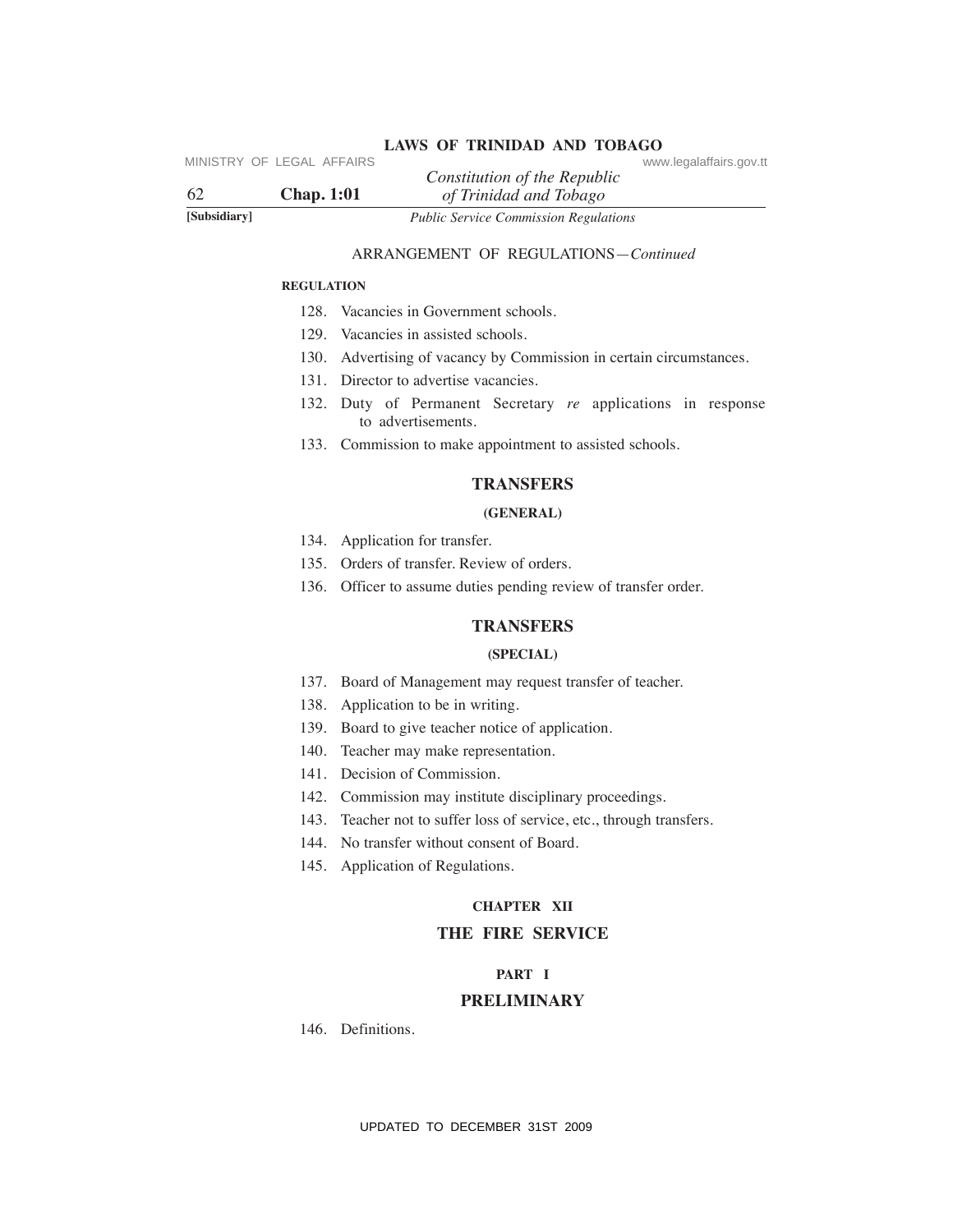*Constitution of the Republic*

*of Trinidad and Tobago Public Service Commission Regulations* **[Subsidiary]**

**Chap. 1:01** 63

### **ReGuLATION**

#### **PART II**

# **APPOINTMeNTS, PROMOTIONS AND TRANSFeRS**

- 147. Commission to determine forms.
- 148. Date of appointment.
- 149. Application for appointment as Firefighter.
- 150. Appointment to office of Firefighter.
- 151. Application for appointment to an office in the Service (other than Firefighter).
- 152. Appointment generally to be by competition within the Service.
- 153. Commission may consider eligible officers who fail to apply.
- 154. Criteria for acting appointment.
- 155. Officers to be informed of acting appointment.
- 156. Chief Fire Officer to submit recommendations in advance.
- 157. Acting appointment in special circumstances.
- 158. Criteria for promotion.
- 159. Performance appraisal report.
- 160. Process of promotion in the Fire Service.
- 161. Transfer.
- 162. **(N.B.—***LN 282/1998 which amended the Regulations did not contain regulation 162).*

### **PART III**

### **CONFIRMATION**

163. Confirmation or otherwise.

### **PART IV**

### **ReSIGNATION, ReTIReMeNT**

- 163A. Resignation.
- 163B. Removal on abandonment.
- 163C. Retirement.
- 163D. Commission to issue instructions on matters not dealt with in Regulations *re* Fire Officer. MINISTRY OF LEGAL AFFAIRS<br>
CONSILITATION of The Regulation of The Regulation Control Construction of The Constrainer Control Constrainers (Separation of The Constrainer Control Constrainers (Separation of the RAMSFERS 147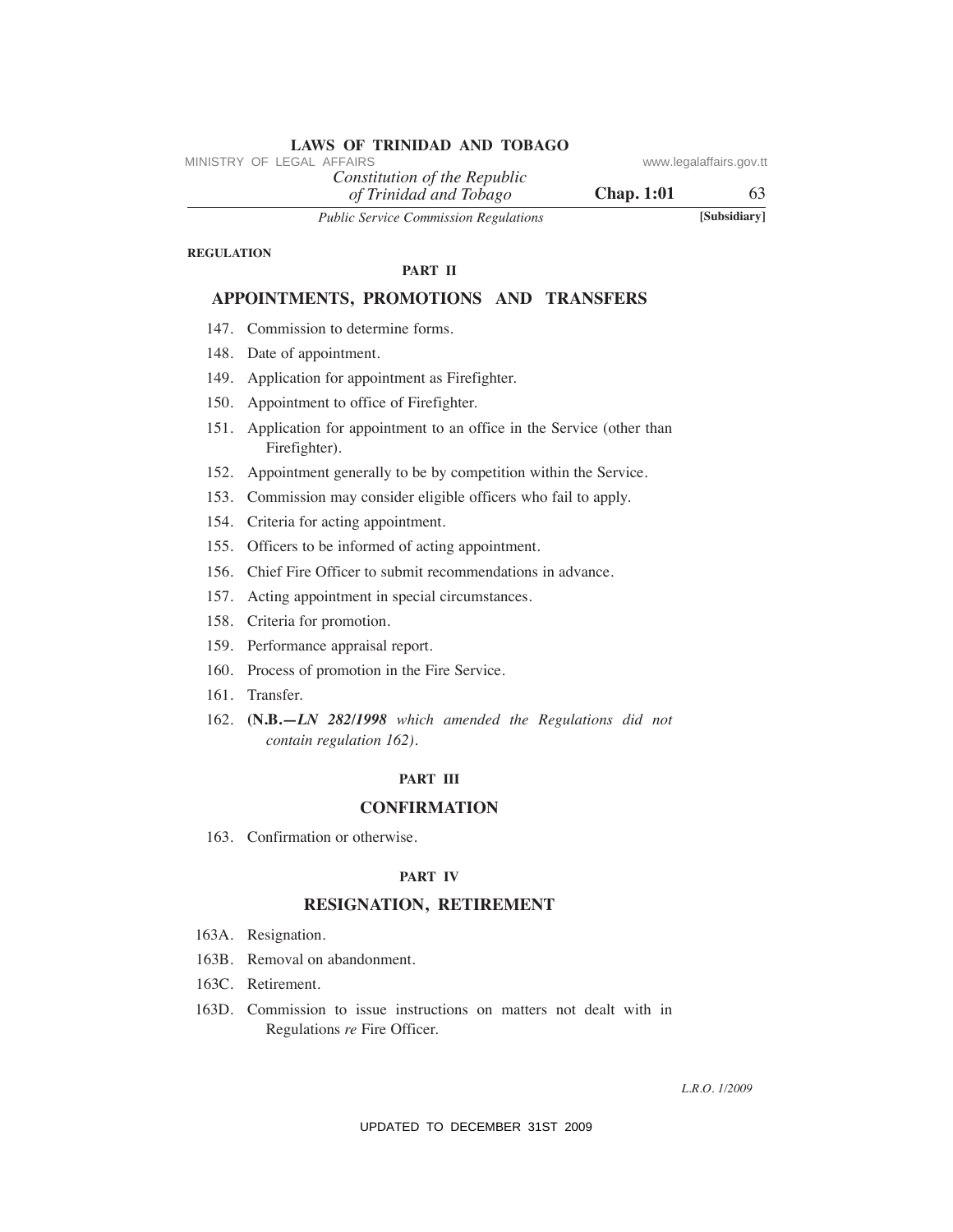| 64           | MINISTRY OF LEGAL AFFAIRS<br><b>Chap.</b> 1:01 | www.legalaffairs.gov.tt<br>Constitution of the Republic<br>of Trinidad and Tobago |  |  |
|--------------|------------------------------------------------|-----------------------------------------------------------------------------------|--|--|
| [Subsidiary] |                                                | Public Service Commission Regulations                                             |  |  |
|              |                                                | ARRANGEMENT OF REGULATIONS-Continued                                              |  |  |
|              | <b>REGULATION</b>                              |                                                                                   |  |  |
|              |                                                | <b>CHAPTER XIII</b>                                                               |  |  |
|              |                                                | <b>THE PRISON SERVICE</b>                                                         |  |  |
|              |                                                | PART I                                                                            |  |  |
|              |                                                | <b>PRELIMINARY</b>                                                                |  |  |
|              | 164. Definitions.                              |                                                                                   |  |  |
|              |                                                | PART II                                                                           |  |  |
|              |                                                | APPOINTMENTS, PROMOTIONS AND TRANSFERS                                            |  |  |
|              |                                                | 165. Commission to determine form of application.                                 |  |  |
|              | 166.                                           | Application for appointment of Prison Officer I.                                  |  |  |
|              | 167.                                           | Appointment of office in senior grade.                                            |  |  |
|              |                                                | 168. Establishment of Promotions Advisory Board.                                  |  |  |
|              |                                                | 169. (Revoked by LN 107/2000).                                                    |  |  |
|              |                                                | 170. Appointments to be by competition within the Prison Service.                 |  |  |
|              |                                                | 171. Advertisement of vacancies.                                                  |  |  |
|              |                                                | 172. Principles of selection for promotion.                                       |  |  |
|              |                                                | 173. Director and Commissioner to keep seniority lists.                           |  |  |
|              | 174.                                           |                                                                                   |  |  |
|              | to                                             | (Revoked by LN 28/1991).                                                          |  |  |
|              | 176.                                           |                                                                                   |  |  |
|              |                                                | 177. Commissioner to submit recommendations in advance.                           |  |  |
|              |                                                | 178. Commissioner to state reasons for passing over officers.                     |  |  |
|              |                                                | 179. Rule where power to appoint delegated.                                       |  |  |
|              | PART III                                       |                                                                                   |  |  |
|              | <b>DISCIPLINE</b>                              |                                                                                   |  |  |
|              | 180.<br>181.                                   | (Revoked by LN 28/1991).                                                          |  |  |
|              | FIRST SCHEDULE.<br><b>SECOND SCHEDULE.</b>     |                                                                                   |  |  |
|              |                                                |                                                                                   |  |  |
|              |                                                |                                                                                   |  |  |
|              |                                                |                                                                                   |  |  |
|              |                                                | UPDATED TO DECEMBER 31ST 2009                                                     |  |  |

# LAWS OF TRINIDAD AND TOBAGO<br>www.legalaffairs.gov.tt

### ARRANGEMENT OF REGULATIONS—*Continued*

#### **ReGuLATION**

### **ChAPTeR XIII**

# **The PRISON SeRVICe**

# **PART I**

### **PReLIMINARY**

### **PART II**

# **APPOINTMeNTS, PROMOTIONS AND TRANSFeRS**

- 165. Commission to determine form of application.
- 166. Application for appointment of Prison Officer I.
- 167. Appointment of office in senior grade.
- 168. Establishment of Promotions Advisory Board.
- 169. *(Revoked by LN 107/2000).*
- 170. Appointments to be by competition within the Prison Service.
- 171. Advertisement of vacancies.
- 172. Principles of selection for promotion.
- 173. Director and Commissioner to keep seniority lists.
- 174.

### to *(Revoked by LN 28/1991).*

- 177. Commissioner to submit recommendations in advance.
- 178. Commissioner to state reasons for passing over officers.
- 179. Rule where power to appoint delegated.

### **PART III**

### **DISCIPLINe**

# **FIRST SCheDuLe. SeCOND SCheDuLe.**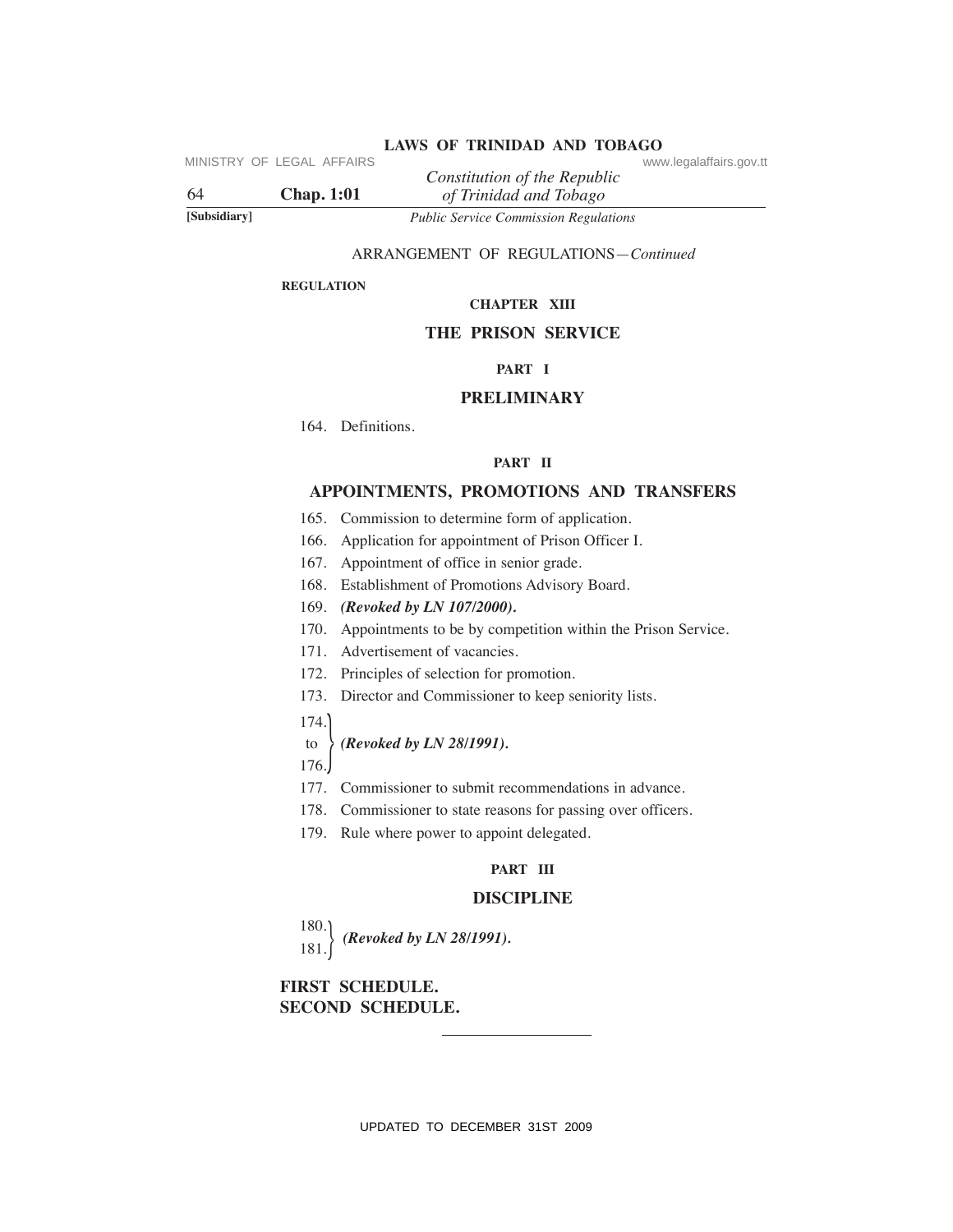*of Trinidad and Tobago Constitution of the Republic*

**Chap. 1:01** 65

**PuBLIC SeRVICe COMMISSION ReGuLATIONS**

132/1966.**†**

**[Subsidiary]**

*\*deemed to be made under section 129 of the Constitution*

# **ChAPTeR I**

### **PReLIMINARY**

1. These Regulations may be cited as the Public Service Citation. Commission Regulations.

 **2.** In these Regulations—

Interpretation. [28/1991].

- "acting appointment" means the temporary appointment of an officer to a higher office or otherwise whether that office is vacant or not; VINESTRY OF LEGAL AFFAIRS<br>
(*If Trinidad and Tabago*<br>
(*If Trinidad and Tabago*<br>
(*UPBLIC SERVICE COMMISSION REGULATIONS*<br>
TUBLIC SERVICE COMMISSION REGULATIONS<br>
TRELIMINARY<br>
TRELIMINARY<br>
CRETE TRINIFIC SERVICE COMMISSION
- "appointment" means the placing of a person in an office in the public service;

"the Chairman" means the Chairman of the Commission;

- "Civil Service" means the Civil Service Established by the Civil Ch. 23:01. Service Act;
- "the Commission" means the Public Service Commission constituted under section 120 of the Constitution;
- "the Constitution" means the Constitution of The Republic of Trinidad and Tobago;
- "Director" means the Director of Personnel Administration;
- "Fire Service" means the Fire Service established by the Fire Ch. 35:50. Service Act;
- *"Gazette"* means the *Gazette* published by the order of the Government and includes supplements thereto and any *Extraordinary Gazette* so published;
- "Head of Department" means the officer charged with the administration of a Department not under the control of a Minister;

<sup>\*</sup> These Regulations were made under section 102 of the former Constitution, and continue in force by virtue of section 29(3) of the Interpretation Act (Ch. 3:01).

<sup>†</sup> These Regulations are amended by 47 of 1980; 28/1991; 108/1991; 238/1998; 282/1998; 107/2000; 173/2000; 143/2006; 174/2007; 267/2007; 41/2008 and 41/2009.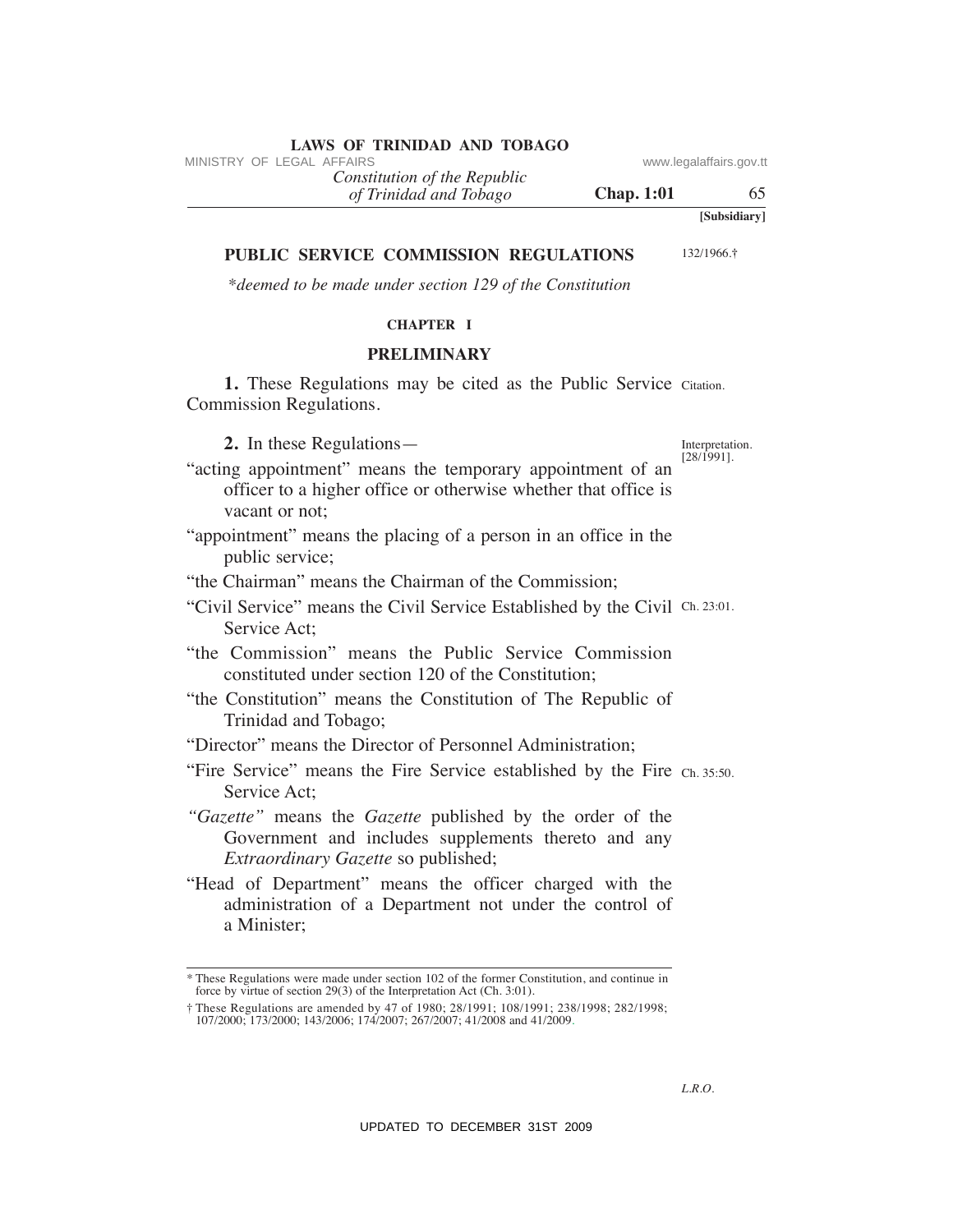| [Subsidiary]<br>Ch. 39:01.<br>Ch. 13:02.                                                                       | <b>Chap. 1:01</b><br>of Trinidad and Tobago<br><b>Public Service Commission Regulations</b><br>"officer" means a person employed in that part of the public<br>service established respectively as the Civil Service, the<br>Fire Service, the Prison Service, or any other service in the<br>public service who is subject to the jurisdiction of the<br>Commission and, for the purposes of section 53 of the<br>Education Act, shall be deemed to include all persons<br>employed in the Teaching Service;<br>"prescribed form" means the appropriate form as may from time<br>to time be prescribed by the Commission;<br>"Prison Service" means the Prison Service established by the<br>Prison Service Act;<br>"promotion" means the appointment of an officer to an office in |
|----------------------------------------------------------------------------------------------------------------|--------------------------------------------------------------------------------------------------------------------------------------------------------------------------------------------------------------------------------------------------------------------------------------------------------------------------------------------------------------------------------------------------------------------------------------------------------------------------------------------------------------------------------------------------------------------------------------------------------------------------------------------------------------------------------------------------------------------------------------------------------------------------------------|
|                                                                                                                |                                                                                                                                                                                                                                                                                                                                                                                                                                                                                                                                                                                                                                                                                                                                                                                      |
|                                                                                                                |                                                                                                                                                                                                                                                                                                                                                                                                                                                                                                                                                                                                                                                                                                                                                                                      |
|                                                                                                                |                                                                                                                                                                                                                                                                                                                                                                                                                                                                                                                                                                                                                                                                                                                                                                                      |
|                                                                                                                |                                                                                                                                                                                                                                                                                                                                                                                                                                                                                                                                                                                                                                                                                                                                                                                      |
|                                                                                                                | a grade carrying a higher remuneration whether such office<br>be in the same Ministry or Department or not;                                                                                                                                                                                                                                                                                                                                                                                                                                                                                                                                                                                                                                                                          |
| Ch. 39:01.                                                                                                     | "public office" includes a public office in the Civil Service, the<br>Fire Service, the Prison Service and for the purposes of<br>section 53 of the Education Act, shall be deemed to include<br>an office in the Teaching Service;                                                                                                                                                                                                                                                                                                                                                                                                                                                                                                                                                  |
| Ch. 39:01.                                                                                                     | "public service" includes the Civil Service, the Fire Service,<br>the Prison Service and for the purposes of section 53<br>of the Education Act, shall be deemed to include the<br>Teaching Service;                                                                                                                                                                                                                                                                                                                                                                                                                                                                                                                                                                                 |
|                                                                                                                | "secondment" means the transfer of an officer in a particular<br>service to serve for a period in an office in another service<br>or in an office in the public service or in an office under<br>another Government or under a Statutory Board or<br>organisation approved by the President;<br>"Teaching Service" means the unified Teaching Service                                                                                                                                                                                                                                                                                                                                                                                                                                |
| Ch. 39:01.                                                                                                     | established under section 53 of the Education Act.                                                                                                                                                                                                                                                                                                                                                                                                                                                                                                                                                                                                                                                                                                                                   |
| Application and<br>saving of<br>regulations to<br>officers in the<br>Fire Service.<br>[282/1998]<br>267/1998]. | <b>*2A.</b> (1) Regulations contained in Chapter III to Chapter VI<br>(inclusive) of the Public Service Commission Regulations<br>(other than regulations 16, 50, 52, 53, 54, 55, 56, 58 and 59)<br>shall cease to apply in respect of an officer in the Fire Service<br>on the commencement of the Fire Service (Terms and<br>Conditions of Employment) Regulations, 1998.                                                                                                                                                                                                                                                                                                                                                                                                          |
|                                                                                                                | * See LN 267/1998 published as Legal Supplement Part B in the Gazette-Vol. 37 No. 194<br>dated 15th October 1998.                                                                                                                                                                                                                                                                                                                                                                                                                                                                                                                                                                                                                                                                    |

<sup>\*</sup>*See* LN 267/1998 published as Legal Supplement Part B in the *Gazette*—Vol. 37 No. 194 dated 15th October 1998.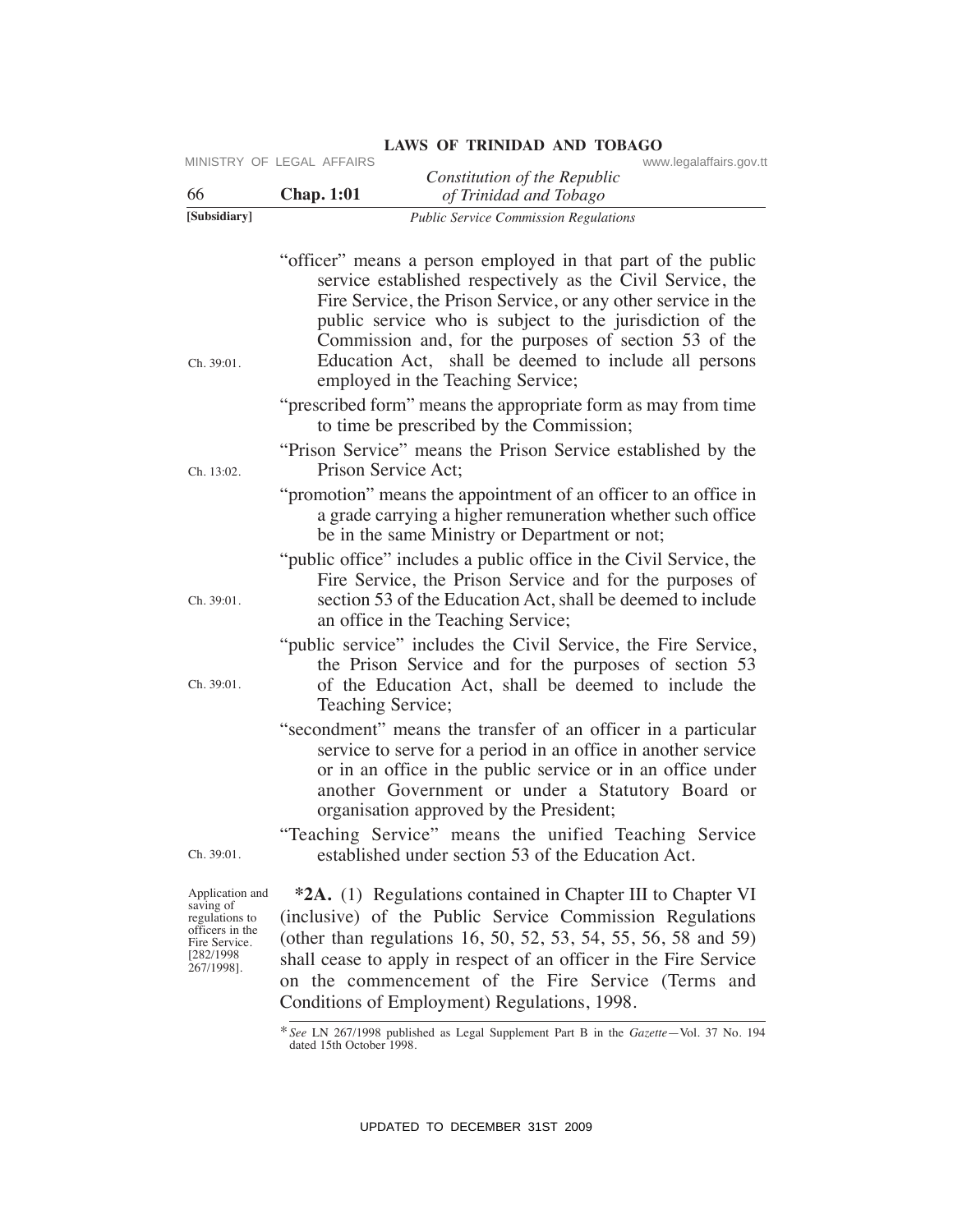|                         |                   | LAWS OF IKINIDAD AND TODAGO                            |
|-------------------------|-------------------|--------------------------------------------------------|
| www.legalaffairs.gov.tt |                   | MINISTRY OF LEGAL AFFAIRS                              |
| 67.                     | <b>Chap.</b> 1:01 | Constitution of the Republic<br>of Trinidad and Tobago |
| [Subsidiary]            |                   | <b>Public Service Commission Regulations</b>           |

 (2) Where, at the date of the commencement of the Fire Service (Terms and Conditions of Employment) Regulations, 1998, an action has been taken in respect of an officer in the Fire Service or a benefit, including a permission or approval, has been given to an officer in the Fire Service under a regulation referred to in subregulation (1) that ceases to apply to fire officers, that action, privilege or benefit shall remain in force and in effect notwithstanding the cessation of the application of that regulation. VINESTRY OF LEGAL AFFAIRS.<br>
The Constitution of The Repubblic consumements of the Constitution of The Constitution of The Constitution of Temploysium.<br>
(2) Where, at the date of the commencement of the Service (Terms and

**LAWS OF TRINIDAD AND TOBAGO**

### **ChAPTeR II**

### **The PuBLIC SeRVICe COMMISSION**

**3.** (1) The Chairman and other members of the Commission Oath of Office. shall, as soon as possible after appointment, take the oath or make the affirmation set out in Form I of the First Schedule.

take the oath or make the affirmation set out in Form II of the Form II. (2) Every person appointed a member of the staff of the Commission shall, as soon as possible after appointment, First Schedule.

**4.** (1) The Commission shall meet as often as may be Meetings. necessary for the purpose of performing its functions and such meetings shall be held on such days and at such time and place as the Chairman shall determine.

 (2) Where a member fails to attend at least four meetings in any one month over a period of three months without reasonable excuse, the Commission shall make a report to the President.

**5.** (1) The Chairman, or in his absence the Deputy Procedure, Chairman, shall preside at meetings of the Commission, and in voting. the absence of the Chairman and the Deputy Chairman from any meeting, the members present shall elect one of their number to preside at that meeting.

 (2) At any meeting of the Commission three members shall constitute a quorum.

Form I. First Schedule.

First Schedule.

quorum and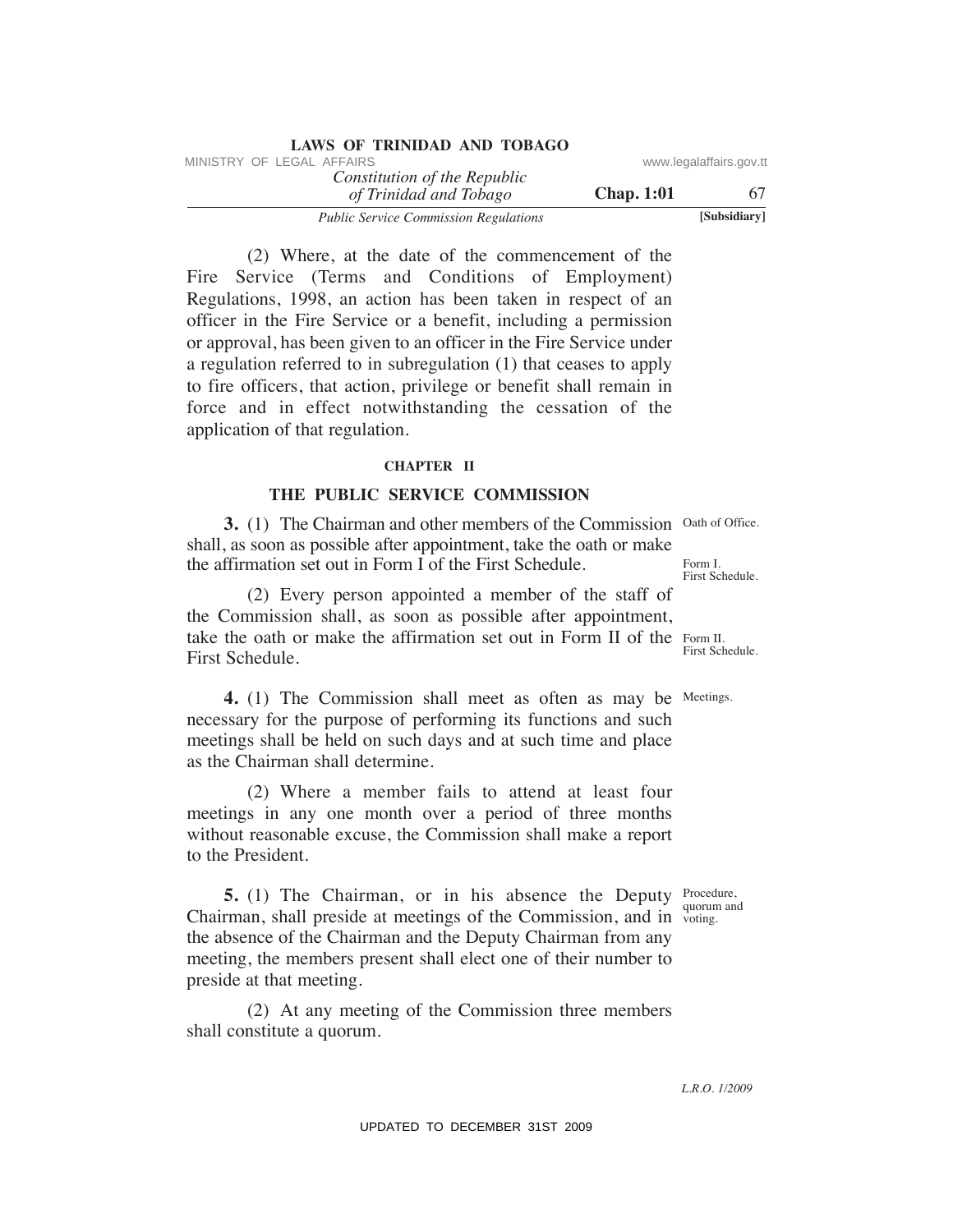| [Subsidiary] |                           | <b>Public Service Commission Regulations</b> |                         |
|--------------|---------------------------|----------------------------------------------|-------------------------|
| -68          | <b>Chap.</b> 1:01         | of Trinidad and Tobago                       |                         |
|              | MINISTRY OF LEGAL AFFAIRS | Constitution of the Republic                 | www.legalaffairs.gov.tt |

 (3) All questions for discussion at a meeting of the Commission shall be decided by a majority of the votes of the members present and voting.

 (4) The Chairman or other member presiding at a meeting shall have an original vote, and in the event of an equality of votes, he shall have as well a second or casting vote.

Decisions other  **6.** (1) Notwithstanding regulation 5 but subject to subregulation (2), questions may also be decided by the Commission without a meeting by circulation of the relevant papers among the members and the expression of their views in writing, and in such case the decision shall be the view of the majority of members expressing a view. VIESTRY OF LEGAL AFFAIRS<br>
VAN UP Traintind of the Repubblic<br>
Samisting (3) All questions for discussion at a meeting of the<br>
Samisting (3) All questions for discussion at a meeting of the<br>
commission share and voting.<br>
(4

 (2) If any member requires that a matter or question being dealt with by circulation of the relevant papers shall be reserved for consideration at the next following meeting of the Commission, no decision shall be made on that matter or question except at a meeting of the Commission.

 **7.** (1) The Director shall ensure that Minutes of all meetings of the Commission and of all decisions arrived at under regulation 6, shall be duly recorded and kept and that the same be presented for confirmation by the Commission as soon as practicable at a subsequent meeting or by individual members on circulation thereof.

Dissents.

Record of meetings and decisions.

than at meetings.

> (2) Any member of the Commission who dissents from a decision may require that his dissent and reasons for dissenting be recorded in the Minutes.

Consultation with other persons.

 **8.** The Commission in considering any matter or question may consult with any such public officer or other person as the Commission may consider proper and desirable and may require any public officer to attend for the purpose of assisting the Commission in its deliberations and producing any official documents relating to such matter or question.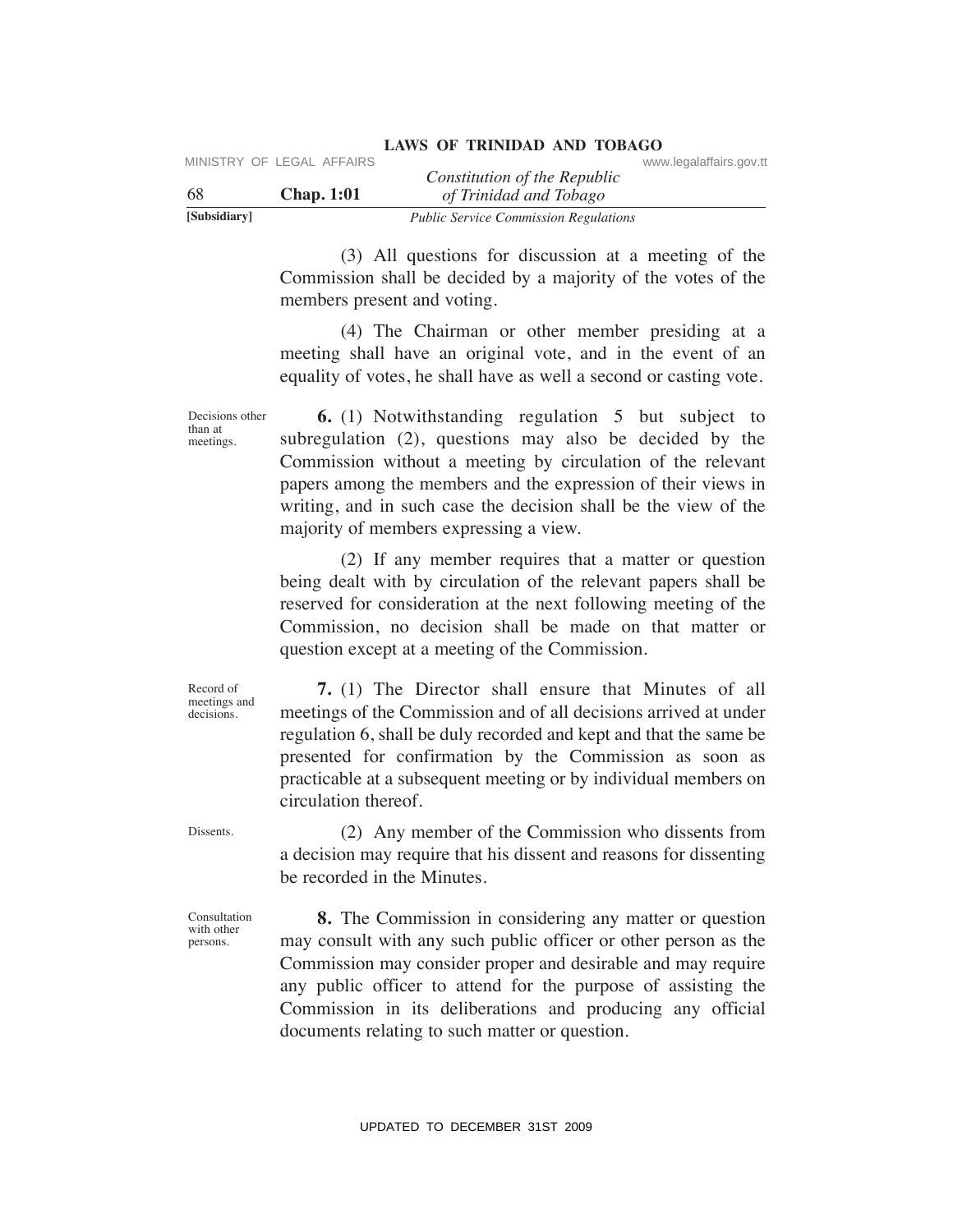| LAWS OF TRINIDAD AND TOBAGO                  |                   |                         |
|----------------------------------------------|-------------------|-------------------------|
| MINISTRY OF LEGAL AFFAIRS                    |                   | www.legalaffairs.gov.tt |
| Constitution of the Republic                 |                   |                         |
| of Trinidad and Tobago                       | <b>Chap.</b> 1:01 | 69                      |
| <b>Public Service Commission Regulations</b> |                   | [Subsidiary]            |

**9.** Any public officer who without reasonable cause or Noncompliance. excuse fails to appear before the Commission when required to do so, or who fails to comply with any request made by the Commission or with any requirement of these Regulations shall be guilty of misconduct.

**10.** (1) Whenever the Commission delegates any of its Instrument of powers to any of its members or to any public officer in accordance published. with section 127(1) of the Constitution, the Director shall cause notice of such delegation to be published in the *Gazette.*

 (2) A notice published under subregulation (1) shall contain the following information:

- *(a)* the powers delegated;
- *(b)* the person or persons to whom such delegation is made;
- *(c)* the extent of such delegation;
- *(d)* the terms and conditions of such delegation and the manner in which matters dealt with under such delegated authority may reach the Commission.

 (3) Any power so delegated shall be exercised in such manner as the Commission may direct.

 (4) Every delegation under this regulation shall be revocable.

### **ChAPTeR III**

### **APPOINTMeNTS, PROMOTIONS AND TRANSFeRS**

**11.** Every application for first appointment to the public Application for service shall be addressed to the Director on the prescribed form.

**12.** (1) Candidates for permanent appointment to public Selection for offices in the clerical or secretarial classes as prescribed by the basis of Civil Service Regulations and to such other classes in the public  $\frac{\text{compleutive}}{\text{examination}}$ . service as the Commission may from time to time specify, shall  $\frac{Ch. 23:01}{Sub. Leg.}$ be selected on the basis of written competitive examinations and interviews. VINETRY OF LEGAL AFFAIRS (Somethed out Tothese one Constitution of the Republic Constrainers of the Constrainers of the Constrainers of the Constrainers of the Constrainers of the Constrainers of the Constrainers of the C

appointment.

appointment on competitive Ch. 23:01.

*L.R.O. 1/2009*

delegation to be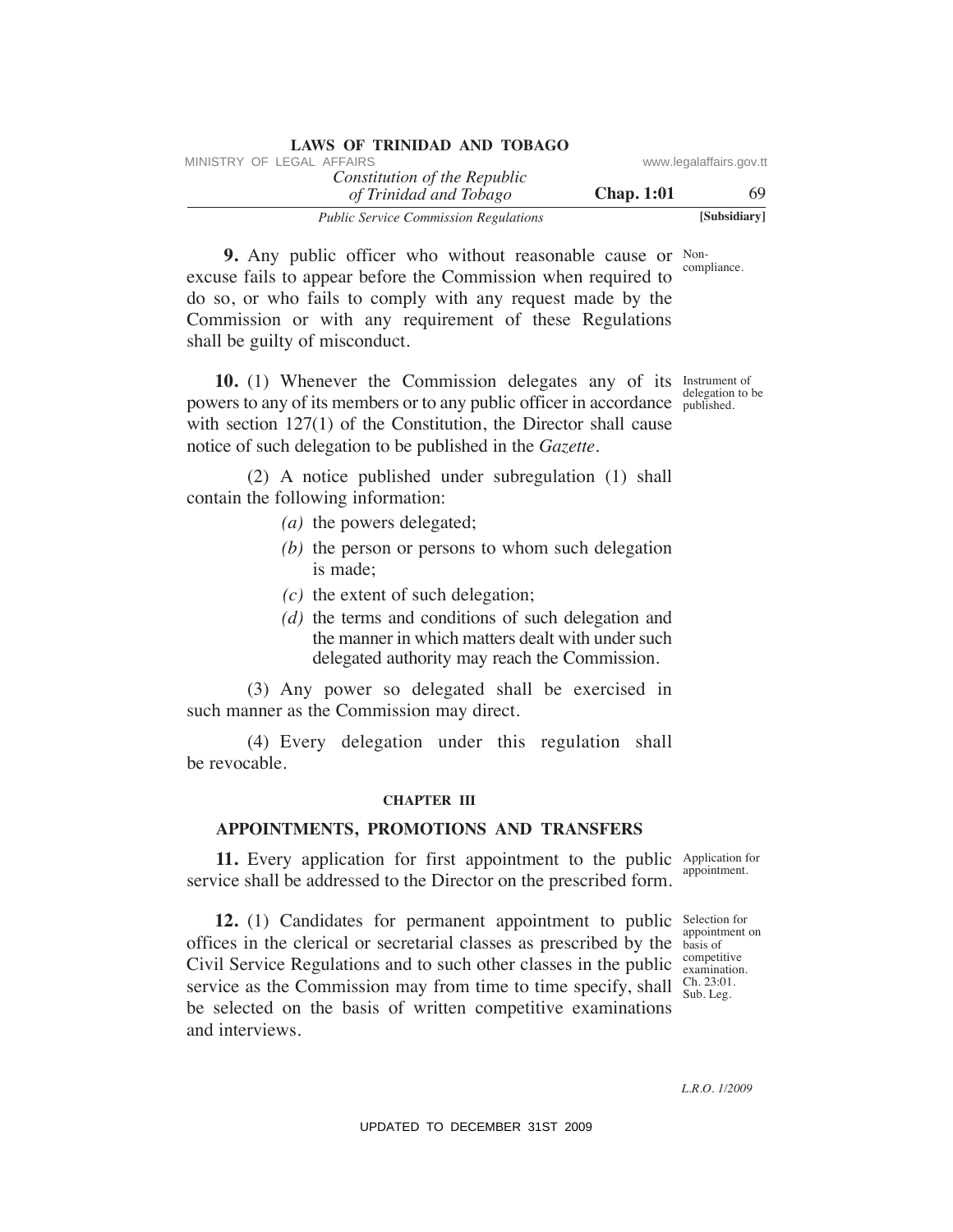|              |                   | Constitution of the Republic                 |  |
|--------------|-------------------|----------------------------------------------|--|
| 70           | <b>Chap.</b> 1:01 | of Trinidad and Tobago                       |  |
| [Subsidiary] |                   | <b>Public Service Commission Regulations</b> |  |

 (2) A candidate who fails the examination for entry into the public service in the class or classes specified in subregulation (1) in any year, shall, if he wishes to be considered for a permanent appointment, reapply and resubmit himself for the examination in any following year, notwithstanding that he may have held an acting appointment in the meantime.

 (3) A candidate who passes the examination for entry into the class or classes specified in subregulation (1) in any year but fails to obtain an appointment shall, if he wishes to be considered for a permanent appointment, be required to reapply and resubmit himself for examination in any following year, but the Commission may, in such case as it shall think fit, waive the requirements of this subregulation. VPDE LEGAL AFFAIRS Constitution of the Republic Constitution of the Republic Constitution of the Hydron Holongy Tradition of the Hydron Holongy CD A candidate who fails the examination for entry into the public scritce in

 **13.** (1) As soon as it is known that a vacancy will occur the Permanent Secretary or Head of Department shall communicate to the Director in writing and shall make his recommendations regarding the filling of the vacancy.

 (2) Where a vacancy exists for more than three months and no request has been made by the Permanent Secretary or Head of Department for the filling of the vacant post, the Director shall send to each Permanent Secretary or Head of Department a statement of existing vacancies in his Ministry or Department requesting early recommendations for filling vacancies.

 (3) If recommendations, or satisfactory explanations for a lack thereof, are not received within a month, the Director shall report the fact to the Commission and the Commission shall require the Permanent Secretary or Head of Department to inform it of the reasons for failure to request the filling of the vacancy.

 (4) The Director shall, from time to time by circular memorandum or by publication in the *Gazette*, give notice of vacancies which exist in the particular service and any officer may make application for appointment to any such vacancy. Such application shall be forwarded through the appropriate Permanent Secretary or Head of Department to the Director, but the failure to

Filling of vacancies. [267/2007].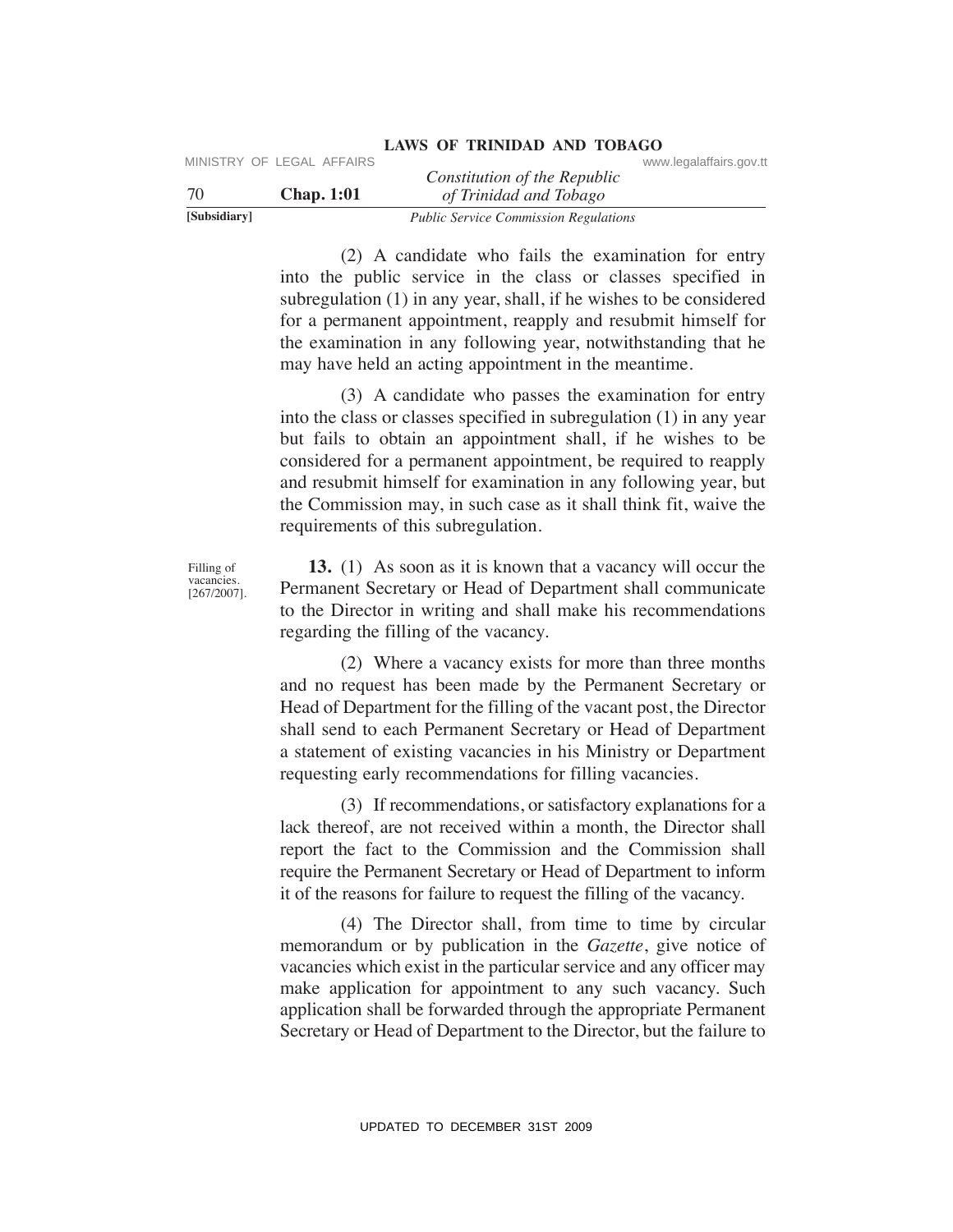| LAND OF INFIDED AND TODAUV                             |                   |                         |
|--------------------------------------------------------|-------------------|-------------------------|
| MINISTRY OF LEGAL AFFAIRS                              |                   | www.legalaffairs.gov.tt |
| Constitution of the Republic<br>of Trinidad and Tobago | <b>Chap.</b> 1:01 | 71                      |
| <b>Public Service Commission Regulations</b>           |                   | [Subsidiary]            |

apply shall not prejudice the consideration of the claims of all eligible public officers.

 (5) Notwithstanding subregulation (4), a Permanent Secretary or Head of Department may with the consent of the Public Service Commission and in consultation with the Director of Personnel Administration by—

*(a)* circular memorandum; and

*(b)* publication in the *Gazette*,

give notice of vacancies which exist in offices specific to the particular Ministry or Department to which any eligible officer may apply.

 (6) An application to fill a vacancy as advertised pursuant to subregulation (5) shall be made directly to the Permanent Secretary or Head of Department.

 (7) The failure of an eligible officer to apply for a vacancy as advertised pursuant to subregulation (5) shall not prejudice the Commission's consideration of the claims by that officer.

within the public service, appointments shall be made from  $\frac{W}{\text{particular}}$ within the particular service by competition, subject to any service.  **14.** Whenever in the opinion of the Commission it is possible to do so and it is in the best interest of the particular service Regulations limiting the number of appointments that may be made to any specified office in the particular service.

Appointments to be by competition within the

of vacancies.

**15.** Where the Commission considers either that there is no Advertisement suitable candidate already in the particular service available for the filling of any vacancy or that having regard to qualifications, experience and merit, it would be advantageous and in the best interest of the particular service that the services of a person not already in that service be secured, the Commission may authorise the advertisement of such vacancy. VINESTRY OF LEGAL AFFAIRS:<br>
The Constitution of the Republic<br>
The Constitution of the Constitution Chapp. 1:01<br>
The Constitution of the constant are also as the constant and Talgeble orbits of the constant and  $(5)$  Notwi

Selection **16.** (1) The Commission may from time to time appoint one Selectic or more Selection Boards to assist in the selection of candidates [267/2007].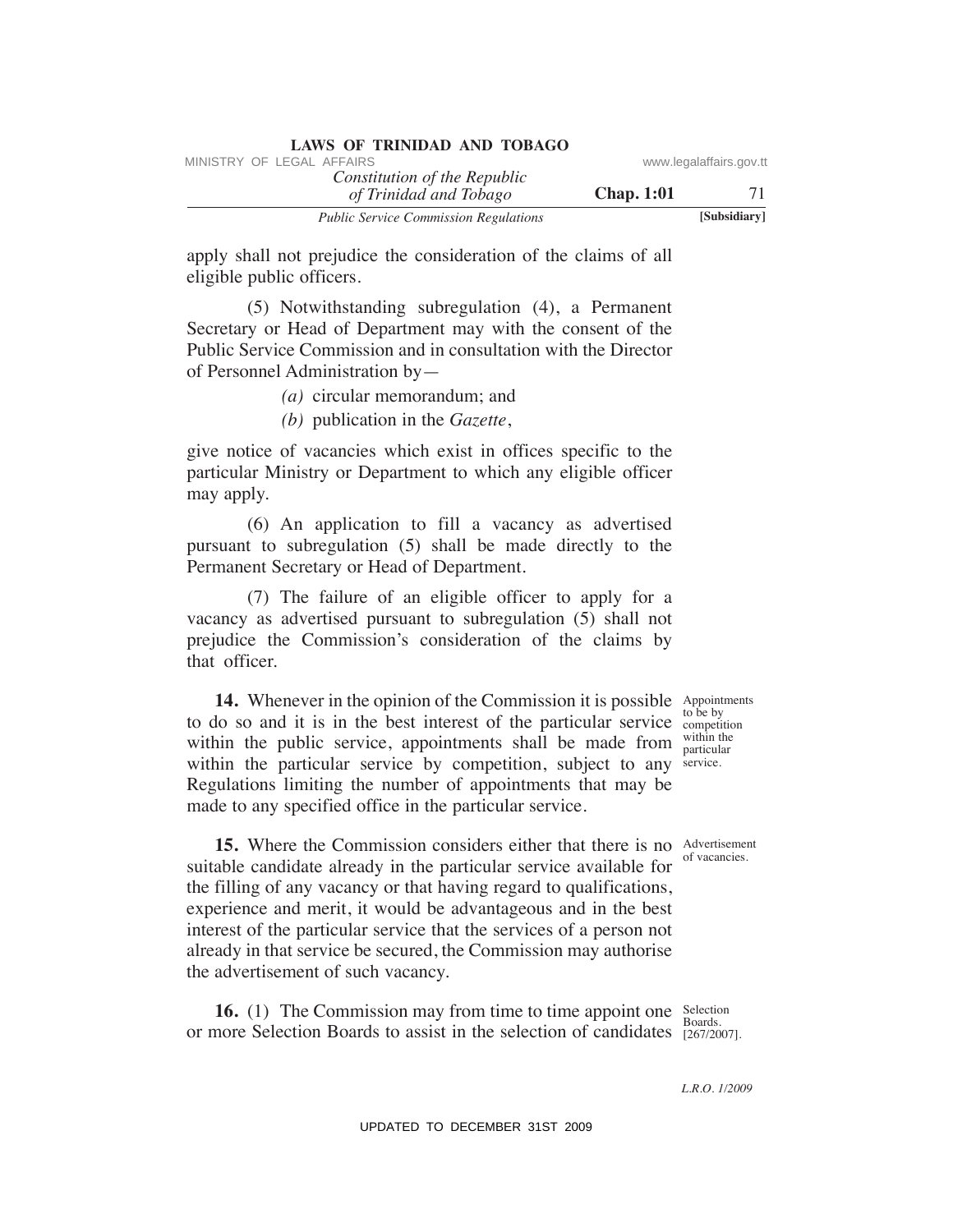|              | MINISTRY OF LEGAL AFFAIRS |                                              | www.legalaffairs.gov.tt |
|--------------|---------------------------|----------------------------------------------|-------------------------|
|              |                           | Constitution of the Republic                 |                         |
| -72          | <b>Chap.</b> 1:01         | of Trinidad and Tobago                       |                         |
| [Subsidiary] |                           | <b>Public Service Commission Regulations</b> |                         |

for appointment to the public service and the composition of any such Board and the form in which its reports are to be submitted shall be in the discretion of the Commission.

 (2) On consideration of any report of a Selection Board, the Commission may, in its discretion, summon for interview any of the candidates recommended by such Board.

 (3) Where a Permanent Secretary or Head of Department has issued a notice of vacancy pursuant to regulation 13(5), that Permanent Secretary or Head of Department shall appoint a Selection Board to assist in the selection of a candidate for appointment to the vacancy. VERENT CONSULTERT CONSULTERT CONSULTERT CONSULTERT CONSULTERT CONSULTERT TO THE CONSULTERT THE CONSULTERT CONSULTERT CONSULTERT CONSULTERT CONSULTERT CONSULTERT (2) O CONSULTERT (and the form in which is reported as the s

 (4) The Selection Board appointed under subregulation (3) shall include the Director or his representative and shall be constituted in accordance with guidelines issued by the Public Service Commission.

 (5) A Selection Board appointed under subregulation (3) shall follow the procedures outlined by the Public Service Commission in "Guidelines for the selection of candidates" issued from time to time.

 (6) The report of a Selection Board appointed under subregulation (3) shall be submitted to the Public Service Commission for consideration and the Commission may in its discretion summon for interview any of the candidates recommended by that Selection Board.

Examination Boards.

 **17.** (1) All examinations to be held under these Regulations shall be set and the papers marked by such Examination Board as may be appointed for the purpose.

 (2) The Director shall be responsible for the conduct of examinations set under subregulation (1).

Principle of selection for promotion.

 **18.** (1) In considering the eligibility of officers for promotion, the Commission shall take into account the seniority, experience, educational qualifications, merit and ability, together with relative efficiency of such officers, and in the event of an equality of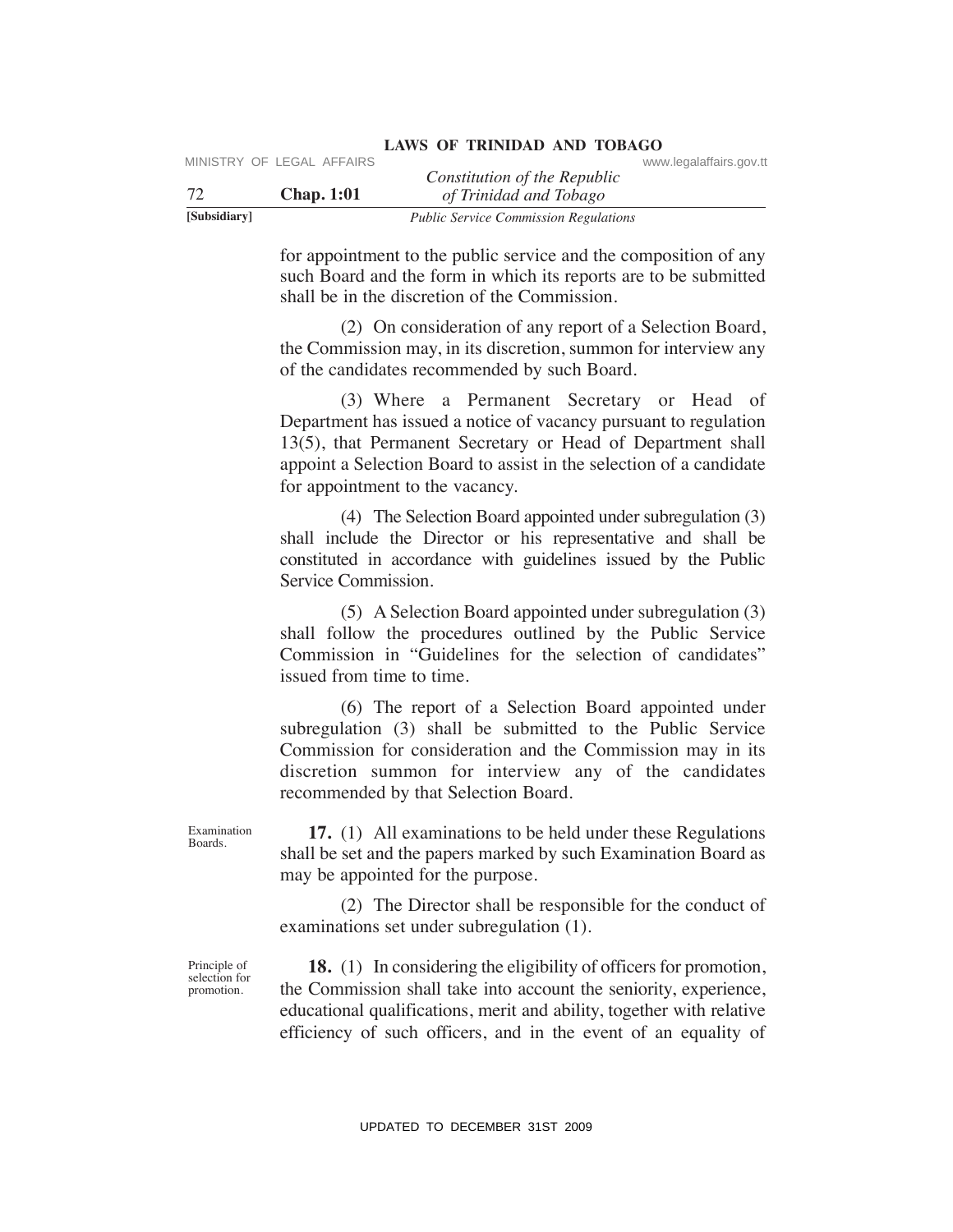| LAND OF TIMINAL AND TODING                             |                   |                         |
|--------------------------------------------------------|-------------------|-------------------------|
| MINISTRY OF LEGAL AFFAIRS                              |                   | www.legalaffairs.gov.tt |
| Constitution of the Republic<br>of Trinidad and Tobago | <b>Chap.</b> 1:01 | 73                      |
| <b>Public Service Commission Regulations</b>           |                   | [Subsidiary]            |

efficiency of two or more officers, shall give consideration to the relative seniority of the officers available for promotion to the vacancy.

 (2) The Commission, in considering the eligibility of officers under subregulation (1) for an appointment on promotion, shall attach greater weight to—

- *(a)* seniority, where promotion is to an office that involves work of a routine nature, or
- *(b)* merit and ability, where promotion is to an office that involves work of progressively greater and higher responsibility and initiative than is required for an office specified in paragraph *(a)*.

 (3) In the performance of its functions under subregulations (1) and (2), the Commission shall take into account as respects each officer—

- *(a)* his general fitness;
- *(b)* the position of his name on the seniority list;
- *(c)* any special qualifications;
- *(d)* any special courses of training that he may have undergone (whether at the expense of Government or otherwise);
- *(e)* the evaluation of his overall performance as reflected in annual staff reports by any Permanent Secretary, Head of Department or other senior officer under whom the officer worked during his service; VINESTRY OF LEGAL AFFAIRS of the Repubblic of the Repubblic of The Halanton of The Halanton To the Chapter of The Theorem and Theorem and Theorem and The Chapter and The Chapter of the Chapter of the Chapter of the Chapte
	- *(f)* any letters of commendation or special reports in respect of any special work done by the officer;
	- *(g)* the duties of which he has had knowledge;
	- *(h)* the duties of the office for which he is a candidate;
	- *(i)* any specific recommendation of the Permanent Secretary for filling the particular office;
	- *(j)* any previous employment of his in the public service, or otherwise;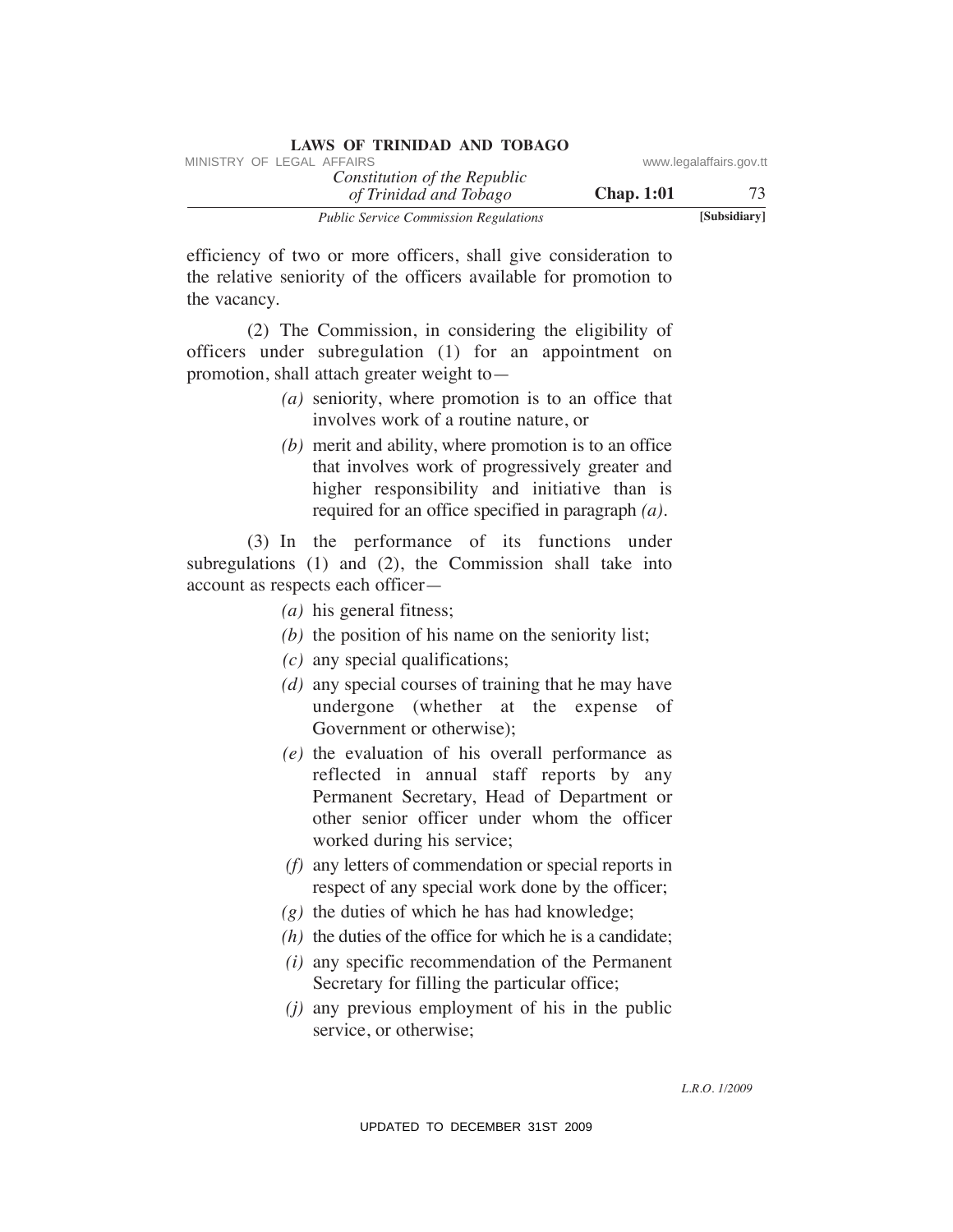|              | MINISTRY OF LEGAL AFFAIRS |                                              | www.legalaffairs.gov.tt |
|--------------|---------------------------|----------------------------------------------|-------------------------|
|              |                           | Constitution of the Republic                 |                         |
| 74           | <b>Chap.</b> 1:01         | of Trinidad and Tobago                       |                         |
| [Subsidiary] |                           | <b>Public Service Commission Regulations</b> |                         |

- *(k)* any special reports for which the Commission may call;
- *(l)* his devotion to duty.

 (4) In addition to the requirements prescribed in subregulations (1), (2) and (3), the Commission shall consider any specifications that may be required from time to time for appointment to the particular office.

Promotion to Administrative Class.  $\operatorname{Ch.} 23:01.$ Sub. Leg.

Seniority lists to be kept up-to-date.

 **19.** Promotion to the Administrative Class as prescribed by the Civil Service Regulations shall be determined by the order of merit in an examination fixed for the purpose, and such examination shall be open to all officers in the Civil Service holding an office not lower than that of Principal Officer or other comparable office.

 **20.** (1) The Director shall keep up-to-date seniority lists of all officers holding offices in the several grades in the public service.

 (2) The Permanent Secretary or Head of Department shall keep in the prescribed form, up-to-date seniority lists of all officers holding offices in the several grades in his Ministry or Department, for the purpose of making recommendations for promotion and acting appointments. VERENCE CONDUCT THE CONDUCT CONSULTER CONSULTER CONSULTER CONSULTER THE CONDUCT THE CONDUCT THE CONDUCT THE CONDUCT THE CONDUCT THE CONDUCT ((*b*) in advantage of (*b*) in advantage of (*b*) in advantage of (*b*) in a dva

 (3) The seniority of an officer shall be determined by the date of his appointment to the particular grade within the range in which he is serving. The seniority of officers promoted to the same grade from the same date shall be determined by their seniority in their former grade.

 (4) Where officers have entered the particular service within the public service by competitive examination and are appointed to the same grade in a range with effect from the same date, the relative seniority of such officers shall be determined according to their performance in such examination.

Seniority of officer to be reckoned from date of appointment or reappointment.

 **21.** The seniority of an officer who voluntarily resigns from the public service and is subsequently reappointed to it shall be reckoned from the date of his reappointment.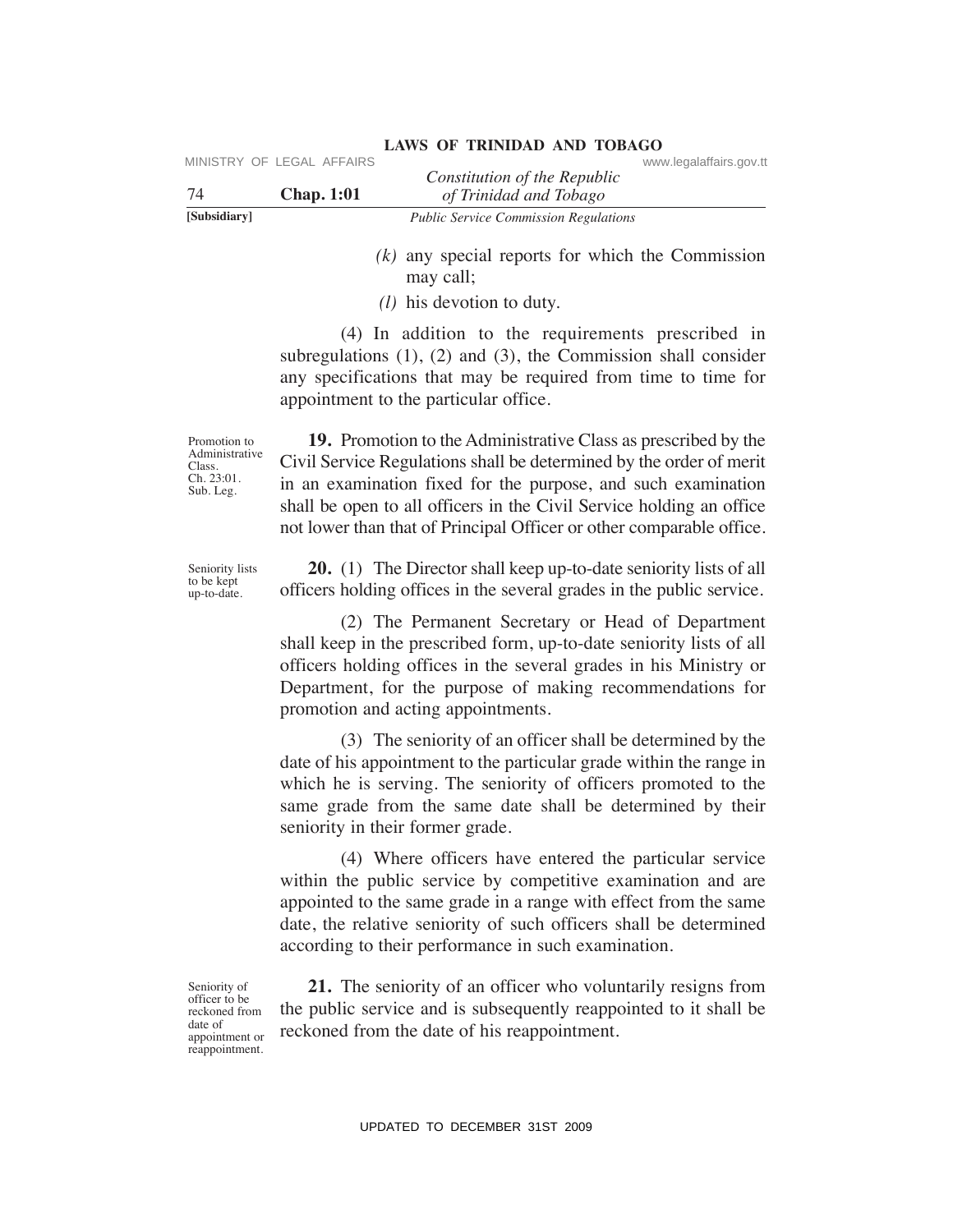| LAWS OF ININIDAD AND TODAGO                            |                   |                         |
|--------------------------------------------------------|-------------------|-------------------------|
| MINISTRY OF LEGAL AFFAIRS                              |                   | www.legalaffairs.gov.tt |
| Constitution of the Republic<br>of Trinidad and Tobago | <b>Chap.</b> 1:01 | 75                      |
| <b>Public Service Commission Regulations</b>           |                   | [Subsidiary]            |

**22.** In any case not covered by regulation 20 or 21, the Commission to determine seniority. Commission shall determine the seniority of the officer.

Commencing **23.** The Commission may authorise payment to an officer Com of a commencing pay at an incremental point higher than the minimum in the scale attaching to the office to which he is appointed or promoted.

 **24.** (1) The Permanent Secretary or Head of Department shall ensure that any recommendation made in relation to an acting appointment as a prelude to a substantive appointment shall be based on the principles prescribed in regulation 18.

 (2) Where, in the exigencies of the particular service, it has not been practicable to apply the principles prescribed in regulation 18, an officer selected for an acting appointment in consequence of a recommendation made under subregulation (1) shall not thereby have any special claim to the substantive appointment.

 (3) In considering the claims of eligible candidates for a substantive appointment, the Commission shall take into account the claims of all eligible officers.

**25.** (1) Where an acting appointment falls to be made Permanent whether as a prelude to a substantive appointment or not, the  $\frac{1}{\text{notify}}$  eligible Permanent Secretary or Head of Department shall notify vacancy. those officers within the Ministry or Department who are eligible for consideration.

 (2) The Permanent Secretary or Head of Department shall, after notification as required by subregulation (1), allow a period of seven days to elapse before forwarding any recommendations in relation to such acting appointment, for the purpose of allowing the officers of the Ministry or Department to make representations on the filling of such vacancy. WHETHY OF LEGAL AFFAIRS of the Repubblic convertisement control of the Repubblic control To the Constitution of The Repubblic control To The Constitution of The Constitution of The Constitution of The Constitution of The

 (3) Where representations have been made by or on behalf of any officer in the Ministry or Department, the

Secretary to officers of

*L.R.O. 1/2009*

#### **LAWS OF TRINIDAD AND TOBAGO**

Principles of selection for acting appointment as prelude to appointment.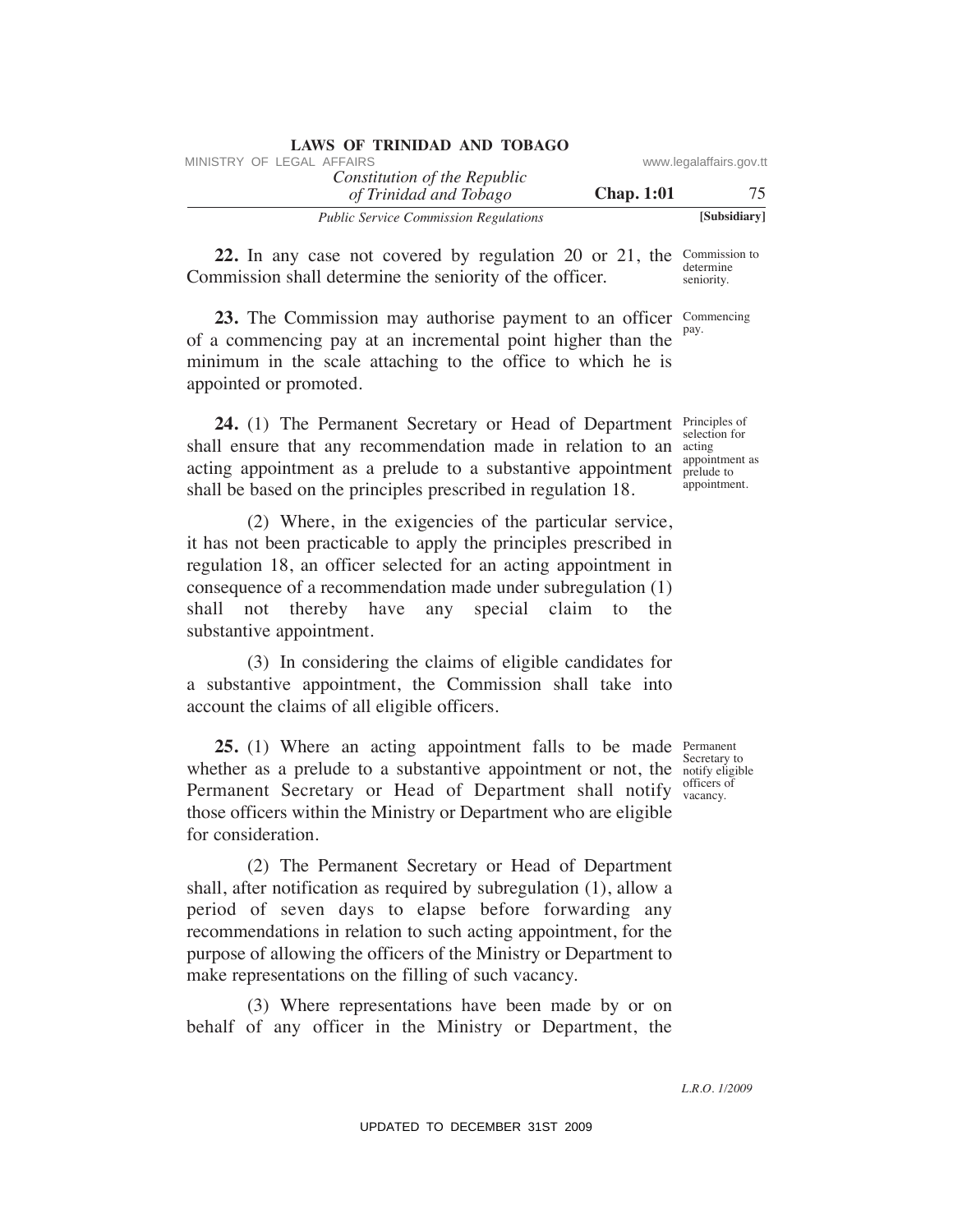| [Subsidiary] |                           | <b>Public Service Commission Regulations</b> |                         |  |
|--------------|---------------------------|----------------------------------------------|-------------------------|--|
| -76          | <b>Chap.</b> 1:01         | of Trinidad and Tobago                       |                         |  |
|              |                           | Constitution of the Republic                 |                         |  |
|              | MINISTRY OF LEGAL AFFAIRS |                                              | www.legalaffairs.gov.tt |  |

Permanent Secretary or Head of Department shall forward such representations in their original form to the Director.

 (4) Where a vacancy occurs in an office and an acting appointment falls to be made for a period not likely to exceed twenty-eight days as a result of sudden illness or other very special circumstances, the Permanent Secretary or Head of Department may appoint an officer to act for such period and the provisions of subregulations  $(1)$ ,  $(2)$  and  $(3)$  shall not apply to such acting appointment.

Principles of selection for acting appointment not as prelude to appointment.

 **26.** (1) Where an acting appointment falls to be made otherwise than as a prelude to a substantive appointment, the officer appointed shall—

- *(a)* as a general rule be the senior officer in the Ministry or Department eligible for such acting appointment;
- *(b)* assume and discharge the duties and responsibilities of the office to which he is appointed to act.

 (2) In submitting any recommendations for an acting appointment, the Commission shall examine whether the exigencies of the particular service would best be served by transferring an officer from another district next in line of seniority to act when there is an officer in the same district who is capable of performing the duties of the higher grade, and in such examination the question of additional Government expenditure for travelling and subsistence allowances and other expenditure shall be borne in mind.

 **27.** The Permanent Secretary or Head of Department shall submit, well in advance, recommendations for acting appointments to permit of their consideration by the Commission before the date on which the acting appointment is intended to become effective, but the Commission may waive the provisions of this regulation where the necessity to submit recommendations has been occasioned by sudden illness, or very special circumstances or in any other circumstances which the Commission may consider appropriate. VERTRIX Constitution of the Republic<br>
To Chap. 1:01 ( $\frac{1}{10}$  Traiding on The Constraine Specifically<br>
To Chap. 1:01 ( $\frac{1}{10}$  Traiding of Traiding and the respectively<br>
Demnanent Secretary or Read of Department shall

Permanent Secretary to submit recommendations in advance.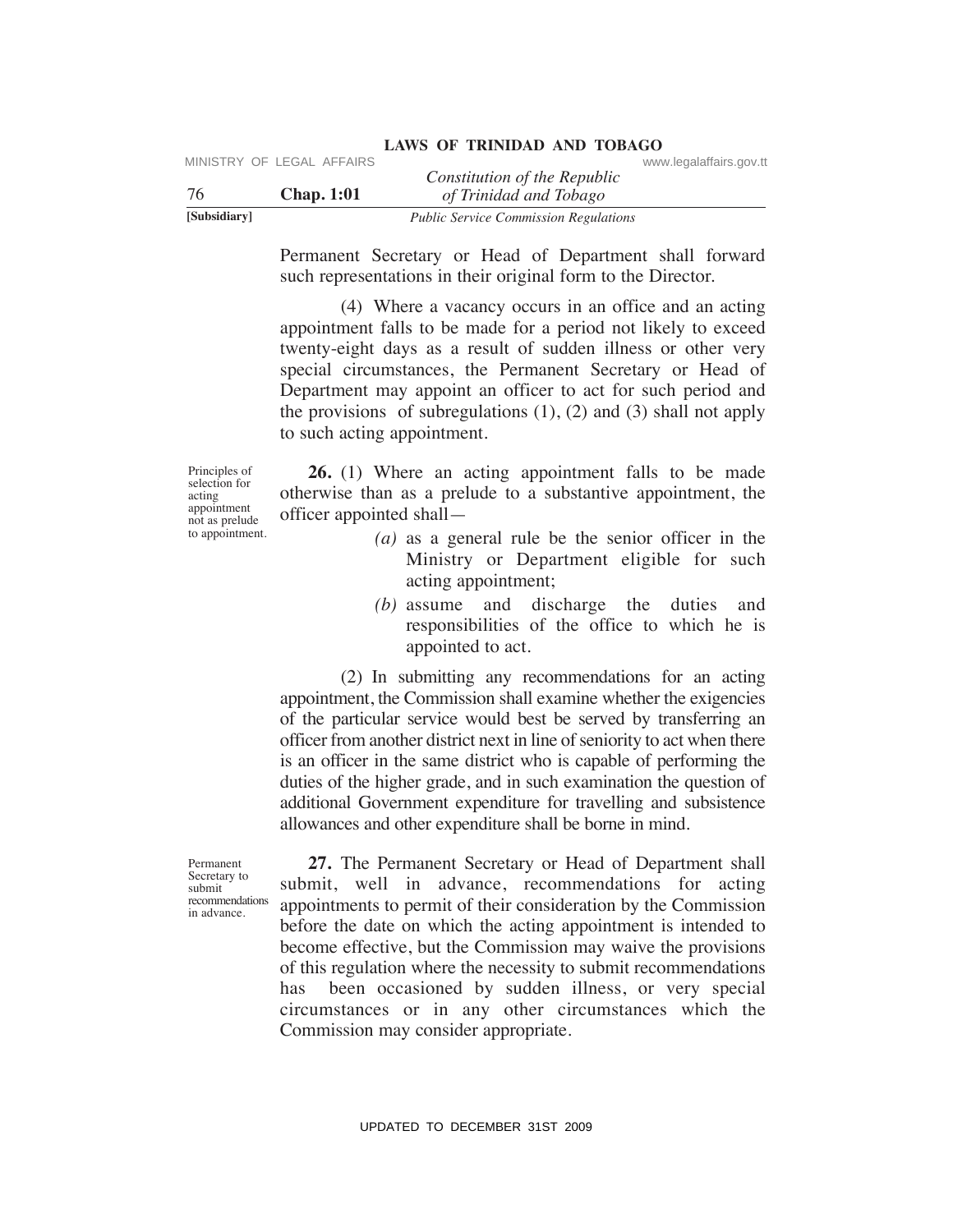| <b>LAWS OF TRINIDAD AND TOBAGO</b>           |                         |              |
|----------------------------------------------|-------------------------|--------------|
| MINISTRY OF LEGAL AFFAIRS                    | www.legalaffairs.gov.tt |              |
| Constitution of the Republic                 |                         |              |
| of Trinidad and Tobago                       | <b>Chap.</b> 1:01       | 77           |
| <b>Public Service Commission Regulations</b> |                         | [Subsidiary] |

**28.** In submitting recommendations for acting appointments, Permanent Secretary to Permanent Secretaries and Heads of Departments shall state the state reasons for passing over officers. reasons why officers, if any, are being passed over.

**29.** (1) Where the Commission proposes to transfer an Transfers. officer, the Commission shall, except where the exigencies of the particular service do not permit, make an order of transfer in writing and shall give not less than one month's notice to an officer who is to be transferred.

 (2) An officer who is aggrieved by an order under subregulation (1) may make representation to the Commission for a review of the order in accordance with subregulation (3).

 (3) Where an officer desires to make representation to the Commission for a review of an order made under subregulation (1), he shall give notice in writing to the Permanent Secretary or Head of Department within seven days of the receipt of such order and shall submit, with the notice, his representations in writing. WHETEV OF LEGAL AFFAIRS of the Repubblic of the Repubblic of the Repubblic constrained and Tobles on the community communications for acting appointments, because the properties and the distance of the relations of the co

 (4) The Permanent Secretary or Head of Department shall, within seven days, forward any representations made to him in writing under subregulation (3), together with his comments thereon to the Commission.

 (5) The Commission shall consider the representations of the officer and the Permanent Secretary or Head of Department submitted to it under subregulations (3) and (4) and shall communicate its decision in writing.

**30.** (1) Notwithstanding that an officer in respect of whom officer to an order has been made under regulation  $29(1)$  has made  $_{\text{pending review}}^{\text{assume values}}$ representation under subregulations (2) and (3) of the said  $_{\text{order}}^{\text{of tra}}$ regulation, the officer shall assume his duties on transfer pending the review of the order by the Commission.

 $(2)$  Where the order of transfer involves the exchange of Exception. an officer in an office in a grade to another office in the same grade, the officer shall not assume his duties on transfer pending the review of the order by the Commission.

assume duties of transfer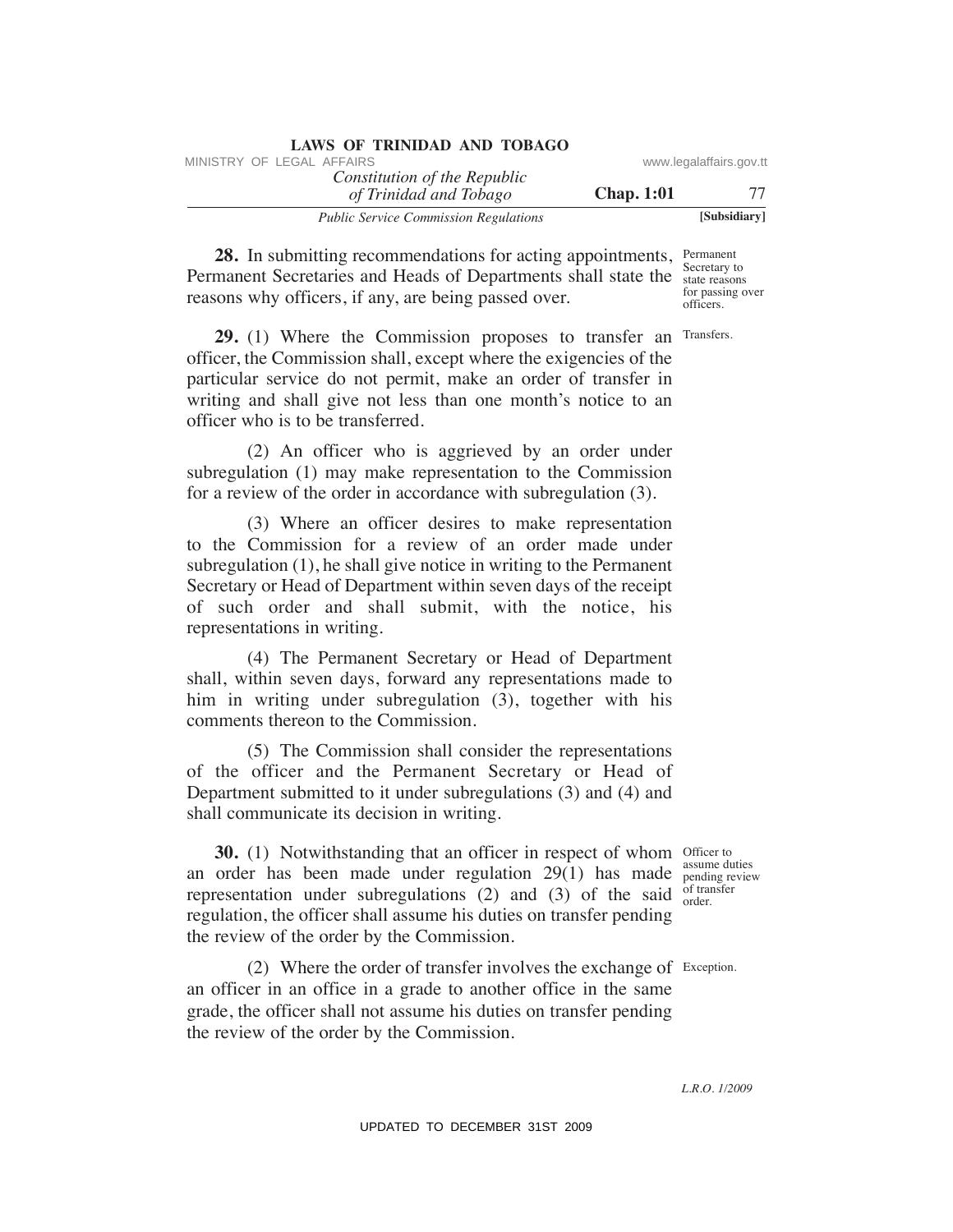|              | MINISTRY OF LEGAL AFFAIRS |                                                        | www.legalaffairs.gov.tt |
|--------------|---------------------------|--------------------------------------------------------|-------------------------|
| 78           | <b>Chap.</b> 1:01         | Constitution of the Republic<br>of Trinidad and Tobago |                         |
| [Subsidiary] |                           | <b>Public Service Commission Regulations</b>           |                         |

Date of appointment.

 **31.** (1) The date of appointment to an office in a particular service within the public service shall normally be the date on which the officer assumes substantively the duties of the office to which he has been appointed.

 (2) The date of appointment on promotion shall be such date as the Commission shall specify.

 (3) If an officer is selected for appointment from outside Trinidad and Tobago, the date of appointment shall be the date specified in the letter of appointment.

Medical examination on appointment.

**32.** (1) A candidate selected for appointment shall undergo a medical examination by a Government Medical Officer and shall not be confirmed in his appointment unless and until he has been passed as medically fit.

 (2) The Permanent Secretary or Head of Department to which the candidate has been assigned, shall make appropriate arrangements for the new appointee to be medically examined as soon as practicable after his assumption of duty.

 (3) The Government Medical Officer who examines the new appointee shall submit his medical report on the prescribed form to the Director under confidential cover as soon as practicable after the examination.

 (4) The Director shall inform the new appointee whether the medical report is favourable or unfavourable.

 (5) All communications relating to the medical report on a new appointee shall be strictly confidential and any officer who communicates the details of any such medical report to any other person except for the purpose of, and as provided for in this regulation, shall be guilty of misconduct and be liable to dismissal from the public service. VIESTRY OF LEGAL AFFAIRS<br>
Your *Hy Treindam Tholinger*<br>
2009 (*Hy Treindam Tholinger*<br>
31. (1) The date of appointment to an office in a particular<br>
spreading and  $\frac{1}{2}$  and  $\frac{1}{2}$  and  $\frac{1}{2}$  and  $\frac{1}{2}$  and  $\$ 

Exemption from medical examination.

 **33.** An officer selected for appointment to an office in a service within the public service, other than the particular service in which he holds an office and who has undergone a medical examination by a medical officer in the public service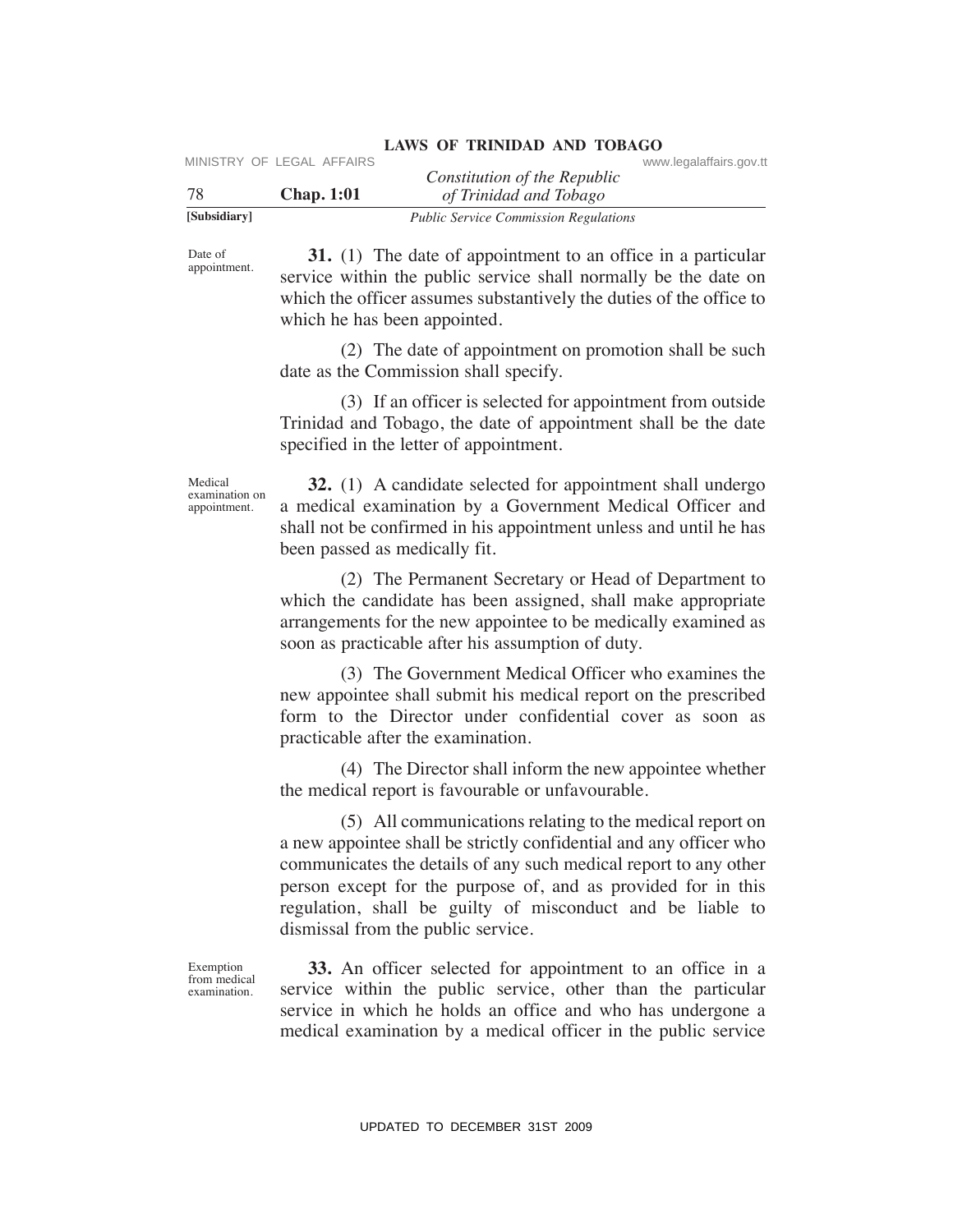| *************<br>MINISTRY OF LEGAL AFFAIRS                                                                                                                                                                                                                                                                                                                                                                                                                                                                    | www.legalaffairs.gov.tt        |
|---------------------------------------------------------------------------------------------------------------------------------------------------------------------------------------------------------------------------------------------------------------------------------------------------------------------------------------------------------------------------------------------------------------------------------------------------------------------------------------------------------------|--------------------------------|
| Constitution of the Republic<br><b>Chap. 1:01</b><br>of Trinidad and Tobago                                                                                                                                                                                                                                                                                                                                                                                                                                   | 79                             |
| <b>Public Service Commission Regulations</b>                                                                                                                                                                                                                                                                                                                                                                                                                                                                  | [Subsidiary]                   |
| for appointment to that particular service may be exempted from<br>further medical examination as a candidate on appointment to<br>any other service in the public service.                                                                                                                                                                                                                                                                                                                                   |                                |
| <b>CHAPTER IV</b>                                                                                                                                                                                                                                                                                                                                                                                                                                                                                             |                                |
| <b>STAFF REPORTS</b>                                                                                                                                                                                                                                                                                                                                                                                                                                                                                          |                                |
| 34. (1) A Permanent Secretary or Head of Department shall Staff Reports.<br>forward to the Director in each year—<br>$(a)$ in respect of all officers who are within the scale<br>of pay, a staff report not later than sixty days<br>before an increment is due to an officer; and<br>$(b)$ in respect of all officers who are at the maximum<br>in the scale of pay or who receive a fixed pay, a<br>staff report not later than the anniversary of the<br>date of appointment of an officer to the office. |                                |
| (2) A staff report shall relate to the period of service<br>during the immediately preceding twelve months.                                                                                                                                                                                                                                                                                                                                                                                                   |                                |
| (3) In the preparation of a staff report, the Permanent<br>Secretary or Head of Department shall be guided by his own<br>deliberate judgment and shall in such report-<br>$(a)$ make an unbiased assessment of the officer's<br>performance and conduct over the past twelve<br>months; and<br>$(b)$ give an indication of the future prospects of<br>the officer.                                                                                                                                            |                                |
| (4) A staff report shall be in such form as may from time<br>to time be prescribed by the Commission and shall be made in<br>respect of every officer whether he holds an acting appointment,<br>a temporary appointment or is employed for a specified period.                                                                                                                                                                                                                                               |                                |
| 35. In order that an officer may be given every opportunity Officer to be<br>to correct any shortcomings which he might evince during the<br>course of the twelve months' period of service to be reported on,<br>a Permanent Secretary or Head of Department shall-<br>$(a)$ as and when such shortcomings are noticed, cause<br>the officer to be informed in writing thereof;                                                                                                                              | informed of<br>adverse report. |
|                                                                                                                                                                                                                                                                                                                                                                                                                                                                                                               | L.R.O. 1/2009                  |
| UPDATED TO DECEMBER 31ST 2009                                                                                                                                                                                                                                                                                                                                                                                                                                                                                 |                                |

**LAWS OF TRINIDAD AND TOBAGO**

#### **ChAPTeR IV**

#### **STAFF RePORTS**

- *(a)* in respect of all officers who are within the scale of pay, a staff report not later than sixty days before an increment is due to an officer; and
- *(b)* in respect of all officers who are at the maximum in the scale of pay or who receive a fixed pay, a staff report not later than the anniversary of the date of appointment of an officer to the office.

- *(a)* make an unbiased assessment of the officer's performance and conduct over the past twelve months; and
- *(b)* give an indication of the future prospects of the officer.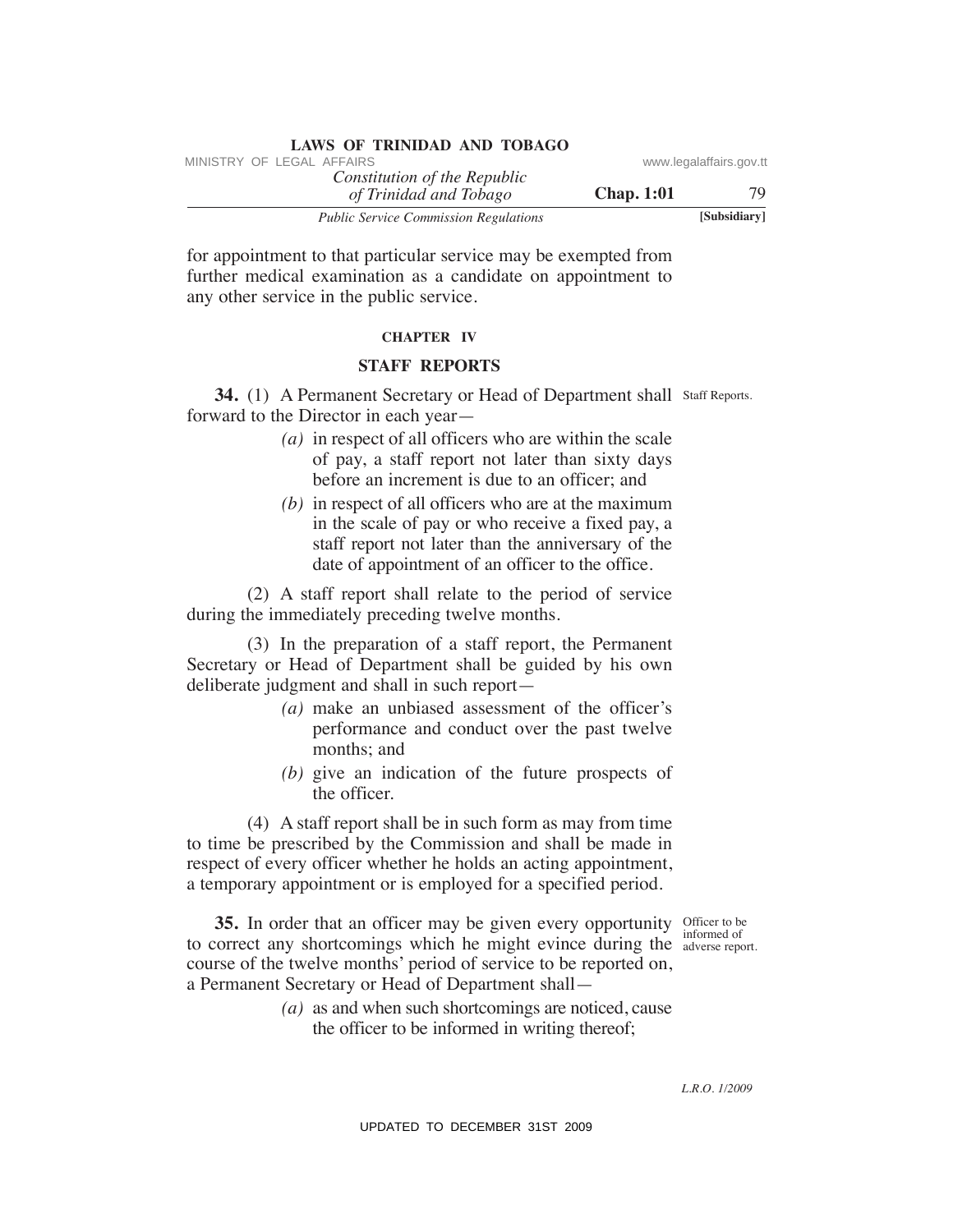| [Subsidiary] |                           | <b>Public Service Commission Regulations</b> |                         |  |
|--------------|---------------------------|----------------------------------------------|-------------------------|--|
| -80          | <b>Chap.</b> 1:01         | of Trinidad and Tobago                       |                         |  |
|              |                           | Constitution of the Republic                 |                         |  |
|              | MINISTRY OF LEGAL AFFAIRS |                                              | www.legalaffairs.gov.tt |  |

 *(b)* when adverse markings are included in the staff report, cause the officer to be informed in writing thereof before he submits the report to the Director.

#### **36.** *(Revoked by LN 282/1998).*

#### **ChAPTeR V**

#### **PROBATIONARY APPOINTMeNTS**

Period of probation on first appointment.

Period of probation on appointment.

 **37.** Except as otherwise provided in this Chapter, an officer on first appointment to the public service shall be required to serve on probation for a period of two years.

 **38.** (1) Where an officer is to be appointed to an office in which he has satisfactorily performed the duties, whether in an acting or temporary capacity or on secondment for periods of equal or longer duration than the period of probation prescribed by regulation 39, the officer shall not be required to serve on probation.

 (2) Where an officer is appointed on promotion to an office in which he has acted satisfactorily for periods of less duration than the period of probation prescribed by regulation 39, not more than one year and not less than six months acting service shall be offset against the period of probation.

 (3) Where an officer is appointed on probation to an office in which he has not acted satisfactorily, the Commission shall determine the period of probation to be served.

Period of probation on promotion.

 **39.** (1) Subject to regulation 38, an officer who is appointed on promotion to an office shall be required to serve on probation for one year in the office to which he is promoted.

 (2) Subject to subregulation (3), where within two years immediately preceding his promotion an officer has served in an acting appointment in the office to which he is promoted, the period of probation shall be abated by the extent of the aggregate of service in such acting appointment unless the Commission otherwise directs. VIRTERY OF LEGAL AFFAIRS<br>
WESTERV OF LEGAL AFFAIRS<br>
Constitution of the Repubbic<br>
Shabilitary<br>
Thin and Trip (Trintind on The diverse is consistent as position<br>
starf proper, consistent as positions of the interpret in th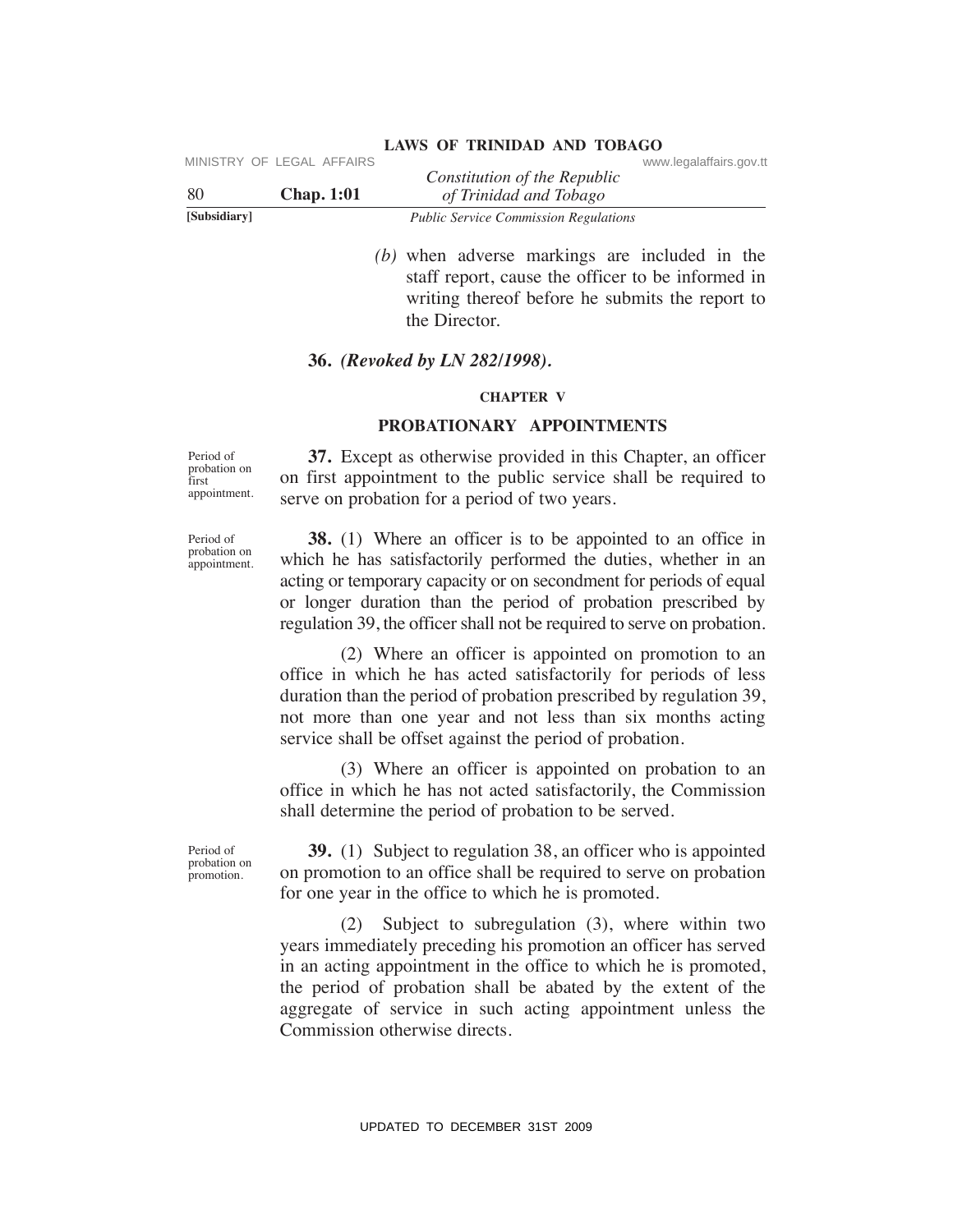| <b>LAWS OF TRINIDAD AND TOBAGO</b>           |                   |                         |
|----------------------------------------------|-------------------|-------------------------|
| MINISTRY OF LEGAL AFFAIRS                    |                   | www.legalaffairs.gov.tt |
| Constitution of the Republic                 |                   |                         |
| of Trinidad and Tobago                       | <b>Chap.</b> 1:01 | 81                      |
| <b>Public Service Commission Regulations</b> |                   | [Subsidiary]            |

 (3) In calculating the aggregate of service in an acting appointment for the purpose of subregulation (2), only continuous service of three months or more shall count.

 (4) Where an officer is transferred from one Ministry or Department to another, the Permanent Secretary or Head of Department shall take immediate steps to ensure the release of such officer to assume duties in his new office on the date fixed by the Commission. WHETENY OF LEGAL AFFAIRS of the Republic www.legalaffairs.gov.ttps://www.legalaffairs.gov.ttps://web/stational Toblegov.ttp://web/stational/2.0. only<br>
(3) In calculating the aggregate of service in an acting<br>
continuous s

 (5) Where an officer is promoted and transferred from one Ministry or Department to another and the exigencies of the service preclude his assumption of duties in his new office on the date fixed by the Commission, the period of probation shall be deemed to commence from such date.

**40.** Where an officer is promoted before he has completed Waiver of portion of period of probation. the full period of probation in the lower office, the unserved portion of that period of probation shall be deemed to be waived and the officer deemed to be confirmed in that appointment.

**41.** The following principles shall be observed for the Principles to be treatment of an officer during his period of probation:

- *(a)* the officer on probation shall be given an opportunity to learn his work and be tested as to his suitability for it;
- *(b)* he shall be accorded all possible facilities for acquiring experience in his duties;
- *(c)* he shall be subject to continual and sympathetic supervision;
- *(d)* so far as the exigencies of the service permit, he shall be assigned to duty only where such observation is possible; and
- *(e)* if at any time during his period of probation he shall exhibit tendencies which render it in any way doubtful that he is likely to become fit for confirmation in his appointment, these shall at

observed while officer on probation.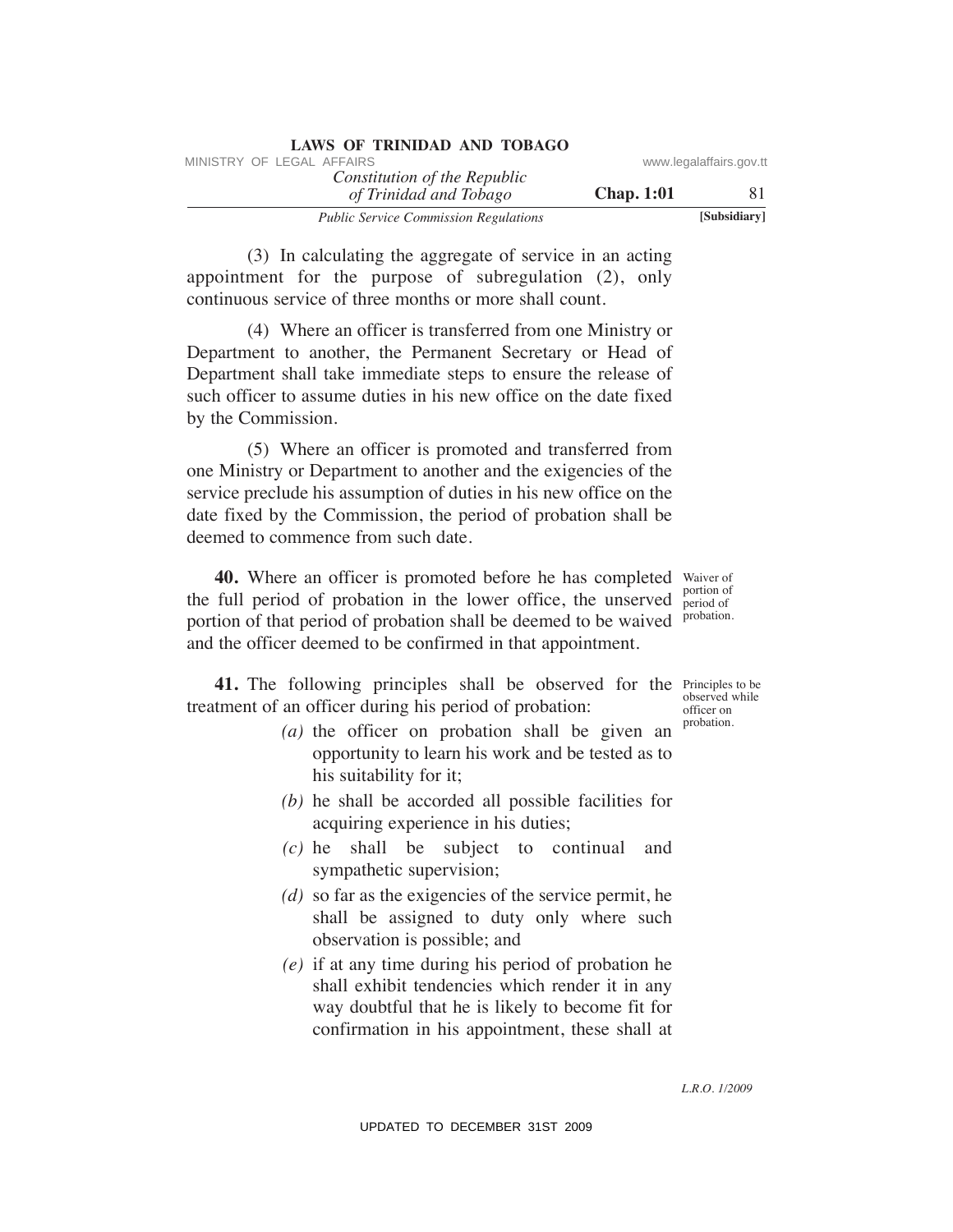| 82                                                     | <b>Chap. 1:01</b> | www.legalaffairs.gov.tt<br>Constitution of the Republic<br>of Trinidad and Tobago                                                                                                                                                                                                                                                                                            |
|--------------------------------------------------------|-------------------|------------------------------------------------------------------------------------------------------------------------------------------------------------------------------------------------------------------------------------------------------------------------------------------------------------------------------------------------------------------------------|
| [Subsidiary]                                           |                   | <b>Public Service Commission Regulations</b>                                                                                                                                                                                                                                                                                                                                 |
|                                                        |                   | once be drawn to his attention in writing by the<br>Permanent Secretary or Head of Department<br>and he shall be given such assistance as may be<br>possible to enable him to correct his faults.                                                                                                                                                                            |
| Confidential<br>reports on<br>officer on<br>probation. |                   | <b>42.</b> (1) In the case of an officer serving a two-year period of<br>probation, the Permanent Secretary or Head of Department shall<br>submit to the Director three confidential reports as follows:<br>$(a)$ a first report after the officer has completed one<br>year's service;                                                                                      |
|                                                        |                   | $(b)$ an interim report six months before the period of<br>probation expires; and                                                                                                                                                                                                                                                                                            |
|                                                        |                   | $(c)$ a final report one month before the period of<br>probation expires.                                                                                                                                                                                                                                                                                                    |
|                                                        |                   | (2) In the case of an officer serving a period of probation<br>of one year, two confidential reports shall be submitted as follows:<br>$(a)$ a first report six months before the period of<br>probation expires;<br>$(b)$ a final report one month before the period of<br>probation expires.                                                                               |
|                                                        |                   | (3) The Director shall report to the Commission<br>whenever a Permanent Secretary or Head of Department fails to<br>submit a confidential report on an officer on probation within the<br>terms specified in this regulation.                                                                                                                                                |
|                                                        |                   | (4) In submitting the final report, the Permanent Secretary<br>or Head of Department shall make a firm recommendation-<br>officer be<br>confirmed<br>$(a)$ that the<br>the<br>1n<br>appointment; or<br>$(b)$ that the period of probation be extended; or<br>$(c)$ that the services of the officer be terminated; or<br>$(d)$ that the officer revert to his former office. |
|                                                        |                   | (5) A report of the Permanent Secretary or Head of<br>Department under this regulation shall not be seen by the officer<br>on probation, but any adverse comments on his work shall be in                                                                                                                                                                                    |
|                                                        |                   | UPDATED TO DECEMBER 31ST 2009                                                                                                                                                                                                                                                                                                                                                |

- *(a)* a first report after the officer has completed one year's service;
- *(b)* an interim report six months before the period of probation expires; and
- *(c)* a final report one month before the period of probation expires.

- *(a)* a first report six months before the period of probation expires;
- *(b)* a final report one month before the period of probation expires.

- *(a)* that the officer be confirmed in the appointment; or
- *(b)* that the period of probation be extended; or
- *(c)* that the services of the officer be terminated; or
- *(d)* that the officer revert to his former office.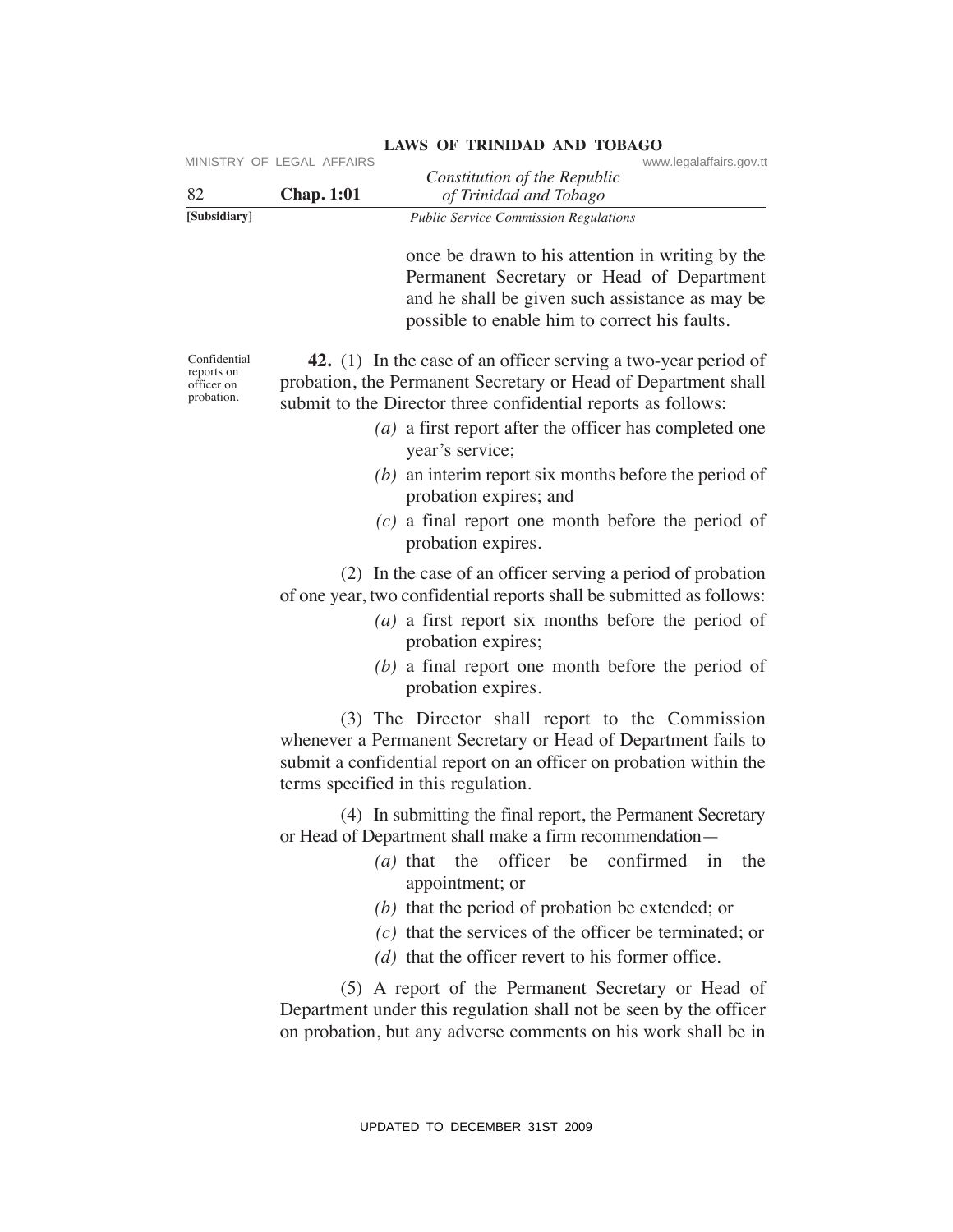| LAWS OF INIMIDAD AND TODAUO                            |                   |                         |
|--------------------------------------------------------|-------------------|-------------------------|
| MINISTRY OF LEGAL AFFAIRS                              |                   | www.legalaffairs.gov.tt |
| Constitution of the Republic<br>of Trinidad and Tobago | <b>Chap.</b> 1:01 | 83                      |
| <b>Public Service Commission Regulations</b>           |                   | [Subsidiary]            |

specific terms; the officer shall be notified in writing in duplicate as early as possible, so that he should have sufficient time in which to make an effort to correct his shortcomings before his period of probation expires. The officer shall retain the original notification and shall sign the duplicate and return it to the Permanent Secretary or Head of Department for the record.

**LAWS OF TRINIDAD AND TOBAGO**

**43.** (1) Before any recommendation is made to the Officer may Commission for the extension of the period of probation of an *representation* officer or for the termination of his appointment, the Permanent  $_{\rm recommendation}^{\rm on}$ Secretary or Head of Department shall inform the officer of this  $S_{\text{scortary}}$ recommendation and of the specific reasons therefor and he shall invite the officer to submit any representations he may wish to make. When the Commission of the Republic www.legalaffairs.gov.ttps://www.legalaffairs.gov.ttps://www.legalaffairs.gov.ttps://www.legalaffairs.gov.ttps://www.legalaffairs.gov.ttps://www.legalaffairs.gov.ttps://www.legalaffairs.

 (2) Subject to the provisions of these Regulations, the first appointment on probation of an officer may, at any time during the period of probation, be terminated by the Commission.

**44.** (1) If, after consideration of the final report of the Commission to Permanent Secretary or Head of Department, the Commission is appointment. satisfied that the service of an officer on probation has been satisfactory, the Commission shall confirm his appointment with effect from the date of appointment.

 (2) If the Commission is not satisfied that the service of an officer on probation has been satisfactory, the Commission may extend the period of probation for a further period.

**45.** Where the period of probation of an officer has been Incremental extended and he is subsequently confirmed in his appointment, period of the Commission may direct that the officer's increment be paid— $\frac{1}{\text{extended}}$ 

- *(a)* with effect from the date following that on which the extended period of probation expired without change in the incremental date; or
- *(b)* with effect from the date following that on which the extended period of probation expired which would then become his incremental date.

make on Secretary.

confirm

date where probation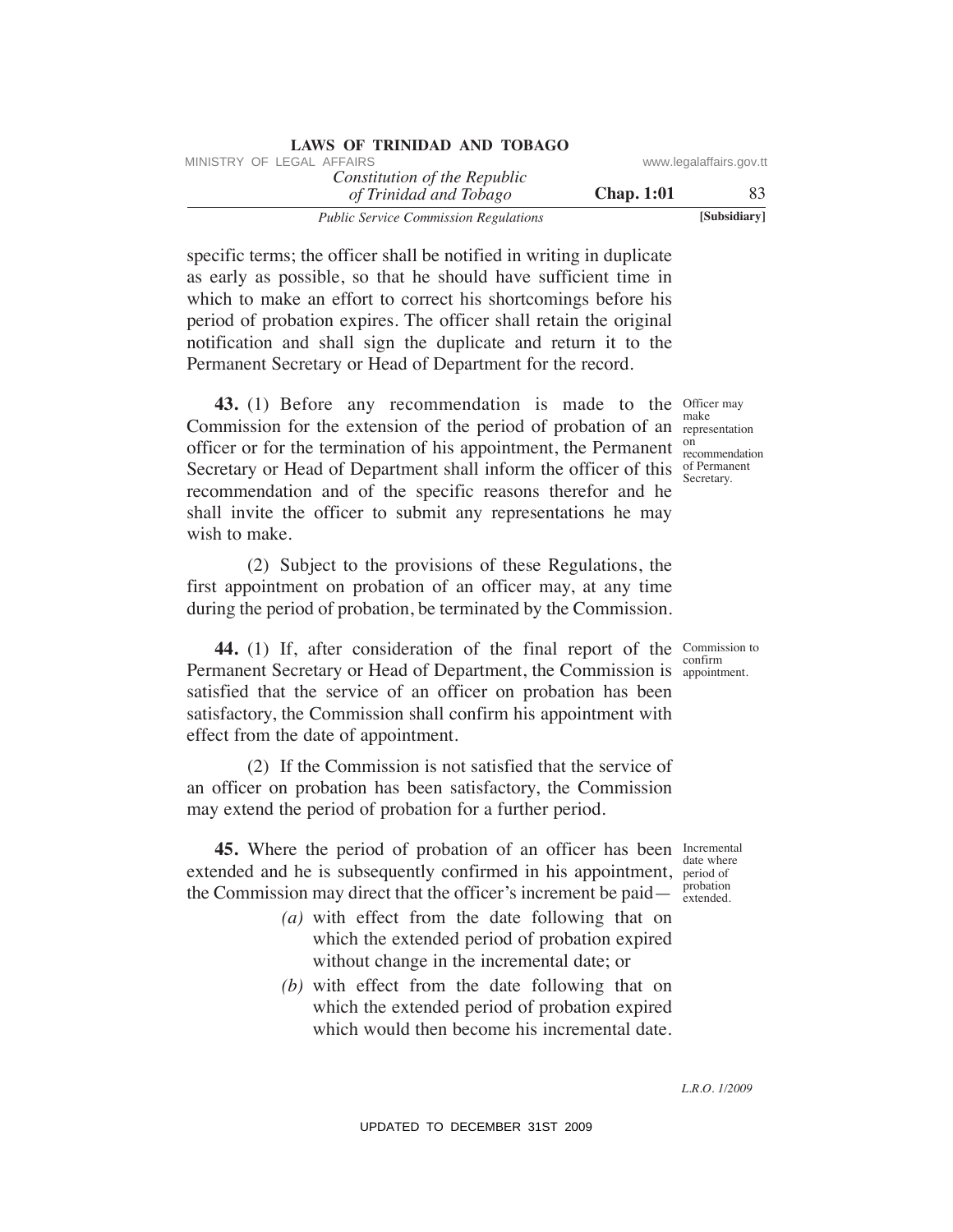| www.legalaffairs.gov.tt |
|-------------------------|

Permanent Secretary to keep record.

 **46.** A Permanent Secretary or Head of Department shall keep a record of every officer who has been appointed on probation to an office in his Ministry or Department.

Permanent Secretary not to allow payment out of public funds in certain circumstances.

 **47.** The Permanent Secretary or Head of Department shall ensure that no payment shall be made out of public funds in respect of any matter requiring the approval of the Commission until such approval has been obtained.

#### **ChAPTeR VI**

## **ReSIGNATIONS, ReTIReMeNTS AND TeRMINATION OF APPOINTMeNTS**

Resignation.

 **48.** (1) An officer who wishes to resign shall give to the Commission notice in writing of his intention at least one month before the date on which he wishes to relinquish his appointment, but the Commission may waive the requirement of notice in whole or in part if it thinks fit. VIVENTIX Constitution of the Republic<br>
Statistics of Constitution of the Republic<br>
Statistics of Corears of Transition of the Republic<br>
Statistics of Corears of Corears of Corears of Corears of Corears of Corears of Corea

 (2) Notwithstanding any regulation respecting the nonforfeiture of leave, an officer who fails without reasonable cause to comply with subregulation (1) may forfeit all leave and the benefits and privileges accruing to him in respect of leave.

 (3) An officer is not entitled to withdraw his notice of resignation before such resignation becomes effective but the Commission may accept such withdrawal if tendered in writing at any time before the effective date of the resignation.

Abandonment.

 **49.** An officer who is absent from duty without leave for a period of one month may be declared by the Commission to have resigned his office and thereupon the office becomes vacant and the officer ceases to be an officer.

Reasons for termination of appointment.

 **50.** The services of an officer may be terminated only for the reasons stated hereafter—

*(a)* where the officer holds a permanent appointment—

 (i) on dismissal or removal in consequence of disciplinary proceedings;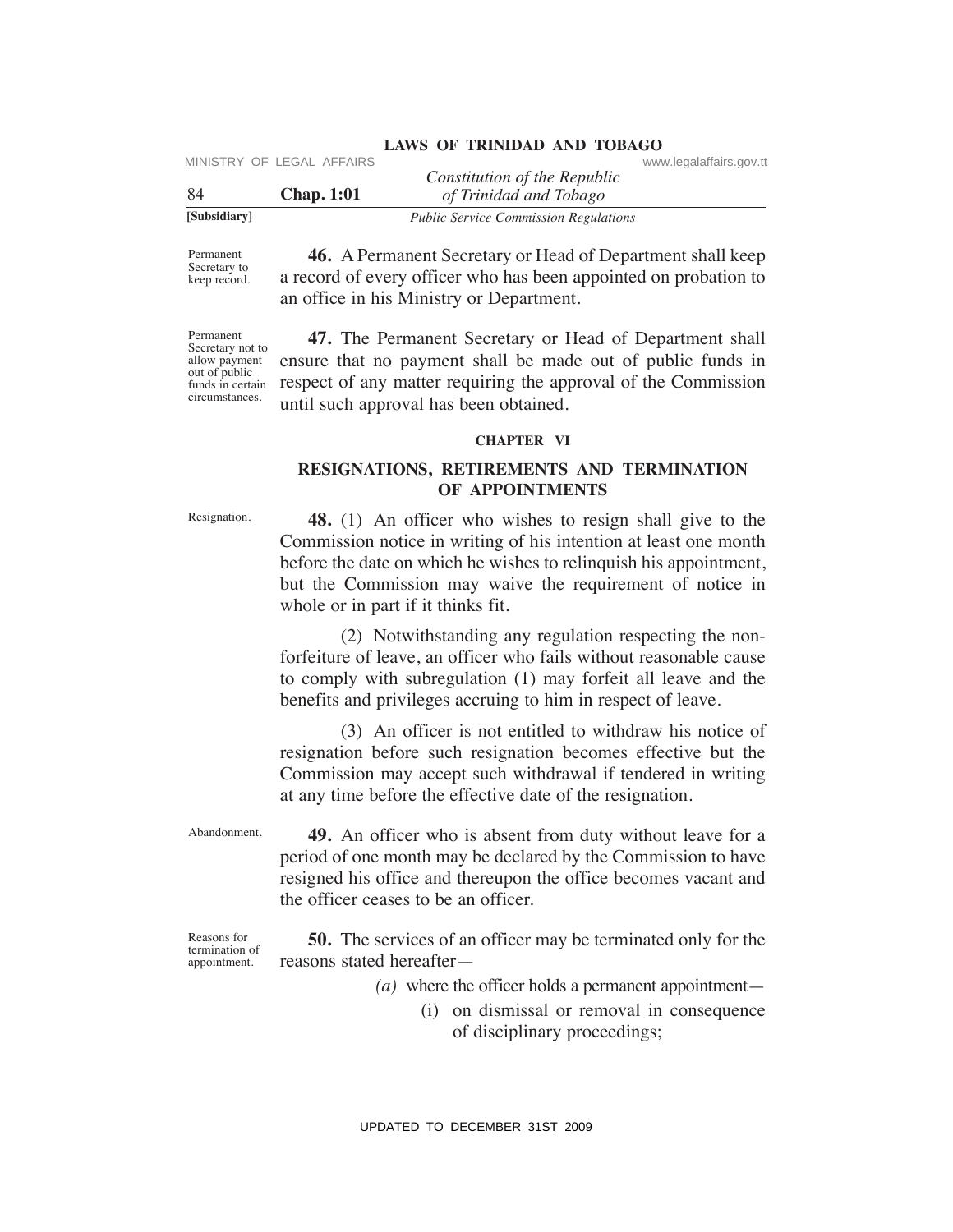| MINISTRY OF LEGAL AFFAIRS |           | Constitution of the Republic                                                                                                                            | www.legalaffairs.gov.tt      |
|---------------------------|-----------|---------------------------------------------------------------------------------------------------------------------------------------------------------|------------------------------|
|                           |           | <b>Chap. 1:01</b><br>of Trinidad and Tobago                                                                                                             | 85                           |
|                           |           | Public Service Commission Regulations                                                                                                                   | [Subsidiary]                 |
|                           |           | (ii) on compulsory retirement;                                                                                                                          |                              |
|                           |           | (iii) on voluntary retirement;                                                                                                                          |                              |
|                           |           | (iv) on retirement for medical reasons;                                                                                                                 |                              |
|                           |           | (v) on being retired in the public interest;                                                                                                            |                              |
|                           |           | (vi) on resignation without benefits payable<br>under any written law providing for<br>grant of pensions, gratuities<br>the<br>or compensation;         |                              |
|                           |           | (vii) on the abolition of office;                                                                                                                       |                              |
|                           |           | $(b)$ where the officer holds a temporary appointment—                                                                                                  |                              |
|                           | (i)       | on the expiry or other termination of an<br>appointment for a specified period;                                                                         |                              |
|                           |           | (ii) where the office itself is of a temporary<br>nature and is no longer necessary;                                                                    |                              |
|                           |           | (iii) on the termination of appointment in the<br>case of an officer on probation;                                                                      |                              |
|                           | (iv)      | on the termination of appointment in the<br>case of an officer holding a non-<br>pensionable office with no service in a<br>pensionable office;         |                              |
|                           |           | (v) on dismissal or removal in consequence<br>of disciplinary proceedings;                                                                              |                              |
|                           |           | (vi) ill health;                                                                                                                                        |                              |
|                           |           | $(c)$ where the officer is on contract his services<br>shall be terminated in accordance with the terms<br>of the contract.                             |                              |
|                           |           | <b>51.</b> (1) Subject to subregulation $(2)$ , an officer-                                                                                             | Compulsory<br>and voluntary  |
|                           |           | ( <i>a</i> ) shall be required to retire on attaining the age of<br>sixty years or such other age as prescribed by<br>the Civil Service Regulations; or | retirement.<br>$[41/2009]$ . |
|                           | years; or | $(b)$ may retire voluntarily at the age of fifty-five                                                                                                   |                              |
|                           |           | $(c)$ may at any time after he attains the age of fifty<br>years and before attaining the age of fifty-five                                             |                              |
|                           |           |                                                                                                                                                         | L.R.O.                       |
|                           |           | UPDATED TO DECEMBER 31ST 2009                                                                                                                           |                              |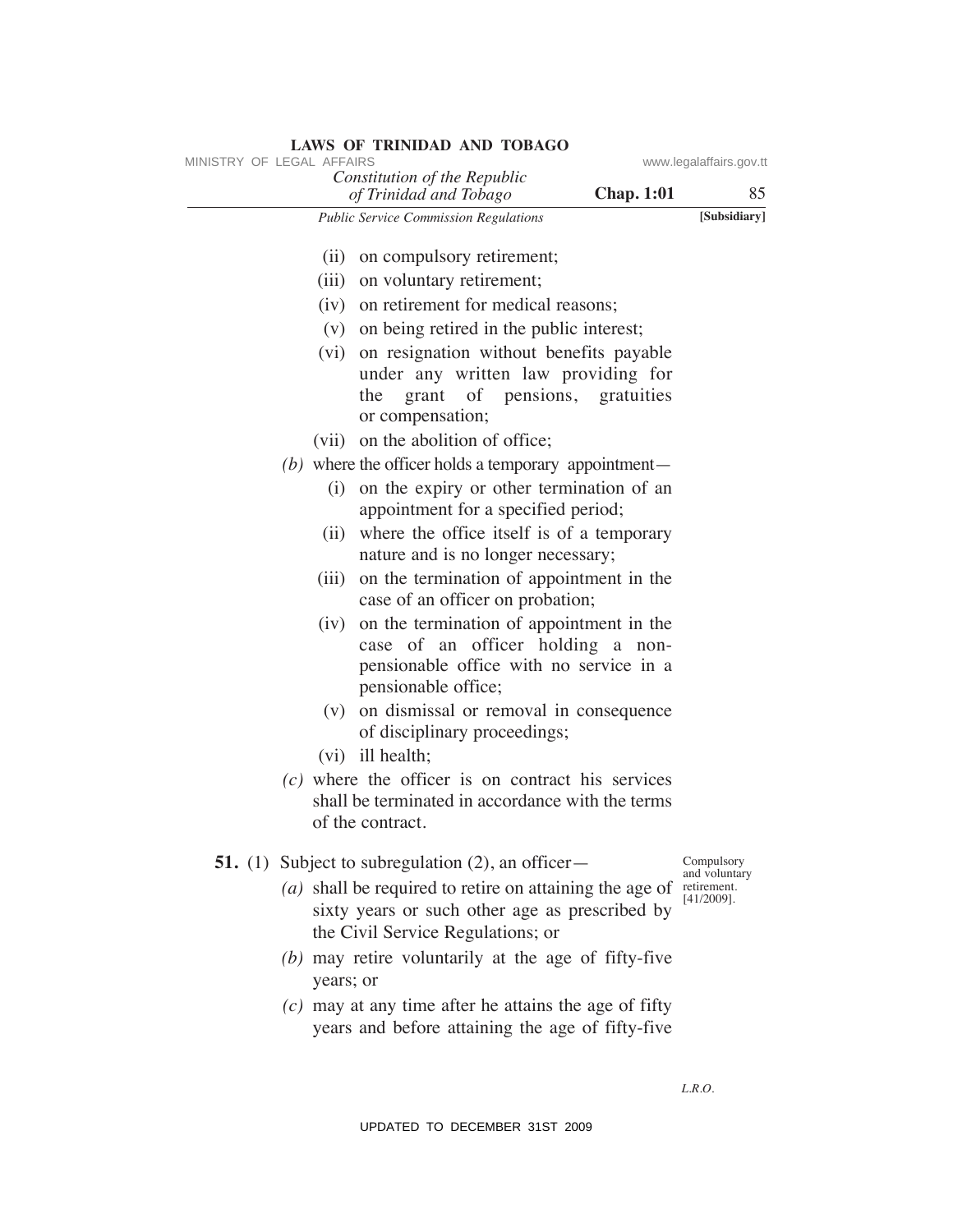| 86                                                                                           | MINISTRY OF LEGAL AFFAIRS<br><b>Chap. 1:01</b> | www.legalaffairs.gov.tt<br>Constitution of the Republic<br>of Trinidad and Tobago                                                                                                                                                                                                                                                                                                                                                                                                               |
|----------------------------------------------------------------------------------------------|------------------------------------------------|-------------------------------------------------------------------------------------------------------------------------------------------------------------------------------------------------------------------------------------------------------------------------------------------------------------------------------------------------------------------------------------------------------------------------------------------------------------------------------------------------|
| [Subsidiary]                                                                                 |                                                | <b>Public Service Commission Regulations</b>                                                                                                                                                                                                                                                                                                                                                                                                                                                    |
| Ch. 23:52.                                                                                   |                                                | years, apply to the Commission for permission<br>to retire pursuant to section $15(1)$ of the<br>Pensions Act and shall in his application state<br>the grounds on which it is based.                                                                                                                                                                                                                                                                                                           |
|                                                                                              |                                                | (2) An officer who is a member of the Fire Service and<br>holds a rank therein below that of Second Officer shall retire in<br>accordance with any provision enacted in respect of such office.                                                                                                                                                                                                                                                                                                 |
| Permanent<br>Secretary to<br>notify Director<br>of officers aged<br>60 years,<br>compulsory. |                                                | <b>52.</b> A Permanent Secretary or Head of Department shall<br>inform the Director of all officers in his Ministry or Department<br>who are within one year of the compulsory retirement age.                                                                                                                                                                                                                                                                                                  |
| Premature<br>retirement.<br>Ch. 23:52.                                                       |                                                | <b>53.</b> (1) If it appears to the Commission that pursuant to<br>section 14 of the Pensions Act an officer who has attained the age<br>of fifty years ought to be called upon to retire from the public<br>service, the Commission shall advise the officer accordingly.                                                                                                                                                                                                                      |
|                                                                                              |                                                | (2) Any such officer shall be afforded an opportunity of<br>submitting to the Commission any representations he may wish<br>to make regarding his proposed retirement.                                                                                                                                                                                                                                                                                                                          |
|                                                                                              |                                                | (3) If the Commission, after considering<br>the<br>representations, if any, made by the officer, is of the opinion that,<br>having regard to all the circumstances of the case, the officer<br>should be retired in the public interest, the Commission shall<br>require the officer to retire on such date as the Commission shall<br>determine, and the officer shall be retired accordingly.                                                                                                 |
| Retirement in<br>the public<br>interest.                                                     |                                                | <b>54.</b> (1) Where it is represented to the Commission or the<br>Commission considers it desirable in the public interest that any<br>officer should be required to retire on grounds which cannot<br>suitably be dealt with under any of these Regulations, it shall call<br>for a full report on the officer from the Permanent Secretary or Head<br>of Department in which he is serving and shall take into account the<br>officer's previous record during the last preceding ten years. |
|                                                                                              |                                                | (2) If, after considering such report and such record and<br>giving the officer an opportunity of submitting a reply to the                                                                                                                                                                                                                                                                                                                                                                     |
|                                                                                              |                                                | UPDATED TO DECEMBER 31ST 2009                                                                                                                                                                                                                                                                                                                                                                                                                                                                   |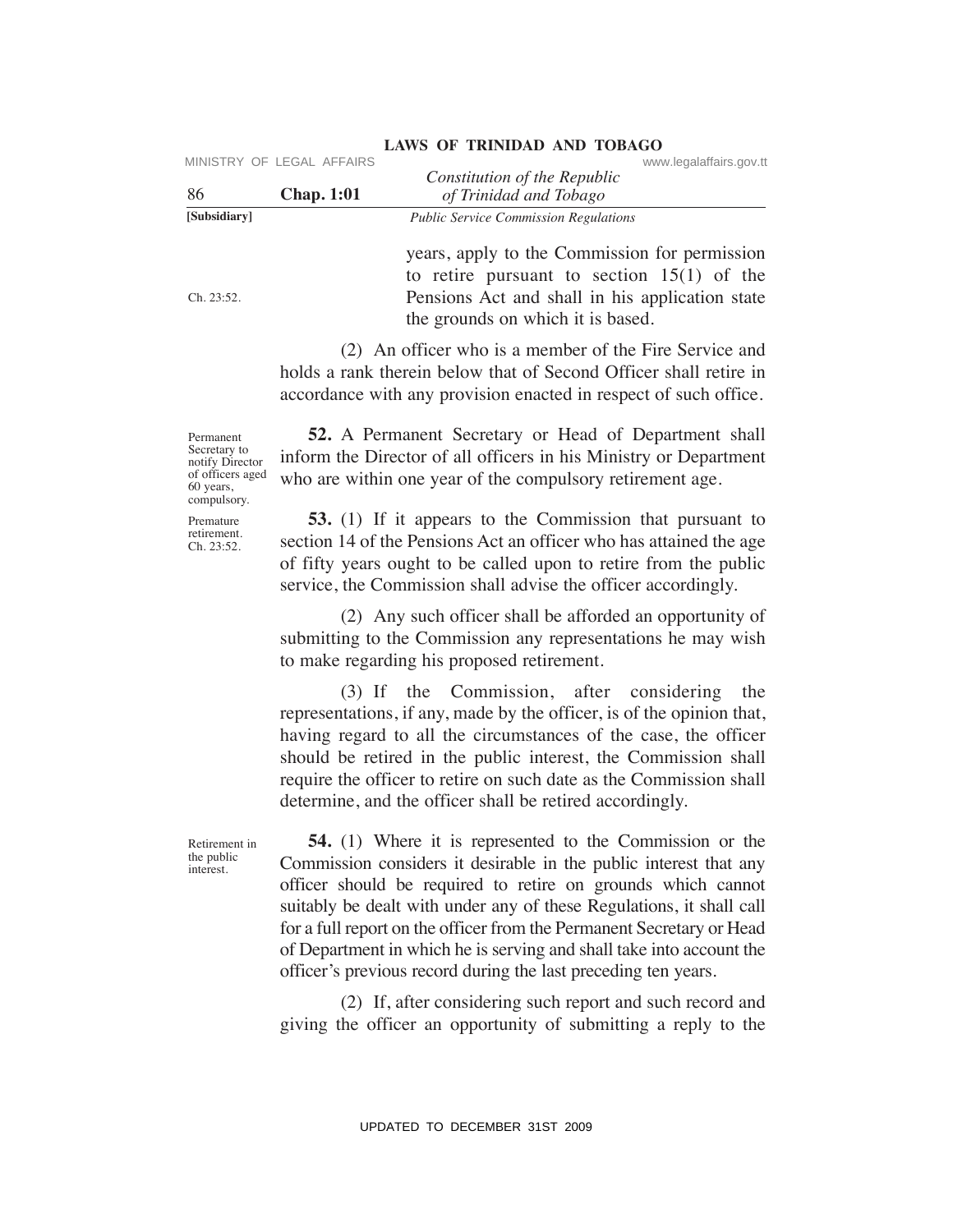| LAWS OF INIMIDAD AND TODAUD                            |                   |                         |
|--------------------------------------------------------|-------------------|-------------------------|
| MINISTRY OF LEGAL AFFAIRS                              |                   | www.legalaffairs.gov.tt |
| Constitution of the Republic<br>of Trinidad and Tobago | <b>Chap.</b> 1:01 | 87                      |
| <b>Public Service Commission Regulations</b>           |                   | [Subsidiary]            |

grounds on which his retirement is contemplated, and having regard to the conditions of the particular service of which the officer is a member, the usefulness of the officer thereto, and all the other circumstances of the case, the Commission is satisfied that it is desirable in the public interest to do so, it shall require the officer to retire on such date as the Commission shall determine, and he shall be retired accordingly.

**LAWS OF TRINIDAD AND TOBAGO**

**55.** (1) Where an office, being one of a number of like Termination of offices, has been abolished but one or more than one such office abolition of make a report thereon to the Director for consideration by the  $\frac{mprovement in}{the organisation}$ Commission, and shall recommend with his reasons therefor,  $_{\text{Department}}^{\text{of a Ministr}}$ remains, the Permanent Secretary or Head of Department shall which officer shall be retired or removed from the public service in consequence of such abolition.

 (2) Where it is necessary to retire or remove an officer from the public service for the purpose of facilitating improvement in the organisation of a Ministry or Department in order to effect greater efficiency or economy, the Permanent Secretary or Head of Department shall make a report thereon to the Director for consideration by the Commission, and shall recommend with his reasons therefor, which officer shall be retired or removed from the public service in consequence of such reorganisation. WHETHY OF LEGAL AFFAIRS or *COMMission of the Republic* www.legalaffairs.gov.<br>
Transformation and Tohion and Tohion and Tohion and Tohion and Tohion and Tohion and Tohion and Tohion and Tohion and Tohion and the political

 (3) Where the Permanent Secretary or Head of Department makes any recommendation under subregulation (1) or (2), the Permanent Secretary or Head of Department shall at the same time notify the officer concerned in writing of his recommendations, and such officer may, within seven days of the receipt of the notification, make representations thereon.

 (4) Where an officer makes representation in respect of recommendations made under subregulation (1) or (2), the representations shall be forwarded in their original form to the Commission by the Permanent Secretary or Head of Department together with such comments as the Permanent Secretary or Head of Department thinks fit.

appointment on abolition of facilitating improvement in of a Ministry or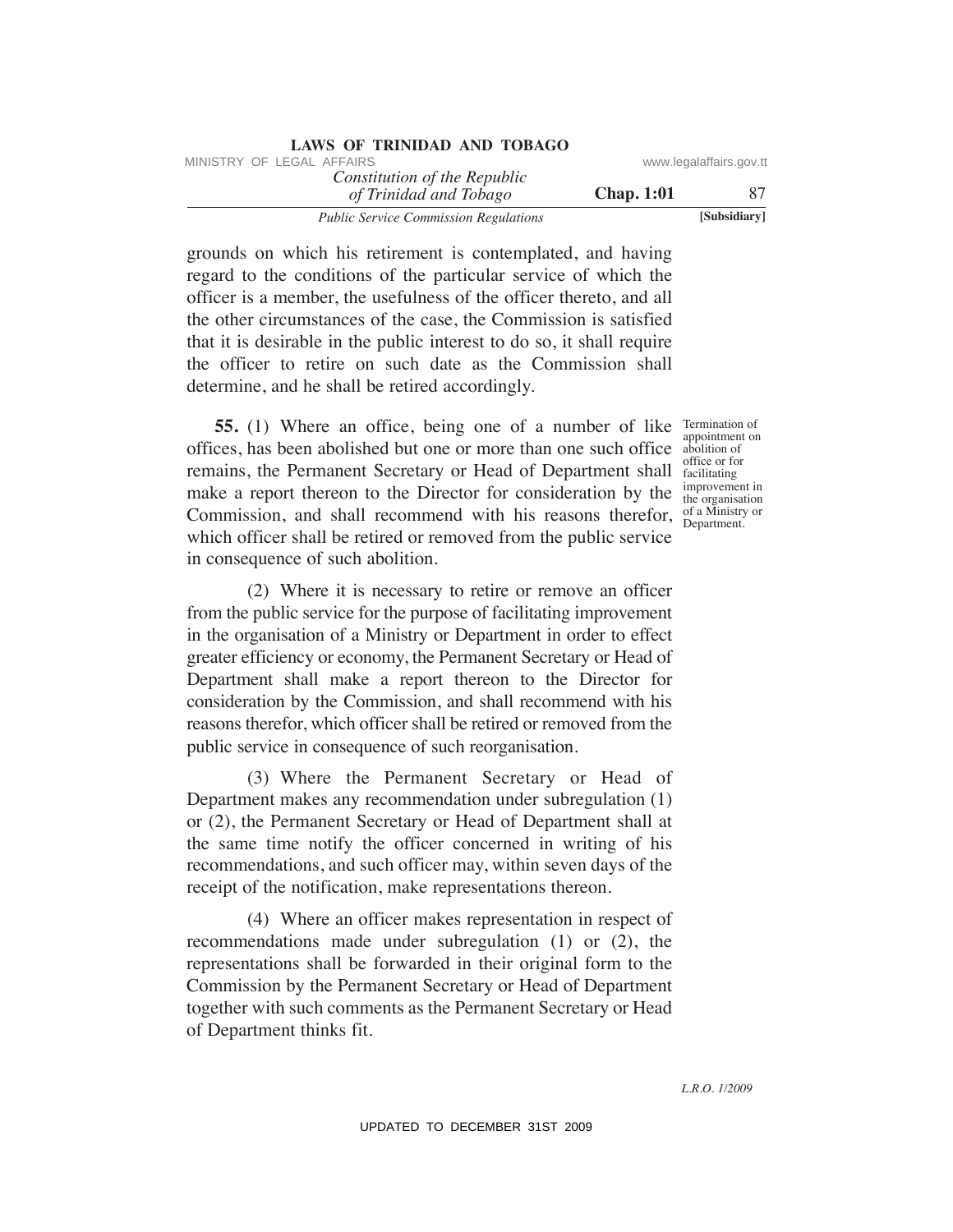| [Subsidiary] |                           | <b>Public Service Commission Regulations</b> |                         |  |
|--------------|---------------------------|----------------------------------------------|-------------------------|--|
| -88          | <b>Chap.</b> 1:01         | of Trinidad and Tobago                       |                         |  |
|              |                           | Constitution of the Republic                 |                         |  |
|              | MINISTRY OF LEGAL AFFAIRS |                                              | www.legalaffairs.gov.tt |  |

 (5) Notwithstanding subregulation (1) or (2), and after consideration of the representations of the officer, the Commission may, instead of retiring or removing the officer from the public service, transfer the officer concerned to another office not lower in status than that which he held.

Termination of appointment on grounds of inefficiency.

 **56.** (1) The Commission may terminate the appointment of an officer on grounds of inefficiency.

 (2) Where a Permanent Secretary or Head of Department makes a recommendation in writing that the appointment of an officer should be terminated on grounds of inefficiency, the officer shall be informed in writing of such recommendation and shall be given an opportunity to make representations thereon. We strate the control of the Republic<br>
SINGRIFY OF LEGAL AFFAIRS<br>
SINGRIFY CONSTRAINED TO THE CONSTRAINED TO THE CONSTRAINED TO THE CONSTRAINED TO THE CONSTRAINED TO THE CONSTRAINED CONSTRAINED CONSTRAINED CONSTRAINED CON

 (3) Where an officer makes representations under subregulation (2), the representations shall be forwarded in their original form to the Commission by the Permanent Secretary or Head of Department together with such comments as the Permanent Secretary or Head of Department thinks fit.

 (4) The Commission may, upon application of the officer or on its own motion, cause an investigation to be made before making a final decision.

#### **57.** *(Revoked by LN 282/1998).*

 **58.** (1) A Medical Board shall be held whenever it is necessary for an officer to be examined with a view to ascertaining whether or not the officer should be retired on grounds of ill-health, or in any case or class of case in which the Commission directs.

 (2) An officer may be required by the Commission to undergo a medical examination at any time.

 (3) An officer who is required to undergo a medical examination shall submit himself to be examined by a Medical Board at such time and place as the Permanent Secretary may direct on behalf of the Board.

Medical Boards.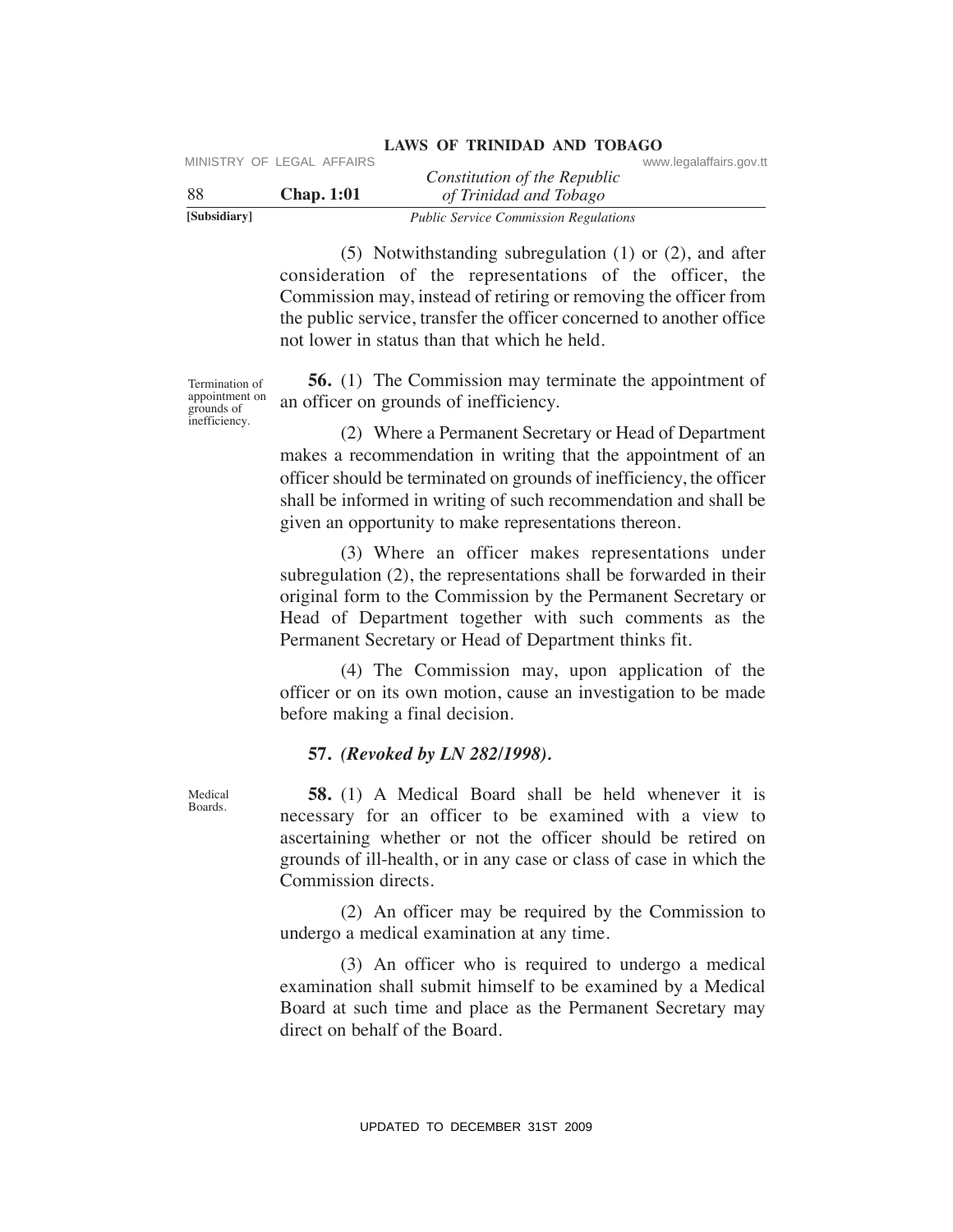| <b>LAWS OF TRINIDAD AND TOBAGO</b>                     |                   |                         |
|--------------------------------------------------------|-------------------|-------------------------|
| MINISTRY OF LEGAL AFFAIRS                              |                   | www.legalaffairs.gov.tt |
| Constitution of the Republic<br>of Trinidad and Tobago | <b>Chap.</b> 1:01 | 89                      |
| <b>Public Service Commission Regulations</b>           |                   | [Subsidiary]            |

 (4) Where an officer, through refusal or neglect to obtain specialist advice or to obtain treatment when so recommended by the Medical Board, falls sick and in consequence is unable to perform his duties, the Commission may direct that the period during which he is unable to perform his duties shall be counted as leave without pay.

 (5) Whenever it is considered necessary for an officer to be examined with a view to ascertaining whether or not he should be retired on grounds of ill health, the Permanent Secretary or Head of Department shall make a recommendation to this effect to the Commission and where there is a medical record of the officer, the record shall be made available to the Medical Board.

 (6) Where a deterioration in the work of the officer is the reason or one of the reasons for requesting that the officer undergo a medical examination, the Permanent Secretary or Head of Department shall submit, with his recommendation under subregulation (5), a detailed report on any change in the quality of the officer's work in order to assist the Medical Board in carrying out the medical examination of the officer concerned. WHETENY OF LEGAL AFFAIRS or *CONSIDENCIA CONSIDENCIA* (*Sympholical and Thriego* **Chap. 1:01**<br>
Transfor *Consideration de Thriego* **Chap. 1:01**<br>
(4) Where an officer, through refusal or neglect to obtain<br>
specialist activ

**59.** An officer who is medically boarded and found unfit for Unfit officers. further service shall not be allowed to remain on duty after receipt of the Medical Board's report, and shall be granted such annual leave and accumulated annual leave for which he is eligible or two months leave, which ever is the greater, as from the date on which he is notified of his unfitness for further duty.

#### **ChAPTeR VII**

#### **CONDuCT**

 **60. to** *(Revoked by LN 28/1991).*  **83.**}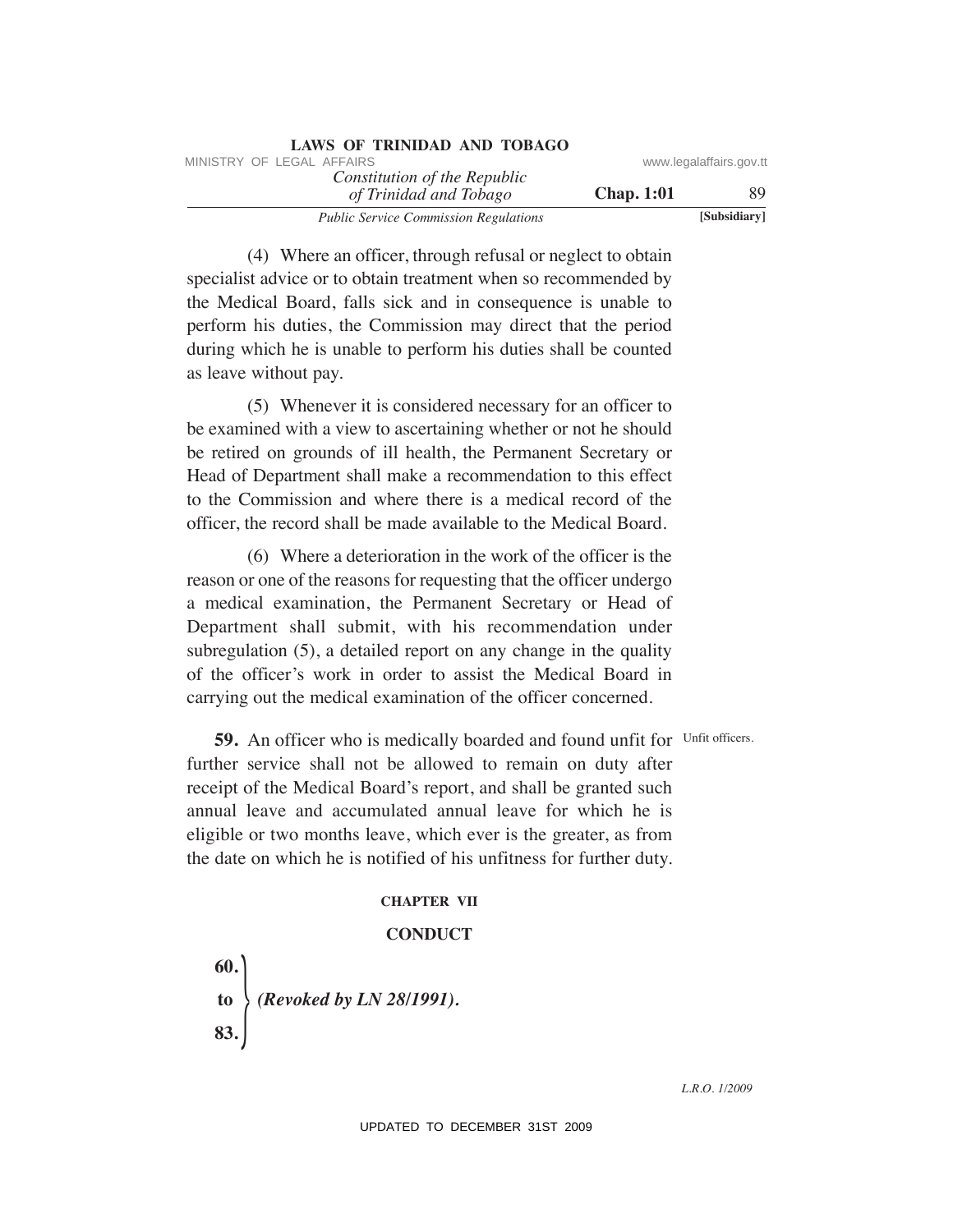|              | IVIIIND IIN UI LLUAL AI LAINU | Constitution of the Republic                 | www.icyalallallo.yuv.u |
|--------------|-------------------------------|----------------------------------------------|------------------------|
| 90           | <b>Chap.</b> 1:01             | of Trinidad and Tobago                       |                        |
| [Subsidiary] |                               | <b>Public Service Commission Regulations</b> |                        |

**ChAPTeR VIII**

#### **DISCIPLINe**

#### **GeNeRAL**

Officer liable to disciplinary proceedings.

 **84.** An officer who is alleged to be guilty of misconduct or who is alleged to be guilty of indiscipline by failing to comply with any regulation, order or directive for the time being in force in the Ministry or Department to which he is assigned, is liable to disciplinary proceedings in accordance with the procedure prescribed in these Regulations. VIRTENTIFY OF LEGAL AFFAIRS<br>
UPDATE:  $\frac{1}{12}$  Thridtin don't for the *Properties*<br>
1990<br>
Similatiney<br>
Toolic Service Commission Regalations<br>
Toolic Service Commission Regalations<br>
Toolic Service Commission Regalations<br>

Definition. [28/1991].

Ch. 35:50. Ch. 13:02. includes the person occupying or performing the duties of the office of Chief Fire Officer being a public office established by the Fire Service Act, or Commissioner of Prisons being a public office established by the Prison Service Act.

**84A.** For the purposes of this Chapter, "Head of Department"

Commission to exercise disciplinary control on Permanent Secretary or Head of Department. [28 of 1991].

 **84B.** (1) Where the Commission becomes aware of an allegation of indiscipline or misconduct of an officer being a Permanent Secretary or Head of Department, the Commission shall appoint an officer to investigate such allegation.

 (2) Regulation 90(3) to 90(6) inclusive, shall apply in respect of such investigation.

 **85.** (1) Where an officer is alleged to have committed an act of misconduct or indiscipline which is a breach of a regulation that is the subject of a delegation to the Permanent Secretary or Head of Department, such act of misconduct or indiscipline shall be referred to an officer senior in office to the officer against whom the report or allegation has been made.

 (2) The senior officer referred to in subregulation (1) may charge the officer against whom the report or allegation has been made and refer the charge to the Permanent Secretary or Head of Department.

 (3) Where a charge is referred to the Permanent Secretary or Head of Department under subregulation (2), the Permanent Secretary or Head of Department shall act as a disciplinary

Permanent Secretary to report misconduct or indiscipline. [28 /1991].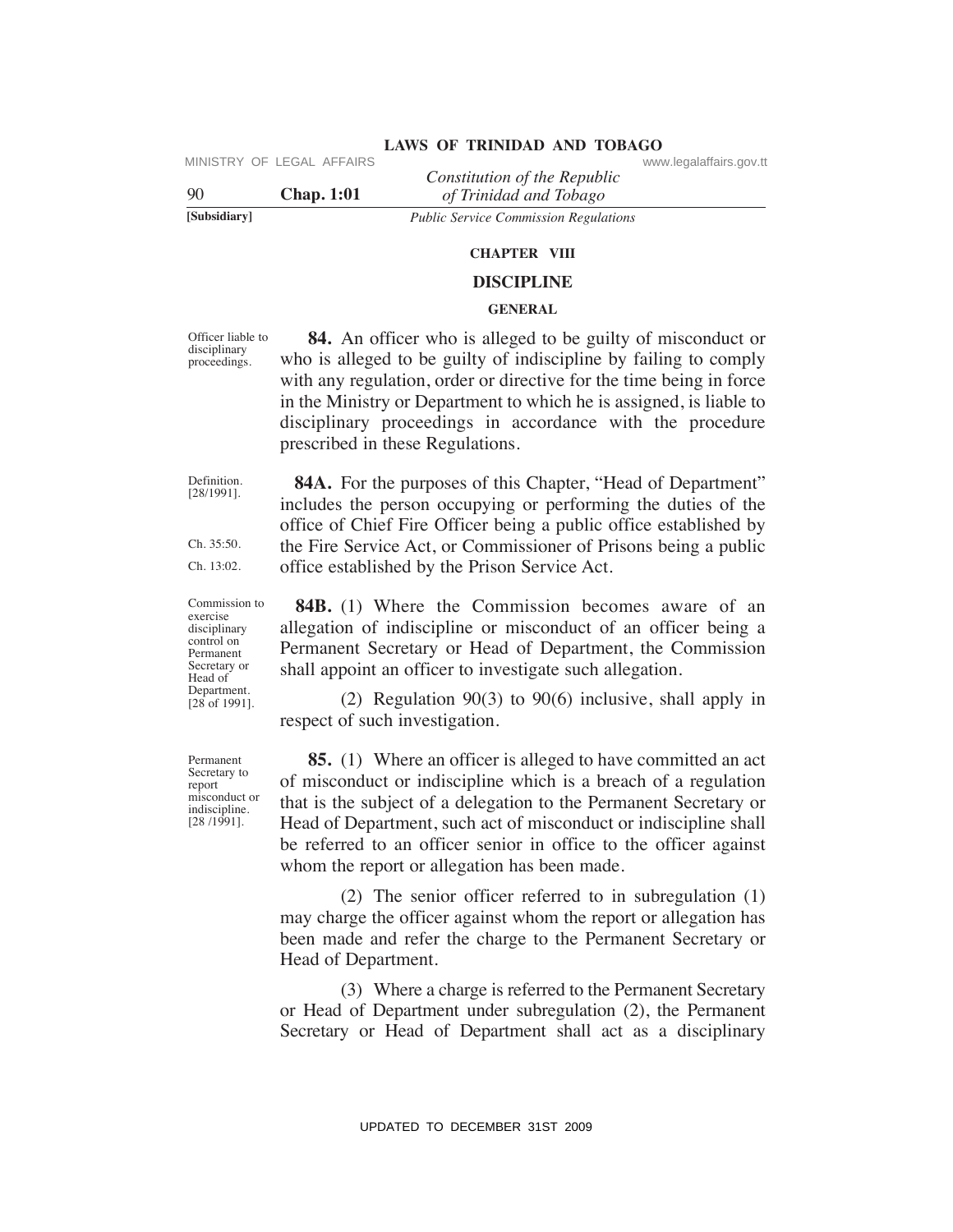| LAWS OF INIMIDAD AND TODAUO                            |                   |                         |
|--------------------------------------------------------|-------------------|-------------------------|
| MINISTRY OF LEGAL AFFAIRS                              |                   | www.legalaffairs.gov.tt |
| Constitution of the Republic<br>of Trinidad and Tobago | <b>Chap.</b> 1:01 | 91                      |
| <b>Public Service Commission Regulations</b>           |                   | [Subsidiary]            |

tribunal, or appoint, in writing as a disciplinary tribunal, an officer in his Ministry or Department, as the Commission directs, holding or performing the duties of a senior officer who is senior in office to the person charged.

 (4) The disciplinary tribunal referred to in subregulation (3) comprising—

- *(a)* the Permanent Secretary or Head of Department may impose in respect of a charge any of the penalties prescribed in regulation 110(1)*(c)* to *(g)*; or
- *(b)* an officer appointed as such under subregulation (3) may impose in respect of a charge any of the penalties prescribed in regulation 110(1)*(f)* or *(g)*.

 (5) A fine imposed by a disciplinary tribunal, other than the Permanent Secretary or Head of Department, under subregulation (4) shall not exceed an amount calculated on four days pay to be deducted from the salary of the officer in no more than two instalments.

 (6) Where a disciplinary tribunal, other than a Permanent Secretary or Head of Department, finds the officer guilty and is of the opinion that, owing to the special circumstances of the case (including the previous record of the offender), the penalty that could be imposed by it is inadequate it may so certify and refer the matter to the Permanent Secretary or Head of Department. VINESTRY OF LEGAL AFFAIRS:<br>
Constitution of The Republic constrains government and Thrigon Chap. 1:01<br>
Tribunal, or appoint, in witting as a disciplinary tribunal, an<br>
officer in his Ministry or Department, as the Commiss

 (7) The Permanent Secretary or Head of Department on receipt of a certificate made under subregulation (6) may impose a penalty prescribed in regulation 110(1)*(c)* to *(g)* inclusive.

 (8) A fine imposed by the Permanent Secretary or Head of Department under subregulation (4) shall not exceed an amount calculated on four days pay per month to a maximum of three months.

 (9) Where the Permanent Secretary or Head of Department is the person making the allegation or report he shall not exercise any power as a disciplinary tribunal but refer it to the Commission to determine as if it were a matter to which regulation 90 applies.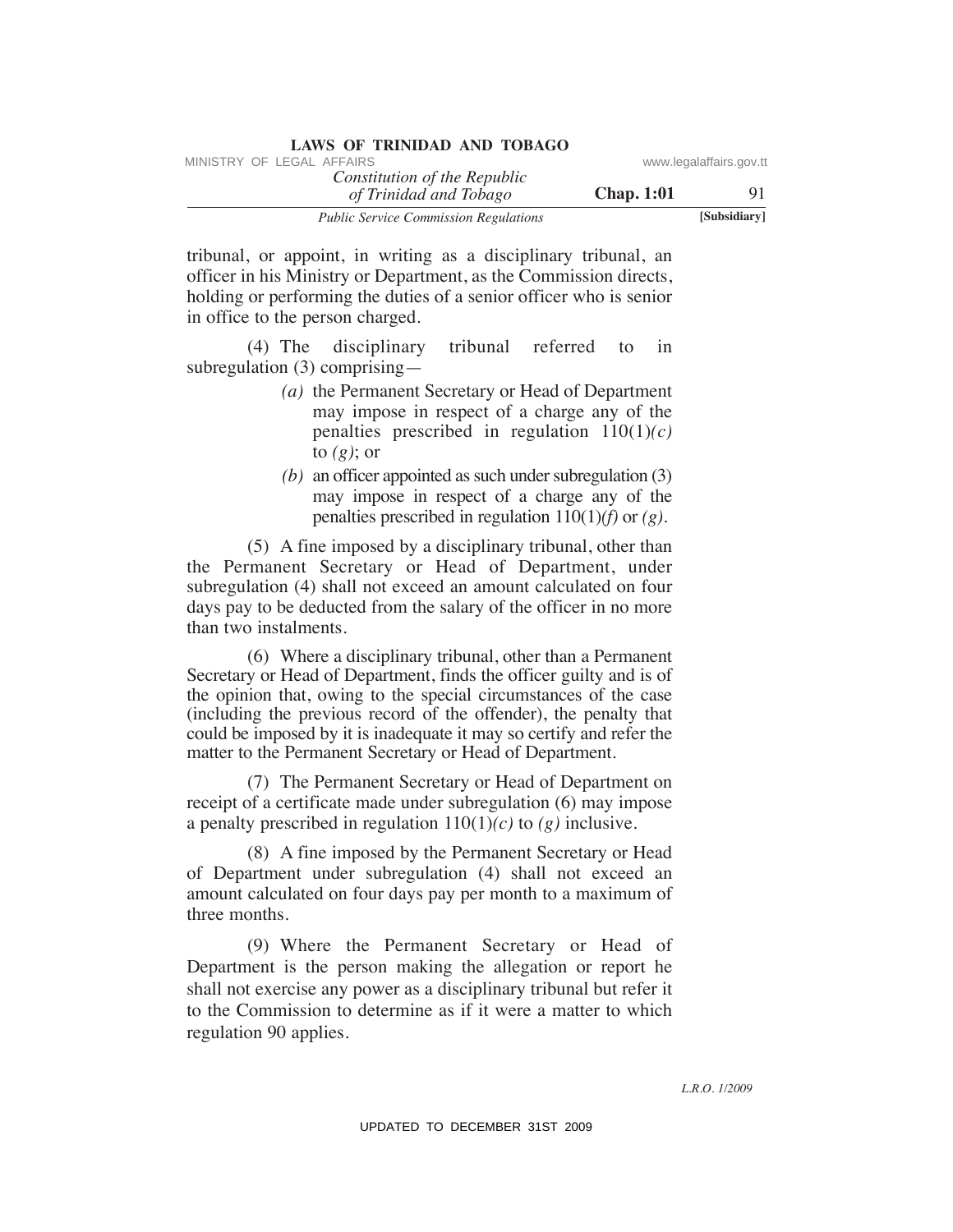|              | MINISTRY OF LEGAL AFFAIRS |                                              | www.legalaffairs.gov.tt |
|--------------|---------------------------|----------------------------------------------|-------------------------|
|              |                           | Constitution of the Republic                 |                         |
| -92          | <b>Chap.</b> 1:01         | of Trinidad and Tobago                       |                         |
| [Subsidiary] |                           | <b>Public Service Commission Regulations</b> |                         |

 (l0) Where a disciplinary tribunal during the course of hearing a matter to which this regulation refers is of the opinion that the matter is such that the officer has been inadequately charged with an offence to which subregulation (1) applies, it may so certify and refer the matter to the Permanent Secretary or Head of Department.

**LAWS OF TRINIDAD AND TOBAGO**

 (11) The Permanent Secretary or Head of Department shall, no later than three days after receipt of a certificate referred to him in accordance with subregulation (10), refer the matter to an investigating officer to deal with under regulation 90 as if it were a report or allegation of indiscipline or misconduct to which regulation 90 applies.

 (12) Regulations 94, 96, 97, 98, 99, 100(1) and 106(2) and (3) apply *mutatis mutandis* in respect of the hearing of a charge to which this regulation applies.

 **86.** Nothing in these Regulations shall be deemed to restrict a Permanent Secretary or Head of Department from reporting to the Police directly where an offence against any law appears to have been committed by an officer.

 **87.** The Permanent Secretary or Head of Department shall report any case not covered by these Regulations to the Director and the Commission may issue instructions as to how the case shall be dealt with and the case shall be dealt with accordingly.

 **88.** (1) When the Commission becomes aware of any act of indiscipline or misconduct and the Commission is of the opinion that the public interest or the repute of the public service requires it, the Commission may direct the officer in writing to cease to report for duty until further notice from the Commission, and an officer so directed shall cease to perform the functions of his office forthwith. VIE SEAL AFFAIRS Constitution of the Republic Constitution of the Republic Constitution of the Hongy Trindial on This regulation region (0) Where a disciplinary tribunal during the course of beating a matter to which this

 (2) An officer directed to cease to perform the duties of his office in accordance with subregulation (1) shall continue to draw full salary until notice is given to him by the Commission under regulation 89.

of offence.

Permanent Secretary may inform Police

Commission to issue instructions on how certain cases to be dealt with.

Suspension by Commission.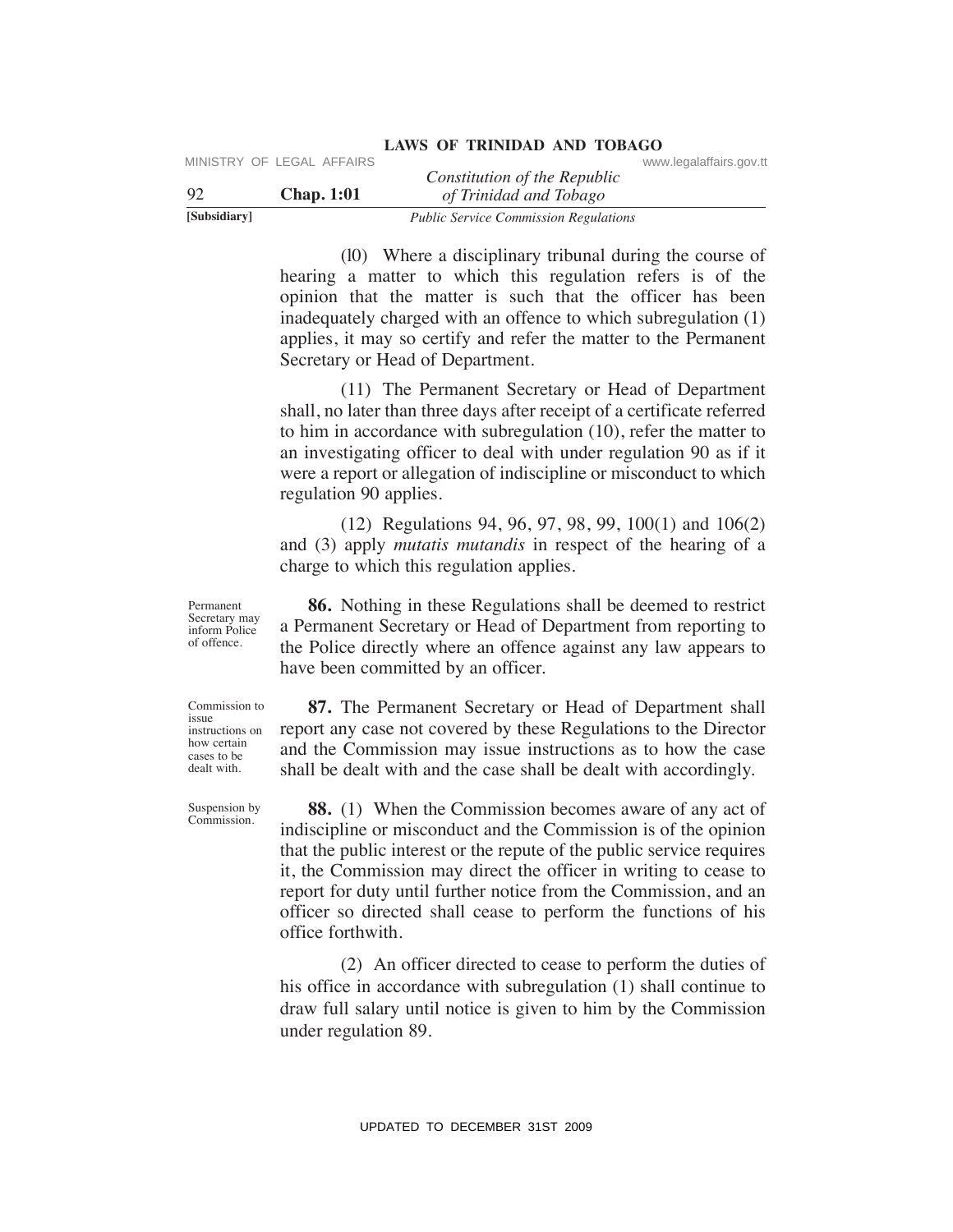| LAWS OF INIMIDAD AND TODAUD                            |                   |                         |
|--------------------------------------------------------|-------------------|-------------------------|
| MINISTRY OF LEGAL AFFAIRS                              |                   | www.legalaffairs.gov.tt |
| Constitution of the Republic<br>of Trinidad and Tobago | <b>Chap.</b> 1:01 | 93                      |
| <b>Public Service Commission Regulations</b>           |                   | [Subsidiary]            |

Interdiction. **89.** (1) Where there have been or are about to be instituted Interdiction.<br>[28 of 1991]. against an officer—

*(a)* disciplinary proceedings for his dismissal; or

*(b)* criminal proceedings,

and where the Commission is of opinion that the public interest requires that that officer should forthwith cease to perform the functions of his office, the Commission shall interdict him from such performance.

(2) The effective date of interdiction shall be—

- *(a)* where an officer has continued to perform the duties of his office, the date of receipt by him of the notification of his interdiction;
- *(b)* where, in accordance with regulation 88, an officer has ceased to perform the duties of his office, such date as the Commission may direct.

 (3) An officer so interdicted shall, subject to the provisions of regulation 114, be permitted to receive such proportion of the pay of his office, not being less than one-half, as the Commission may determine, after taking into consideration the amounts being deducted per month from the pay of the officer.

 (4) If disciplinary proceedings against any such officer result in his exoneration, he shall be entitled to the full amount of the remuneration which he would have received if he had not been interdicted, but if the proceedings result in any punishment other than dismissal, the officer shall be allowed such pay as the Commission may in the circumstances determine.

#### (5) *(Revoked by LN 28/1991).*

charges. [28/1991 238/1998

**90.** (1) Where a report or allegation of indiscipline or Investigation of allegation of indiscipline to which regulation 85 applies, the  $\frac{238/1998}{41/2008}$ misconduct by an officer is received other than a report or Permanent Secretary or Head of Department shall report the matter to the Director for the attention of the Commission and concurrently warn the officer in writing of the report or allegation of indiscipline or misconduct. WHETERY OF LEGAL AFFAIRS of the Republic www.legalaffairs.gov.ttps://www.legalaffairs.gov.ttps://www.legalaffairs.gov.ttps://www.legalaffairs.gov.ttps://www.legalaffairs.gov.ttps://www.legalaffairs.gov.ttps://www.legalaff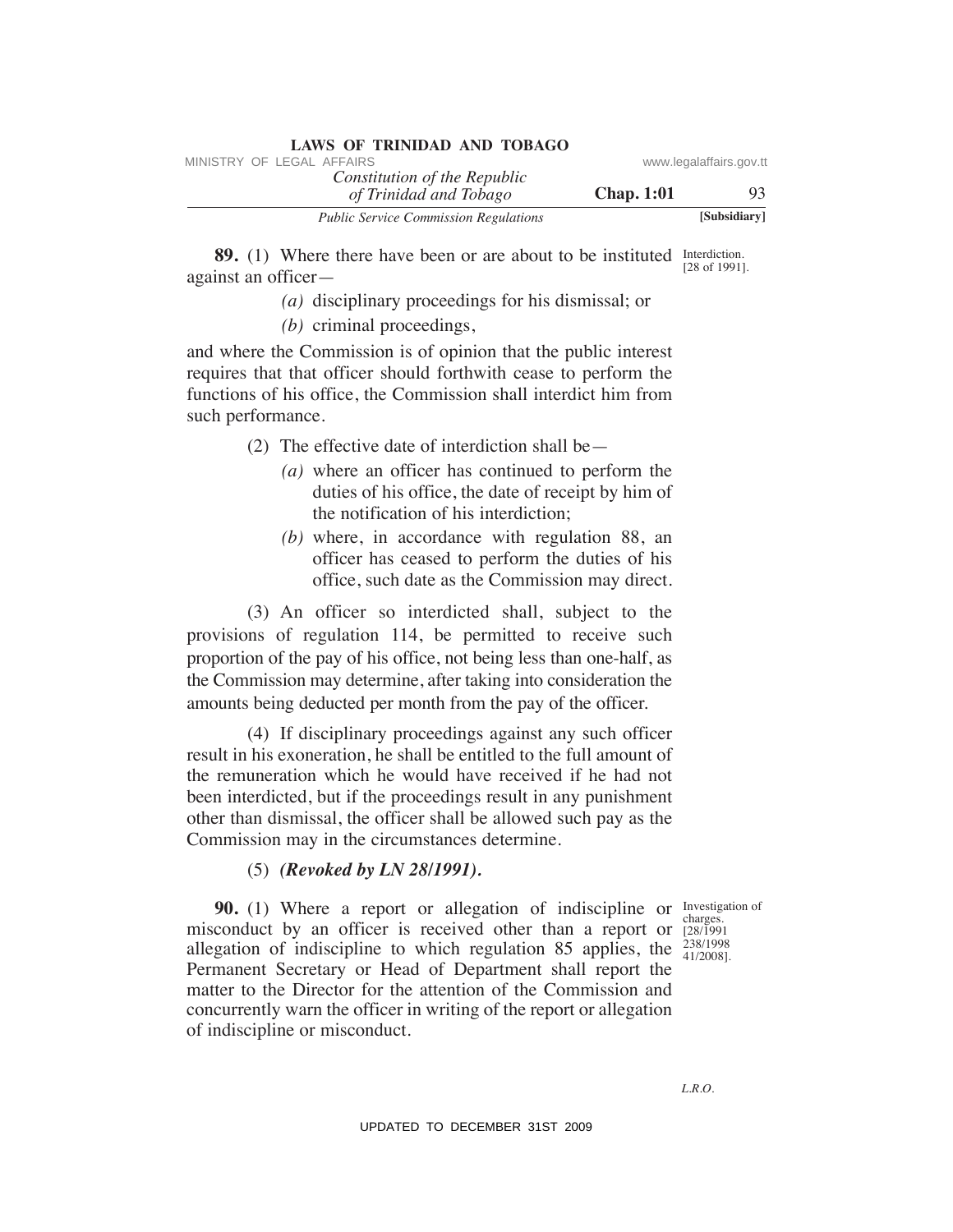| www.legalaffairs.gov.tt |
|-------------------------|
|                         |

 (2) An investigating officer shall be appointed by the Director from the Public Service Investigations Unit to investigate the report or allegation.

 (2A) An investigating officer may also be appointed by a Permanent Secretary or Head of Department of the Ministry or Department to which the officer is assigned and shall hold an office in a grade higher than that of the officer.

 (3) The investigating officer shall, within three days of his appointment, give the officer a written notice specifying the time, not exceeding seven days from the date of the receipt of such notice, within which he may, in writing, give an explanation concerning the report or allegation to the investigating officer.

 (4) The investigating officer shall require those persons who have direct knowledge of the alleged indiscipline or misconduct to make written statements within seven days for the information of the Commission.

 (5) The investigating officer shall with all possible dispatch but not later than thirty (30) days from the date of his appointment, forward to the Director of Personnel Administration for the information of the Commission an investigating officer's report consisting of the original statements and all relevant documents together with his own report on the particular act.

 (5A) Where the Commission considers that the circumstances before it warrants an extension of time, the period referred to in subregulation (5) may be extended by a period not extending thirty days.

 (6) The Commission, after considering the report of the investigating officer and any explanation given under subregulation (3), shall decide whether the officer should be charged with an offence, and if the Commission decides that the officer should be so charged, the Commission shall, as soon as possible, cause the officer to be informed in writing of the charge together with such particulars as will leave the officer under no misapprehension as to the precise nature of the allegations on which the charge is based. VERENCE CALC AFFAIRS Constitution of the Republic Constitution of the Republic Constitution of the Republic Constitution of the Britist Constitution of the Britist Constitution (2). An investigation of the Republic Syric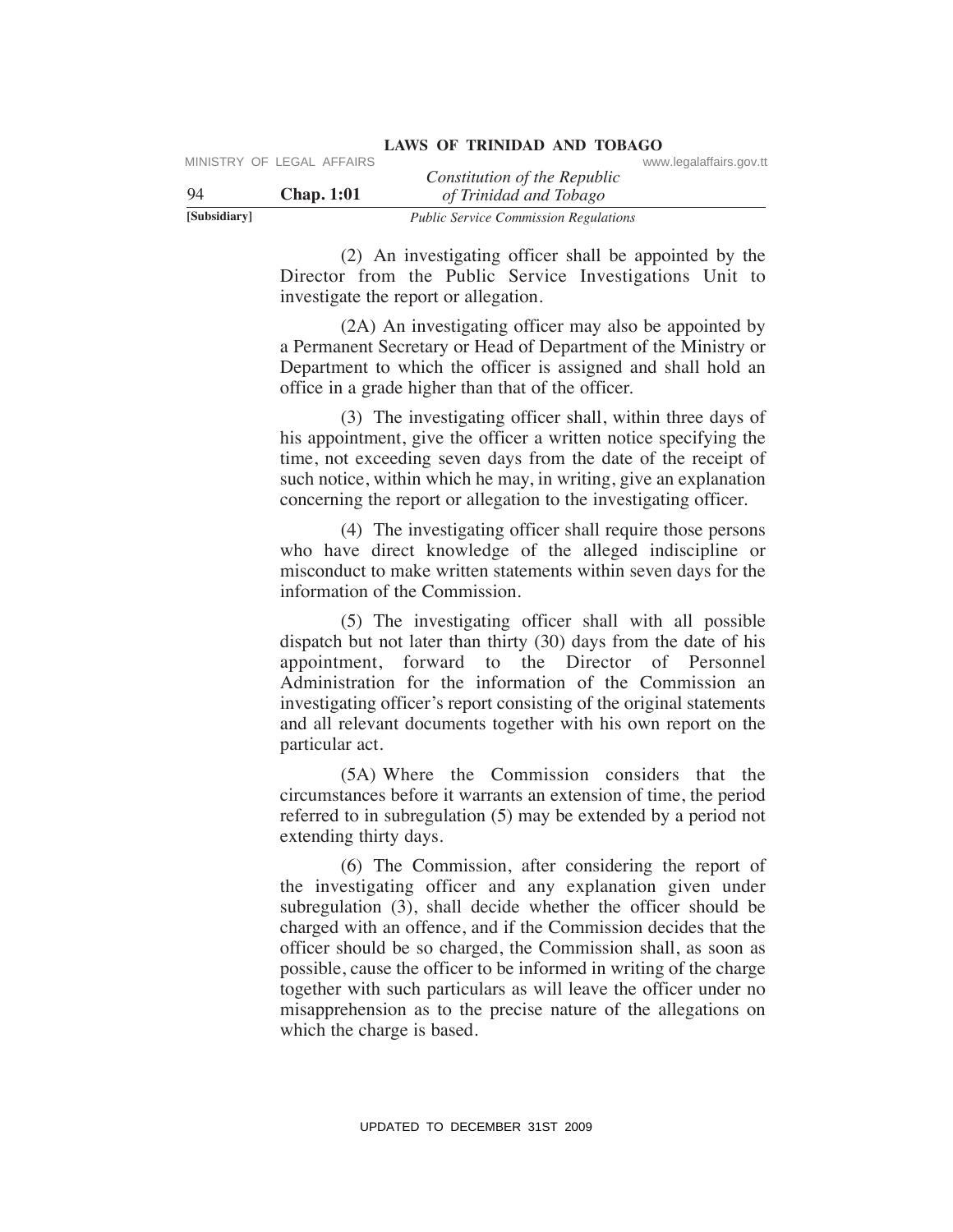| <b>LAWS OF TRINIDAD AND TOBAGO</b>           |                   |                         |
|----------------------------------------------|-------------------|-------------------------|
| MINISTRY OF LEGAL AFFAIRS                    |                   | www.legalaffairs.gov.tt |
| Constitution of the Republic                 |                   |                         |
| of Trinidad and Tobago                       | <b>Chap.</b> 1:01 | 95                      |
| <b>Public Service Commission Regulations</b> |                   | [Subsidiary]            |

 (7) Where, in the explanations given under subregulation (3), the officer makes an admission of guilt, the Commission may determine the penalty to be awarded without further inquiry.

 (8) Where the Commission, under section 127 of the Constitution, has delegated to an officer its duty of deciding under subregulation (6) whether an officer shall be charged and of charging such officer with an offence, the reference in subregulations  $(4)$ ,  $(5)$ ,  $(6)$  and  $(7)$  to the Commission shall be construed as a reference to that officer. Whistricy or LEGAL AFFAIRS or  $\alpha f$  are *Considitation of the Republic* or www.legalaffairs.gov.<br>
The consideration of Horizon common agents of the common agents and Thristogen and Thristogen and The explanation (3), the

**91.** Where an officer is charged with an alleged act of Documents to indiscipline or misconduct he shall, as soon as possible, be given  $\frac{1}{\text{accused}}$ a copy of any written explanation he may have made under regulation 90(3).

**92.** (1) Where an officer is charged with indiscipline or officer to admit misconduct the officer shall be requested to state in writing  $\frac{d}{dx}$  in writing and within a specified period whether he admits or denies the charge  $\frac{may\ include}{ex}$ explanation. and shall be allowed to give to the disciplinary tribunal or the Commission any explanation he may wish.

 (2) Where an officer admits the charge under subregulation (1), he shall be allowed to include in his explanation any extenuating circumstances in mitigation.

 **93.** Where an officer—

- (a) fails to give an explanation under ordeny charge. regulation 90(3); or
	- *(b)* fails to admit or deny the charge under regulation 92(1); or
	- *(c)* gives an explanation under regulation 90(3), or under regulation  $92(1)$ , that
		- (i) places the facts in dispute; or
		- (ii) does not exculpate him,

the hearing shall proceed as though the officer denied the charge.

**94.** (1) The officer shall be allowed to state the names and Witnesses. addresses of any witnesses to relevant facts whom he may desire to give evidence at the hearing of the case.

Hearing on failure to admit

be supplied to

or deny charge

*L.R.O.*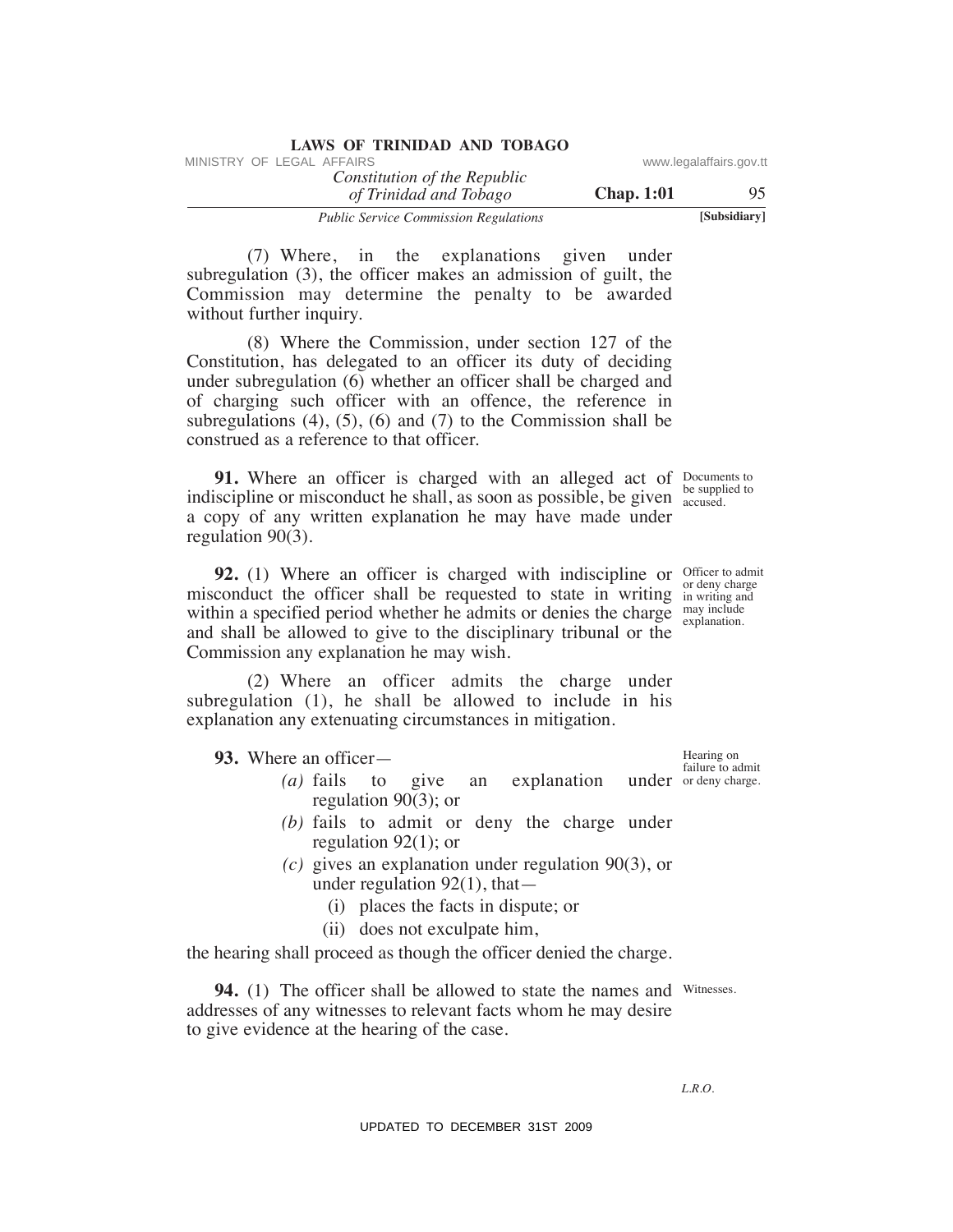| [Subsidiary] |                           | <b>Public Service Commission Regulations</b> |                         |
|--------------|---------------------------|----------------------------------------------|-------------------------|
| -96          | <b>Chap.</b> 1:01         | of Trinidad and Tobago                       |                         |
|              |                           | Constitution of the Republic                 |                         |
|              | MINISTRY OF LEGAL AFFAIRS |                                              | www.legalaffairs.gov.tt |

 (2) Any such witness who is an officer shall be ordered to attend at the hearing of the case and any other witness shall be given due notice that his attendance is desired and of the time and place of the hearing.

Appointment of disciplinary tribunal. [173/2000].

 **95.** (1) Where the Commission under regulation 90(6) charges an officer with an alleged act of indiscipline or misconduct and the provisions of regulation 93 apply, the Commission may appoint a disciplinary tribunal to hear and find the facts.

 (2) A disciplinary tribunal which the Commission appoints under subregulation (1) may be constituted of—

- *(a)* one officer; or
- *(b)* an uneven number of officers not being less than three.

 (3) For the purposes of subregulation (2), a reference to officer includes a reference to a retired officer.

 (4) (i) An officer selected under subregulation (2) shall be, or in the case of a retired officer, shall have been, of a grade higher than that of the officer charged.

 (ii) An officer selected under subregulation (2) shall in no case be of a grade lower than Clerk IV, or in the case of a retired officer shall not have retired at a grade lower than Clerk IV.

 (5) Notwithstanding subregulation (2), the Commission may appoint a tribunal consisting of such other persons as it may consider suitable.

Duty of officers appointed to disciplinary tribunal. [174/2007].

 **96.** (1) It shall be the duty of every officer appointed under regulation 95 to hear the evidence, find the facts and make a report to the Commission in accordance with regulations 98 and 102 as soon as possible, and such officer may not be permitted any leave, other than sick leave or maternity leave, until the report is made to the Commission. VPLEVION. AFFAIRS Constitution of the Republic<br>
Solution of the Republic<br>
Solutions<br>
Solutions<br>
(2) Any such witness who is an officer shall be ordered<br>
to attend at the bearing of the chest commission regulations<br>
(2) A

 (2) Notwithstanding these Regulations, where an officer referred to in subsection (1) is unable to perform his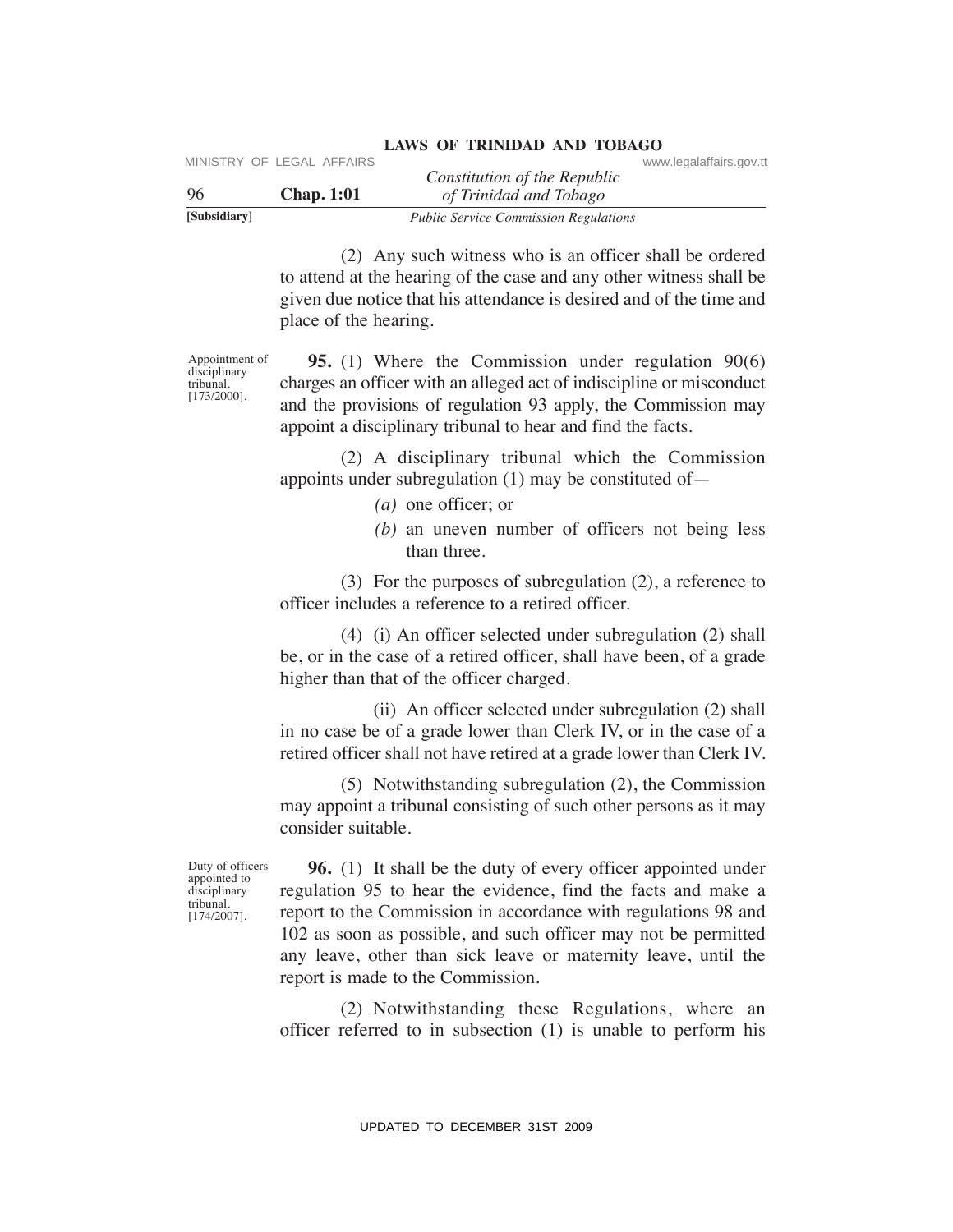| LAWS OF INIMIDAD AND TODAGO                            |                   |                         |
|--------------------------------------------------------|-------------------|-------------------------|
| MINISTRY OF LEGAL AFFAIRS                              |                   | www.legalaffairs.gov.tt |
| Constitution of the Republic<br>of Trinidad and Tobago | <b>Chap.</b> 1:01 | 97                      |
| <b>Public Service Commission Regulations</b>           |                   | [Subsidiary]            |

functions for whatever reason, the disciplinary tribunal of which he is a member may continue to hear and conclude the case and make a report, but such a tribunal shall not be constituted of less than two members.

**LAWS OF TRINIDAD AND TOBAGO**

**97.** An officer who is charged with an alleged act of officer on indiscipline or misconduct shall not be permitted to take leave permitted leave. other than sick leave or maternity leave until the determination of the case.

**98.** (1) The following procedure shall apply to the hearing Procedure at by a disciplinary tribunal of a charge of alleged misconduct or indiscipline:

- *(a)* The officer shall be summoned to appear at the hearing and shall be given full opportunity to defend himself.
- *(b)* The case against the officer may be presented by an officer of the Ministry or Department to which the officer is assigned, but such officer shall be the holder of an office in a grade higher than that of the officer charged.
- *(c)* Before the case against the officer is presented, the officer may submit that the facts alleged in the charge are not such as to constitute the offence with which he is charged, and the disciplinary tribunal shall make a report of the submission to the Commission for its decision.
- *(d)* At the hearing before a disciplinary tribunal, the officer may conduct his defence either in person or may be represented by an officer of his choice who is a member of the service, or by his staff association or by an Attorney-at-law; and if the officer is represented by such member, or by his staff association, or by an Attorney-at-law, the officer or his representative may cross-examine the witnesses called in support of the case against him, but where the hearing is before a WHETEX' OF LEGAL AFFAIRS www.legalaffairs.gov.ttm<br>  $\frac{\partial f}{\partial t}$  Translation of The Regulation Chap. 1:01<br>
Translation Theorem can also a Total Constituted order and the Constituted order and constituted order and constitu

charge not to be

hearing.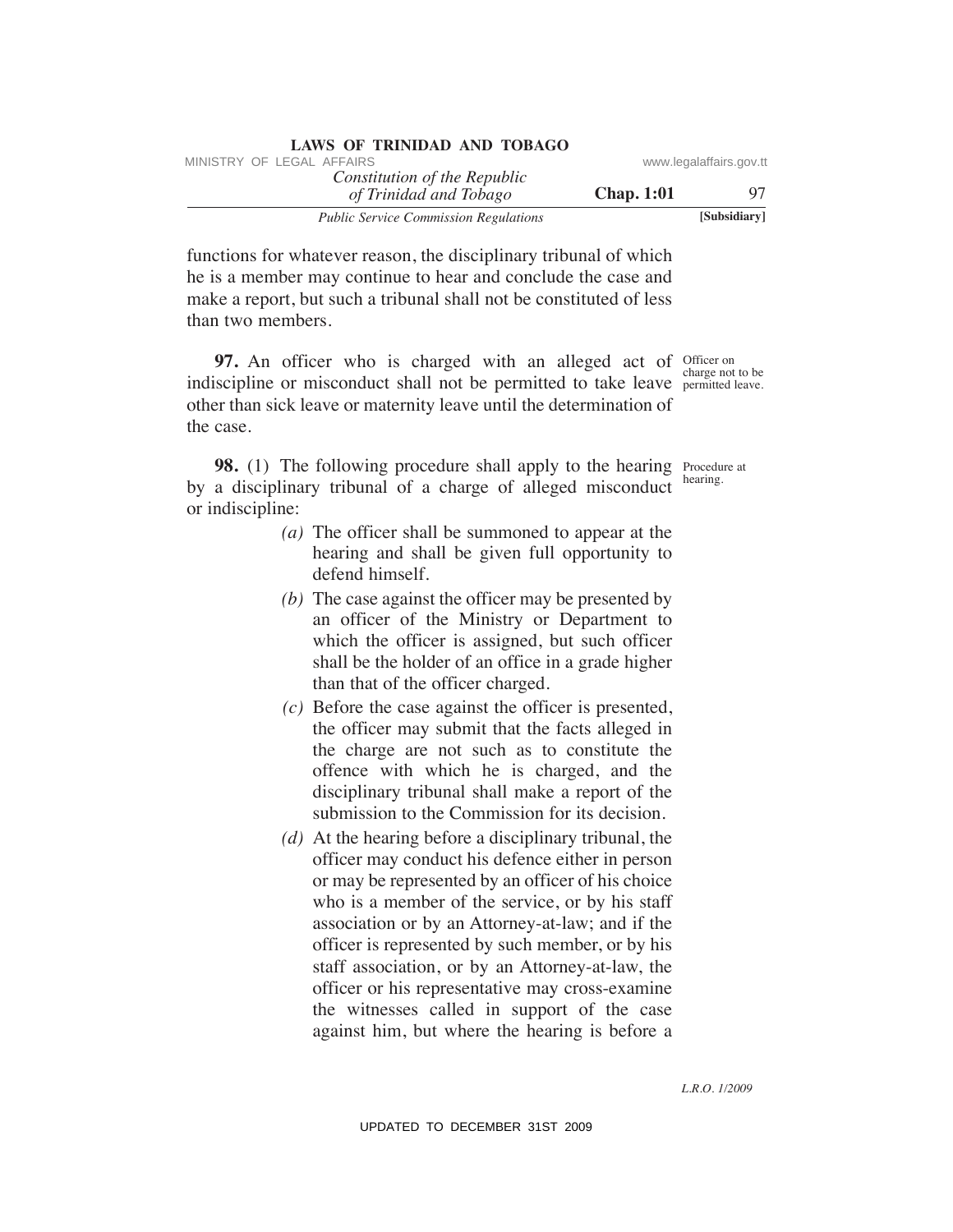| 98                                              | MINISTRY OF LEGAL AFFAIRS<br><b>Chap. 1:01</b> | www.legalaffairs.gov.tt<br>Constitution of the Republic<br>of Trinidad and Tobago                                                                                                                                                                                                                                                                                                                                                                                                                                                               |
|-------------------------------------------------|------------------------------------------------|-------------------------------------------------------------------------------------------------------------------------------------------------------------------------------------------------------------------------------------------------------------------------------------------------------------------------------------------------------------------------------------------------------------------------------------------------------------------------------------------------------------------------------------------------|
| [Subsidiary]                                    |                                                | <b>Public Service Commission Regulations</b>                                                                                                                                                                                                                                                                                                                                                                                                                                                                                                    |
|                                                 |                                                | disciplinary tribunal constituted of one officer,<br>the officer charged shall not be represented by<br>an Attorney-at-law.                                                                                                                                                                                                                                                                                                                                                                                                                     |
|                                                 |                                                | (e) A true record of the proceedings at the hearing<br>of the case shall be taken and a copy of the<br>record shall be made if the officer desires to<br>make application for a review.                                                                                                                                                                                                                                                                                                                                                         |
|                                                 |                                                | (2) Nothing in this regulation shall be construed so as to<br>deprive the officer from at any time making a submission that the<br>facts disclosed in the evidence do not support the charge.                                                                                                                                                                                                                                                                                                                                                   |
| Adjournment of<br>hearing.                      |                                                | 99. The hearing of any case may be adjourned from time to<br>time as may appear necessary for due hearing of the case.                                                                                                                                                                                                                                                                                                                                                                                                                          |
| Hearing in<br>absence of<br>accused officer.    | adjourned, as the case may be.                 | 100. (1) If the officer does not attend the hearing of the<br>charge, without good reason, the hearing may be proceeded with<br>and concluded in his absence, but if good reason is given to the<br>disciplinary tribunal by or on behalf of the officer why the officer<br>is unable to attend the hearing, the hearing shall be postponed or                                                                                                                                                                                                  |
|                                                 | shall be dispensed with.                       | (2) Where, owing to the absence of the officer, it is<br>impossible to comply with the procedure described in<br>regulation $90(3)$ , regulations 91, 92, 94, and regulation $98(1)$                                                                                                                                                                                                                                                                                                                                                            |
| Standard of<br>proof.<br>[28/1991<br>143/2006]. |                                                | <b>101.</b> (1) The standard of proof in any proceedings under this<br>Chapter shall be that required in a Court of law in civil cases.                                                                                                                                                                                                                                                                                                                                                                                                         |
| Ch. 7:02.                                       |                                                | (2) In the hearing of any matter before it the Tribunal<br>may act without regard to technicalities and legal form and shall<br>not be bound to follow the rules of evidence stipulated in the<br>Evidence Act, but the Tribunal may inform itself on any matter in<br>such manner as it thinks just and may take into account opinion<br>evidence and such facts as it considers relevant but in any such<br>case, the parties to the proceedings shall be given the opportunity<br>if they so desire, of adducing evidence in regard thereto. |
|                                                 |                                                | UPDATED TO DECEMBER 31ST 2009                                                                                                                                                                                                                                                                                                                                                                                                                                                                                                                   |

# **LAWS OF TRINIDAD AND TOBAGO**<br>www.legalaffairs.gov.tt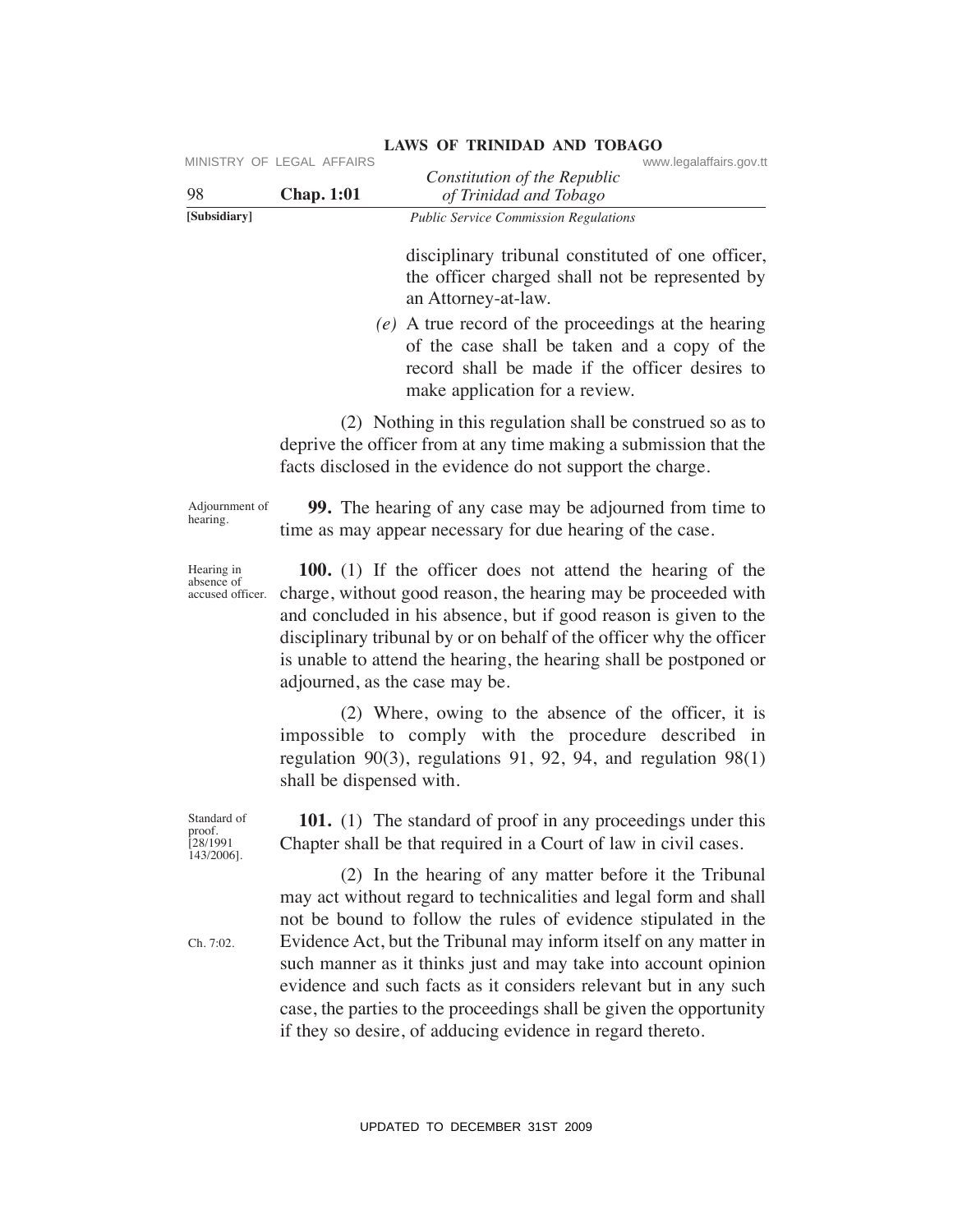| <b>LAWS OF TRINIDAD AND TOBAGO</b>                     |                   |                         |
|--------------------------------------------------------|-------------------|-------------------------|
| MINISTRY OF LEGAL AFFAIRS                              |                   | www.legalaffairs.gov.tt |
| Constitution of the Republic<br>of Trinidad and Tobago | <b>Chap.</b> 1:01 | 99                      |
| <b>Public Service Commission Regulations</b>           |                   | [Subsidiary]            |

 (3) No documentary evidence shall be used against the officer unless he has previously been supplied with a copy thereof or given access thereto.

 (4) Any explanation given by an officer under regulation 90(3) shall be admissible at any hearing.

**102.** (1) The disciplinary tribunal shall make a report to the Tribunal to Commission, and the report shall contain its findings of fact and  $\frac{128}{[28/1991]}$ . an expression of its opinion as to the meaning and value of the facts found, together with the record of the proceedings required by regulation 98(1)*(e)*.

(2) The disciplinary tribunal shall not disclose the  $R_{\text{epprt}}$ contents of the report made under subregulation (1) to the officer charged, or to any officer not authorised to receive such report.

## (3) *(Deleted by LN 28/1991).*

**103.** (1) Where, during the course of the hearing of a case and Disciplinary before the hearing is concluded by the disciplinary tribunal adjourn and constituted of one officer, it appears to the disciplinary tribunal  $\frac{1}{\text{Commission}}$ that there are grounds disclosed which could form the basis of a charge for which the penalty that could be imposed could be any one of the penalties specified in regulation 110(1)*(a)* to *(e)*, the disciplinary tribunal shall adjourn the hearing for a period not exceeding 14 days and shall forthwith report its findings of fact with a report of the proceedings up to date to the Commission. WHETRY OF LEGAL AFFAIRS of the Republic of the Republic of the Republic of Trinulad and Tablego **Chap. 1:01**<br>
(3) No documentary evidence shall be used against the thereof or given necess thereto.<br>
(3) No documentary evid

 In this subregulation, a reference to the Commission shall be construed as a reference to the officer to whom the Commission has delegated its powers under section 127 of the Constitution.

 (2) Where such officer receives a report of the proceedings, he shall submit that report to the Commission, and if in the opinion of the Commission—

> *(a)* the officer should be charged with an alleged act of indiscipline or misconduct, the Commission shall cause the officer to be so charged and the proceedings before the disciplinary tribunal shall cease; or

report.

confidential.

tribunal may report to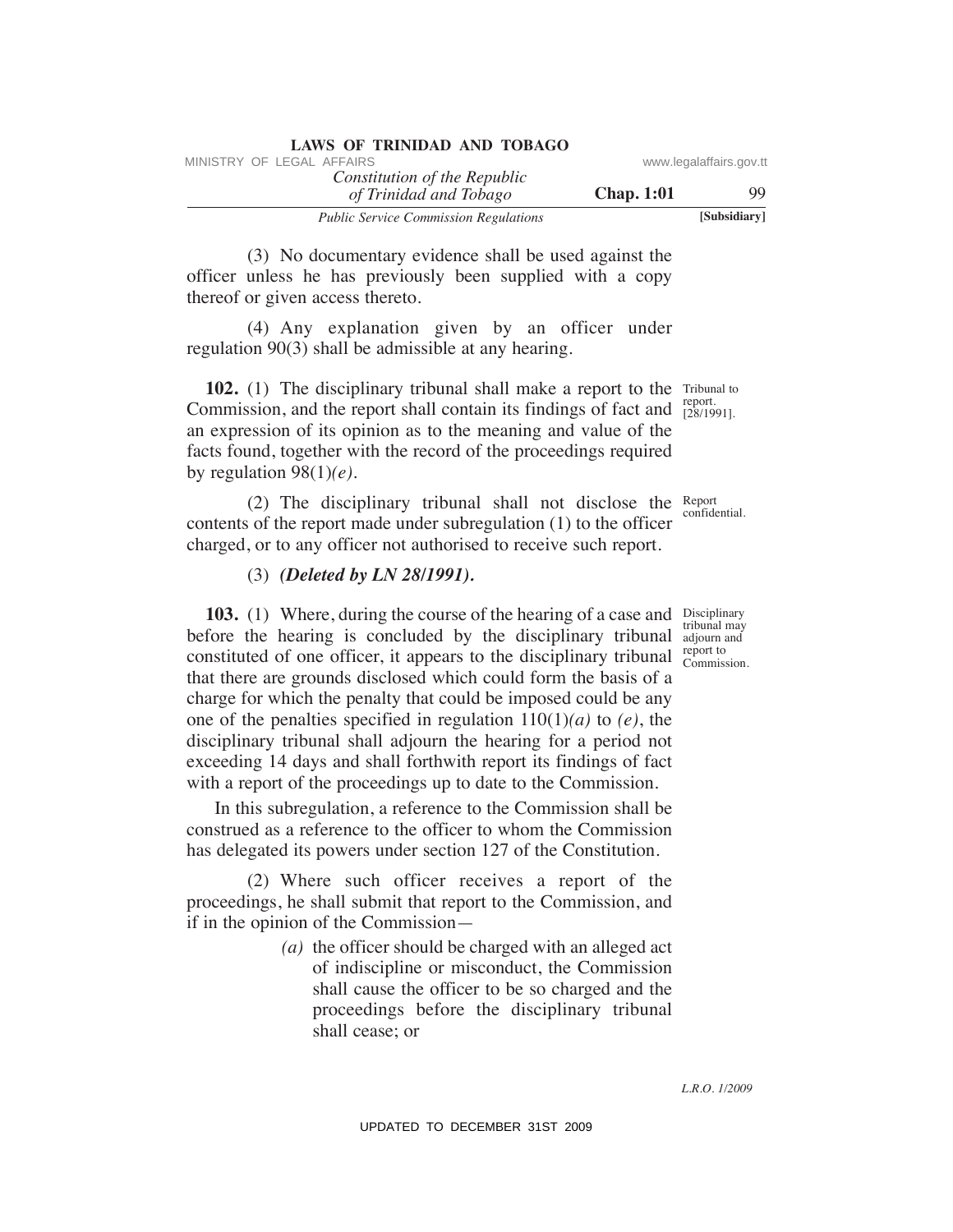| [Subsidiary] |                           | <b>Public Service Commission Regulations</b> |                         |
|--------------|---------------------------|----------------------------------------------|-------------------------|
| 100          | <b>Chap.</b> 1:01         | of Trinidad and Tobago                       |                         |
|              |                           | Constitution of the Republic                 |                         |
|              | MINISTRY OF LEGAL AFFAIRS |                                              | www.legalaffairs.gov.tt |

 *(b)* the officer, on the findings of fact submitted, may be liable to any one of the penalties specified in regulation 110(1)*(b)* to *(e)*, the Commission may direct the disciplinary tribunal to continue the hearing of the evidence, find the facts and make a report to the Commission.

 (3) On consideration of the report of the disciplinary tribunal the Commission may impose any one of the penalties specified in regulation 110(1)*(b)* to *(e)*.

Disciplinary tribunal to report where evidence insufficient.

 **104.** (1) Where the disciplinary tribunal constituted of three officers hearing the evidence finds that the evidence is insufficient to support the charge or charges, the disciplinary tribunal shall report to the Commission its findings of fact together with the record of the proceedings as required by regulation  $98(1)(e)$  without calling on the officer for his defence.

 (2) If on receipt of the report and record of the proceedings under subregulation (1) the Commission is of the opinion that the report should be amplified in any respect or that further enquiry is desirable it may refer the case back to the disciplinary tribunal for further enquiry or report accordingly.

 **105.** Where the disciplinary tribunal constituted of three officers in hearing the evidence is of the opinion that such evidence discloses other misconduct or indiscipline, the disciplinary tribunal shall report the matter to the Commission and if the Commission thinks fit to proceed against the officer on such misconduct or indiscipline, it shall cause the officer to be informed in writing of any further charges and the procedure prescribed in these Regulations in respect of the original charge shall apply in respect of such charge. VINESTRY OF LEGAL AFFAIRS Constitution of the Republic COMENSION CHAP ( $\frac{1}{2}$  Thredital on The Constrains and Thingy of Theodor Theodor Theodor Theodor Theodor Theodor Comension and the same of the penalties<br>signal to

Penalties that may be awarded under delegated authority. [28/1991].

 **106.** (1) The Commission on consideration of the report under regulation 102 may either exonerate the officer or impose the penalty specified in regulation  $110(1)$ *(f)* or *(g)*.

 (2) The Commission shall, as soon as possible after the hearing of the charge, inform the officer in writing of its findings

Disciplinary tribunal to report evidence of other misconduct or indiscipline disclosed at hearing of charges.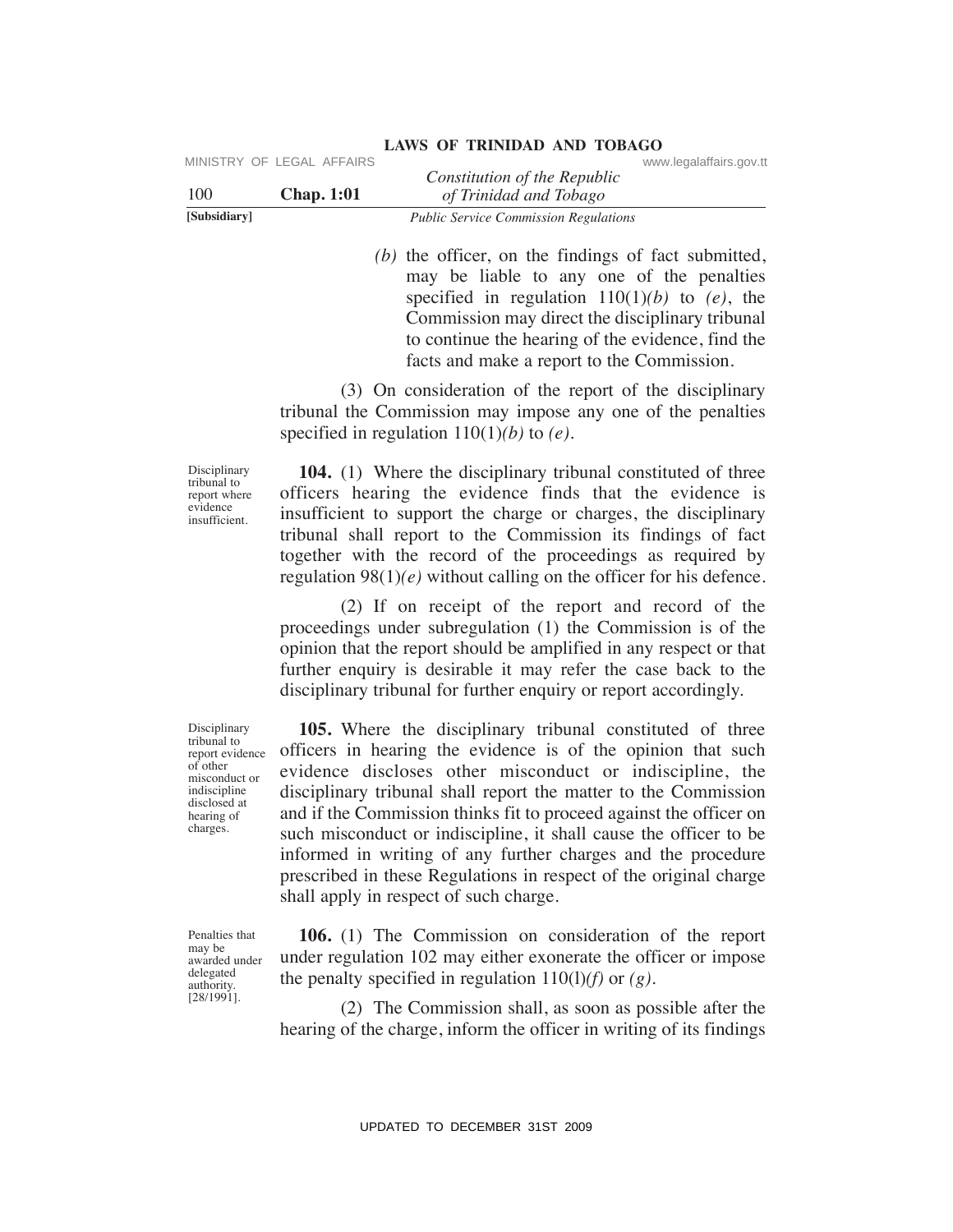| LAWS OF ININIDAD AND TODAGO                            |                   |                         |
|--------------------------------------------------------|-------------------|-------------------------|
| MINISTRY OF LEGAL AFFAIRS                              |                   | www.legalaffairs.gov.tt |
| Constitution of the Republic<br>of Trinidad and Tobago | <b>Chap.</b> 1:01 | 101                     |
| <b>Public Service Commission Regulations</b>           |                   | [Subsidiary]            |

specified in the Public Service Appeal Board Regulations for Sub. Leg. and of the penalty imposed on him, of his right to apply for an appeal to the Public Service Appeal Board and of the time making such an application.

**LAWS OF TRINIDAD AND TOBAGO**

- (3) Where the officer—
- (i) makes application for an appeal to the Public Service Appeal Board within the time specified in the Public Service Appeal Board Regulations, the penalty shall not take effect pending the determination of the appeal by the Public Service Appeal Board; or WHETEN' OF LEGAL AFFAIRS of the Repubblic convention of The Repubblic constrains government of The Trinulad and of the penalty imposed on him, of his right to apply for an specified in the Public Service Appeal Board Regu
	- (ii) does not make an application for an appeal to the Public Service Appeal Board, the penalty shall take effect at the expiry of the time specified in the Public Service Appeal Board Regulations for making such an application.

 (4) In this regulation a reference to the Commission shall be construed as a reference to the officer to whom the Commission has delegated its powers under section 127 of the Constitution.

**107.** (1) Where on consideration of the report of the Commission to findings of fact by a disciplinary tribunal the Commission is of  $\frac{1}{100}$  of penalty the opinion that—

- *(a)* the officer should be exonerated, the Commission shall exonerate the officer;
- *(b)* the officer should be dismissed, the Commission shall dismiss the officer; or
- *(c)* some penalty other than dismissal should be imposed on the officer, the Commission may impose any of the penalties specified in regulation  $110(1)(b)$  to  $(g)$ .

 (2) The Commission shall, as soon as possible after the hearing of the charge, inform the officer in writing of its

inform officer imposed and of his right to apply for review. [28/1991].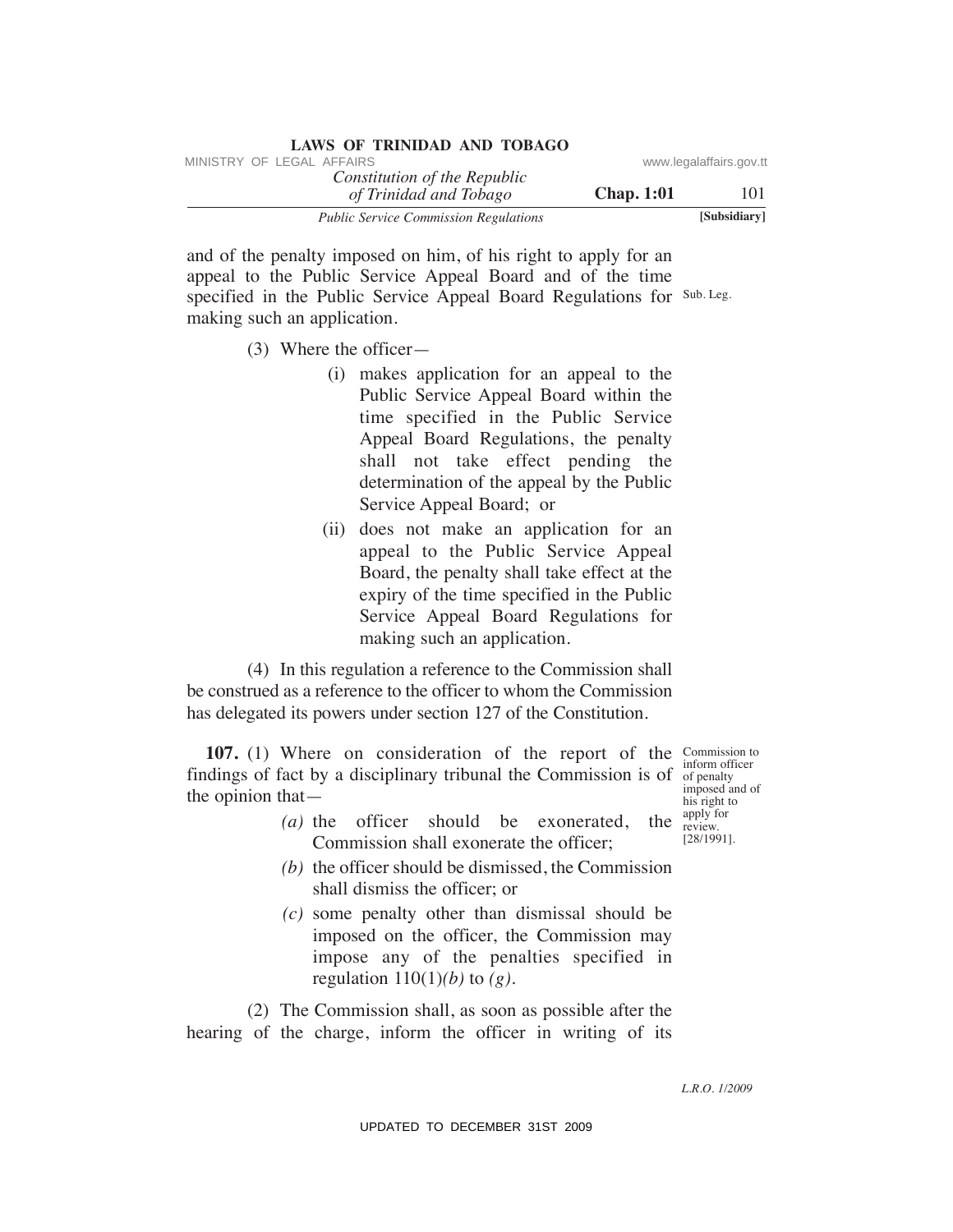|                | MINISTRY OF LEGAL AFFAIRS |                                              | www.legalaffairs.gov.tt |
|----------------|---------------------------|----------------------------------------------|-------------------------|
|                |                           | Constitution of the Republic                 |                         |
| <sup>102</sup> | <b>Chap.</b> 1:01         | of Trinidad and Tobago                       |                         |
| [Subsidiary]   |                           | <b>Public Service Commission Regulations</b> |                         |

findings and the penalty imposed on him, of his right to apply for an appeal to the Public Service Appeal Board and of the time specified in the Public Service Appeal Board Regulations for making such application.

(3) Where the officer—

Sub. Leg.

Commission may remove officer in public interest.

- (i) makes an application for an appeal to the Public Service Appeal Board within the time specified in the Public Service Appeal Board Regulations, the penalty shall not take effect pending the determination of the appeal by the Public Service Appeal Board; or
- (ii) does not appeal, the penalty shall take effect at the expiration of the said time.

 (4) Where the Commission under subregulation (1) informs the officer that it proposes to impose the penalty of dismissal, the officer, notwithstanding that he gives notice of appeal within the time specified in the Public Service Appeal Board Regulations, shall not receive any pay or allowance from the date of the expiration of such time.

 **108.** Where on a consideration of the report of the findings of fact of a disciplinary tribunal as defined in regulation 95(2)*(b*), the Commission is of the opinion that the officer does not deserve to be dismissed by reason of the charges alleged but that the proceedings disclose other grounds for removing him from the public service in the public interest, the Commission may make an order for the removal of such officer without recourse to the procedure prescribed by regulation 53. UPDATENT CONSULTERT CONSULTERT CONSULTERT CONSULTERT CONSULTERT CONSULTERT CONSULTERT THE CONSULTERT CONSULTERT THE CONSULTERT SIMULATION SIMULATION and appear to the Public Service Appear Road and the pair of the Consume

Proceedings in private. **109.** The proceedings before a disciplinary tribunal shall be held in private.

**Penalties 110.** (1) The following are the penalties that may be imposed by the Commission by disciplinary proceedings brought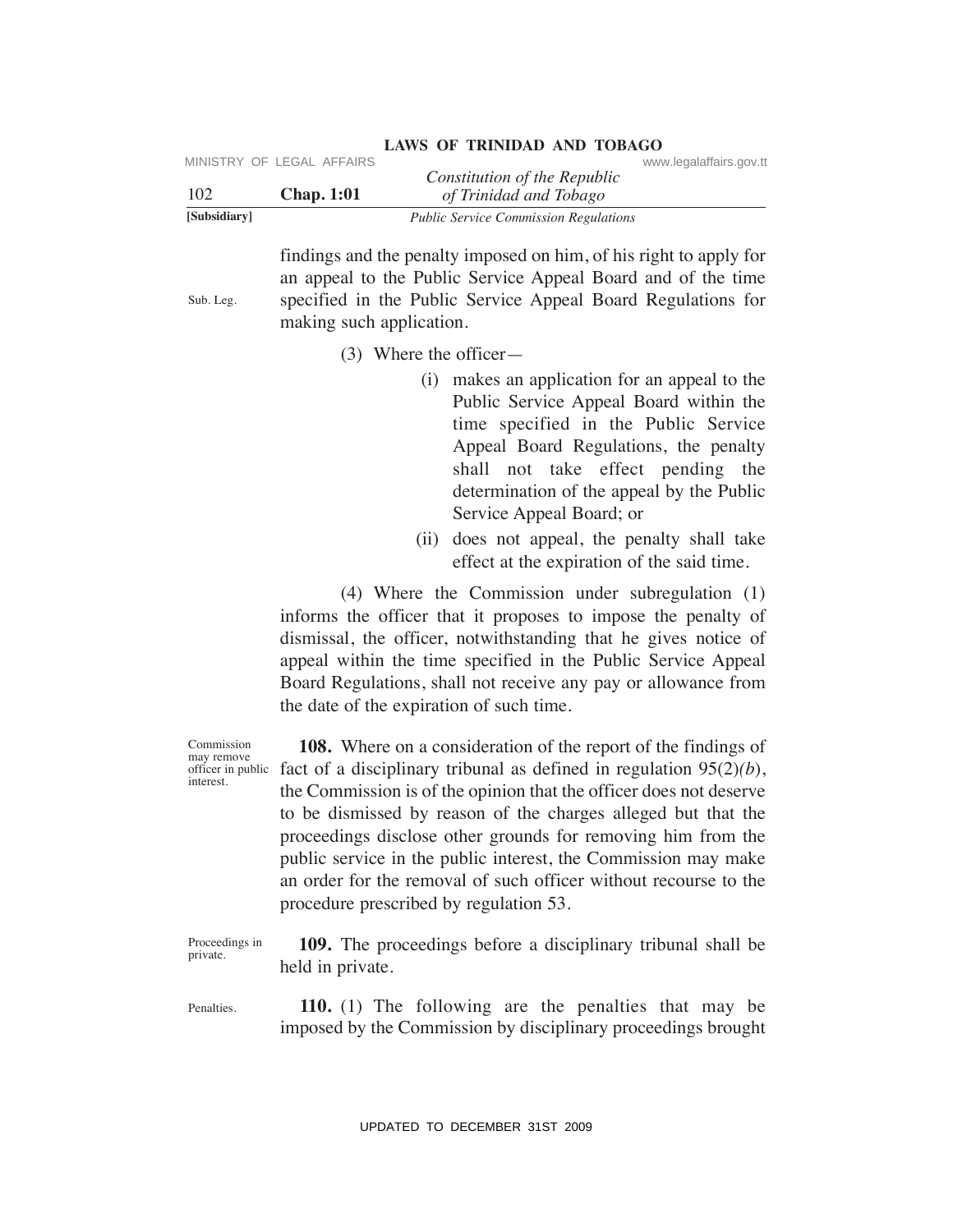| LAWS OF IMPORTUNITY RESERVED<br>MINISTRY OF LEGAL AFFAIRS                                                                                                                                                                   | www.legalaffairs.gov.tt                                      |
|-----------------------------------------------------------------------------------------------------------------------------------------------------------------------------------------------------------------------------|--------------------------------------------------------------|
| Constitution of the Republic<br><b>Chap. 1:01</b><br>of Trinidad and Tobago                                                                                                                                                 | 103                                                          |
| <b>Public Service Commission Regulations</b>                                                                                                                                                                                | [Subsidiary]                                                 |
| against an officer in respect of misconduct, indiscipline, or<br>unsatisfactory service:<br>$(a)$ dismissal, that is termination of appointment;<br>$(b)$ reduction in rank, that is, removal to another                    |                                                              |
| grade with an immediate reduction in salary;<br>$(c)$ reduction of remuneration, that is, an immediate<br>adjustment of remuneration to a lower point<br>on the scale of remuneration attached to the<br>particular office; |                                                              |
| $(d)$ deferment of increment, that is, a postponement<br>of the date on which the next increment is<br>due, with corresponding postponement in<br>subsequent years;                                                         |                                                              |
| $(e)$ stoppage of increment, that is, no payment for a<br>specified period of an increment otherwise due;<br>$(f)$ reprimand;<br>$(g)$ fine.                                                                                |                                                              |
| (2) Where a fine is imposed the amount of such fine<br>shall be deducted from the pay of the officer in such manner as<br>may be specified at the time the penalty is imposed.                                              |                                                              |
| 111.<br>(Revoked by LN 28/1991).<br>to<br>113.                                                                                                                                                                              |                                                              |
| 114. (1) An officer convicted of a criminal charge and Non-payment<br>sentenced to imprisonment without the option of a fine or<br>convicted of a criminal charge involving—<br>$(a)$ dishonesty,<br>$(b)$ fraud, or        | of remuneration<br>on conviction<br>of a criminal<br>charge. |
| $(c)$ moral turpitude,                                                                                                                                                                                                      |                                                              |
| shall not receive any pay or allowance after the date of conviction<br>pending consideration of his case by the Commission.                                                                                                 |                                                              |
| (2) The Commission may direct that an officer<br>convicted of a charge described in subregulation (1) shall cease<br>to perform the duties of his office forthwith.                                                         |                                                              |
|                                                                                                                                                                                                                             | <i>L.R.O. 1/2009</i>                                         |
| UPDATED TO DECEMBER 31ST 2009                                                                                                                                                                                               |                                                              |

- *(a)* dismissal, that is termination of appointment;
- *(b)* reduction in rank, that is, removal to another grade with an immediate reduction in salary;
- *(c)* reduction of remuneration, that is, an immediate adjustment of remuneration to a lower point on the scale of remuneration attached to the particular office;
- *(d)* deferment of increment, that is, a postponement of the date on which the next increment is due, with corresponding postponement in subsequent years;
- *(e)* stoppage of increment, that is, no payment for a specified period of an increment otherwise due;
- *(f)* reprimand;
- $(g)$  fine.

# **111.**

# **to** *(Revoked by LN 28/1991).*  **113.** }

- - *(a)* dishonesty,
	- *(b)* fraud, or
	- *(c)* moral turpitude,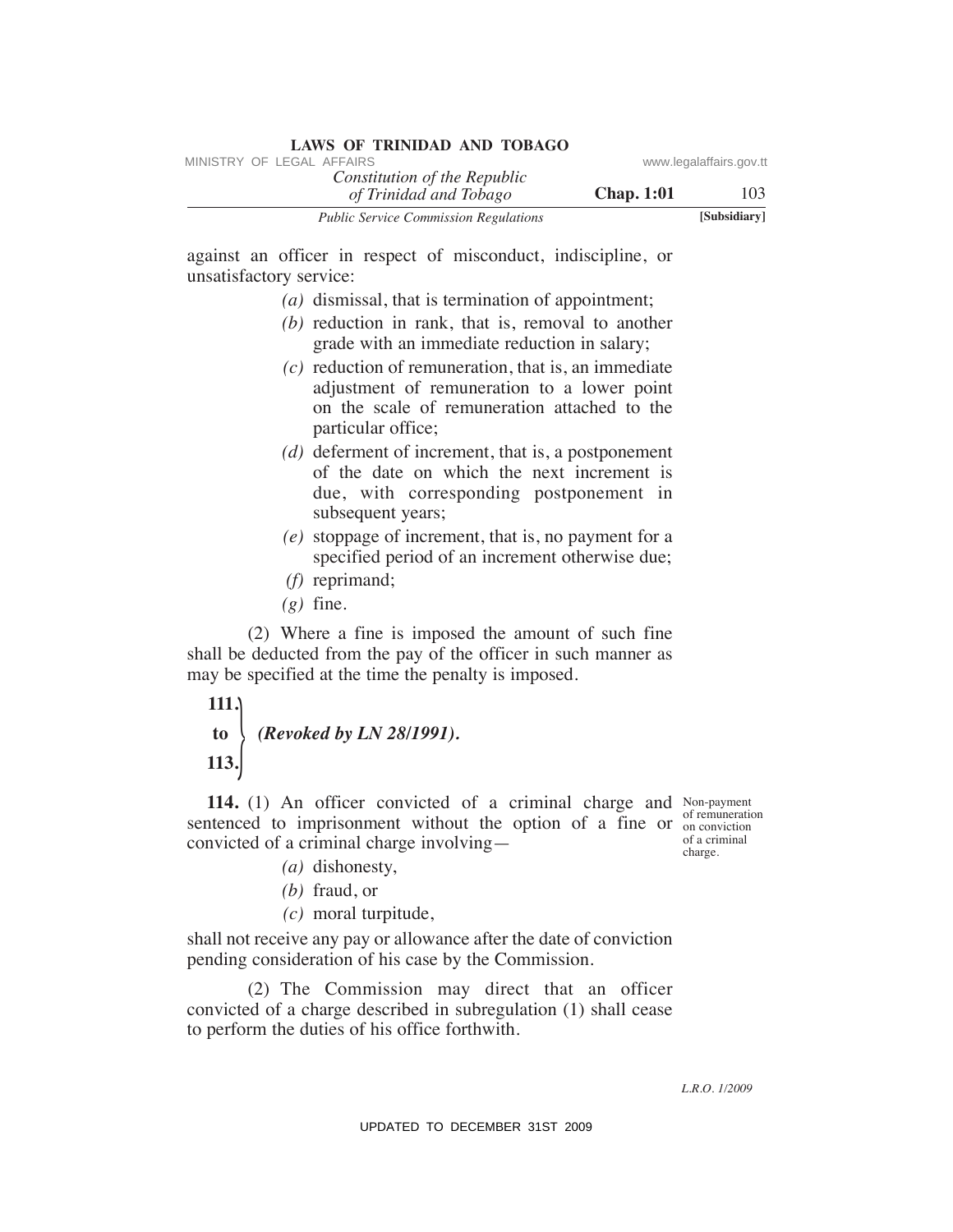|              | MINISTRY OF LEGAL AFFAIRS |                                                        | www.legalaffairs.gov.tt |
|--------------|---------------------------|--------------------------------------------------------|-------------------------|
| 104          | <b>Chap.</b> 1:01         | Constitution of the Republic<br>of Trinidad and Tobago |                         |
| [Subsidiary] |                           | <b>Public Service Commission Regulations</b>           |                         |

 (3) Notwithstanding that an officer convicted of a charge described in subregulation (1) has appealed against the conviction, such officer shall not receive any pay or allowance after the date of conviction.

#### **ChAPTeR IX**

#### **ReVIeWS**

 **115. to** *(Revoked by LN 28/1991).*  **122.**   $\frac{1}{2}$ 

#### **ChAPTeR X**

#### **MISCeLLANeOuS**

Application of Regulations to all officers.

 **123.** Chapter VIII of these Regulations shall not apply to persons appointed to act in or appointed temporarily to public offices or engaged on contract for a specified term and on specified conditions, but where the termination of such an appointment is contemplated on grounds of misconduct or unsatisfactory work or conduct, the person holding the appointment shall be given an opportunity to show cause why his appointment shall not be terminated. UPDATED TO DECEMBER 31ST 2009 MINISTRY OF LEGAL AFFAIRS www.legalaffairs.gov.tt

Commission facsimile signatures.

 **124.** Where in the performance of his duties, the Chairman, the Deputy Chairman or a member of the Commission is required to sign any document, the Chairman, the Deputy Chairman or a member of the Commission, as the case may be, may sign such document by imprinting thereon a facsimile of his signature.

#### **ChAPTeR XI**

#### **The TeAChING SeRVICe**

#### **PART I**

#### **PReLIMINARY**

Definitions. Ch. 39:01. **125.** In this Chapter— "Act" means the Education Act;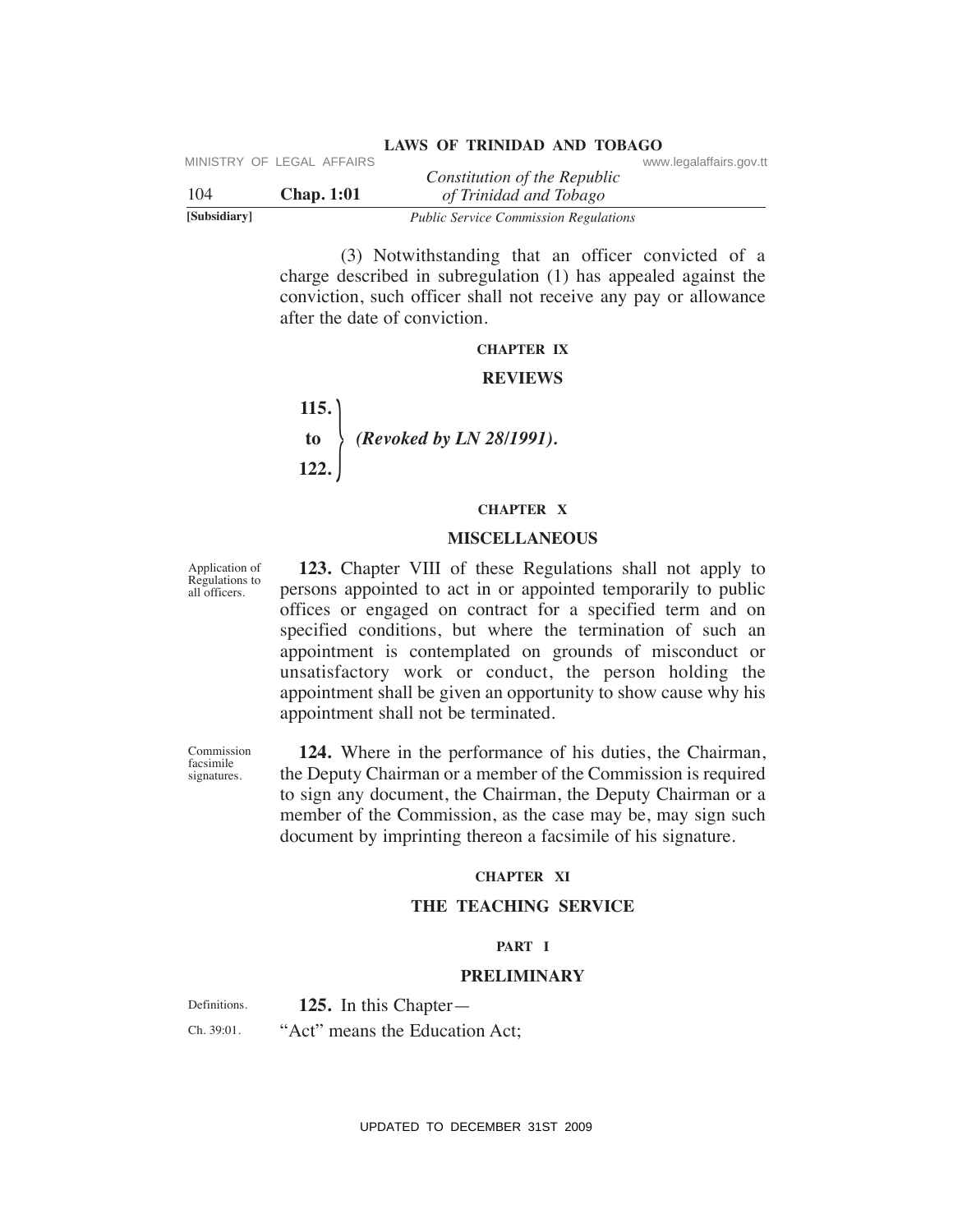| MINISTRY OF LEGAL AFFAIRS                              |                   | www.legalaffairs.gov.tt |
|--------------------------------------------------------|-------------------|-------------------------|
| Constitution of the Republic<br>of Trinidad and Tobago | <b>Chap.</b> 1:01 | 105                     |
| <b>Public Service Commission Regulations</b>           |                   | [Subsidiary]            |

"assisted school" means a public school, the Board of Management of which has received or is in receipt of public funds for building or extension or rebuilding or for the equipment and facilities provided for the school;

**LAWS OF TRINIDAD AND TOBAGO**

- "Board" means the governing body of an assisted school established under section 15 of the Act;
- "Government school" means a public school wholly owned by the Government;
- "primary school" means a school for the provision of primary education within the meaning of section 6 of the Act;
- "public school" means a Government school or an assisted school;
- Education Ordinance, or under the Act and the Regulations, 27 of 1951. "teacher" means a person registered as such under the former who is a member of the Teaching Service;
- "Teaching Service" means the unified Teaching Service established under section 53 of the Act.

#### **PART II**

#### **APPOINTMeNTS**

**126.** (1) Every application for first appointment to an office Application for first of teacher in the Teaching Service shall be addressed to the  $_{\text{appointment}}^{\text{tot}}$ Permanent Secretary on the prescribed form.

 (2) The Permanent Secretary shall check every application under subregulation (1) to ensure that the applicant is eligible for appointment to the office of teacher in accordance with the Act and the Regulations made thereunder.

 (3) The Permanent Secretary shall forward the applications of all eligible applicants to the Director for submission to the Commission.

**127.** (1) The Permanent Secretary in the performance of the Duty of duty imposed on him by regulation 20 of keeping up-to-date Secretary to seniority lists of the Teaching Service shall keep, in respect of keep separate teachers holding offices in primary schools— VINESTRY OF LEGAL *Constitution of the Republic* www.legalaffairs.gov.ttps://www.legalaffairs.gov.ttps://www.legalaffairs.gov.ttps://www.legalaffairs.gov.ttps://www.legalaffairs.gov.ttps://www.legalaffairs.gov.ttps://www.

 *(a)* a seniority list, hereinafter referred to as List "A", of Grade I trained teachers; and

Permanent keep separate for primary school teachers.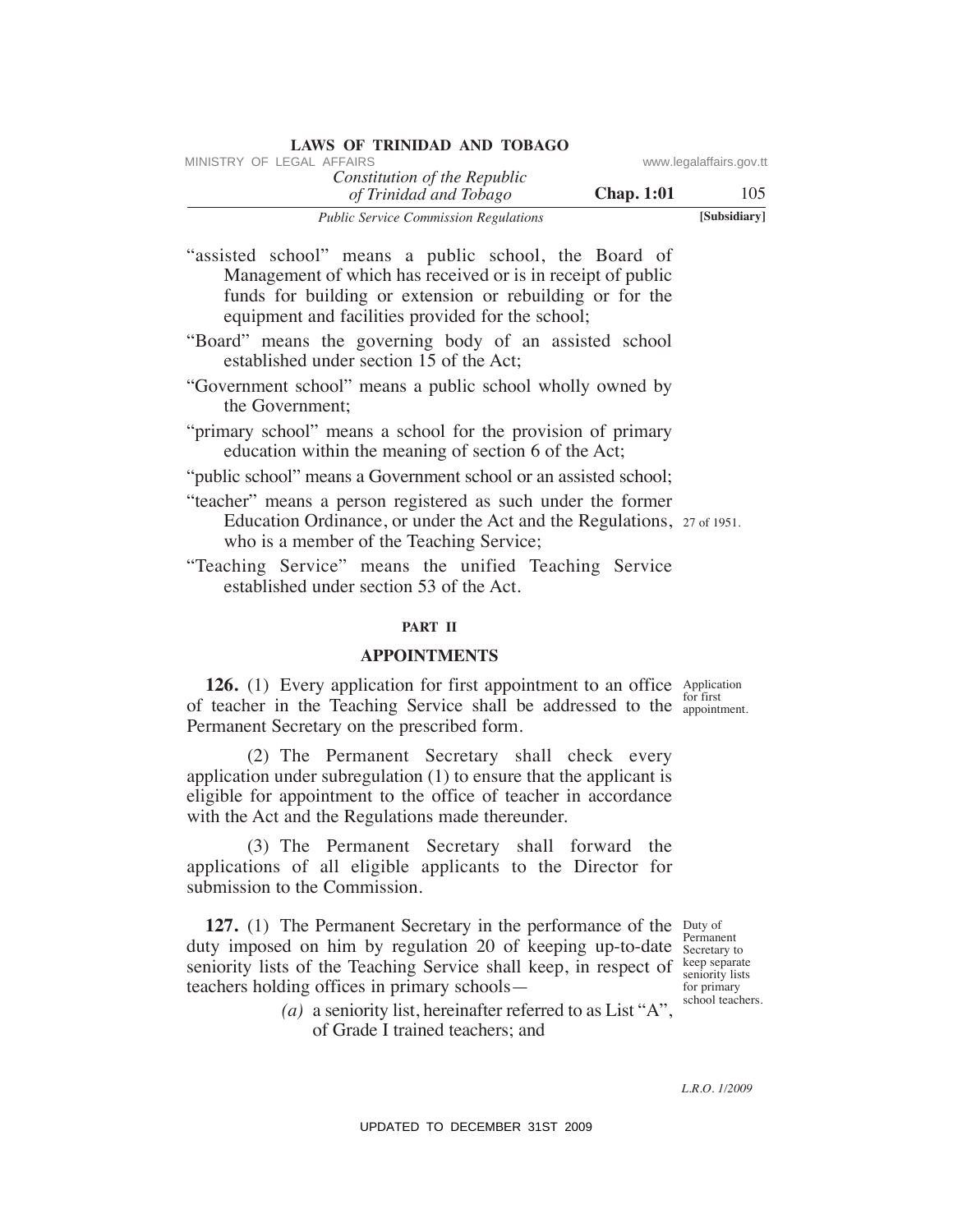| [Subsidiary] |                           | <b>Public Service Commission Regulations</b> |                         |
|--------------|---------------------------|----------------------------------------------|-------------------------|
| 106          | <b>Chap.</b> 1:01         | of Trinidad and Tobago                       |                         |
|              | MINISTRY OF LEGAL AFFAIRS | Constitution of the Republic                 | www.legalaffairs.gov.tt |

 *(b)* a seniority list, hereinafter referred to as List "B", of Grade I untrained teachers.

 (2) For the purpose of determining the seniority of teachers on List "A" the effective date of seniority of the teachers who have taken the Teachers' Diploma shall be the date of passing the Teachers' Provisional Certificate or its equivalent, which, for the purpose, shall be held to be the second year examination of the Teachers' Training College. UPDATENT CONSULTERT CONSULTERT CONSULTERT CONSULTERT CONSULTERT TO THE CONSULTERT THE CONSULTERT (b) a seniority itst, hereinafter referred to as List "B", (2) For the purpose of determining the seniority of Crack During

 (3) Where two or more teachers pass the Teachers' Provisional Certificate Examination or its equivalent on the same date, the teacher who takes the Teachers' Diploma first, shall be the senior.

 (4) For the purpose of determining the seniority of teachers on List "B" the effective date of seniority shall be the date of eligibility of the teacher for acceptance into Training College.

 (5) List "A" shall be the list employed by the Permanent Secretary for purposes of making recommendations for promotion in the Teaching Service.

 (6) The seniority of an officer who voluntarily resigns from the Public Service and is subsequently reappointed to it shall be reckoned from the date of reappointment.

 (7) In the case of recruits for training from outside the service, the date of seniority shall be the date of appointment to the Teaching Service.

 (8) In addition to the equivalent of the Teachers' Provisional Certificate referred to in subregulations (2) and (3), the School Certificate Grade II or General Certificate of Education equivalent, or any other approved academic or professional qualification, shall be accepted for admission to the former Grade VB or the present Grade I.

Vacancies in Government schools.

**128.** (1) As soon as it is known that a vacancy will occur in the office of teacher in a Government school, the Permanent Secretary shall communicate the particulars of the vacancy to the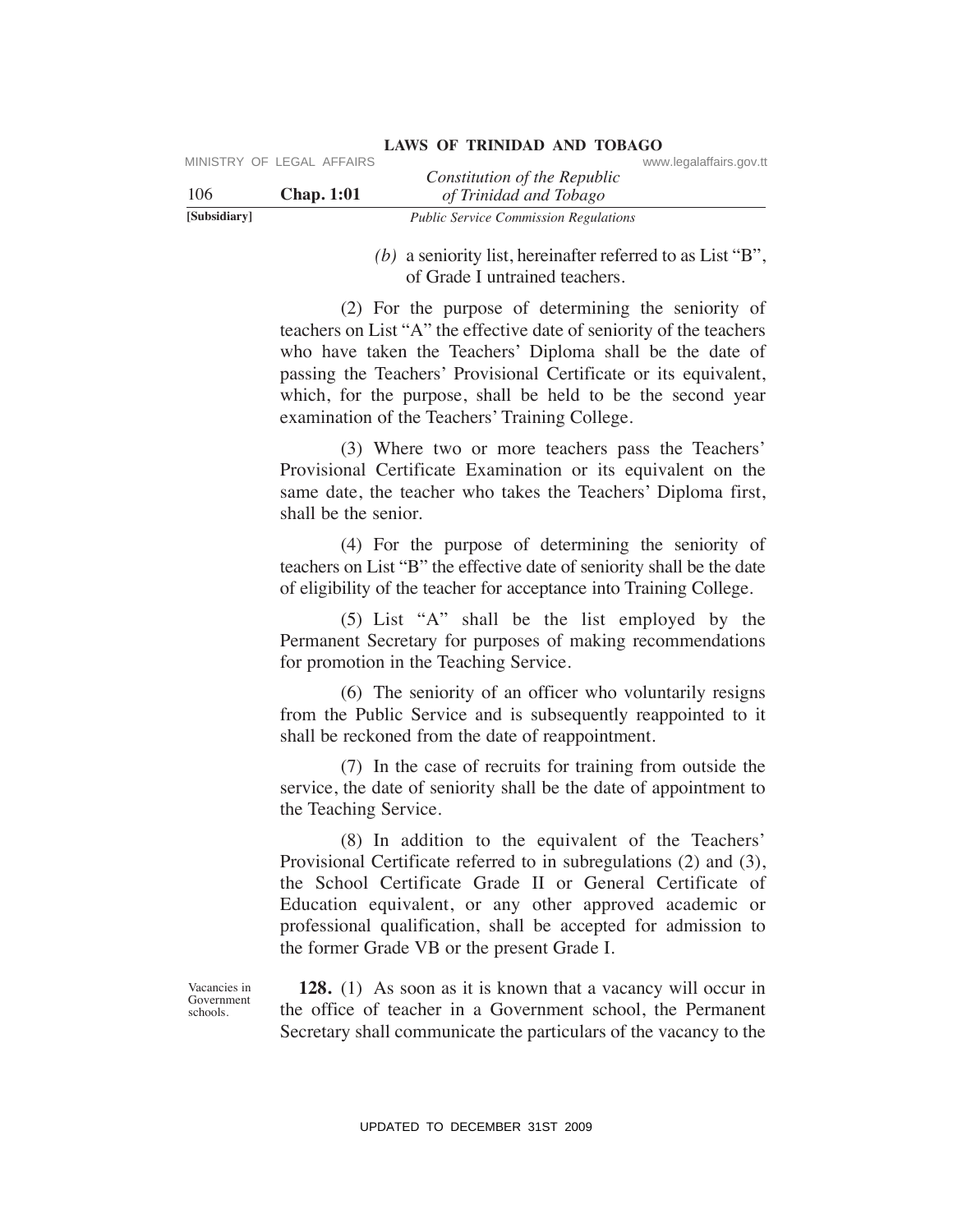| LAWS OF INIMIDIAL AND TODAYO                           |                   |                         |
|--------------------------------------------------------|-------------------|-------------------------|
| MINISTRY OF LEGAL AFFAIRS                              |                   | www.legalaffairs.gov.tt |
| Constitution of the Republic<br>of Trinidad and Tobago | <b>Chap.</b> 1:01 | 107                     |
| <b>Public Service Commission Regulations</b>           |                   | [Subsidiary]            |

Director in writing and shall, by circular memorandum, advertise such vacant office in all public schools.

 (2) A notice published under subregulation (1) shall contain the particulars prescribed by regulation 131(2).

 (3) Any teacher may make application for an appointment to any vacant office, notice of which is published under subregulation (1), but the failure to apply shall not prejudice the consideration of the claims of any eligible teacher.

 (4) Any application under subregulation (3) shall be addressed to the Permanent Secretary.

 (5) The Permanent Secretary shall forward all applications made in response to an advertisement under subregulation (1) to the Director with recommendations regarding the filling of the vacancy.

 (6) If, within a month after the date fixed for the receipt of applications to any vacant office advertised under subregulation (1), the Permanent Secretary does not make a recommendation or give a satisfactory explanation for a lack thereof, the Director shall make a report to the Commission and the Commission shall request the Permanent Secretary to inform it of the reasons for failure to request the filling of the vacancy. WHETEN' OF LEGAL AFFAIRS of the Republic www.legalaffairs.gov.ttps://www.legalaffairs.gov.ttps://web/stational Tobingon Chap. 1:01<br>
Transformation of The Constitution of Reception Chap. 1:01<br>
UPD<br>
UPS and the constant of

**129.** (1) As soon as it is known that a vacancy will occur in Vacancies in the office of teacher in an assisted school, the Board shall schools. communicate the particulars of the vacancy to the Permanent Secretary in writing with a request that the vacancy be filled.

assisted

 (2) On receipt of the particulars of a vacant office of teacher under subregulation (1), the Permanent Secretary shall communicate particulars of the vacancy to the Director in writing and shall, by circular memorandum, advertise such vacant office in all public schools.

 (3) A notice under subregulation (2) shall contain the particulars prescribed by regulation 131(2).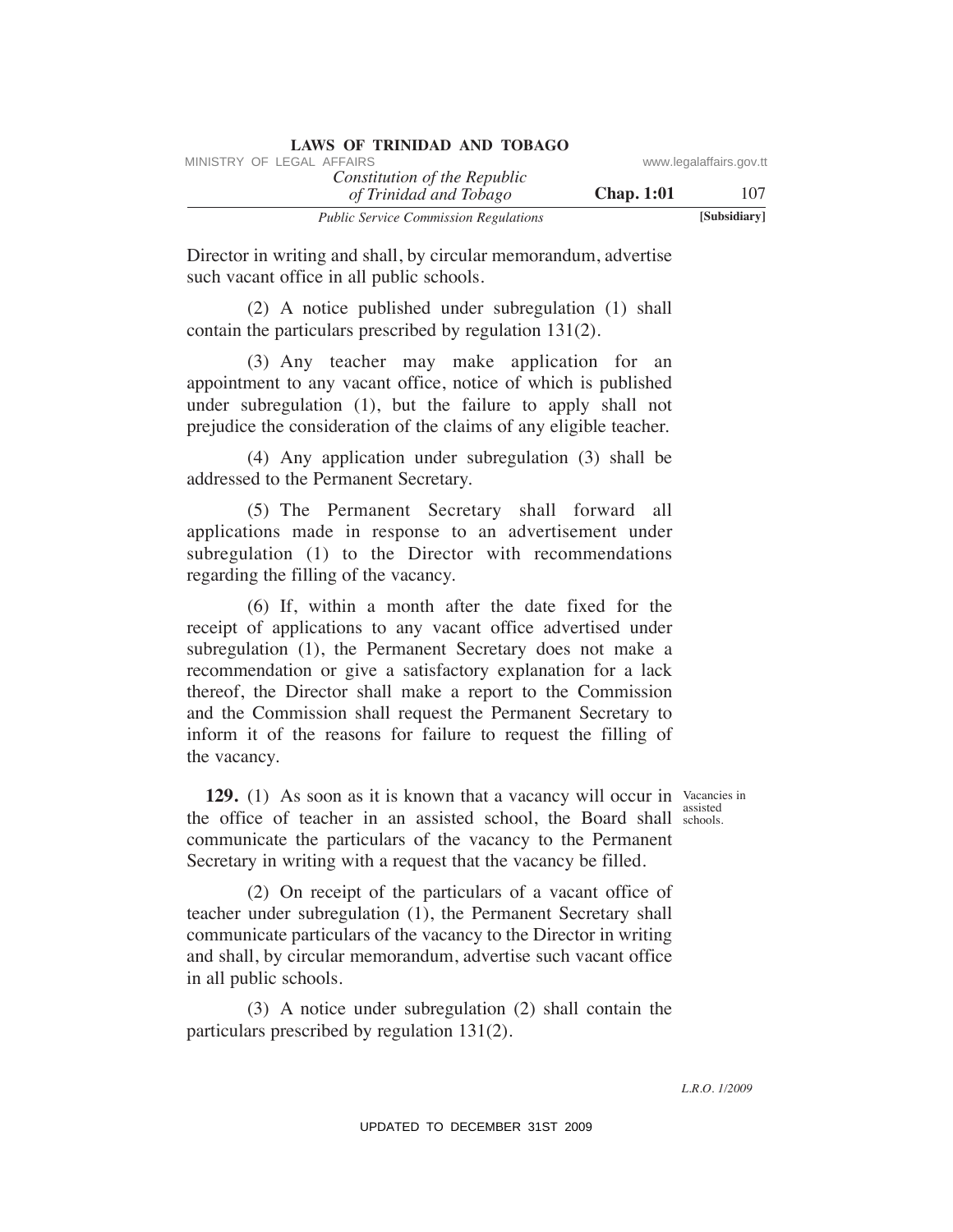|              | MINISTRY OF LEGAL AFFAIRS |                                              | www.legalaffairs.gov.tt |
|--------------|---------------------------|----------------------------------------------|-------------------------|
|              |                           | Constitution of the Republic                 |                         |
| 108          | <b>Chap.</b> 1:01         | of Trinidad and Tobago                       |                         |
| [Subsidiary] |                           | <b>Public Service Commission Regulations</b> |                         |

 (4) Any teacher may make application for an appointment to any vacant office, notice of which is published under subregulation (2), but the failure to apply shall not prejudice the consideration of the claims of any eligible teacher.

 (5) The Permanent Secretary shall forward all applications made in response to an advertisement under subregulation (2) to the Board for the Board to make its recommendation regarding the filling of the vacancy.

 (6) The Permanent Secretary shall forward to the Director any recommendation made by the Board for the filling of the vacancy with his comments thereon.

 (7) If, within a month of the date fixed for the receipt of applications to any vacant office advertised under subregulation (2), the Board does not make any recommendation under subregulation (5) for filling the vacant office, the Director shall require the Permanent Secretary to obtain from the Board, for the information of the Commission, its reasons for the failure to make a recommendation.

Advertising of vacancy by Commission in certain circumstances.

 **130.** Where the Commission, on receipt of the particulars of the vacant office submitted to it under regulation 128 or 129 and on consideration of any recommendation made by the Permanent Secretary under regulation 128 or by the Board under regulation 129 and of the teachers available in the Teaching Service, considers that there is no suitable teacher already in the Teaching Service available for the filling of the vacancy or that having regard to qualifications, experience and merit it would be advantageous and in the best interest of the Teaching Service that the services of a teacher not already in that service or the services of a person eligible to be registered as a teacher be secured, the Commission may authorise the advertisement of the vacancy. UPS<br>
UBS<br>
USBN Chap. 1:01 (Symbol of the Republic conveniences).<br>
USBN Chap. 1:01 (Symbol of the Newton Towns and only be the split control of the symbol respective to the constrained the constrained to the constrained th

Director to advertise vacancies.

 **131.** (1) Where the Commission authorises the Director to advertise a vacancy in the Teaching Service, the advertisement shall be in such form as the Commission may determine from time to time.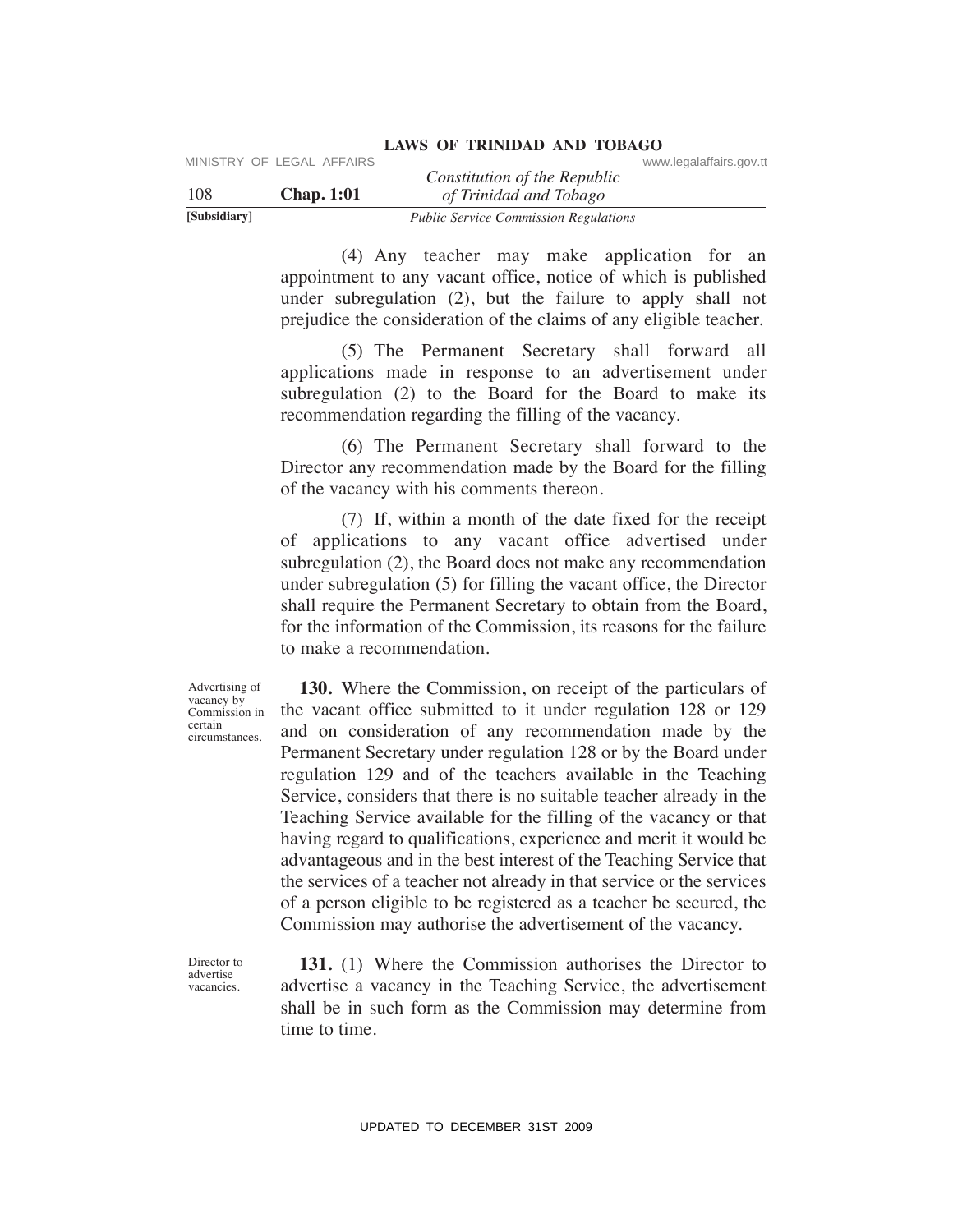| <b>LAWS OF TRINIDAD AND TOBAGO</b>                     |                   |                         |
|--------------------------------------------------------|-------------------|-------------------------|
| MINISTRY OF LEGAL AFFAIRS                              |                   | www.legalaffairs.gov.tt |
| Constitution of the Republic<br>of Trinidad and Tobago | <b>Chap.</b> 1:01 | 109                     |
| <b>Public Service Commission Regulations</b>           |                   | [Subsidiary]            |

 (2) Every advertisement shall contain the following particulars:

- *(a)* the offices that are vacant;
- *(b)* the public schools at which the offices are vacant and whether the schools are assisted schools or Government schools;
- *(c)* the grade of teacher required to fill the vacancies;
- *(d)* the rate of pay and any allowances;
- *(e)* the religious denomination of each assisted school at which there is a vacancy,

and such other particulars as the Commission may determine from time to time.

**132.** Every application made in response to an advertisement Duty of Permanent under regulation 131 shall be addressed to the Permanent Secretary re applications in response to Secretary who shall forward to the Director—

- $(a)$  the applications of all eligible applicants for  $a^{\text{dvertisements}}$ . appointment to a Government school;
	- *(b)* the applications of all eligible applicants for appointment to an assisted school after submitting such applications to the Board for recommendations to be made by it.

**133.** (1) The Board, in making any recommendation for the Commission filling of a vacant office in accordance with regulation  $129(5)$  appointment to or of regulation 132, shall apply the principles for selection prescribed by regulation 18 and the Commission shall, subject to subregulation (2), approve the recommendation and make the appointment.

 (2) Where the Commission is of the view that the Board had not made a selection in accordance with such principles, the Commission may require the Permanent Secretary to call upon the Board to reconsider its recommendation and make a different recommendation and, in making such request, the Commission shall take into consideration the religious denomination of the school and the religious persuasion of the teacher. VINESTRY OF LEGAL AFFAIRS:<br>
VINESTRY OF LEGAL AFFAIRS contributed and Tablegov.<br>
The particular and Tablegove Chap. 1:01<br>
(2) Every advertisement shall contain the<br>
following particulars:<br>
(b) the policic schools are assi

to make assisted schools.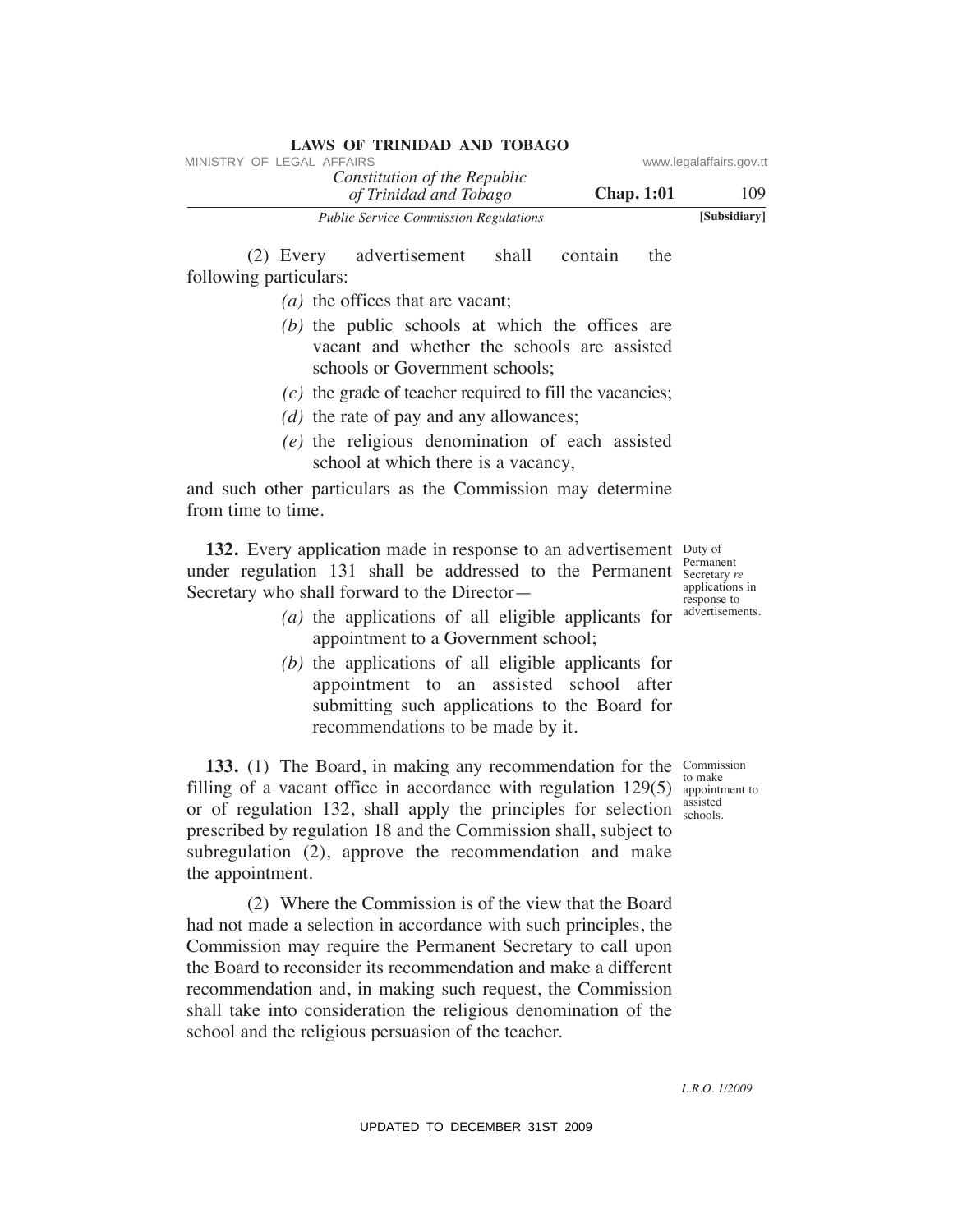| [Subsidiary] |                           | <b>Public Service Commission Regulations</b> |                         |  |
|--------------|---------------------------|----------------------------------------------|-------------------------|--|
| 110          | <b>Chap.</b> 1:01         | of Trinidad and Tobago                       |                         |  |
|              | MINISTRY OF LEGAL AFFAIRS | Constitution of the Republic                 | www.legalaffairs.gov.tt |  |

 (3) Where the Board under subregulation (2) fails to make a different recommendation within twenty-one days of being requested to do so and gives no explanation of its failure to do so, the Commission may appoint to the vacancy—

- *(a)* a teacher of the religious persuasion of the assisted school, with the approval of the teacher and the Board; or
- *(b)* a teacher of a religious persuasion different from that of the assisted school, with the prior approval of the teacher and of the Board.

# **TRANSFeRS**

# **(GeNeRAL)**

Application for transfer.

Orders of transfer. Review of orders.

 **134.** Every application for an appointment on transfer in the Teaching Service shall be addressed to the Director through the Permanent Secretary on the prescribed form and, in the case of an application from a teacher in an assisted school, through the Board to the Permanent Secretary.

 **135.** (1) Where the Commission proposes to transfer a teacher other than as a result of a request by a Board under regulation 137 the Commission shall, except where the exigencies of the Teaching Service do not permit, make an order of transfer in writing and shall give not less than three months' notice to the teacher who is to be transferred.

 (2) Where a teacher has applied for a transfer to a particular public school and the Commission proposes to transfer the teacher, but not to the particular school, the Commission shall, except where the exigencies of the Teaching Service do not permit, make an order of transfer in writing and shall give not less than three months' notice to the teacher. UPDATENT CONSULTERTY OF LEGAL AFFAIRS<br>
UPDATE:  $qTintutad$  of  $qTintud$  and  $Tbinud$  or  $qTintud$ <br>
Tools. Simulation of the Republic<br>
Tools. Simulation (3) falls to<br>
make a different recommendation within two root any of the<br>
make a d

 (3) A teacher who is aggrieved by an order made under subregulations (1) and (2) may make representation to the Commission for a review of the order in accordance with subregulation (4).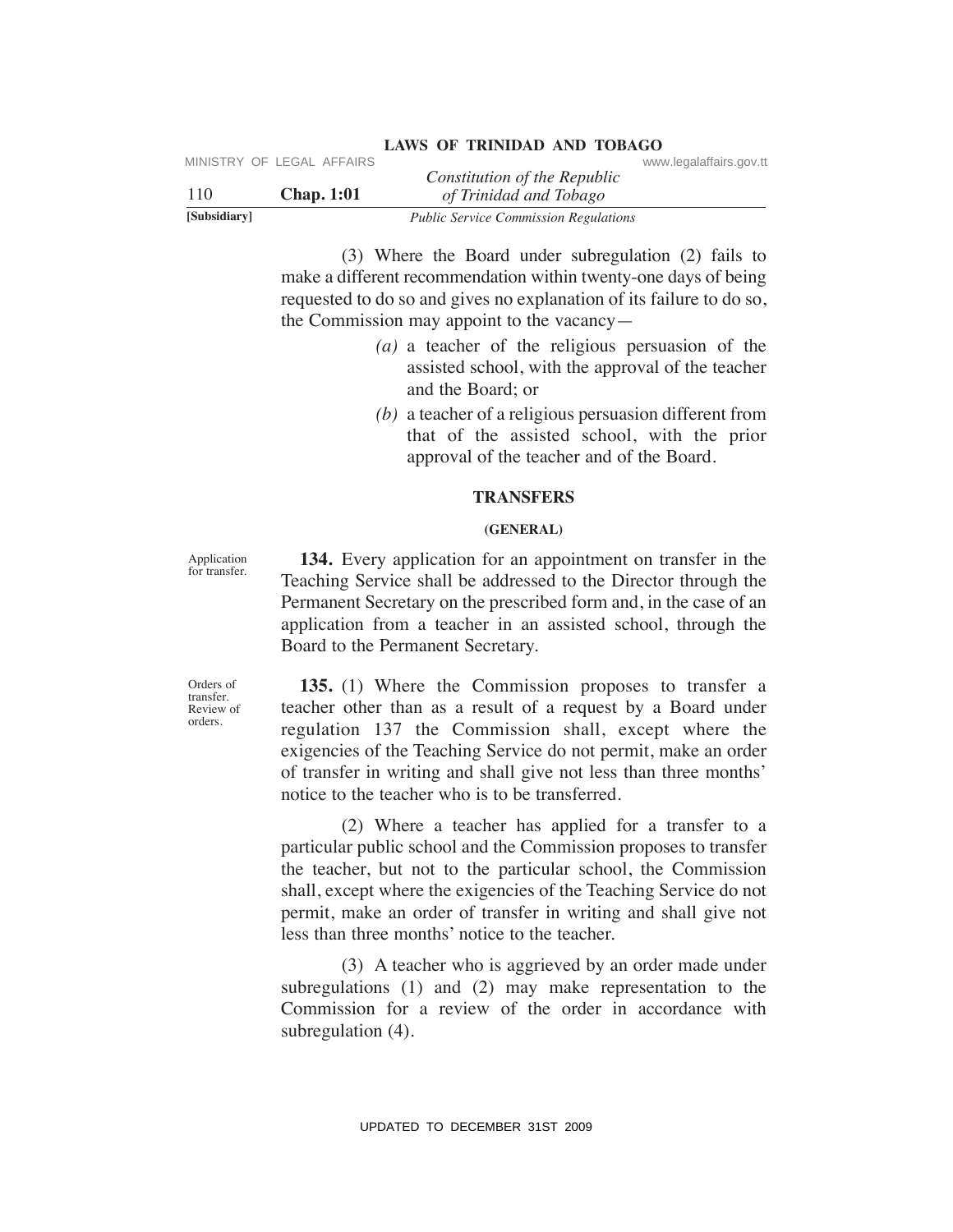| LAWS OF IKINIDAD AND TODAGO                            |                   |                         |
|--------------------------------------------------------|-------------------|-------------------------|
| MINISTRY OF LEGAL AFFAIRS                              |                   | www.legalaffairs.gov.tt |
| Constitution of the Republic<br>of Trinidad and Tobago | <b>Chap.</b> 1:01 | 111                     |
| <b>Public Service Commission Regulations</b>           |                   | [Subsidiary]            |

 (4) Where a teacher desires to make representation to the Commission for a review of an order made under subregulation (1) or (2), such teacher, within fourteen days of the receipt of the order, shall give notice in writing to the Permanent Secretary or, in the case of an assisted school, to the Board, to be forwarded to the Permanent Secretary, and shall submit with the notice his representations in writing. VINESTRY OF LEGAL AFFAIRS:<br>
Transformation of The Republic constraines government (The Constitution of The Region Chap. 1:01<br>
(4) Where a teacher desires to make representation to subsequent<br>
the Commission for a review o

**LAWS OF TRINIDAD AND TOBAGO**

 (5) The Permanent Secretary shall, within seven days of the receipt of any representation made to him in writing under subregulation (4), forward such representation together with his comments or the comments of the Board thereon to the Commission.

 (6) The Commission shall consider the representations of the teacher and the Permanent Secretary or the Board, as the case may be, submitted to it under subregulations (4) and (5) and shall record its decision in writing.

**136.** Notwithstanding that a teacher in respect of whom an Officer to order has been made under regulation  $29(1)$  or (2) has made pending review representation under subregulations (3) and (4) of the said  $_{\text{order}}^{\text{ortra}}$ regulation the teacher shall assume his duties on transfer pending the review of the order by the Commission.

assume duties of transfer

# **TRANSFeRS**

#### **(SPeCIAL)**

**137.** A Board may apply to the Commission to have a teacher Board of Management transferred from an office in an assisted school if the religious may request transfer of persuasion of the teacher is not satisfactory to the Board, or on transfer moral grounds.

**138.** An application by a Board under regulation 137 shall be Application to be in writing. forwarded in writing to the Permanent Secretary together with any statements on which the Board relies to support the application. The Permanent Secretary shall forward such application and the statements to the Commission together with any comments he may make thereon.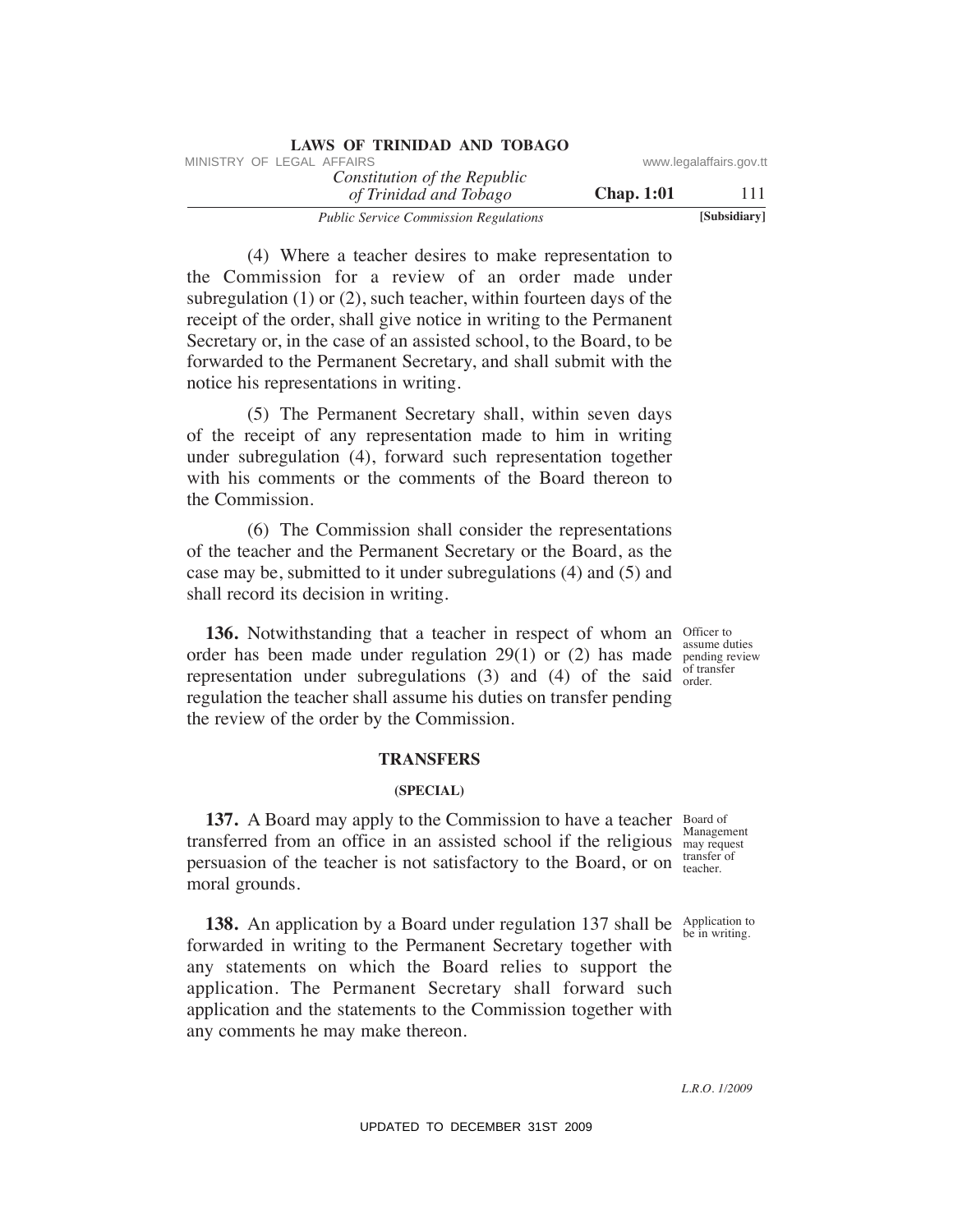| [Subsidiary] |                           | <b>Public Service Commission Regulations</b>           |                         |  |
|--------------|---------------------------|--------------------------------------------------------|-------------------------|--|
| 112          | <b>Chap.</b> 1:01         | Constitution of the Republic<br>of Trinidad and Tobago |                         |  |
|              | MINISTRY OF LEGAL AFFAIRS |                                                        | www.legalaffairs.gov.tt |  |

Board to give teacher notice of application.

 **139.** Where a Board makes an application under regulation 137, the Board shall within fourteen days give notice to the teacher of the application and shall give the teacher such particulars as will leave him under no misapprehension as to the precise nature of the grounds for the application.

Teacher may make representation.

 **140.** (1) A teacher who has been given notice under regulation 139 may within fourteen days after the receipt of the notice make such representation to the Commission as he may think fit.

 (2) Any representation made by a teacher shall be submitted in writing to the Permanent Secretary who, within seven days, shall forward the same, with his comments thereon, to the Commission.

Decision of Commission.

 **141.** The Commission on consideration of the application of the Board and of any representation made by the teacher shall—

- *(a)* if the application for transfer is on the grounds that the religious persuasion of the teacher is unsatisfactory to the Board, transfer the teacher on the occurrence of a suitable vacancy; or
- *(b)* if the application for transfer is on moral grounds, forthwith remove the teacher from the school.

 **142.** (1) Where the application of the Board under regulation 137 for the transfer of a teacher is on moral grounds, the Commission is of the view that the alleged acts or omissions complained of constitute misconduct as prescribed by these Regulations, or under the Act, or the Regulations made thereunder or any other Regulations relating to the Teaching Service, the Commission may institute disciplinary proceedings against the teacher. VERTRIX CONSULTERT CHECAL AFFAIRS CONSULTERT CHECAL AFFAIRS CONSULTERT TO  $\frac{112}{12}$  (Sambidiary)<br>
1922 Chap. 1:01 ( $\frac{1}{2}$  Thradital onel Tholorgy coince to the vector of the properties and the spectral material in t

 (2) Where the Commission decides to institute disciplinary proceedings against a teacher under this regulation, the written statements made by persons to the Board and any investigation made by the Board under regulations 138 and 139,

Commission may institute disciplinary proceedings.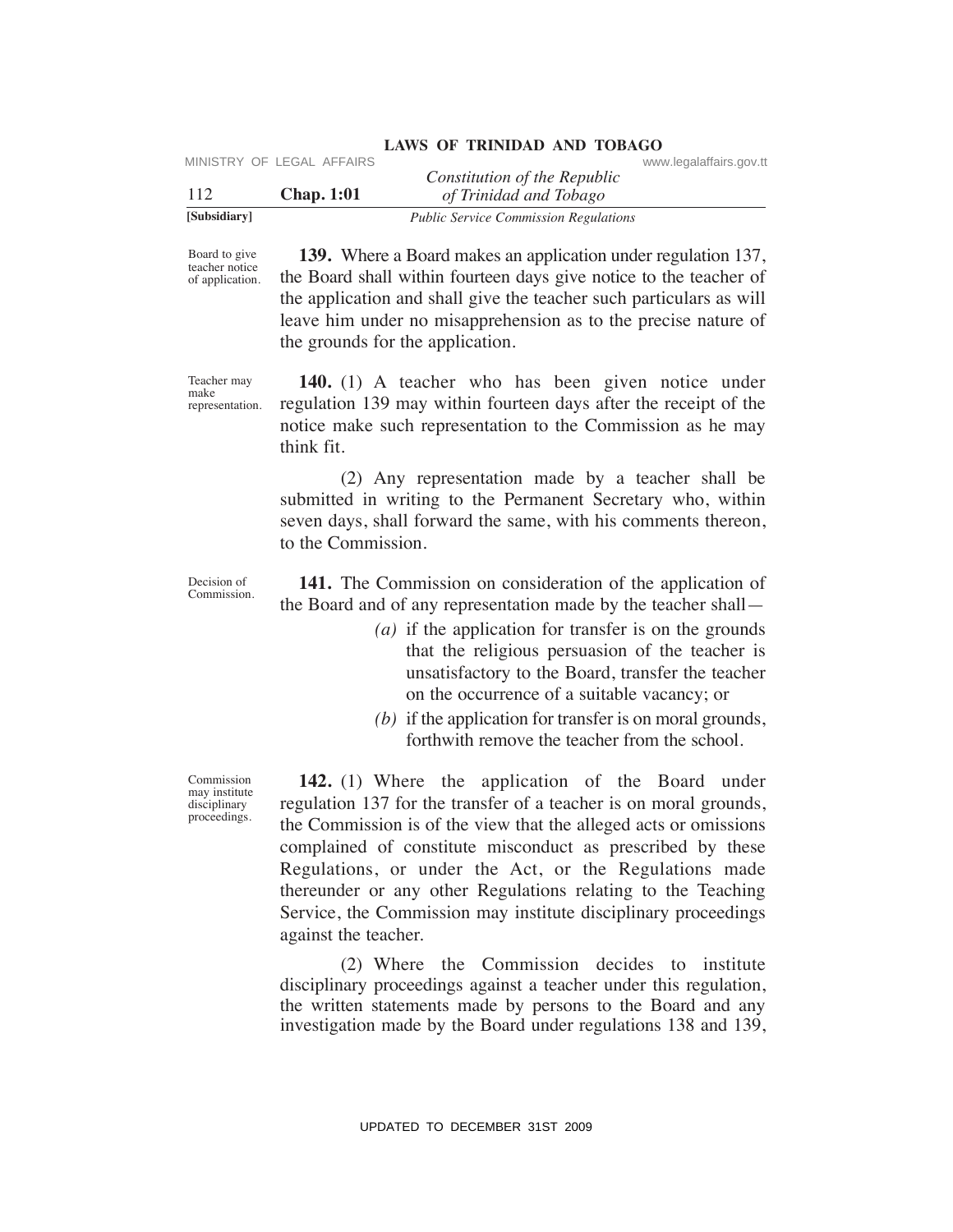| LAWS OF INIMIDAD AND TODAGO                            |                   |                         |
|--------------------------------------------------------|-------------------|-------------------------|
| MINISTRY OF LEGAL AFFAIRS                              |                   | www.legalaffairs.gov.tt |
| Constitution of the Republic<br>of Trinidad and Tobago | <b>Chap.</b> 1:01 | 113                     |
| <b>Public Service Commission Regulations</b>           |                   | [Subsidiary]            |

and any representations made by the teacher under regulation 140, shall be substituted for any written statement and explanation that would be otherwise required to be obtained by the Permanent Secretary and investigating officer under regulation 90.

**LAWS OF TRINIDAD AND TOBAGO**

**143.** Subject to regulation 142, a teacher who is transferred from Teacher not to an assisted school on any of the grounds set out in regulation 141, service, etc., shall retain his status, suffer no reduction in his rate of pay, and  $\frac{\text{through}}{\text{transfer}}$ allowances and shall retain his seniority in the Teaching Service.

**144.** (1) Where a teacher who holds an office in an assisted No transfer school of a particular religious denomination applies for a transfer  $\frac{0,00000}{0,00000}$ to an office of teacher in another assisted school of the same religious denomination or of another religious denomination, the Commission shall not transfer the teacher to the other school without the consent of the Board of the other school. WHETHY OF LEGAL AFFAIRS of the Republic on two seguentines gove that  $\frac{\partial f}{\partial t}$  and  $\frac{\partial f}{\partial t}$  and  $\frac{\partial f}{\partial t}$  and  $\frac{\partial f}{\partial t}$  and  $\frac{\partial f}{\partial t}$  and  $\frac{\partial f}{\partial t}$  and  $\frac{\partial f}{\partial t}$  and  $\frac{\partial f}{\partial t}$  and  $\frac{\partial f}{\partial t}$  and

 (2) Where the Board under subregulation (1) fails to give its consent to the transfer, within twenty-one days of being requested to do so by the Permanent Secretary and gives no explanation of its failure to do so, the Commission may transfer the teacher to the other assisted school—

- *(a)* if the teacher is of the religious persuasion of that assisted school, with the approval of the Board of that other assisted school, or
- *(b)* if the teacher is of a religious persuasion different from that of the other assisted school, with the prior approval of the Board of that other assisted school.

 (3) Where a teacher is transferred under subregulation (2) from an assisted school of a particular religious denomination, the teacher shall retain his status, suffer no reduction in pay and allowances and shall retain his seniority in the Teaching Service.

Regulations.

**145.** In the application of these Regulations to the appointment Application of of a person to be a member of the Teaching Service and to the transfer of teachers within that Service, these Regulations shall have effect as if this Chapter were substituted for regulations 11 to 15, and regulations 19, 29 and 30 of Chapter III.

suffer loss of transfers.

without consent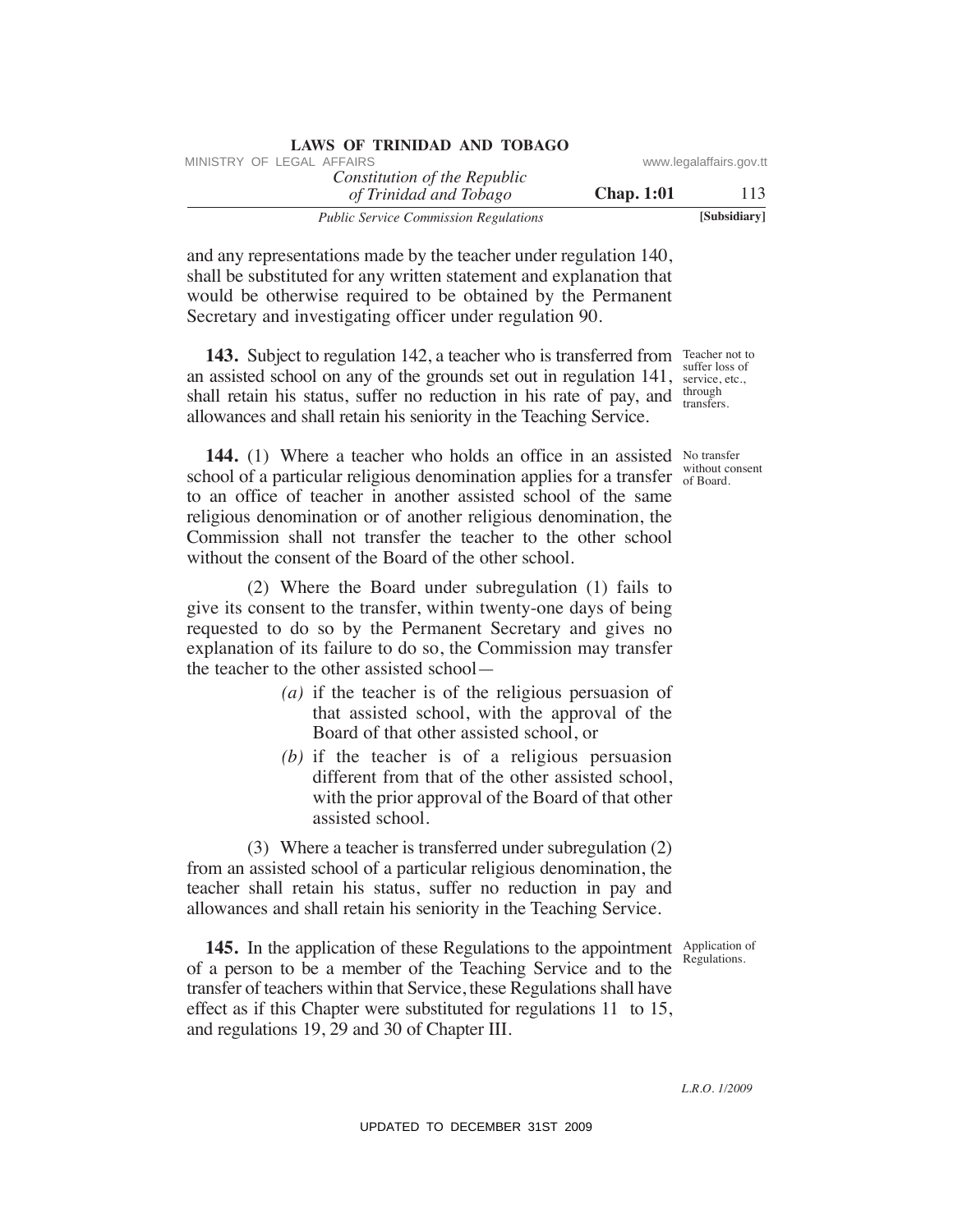|              | IVIIINIOTINT UF LEUAL AFFAINO | Constitution of the Republic                 |
|--------------|-------------------------------|----------------------------------------------|
| 114          | <b>Chap.</b> 1:01             | of Trinidad and Tobago                       |
| [Subsidiary] |                               | <b>Public Service Commission Regulations</b> |

#### **ChAPTeR XII**

# **The FIRe SeRVICe**

# **PART I**

# **PReLIMINARY**

| 114                       | MINISTRY OF LEGAL AFFAIRS<br><b>Chap. 1:01</b> | Constitution of the Republic<br>of Trinidad and Tobago                                                                                                                              | www.legalaffairs.gov.tt |
|---------------------------|------------------------------------------------|-------------------------------------------------------------------------------------------------------------------------------------------------------------------------------------|-------------------------|
| [Subsidiary]              |                                                | <b>Public Service Commission Regulations</b>                                                                                                                                        |                         |
|                           |                                                | <b>CHAPTER XII</b>                                                                                                                                                                  |                         |
|                           |                                                | THE FIRE SERVICE                                                                                                                                                                    |                         |
|                           |                                                | PART I                                                                                                                                                                              |                         |
|                           |                                                | <b>PRELIMINARY</b>                                                                                                                                                                  |                         |
| Definitions.              | 146. In this Chapter—                          |                                                                                                                                                                                     |                         |
| [282/1998].<br>Ch. 35:50. |                                                | "Act" means the Fire Service Act;                                                                                                                                                   |                         |
|                           |                                                | "appropriate form" means the form determined by the<br>Commission under regulation 147;                                                                                             |                         |
|                           | respect of an office;                          | "candidate" means a person who satisfies the qualifications in                                                                                                                      |                         |
| First Schedule.           |                                                | "Chief Fire Officer" means a person appointed to, or performing<br>the duties of, the office of Chief Fire Officer as prescribed<br>in the First Schedule to the Act;               |                         |
|                           |                                                | "Deputy Chief Fire Officer" means a person appointed to, or<br>performing the duties of, the office of Deputy Chief Fire<br>Officer as prescribed in the First Schedule to the Act; |                         |
|                           |                                                | "eligible officer" means a fire officer who satisfies the<br>qualifications of an office;                                                                                           |                         |
| Sub. Leg.                 |                                                | "Examinations Board" means the Examinations Board<br>established under the Fire Service (Terms and Conditions of<br>Employment) Regulations;                                        |                         |
|                           | in the Fire Service;                           | "fire officers" or "officer" means a person appointed to an office                                                                                                                  |                         |
|                           |                                                | "fire officer in the First Division" means an officer who holds an<br>office in the First Division as prescribed;                                                                   |                         |
|                           |                                                | "fire officer in the Second Division" means an officer who holds<br>an office in the Second Division as prescribed;                                                                 |                         |
|                           | Regulations;                                   | "performance appraisal report" has the same meaning as in the<br>Fire Service (Terms and Conditions of Employment)                                                                  |                         |
| Ch. 35:50.                | section 3 of the Act;                          | "Service" or "Fire Service" means the Fire Service established by                                                                                                                   |                         |
|                           |                                                |                                                                                                                                                                                     |                         |
|                           |                                                | UPDATED TO DECEMBER 31ST 2009                                                                                                                                                       |                         |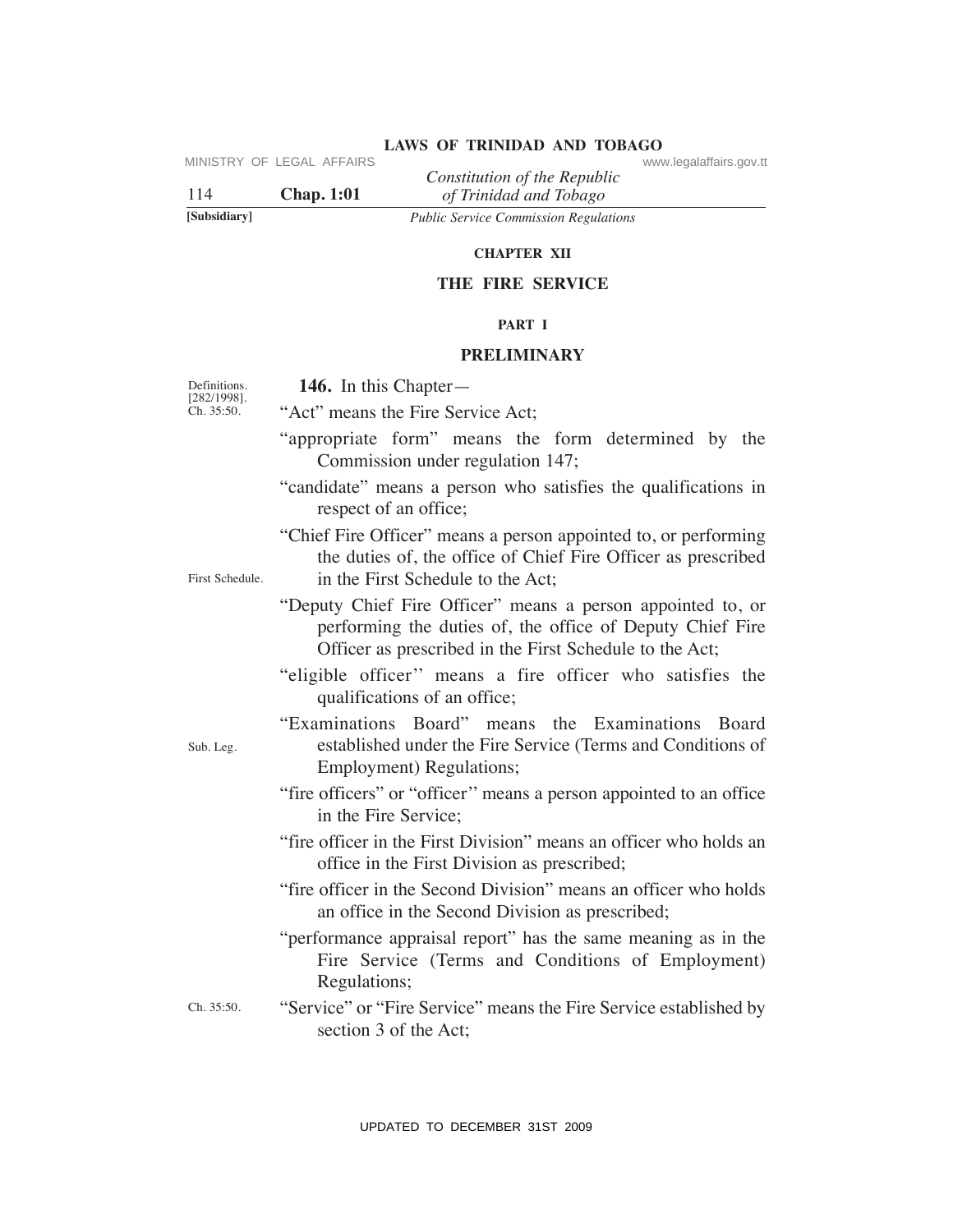| MINISTRY OF LEGAL AFFAIRS                              |                   | www.legalaffairs.gov.tt |
|--------------------------------------------------------|-------------------|-------------------------|
| Constitution of the Republic<br>of Trinidad and Tobago | <b>Chap.</b> 1:01 | 115                     |
| <b>Public Service Commission Regulations</b>           |                   | [Subsidiary]            |

"transfer" means the movement of an officer from one Division in the Service to another Division in the Service.

**LAWS OF TRINIDAD AND TOBAGO**

# **PART II**

# **APPOINTMeNTS, PROMOTIONS AND TRANSFeRS**

**147.** The Commission may determine—

- (*a*) forms to be used to expedite the procedures as  $\frac{1}{2}$ prescribed in this Part;
	- *(b)* the manner by which interviews for appointment to an office are to be conducted.

**148.** The date of appointment of a person or an officer to an Date of appointment. office is the date the Commission specifies in writing.

**149.** (1) The Chief Fire Officer shall advise the Director of a Application for appointment as vacancy in the office of Firefighter within fourteen  $(14)$  days of  $\frac{dp}{p}$  Firefighter. [282/1998]. that vacancy occurring.

 (2) The Commission may cause the vacancy to be advertised through the Press and electronic media inviting persons to apply.

 (3) A person when applying in response to the advertisement shall do so on the appropriate form to the Director.

 (4) The Director shall forward the applications to the Chief Fire Officer.

in accordance with the qualifications prescribed in the Fire Sub. Leg. (5) The Chief Fire Officer shall examine the applications and verify that the applicants qualify as candidates Service (Terms and Conditions of Employment) Regulations and for the purpose of the examination may make enquiries from the Police concerning the character of any applicant. VINETRY OF LEGAL AFFAIRS<br>
Transfer<sup>y</sup> means the movement of an officer from one Division<br>
Transfer<sup>y</sup> means the movement of an officer from one Division<br>
Transfer<sup>y</sup> means the movement of an officer from one Division<br>
in

**150.** (1) The Director shall notify all candidates for the office Appointment to of Firefighter of the place, date and time at which they may Firefighter. present themselves for selection by the Commission.

office of [282/1998].

*L.R.O. 1/2009*

determine [282/1998].

Commission to

[282/1998].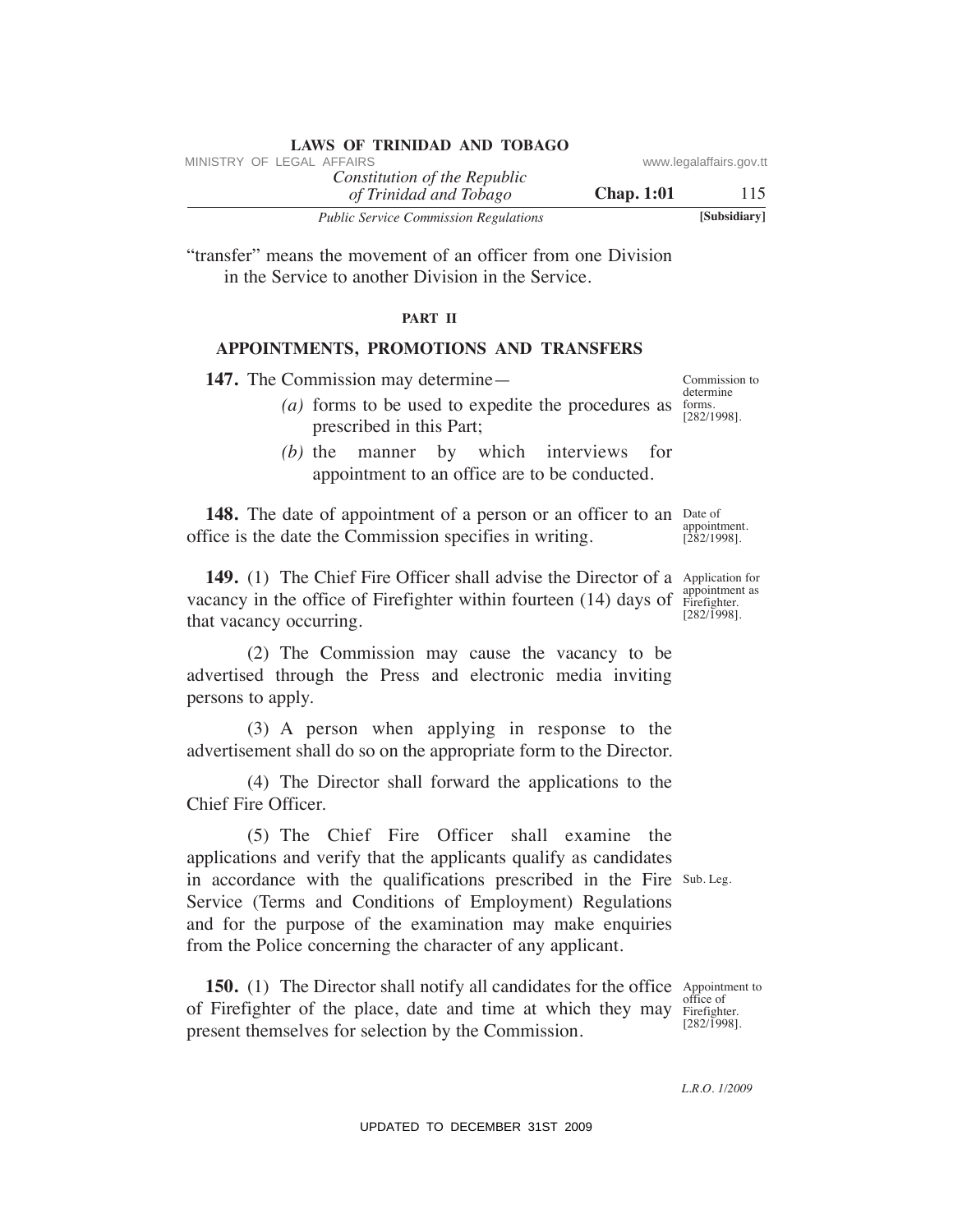|              | MINISTRY OF LEGAL AFFAIRS | Constitution of the Republic                 | www.legalaffairs.gov.tt |
|--------------|---------------------------|----------------------------------------------|-------------------------|
| 116          | <b>Chap.</b> 1:01         | of Trinidad and Tobago                       |                         |
| [Subsidiary] |                           | <b>Public Service Commission Regulations</b> |                         |

 (2) A candidate who qualifies for appointment to the office of Firefighter is selected on merit by the Commission for appointment on the basis of a practical test devised by the Commission after consultation with the Chief Fire Officer and an interview.

 (3) The relative merits of the candidates are determined by the results of performance in the practical test and interview.

 (4) The Commission may establish a Selection Board consisting of the Deputy Chief Fire Officer, the officer in charge of the Fire Service School and the Director, or his representative to be not lower than an Executive Director, Human Resource Management, to interview candidates for the office of Firefighter and to make recommendations to the Commission on the candidates. UPDATENT CONSIDENT CONSIDENT CONSIDENT CONSIDENT CONSIDENT CONSIDERATION ( $\frac{1}{2}$  Thredition of the Repubblic community the Communistant community the Communistant of Principle in sected to one in the principle metallit

Application for appointment to an office in the Service (other than Firefighter). [282/1998].

 **151.** (1) The Chief Fire Officer shall advise the Director of a vacancy in an office other than that of Firefighter within fourteen (14) days of that vacancy occurring.

 (2) The Director shall, by circular memorandum and by publication in the *Gazette,* give notice of that vacancy and invite applications on the appropriate form from eligible officers in the Service.

 **152.** (1) Whenever in the opinion of the Commission it is in the best interest of the Service, and it is possible to do so, an appointment to an office shall be made from within the Service.

 (2) A candidate for appointment to an office in the First Division may be chosen from the First or Second Division of the Service.

 (3) Whenever the Commission considers either that there is no suitable candidate in the Service available for the filling of any vacancy in the Service or having regard to experience and merit it is advantageous and in the best interest of the Service that the services of a person not already in the

Appointment generally to be by competition within the Service. [282/1998].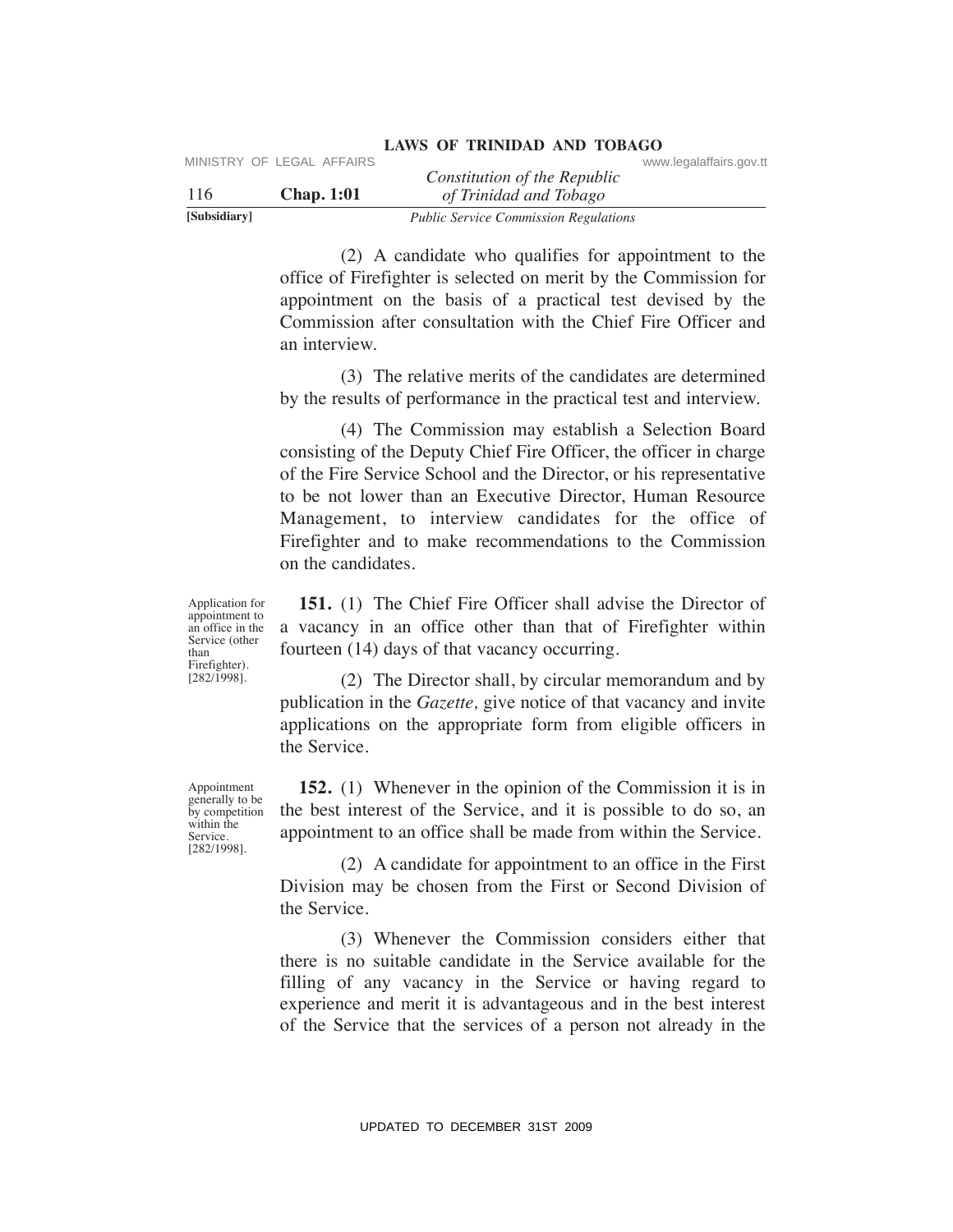| LAWS OF INIMIDAD AND TODAGO                            |                   |                         |
|--------------------------------------------------------|-------------------|-------------------------|
| MINISTRY OF LEGAL AFFAIRS                              |                   | www.legalaffairs.gov.tt |
| Constitution of the Republic<br>of Trinidad and Tobago | <b>Chap.</b> 1:01 | 117                     |
| <b>Public Service Commission Regulations</b>           |                   | [Subsidiary]            |

Service be secured, the Commission may fill a vacancy by open competition and may determine the manner in which the vacancy is to be advertised.

**LAWS OF TRINIDAD AND TOBAGO**

**153.** The failure of an eligible officer to apply for an office Commission shall not debar the Commission from considering him for the eligible officers appointment to the office.

**154.** (1) Subject to regulation 157, the Chief Fire Officer shall Criteria for ensure that recommendations made in relation to an acting appointment are based on the criteria prescribed in regulation 158.

 (2) Where, in the exigencies of the Service it is not practicable to apply the principles prescribed in regulation 158, the fire officer selected for an acting appointment shall not be given any preference over other eligible officers for a substantive appointment. WHETEV OF LEGAL AFFAIRS of the Republic of the Republic of the Republic of the Region of The Commission may fill a vacancy by open<br>
Service be secured, the Commission may fill a vacancy by open<br>
compution and may determin

**155.** (1) Subject to regulation 157, where an acting officers to be **155.** (1) Subject to regulation 157, where an acting appointment falls to be made by the Commission, the Chief Fire Officer shall notify all eligible fire officers.

 (2) For the purpose of subregulation (1), the notice may be in respect of an acting appointment which falls to be made within a period specified in the notice.

 (3) The Chief Fire Officer shall allow a period of seven (7) days to elapse after the issue of the notice before forwarding any recommendations to the Director for the purpose of allowing the fire officers to make representations in respect of that acting appointment.

 (4) Where representations are made to the Chief Fire Officer by or on behalf of a fire officer, the Chief Fire Officer shall forward the representations in their original form to the Director.

 (5) When submitting recommendations to the Commission for an acting appointment to an office, the Chief Fire Officer shall advise the Commission of the reasons why an eligible fire officer who is more experienced than the recommended officer is being passed over.

may consider who fail to apply. [282/1998]. acting

appointment. [282/1998].

informed of acting appointment.  $[282/1998]$ .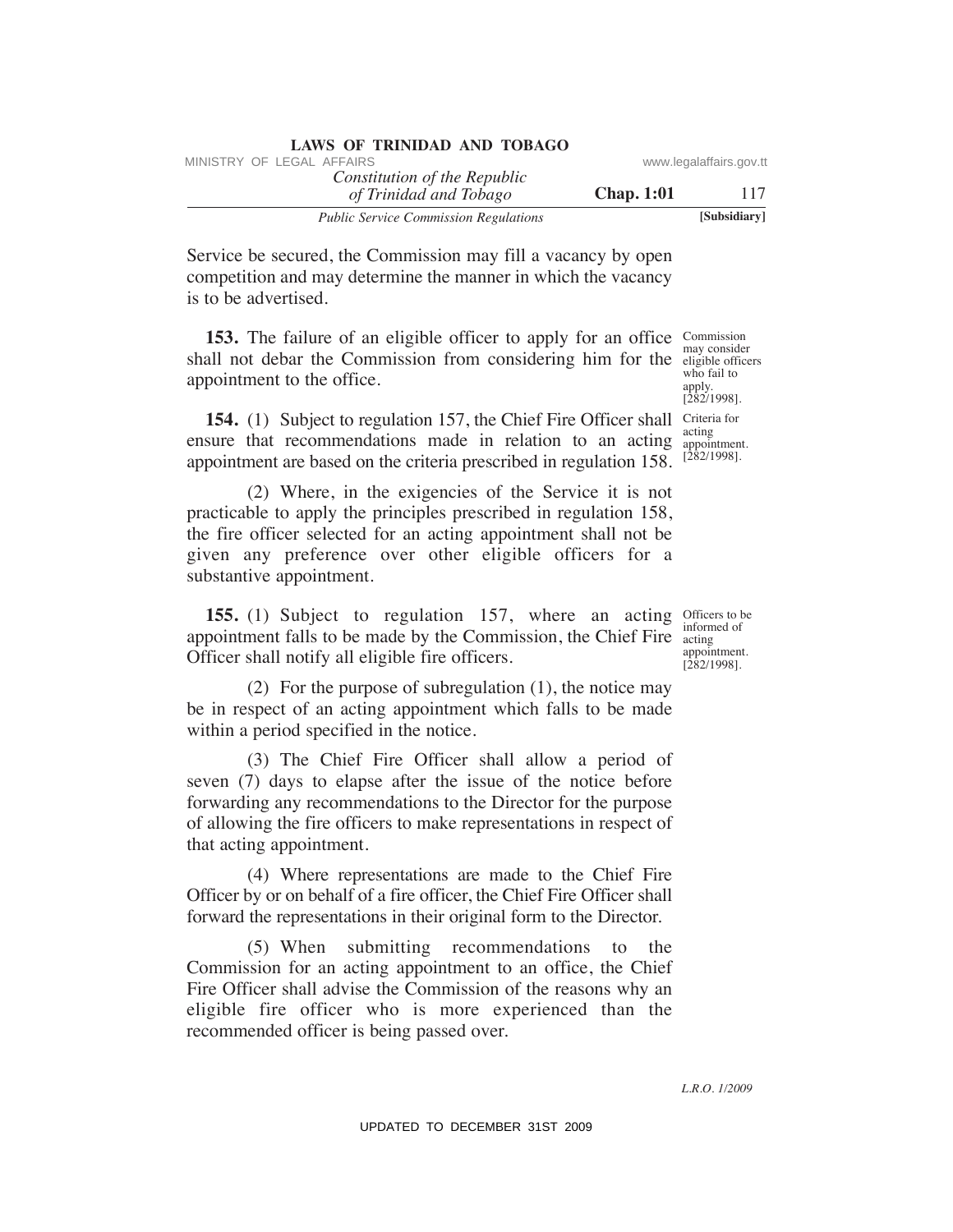|              | MINISTRY OF LEGAL AFFAIRS |                                              | www.legalaffairs.gov.tt |
|--------------|---------------------------|----------------------------------------------|-------------------------|
|              |                           | Constitution of the Republic                 |                         |
| 118          | <b>Chap.</b> 1:01         | of Trinidad and Tobago                       |                         |
| [Subsidiary] |                           | <b>Public Service Commission Regulations</b> |                         |

Chief Fire Officer to submit recommendations in advance. [282/1998].

 **156.** Except in very special circumstances or in cases of sudden illness, the Chief Fire Officer shall submit his recommendation for an acting appointment to an office no later than twenty-eight (28) days preceding the date on which the acting appointment is intended to become effective.

**LAWS OF TRINIDAD AND TOBAGO**

Acting appointment in special circumstances. [282/1998].

 **157.** (1) Where an acting appointment falls to be made as a result of sudden illness or other special circumstances for a period not exceeding twenty-eight (28) days, the Commission may appoint, as a general rule, the most experienced eligible officer from within the Division in which the acting appointment is to be made. VIESTRY OF LEGAL AFFAIRS<br>
USBN 2009 ( $\frac{1}{2}$  Thraidad on The Traiding of the Republic<br>
USBN 2009 ( $\frac{1}{2}$  Thraidad on Theories commension regards<br>
Online to the Chief First Officer Shall submit his states of the Chief

 (2) In making an acting appointment under subregulation (1) the Commission shall—

- *(a)* examine whether the exigencies of the Service are best served by appointing an eligible fire officer from another Division to act when there is an eligible officer in the Division; and
- *(b)* take into account additional Government expenditure for travelling and subsistence allowances and other related expenses.

Criteria for promotion. [282/1998].

 **158.** (1) In considering eligible fire officers for promotion, the Commission shall take into account the experience, educational qualifications, merit and ability, together with the relative efficiency of those fire officers.

 (2) Where the Commission has to select an officer for promotion from officers who appear to be of equal merit, the Commission shall determine its selection on the basis of the relevant and relative experience of the officers.

 (3) In the performance of its functions under subregulation (1), the Commission shall take into account as regards each fire officer—

*(a)* his general fitness;

*(b)* any special qualifications;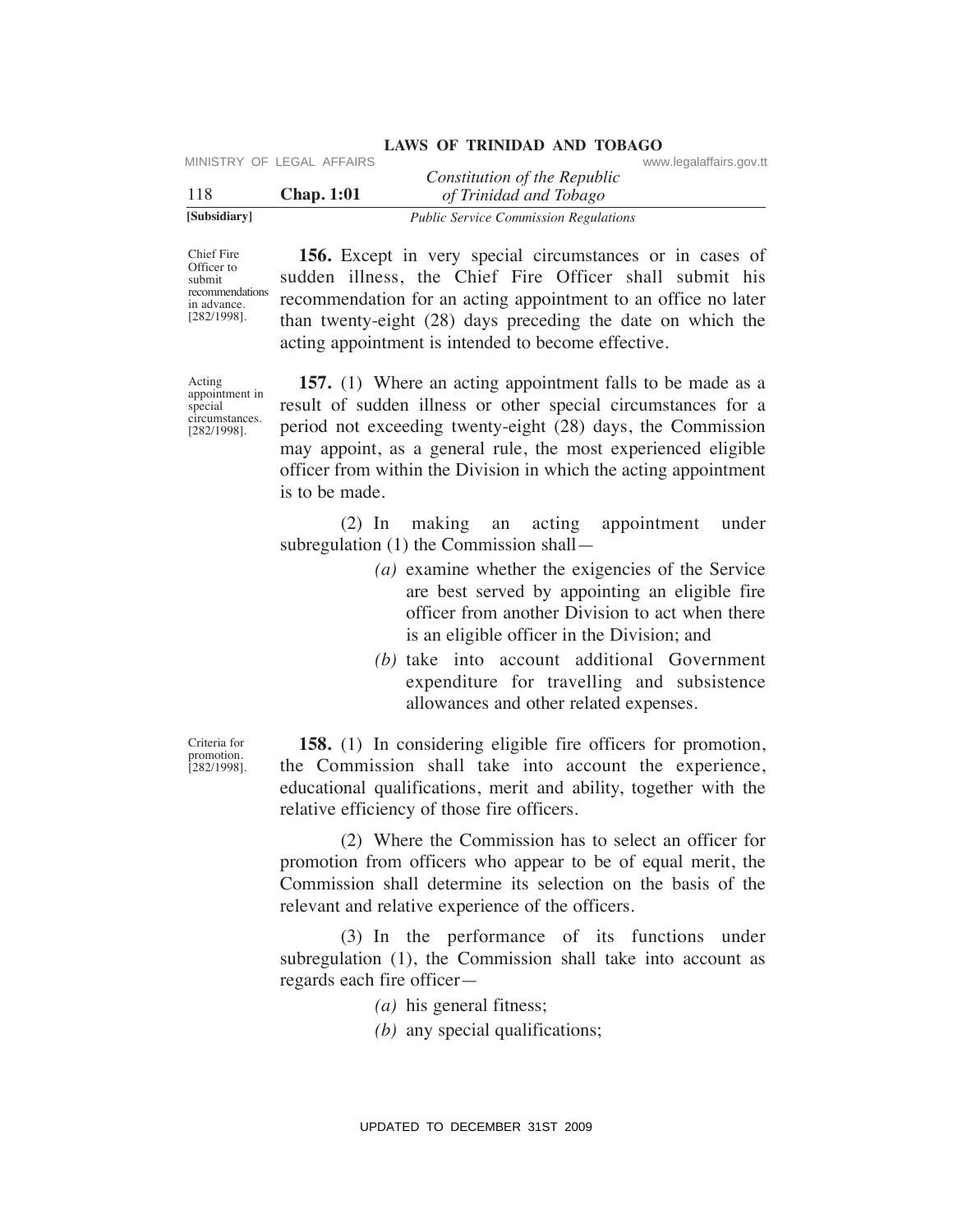| MINISTRY OF LEGAL AFFAIRS |                                                                                                                                                                                                                                                                      |                   | www.legalaffairs.gov.tt                                  |
|---------------------------|----------------------------------------------------------------------------------------------------------------------------------------------------------------------------------------------------------------------------------------------------------------------|-------------------|----------------------------------------------------------|
|                           | Constitution of the Republic<br>of Trinidad and Tobago                                                                                                                                                                                                               | <b>Chap. 1:01</b> | 119                                                      |
|                           | <b>Public Service Commission Regulations</b>                                                                                                                                                                                                                         |                   | [Subsidiary]                                             |
|                           | $(c)$ any special courses of training that he may have<br>undergone (whether at the expense of<br>Government or otherwise);                                                                                                                                          |                   |                                                          |
|                           | $(d)$ the evaluation of the officer's performance as<br>reflected in his performance appraisal report;                                                                                                                                                               |                   |                                                          |
|                           | $(e)$ any letters of commendation or special report<br>in respect of any special work done by the<br>fire officer;                                                                                                                                                   |                   |                                                          |
|                           | $(f)$ the duties to be performed in the office of which<br>the fire officer has experience;                                                                                                                                                                          |                   |                                                          |
|                           | $(g)$ demonstrated skills and ability relevant to<br>the office:                                                                                                                                                                                                     |                   |                                                          |
|                           | $(h)$ any specific recommendation of the Permanent<br>Secretary or Chief Fire Officer for the filling of<br>the particular office;                                                                                                                                   |                   |                                                          |
|                           | $(i)$ any previous, relevant employment of his in the<br>Service, the public service, or elsewhere;                                                                                                                                                                  |                   |                                                          |
|                           | $(i)$ any special report for which the Commission<br>may call;                                                                                                                                                                                                       |                   |                                                          |
|                           | $(k)$ his devotion to duty.                                                                                                                                                                                                                                          |                   |                                                          |
| the Commission directs.   | 159. The Chief Fire Officer or Permanent Secretary shall<br>submit to the Director, a performance appraisal report in respect<br>of each officer not later than the anniversary of the date of<br>appointment of that officer to his substantive office or at a date |                   | Performance<br>appraisal<br>report.<br>$[282/1998]$ .    |
|                           | <b>160.</b> (1) Where a vacancy in an office occurs, the Chief Fire<br>Officer shall, after taking into account the criteria specified in the Fire<br>regulation 158, submit to the Commission-                                                                      |                   | Process of<br>promotion in<br>Service.<br>$[282/1998]$ . |
|                           | $(a)$ a list of the eligible officers he recommends for<br>promotion to an office; and                                                                                                                                                                               |                   |                                                          |
|                           | $(b)$ a list of the eligible officers who are not being                                                                                                                                                                                                              |                   |                                                          |
|                           | considered for promotion who have—<br>(i) served in the lower office for a longer<br>that<br>than<br>served<br>period<br>recommended eligible officer;                                                                                                               | by<br>the         |                                                          |
|                           |                                                                                                                                                                                                                                                                      |                   | L.R.O. 1/2009                                            |
|                           | UPDATED TO DECEMBER 31ST 2009                                                                                                                                                                                                                                        |                   |                                                          |

- *(a)* a list of the eligible officers he recommends for promotion to an office; and
- *(b)* a list of the eligible officers who are not being considered for promotion who have—
	- (i) served in the lower office for a longer period than that served by the recommended eligible officer;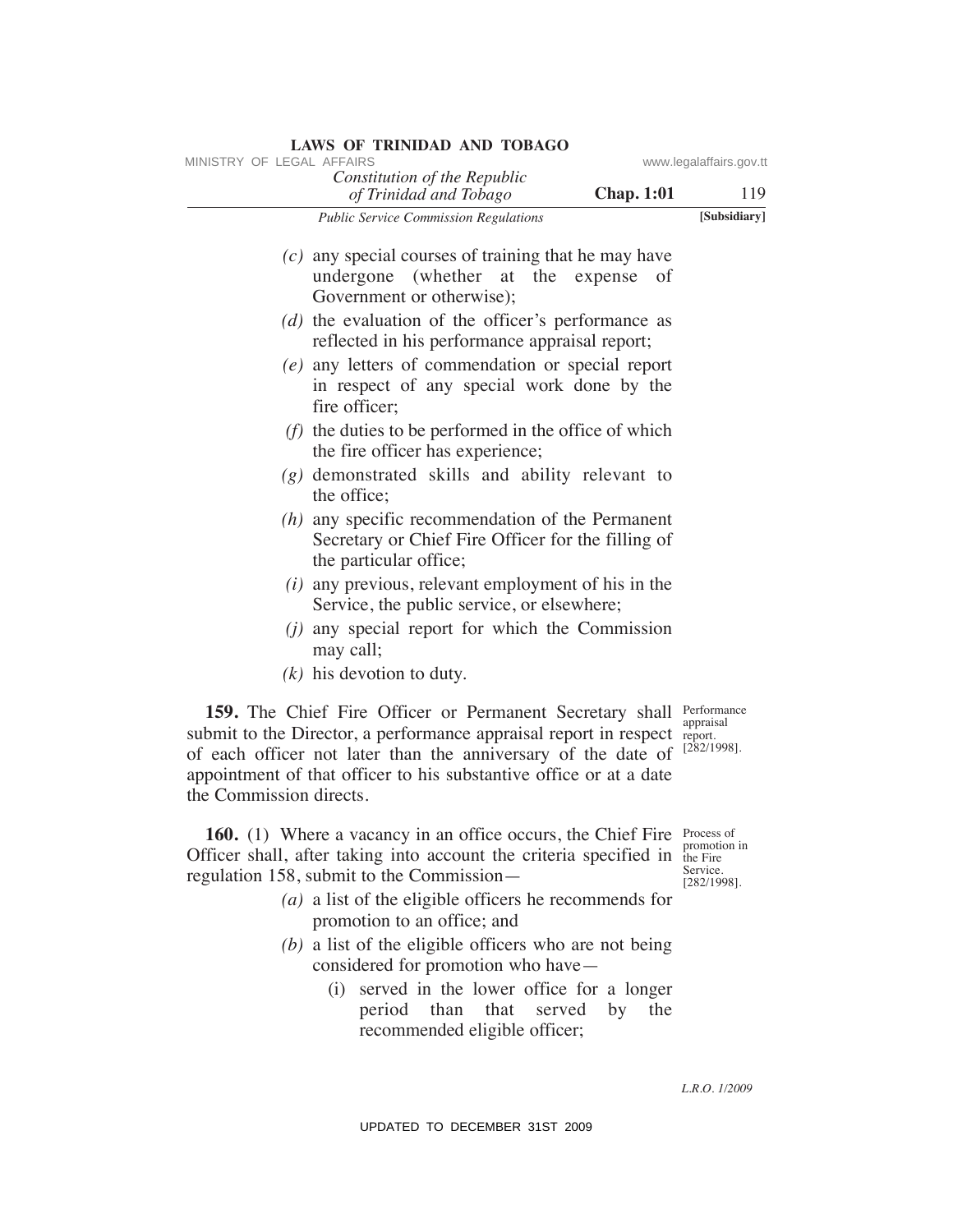| 120                         | MINISTRY OF LEGAL AFFAIRS<br><b>Chap. 1:01</b> | www.legalaffairs.gov.tt<br>Constitution of the Republic<br>of Trinidad and Tobago                                                                                                                                                                                                                                     |
|-----------------------------|------------------------------------------------|-----------------------------------------------------------------------------------------------------------------------------------------------------------------------------------------------------------------------------------------------------------------------------------------------------------------------|
| [Subsidiary]                |                                                | Public Service Commission Regulations                                                                                                                                                                                                                                                                                 |
|                             |                                                | (ii) more experience than that of<br>the<br>eligible<br>recommended<br>officer<br>in<br>performing the duties of the office; or<br>(iii) performed the duties of the office for a<br>period of six $(6)$ months or more.                                                                                              |
|                             |                                                | (2) The Chief Fire Officer shall advise in writing an<br>officer referred to in paragraph $(b)$ of subregulation $(1)$ of his<br>being omitted from the list for promotion together with reasons.                                                                                                                     |
|                             | days of the date of that advice.               | (3) An officer who is advised under subregulation (2)<br>may make representations to the Commission within seven (7)                                                                                                                                                                                                  |
|                             |                                                | (4) The Commission may invite that officer for an<br>interview on the basis of his representations.                                                                                                                                                                                                                   |
|                             | his representations.                           | (5) The Commission shall advise an officer making<br>representations under this regulation of the outcome of                                                                                                                                                                                                          |
| Transfer.<br>$[282/1998]$ . |                                                | 161. (1) Where the Commission transfers an officer,<br>the Commission shall, except where the exigencies of the<br>Service do not permit, notify the officer in writing of the transfer<br>not less than thirty (30) days of the date of proposed assumption<br>of duties in the Division to which he is transferred. |
|                             |                                                | (2) An officer who is aggrieved by the transfer under<br>subregulation (1) may make representations to the Commission<br>for a review of the transfer in accordance with subregulation (3).                                                                                                                           |
|                             | notice of the transfer.                        | (3) Where an officer desires to make representations<br>to the Commission for a review of the transfer under<br>subregulation (1), he shall submit his representations in writing to<br>the Chief Fire Officer within seven (7) days of the receipt of the                                                            |
|                             |                                                | (4) The Chief Fire Officer shall, within seven (7) days,<br>forward to the Commission any representations made to him in<br>writing under subregulation (3), together with his comments.                                                                                                                              |
|                             |                                                | UPDATED TO DECEMBER 31ST 2009                                                                                                                                                                                                                                                                                         |

- (ii) more experience than that of the recommended eligible officer in performing the duties of the office; or
- (iii) performed the duties of the office for a period of six (6) months or more.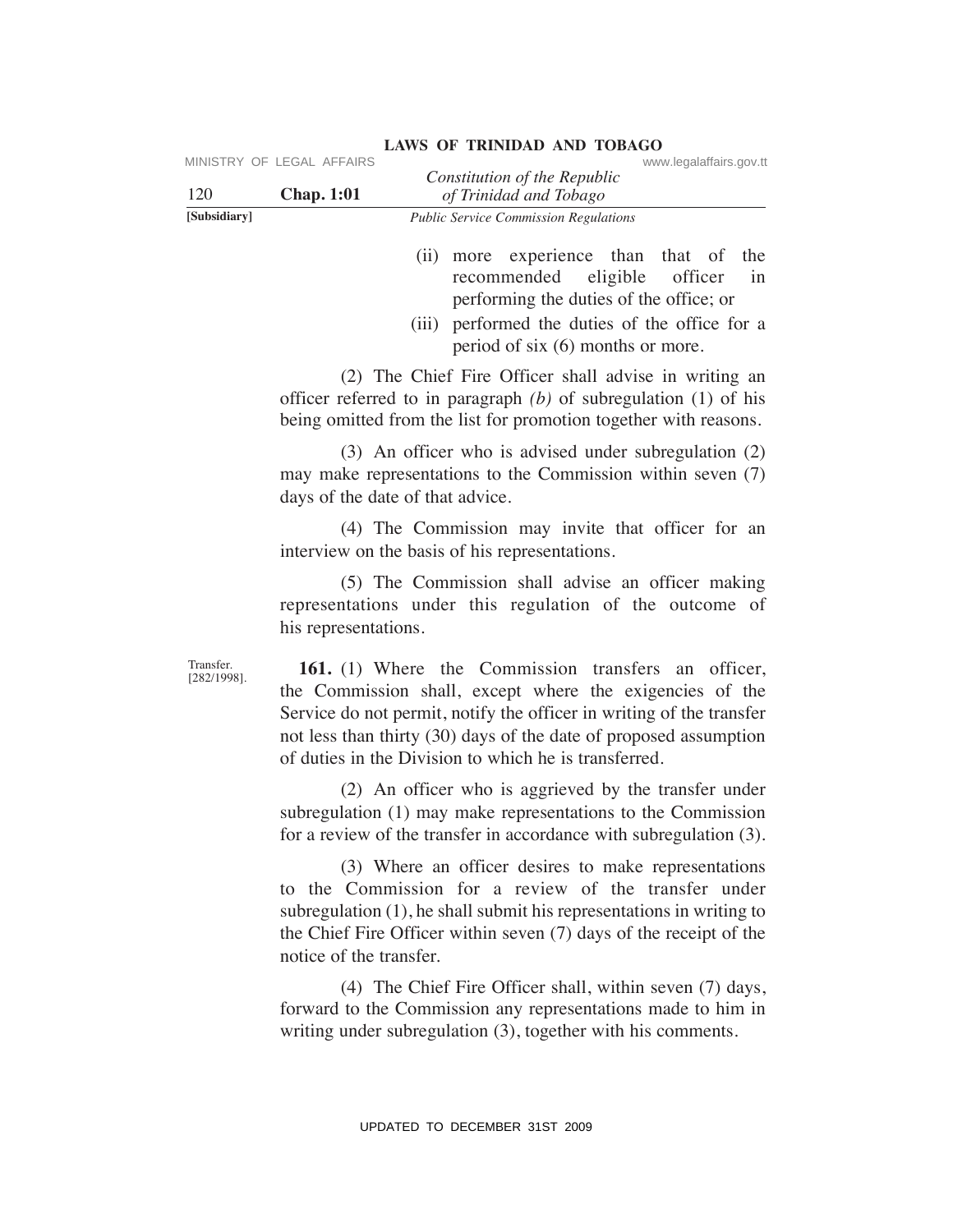| <b>LAWS OF TRINIDAD AND TOBAGO</b>           |                   |                         |
|----------------------------------------------|-------------------|-------------------------|
| MINISTRY OF LEGAL AFFAIRS                    |                   | www.legalaffairs.gov.tt |
| Constitution of the Republic                 |                   |                         |
| of Trinidad and Tobago                       | <b>Chap.</b> 1:01 | 121                     |
| <b>Public Service Commission Regulations</b> |                   | [Subsidiary]            |

 (5) The Commission shall consider the representations of the officer and the comments of the Chief Fire Officer submitted to it under subregulations (3) and (4) respectively, and shall communicate its decision to both parties in writing.

 (6) Subject to subregulation (7), notwithstanding that an officer in respect of whom a notice has been made under subregulation (1) has made representations under subregulations (2) and (3), the officer shall assume his duties on transfer pending the review of the transfer by the Commission.

 (7) Where the transfer involves the exchange of officers in the same grade the officers affected by the transfer shall not assume their duties on transfer pending the review of the notice by the Commission.

# **\*162. (N.B.—***LN 282/1998 which amended the Regulations did not contain regulation 162).*

#### **PART III**

# **CONFIRMATION**

**163.** (1) The Commission, when confirming or terminating the Confirmation or appointment of an officer on probation, shall take into account the  $\frac{6000 \text{ N}}{282/1998}$ . to it by the Chief Fire Officer in accordance with the Fire Service Sub. Leg. probation reports and the performance appraisal reports submitted (Terms and Conditions of Employment) Regulations. MHETHY OF LEGAL AFFAIRS of the Republic some summation of the Republic constraines por the Constitution of The Commission shall consider the representations of the Constrainer of the Constrainer and the commission of the

 (2) If, after considering the final probation report referred to in subregulation (1), the Commission is satisfied that the officer is a fit person to perform the duties of the office, the Commission shall confirm his appointment.

 (3) Where a report referred to in subregulation (1) contains adverse comments on the performance of the officer, the Commission before terminating the appointment of the officer on probation shall consult with the officer who is the subject of the report.

otherwise.

<sup>\*</sup>*See* Note on Page 3.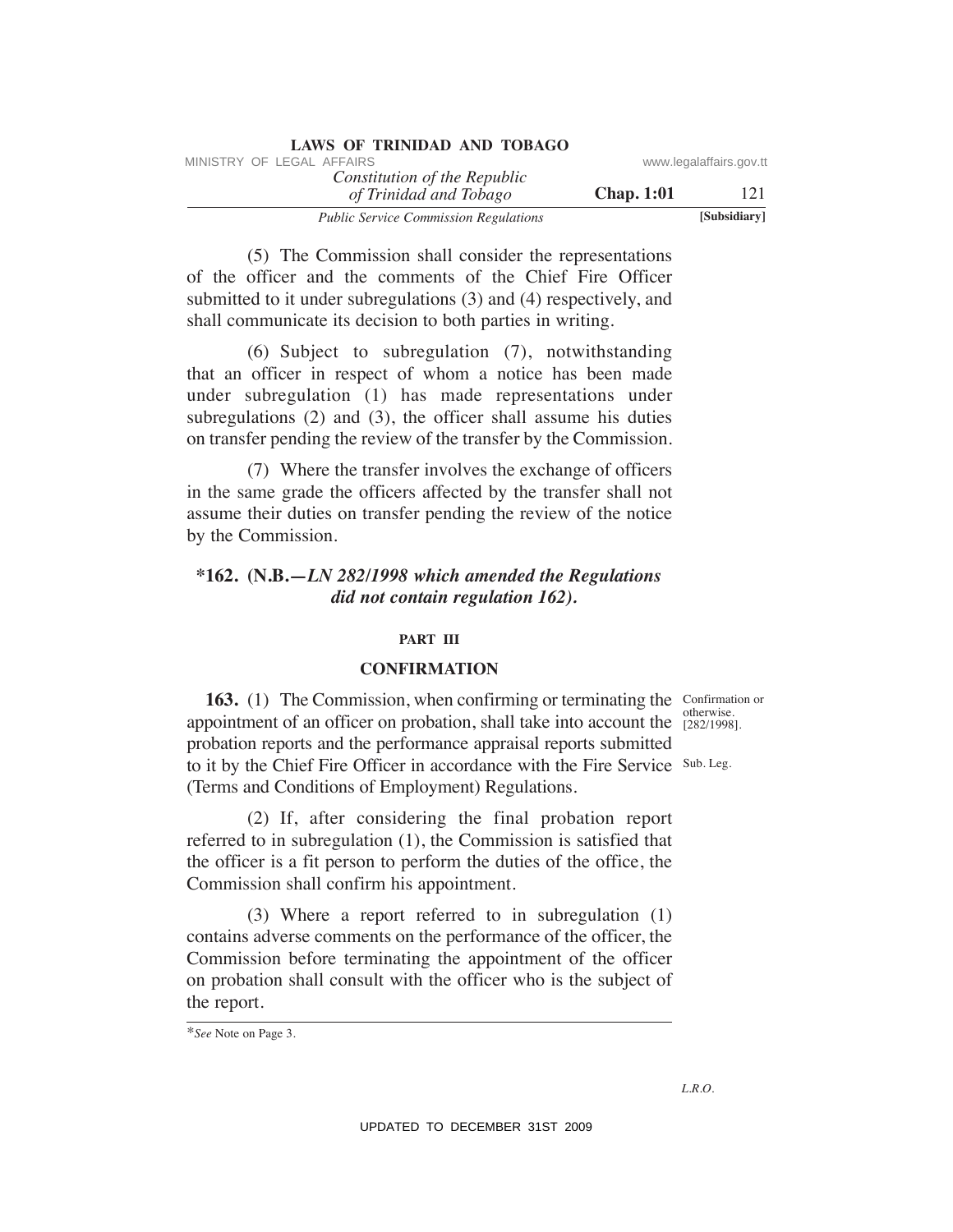| [Subsidiary] |                           | <b>Public Service Commission Regulations</b> |                         |
|--------------|---------------------------|----------------------------------------------|-------------------------|
| 122          | <b>Chap.</b> 1:01         | of Trinidad and Tobago                       |                         |
|              |                           | Constitution of the Republic                 |                         |
|              | MINISTRY OF LEGAL AFFAIRS |                                              | www.legalaffairs.gov.tt |

 (4) The Commission may terminate an officer's first appointment on probation at any time during the probationary period referred to in the Fire Service (Terms and Conditions of Employment) Regulations, where it is satisfied that—

- *(a)* the person's performance of duty is not satisfactory for the purposes of confirmation; or
- *(b)* the person has not passed the medical examination in accordance with regulation 19(1) of the Fire Service (Terms and Conditions of Employment) Regulations.

 (5) Where the Commission confirms the promotion of an officer in a higher office before he has completed the full period of probation in a lower office to which he has been appointed, the Commission shall confirm the officer in that lower office.

#### **\*PART IV**

# **ReSIGNATION, ReTIReMeNT**

**163A.** (1) Subject to subregulation (2), where an officer gives notice of his intention to resign in writing, the Commission shall accept his resignation notwithstanding that it may not comply with a lawful requirement relating to the period of notice, without prejudice to any regulation regarding the forfeiting of leave and the benefits and privileges accruing to that officer in respect of leave.

 (2) An officer is not entitled to withdraw his notice of resignation before that resignation becomes effective but the Commission may accept the withdrawal if tendered in writing before the effective date of the resignation.

Removal on abandonment. 267/1998. [282/1998]. Sub. Leg.

Resignation. [282/1998].

Sub. Leg.

**163B.** (1) Where the Permanent Secretary advises the Commission in accordance with regulation 45(3) of the Fire Service (Terms and Conditions of Employment) Regulations, that an officer has abandoned his office, the Commission before declaring the officer to have resigned from office shall afford the officer reasonable opportunity to make representations regarding the declaration. VERTICY CONDUCTER 1231 Constitution of the Republic Constitution of the Republic Constitution (4) The Commission may terminate an officer's first systems (4) The Commission may terminate an officer's first systems populat

<sup>\*</sup>*See* Note on Page 3.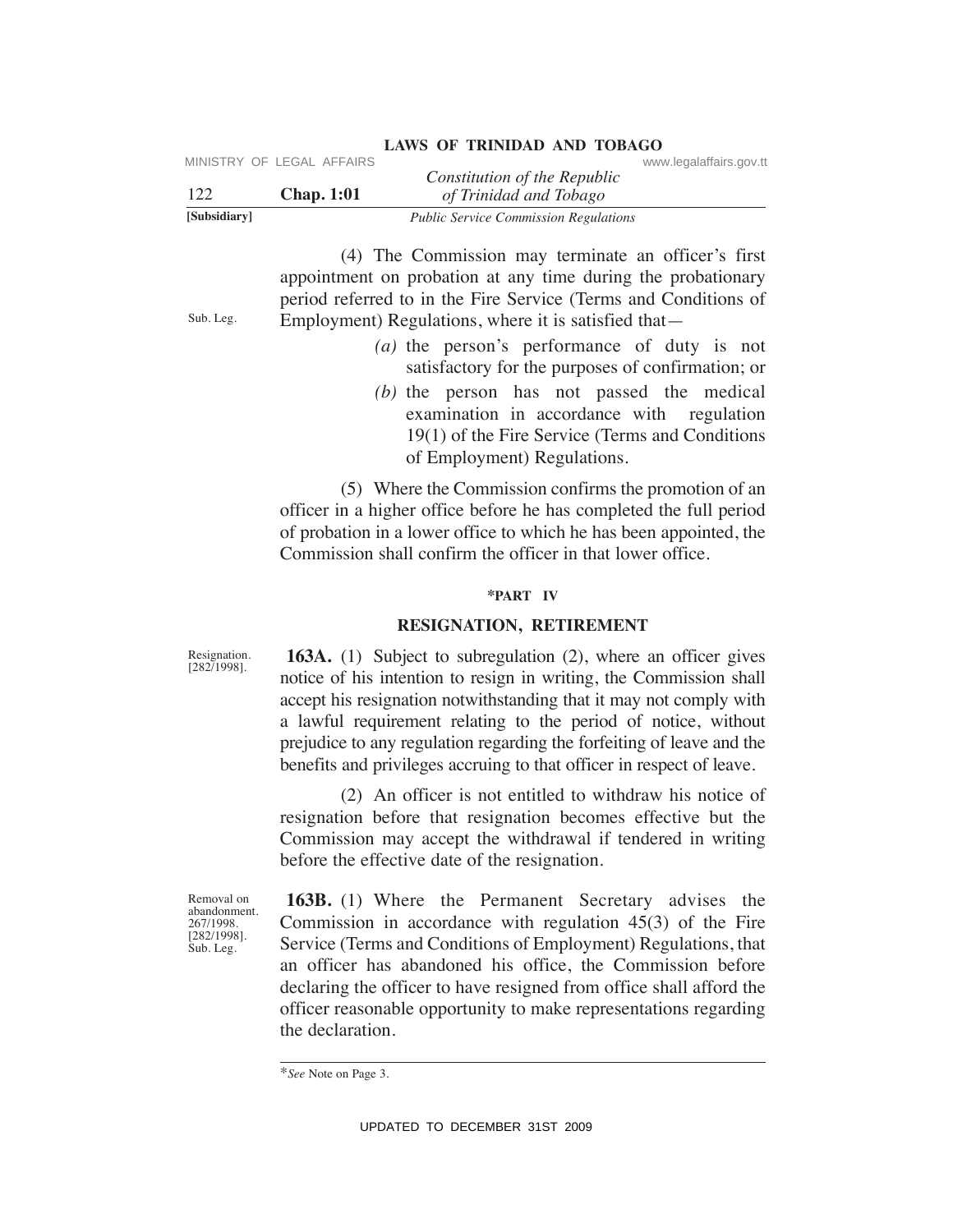|                         |                   | LAWS OF ININIDAD AND TODAGO                            |
|-------------------------|-------------------|--------------------------------------------------------|
| www.legalaffairs.gov.tt |                   | MINISTRY OF LEGAL AFFAIRS                              |
| 123                     | <b>Chap.</b> 1:01 | Constitution of the Republic<br>of Trinidad and Tobago |
| [Subsidiary]            |                   | <b>Public Service Commission Regulations</b>           |

 (2) When the Commission declares an officer to have resigned his office under subregulation (1), that office shall immediately become vacant and the officer ceases to be an officer.

**LAWS OF TRINIDAD AND TOBAGO**

**163C.** The Commission shall retire an officer from the Service Retirement. where that retirement conforms with any written law which permits or requires the officer to retire from the Service.

**163D.** In any matter not referred to in these Regulations in their Commission application to a fire officer, the Commission may issue instructions on instructions as to how the matter shall be dealt with and the  $\frac{\text{matter not}}{\text{death with in}}$ matter shall be dealt with accordingly. VINETRY OF LEGAL AFFAIRS<br>
Total drifthof ordination of The Republic<br>
The Constitution of The Registration<br>
(2) When the Commission declares an officer to have<br>
invariant commission declares an officer to have<br>
immediately

#### **ChAPTeR XIII**

#### **The PRISON SeRVICe**

#### **PART I**

# **PReLIMINARY**

**164.** In this Chapter—

"Act" means the Prison Service Act;

"Commissioner" means the Commissioner of Prisons;

"prison officer" means a member of the Prison Service;

"Prison Service" or "Service" means the Prison Service established under the Act.

#### **PART II**

# **APPOINTMeNTS, PROMOTIONS AND TRANSFeRS**

**165.** The Commission shall prescribe from time to time the Commission to determine form of application. form and manner in which—

- *(a)* applications are to be made for appointment to the Prison Service;
- *(b)* interviews are to be conducted for entry into the Prison Service.

*L.R.O.* 

to issue matters not Regulations *re* fire officer. [282/1998].

Definitions.

Ch. 13:02.

[282/1998].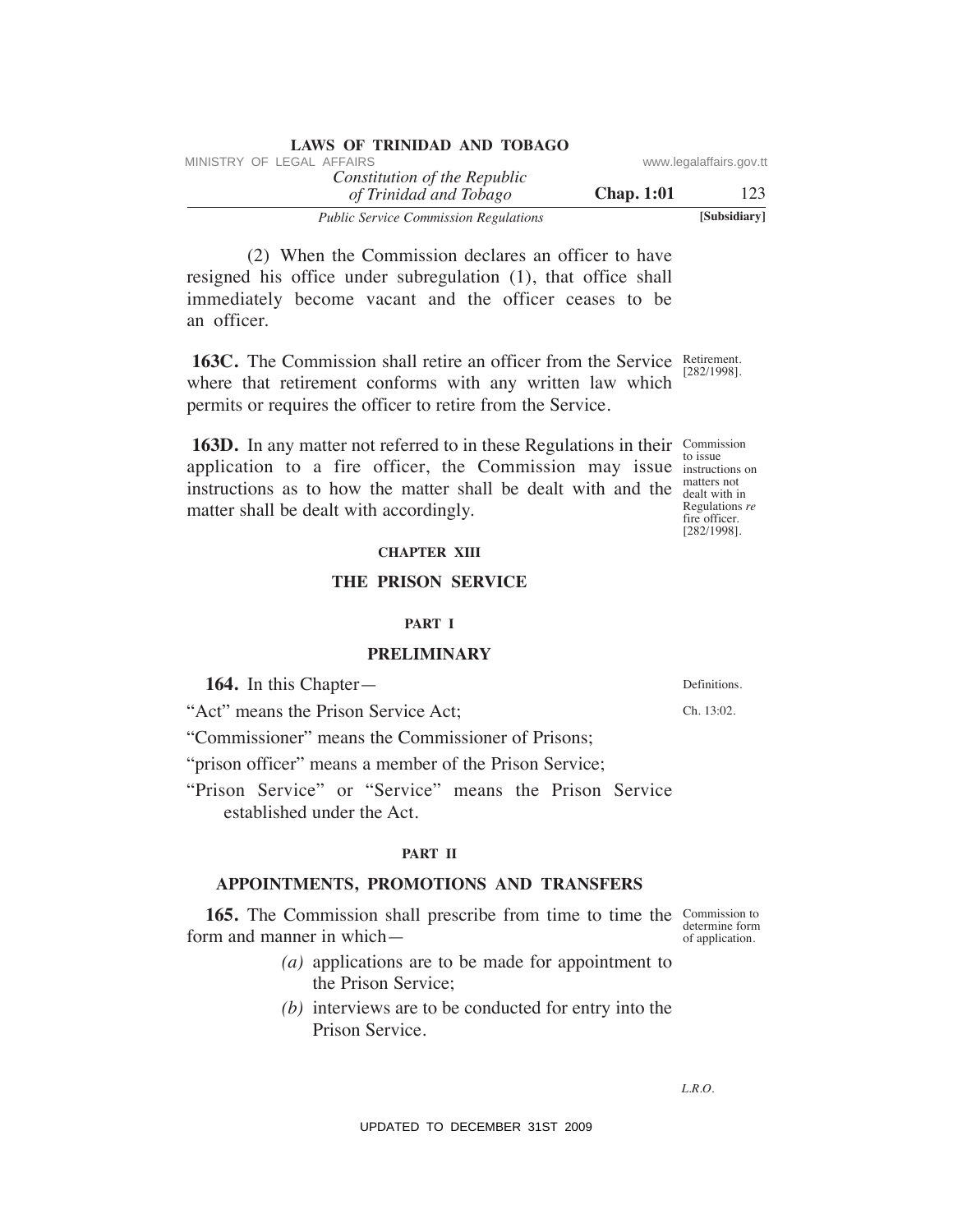| [Subsidiary] |                           | <b>Public Service Commission Regulations</b> |                         |  |
|--------------|---------------------------|----------------------------------------------|-------------------------|--|
| -124         | <b>Chap.</b> 1:01         | of Trinidad and Tobago                       |                         |  |
|              | MINISTRY OF LEGAL AFFAIRS | Constitution of the Republic                 | www.legalaffairs.gov.tt |  |

Application for appointment of [108/1991].

Prison Officer I. Prison Officer I shall be made in writing to the Director or by  **166.** (1) Every application for appointment to the office of personal appearance in response to any advertisement issued by the Director through the press and radio, stating the place, date and time at which a candidate may present himself for selection.

> (2) A Superintendent of Prisons shall make a preliminary selection of candidates who have the prescribed qualifications and may, for the purpose of making such selection, require enquiries to be made respecting the character of any candidate.

> (3) A candidate selected under subregulation (2) shall be required to take such education test as may be prescribed, and if the candidate is successful he shall be required to pass a medical test.

 (4) A candidate who qualifies for appointment to the office of Prison Officer I shall be interviewed by a Selection Board consisting of the Deputy Commissioner of Prisons, a Superintendent of Prisons other than the one referred to in subregulation (2) and the officer in charge of the Prison Service Training School. VERENCE CONCRET CONSULTER CONSULTERING CONSULTERING THE CONSULTERING THE CONSULTER CONSULTERING THE CONSULTER CONSULTERING THE CONSULTERING THE CONSULTERING THE CONSULTERING THE CONSULTERING THE CONSULTERING THE CONSULTER

 (5) The candidates shall be placed in order of merit on the basis of the educational test and the interview.

Appointment of office in senior  **167.** (1) Every application for appointment to an office of Prison Assistant Superintendent and offices in higher grades shall be made in writing to the Director on the prescribed form.

> (2) A candidate who has the prescribed qualifications may be selected for appointment to the office of Prison Superintendent, either from an office in a lower grade or on an open competitive basis prescribed by the Commission.

Establishment of Promotions Advisory Board. [107/2000].

grade.

 **168.** (1) *(a)* A prison officer may apply to the Commission to be allowed to take the Promotion Examination for Prison Officer II when he has been in the Service for at least two years.

 *(b)* A prison officer in a grade lower than that of Prison Assistant Superintendent who has passed an Examination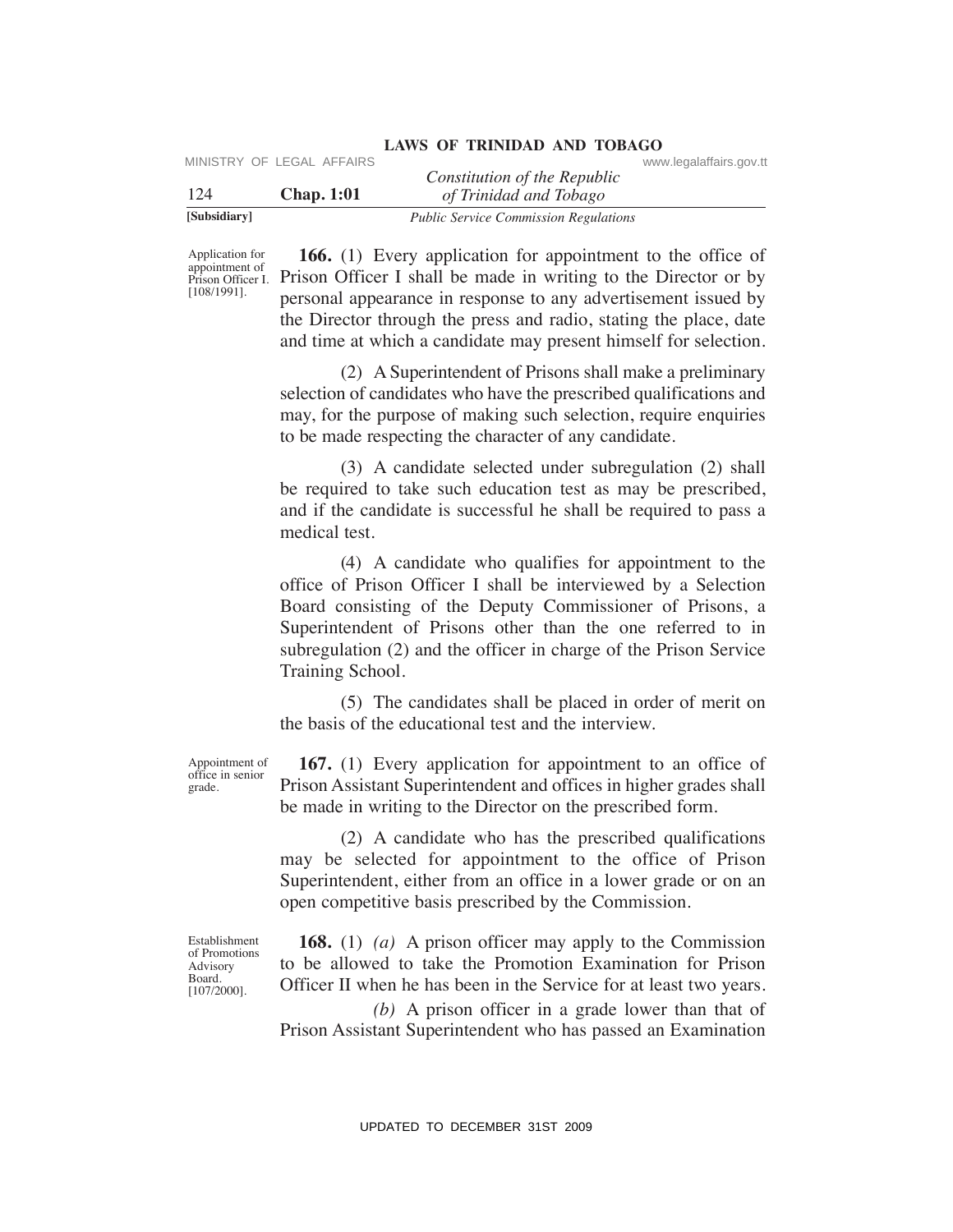| LAWS OF INIMIDAD AND TODAGO                            |                   |                         |
|--------------------------------------------------------|-------------------|-------------------------|
| MINISTRY OF LEGAL AFFAIRS                              |                   | www.legalaffairs.gov.tt |
| Constitution of the Republic<br>of Trinidad and Tobago | <b>Chap.</b> 1:01 | 125                     |
| <b>Public Service Commission Regulations</b>           |                   | [Subsidiary]            |

for Promotion to Prison Officer II may apply to the Commission to be allowed to take any promotion examination.

 *(c)* A prison officer who is successful in a promotion examination may be considered for promotion in accordance with this regulation.

 (2) The Commissioner of Prisons shall, after taking into account the criteria (specified in regulation 172), submit to the Commission a list of the Officers in the Second Division—

- *(a)* whom he considers suitable for promotion to an office; and
- *(b)* who are not being considered for promotion yet but who have served in the Service for a longer period in an office, or who have more experience in performing the duties of that office than the officers being recommended.

 (3) The Commissioner shall also advise those officers referred to in subregulation 2*(b)* of their omission from the list for promotion, together with the reasons for such omission.

 (4) An officer who is advised under subregulation 2*(b)* may make representations on his own behalf to the Commission within fourteen days of being so advised and the Commission may invite him for interview on the basis of his representations.

 (5) The Commission shall advise those officers making representations under this regulation of the outcome of their representations.

 (6) The Commission may, after considering all the representations made, endorse or otherwise, the recommendations of the Commissioner when promoting an officer.

# **169.** *(Revoked by LN 107/2000).*

**170.** Whenever in the opinion of the Commission it is Appointments to be by possible to do so and it is in the best interests of the Service, appointments shall be made from within the Service in accordance with these Regulations. VINESTRY OF LEGAL AFFAIRS:<br>
Constitution of The Republic<br>
Transforms Constitution of Reception<br>
Transforms (Constitution of The Region Chapter 11.12<br>
Transforms commonly the Commission<br>
for Promotion to Priseon Officer II

competition within the Prison Service.

*L.R.O.*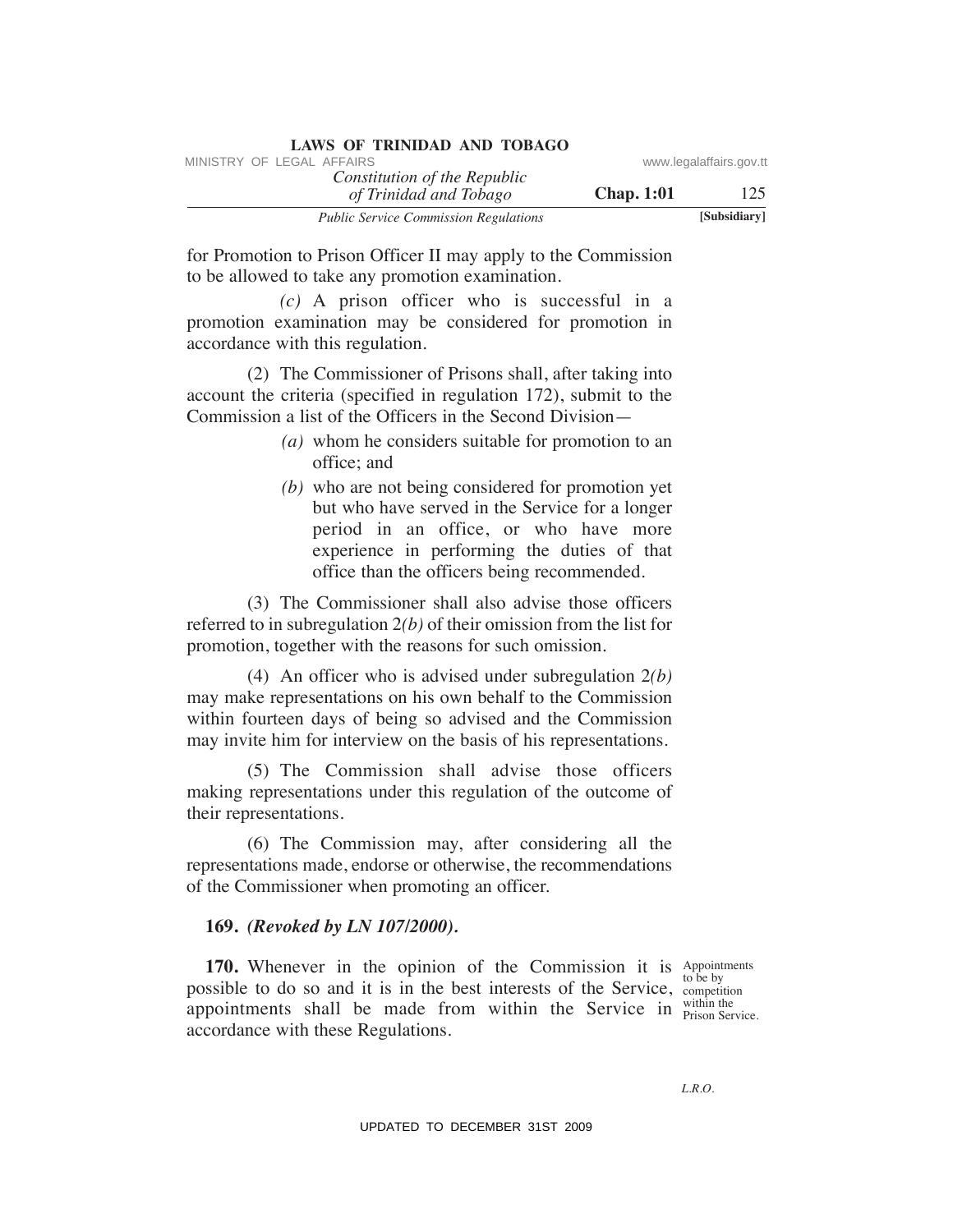| [Subsidiary] |                           | <b>Public Service Commission Regulations</b> |                         |
|--------------|---------------------------|----------------------------------------------|-------------------------|
| 126          | <b>Chap.</b> 1:01         | of Trinidad and Tobago                       |                         |
|              | MINISTRY OF LEGAL AFFAIRS | Constitution of the Republic                 | www.legalaffairs.gov.tt |

Advertisement of vacancies.

 **171.** Where the Commission considers either that there is no suitable candidate already in the Prison Service available for the filling of any vacancy or that having regard to qualifications, experience and merit it would be advantageous and in the best interest of the Service that the services of a person not already in the Service be secured, the Commission may authorise the advertisement of such vacancy.

Principles of selection for promotion.

 **172.** (1) In considering the eligibility of prison officers for promotion, the Commission shall take into account the seniority, experience, educational qualifications, merit and ability, together with the relative efficiency of such prison officers and, in the event of an equality of efficiency of two or more prison officers, shall give consideration to the relative seniority of the prison officers available for promotion to the vacancy. VIESTRY OF LEGAL AFFAIRS<br>
VIESTRO Constitution of the Repubblic<br>
TSubalitary<br>
Total of Traintin and Total regions<br>
of  $\sigma$ <br>
Standing Total regions Commission considers either that there is no<br>
systems.<br>
Standing cf any va

 (2) In the performance of its functions under subregulation (1), the Commission shall take into account as regards each prison officer—

- *(a)* his general fitness;
- *(b)* his position on the seniority list and on the list of results of the promotion examinations;
- *(c)* any special qualifications;
- *(d)* any special courses of training that he may have undergone (whether at the expense of Government or otherwise);
- *(e)* an evaluation of the officer's overall performance as reflected in the annual staff reports;
- *(f)* any letters of commendation or special reports in respect of any special work done by the prison officer;
- *(g)* the duties of which he has had knowledge;
- *(h)* any specific recommendation of the Permanent Secretary for filling the particular office;
- *(i)* any previous employment of his in the Service or in the Public Service, or otherwise;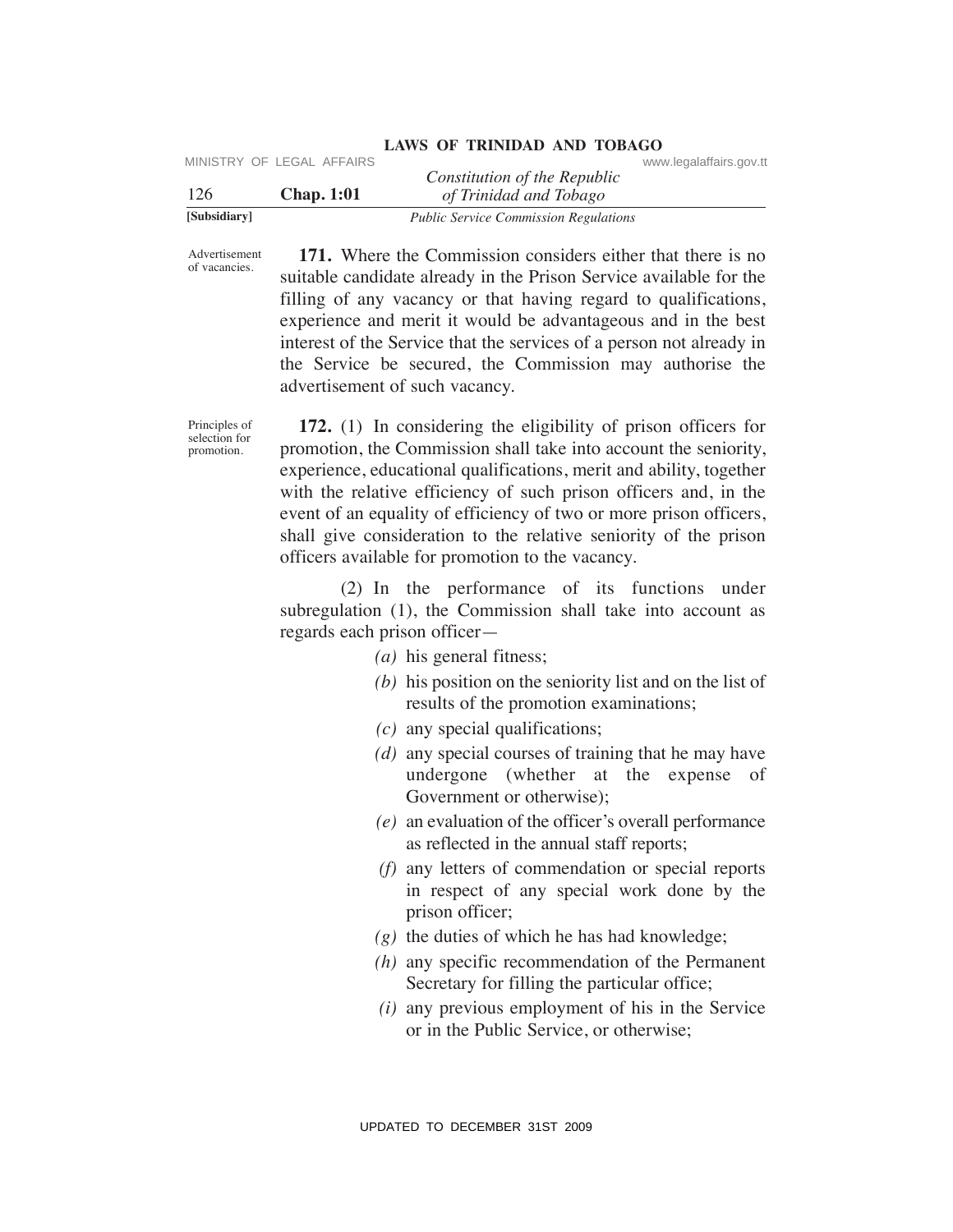| <b>LAWS OF TRINIDAD AND TOBAGO</b>                     |                   |                         |
|--------------------------------------------------------|-------------------|-------------------------|
| MINISTRY OF LEGAL AFFAIRS                              |                   | www.legalaffairs.gov.tt |
| Constitution of the Republic<br>of Trinidad and Tobago | <b>Chap.</b> 1:01 | 127                     |
| <b>Public Service Commission Regulations</b>           |                   | [Subsidiary]            |
|                                                        |                   |                         |

- *(j)* any special reports for which the Commission may call;
- *(k)* his devotion to duty.

**173.** (1) The Director shall keep up to date seniority lists of Director and Commissioner all prison officers.

 (2) The Commissioner shall ensure for purposes of making recommendations for promotion and acting appointments that up to date seniority lists are kept of all prison officers showing in respect of each officer the date of appointment to his present office, date of appointment to his previous office, and date of first appointment in the Service. VINESTRY OF LEGAL AFFAIRS:<br>
The Constitution of the Republic<br>
The Constitution of the Republic<br>
The Constitution of Registration<br>
(i) any special reports for which the Commission<br>
(i) any special reports for which the Com

 (3) The seniority of a prison officer shall be determined by the date of his appointment to the particular office in which he is serving. The seniority of prison officers promoted to the same office from the same date shall be in accordance with their seniority in their previous office.

 (4) Where prison officers have entered the Service by competitive examination and are appointed to the same office with effect from the same date, their relative seniority shall be determined according to the order of merit in which they were placed in the examination and interview.

 (5) Where any doubts arise with respect to the seniority of a prison officer, the Commission shall determine the seniority of such prison officer.

 **174. to** *(Revoked by LN 28/1991).*  $176.$ 

177. Except in very special circumstances or in cases of Commissioner sudden illness, the Commissioner shall submit, well in advance, recommendations recommendations for acting appointments to permit of their consideration by the Commission before the date on which the acting appointment is intended to become effective.

to submit in advance.

Director and to keep seniority lists.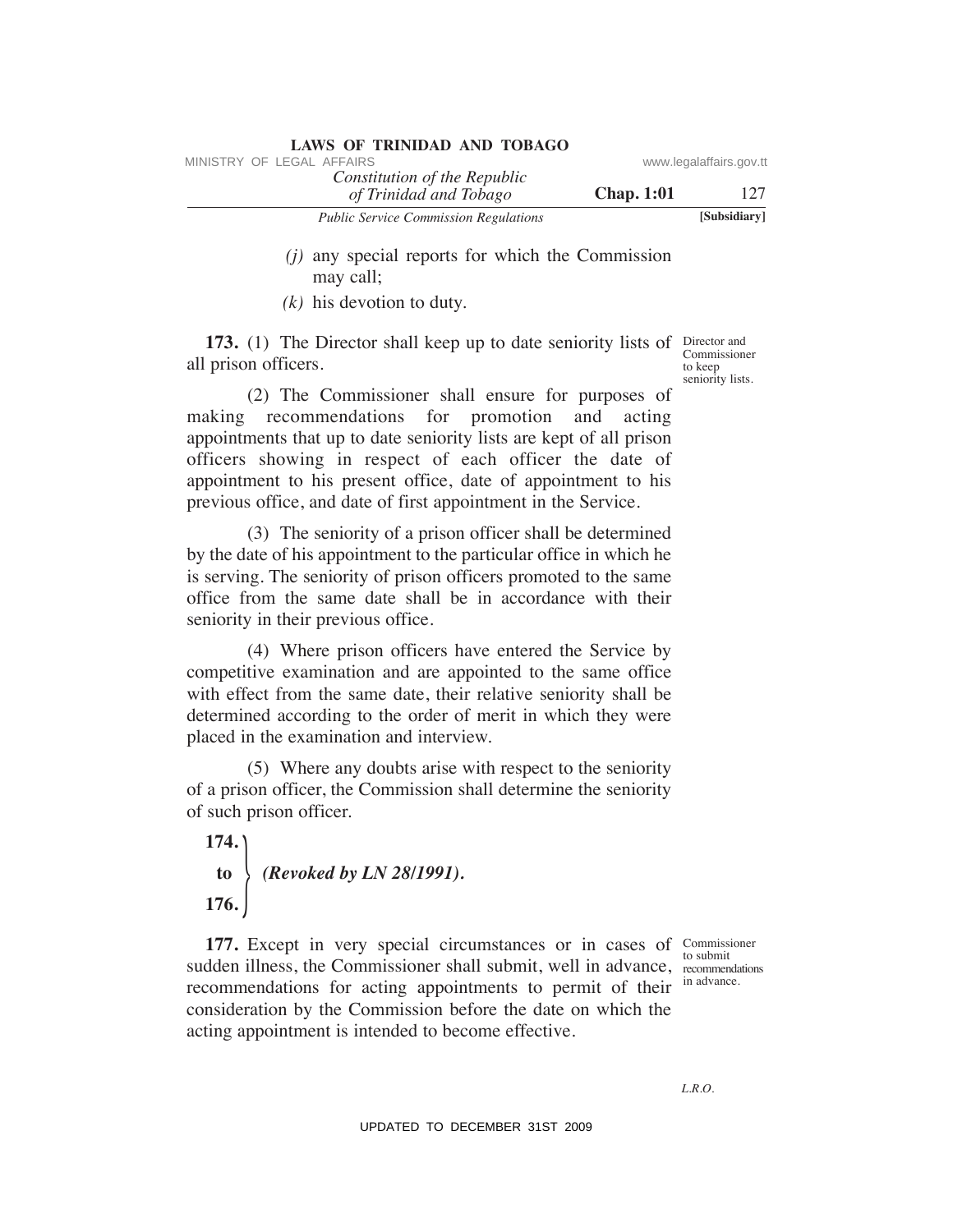| [Subsidiary] |                           | <b>Public Service Commission Regulations</b> |                         |
|--------------|---------------------------|----------------------------------------------|-------------------------|
| 128          | <b>Chap.</b> 1:01         | of Trinidad and Tobago                       |                         |
|              |                           | Constitution of the Republic                 |                         |
|              | MINISTRY OF LEGAL AFFAIRS |                                              | www.legalaffairs.gov.tt |

Commissioner to state reasons for passing over officers.

 **178.** In submitting recommendations for acting appointments in any office, the Commissioner shall state the reasons why prison officers, if any, are being passed over.

Rule where power to appoint delegated.

 **179.** Where the Commission delegates its power to the Commissioner to appoint a prison officer to act in an office and such acting appointment falls to be made as a result of sudden illness or other very special circumstances for a period not likely to exceed twenty-eight days, the provisions of \*regulation 176 shall not apply.

#### **PART III**

# **DISCIPLINe**

 **180. 181.**  } *(Revoked by LN 28/1991).*

Regulation  $3(1)$ .

# **FIRST SCheDuLe**

**FORM I**

# **OATH OR AFFIRMATION OF OFFICE**

 I, ................................................................................................ do swear/solemnly declare and affirm, that I will without fear, favour, affection or ill-will, well and truly perform my duties in the office of Chairman/member of the Public Service Commission in the exercise of the powers vested in the Public Service Commission under the Constitution, and that I will not directly or indirectly reveal any information to any unauthorised person or otherwise than in the course of duty. VIRTENT CONTINUESTRIP (Constitution of the Republic Constrains gov.tt<br>
128<br>
128<br>
128<br>
128<br>
129<br>
129<br>
129<br>
129<br>
129<br>
2008 Ministry recommendations for acting appointments<br>
commissions (TR. In authenting recommendations for

So help me God.

Sworn/Declared before me this .............. day of ....................................., 20......

*Judge of High Court* ................................................

\*Regulation 176 was Revoked by LN 28/1991.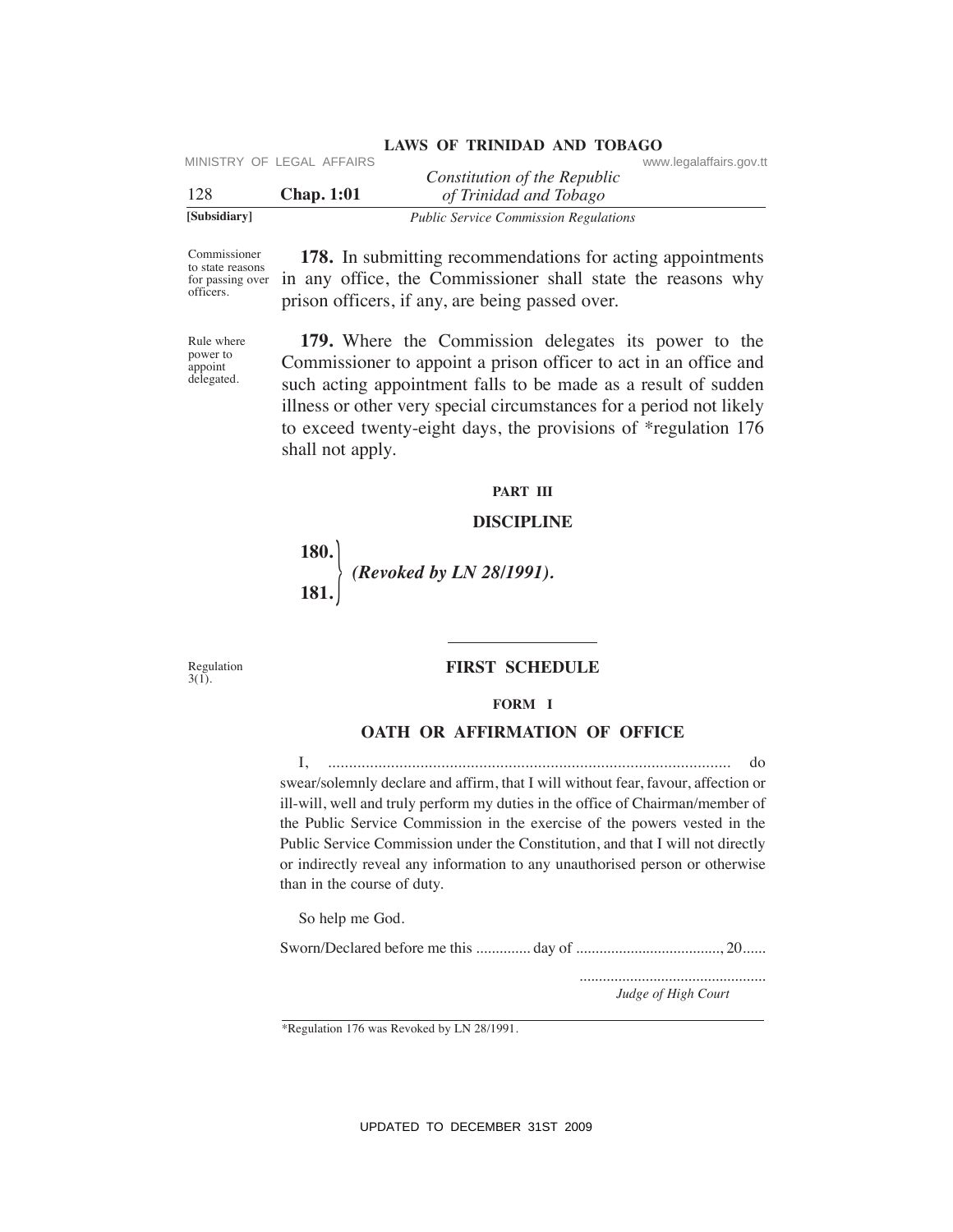|  |                     |  | <b>LAWS OF TRINIDAD AND TOBAGO</b> |          |
|--|---------------------|--|------------------------------------|----------|
|  | RY OF LEGAL AFFAIRS |  |                                    | www.lega |
|  |                     |  | Constitution of the Republic       |          |

**Chap. 1:01** 129

*of Trinidad and Tobago Public Service Commission Regulations* **[Subsidiary]**

#### **FORM II**

Regulation 3(2).

# **OATh OR AFFIRMATION OF OFFICeR OF The COMMISSION**

 I, ....................................................................................................................... do swear/solemnly declare and affirm that I will not directly or indirectly reveal to any unauthorised person or persons or otherwise than in the course of duty any information in connection with the business of the Commission which may come to my knowledge in the course of my duties as Secretary/........................./........................................ to the said Commission. VINESTRY OF LEGAL AFFAIRS of the Republic convention of the Republic convention of The Republic Constrains of The Constrains of Republic Constrains (2).<br>
The Republic Constrains of The Constrains of Republic Constrains (2

So help me God.

Sworn/Declared before me this ................. day of .................................., 20......

................................................ *Judge of High Court*

#### **NOTE ON SECOND SCHEDULE**

**Regulation 73 which dealt with the incurring of debts by an officer has been revoked by LN 28/1991.**

*L.R.O.*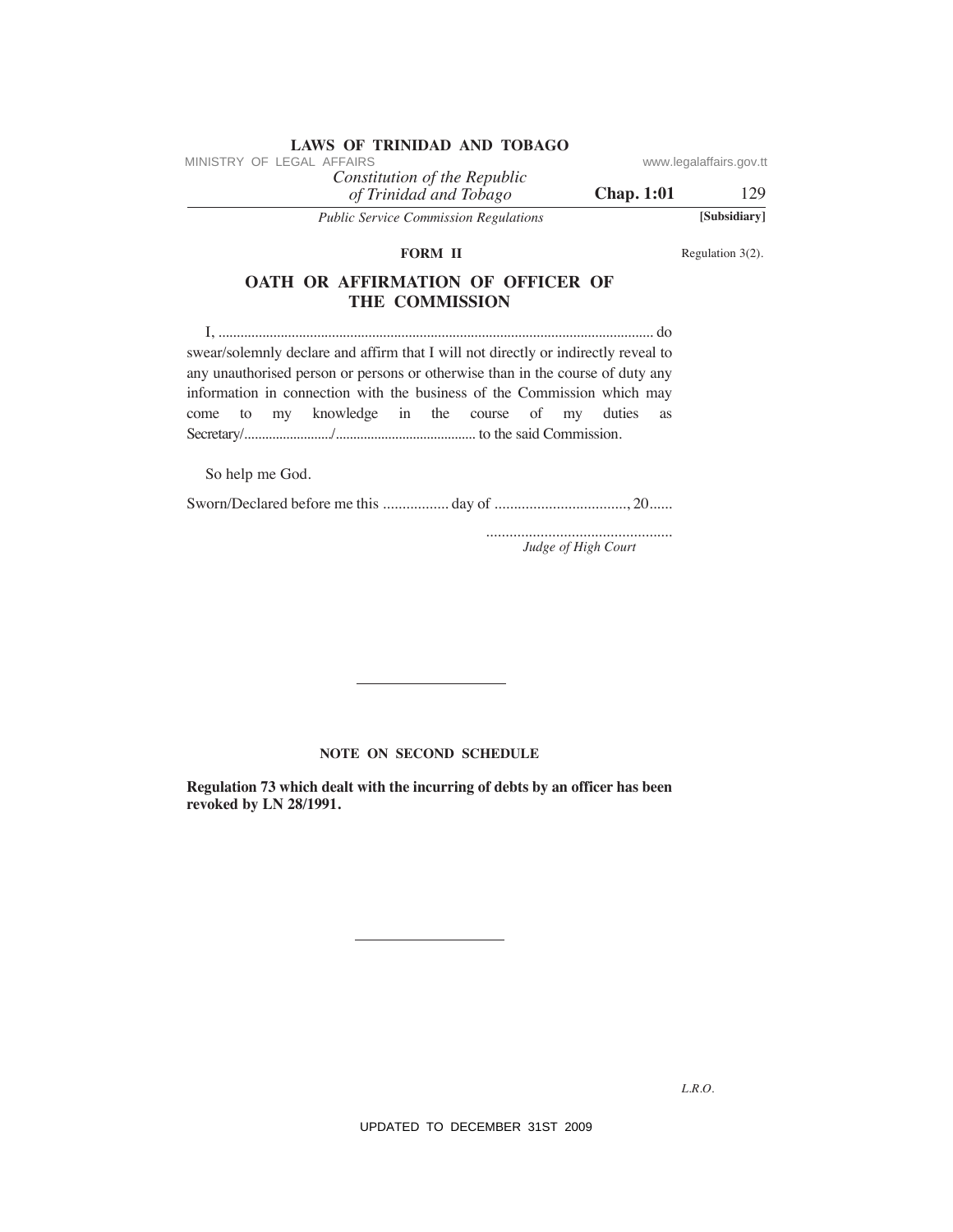| MINISTRY OF LEGAL AFFAIRS<br>130 |        |                        | <b>Chap. 1:01</b> |                |                      |                     |                         |                  | Constitution of the Republic<br>of Trinidad and Tobago |  |  | www.legalaffairs.gov.tt                          |  |
|----------------------------------|--------|------------------------|-------------------|----------------|----------------------|---------------------|-------------------------|------------------|--------------------------------------------------------|--|--|--------------------------------------------------|--|
| [Subsidiary]                     |        |                        |                   |                |                      |                     |                         |                  | <b>Public Service Commission Regulations</b>           |  |  |                                                  |  |
| Regulation 73(2).                |        |                        |                   |                |                      |                     |                         | Amount now       | outstanding                                            |  |  |                                                  |  |
|                                  |        |                        |                   |                |                      |                     |                         | Terms of         | repayment                                              |  |  |                                                  |  |
|                                  |        |                        |                   | Married/Single | Number of dependants |                     |                         |                  | How secured                                            |  |  | Signature                                        |  |
| *SECOND SCHEDULE                 | FORM 1 | RETURN OF INDEBTEDNESS | $\dots 20$ .      |                |                      |                     |                         | Reason for which | debt was incurred                                      |  |  |                                                  |  |
|                                  |        |                        | As at             |                |                      |                     |                         | TO WHOM INDEBTED | Date incurred                                          |  |  | *(N.B.-See Note on Second Schedule at page 129). |  |
|                                  |        |                        |                   |                | Office held:         | Ministry/Department | Salary after deductions |                  | Name                                                   |  |  |                                                  |  |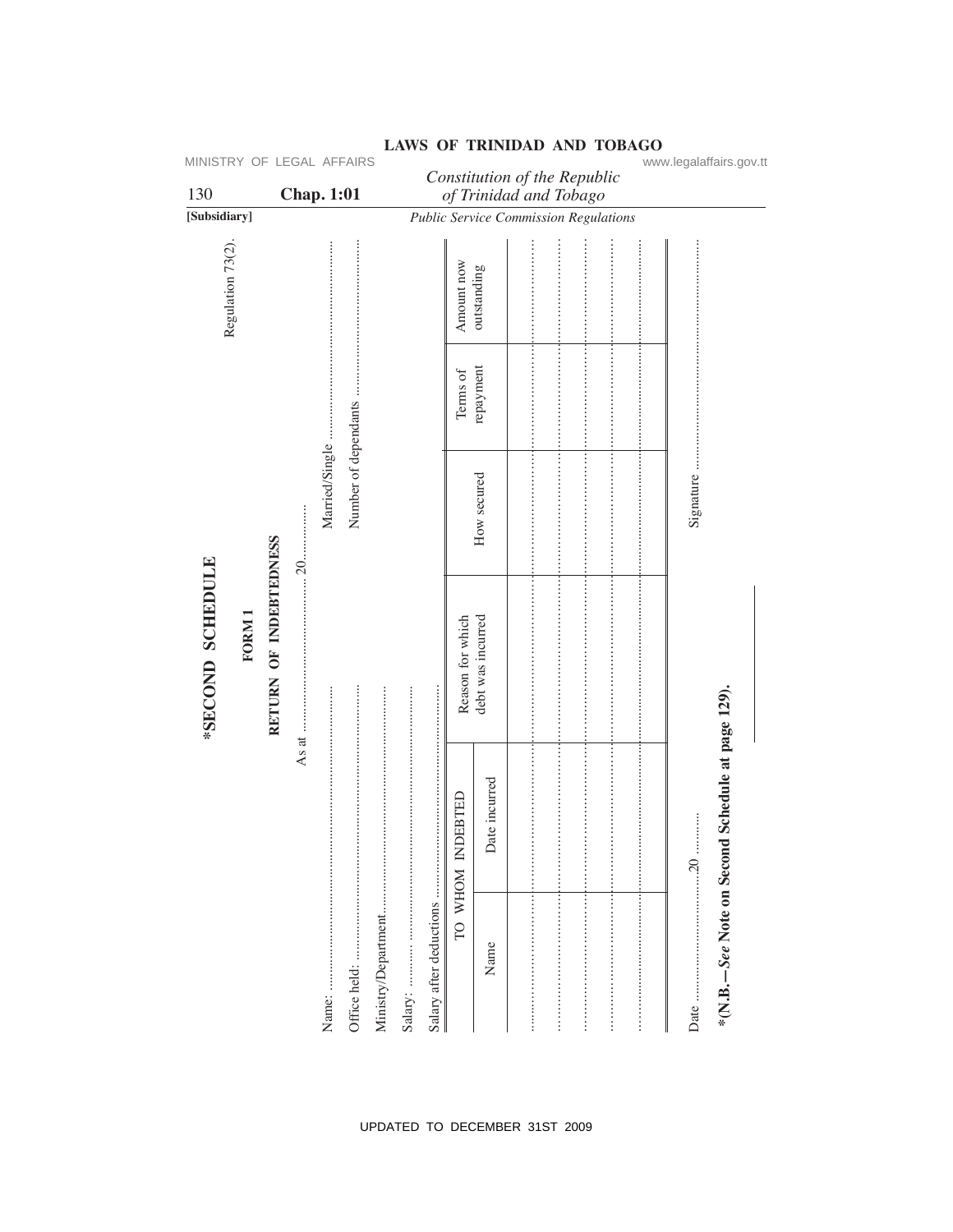# **LAWS OF TRINIDAD AND TOBAGO**<br>MINISTRY OF LEGAL AFFAIRS

*of Trinidad and Tobago Constitution of the Republic* MINISTRY OF LEGAL AFFAIRS<br>
(a) Trinidad and Tabago<br>
(a) Trinidad and Tabago<br>
(a) Trinidad and Tabago<br>
(B) Chap. 1:01<br>
TO LICE SERVICE COMMISSION REGULATIONS<br>
(B) Subsidium)<br>
POLICE SERVICE COMMISSION REGULATIONS<br>
(B) CHAP

**Chap. 1:01** 131

**[Subsidiary]**

#### **POLICe SeRVICe COMMISSION ReGuLATIONS**

# ARRANGEMENT OF REGULATIONS

# **ChAPTeR I**

# **PReLIMINARY**

#### **ReGuLATION**

- 1. Citation.
- 2. Interpretation.

#### **ChAPTeR II**

# **The POLICe SeRVICe COMMISSION**

- 3. Oath of office.
- 4. Meetings.
- 5. Procedure, quorum and voting.
- 6. Decisions other than at meetings.
- 7. Record of meetings and decisions. Dissents.
- 8. Consultation with other persons.
- 9. Non-compliance.
- 10. Instrument of delegation to be published.
- 11. Commission may sign by impression of signature.

#### **ChAPTeR III**

#### **APPOINTMeNTS, PROMOTIONS AND TRANSFeRS**

- 12. Commission to determine form of application.
- 13. Application for appointment of constable.
- 14. Appointment to an office in the First Division.
- 14A. Appointment to an office in the Second Division.
	- 15. Promotion to an office in the Second Division.
	- 16. Resitting of examination.
	- 17. Appointments to be by competition within the Police Service.
	- 18. Advertisement of vacancies.
	- 19. Examination Boards.
- 20. Principles of selection for promotion.
- 21.
- $22.$   $\int$ } *(Revoked by LN 79/1995).*
- 23. Principles of selection for acting appointment.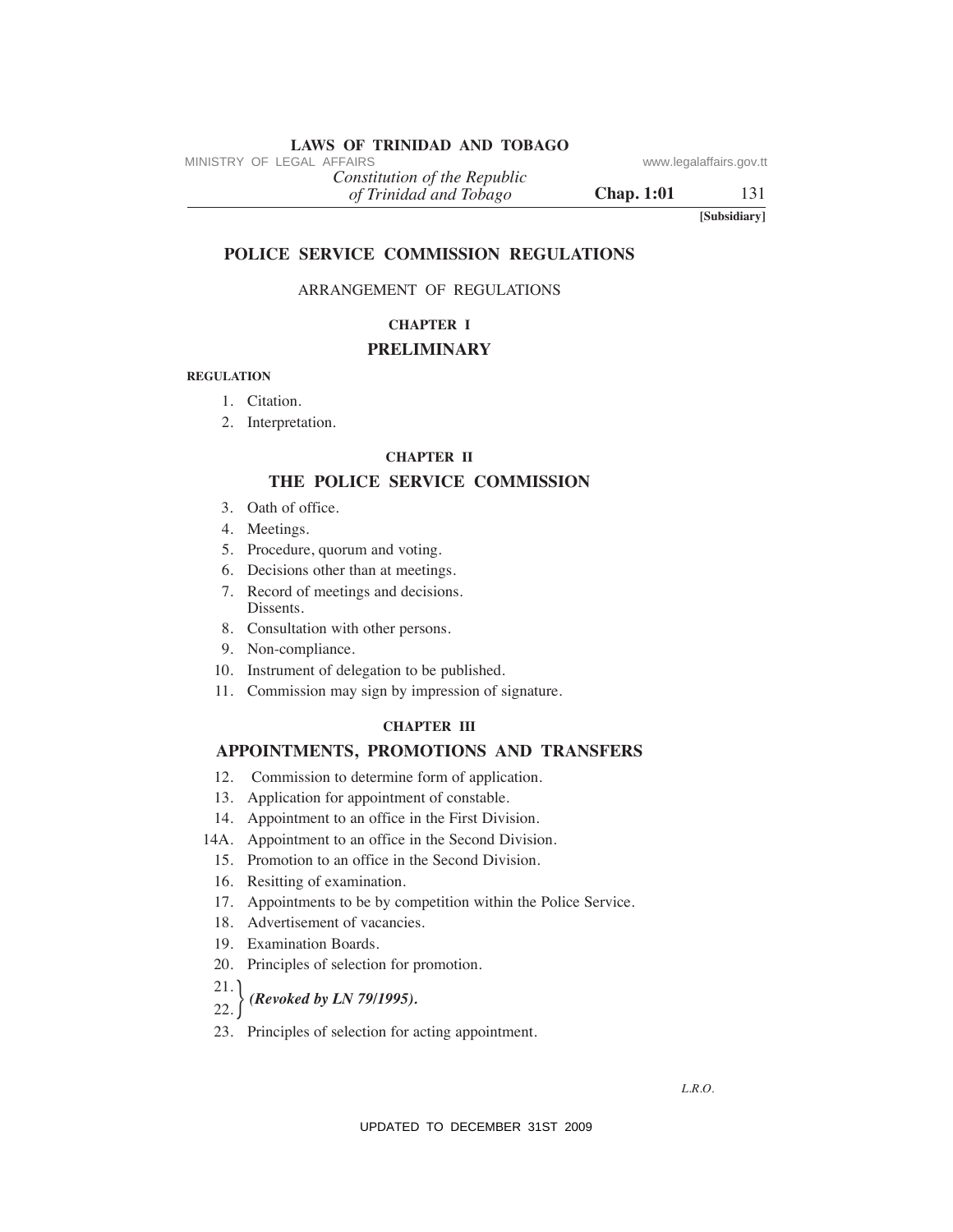| 132          | <b>Chap.</b> 1:01 | www.legalaffairs.gov.tt<br>Constitution of the Republic<br>of Trinidad and Tobago    |
|--------------|-------------------|--------------------------------------------------------------------------------------|
| [Subsidiary] |                   | Police Service Commission Regulations                                                |
|              |                   | ARRANGEMENT OF REGULATIONS-Continued                                                 |
|              | <b>REGULATION</b> |                                                                                      |
|              |                   | 24. Principles of selection for acting appointment not as prelude<br>to appointment. |
|              | 25.               | Commissioner to notify eligible police officers of vacancy.                          |
|              |                   | 26. Commissioner to submit recommendations to Commission in<br>advance.              |
|              |                   | 27. Commissioner to state reasons for passing over officers.                         |
|              |                   | 28. Transfers.                                                                       |
|              |                   | 29. Date of appointment.                                                             |
|              |                   | 30. Medical examination.                                                             |
|              |                   | <b>CHAPTER IV</b>                                                                    |
|              |                   | <b>STAFF REPORTS</b>                                                                 |
|              | 31.               | Staff reports.                                                                       |
|              | 32.               | Officer to be informed of adverse report.                                            |
|              |                   | 33. Annual increments.                                                               |
|              |                   | <b>CHAPTER V</b>                                                                     |
|              |                   | PROBATIONARY APPOINTMENTS                                                            |
|              |                   | 34. Period of probation on first appointment.                                        |
|              |                   | 35. Probation not required or may be offset in certain cases.                        |
|              |                   | 36. Probation on promotion.                                                          |
|              |                   | 37. Waiver of portion of period of probation.                                        |
|              | 38.               | Principles to be observed while officer on probation.                                |
|              |                   | 39. Confidential reports.                                                            |
|              |                   | 40. Extension of probation.                                                          |
|              |                   | 41. Confirmation of appointment.                                                     |
|              |                   | 42. Incremental date where period of probation extended.                             |
|              |                   | 43. Commissioner to keep record.                                                     |
|              |                   | <b>CHAPTER VI</b>                                                                    |
|              |                   | RESIGNATIONS, RETIREMENTS AND<br><b>TERMINATION OF APPOINTMENTS</b>                  |
|              |                   | 44. Resignation.                                                                     |
|              |                   | 45. Abandonment.                                                                     |
|              |                   |                                                                                      |
|              |                   | UPDATED TO DECEMBER 31ST 2009                                                        |

# ARRANGEMENT OF REGULATIONS—*Continued*

#### **ReGuLATION**

- 24. Principles of selection for acting appointment not as prelude to appointment.
- 25. Commissioner to notify eligible police officers of vacancy.
- 26. Commissioner to submit recommendations to Commission in advance.
- 27. Commissioner to state reasons for passing over officers.
- 28. Transfers.
- 29. Date of appointment.
- 30. Medical examination.

# **ChAPTeR IV**

# **STAFF RePORTS**

- 31. Staff reports.
- 32. Officer to be informed of adverse report.
- 33. Annual increments.

# **ChAPTeR V**

# **PROBATIONARY APPOINTMeNTS**

- 34. Period of probation on first appointment.
- 35. Probation not required or may be offset in certain cases.
- 36. Probation on promotion.
- 37. Waiver of portion of period of probation.
- 38. Principles to be observed while officer on probation.
- 39. Confidential reports.
- 40. Extension of probation.
- 41. Confirmation of appointment.
- 42. Incremental date where period of probation extended.
- 43. Commissioner to keep record.

#### **ChAPTeR VI**

#### **ReSIGNATIONS, ReTIReMeNTS AND TeRMINATION OF APPOINTMeNTS**

- 44. Resignation.
- 45. Abandonment.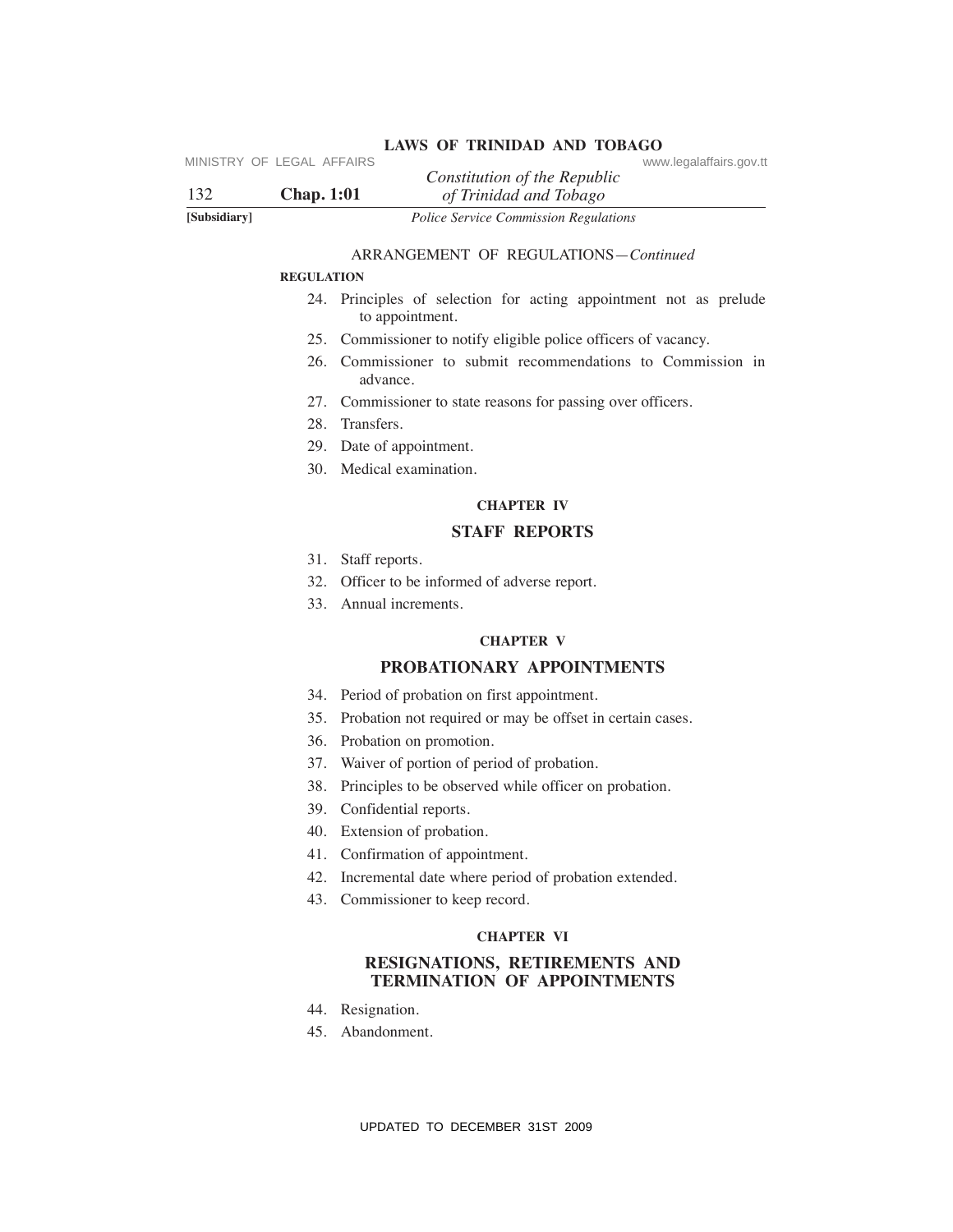|                   | LAWS OF INIMIDAD AND TODAGO<br>MINISTRY OF LEGAL AFFAIRS                       | www.legalaffairs.gov.tt |
|-------------------|--------------------------------------------------------------------------------|-------------------------|
|                   | Constitution of the Republic<br><b>Chap. 1:01</b><br>of Trinidad and Tobago    | 133                     |
|                   | Police Service Commission Regulations                                          | [Subsidiary]            |
| <b>REGULATION</b> |                                                                                |                         |
|                   | 46. Reasons for termination of appointment.                                    |                         |
|                   | 47. Compulsory and voluntary retirement.                                       |                         |
|                   | 48. Commissioner to notify Director of officers to retire compulsorily.        |                         |
|                   | 49. Premature retirement.                                                      |                         |
|                   | 50. Retirement in the public interest.                                         |                         |
| 51.               | Termination of appointment on grounds of inefficiency.                         |                         |
|                   | 52. Married female officers.                                                   |                         |
|                   | 53. Medical Boards.                                                            |                         |
|                   | 54. Unfit officers.                                                            |                         |
|                   | <b>CHAPTER VII</b>                                                             |                         |
|                   | <b>CONDUCT</b>                                                                 |                         |
| 55.               |                                                                                |                         |
| to                | (Revoked by LN 214/1990).                                                      |                         |
| 74.               |                                                                                |                         |
|                   | <b>CHAPTER VIII</b>                                                            |                         |
|                   | <b>DISCIPLINARY PROCEDURE</b>                                                  |                         |
|                   | 75. Officer liable to disciplinary proceedings.                                |                         |
|                   | 76. (Revoked by LN 214/1990).                                                  |                         |
|                   | 77. Commissioner to report officer.                                            |                         |
| 78.               | Commission to issue instructions on how certain cases to be<br>dealt with.     |                         |
|                   | 79. Suspension by Commission.                                                  |                         |
| 80.               | Interdiction.                                                                  |                         |
|                   | 81. Procedure on alleged commission of offence.                                |                         |
|                   | 82. Powers of disciplinary tribunal.                                           |                         |
| 83.               | Certain penalties to be imposed by Commissioner.                               |                         |
|                   | 84. Warning and Investigation.<br>Personal explanation.                        |                         |
|                   | 85. Documents to be supplied to accused.                                       |                         |
|                   | 86. Officer to admit or deny charge in writing and may include<br>explanation. |                         |
| 87.               | Hearing on failure to admit or deny charge.                                    |                         |
| 88.               | Witnesses.                                                                     |                         |
|                   |                                                                                |                         |
|                   |                                                                                | L.R.O. 1/2009           |
|                   | UPDATED TO DECEMBER 31ST 2009                                                  |                         |

# **ReGuLATION**

- 46. Reasons for termination of appointment.
- 47. Compulsory and voluntary retirement.
- 48. Commissioner to notify Director of officers to retire compulsorily.

**LAWS OF TRINIDAD AND TOBAGO**

- 51. Termination of appointment on grounds of inefficiency.
- 52. Married female officers.
- 53. Medical Boards.
- 54. Unfit officers.

# **ChAPTeR VII**

# **CONDuCT**

#### **ChAPTeR VIII**

# **DISCIPLINARY PROCeDuRe**

#### 76. *(Revoked by LN 214/1990).*

- 77. Commissioner to report officer.
- 78. Commission to issue instructions on how certain cases to be dealt with.
- 79. Suspension by Commission.
- 80. Interdiction.
- 81. Procedure on alleged commission of offence.
- 82. Powers of disciplinary tribunal.
- 83. Certain penalties to be imposed by Commissioner.
- 84. Warning and Investigation. Personal explanation.
- 85. Documents to be supplied to accused.
- 86. Officer to admit or deny charge in writing and may include explanation.
- 87. Hearing on failure to admit or deny charge.
- 88. Witnesses.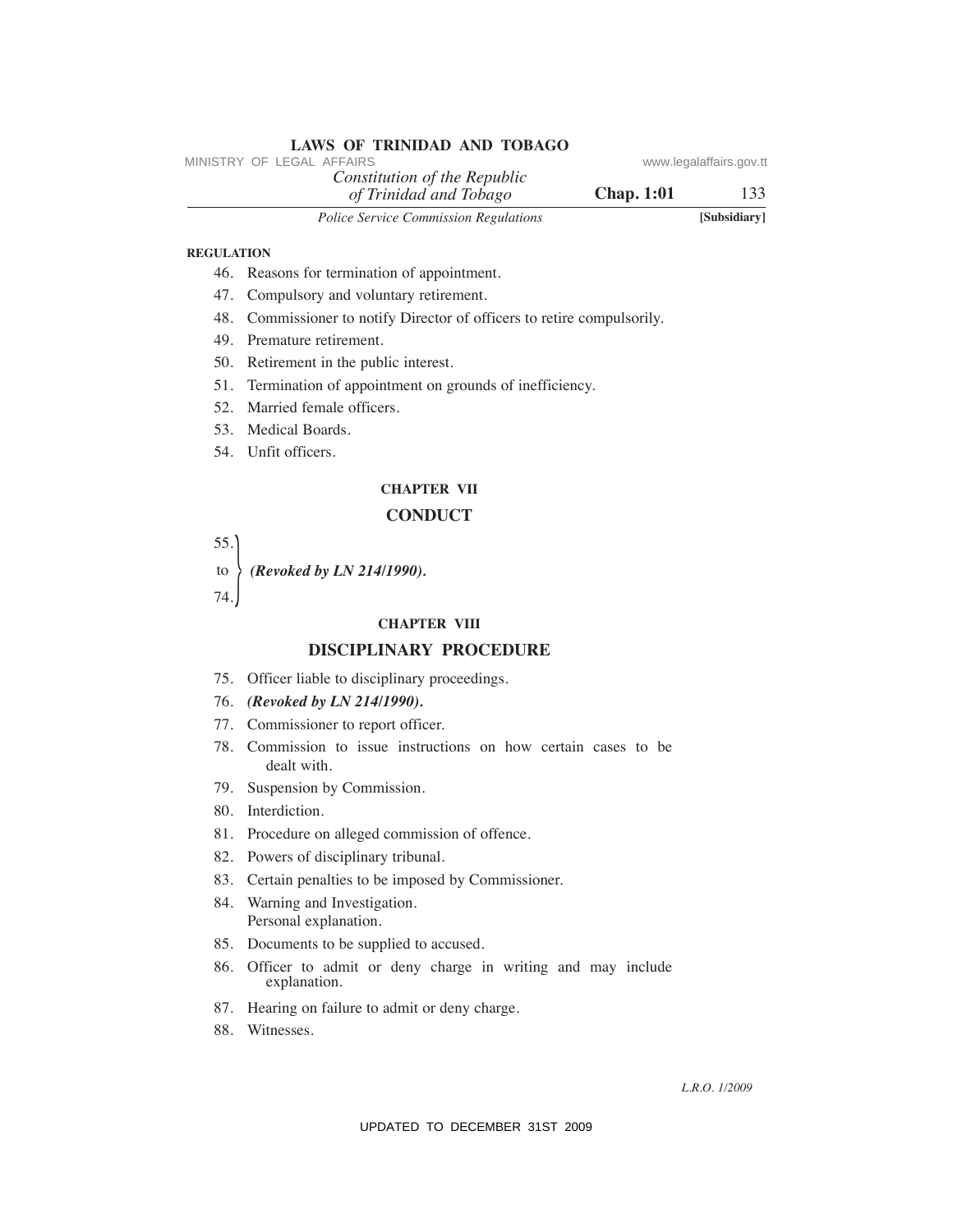| 134          | Constitution of the Republic<br><b>Chap.</b> 1:01<br>of Trinidad and Tobago         |
|--------------|-------------------------------------------------------------------------------------|
| [Subsidiary] | Police Service Commission Regulations                                               |
|              | ARRANGEMENT OF REGULATIONS-Continued                                                |
|              | <b>REGULATION</b>                                                                   |
|              |                                                                                     |
|              | Appointment of disciplinary tribunal.<br>89.                                        |
|              | 90. Duty of officers appointed to disciplinary tribunal.                            |
|              | 91. Officer on charge not to be permitted leave.                                    |
|              | Procedure at hearing.<br>92.                                                        |
|              | 93. Adjournment of hearing.                                                         |
|              | 94. Hearing in absence of accused officer.                                          |
|              | 95. Standard of proof.                                                              |
|              | 96. Tribunal to report.<br>Report confidential.                                     |
|              | 97. Disciplinary tribunal may adjourn and report to Commission.                     |
|              | 98. Disciplinary tribunal to report where evidence insufficient.                    |
|              | 99. Disciplinary tribunal to report further grounds disclosed at hearing.           |
|              | 100. Commission to exercise disciplinary control on Commissioners.                  |
|              | 101. Commission to inform officer of penalty imposed and of his right<br>of review. |
|              | 102. Commission may remove officer in public interest.                              |
|              | 103. Proceedings in private.                                                        |
|              | 104. Penalties.                                                                     |
|              | 105.                                                                                |
|              | (Revoked by LN 214/1990).<br>to<br>107.                                             |
|              | 108. Non-payment of remuneration on conviction on a criminal charge.                |
|              | <b>CHAPTER IX</b>                                                                   |
|              | <b>REVIEWS</b>                                                                      |
|              | 109.                                                                                |
|              | $\langle$ (Revoked by LN 214/1990).<br>to                                           |
|              | 116.                                                                                |
|              | <b>CHAPTER X</b>                                                                    |
|              | <b>APPLICATION OF REGULATIONS</b>                                                   |
|              | 117. Application of Regulations to all officers.                                    |
|              |                                                                                     |
|              | FIRST SCHEDULE.<br><b>SECOND SCHEDULE.</b>                                          |
|              |                                                                                     |
|              | UPDATED TO DECEMBER 31ST 2009                                                       |

#### ARRANGEMENT OF REGULATIONS—*Continued*

#### **ReGuLATION**

- 89. Appointment of disciplinary tribunal.
- 90. Duty of officers appointed to disciplinary tribunal.
- 91. Officer on charge not to be permitted leave.
- 92. Procedure at hearing.
- 93. Adjournment of hearing.
- 94. Hearing in absence of accused officer.
- 95. Standard of proof.
- 96. Tribunal to report. Report confidential.
- 97. Disciplinary tribunal may adjourn and report to Commission.
- 98. Disciplinary tribunal to report where evidence insufficient.
- 99. Disciplinary tribunal to report further grounds disclosed at hearing.
- 100. Commission to exercise disciplinary control on Commissioners.
- 101. Commission to inform officer of penalty imposed and of his right of review.
- 102. Commission may remove officer in public interest.
- 103. Proceedings in private.
- 104. Penalties.
- $105.$
- to *(Revoked by LN 214/1990).*
- $107.$ 
	- 108. Non-payment of remuneration on conviction on a criminal charge.

# **ChAPTeR IX**

#### **ReVIeWS**

#### **ChAPTeR X**

#### **APPLICATION OF ReGuLATIONS**

# **FIRST SCheDuLe. SECOND SCHEDULE.**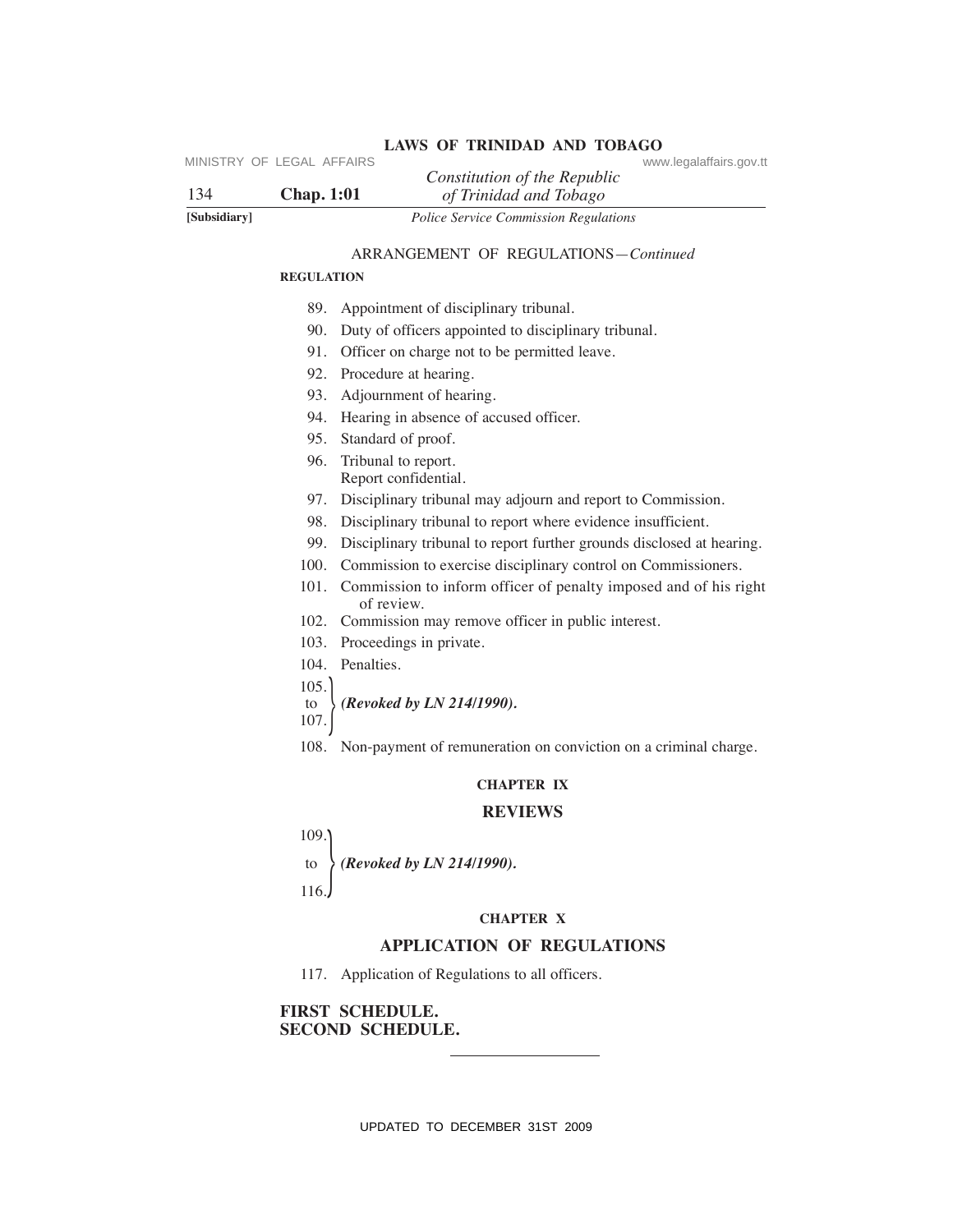"acting appointment" means the temporary appointment of a police officer whether on promotion to a higher office or

- "appointment" means the appointment of a person in an office in the Police Service;
- "the Chairman" means the Chairman of the Commission;

otherwise whether that office is vacant or not;

- "the Commission" means the Police Service Commission constituted under section 122 of the Constitution;
- "the Commissioner" means the Commissioner of Police;
- "the Constitution" means the Constitution of the Republic of Trinidad and Tobago;
- "Director" means the Director of Personnel Administration;
- "police officer or officer" means a member of the Police Service;
- "police officer in the First Division" means a police officer who holds an office specified in the First Schedule of the Police Service Act;
- "police officer in the Second Division" means a police officer who holds an office specified in the Second Schedule of the Police Service Act;

*of Trinidad and Tobago Constitution of the Republic*

**POLICe SeRVICe COMMISSION ReGuLATIONS †***deemed to be made under section 129 of the Constitution* **ChAPTeR I** VINESTRY OF LEGAL AFFAIRS<br>
(*If Trinidad and Tribago*<br>
(*If Trinidad and Tribago*<br>
(*UPDATEC COMMISSION REGULATIONS* via the properties of the constitution<br>
TOLICE SERVICE COMMISSION REGULATIONS via the properties of the

# **PReLIMINARY**

1. These Regulations may be cited as the Police Service Citation. Commission Regulations.

**2.** In these Regulations—

"Act" means the Police Service Act;

# **LAWS OF TRINIDAD AND TOBAGO**<br>MINISTRY OF LEGAL AFFAIRS

**Chap. 1:01** 135

\*131/1966.

**[Subsidiary]**

Interpretation. Ch. 15:01.

**<sup>\*</sup>**These Regulations are amended by LNs 106/1968; 7/1969; 80/1969; 47 of 1980; 99/1987; 214/1990; 25/1993; 175/1993; 41/1995; 79/1995; 43/2001; 58, 80, 91, 92 and 144/2006.

**<sup>†</sup>**These Regulations were made under section 102 of the former Constitution, and continue in force by virtue of section 29(3) of the Interpretation Act (Ch. 3:01).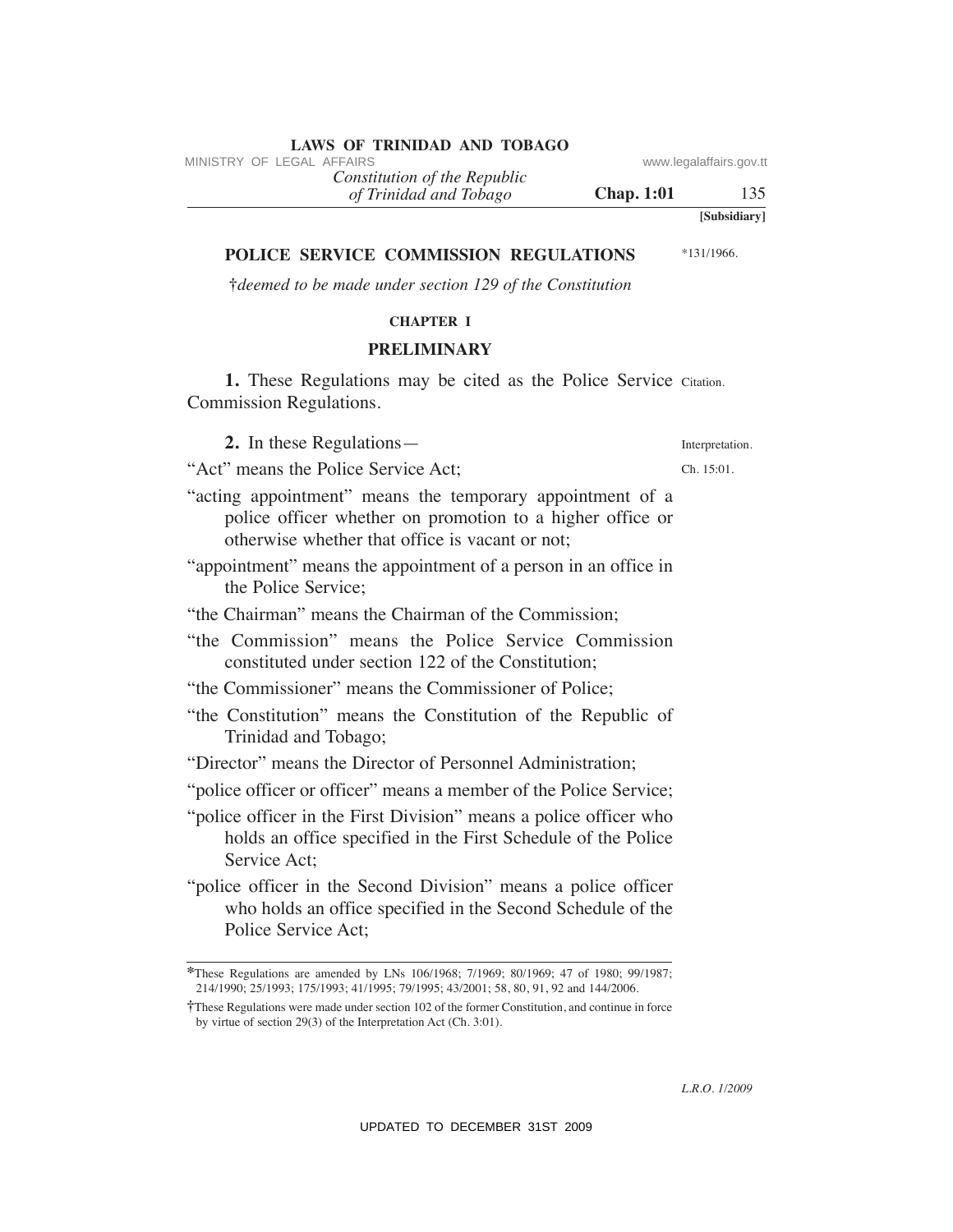| [Subsidiary] |                           | <b>Police Service Commission Regulations</b> |                         |
|--------------|---------------------------|----------------------------------------------|-------------------------|
| -136         | <b>Chap.</b> 1:01         | of Trinidad and Tobago                       |                         |
|              |                           | Constitution of the Republic                 |                         |
|              | MINISTRY OF LEGAL AFFAIRS |                                              | www.legalaffairs.gov.tt |

"promotion" means the appointment of a police officer to an office in the Police Service in a range carrying a higher remuneration;

**LAWS OF TRINIDAD AND TOBAGO**

"Police Service" or "Service" means the Police Service established under the Police Service Act;

"public service" means the public service as defined in section 3 of the Constitution.

#### **ChAPTeR II**

# **The POLICe SeRVICe COMMISSION**

Oath of office.

Ch. 15:01.

Form 1. First Schedule.

 **3.** (1) The Chairman and other members of the Commission shall, as soon as practicable after appointment, take the oath or make the affirmation in the form set out as Form 1 of the First Schedule.

 (2) Every person appointed a member of the staff of the Commission shall, as soon as possible after appointment, take the oath or make the affirmation set out as Form 2 of the First Schedule. VIESTRY OF LEGAL AFFAIRS<br>
VIESTRO Constitution of the Repubblic<br>
Total of Traited and Tobing or<br>
Total of Traited and Total of Traited and Total of Traited Service Communistance<br>
"promotion" means the appointment of a pol

Meetings.

Form 2. First Schedule.

> **4.** (1) The Commission shall meet as often as may be necessary for the purpose of performing its functions and such meetings shall be held on such days and at such times and place as the Chairman shall determine.

> (2) Where a member fails to attend at least one meeting in any one month over a period of three months without reasonable excuse, the Commission shall make a report to the President.

Procedure, quorum and voting.

 **5.** (1) The Chairman shall preside at meetings of the Commission, and in the absence of the Chairman from any meeting, the members present shall elect one of their number to preside at that meeting.

 (2) At any meeting of the Commission three members shall constitute a quorum.

 (3) All questions for discussion at a meeting of the Commission shall be decided by a majority of the votes of the members present and voting.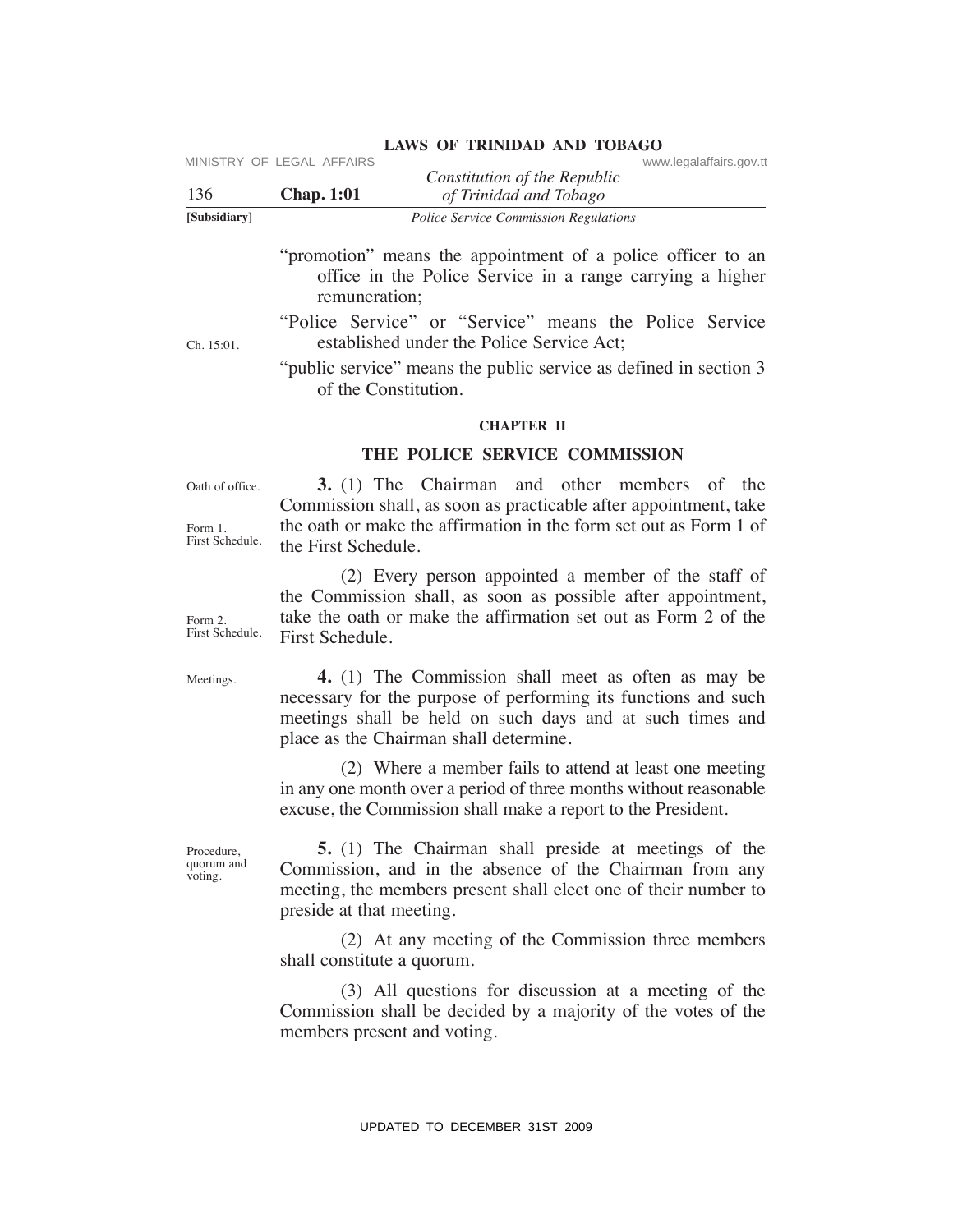| LAWS OF ININIDAD AND TODAGO                            |                   |                         |
|--------------------------------------------------------|-------------------|-------------------------|
| MINISTRY OF LEGAL AFFAIRS                              |                   | www.legalaffairs.gov.tt |
| Constitution of the Republic<br>of Trinidad and Tobago | <b>Chap.</b> 1:01 | 137                     |
| <b>Police Service Commission Regulations</b>           |                   | [Subsidiary]            |

 (4) The Chairman or other member presiding at a meeting shall have an original vote, and in the event of an equality of votes, he shall have as well a second or casting vote.

**LAWS OF TRINIDAD AND TOBAGO**

**6.** (1) Notwithstanding regulation 5 but subject to Decisions other subregulation (2), questions may also be decided by the  $t_{\text{meetin}}$ Commission without a meeting by circulation of the relevant papers among the members and the expression of their views in writing and in such case the decision shall be the view of the majority of members expressing a view.

 (2) If any member requires that a matter or question being dealt with by circulation of the relevant papers shall be reserved for consideration at the next following meeting of the Commission, no decision shall be made on that matter or question except at a meeting of the Commission.

**7.** (1) The Director shall ensure that Minutes of all Record of meetings of the Commission and of all decisions arrived at under decisions. regulation 6 shall be duly recorded and kept and that the same be presented for confirmation by the Commission as soon as practicable at a subsequent meeting or by individual members on circulation thereof.

 (2) Any member of the Commission who dissents from Dissents. a decision may require that his dissent and reasons for dissenting be recorded in the Minutes.

**8.** (1) The Commission in considering any matter or Consultation question may consult with any police officer or public officer or persons. other person as the Commission may consider proper and desirable and may require any police officer to attend for the purpose of assisting the Commission in its deliberations and producing any official documents relating to such matter or question. SINETRY OF LEGAL AFFAIRS:<br>
The Constitution of the Republic consumer presiding of the Republic and Thrigger<br>
7 Police Street Commission Regalators (4) The Chairman or other member presiding at a sequential and three an or

 (2) Where a public officer other than a police officer fails to comply with the provisions of this regulation, the Commission shall report the public officer to the appropriate Service Commission for consideration by that Service Commission.

meetings.

decisions.

persons.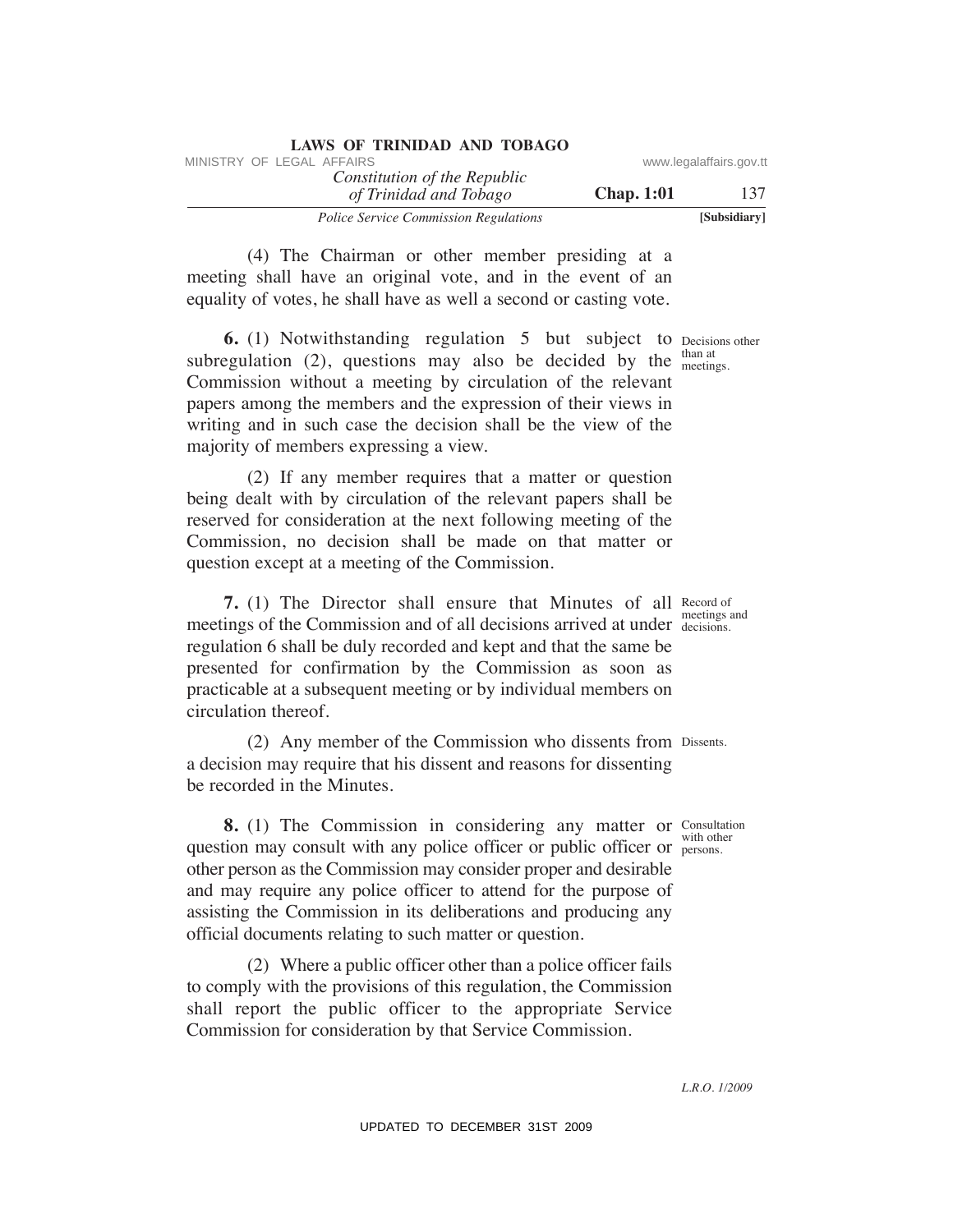| [Subsidiary] |                           | <i>Police Service Commission Regulations</i> |                         |
|--------------|---------------------------|----------------------------------------------|-------------------------|
| 138          | <b>Chap.</b> 1:01         | of Trinidad and Tobago                       |                         |
|              | MINISTRY OF LEGAL AFFAIRS | Constitution of the Republic                 | www.legalaffairs.gov.tt |

Noncompliance.

 **9.** (1) A police officer who, without reasonable cause or excuse, fails to appear before the Commission when required to do so, or fails to comply with any request made by the Commission, or with any requirement of these Regulations, is guilty of an offence.

 (2) A police officer who is guilty of an offence under this regulation shall be liable to be dismissed from the Service.

Instrument of delegation to be published.

 **10.** (1) Whenever the Commission delegates any of its powers in accordance with section 127(1) of the Constitution, the Director shall publish such delegation by notice in the *Gazette.* 

 (2) A notice published under subregulation (1) shall contain the following information:

- *(a)* the powers delegated;
- *(b)* the person or persons to whom such delegation is made;
- *(c)* the extent of such delegation;
- *(d)* the terms and conditions of such delegation and the manner in which matters dealt with under such delegated authority may reach the Commission.

 (3) Any power so delegated shall be exercised in such manner as the Commission shall direct.

 (4) Every delegation under this regulation shall be revocable.

Commission may sign by impression of signature.

 **11.** Where in the performance of his duties the Chairman or a member of the Commission is required to sign any document, the Chairman or a member of the Commission, as the case may be, may sign such document by impressing thereon a facsimile of his signature. VINETHY OF LEGAL AFFAIRS<br>
USBN 2008 Constitution of the Repubblic<br>
138<br>
ISBN 2008 Constrained Thinks to appear the commission Regulations<br>
New theorem (also Note of Hier Oromassion Negations) when required to do<br>
so, or f

#### **ChAPTeR III**

# **APPOINTMeNTS, PROMOTIONS AND TRANSFeRS**

Commission to determine form of application.

 **12.** The Commission may prescribe from time to time the form and manner in which—

> *(a)* applications are to be made for appointment to the Police Service;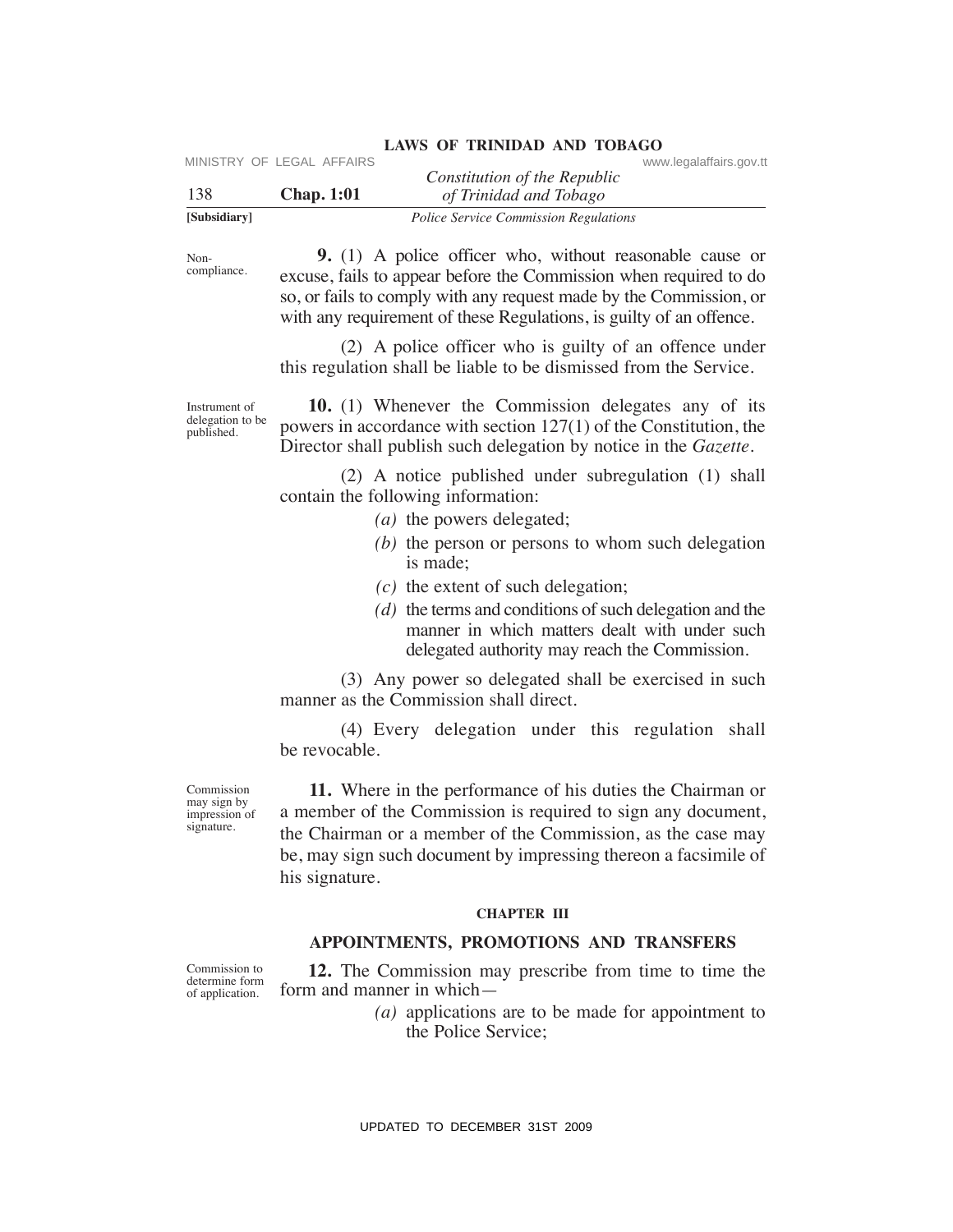| <b>LAWS OF TRINIDAD AND TOBAGO</b>                     |                   |                         |
|--------------------------------------------------------|-------------------|-------------------------|
| MINISTRY OF LEGAL AFFAIRS                              |                   | www.legalaffairs.gov.tt |
| Constitution of the Republic<br>of Trinidad and Tobago | <b>Chap.</b> 1:01 | 139                     |
| <b>Police Service Commission Regulations</b>           |                   | [Subsidiary]            |

 *(b)* examinations and interviews are to be conducted for entry into the Police Service.

**13.** (1) Every application for appointment to the office of Application for appearance in response to any advertisement issued by the  $[25/1993]$ . constable shall be made in writing to the Director or by personal Director through the press and radio, stating the place, date and time at which a candidate may present himself for selection.

qualifications prescribed in regulation  $4(1)(a)$  to *(d)* of the Police Ch. 15:01. Sub. Leg. (2) The Superintendent in charge of a Division shall make a preliminary selection of candidates who have the Service Regulations.

education test prescribed by regulation  $4(1)(e)$  of the Police Ch. 15:01. (3) A candidate selected shall be required to take an Service Regulations, and if the candidate is successful he shall be required to pass a medical test.

 (4) A candidate who qualifies for appointment to the office of constable shall be interviewed by a Selection Board consisting of the Deputy Commissioner, an Assistant Commissioner, the Superintendent in charge of the Police Training School and the Director of Personnel Administration or a public officer representing the Director of Personnel Administration.

 (5) The candidates shall be placed in order of merit on the basis of the education test and the interview.

**14.** Every application for appointment to an office in the Appointment to First Division shall be made in writing to the Director on the First Division. prescribed form.

**14A.** (1) An officer in the Second Division may apply to Appointment the Commission to be allowed to take the Corporal the Second examination when he has been in the Service for at least three  $\frac{\text{Division}}{\left[144/2006\right]}$ . Ch. 15:01. Sub. Leg. years except where the period is waived by virtue of the officer's possessing educational qualifications that are equivalent, or superior, to those prescribed in regulation 8(3) of the Police Service Regulations. VINESTRY OF LEGAL AFFAIRS:<br>
VINESTRY OF LEGAL AFFAIRS (THE CONSIDERATION (THE CONSIDERATION TO DESCRIPT THE TOWER STANDS (b) CARRIFINITION (b) CARRIFINITION (b) CARRIFINITION (b) CARRIFINITION (and the Consideration for a

an office in the [99/1987].

to an office in Division.

*L.R.O. 1/2009*

appointment of constable.

Sub. Leg.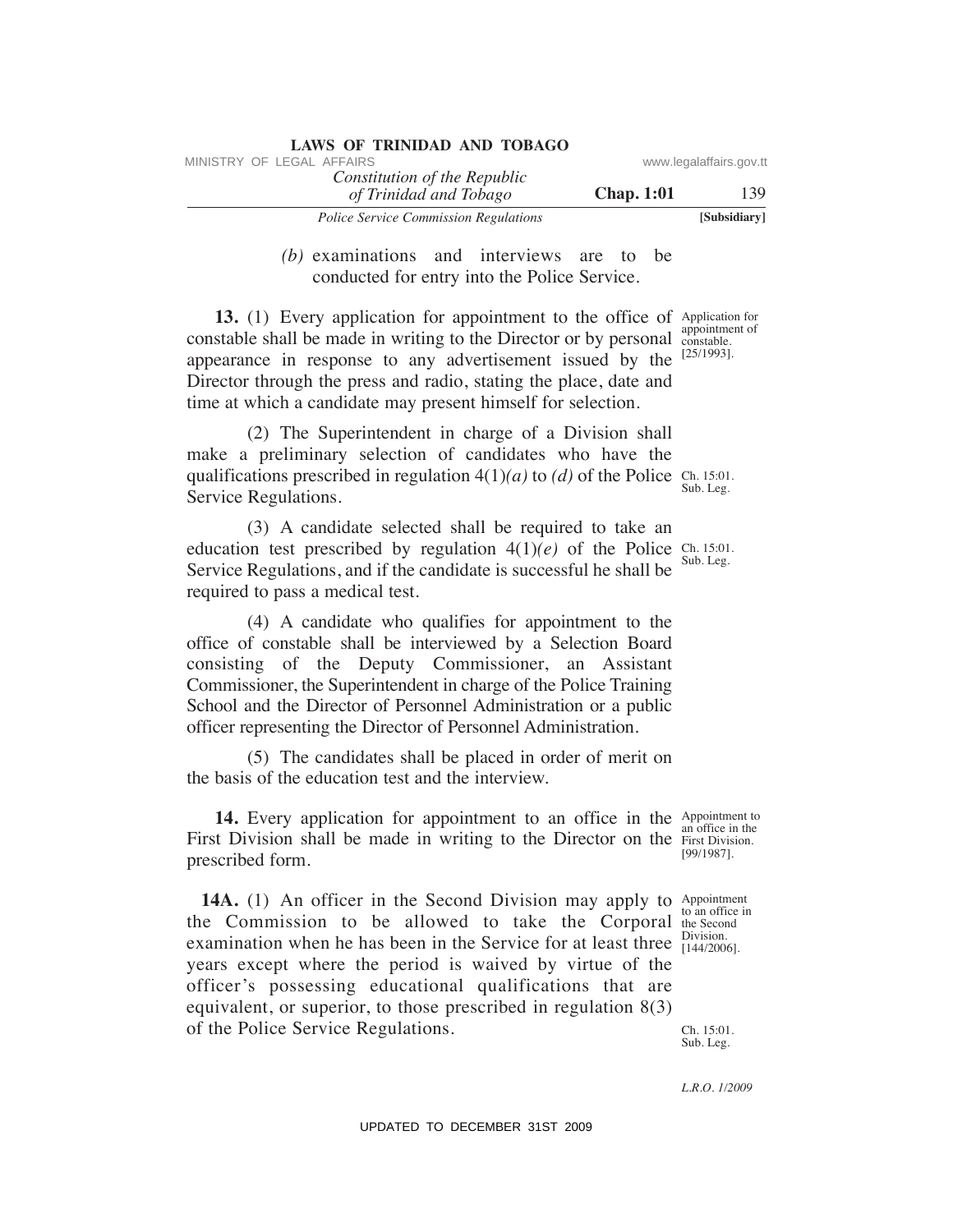| [Subsidiary] |                           | <i>Police Service Commission Regulations</i> |                         |  |
|--------------|---------------------------|----------------------------------------------|-------------------------|--|
| 140          | Chap. 1:01                | of Trinidad and Tobago                       |                         |  |
|              |                           | Constitution of the Republic                 |                         |  |
|              | MINISTRY OF LEGAL AFFAIRS |                                              | www.legalaffairs.gov.tt |  |

 (2) An Officer in the Second Division who has successfully passed the Corporal examination may apply to the Commission to be allowed to take the Sergeant's Examination.

 (3) A Police Officer who is successful in a promotion examination may be considered for promotion in accordance with regulation 15.

Promotion to an office in the Second Division. [79/1995].

 **15.** (1) The Commissioner shall, after taking into account the criteria specified in regulation 20, submit to the Commission a list of the officers in the Second Division—

- *(a)* whom he considers suitable for promotion to an office; and
- *(b)* who are not being considered for promotion yet but who have served in the Service for a longer period in an office, or who have more experience in performing the duties of that office, than the officers being recommended.

 (2) The Commissioner shall also advise those officers referred to in subregulation  $(1)(b)$  of their omission from the list for promotion, together with the reasons for such omission.

 (3) An officer who is advised under subregulation (2) may make representations on his own behalf to the Commission within fourteen days of being so advised and the Commission may invite him for interview on the basis of his representations.

 (4) The Commission shall advise those officers making representations under this regulation of the outcome of their representations.

 (5) The Commission may, after considering the representations made, endorse, or otherwise, the recommendations of the Commissioner when promoting an officer.

Resitting of examination. [7/1969].

 **16.** (1) If a police officer has been successful in a promotion examination held after the coming into operation of these Regulations and that police officer is not appointed on promotion within three years of his passing of that examination, he shall in order to qualify for promotion resit and pass such an examination. VIRETRY OF LEGAL AFFAIRS Constitution of the Republic Constitution of the Republic System (2) An Officer in the Second Division who has successfully passed the Corporate Systems and papel violine of the Second Division wa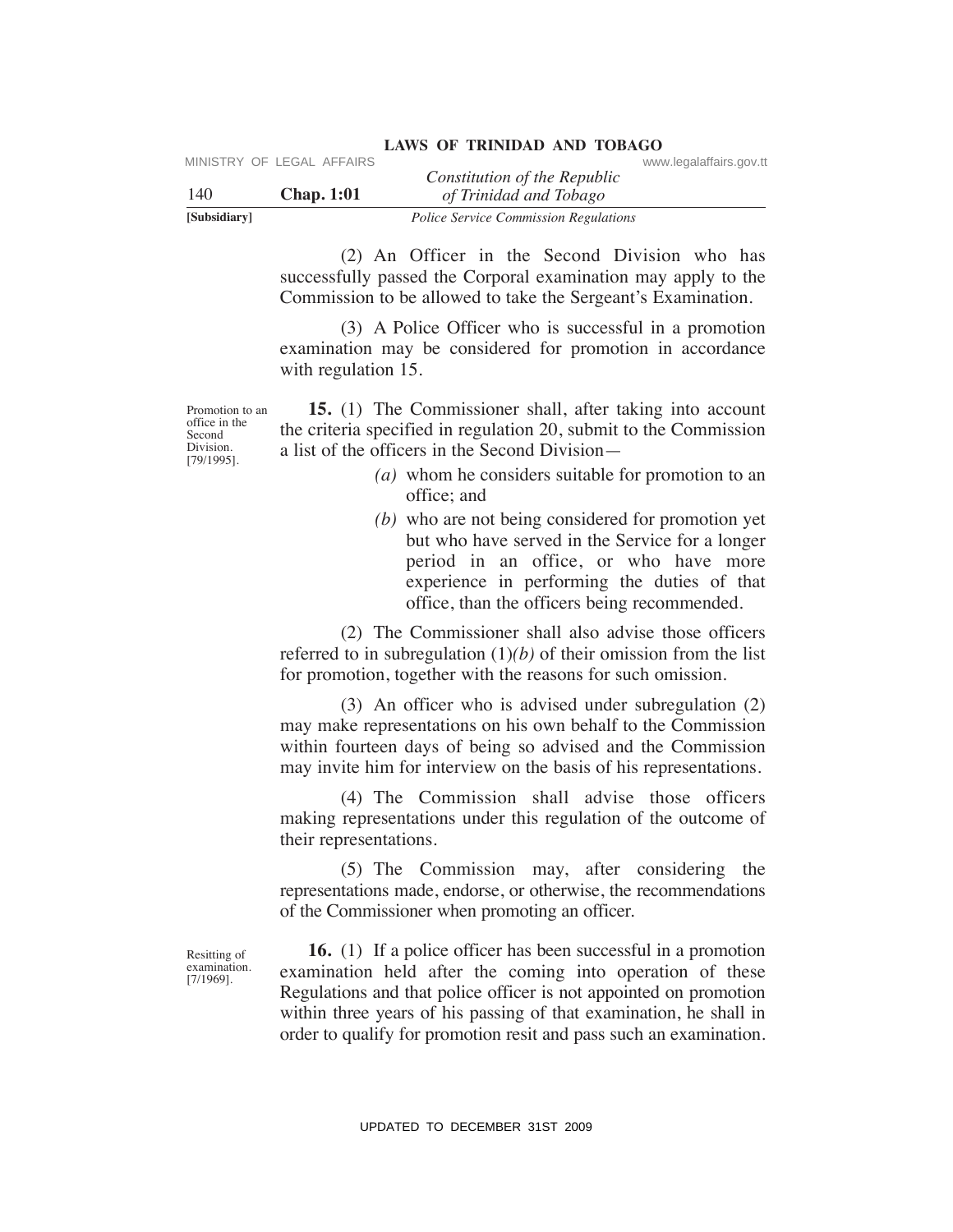| LAWS OF TRINIDAD AND TOBAGO                            |                   |                         |
|--------------------------------------------------------|-------------------|-------------------------|
| MINISTRY OF LEGAL AFFAIRS                              |                   | www.legalaffairs.gov.tt |
| Constitution of the Republic<br>of Trinidad and Tobago | <b>Chap.</b> 1:01 | 141                     |
| <b>Police Service Commission Regulations</b>           |                   | [Subsidiary]            |

 (2) A police officer who has passed an examination for promotion to a particular office prior to the coming into operation of these Regulations shall not be required to resit such an examination in order to qualify for promotion to that office.

**17.** Whenever in the opinion of the Commission it is Appointments possible to do so and it is in the best interest of the Police Service, competition appointments shall be made within the Police Service by  $\frac{\text{within the}}{\text{Policy Service}}$ competition, subject to any regulations limiting the number of [58/2006]. appointments that may be made to any specified office within the Police Service.

**18.** Where the Commission considers either that there is no Advertisement suitable candidate already in the Police Service available for the filling of any vacancy or that having regard to qualifications, experience and merit it would be advantageous and in the best interests of the Service that the services of a person not already in the Service be secured, the Commission may authorise the advertisement of such vacancy. WHETRY OF LEGAL AFFAIRS:<br>
The *Constitution of the Republic* www.legalaffairs.gov.<br>
The *Phindal and Thriego*<br>
22 A police offere who has passed an examination for<br>
141<br>
22 A police offere provide the police of the coming

**19.** (1) All examinations in the Police Service shall be set Examination and the papers marked by such Examination Board as may be Boards. appointed for the purpose.

 (2) The Director shall be responsible for the conduct of examinations set under subregulation (1).

**20.** (1) When considering officers for promotion, the Principles of Commission shall take into account the experience, the merit and  $\frac{\text{sec}(100)}{\text{promotion}}$ ability, the educational qualifications and the relative efficiency  $\frac{79/1995}{58/2006}$ . of such officers.

 (2) In the performance of its functions under subregulation (1), the Commission shall in respect of each police officer take into account—

- *(a)* his general fitness;
- *(b)* any special qualification that he possesses;
- *(c)* any special courses of training that he may have undergone, whether at the expense of Government or otherwise;

to be by within the

of vacancies.

selection for [79/1995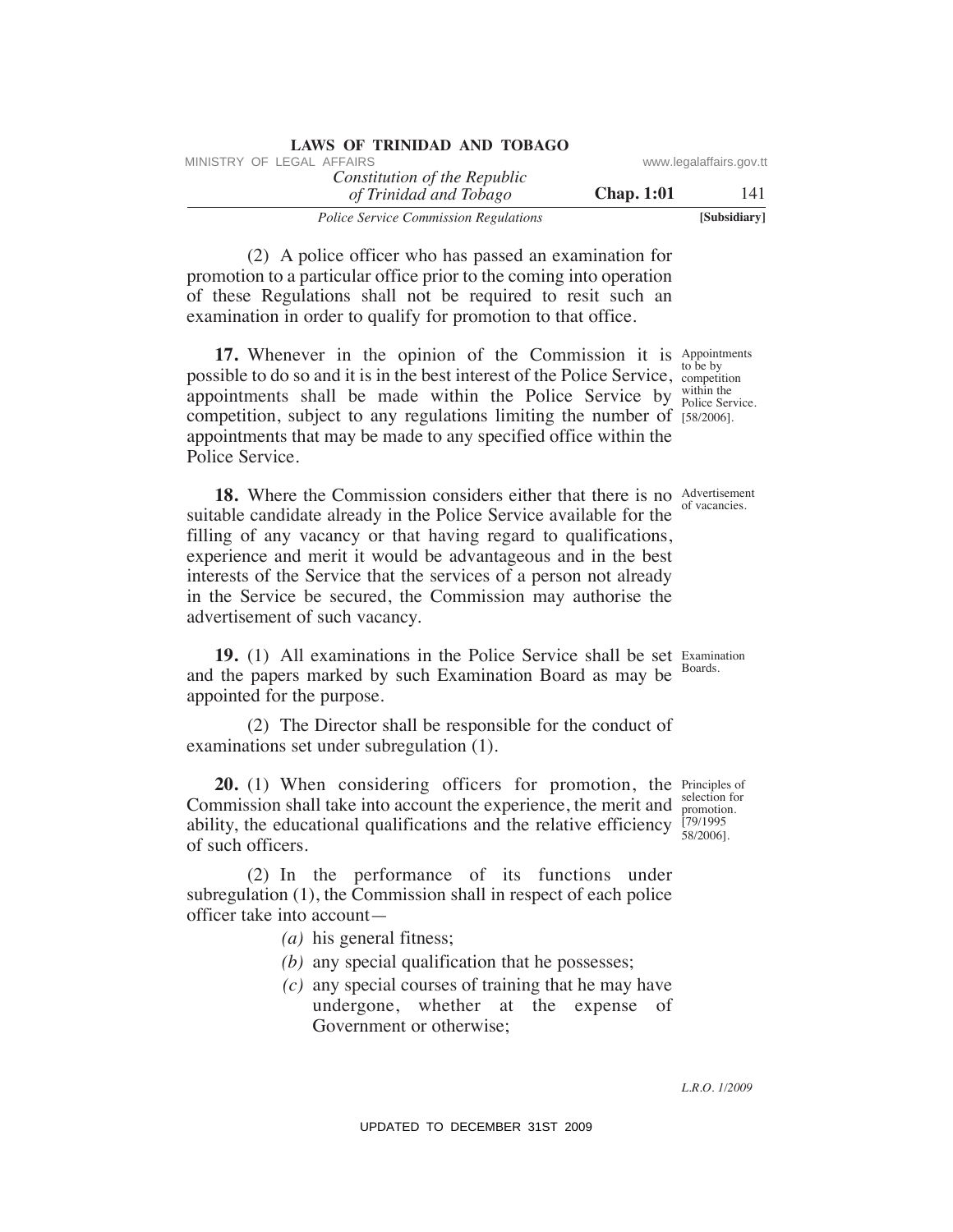| 142                                                      | MINISTRY OF LEGAL AFFAIRS<br><b>Chap. 1:01</b> | www.legalaffairs.gov.tt<br>Constitution of the Republic<br>of Trinidad and Tobago                                                                                                                                                                                                                                                                                                                                                                                                                                                                                                                                                                         |
|----------------------------------------------------------|------------------------------------------------|-----------------------------------------------------------------------------------------------------------------------------------------------------------------------------------------------------------------------------------------------------------------------------------------------------------------------------------------------------------------------------------------------------------------------------------------------------------------------------------------------------------------------------------------------------------------------------------------------------------------------------------------------------------|
| [Subsidiary]                                             |                                                | Police Service Commission Regulations                                                                                                                                                                                                                                                                                                                                                                                                                                                                                                                                                                                                                     |
|                                                          |                                                | $(d)$ the evaluation of his overall performance as<br>reflected in his performance appraisal reports;<br>(e) any letters of commendation or special reports<br>in respect of any special work done by him;<br>$(f)$ the duties of which he has had knowledge;<br>specific recommendation<br>of the<br>$(g)$ any<br>Commissioner for filling the particular office;<br>$(h)$ any previous employment of his in the Service<br>or otherwise;<br>$(i)$ any special reports for which the Commission<br>may call;<br>$(i)$ his devotion to duty;<br>$(k)$ the date of his entry into the Service;<br>$(l)$ the date of his appointment in his present office. |
|                                                          |                                                | (3) In addition to the requirements prescribed in<br>subregulations (1) and (2) the Commission shall take into<br>account any specifications that may be required from time to time<br>for appointment to the particular office.                                                                                                                                                                                                                                                                                                                                                                                                                          |
|                                                          |                                                | 21. (Revoked by LN 79/1995).<br>22.                                                                                                                                                                                                                                                                                                                                                                                                                                                                                                                                                                                                                       |
| Principles of<br>selection for<br>acting<br>appointment. |                                                | 23. (1) The Commissioner shall ensure<br>that<br>any<br>recommendation made in relation to an acting appointment as<br>a prelude to a substantive appointment shall be based on the<br>principles prescribed in regulation 20.                                                                                                                                                                                                                                                                                                                                                                                                                            |
|                                                          | the substantive appointment.                   | (2) Where in the exigencies of the Service, it has not<br>been practicable to apply the principles prescribed in<br>regulation 20, a police officer selected for an acting<br>appointment in consequence of a recommendation made under<br>subregulation (1) shall not thereby have any special claim to                                                                                                                                                                                                                                                                                                                                                  |
|                                                          |                                                | (3) In considering the claims of eligible candidates for<br>a substantive appointment, the Commission shall take into<br>account the claims of all eligible officers.                                                                                                                                                                                                                                                                                                                                                                                                                                                                                     |
|                                                          |                                                | UPDATED TO DECEMBER 31ST 2009                                                                                                                                                                                                                                                                                                                                                                                                                                                                                                                                                                                                                             |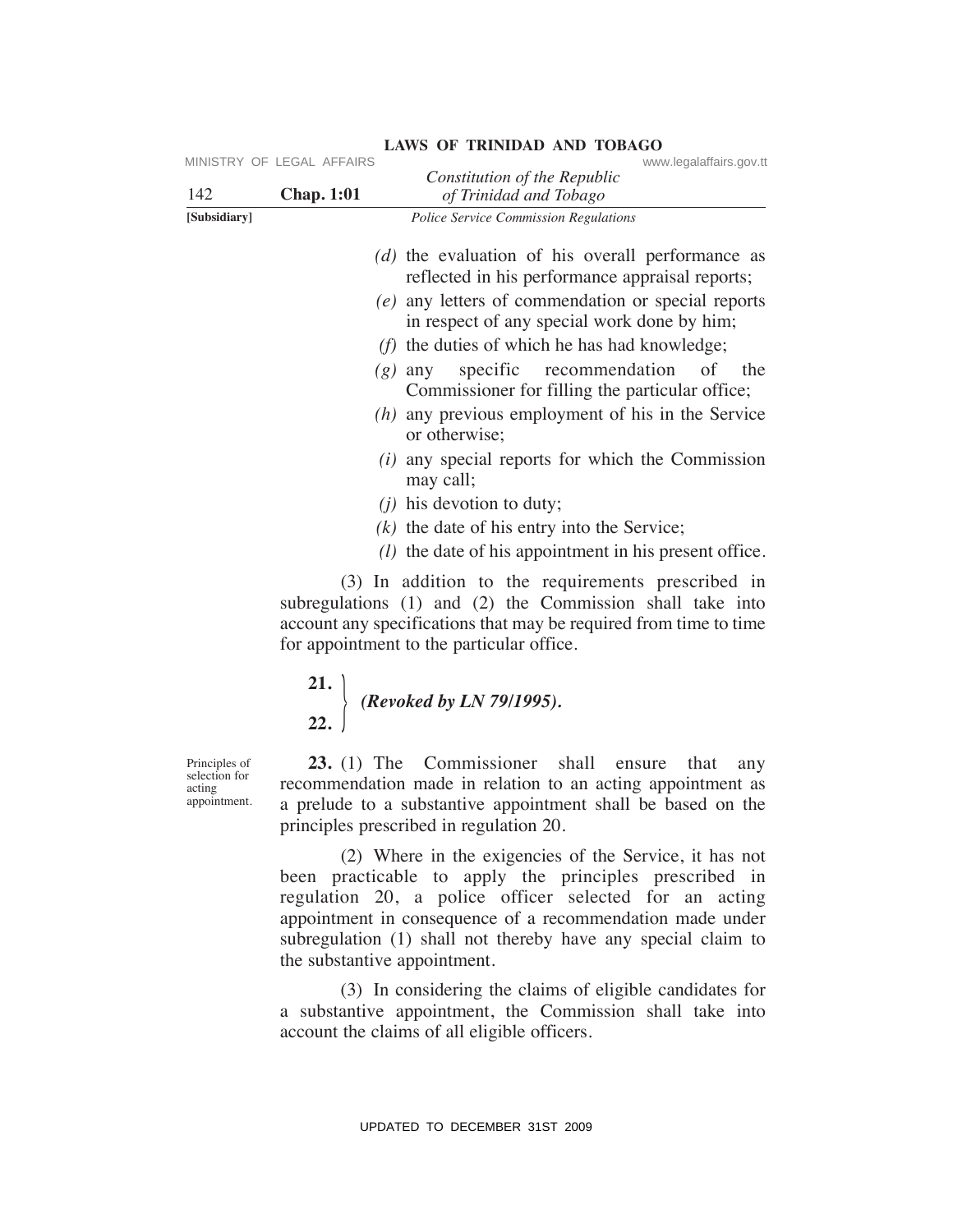| LAWS OF TRINIDAD AND TOBAGO                            |                   |                         |
|--------------------------------------------------------|-------------------|-------------------------|
| MINISTRY OF LEGAL AFFAIRS                              |                   | www.legalaffairs.gov.tt |
| Constitution of the Republic<br>of Trinidad and Tobago | <b>Chap.</b> 1:01 | 143                     |
| <b>Police Service Commission Regulations</b>           |                   | [Subsidiary]            |

**24.** (1) Where an acting appointment falls to be made Principles of otherwise than as a prelude to a substantive appointment, the selection for police officer appointed shall acting appointment not

- $(a)$  as a general rule be the senior police officer  $\frac{as\text{ prelude to}}{\text{appointment}}$ eligible for such acting appointment; appointment.
	- *(b)* assume and discharge the duties and responsibilities of the office to which he is appointed to act.

 (2) In making an acting appointment under subregulation (1), the Commission shall examine whether the exigencies of the Service would best be served by appointing a police officer next in line of seniority from another division to act when there is a police officer in the same division who is capable of performing the duties of the higher grade, and in such examination the question of additional Government expenditure for travelling and subsistence allowances and any other expenditure shall be borne in mind. VINESTRY OF LEGAL AFFAIRS:<br>
VINESTRY OF LEGAL AFFAIRS control Thristoger<br>
24. (1) Where sum section and Thristoger<br>
24. (1) Where an activation of the density of the mark of the simulation<br>
police offices than as a proble

**25.** (1) Where an acting appointment falls to be made Commissioner whether as a prelude to a substantive appointment or not the  $_{\text{policy}}$  of  $_{\text{noise}}$  of  $_{\text{noise}}$  of  $_{\text{noise}}$ Commissioner shall notify the police officers who are eligible of vacancy. for consideration.

 (2) The Commissioner shall, after notification as required by subregulation (1), allow a period of seven days to elapse before forwarding any recommendations for the filling of such vacancy, for the purpose of allowing the police officers to make representations on the filling of such vacancy.

 (3) Where representations have been made by or on behalf of any police officer, the Commissioner shall forward such representations in their original form to the Director.

26. The Commissioner shall submit, well in advance, Commissioner to recommendations for acting appointments to permit of their  $\frac{\text{submit}}{\text{recom}}$ consideration by the Commission before the date on which the to Commission acting appointment is intended to become effective, but the inadvance. Commission may waive the provisions of this regulation where the necessity to submit recommendations has been occasioned by sudden illness or very special circumstances or in any other circumstances which the Commission may consider appropriate.

police officers

recommendations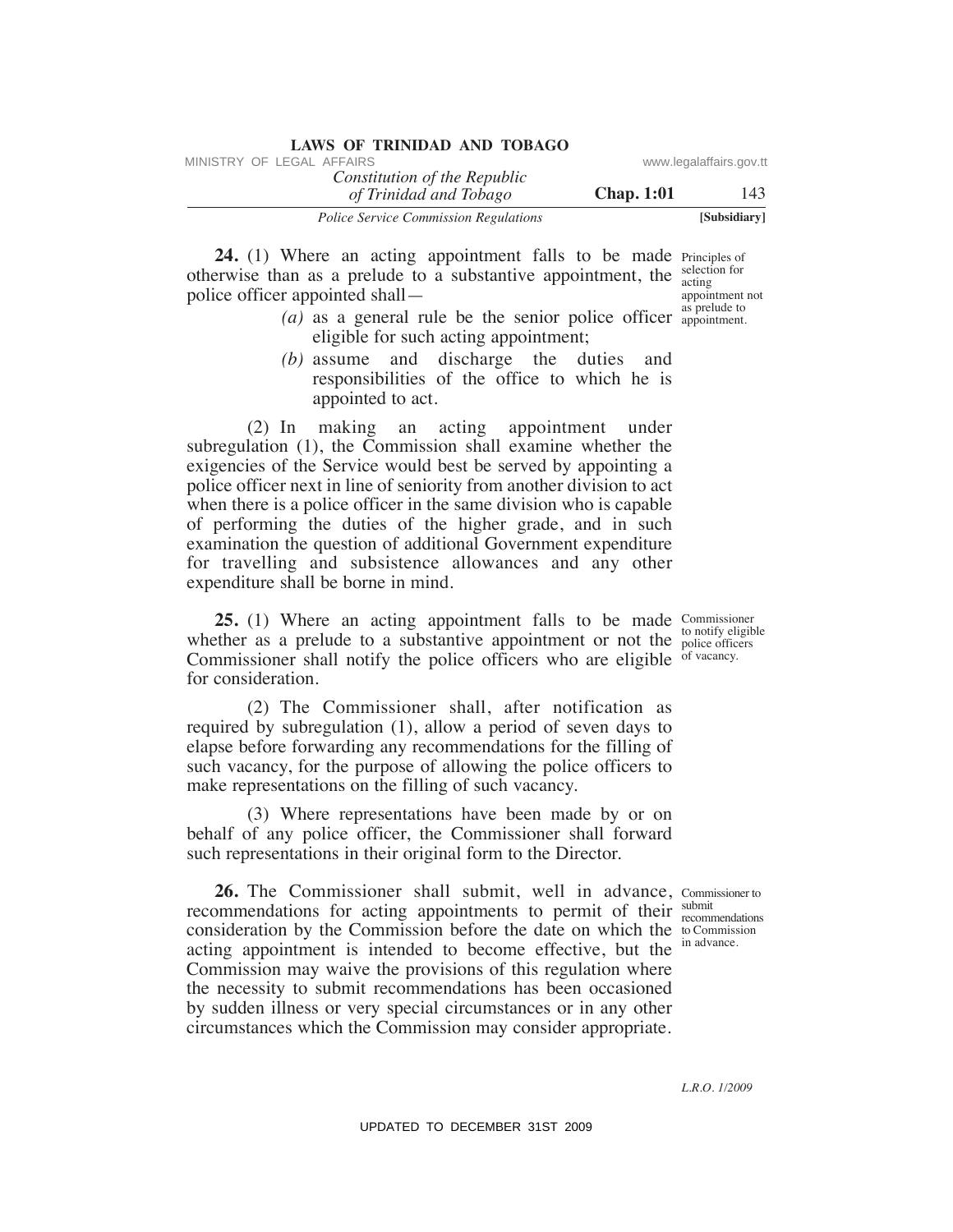| [Subsidiary] |                           | <i>Police Service Commission Regulations</i> |                         |
|--------------|---------------------------|----------------------------------------------|-------------------------|
| -144         | <b>Chap.</b> 1:01         | of Trinidad and Tobago                       |                         |
|              | MINISTRY OF LEGAL AFFAIRS | Constitution of the Republic                 | www.legalaffairs.gov.tt |

Commissioner to state reasons for passing over officers.

 **27.** In submitting recommendations for acting appointments in any office, the Commissioner shall state the reasons why police officers, if any, are being passed over.

Transfers. [79/1995].

 **28.** (1) Where the Commission proposes to transfer a police officer, the Commission shall, except where the exigencies of the Service do not permit, make an order of transfer in writing and shall give not less than fourteen days notice to the officer who is to be transferred. VERTRIXE CONSULTERTY OF LEGAL AFFAIRS Constitution of the Repubblic Constitution of the Hydron of Transition of the Hydron Tomonstown Regulation and Tomonstown and Northern Communistations for acting appointments<br>some and

 (2) In considering the transfer of a police officer, the Commission shall take into account any hardship that such transfer may occasion to the officer.

(3) *(Deleted by LN 79/1995).*

Date of appointment.

 **29.** (1) A police officer's date of appointment shall normally be the date on which he assumes the duties of the office to which he has been appointed.

 (2) If a police officer is selected for appointment from outside Trinidad and Tobago, the date of appointment shall be the date specified in the letter of appointment.

Medical examination.

 **30.** (1) A candidate selected for first appointment to the Police Service shall undergo a medical examination by a Government Medical Officer and shall not be confirmed in his appointment unless and until he has been passed as medically fit.

 (2) The Commissioner shall make appropriate arrangements for the new appointee to be medically examined as soon as practicable after his selection for first appointment.

 (3) The Medical Officer who examines the new appointee shall submit his medical report on the prescribed form to the Director as soon as practicable after the examination.

 (4) The Director shall inform the new appointee whether the medical report is favourable or unfavourable.

 (5) All communications relating to the medical report on a new appointee shall be strictly confidential and any officer who communicates the details of any such medical report to any other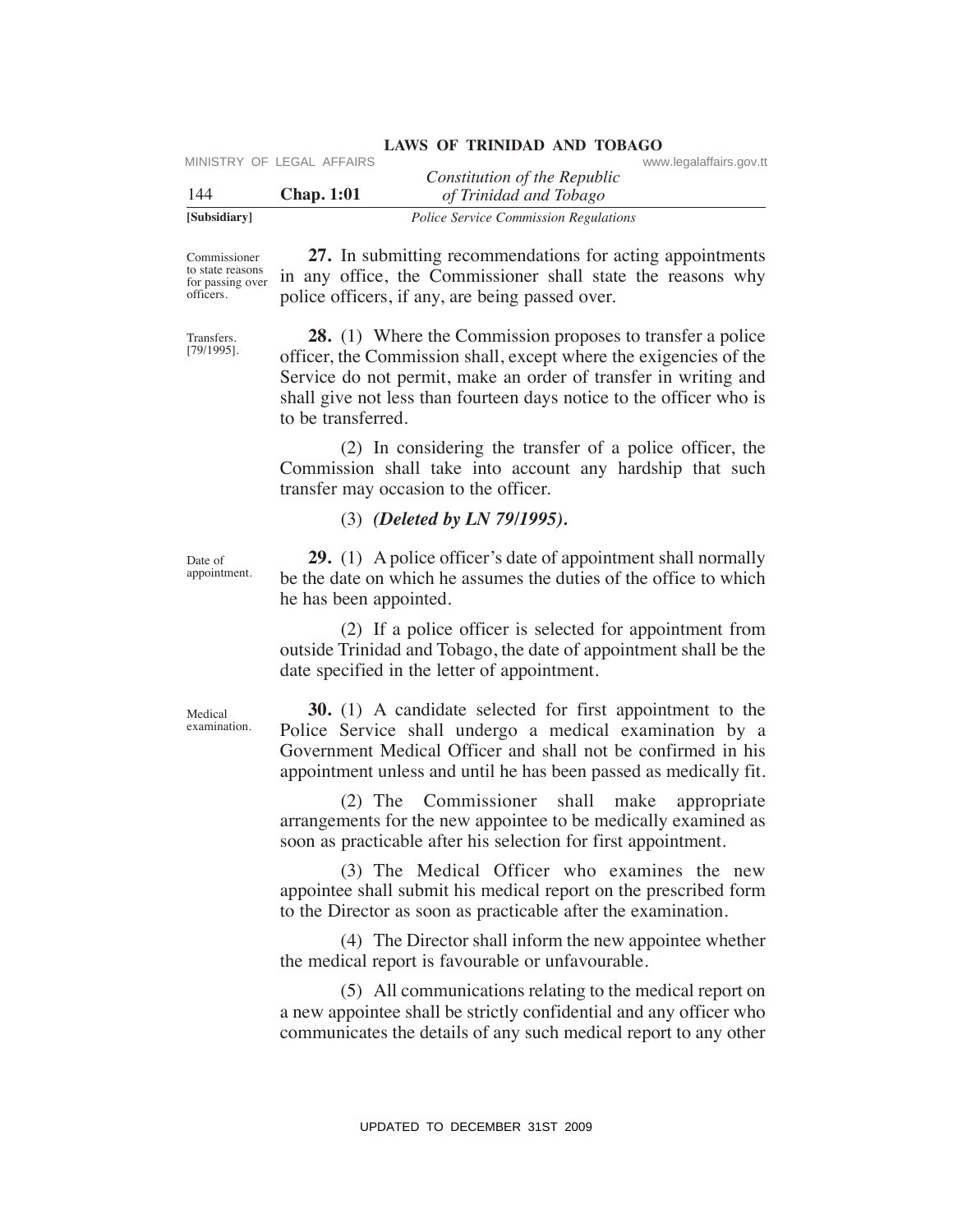| LAWS OF INIMIDAD AND TODAGO                            |                   |                         |
|--------------------------------------------------------|-------------------|-------------------------|
| MINISTRY OF LEGAL AFFAIRS                              |                   | www.legalaffairs.gov.tt |
| Constitution of the Republic<br>of Trinidad and Tobago | <b>Chap.</b> 1:01 | 145                     |
| <b>Police Service Commission Regulations</b>           |                   | [Subsidiary]            |

person, except for the purpose of, and as provided for, in this regulation, is guilty of an offence and liable to dismissal from the Police Service.

 (6) Where the officer who commits a breach of subregulation (5) is not a police officer, the Commission shall report the officer to the appropriate Service Commission for consideration by that Service Commission.

### **ChAPTeR IV**

### **STAFF RePORTS**

**31.** (1) The Commissioner shall forward to the Director in Staff reports. each year—

- *(a)* in respect of all police officers who are within the scale of pay, a staff report not later than sixty days before an increment is due to an officer; and
- *(b)* in respect of all police officers who are at the maximum in the scale of pay or who receive a fixed pay, a staff report not later than the anniversary of the date of appointment of an officer to the office.

 (2) A staff report shall relate to the period of service during the immediately preceding twelve months.

 (3) In the preparation of a staff report, the Commissioner shall be guided by his own deliberate judgment and shall in such report—

- *(a)* make an unbiased assessment of the police officer's performance and conduct over the past twelve months; and
- *(b)* give an indication of the future prospects of the police officer.

 (4) A staff report shall be in such form as may from time to time be prescribed by the Commission and shall be made in respect of every police officer whether he holds an acting appointment, a temporary appointment or is employed for a specified period. VINESTRY OF LEGAL AFFAIRS To the Repubblic convention of the Repubblic convention of Trindella and Tablegov.<br>
The particle of the purpose of, and as provided for, in this regulation, is guilty of an officine condition of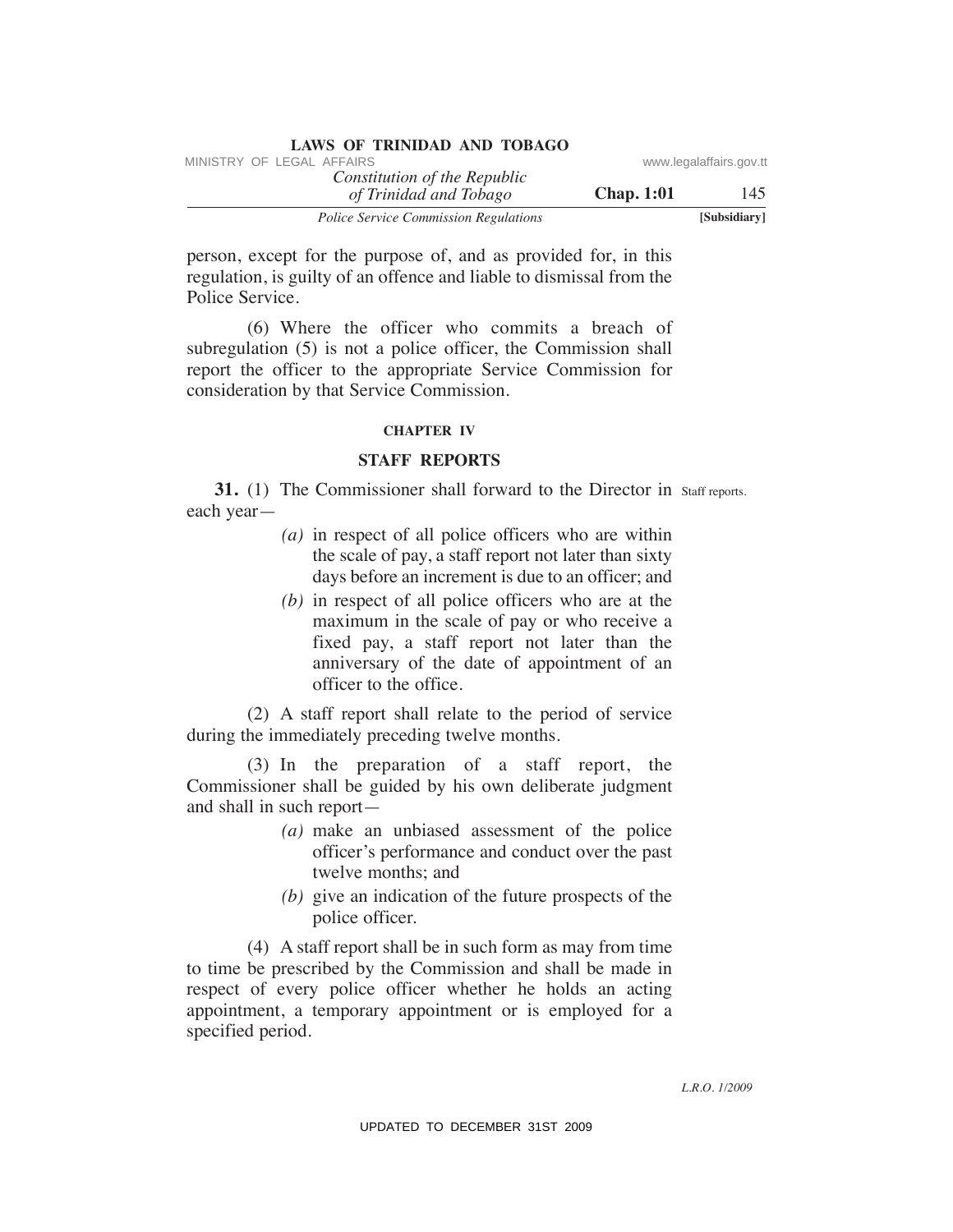| [Subsidiary] |                           | <b>Police Service Commission Regulations</b> |                         |
|--------------|---------------------------|----------------------------------------------|-------------------------|
| 146          | <b>Chap.</b> 1:01         | of Trinidad and Tobago                       |                         |
|              |                           | Constitution of the Republic                 |                         |
|              | MINISTRY OF LEGAL AFFAIRS |                                              | www.legalaffairs.gov.tt |

Officer to be informed of adverse report.

 **32.** In order that a police officer may be given every opportunity to correct any shortcomings which he might evince during the course of the twelve months' period of service to be reported on, the Commissioner shall—

- *(a)* as and when such shortcomings are noticed, cause the police officer to be informed in writing thereof;
- *(b)* when adverse markings are included in the staff report, cause the police officer to be informed in writing thereof before he submits the report to the Director.

Annual increments.

 **33.** (1) A staff report made in respect of an officer under regulation 31 shall be the basis for determining the eligibility of an officer for—

- *(a)* an increment; and
- *(b)* promotion.

 (2) Where the Commissioner, in a report made under regulation 31, recommends that an increment ought not to be granted, he shall notify the police officer in writing, not later than sixty days before the increment is due, of the reasons for which he considers that the increment ought not to be granted, and the police officer may, within seven days of the receipt of such notification, make representations in writing through the Commissioner to the Commission. UPDATED TO DECEMBER 31ST 2009 MINISTRY OF LEGAL AFFAIRS www.legalaffairs.gov.tt

 (3) An annual increment shall not be suspended except on the authority of the Commission.

 (4) Where the Commission, after considering any representation by a police officer made under subregulation (2), supports the recommendation of the Commissioner referred to in subregulation (2), or where in the opinion of the Commission a report made under regulation 31 does not justify the payment of an increment to the police officer, the Commission shall notify the police officer in writing of its decision to suspend the payment of the increment.

 (5) The Commission may suspend under subregulation (4) the payment of an increment subject to subregulation (6) for a period not exceeding six months.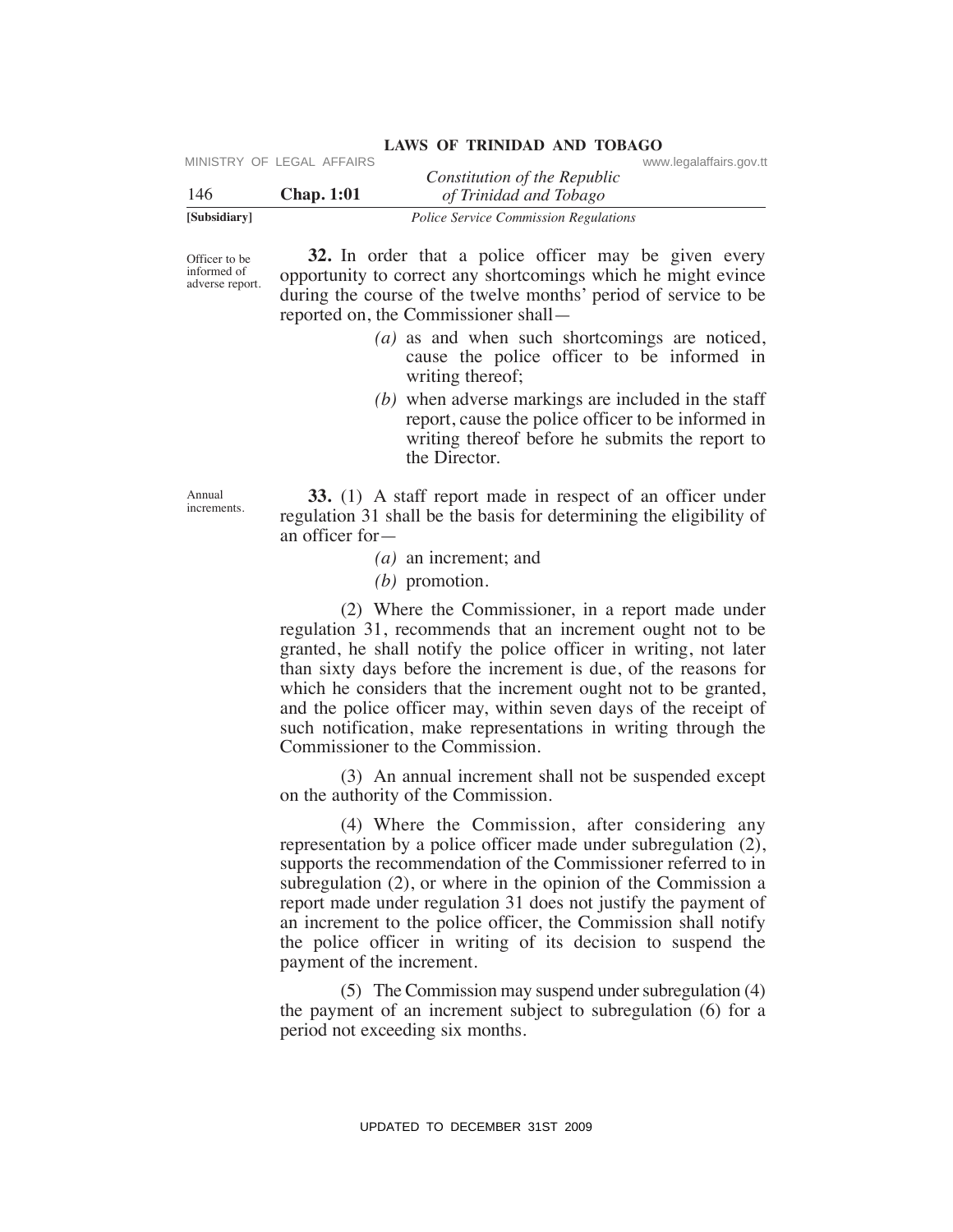| LAWS OF ININIDAD AND TODAGO                            |                   |                         |
|--------------------------------------------------------|-------------------|-------------------------|
| MINISTRY OF LEGAL AFFAIRS                              |                   | www.legalaffairs.gov.tt |
| Constitution of the Republic<br>of Trinidad and Tobago | <b>Chap.</b> 1:01 | 147                     |
| <b>Police Service Commission Regulations</b>           |                   | [Subsidiary]            |

 (6) Where the Commission suspends an increment under subregulation (4) for a specified period, the Commissioner shall, not less than thirty days before the expiration of the specified period, make a report on such police officer and if in the opinion of the Commission— VINESTRY OF LEGAL AFFAIRS To the Constitution of the Repubblic constraines government and Thrivegor Chap. 1:01<br>
Took of Survey Graniclear and Thrivegor Chap. 1:01<br>
(6) Where the Commission Regalators and incremental<br>
shal

**LAWS OF TRINIDAD AND TOBAGO**

- *(a)* the report justifies the payment of the increment, the Commission shall grant the increment which shall be payable from the date from which it is granted;
- *(b)* the report does not justify the payment of the increment, the Commission may suspend the payment of the increment for a further period not exceeding six months.

 (7) Where the Commission suspends the payment of an increment to a police officer under this regulation, the suspension shall not affect the police officer's incremental date.

### **ChAPTeR V**

### **PROBATIONARY APPOINTMeNTS**

**34.** Except as otherwise provided in this Chapter, a police Period of officer on first appointment to the Police Service shall be first required to serve on probation for a period of two years.

**35.** (1) Where a police officer is to be appointed to an office Probation not in which he has performed the duties, whether in an acting or required or may temporary capacity, for periods of equal or longer duration than certain cases. the period of probation prescribed in regulation 34, the police officer shall not be required to serve on probation.

 (2) Where a police officer is appointed on promotion to an office in which he has acted satisfactorily for periods of less duration than the period of probation prescribed in regulation 36, not more than one year and not less than six months acting service may be offset against the period of probation.

**36.** (1) Subject to regulation 35, a police officer who is Probation on appointed on promotion to an office may be required to serve on promotion. probation for one year in the office to which he is promoted.

first appointment.

be offset in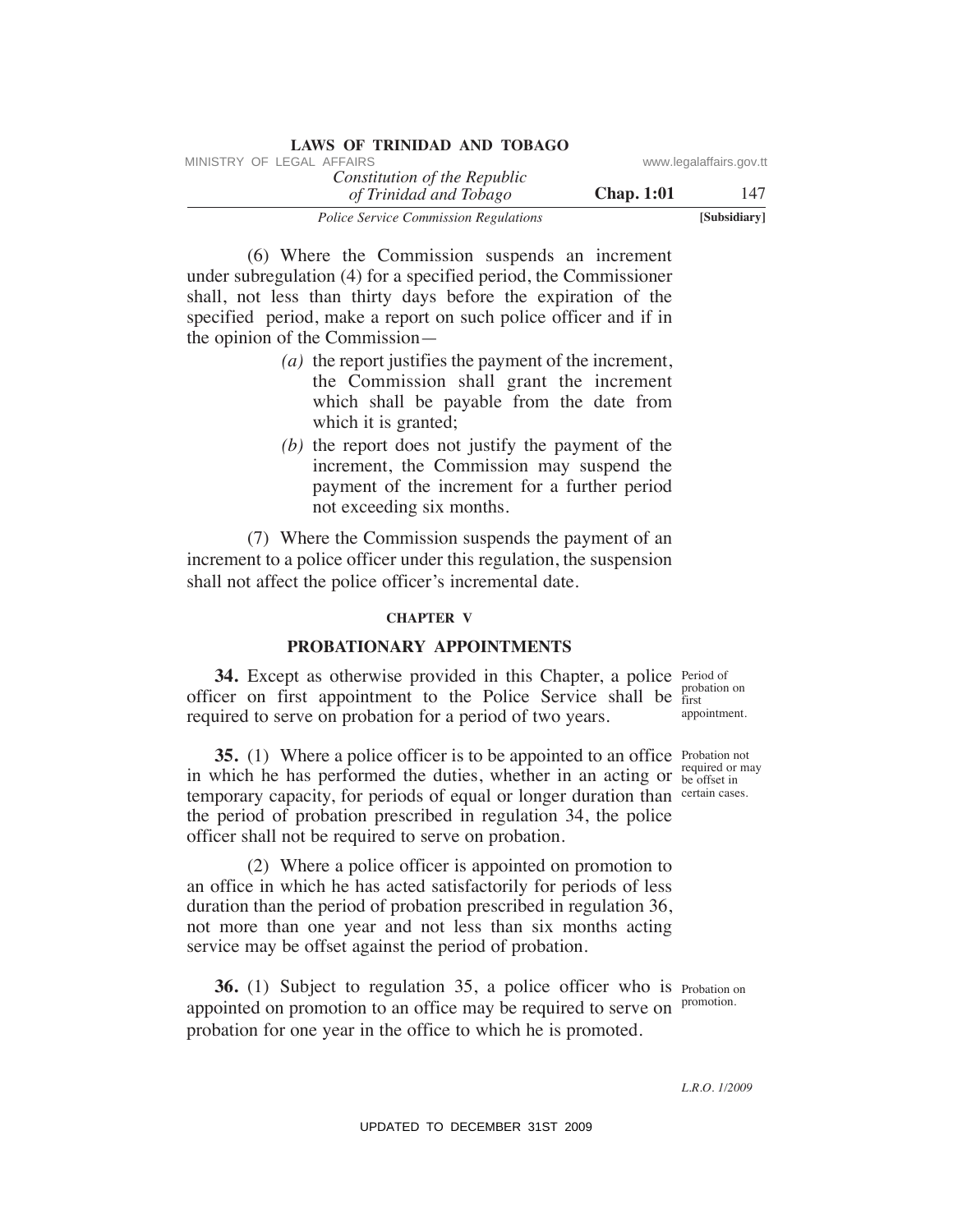| [Subsidiary] |                           | <i>Police Service Commission Regulations</i> |                         |
|--------------|---------------------------|----------------------------------------------|-------------------------|
| -148         | <b>Chap.</b> 1:01         | of Trinidad and Tobago                       |                         |
|              | MINISTRY OF LEGAL AFFAIRS | Constitution of the Republic                 | www.legalaffairs.gov.tt |

 (2) Subject to subregulation (3), where within two years immediately preceding his promotion a police officer has served in an acting appointment in the office to which he is promoted, the period of probation shall be abated by the extent of the aggregate of service in such acting appointment unless the Commission otherwise directs.

 (3) In calculating the aggregate of service in an acting appointment for the purpose of subregulation (2), only continuous service of three months or more shall count.

Waiver of portion of period of probation.

 **37.** Where a police officer is promoted before he has completed the full period of probation in his former office, the unserved portion of that period of probation shall be deemed to be waived and the police officer deemed to be confirmed in that appointment.

Principles to be observed while officer on probation.

 **38.** The following principles shall be observed for the treatment of a police officer during his period of probation:

- *(a)* the police officer on probation shall be given an opportunity to learn his work and be tested as to his suitability for it;
- *(b)* he shall be accorded all possible facilities for acquiring experience in his duties;
- *(c)* he shall be subject to continual and sympathetic supervision;
- *(d)* so far as the exigencies of the Service permit, he shall be assigned to duty only where such observation is possible; and
- *(e)* if at any time during his period of probation he shall exhibit tendencies which render it in any way doubtful that he is likely to become fit for confirmation in his appointment, these shall at once be drawn to his attention in writing by the Commissioner and he shall be given such assistance as may be possible to enable him to correct his faults. VIESTRY OF LEGAL AFFAIRS<br>
VIEWS Constitution of the Repubbic<br>
Standary<br>
Tote Service Commission Regulation<br>
(2) Subject to subregulation (3), where written this two years<br>
inmediately preceding this promotion a policie of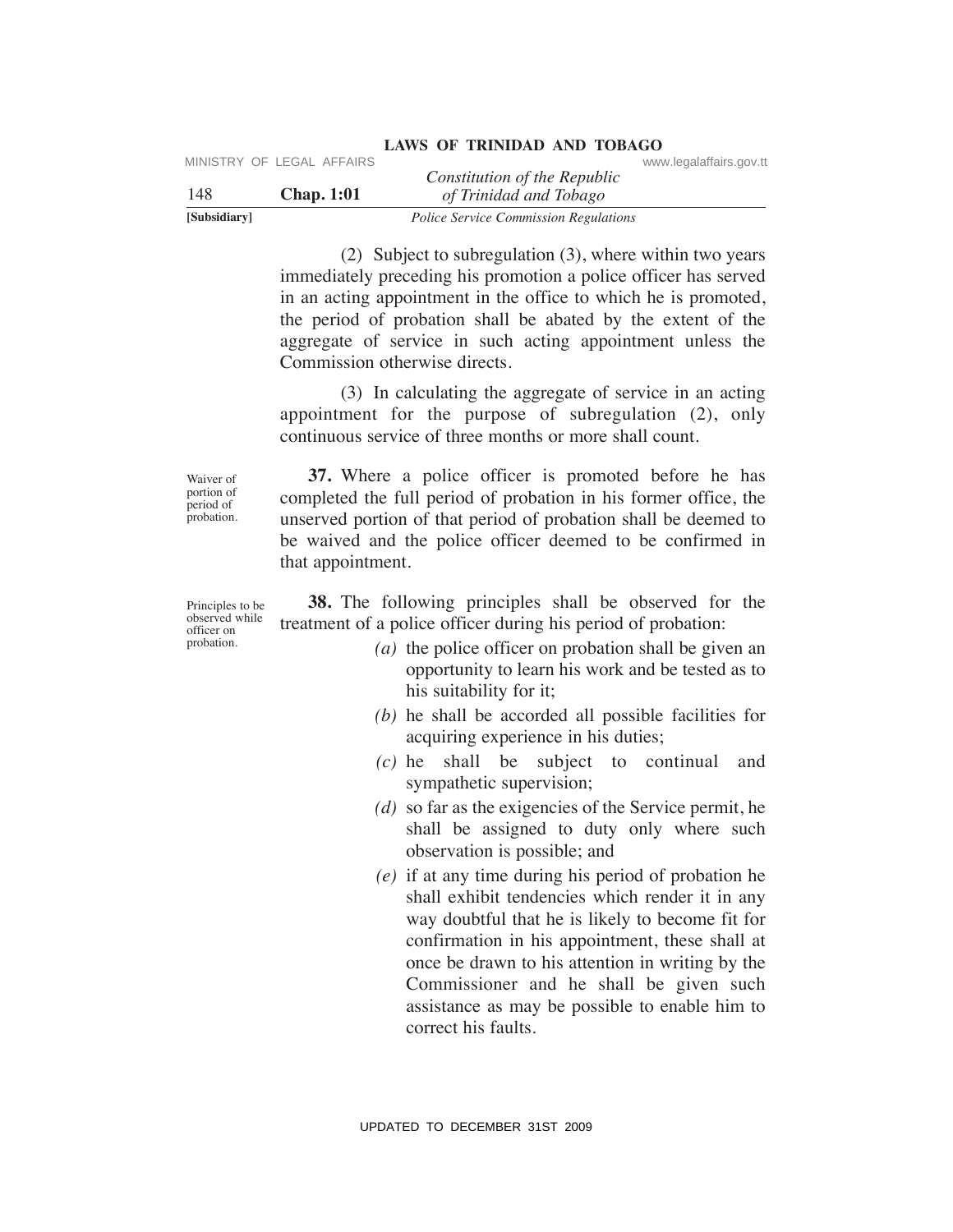| LAWS OF ININIDAD AND TODAGO                            |                   |                         |
|--------------------------------------------------------|-------------------|-------------------------|
| MINISTRY OF LEGAL AFFAIRS                              |                   | www.legalaffairs.gov.tt |
| Constitution of the Republic<br>of Trinidad and Tobago | <b>Chap.</b> 1:01 | 149                     |
| <b>Police Service Commission Regulations</b>           |                   | [Subsidiary]            |

**39.** (1) In the case of a police officer serving a two-year confidential parties of probability the Commissioner shall furnish to the reports. period of probation, the Commissioner shall furnish to the reports. Director three confidential reports as follows:

**LAWS OF TRINIDAD AND TOBAGO**

- *(a)* a first report after the police officer has completed one year's service;
- *(b)* an interim report six months before the period of probation expires; and
- *(c)* a final report one month before the period of probation expires.

 (2) In the case of a police officer serving a one-year period of probation, the Commissioner shall furnish to the Director two confidential reports as follows:

- *(a)* a first report six months before the period of probation expires;
- *(b)* a final report one month before the period of probation expires.

 (3) The Director shall report to the Commission whenever the Commissioner fails to submit a confidential report on an officer on probation within the terms specified in this regulation.

 (4) In submitting the final report, the Commissioner shall make a firm recommendation—

- *(a)* that the police officer be confirmed in the appointment; or
- *(b)* that the period of probation be extended; or
- *(c)* that the police officer's appointment on probation be terminated; or
- *(d)* that the police officer return to his former office.

 (5) The report of the Commissioner under this regulation shall not be seen by the police officer on probation, but any adverse comments on his work shall be in specific terms; the officer shall be notified in writing in duplicate as early as possible, so that he should have sufficient time in which to make an effort to correct his shortcomings before his period of probation expires. The police officer shall retain the original notification and shall sign the duplicate and return it to the Commissioner for the record. VINESTRY OF LEGAL AFFAIRS:<br>
VINESTRY OF LEGAL AFFAIRS (Toward Units (The Republic commission Regalators and Thinger<br>
39. (1) In the case of a police officer serving a two year consideration<br>
Director three confluction the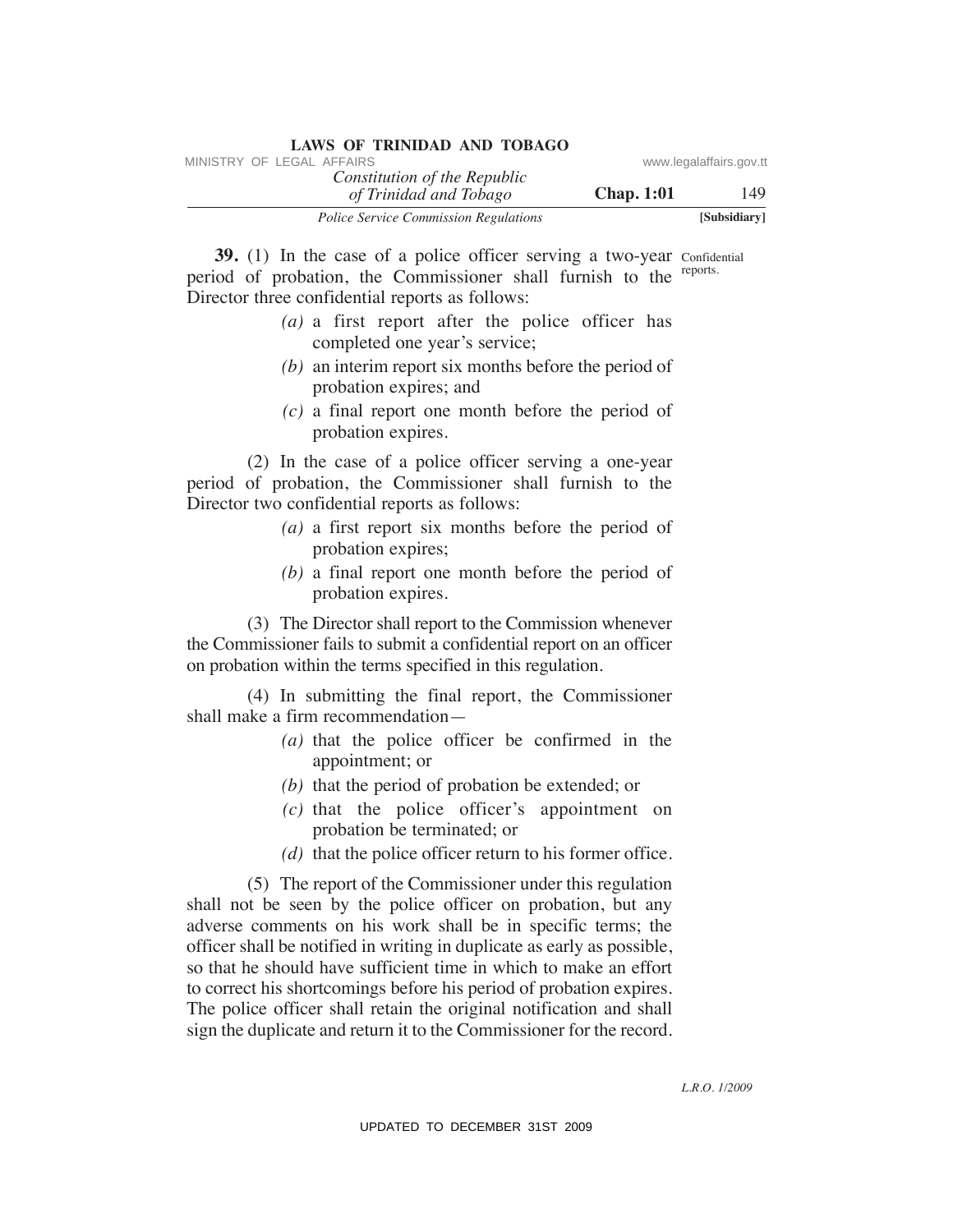|              | MINISTRY OF LEGAL AFFAIRS |                                              | www.legalaffairs.gov.tt |
|--------------|---------------------------|----------------------------------------------|-------------------------|
|              |                           | Constitution of the Republic                 |                         |
| 150          | <b>Chap.</b> 1:01         | of Trinidad and Tobago                       |                         |
| [Subsidiary] |                           | <i>Police Service Commission Regulations</i> |                         |

Extension of probation.

 **40.** (1) Before any recommendation is made to the Commission for the extension of a police officer's period of probation or for the termination of his appointment, the Commissioner shall inform the police officer of this recommendation and of the specific reasons therefor and he shall invite the police officer to submit any representations he may wish to make. VIRTERY OF LEGAL AFFAIRS<br>
USBN 2008 Chap. 1:01 (*Firtuida of the Republic*<br>
1500 Chap. 1:01 (*Firtuida of The Singer*) continentation is made to the<br>
Engine of the Commission for the extreme interval and the commission of

 (2) Subject to the provisions of these Regulations, the first appointment on probation of a police officer may, at any time during the period of probation, be terminated by the Commission.

Confirmation of appointment.

 **41.** (1) If, after consideration of the final report of the Commissioner, the Commission is satisfied that the police officer's probationary service has been satisfactory, he shall be confirmed in his appointment with effect from the date of appointment.

 (2) If the Commission is not satisfied that the police officer's probationary service has been satisfactory, the period of probation may be extended for a further period.

Incremental date where period of probation extended.

 **42.** Where a police officer's period of probation has been extended and he is subsequently confirmed in his appointment, the Commission may direct that the police officer's increment be paid—

- *(a)* with effect from the date following that on which the extended period of probation expired without change in the incremental date; or
- *(b)* with effect from the date following that on which the extended period of probation expired which would then become his incremental date.

Commissioner to keep record.

 **43.** The Commissioner shall keep a record of every police officer who has been appointed on probation in the Service.

### **ChAPTeR VI**

### **ReSIGNATIONS, ReTIReMeNTS AND TeRMINATION OF APPOINTMeNTS**

Resignation.

 **44.** (1) A police officer who wishes to resign shall give to the Commission notice in writing of his intention at least one month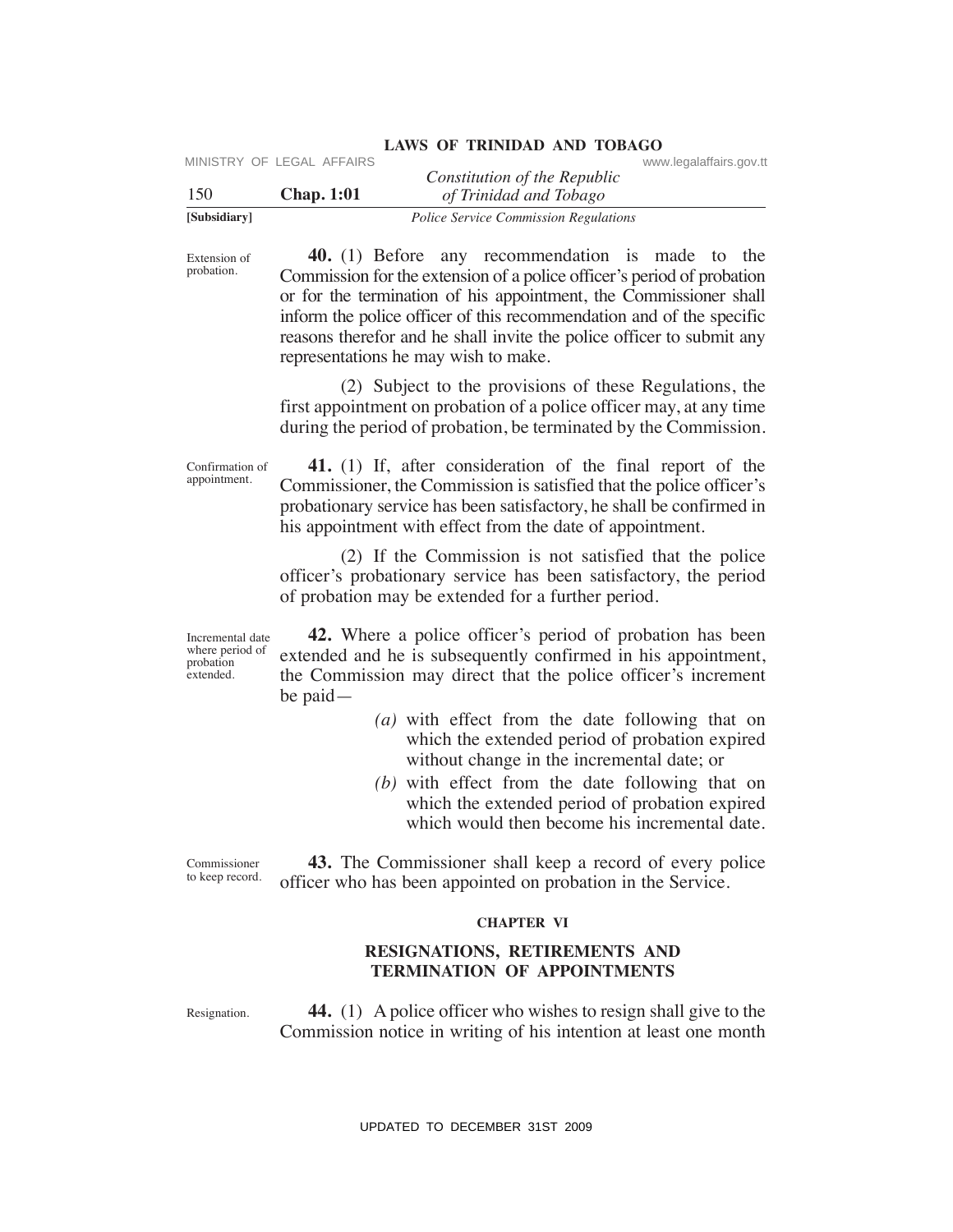| <b>LAWS OF TRINIDAD AND TOBAGO</b>           |                   |                         |
|----------------------------------------------|-------------------|-------------------------|
| MINISTRY OF LEGAL AFFAIRS                    |                   | www.legalaffairs.gov.tt |
| Constitution of the Republic                 |                   |                         |
| of Trinidad and Tobago                       | <b>Chap.</b> 1:01 | 151                     |
| <b>Police Service Commission Regulations</b> |                   | [Subsidiary]            |

before the date on which he wishes to relinquish his appointment, but the Commission may waive the requirement of notice in whole or in part if it thinks fit.

 (2) Notwithstanding any regulation respecting the nonforfeiture of leave, a police officer who fails without reasonable cause to comply with subregulation (1) may forfeit all leave and the benefits and privileges accruing to him in respect of leave.

 (3) An officer is not entitled to withdraw his notice of resignation before such resignation becomes effective, but the Commission may accept such withdrawal if tendered in writing at any time before the effective date of the resignation.

**45.** A police officer who is absent from duty without leave Abandonment. for a period of one month may be declared by the Commission to have resigned his office and thereupon the office becomes vacant and the police officer ceases to be a police officer. WHETEN' OF LEGAL AFFAIRS www.legalaffairs.gov.the model in the depublic consistence Consistence Consistence Consistence Consistence Consistence (S) Newton the Value of Consistence Consistence (S) Newton the Value of Consi

**46.** The services of a police officer may be terminated only Reasons for for the reasons stated below:

termination of appointment.

- *(a)* Where the police officer holds a permanent appointment—
	- (i) on dismissal or removal in consequence of disciplinary proceedings;
	- (ii) on compulsory retirement;
	- (iii) on voluntary retirement;
	- (iv) on retirement for medical reasons;
	- (v) on being retired in the public interest;
	- (vi) on resignation without benefits payable under any written law providing for the grant of pensions, gratuities or compensation;
	- (vii) on the abolition of office.
- *(b)* Where the police officer holds a temporary appointment—
	- (i) on the expiry or other termination of an appointment for a specified period;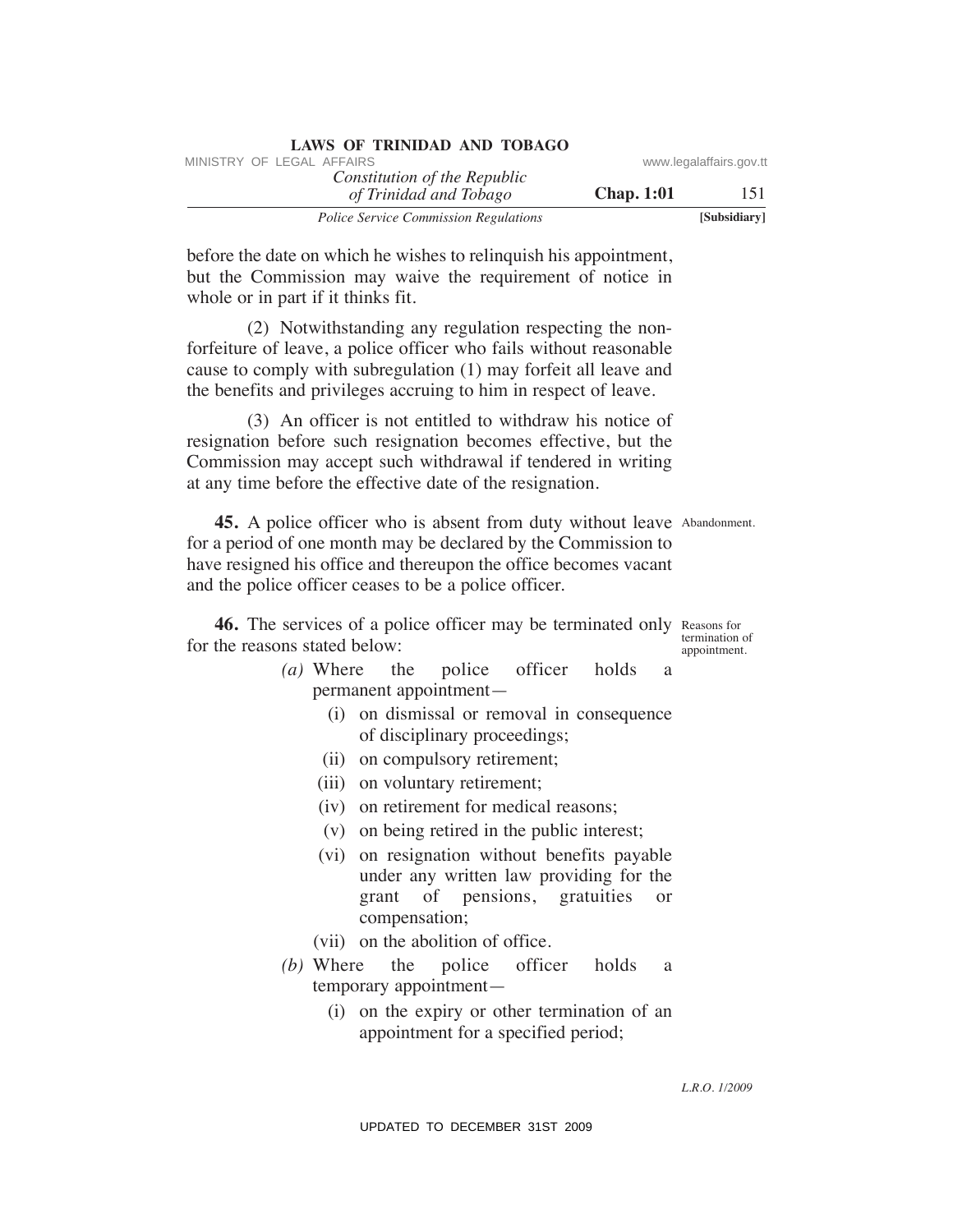| 152                                                                             | MINISTRY OF LEGAL AFFAIRS<br><b>Chap. 1:01</b> | www.legalaffairs.gov.tt<br>Constitution of the Republic<br>of Trinidad and Tobago                                                                                                                                                                                                                                                                                                                                     |
|---------------------------------------------------------------------------------|------------------------------------------------|-----------------------------------------------------------------------------------------------------------------------------------------------------------------------------------------------------------------------------------------------------------------------------------------------------------------------------------------------------------------------------------------------------------------------|
| [Subsidiary]                                                                    |                                                | Police Service Commission Regulations                                                                                                                                                                                                                                                                                                                                                                                 |
|                                                                                 |                                                | where the office itself is of a temporary<br>(ii)<br>nature and is no longer necessary;<br>on the termination of appointment in the<br>(iii)<br>case of a police officer on probation;                                                                                                                                                                                                                                |
|                                                                                 |                                                | (iv) on the termination of appointment in the<br>case of an officer holding a non-<br>pensionable office with no service in a<br>pensionable office;                                                                                                                                                                                                                                                                  |
|                                                                                 |                                                | (v) on dismissal or removal in consequence<br>of disciplinary proceedings;<br>(vi) ill health.                                                                                                                                                                                                                                                                                                                        |
|                                                                                 |                                                | $(c)$ Where the police officer is on contract, his<br>services shall be terminated in accordance with<br>the terms of the contract.                                                                                                                                                                                                                                                                                   |
| Compulsory and<br>voluntary<br>retirement.                                      |                                                | 47. (1) A police officer in the First Division—<br>shall be required to retire on attaining the<br>(i)<br>age of sixty years;<br>may, with the<br>approval of the<br>(ii)<br>Commission, retire on attaining the age<br>of fifty-five years;<br>may, with the permission of the President,<br>(iii)<br>retire on attaining the age of fifty years, if<br>he has had not less than thirty years<br>continuous service. |
|                                                                                 |                                                | $(2)$ A police officer in the Second Division—<br>shall be required to retire on attaining the<br>(i)<br>age of fifty-five years;<br>may, with the approval of the Commission,<br>(ii)                                                                                                                                                                                                                                |
| Commissioner<br>to notify<br>Director of<br>officers to retire<br>compulsorily. | retirement age.                                | retire on attaining the age of fifty years.<br><b>48.</b> The Commissioner shall inform the Director of all<br>officers in the Service who are within one year of the compulsory                                                                                                                                                                                                                                      |
|                                                                                 |                                                | UPDATED TO DECEMBER 31ST 2009                                                                                                                                                                                                                                                                                                                                                                                         |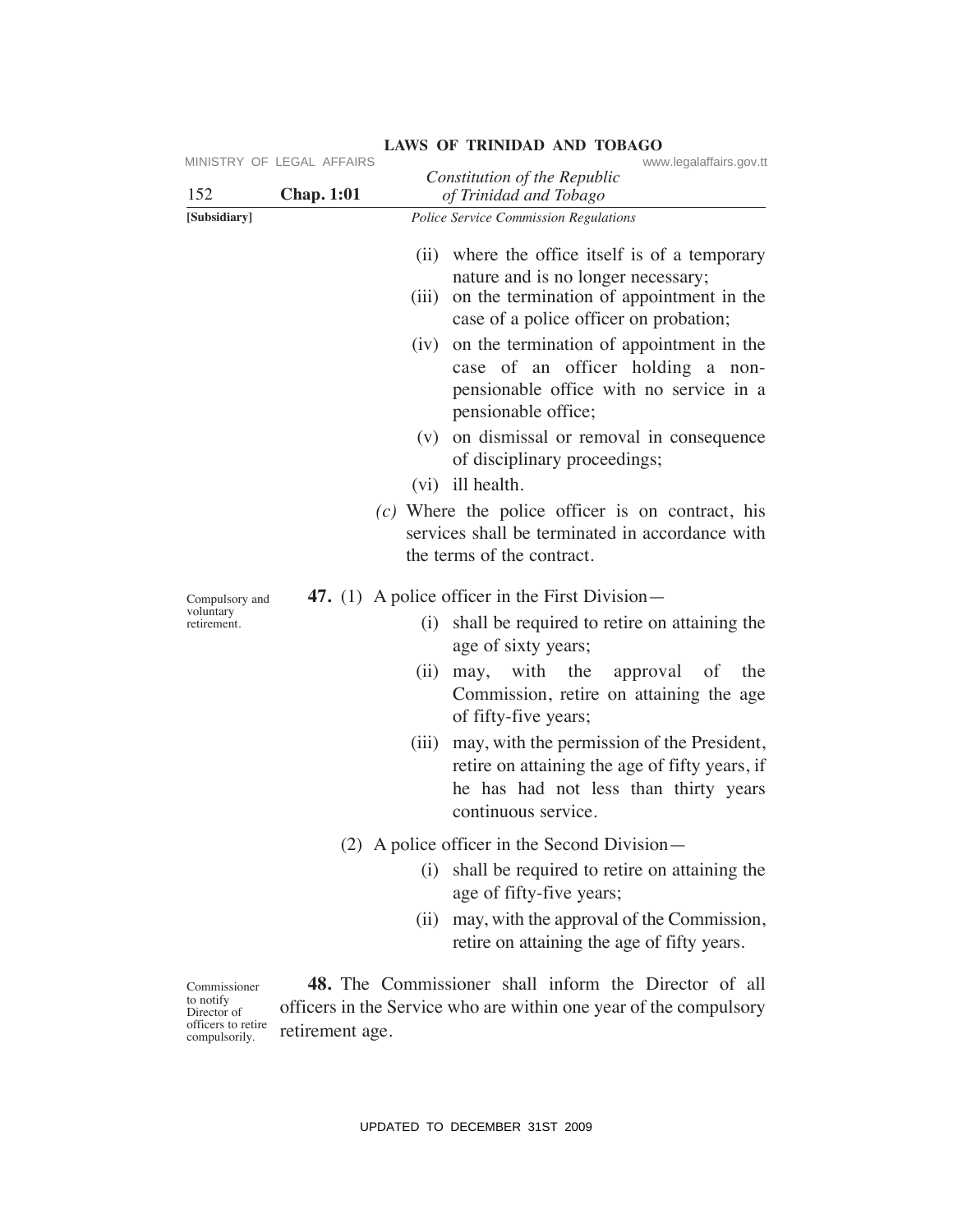| LAWS OF ININIDAD AND TODAGO                            |                   |                         |
|--------------------------------------------------------|-------------------|-------------------------|
| MINISTRY OF LEGAL AFFAIRS                              |                   | www.legalaffairs.gov.tt |
| Constitution of the Republic<br>of Trinidad and Tobago | <b>Chap.</b> 1:01 | 153                     |
| <b>Police Service Commission Regulations</b>           |                   | [Subsidiary]            |

**49.** (1) If it appears to the Commission that a police officer Premature retirement. in the First Division who has attained the age of fifty years ought  $(175/1993)$ . to be called upon to retire from the Service, the Commission shall advise the police officer accordingly.

 (2) Any such police officer shall be afforded an opportunity of submitting to the Commission any representations he may wish to make regarding his proposed retirement.

**LAWS OF TRINIDAD AND TOBAGO**

 (3) If the Commission, after considering the representations, if any, made by the police officer, is of the opinion that, having regard to all the circumstances of the case, the police officer should be retired in the public interest, the Commission shall require the police officer to retire on such date as the Commission shall determine, and the police officer shall be retired accordingly.

**50.** (1) Where it is represented to the Commission or the Retirement in Commission considers it desirable in the public interest that any police officer should be required to retire from the Police Service, it shall call for a full report on the police officer from the Commissioner and may take into account the police officer's previous record during the last preceding five years or where the police officer has less than five years service, the police officer's record during his period of service.

 (2) Where the police officer is the Commissioner, the Commission shall call for a full report and such record from the Permanent Secretary, Ministry of National Security.

 (3) If, after considering such report and such record and giving the police officer an opportunity to submit a reply to the grounds on which his retirement is contemplated and, having regard to the condition of the Police Service, the usefulness of the police officer thereto, and all the other circumstances of the case, the Commission is satisfied that it is desirable in the public interest to do so, it shall require the police officer to retire on such date as the Commission shall determine, and he shall be retired accordingly. WHETHY OF LEGAL AFFAIRS:<br>
YORKER AFFAIRS CONSIDERED TO THIMALED LOT THIMALED TO THE CONSIDERED TO THE CONSIDERED TO THE CONSIDERED TO THE CONSIDERED TO THE AFFAIRS DURING THE CONSIDERED TO THE CONSIDERED TO THE CONSIDERED

the public interest. [80/2006].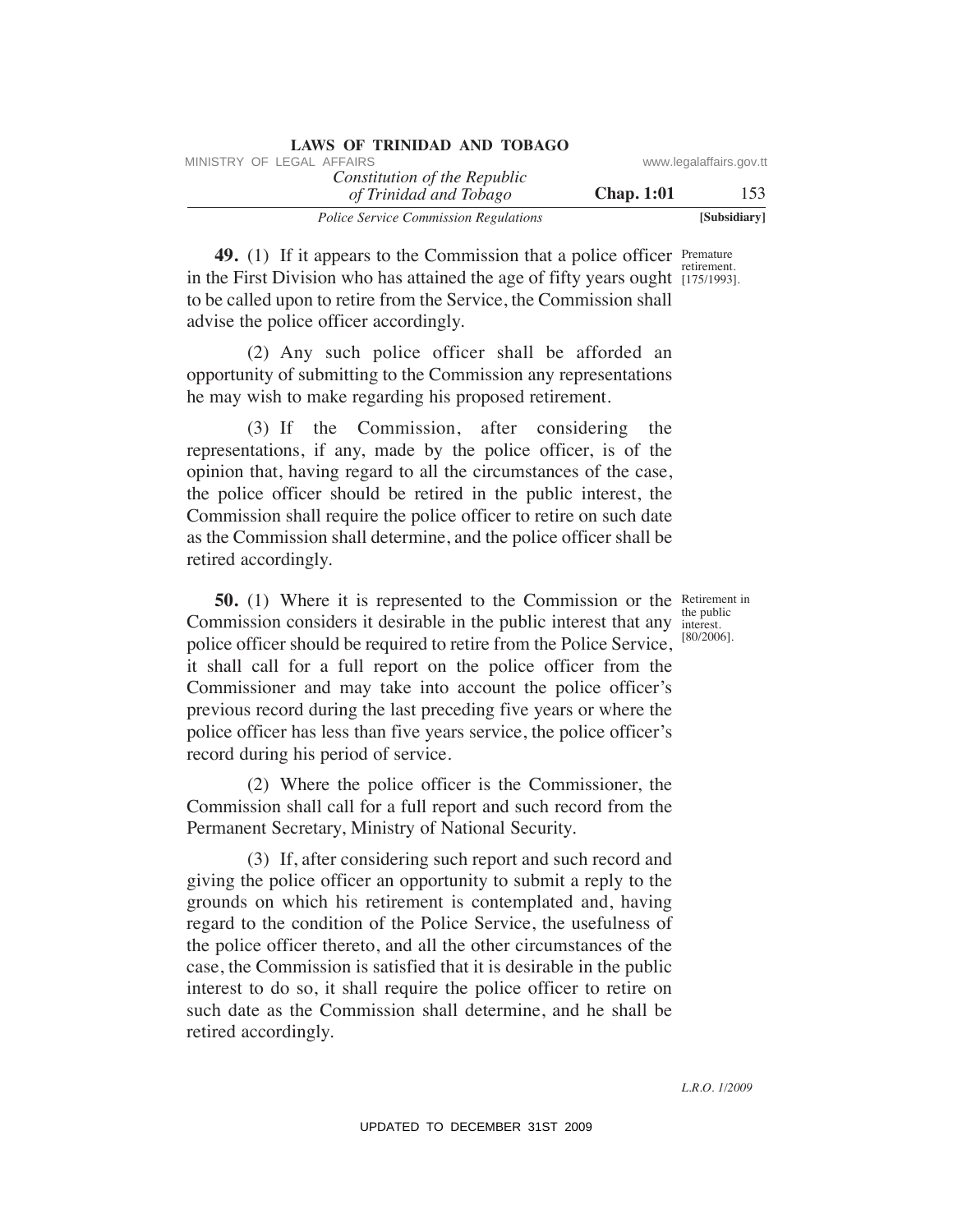| [Subsidiary] |                           | <i>Police Service Commission Regulations</i>           |                         |  |
|--------------|---------------------------|--------------------------------------------------------|-------------------------|--|
| 154          | <b>Chap.</b> 1:01         | Constitution of the Republic<br>of Trinidad and Tobago |                         |  |
|              | MINISTRY OF LEGAL AFFAIRS |                                                        | www.legalaffairs.gov.tt |  |

Termination of appointment on grounds of inefficiency.

 **51.** (1) The Commission may terminate the appointment of a police officer on grounds of inefficiency as a result of a number of adverse reports.

 (2) Where the Commissioner makes a recommendation in writing that the appointment of a police officer should be terminated on grounds of inefficiency, the police officer shall be informed in writing of such recommendation and shall be given an opportunity to make representations thereon.

 (3) Where a police officer makes representations under subregulation (2), the representations shall be forwarded in their original form to the Commission by the Commissioner together with such comments as the Commissioner thinks fit.

 (4) The Commission may, upon application of the police officer or on its own motion, cause an investigation to be made before making a final decision.

 **52.** The Commission may terminate the appointment of a female police officer who is married on the grounds that her family obligations are affecting the efficient performance of her duties and the procedure for the termination of such appointment shall be in accordance with regulation  $51(2)$ , (3) and (4). Married female officers. VERTRY OF LEGAL AFFAIRS<br>
USIN Constitution of the Republic conversion Results<br>
Scheduler)<br>
1541 (1) The Commission may terminate the appointment of<br>
Reminentor and Diverse for grounds of interficiency as a result of a num

 **53.** (1) A Medical Board shall be held whenever it is necessary for a police officer to be examined with a view to ascertaining whether or not the officer should be retired on grounds of ill health, or in any case or class of case in which the Commission directs. Medical Boards.

> (2) A police officer may be required by the Commission to undergo a medical examination at any time.

> (3) A police officer who is required to undergo a medical examination shall submit himself to be examined by a Medical Board at such time and place as the Commissioner may direct on behalf of the Board.

> (4) Where a police officer, through refusal or neglect to obtain specialist advice or to obtain treatment when so recommended by the Medical Board, falls sick and in consequence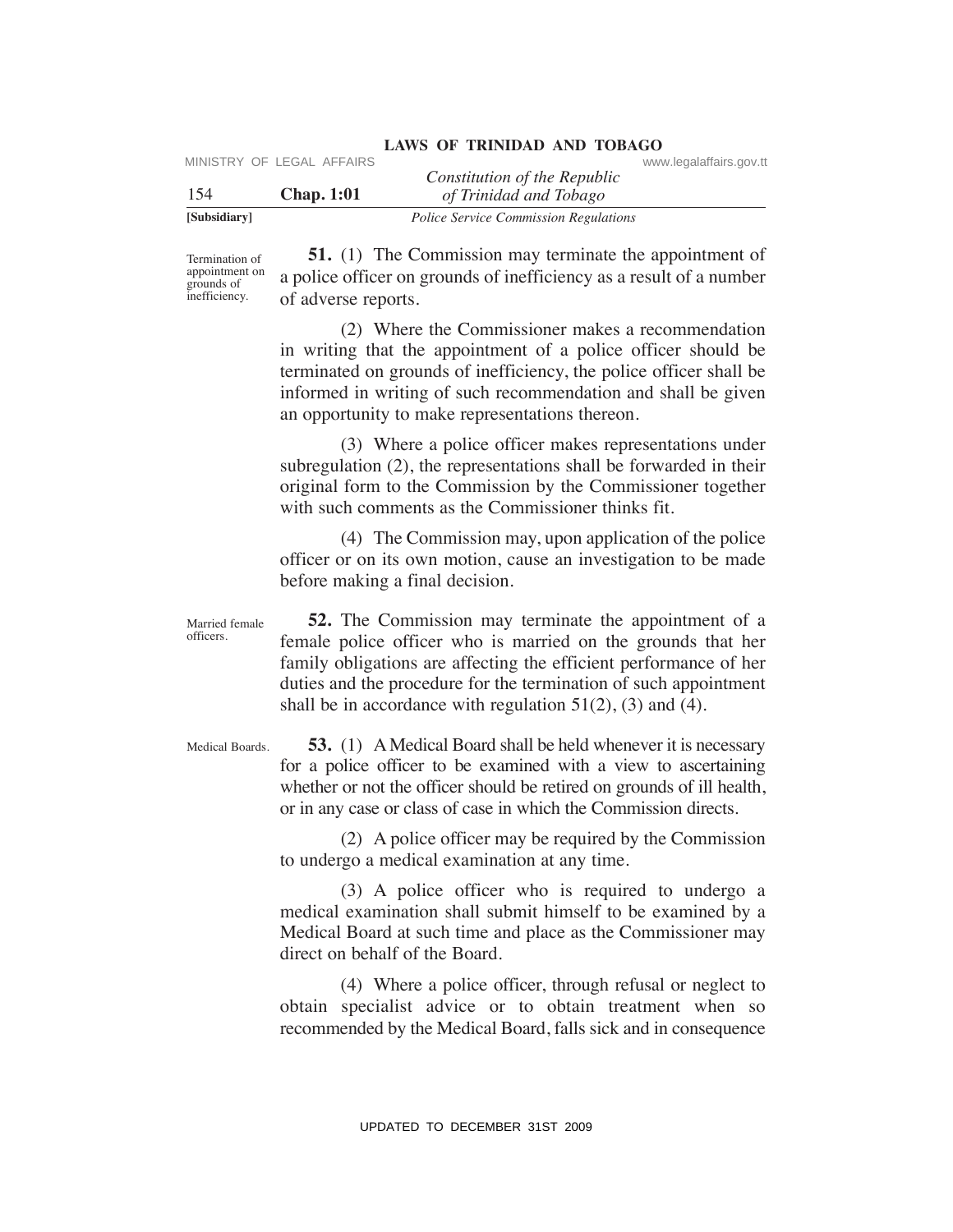|                         |                   | LAND OF TIMINADIAD INTO TODING                         |
|-------------------------|-------------------|--------------------------------------------------------|
| www.legalaffairs.gov.tt |                   | MINISTRY OF LEGAL AFFAIRS                              |
| 155                     | <b>Chap.</b> 1:01 | Constitution of the Republic<br>of Trinidad and Tobago |
| [Subsidiary]            |                   | <b>Police Service Commission Regulations</b>           |

is unable to perform his duties, the Commission may direct that the period during which he is unable to perform his duties shall be counted as leave without pay.

 (5) Whenever it is considered necessary for a police officer to be examined with a view to ascertaining whether or not he should be retired on grounds of ill health, the Commissioner shall make a recommendation to this effect to the Commission and where there is a medical record of the police officer, the record shall be made available to the Medical Board.

 (6) Where a deterioration in the work of the police officer is the reason or one of the reasons for requesting that the police officer undergo a medical examination, the Commissioner shall submit, with his recommendation under subregulation (5), a detailed report on any change in the quality of the officer's work in order to assist the Medical Board in carrying out the medical examination of the police officer concerned. Whistricy OF LEGAL AFFAIRS:<br>
The Constitution of the Republic<br>
The p. 1151<br>
The constrained and Thinger<br>
31 Sole of the commission Regalators<br>
is unable to perform his duties, the Commission may direct that the<br>
period du

**54.** A police officer who is medically boarded and found Unfit officers. unfit for further service shall not be allowed to remain on duty after receipt of the Medical Board's report, and shall be granted such annual leave and accumulated annual leave for which he is eligible or two months' leave, whichever is the greater, as from the date on which he is notified of his unfitness for further duty.

### **ChAPTeR VII**

### **CONDuCT**

 $\frac{1}{2}$ **55. to** *(Revoked by LN 214/1990).* **74.** 

### **ChAPTeR VIII**

### **DISCIPLINARY PROCeDuRe**

**75.** A police officer who fails to comply with any regulation, Officer liable to order or directive for the time being in force in the Police Service  $\frac{\text{discliff}}{\text{proceedings}}$ . or with any of these Regulations, or commits an offence under [214/1990].

disciplinary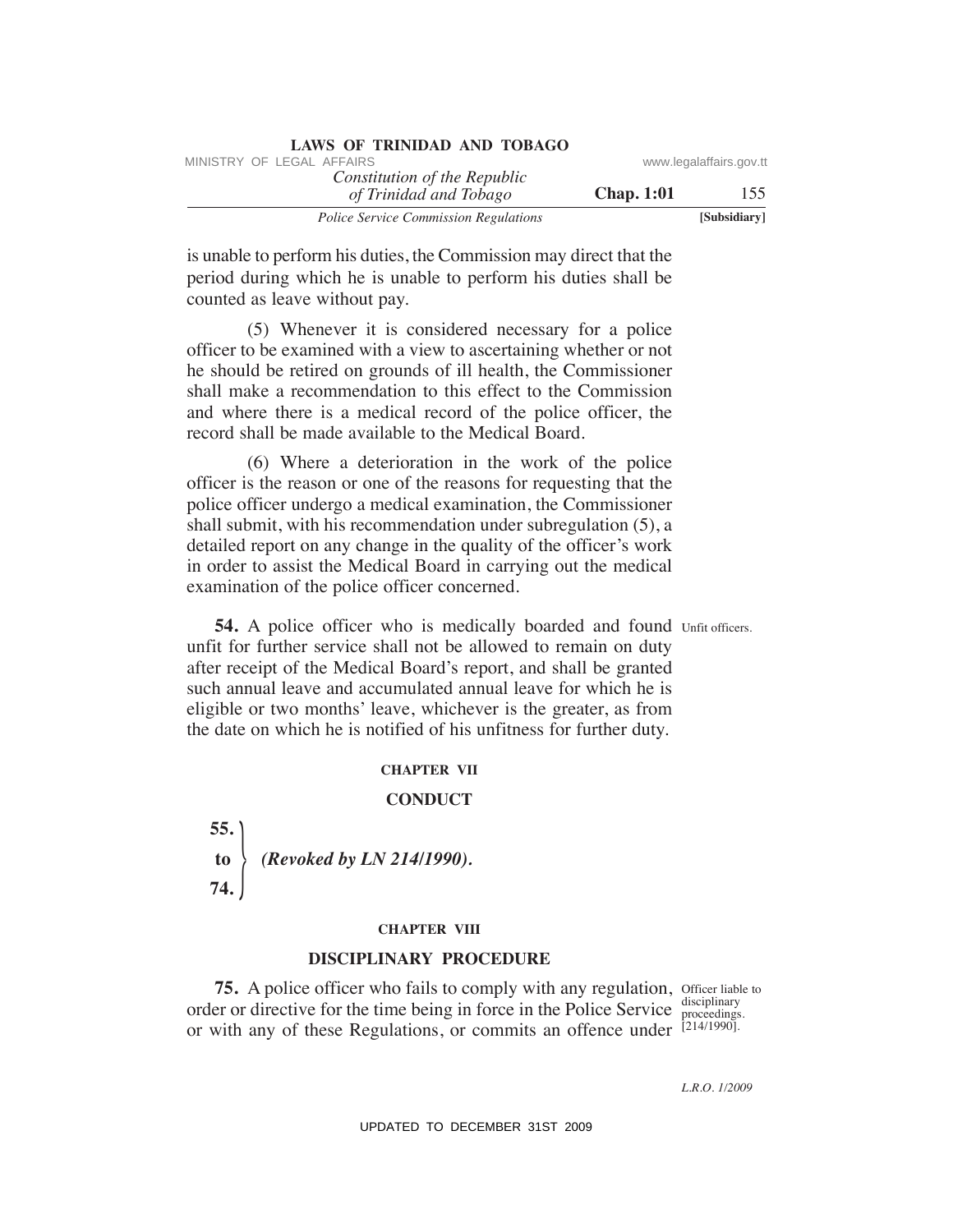| [Subsidiary] |                           | <b>Police Service Commission Regulations</b> |                         |
|--------------|---------------------------|----------------------------------------------|-------------------------|
| 156          | Chap. 1:01                | of Trinidad and Tobago                       |                         |
|              | MINISTRY OF LEGAL AFFAIRS | Constitution of the Republic                 | www.legalaffairs.gov.tt |

these Regulations or the Police Service Regulations, shall be liable to disciplinary proceedings in accordance with the procedure prescribed in these Regulations.

### **76.** *(Revoked by LN 214/1990).*

Commissioner to report officer.  $[214/1990]$ .

Commission to issue instructions on how certain cases to be dealt with.

Suspension by Commission.

 **77.** (1) Where a report or allegation is received from which it appears that a police officer may have committed an offence other than an offence referred to in regulation 81, the Commissioner shall forthwith report the matter to the Director for the information of the Commission.

 (2) The Commission, after considering the report made under subregulation (1), may institute disciplinary proceedings against the police officer.

$$
\begin{array}{c}\n (3) \\
 (4)\n \end{array}\n \bigg\{\n \text{Deleted by LN 214/1990.}
$$

 **78.** The Commissioner shall report any case not covered by these Regulations to the Director and the Commission may issue instructions as to how the case shall be dealt with, and the case shall be dealt with accordingly.

 **79.** (1) When the Commission becomes aware of any offence and the Commission is of the opinion that the public interest or the repute of the Service requires it, the Commission may direct the police officer in writing to cease to report for duty until further notice from the Commission, and a police officer so directed shall cease to perform the functions of his office forthwith. VERTRY OF LEGAL AFFAIRS<br>
VERTRIED Constitution of the Republic<br>
Samisdiary<br>
1505<br>
Samisdiary<br>
1606: Service Commission Regulations, shall be<br>
160ble to disciplinary proceedings in accordance with the<br>
1600-biology.ttp (Th

 (2) A police officer directed to cease to perform the duties of his office in accordance with subregulation (1) shall continue to draw full pay until such date as shall be specified in an order made by the Commission under regulation 80.

Interdiction. [214/1990].

 **80.** (1) Where there have been or are about to be instituted against any police officer—

 *(a)* disciplinary proceedings for his dismissal; or

 *(b)* criminal proceedings,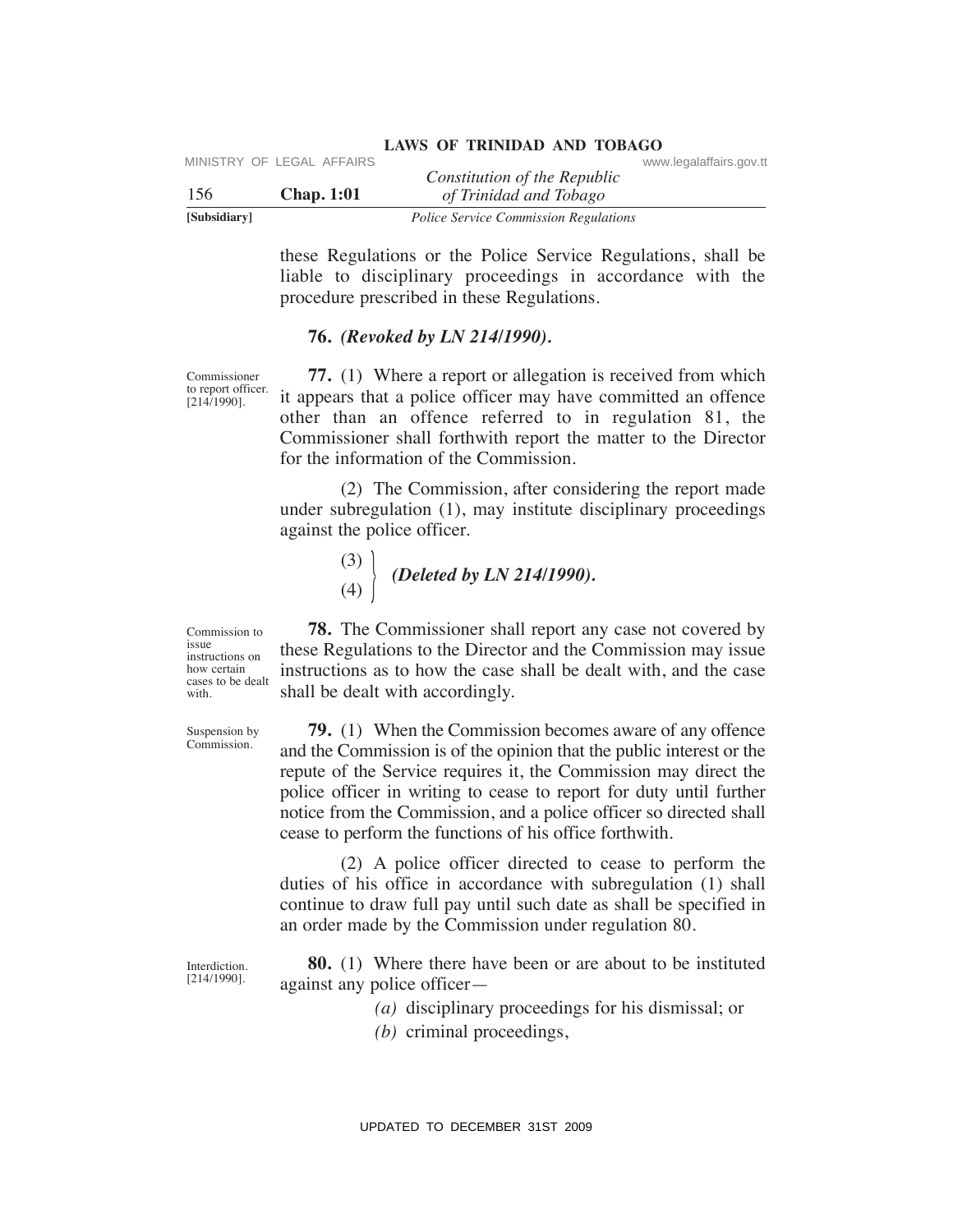| LAWS OF INIMIDIAL AND TODAYO                           |                   |                         |
|--------------------------------------------------------|-------------------|-------------------------|
| MINISTRY OF LEGAL AFFAIRS                              |                   | www.legalaffairs.gov.tt |
| Constitution of the Republic<br>of Trinidad and Tobago | <b>Chap.</b> 1:01 | 157                     |
| <b>Police Service Commission Regulations</b>           |                   | [Subsidiary]            |

and where the Commission is of opinion that the public interest requires that that police officer should forthwith cease to perform the functions of his office, the Commission shall interdict him from such performance.

- (2) The effective date of interdiction shall be—
	- *(a)* where a police officer has continued to perform the duties of his office, the date of receipt by him of the notification of his interdiction;
	- *(b)* where, in accordance with regulation 79, a police officer has ceased to perform the duties of his office, such date as the Commission may direct.

 (3) A police officer so interdicted shall, subject to the provisions of regulation 108, be permitted to receive such proportion of the pay of his office, not being less than one-half, as the Commission may determine after taking into consideration the amounts being deducted per month from the pay of the police officer. VINESTRY OF LEGAL *AFFAIRS*<br>
VINESTRY CONSITRATION of The Repubblic consistence Consistence Consistence Rows and where the Commission Regalators and where the Commission Regalators are to perform the fluctions of his offi

 (4) If disciplinary proceedings against any such police officer result in his exoneration, he shall be entitled to the full amount of the remuneration which he would have received if he had not been interdicted, but if the proceedings result in any punishment other than dismissal the police officer shall be allowed such pay as the Commission may in the circumstances determine.

### (5) *(Deleted by LN 214/1990).*

**81.** (1) Where a report or allegation that a police officer has Procedure on committed an offence to which this regulation applies has been alleged made, the officer making the report or allegation shall warn the police officer concerned in writing of the report or allegation.

commission of offence. [80/1969 214/1990].

 (1A) The report or allegation referred to in subregulation (1) shall be referred to an officer senior to the officer against whom the report or allegation has been made including a Head of Division, other than a Head of Division who may be the disciplinary tribunal in respect of such report or allegation.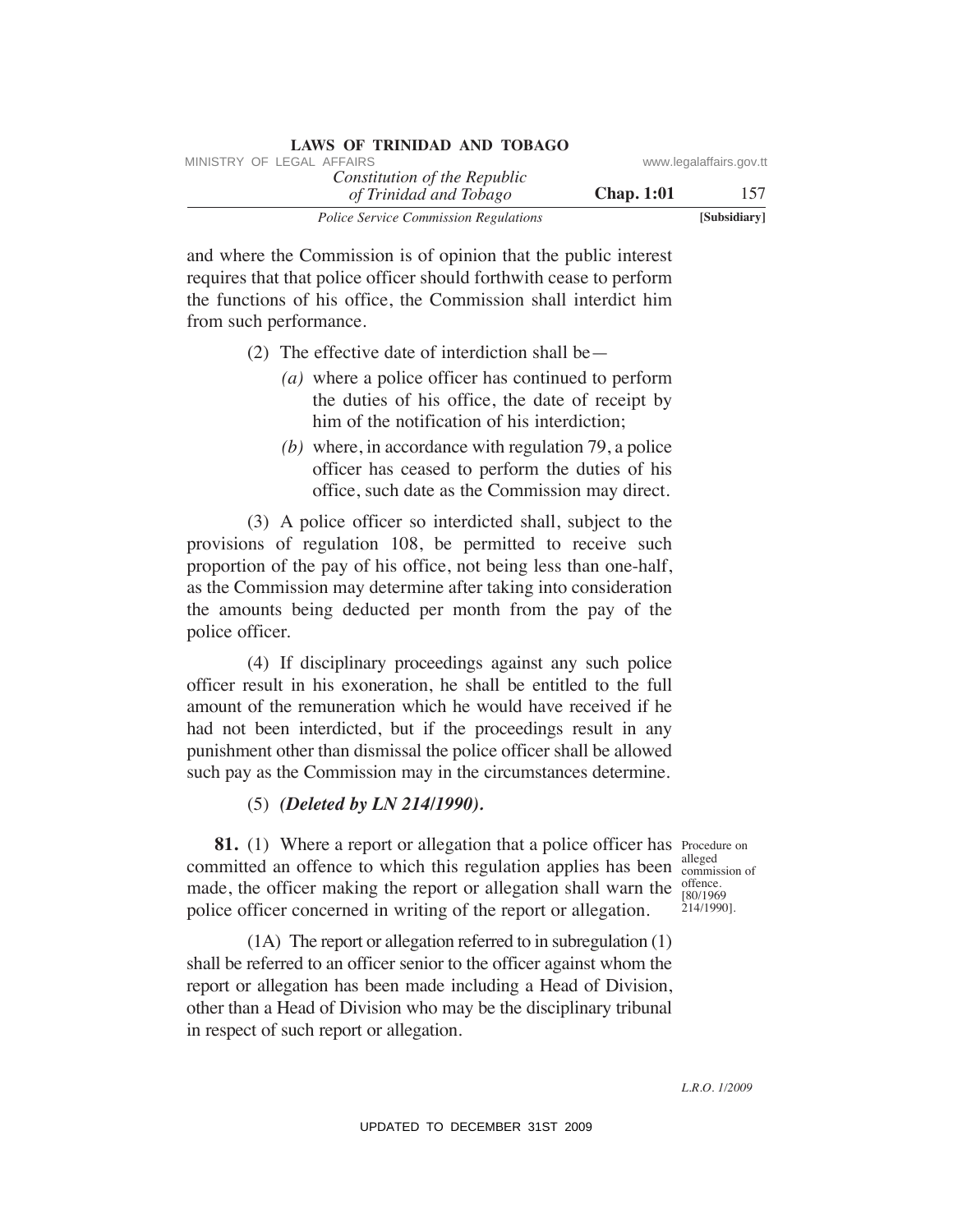| [Subsidiary] | <b>Police Service Commission Regulations</b> |                              |                         |
|--------------|----------------------------------------------|------------------------------|-------------------------|
| 158          | <b>Chap.</b> 1:01                            | of Trinidad and Tobago       |                         |
|              |                                              | Constitution of the Republic |                         |
|              | MINISTRY OF LEGAL AFFAIRS                    |                              | www.legalaffairs.gov.tt |

 (1B) Such officer may charge the officer and refer the matter to a Head of Division to hear the matter in his capacity as a disciplinary tribunal pursuant to regulation 82.

 (2) The officer making the report or allegation shall hold an office higher than that of the officer against whom the report or allegation has been made, but may do so on the information of any other person.

 (3) Nothing in regulations 84 to 87 shall apply to proceedings on a report or allegation of an offence to which this regulation applies, but, subject to these Regulations, so much of the other provisions of this Chapter (other than regulations 89 and 96 to 102) as are applicable shall apply, with such adaptations and modifications as are necessary, to a disciplinary tribunal constituted in accordance with regulation 82.

 (4) This regulation applies to offences that are the subject of a delegation by the Commission to the Head of Division, and a reference to the Head of Division in this regulation or in regulation 82 shall be read as a reference to the Senior Police Officer (being an officer of the First Division of the Police Service set out in the First Schedule to the Police Service Act, other than an Assistant Superintendent of Police) who is in charge of the Division or Branch to which the officer, against whom the report or allegation is made, is attached, and the Commissioner of Police and the Deputy Commissioner of Police. UPS<br>
USBN 2004 AFFAIRS Constitution of the Republic conversaments gov.tt<br>
ISBN 2004 of Trainind on This capacity<br>
Took Service Commission Regulations<br>
(B) Such officer may charge the officer and reler the<br>
matter to a Rea

 **82.** (1) The Head of Division may be appointed by the Commission by notice in writing to be a standing or special disciplinary tribunal in respect of a matter referred to in regulation 81, and determine such charge and impose any one of the penalties prescribed in regulation 104(1)*(f)*, *(g)*, or *(h)*.

 (2) A fine imposed by the Head of Division pursuant to subregulation (1), shall not exceed—

> *(a)* where the Head of Division imposing the fine is a Superintendent, an amount calculated on four days pay to be deducted from the salary of the officer in no more than two instalments;

Ch. 15:01.

Powers of disciplinary tribunal. [214/1990].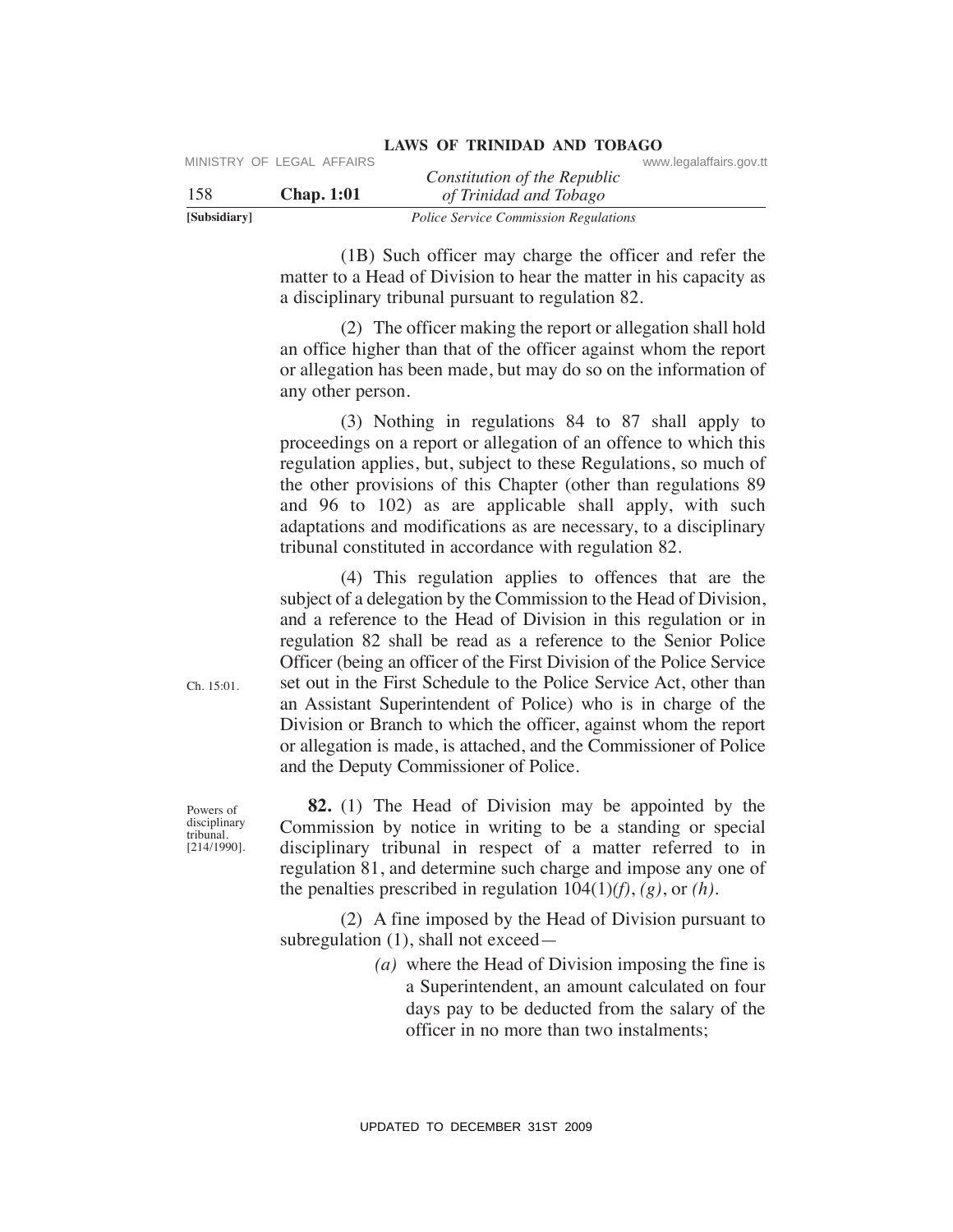| <b>LAWS OF TRINIDAD AND TOBAGO</b>                     |                   |                         |
|--------------------------------------------------------|-------------------|-------------------------|
| MINISTRY OF LEGAL AFFAIRS                              |                   | www.legalaffairs.gov.tt |
| Constitution of the Republic<br>of Trinidad and Tobago | <b>Chap.</b> 1:01 | 159                     |
| <i>Police Service Commission Regulations</i>           |                   | [Subsidiary]            |

 *(b)* where the Head of Division imposing the fine is an officer in the First Division other than a Superintendent, an amount calculated on four days pay per month to a maximum of three months to be deducted from the salary of the officer in no more than four instalments.

 (3) A Head of Division appointed as a tribunal under this regulation shall not exercise any power as such in a matter where he is the person making the report or allegation.

**83.** (1) Where a disciplinary tribunal upon the determination Certain of a charge against a police officer under regulation 82 finds that  $\frac{\text{penalties to be}}{\text{imposed by}}$ officer guilty and is of opinion that, owing to the special Commissioner. circumstances of the case (including the previous record of the  $\frac{607150}{214/1990}$ . offender), the penalty that could be imposed by it is inadequate, it may so certify and refer the matter to the Commissioner. VINESTRY OF LEGAL *CREATER CONSTRAINING of the Republic* www.legalaffairs.gov.ttps://www.legalaffairs.gov.ttps://www.legalaffairs.gov.ttps://www.legalaffairs.gov.ttps://www.legalaffairs.gov.ttps://www.legalaffairs.gov.ttp

imposed by [80/1969

 (2) The Commissioner may, on receipt of a certificate made under subregulation (1), impose a penalty prescribed in regulation 104(1)*(c)*, *(f)*, *(g)* or *(h)*.

 (3) Where a disciplinary tribunal during the course of hearing a charge against a police officer under regulation 82 is of the opinion that the matter is such that the officer has been inadequately charged with an offence to which regulation 82 applies, it may so certify and refer the matter to the Commissioner.

 (4) The Commissioner shall on receipt of a certificate made under subregulation (3) refer the matter forthwith to an investigating officer to deal with under regulation 84 as if it were an allegation or an offence to which regulation 77 applies.

**84.** (1) Where the Commissioner receives a report or an Warning and allegation is received from which it appears that a police officer  $\frac{Investigation}{[91/2006]}$ may have committed an offence to which regulation 77 applies, the Commissioner shall, in addition to making a report as required by regulation 77, concurrently warn the police officer in writing of the allegation.

 (2) An Investigating Officer from the Public Service Investigations Unit shall be appointed by the Director of Personnel Administration to investigate the allegation.

[91/2006].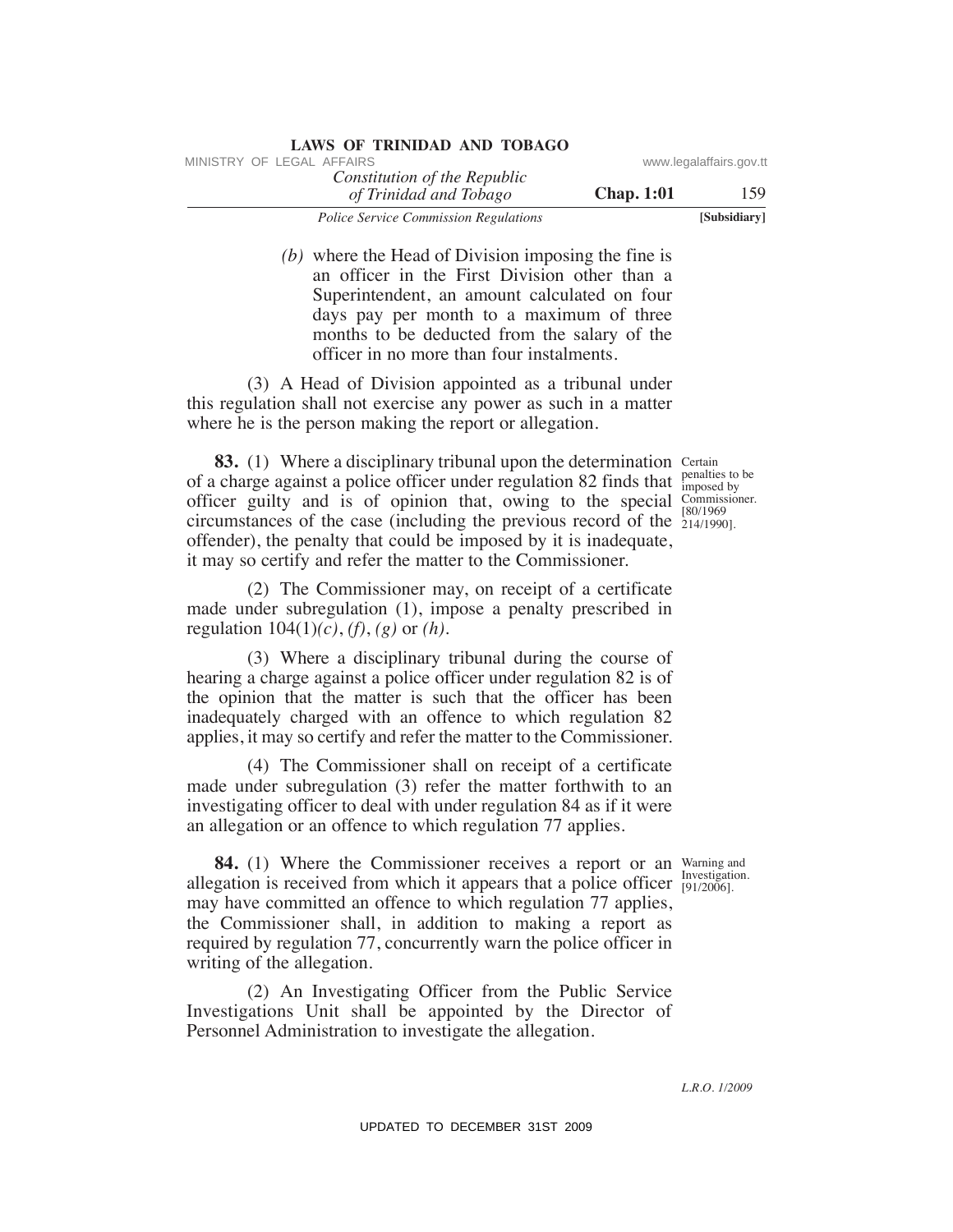| [Subsidiary] |                           | <i>Police Service Commission Regulations</i>           |                         |
|--------------|---------------------------|--------------------------------------------------------|-------------------------|
| 160          | <b>Chap.</b> 1:01         | Constitution of the Republic<br>of Trinidad and Tobago |                         |
|              | MINISTRY OF LEGAL AFFAIRS |                                                        | www.legalaffairs.gov.tt |

 (2A) An Investigating Officer may also be appointed from within the Police Service on the instruction of the Commission and shall hold an office in a grade higher than that of the officer against whom the allegation has been made.

 (3) The investigating officer shall, within three days of his appointment, give the police officer a written notice specifying the time, not exceeding seven days, within which he may, in writing, give an explanation concerning the report or allegation to the investigating officer.

 (4) The investigating officer shall request those persons who have direct knowledge of the alleged offence to make written statements within seven days of the receipt of the request for the information of the Commission.

 (5) The investigating officer shall, with all possible dispatch, but not later than thirty days from the date of his appointment, forward to the Commission, for the information of the Commission, the original statements and all relevant documents, together with his own report on the particular act.

 (5A) Where the Commission considers that the circumstances before it warrant an extension of time, the period referred to in subregulation (5) may be extended by a period not exceeding thirty days.

 (6) The Commission, after considering the report of the investigating officer and any explanation given under subregulation (3), shall decide whether the police officer should be charged with an offence, and if the Commission decides that the police officer should be so charged, the Commission shall, as soon as possible, cause the police officer to be informed in writing of the offence with which such police officer is charged, together with such particulars as will leave the police officer under no misapprehension as to the precise nature of the alleged offence. UPDATENT CONSULTERT CONSULTERT CONSULTERT CONSULTERT CONSULTERT TO THE TRANSFER 1000 THE TRANSFER 32 SUBAR INVESTIGATION TO THE TRANSFER 32 SUBAR IN THE TRANSFER 31 CONDITION TO THE TRANSFER SUBAR TO THE TRANSFER SUBAR TO

 (7) Where, in the explanation given under regulation 86(2), the police officer makes an admission of guilt, the Commission may determine the penalty to be awarded without further enquiry.

 (8) Where the Commission, under section 127 of the Constitution, has delegated to a police officer its duty of deciding

Personal explanation.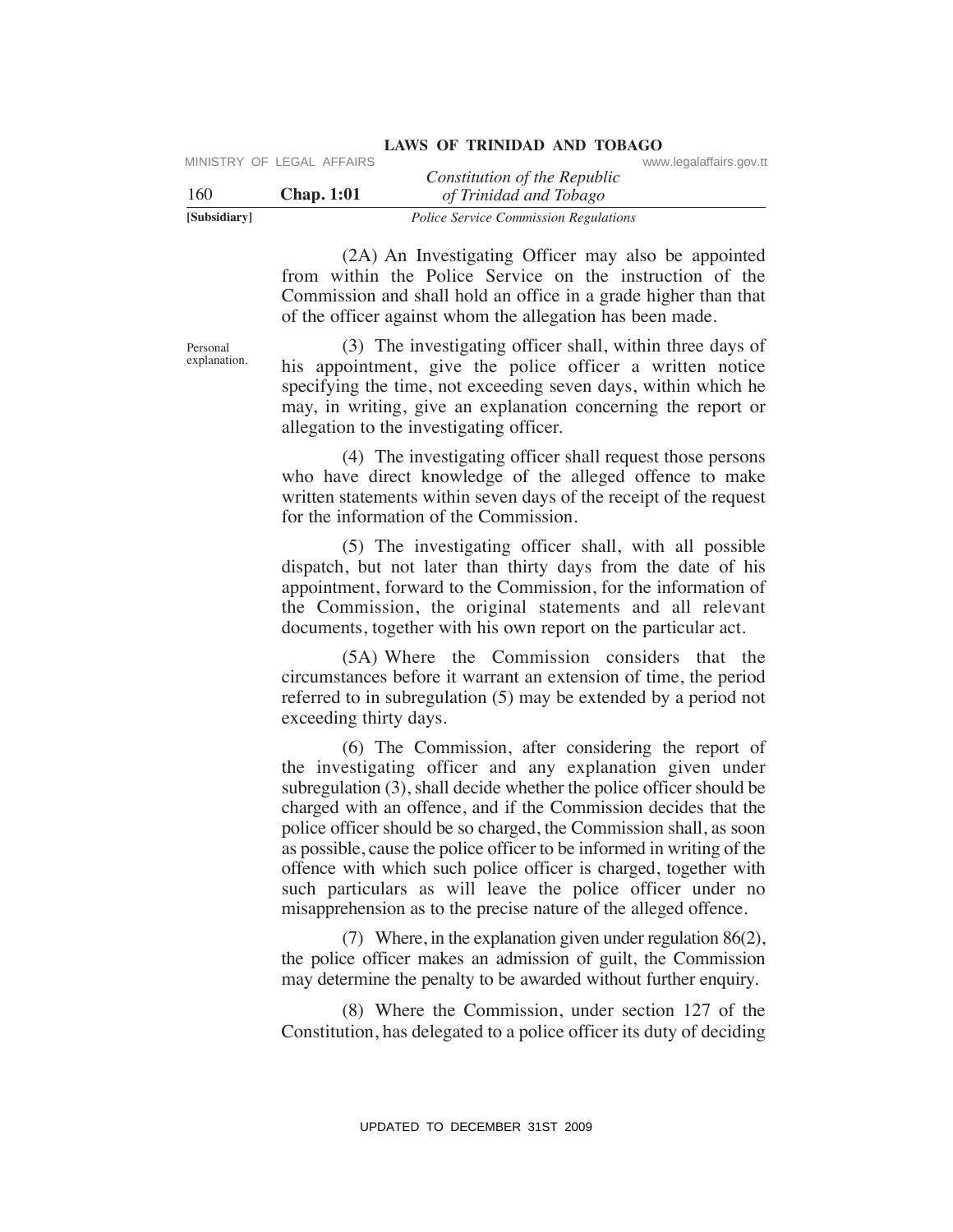| LAWS OF INIMIDAD AND TODAGO                            |                   |                         |
|--------------------------------------------------------|-------------------|-------------------------|
| MINISTRY OF LEGAL AFFAIRS                              |                   | www.legalaffairs.gov.tt |
| Constitution of the Republic<br>of Trinidad and Tobago | <b>Chap.</b> 1:01 | 161                     |
| <b>Police Service Commission Regulations</b>           |                   | [Subsidiary]            |

under subregulation (6) whether a police officer shall be charged and of charging such police officer with an offence, the reference in subregulations  $(4)$ ,  $(5)$ ,  $(6)$  and  $(7)$  to the Commission shall be construed as a reference to that police officer.

**LAWS OF TRINIDAD AND TOBAGO**

**85.** Where a police officer is charged with an offence, he Documents to shall as soon as possible be given a copy of any written **be supplied** to explanation he may have made under regulation 84(3). accused.

**86.** (1) Where a police officer is charged with an offence, officer to admit the police officer shall be requested to state in writing within a  $_{\text{in writing and}}^{\text{or deny charge}}$ specified period whether he admits or denies the charge and shall  $\frac{may\ include}{explanation}$ be allowed to give to the disciplinary tribunal or the Commission any explanation he may wish. in writing and explanation. WHETHY OF LEGAL AFFAIRS of the Republic<br>
Total and Tahtegor<br>
The constitution of the Republic<br>
Total and Tahtegor<br>
and of changing such policies of fiction and fit constrained constrained and the constrained and the const

 (2) Where a police officer admits the charge under subregulation (1), he shall be allowed to include in his explanation any extenuating circumstances in mitigation.

 **87.** Where a police officer—

- $(a)$  fails to give an explanation regulation 84(3);
- *(b)* fails to admit or deny the charge under regulation 86(1); or
- *(c)* gives an explanation under regulation 84(3) or under regulation 86(1), that—
	- (i) places the facts in dispute; or
	- (ii) does not exculpate him,

the hearing shall proceed as though the police officer denied the charge.

**88.** (1) The police officer shall be allowed to state the names witnesses. and addresses of any witnesses to relevant facts whom he may desire to give evidence at the hearing of the case.

 (2) Any such witness who is a police officer shall be ordered to attend at the hearing of the case and any other witness

failure to admit under or deny charge.

Hearing on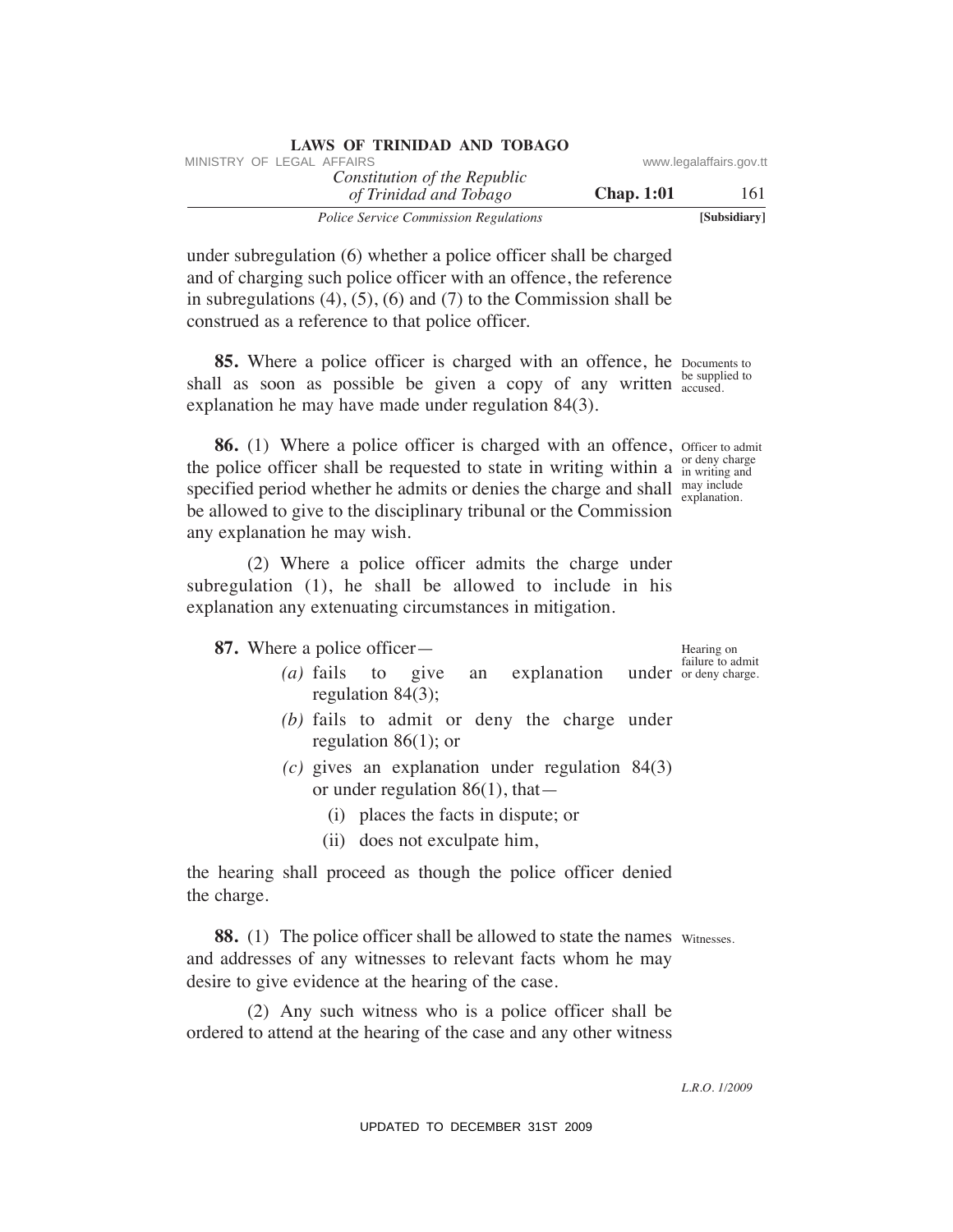| [Subsidiary] |                           | <i>Police Service Commission Regulations</i> |                         |
|--------------|---------------------------|----------------------------------------------|-------------------------|
| 162          | <b>Chap.</b> 1:01         | of Trinidad and Tobago                       |                         |
|              |                           | Constitution of the Republic                 |                         |
|              | MINISTRY OF LEGAL AFFAIRS |                                              | www.legalaffairs.gov.tt |

shall be given due notice that his attendance is desired and of the time and place of the hearing.

Appointment of disciplinary tribunal. [43/2001].

 **89.** (1) Where the Commission under regulation 84(6) charges a police officer with an offence, it may appoint a disciplinary tribunal to hear the evidence and find the facts.

 (2) A disciplinary tribunal which the Commission appoints under subregulation (1) may be constituted of—

- *(a)* one officer or person;
- *(b)* an uneven number of officers or persons not being less than three.

 (3) An officer selected under subregulation (2) shall be, or in the case of a retired officer shall have been, of a grade higher than that of the officer charged.

Duty of officers appointed to disciplinary tribunal. [43/2001].

 **90.** (1) It shall be the duty of every person or officer appointed under regulation 89 to hear the evidence, find the facts and make a report to the Commission in accordance with regulations 92 and 96 as soon as possible, and in the case of an officer, such officer may not be permitted any leave, other than sick leave or maternity leave, until the report is made to the Commission.

 (2) Where an officer is absent for whatever reason, including the grant of sick leave, the disciplinary tribunal of which he is a member may, notwithstanding regulation 89(2)*(b)*, continue to hear the case and make a report in the absence of that officer, but such a tribunal shall not be constituted of less than two members. VERTRY OF LEGAL AFFAIRS<br>
VERTRIED Constitution of the Republic<br>
Similatory<br>
USD<br>
Similatory<br>
USD<br>
Similatory<br>
USD<br>
Similatory<br>
Similatory<br>
Similatory<br>
Similator commission and phice of the leading:<br>
Architectro-<br>
Architec

Officer on charge not to be permitted leave.

Procedure at hearing. [214/1990].

 **91.** A police officer who is charged with an offence shall not be permitted to take leave, other than sick leave or maternity leave, until the determination of the case.

 **92.** (1) The following procedure shall apply to the hearing by a disciplinary tribunal of a case against a police officer charged with an offence:

> *(a)* The police officer shall be summoned to appear at the hearing of the case and shall be given full opportunity to defend himself.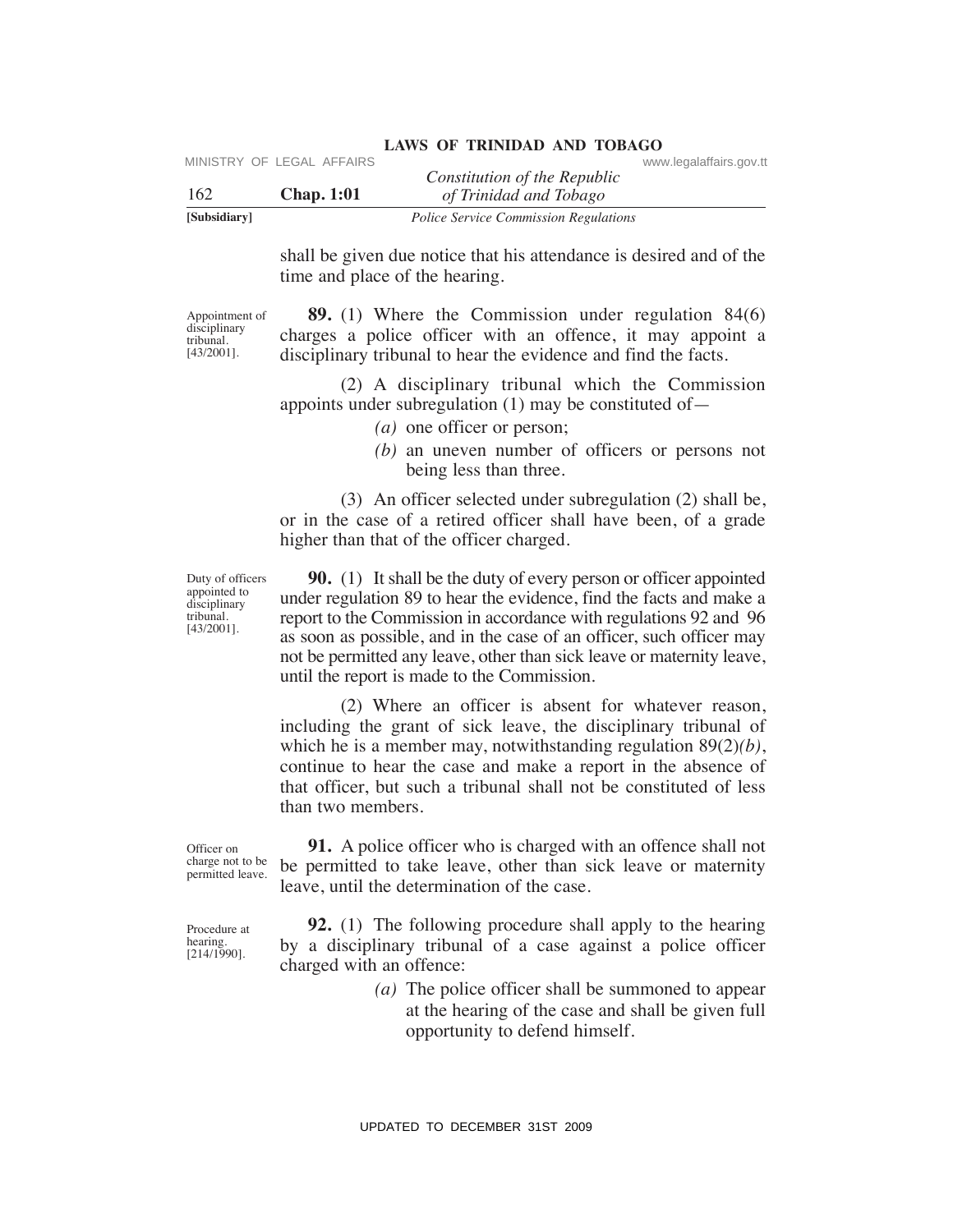| <b>LAWS OF TRINIDAD AND TOBAGO</b>                     |                   |                         |
|--------------------------------------------------------|-------------------|-------------------------|
| MINISTRY OF LEGAL AFFAIRS                              |                   | www.legalaffairs.gov.tt |
| Constitution of the Republic<br>of Trinidad and Tobago | <b>Chap.</b> 1:01 | 163                     |
| <i>Police Service Commission Regulations</i>           |                   | [Subsidiary]            |

- *(b)* The case against the police officer may be presented by a police officer, but such police officer shall be the holder of an office higher than that of the police officer charged.
- *(c)* Before the case against the police officer is presented, the police officer may submit that the facts alleged in the charge are not such as to constitute the offence with which he is charged, and the disciplinary tribunal shall make a report of the submission to the Commission for its decision.
- *(d)* At the hearing before a disciplinary tribunal, the police officer may conduct his defence either in person or may be represented by a police officer of his choice or by his staff association or by an Attorney-at-law, but where the hearing is before a disciplinary tribunal constituted of one officer, the police officer charged shall not be represented by an Attorney-at-law; where the police officer is represented by such police officer or by his staff association or by an Attorney-at-law, the police officer or his representative may cross-examine the witnesses called in support of the case against him. SINESTRY OF LEGAL AFFAIRS of the Republic sources and Tablego **Chap. 1:01**<br> *UPDATE Trimidal and Tablego* **Chap. 1:01**<br> *UPDATE Trimidal and Tablego Chap. Experiment Constantine Constant Affect the police officer and b* 
	- *(e)* A true record of the proceedings at the hearing of the case shall be taken and a copy of the record shall be made available to the police officer if he desires to make application for an appeal to the Public Service Appeal Board.

 (2) Nothing in this regulation shall be construed so as to deprive the police officer from making a submission at any time that the facts disclosed in the evidence do not support the charge.

**93.** The hearing of any case may be adjourned from time to Adjournment of time as may appear necessary for due hearing of the case.

hearing.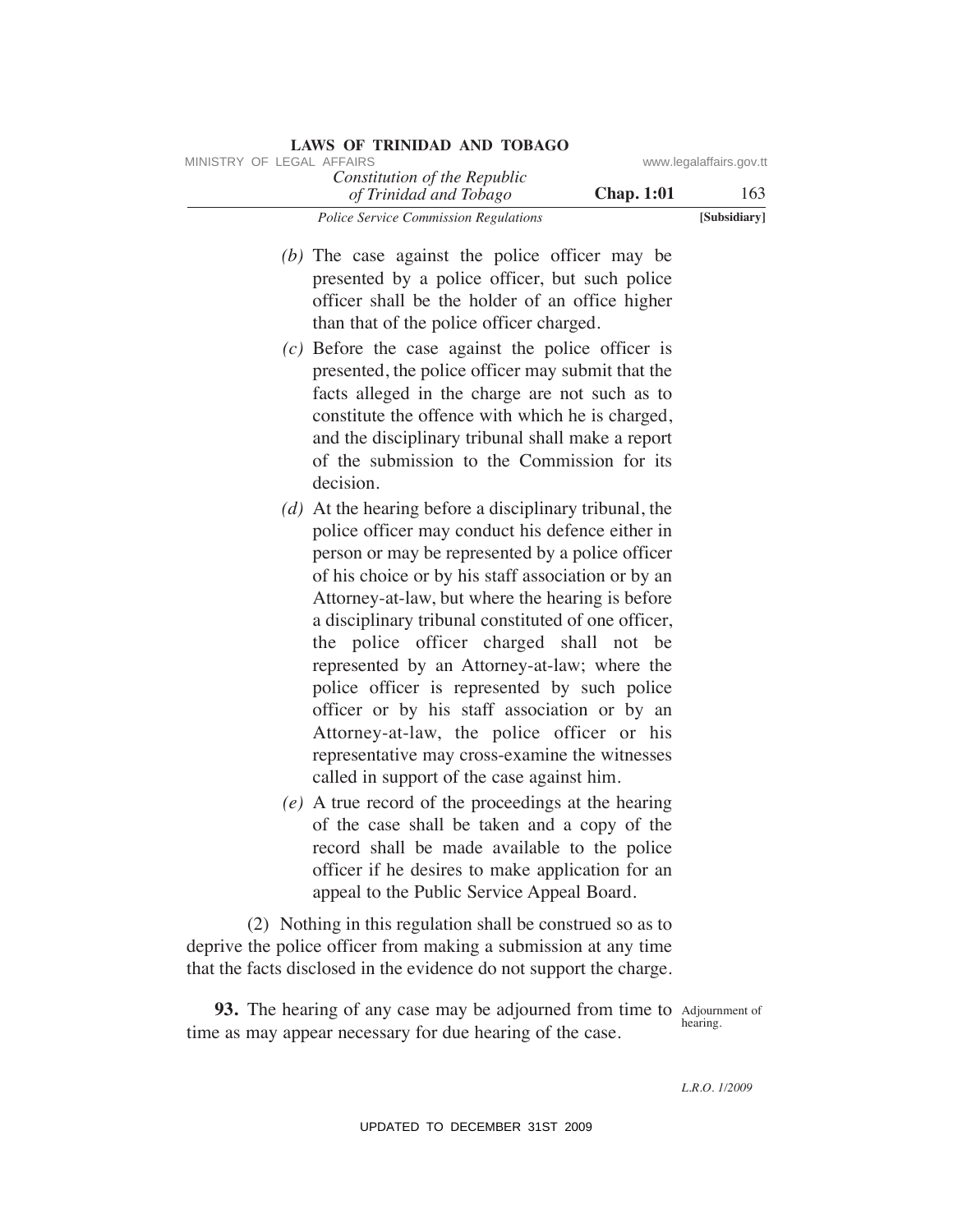| [Subsidiary] |                           | <i>Police Service Commission Regulations</i> |                         |
|--------------|---------------------------|----------------------------------------------|-------------------------|
| 164          | <b>Chap.</b> 1:01         | of Trinidad and Tobago                       |                         |
|              | MINISTRY OF LEGAL AFFAIRS | Constitution of the Republic                 | www.legalaffairs.gov.tt |

Hearing in absence of accused officer.

 **94.** (1) If the police officer does not attend the hearing of the charge without good reason, the hearing may be proceeded with and concluded in his absence, but if good reason is given to the disciplinary tribunal by or on behalf of the police officer why the police officer is unable to attend the hearing, the hearing shall be postponed or adjourned, as the case may be. UPDATE TO ELGAL AFFAIRS Constitution of the Republic Constitution of the Republic Constitution of the Trainties of Trainties of The points of the Constraine of Hamilton Constraine and The points of Hamilton Total (and the

 (2) Where, owing to the absence of the police officer, it is impossible to comply with the procedure prescribed in regulation 84(3), regulations 85, 86 and 87 and subregulation (1) of this regulation, that procedure shall be dispensed with.

**95.** (1) The standard of proof in any proceedings under this

act without regard to technicalities and legal form and shall not be bound to follow the rules of evidence stipulated in the Evidence Act but the tribunal may inform itself on any matter in such manner as it thinks just and may take into account opinion evidence and such facts as it considers relevant and material but in any such case the parties to the proceedings shall be given the opportunity if they so

(2) In the hearing of any matter before it, the Tribunal may

(3) No documentary evidence shall be used against the

(4) Any explanation in respect of an allegation or charge

Chapter shall be on the balance of probabilities.

desire of adducing evidence in regard thereto.

thereof or given access thereto.

at any hearing.

Standard of proof. press.<br>[214/1990 92/2006].

Ch. 7:02.

Tribunal to report. [214/1990].

Report confidential.

 **96.** (1) The disciplinary tribunal shall make a report to the Commission and the report shall contain its findings of fact and an expression of its opinion as to the meaning and nature of the facts found, together with the record of the proceedings required by regulation 92(1)*(e)*.

officer unless he has previously been supplied with a copy

given by a police officer under regulation 84 shall be admissible

 (2) The disciplinary tribunal shall not disclose the contents of the report made under subregulation (1) to the police officer charged or to any other officer not authorised to receive such report.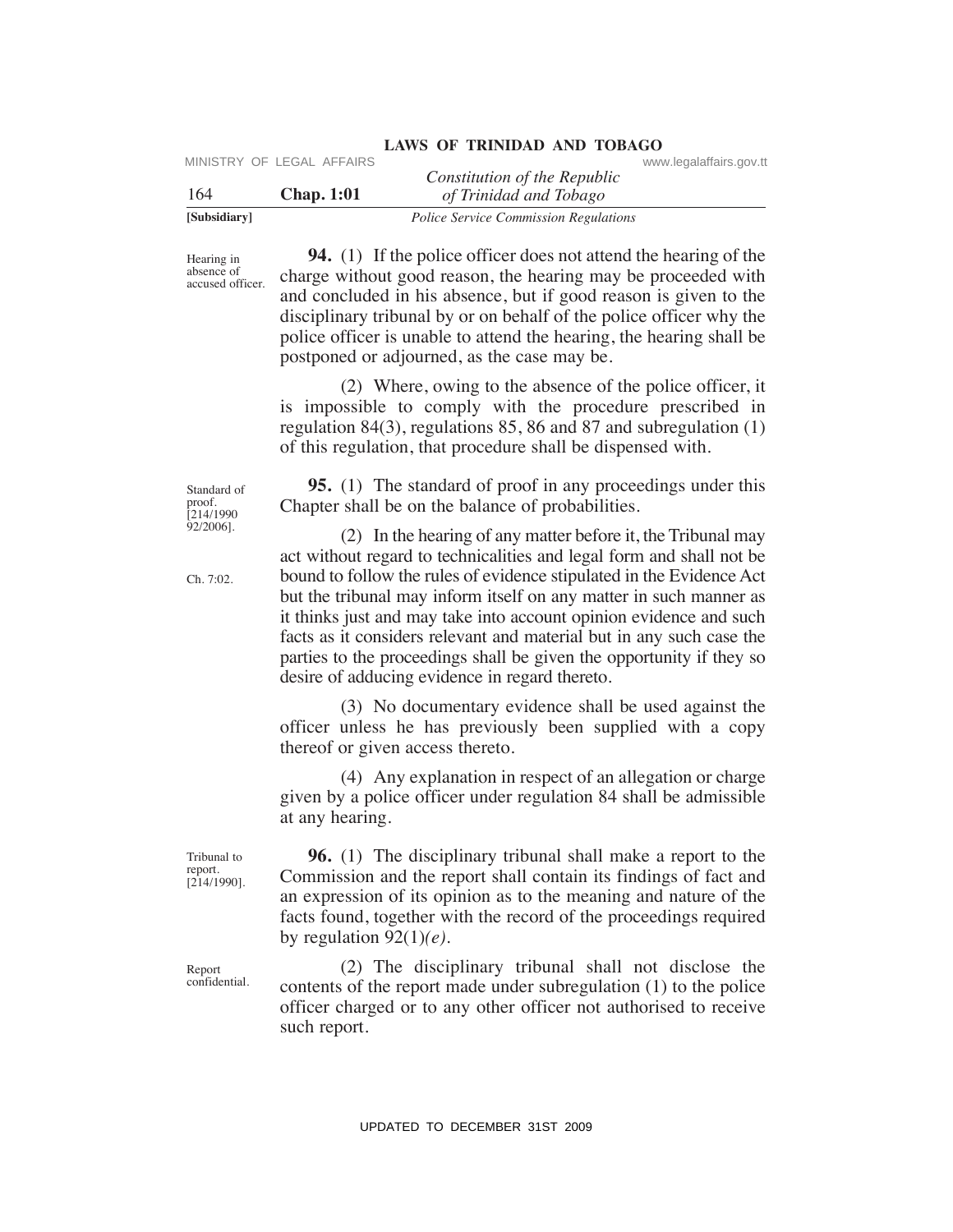| <b>LAWS OF TRINIDAD AND TOBAGO</b>           |                   |                         |
|----------------------------------------------|-------------------|-------------------------|
| MINISTRY OF LEGAL AFFAIRS                    |                   | www.legalaffairs.gov.tt |
| Constitution of the Republic                 |                   |                         |
| of Trinidad and Tobago                       | <b>Chap.</b> 1:01 | 165                     |
| <b>Police Service Commission Regulations</b> |                   | [Subsidiary]            |

### (3) *(Revoked by LN 214/1990).*

**97.** (1) Where, during the course of the hearing of a case and Disciplinary before the hearing is concluded, it appears to the disciplinary adjourn and tribunal that there are grounds disclosed which could form the  $_{\text{Commis}}^{\text{report to}}$ basis of a charge for which the penalty that could be imposed  $\frac{[106/1968]}{80/1060}$ could be any one of the penalties specified in regulation  $104(1)$ ,  $\frac{214}{1990}$ . the disciplinary tribunal shall adjourn the hearing for a period not exceeding fourteen days and shall forthwith report its findings of fact with a report of the proceedings up to date to the Commission. VINESTRY OF LEGAL AFFAIRS:<br>
The Constitution of the Republic<br>
Total and Thirlogov<br>
The Constitution Region Club, 1:01<br>
Total and Thirlogov<br>
97. (1) Where, during the courses of the behavior of energy of the<br>
Heffer the he

tribunal may Commission. 80/1969

- (2) Where in the opinion of the Commission—
	- *(a)* the police officer should be charged with other offences, the Commission shall cause the officer to be so charged and the proceedings before such disciplinary tribunal shall cease; or
	- *(b)* the police officer, on the findings of fact submitted, may be liable to any one of the penalties specified in regulation 104(1), the Commission may direct such disciplinary tribunal to continue the hearing of the evidence, find the facts and make a report to the Commission.

 (3) On consideration of the report of the disciplinary tribunal under subregulation (2)*(b),* the Commission may impose any one of the penalties specified in regulation 104(1).

**98.** (1) Where the disciplinary tribunal on hearing the Disciplinary evidence finds that the evidence is insufficient to support the report where charge or charges, the disciplinary tribunal shall submit to the  $\frac{\text{evidence}}{\text{insufficie}}$ Commission its findings of fact, together with the record of the [106/1968]. proceedings as required in regulation 92(1)*(e)* without calling on the officer for his defence.

 (2) If on receipt of the report and record of the proceedings under subregulation (1) the Commission is of the opinion that the report should be amplified in any respect or that further inquiry is desirable, it may refer the case back to the disciplinary tribunal for further enquiry or report accordingly.

tribunal to insufficient.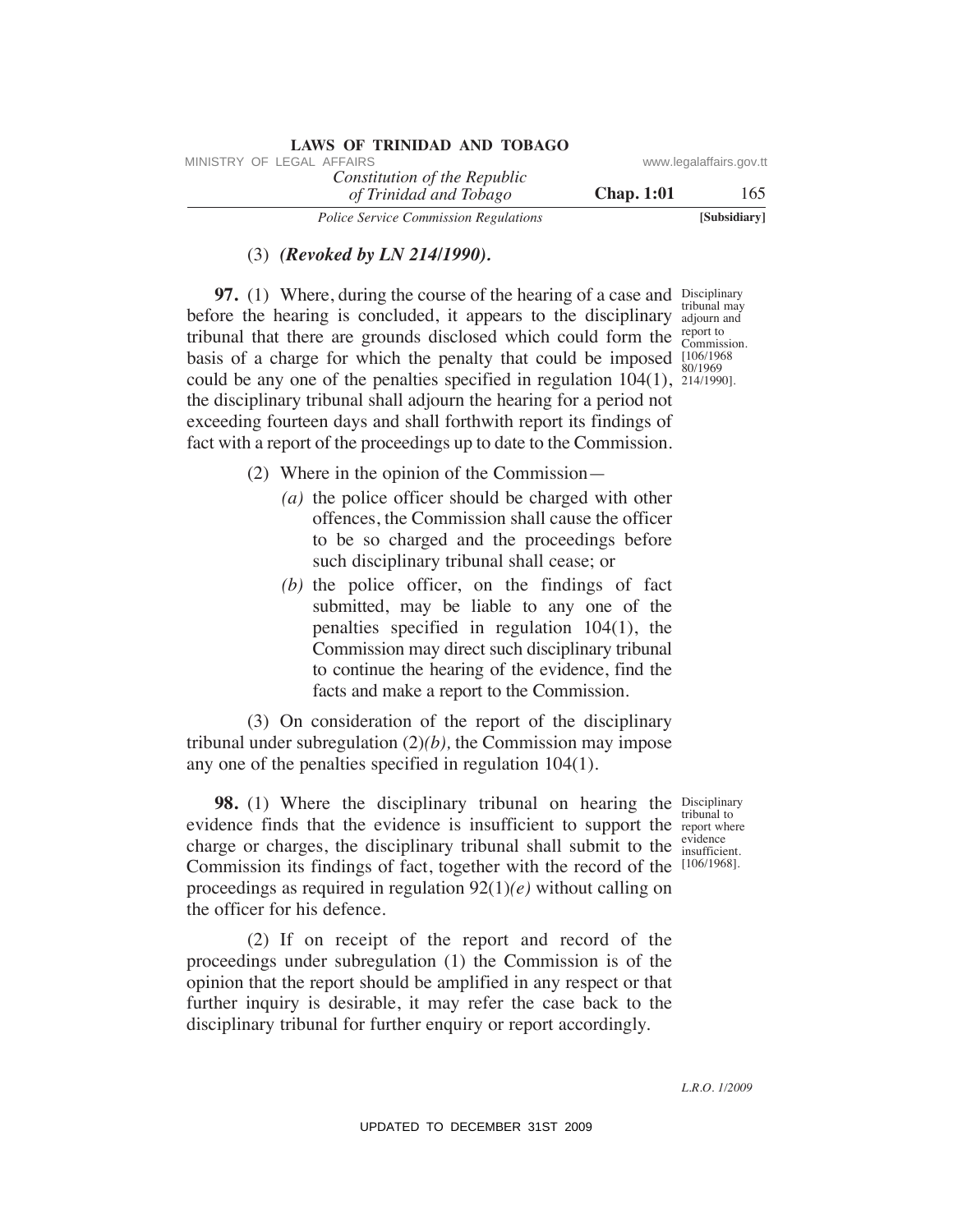| [Subsidiary] |                           | <i>Police Service Commission Regulations</i> |                         |  |
|--------------|---------------------------|----------------------------------------------|-------------------------|--|
| 166          | <b>Chap.</b> 1:01         | of Trinidad and Tobago                       |                         |  |
|              |                           | Constitution of the Republic                 |                         |  |
|              | MINISTRY OF LEGAL AFFAIRS |                                              | www.legalaffairs.gov.tt |  |

Disciplinary tribunal to report further grounds disclosed at hearing. [106/1968 80/1969].

 **99.** Where the disciplinary tribunal on hearing the evidence is of the opinion that such evidence discloses other offences, the disciplinary tribunal shall report the matter to the Commission and if the Commission thinks fit to proceed against the police officer in support of such offences, it shall cause the police officer to be informed in writing of any further charges made and the procedure prescribed in these Regulations in respect of the original charge shall apply in respect of such charges. UPDATED TO UPDATED Consideration of the Republic<br>
Using Training of the Republic<br>
Using Training Training Theorem and The Distribution of the Norganital and The Corresponding Theorem and is of the optimization<br>
December a

Commission to exercise disciplinary control on Commissioners. [214/1990].

Commission to inform officer of penalty imposed and of his right of review. [214/1990].

 **100.** The Commission may, on its own initiative, hear, determine and impose a penalty in respect of an allegation of an act of misconduct by the Commissioner or Deputy Commissioner.

 **101.** (1) Where on consideration or the report of the findings of fact by a disciplinary tribunal under regulation 96 the Commission is of the opinion that—

- *(a)* the police officer should be exonerated, the Commission shall exonerate the police officer;
- *(b)* the police officer should be dismissed, the Commission shall dismiss the police officer; or
- *(c)* a penalty should be imposed, the Commission may impose any of the penalties specified in regulation 104.

 (1A) The penalty of dismissal from office as a consequence of disciplinary proceedings shall be imposed only by the Commission.

 (2) The Commission shall, as soon as possible after the hearing of the charge, inform the police officer in writing of its findings, the penalty imposed on him and of his right to appeal to the Public Service Appeal Board.

- (3) Where the police officer—
	- *(a)* makes an application for an appeal in accordance with the Public Service Appeal Board Regulations, the penalty shall not take effect

Sub. Leg.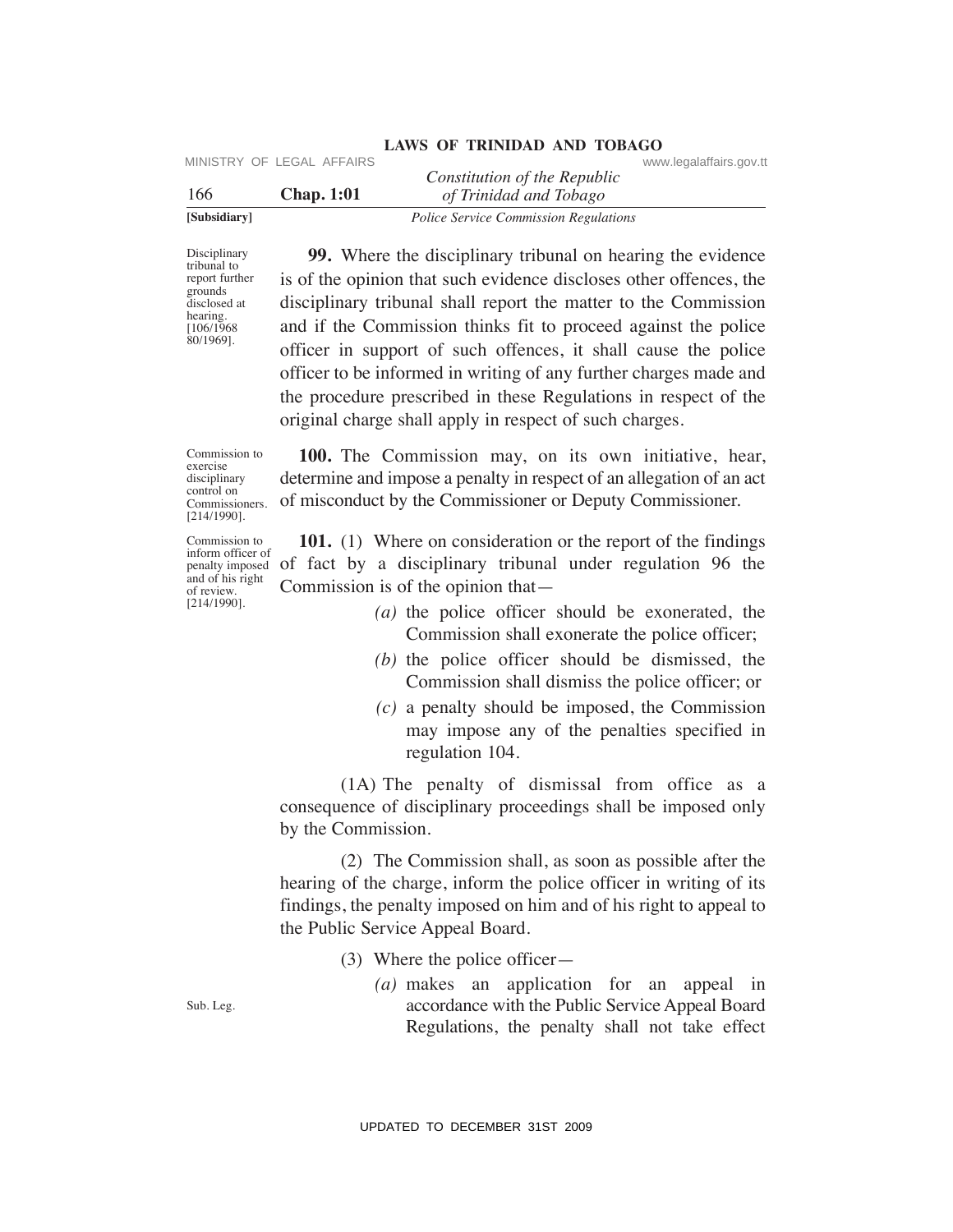| <b>LAWS OF TRINIDAD AND TOBAGO</b>                     |                   |                         |
|--------------------------------------------------------|-------------------|-------------------------|
| MINISTRY OF LEGAL AFFAIRS                              |                   | www.legalaffairs.gov.tt |
| Constitution of the Republic<br>of Trinidad and Tobago | <b>Chap.</b> 1:01 | 167                     |
| <b>Police Service Commission Regulations</b>           |                   | [Subsidiary]            |

pending the determination of the matter by the Public Service Appeal Board; or

 *(b)* does not make an application for an appeal to the Public Service Appeal Board, the penalty shall take effect at the expiration of the said time.

accordance with the Public Service Appeal Board Regulations, Sub. Leg. (4) Where the Commission under subregulation (1) informs the police officer that the penalty imposed on him is dismissal, the police officer, notwithstanding that he makes application for an appeal to the Public Service Appeal Board in shall not receive any pay or allowances from the date specified by the Commission. VINESTRY OF LEGAL AFFAIRS of the Repubblic convention of the Repubblic convention of the matter by the primition of the matter by the Photo Service Appeal Monti. or the matter by the Cho does not make a application for an

 (5) The failure to inform a police officer of his right to make application for an appeal and of the specified time for making such application shall not invalidate the decision of the Commission.

**102.** Where on a consideration of the report of the disciplinary Commission tribunal, the Commission is of the opinion that the police officer officer in public does not deserve to be dismissed by reason of the charges alleged, but that the proceedings disclose other grounds for removing him from the Police Service in the public interest, the Commission may make an order for the removal of such police officer without recourse to the procedure prescribed by regulation 49.

**103.** The proceedings before a disciplinary tribunal shall be Proceedings in private. held in private.

**104.** (1) The following are the penalties that may be imposed Penalties. by the Commission by disciplinary proceedings brought against a police officer in respect of an offence:

- *(a)* dismissal, that is, termination of appointment;
- *(b)* reduction in an office, that is, removal to another grade with an immediate reduction in pay;
- *(c)* reduction of remuneration, that is, an immediate adjustment of remuneration to a lower point on

may remove interest.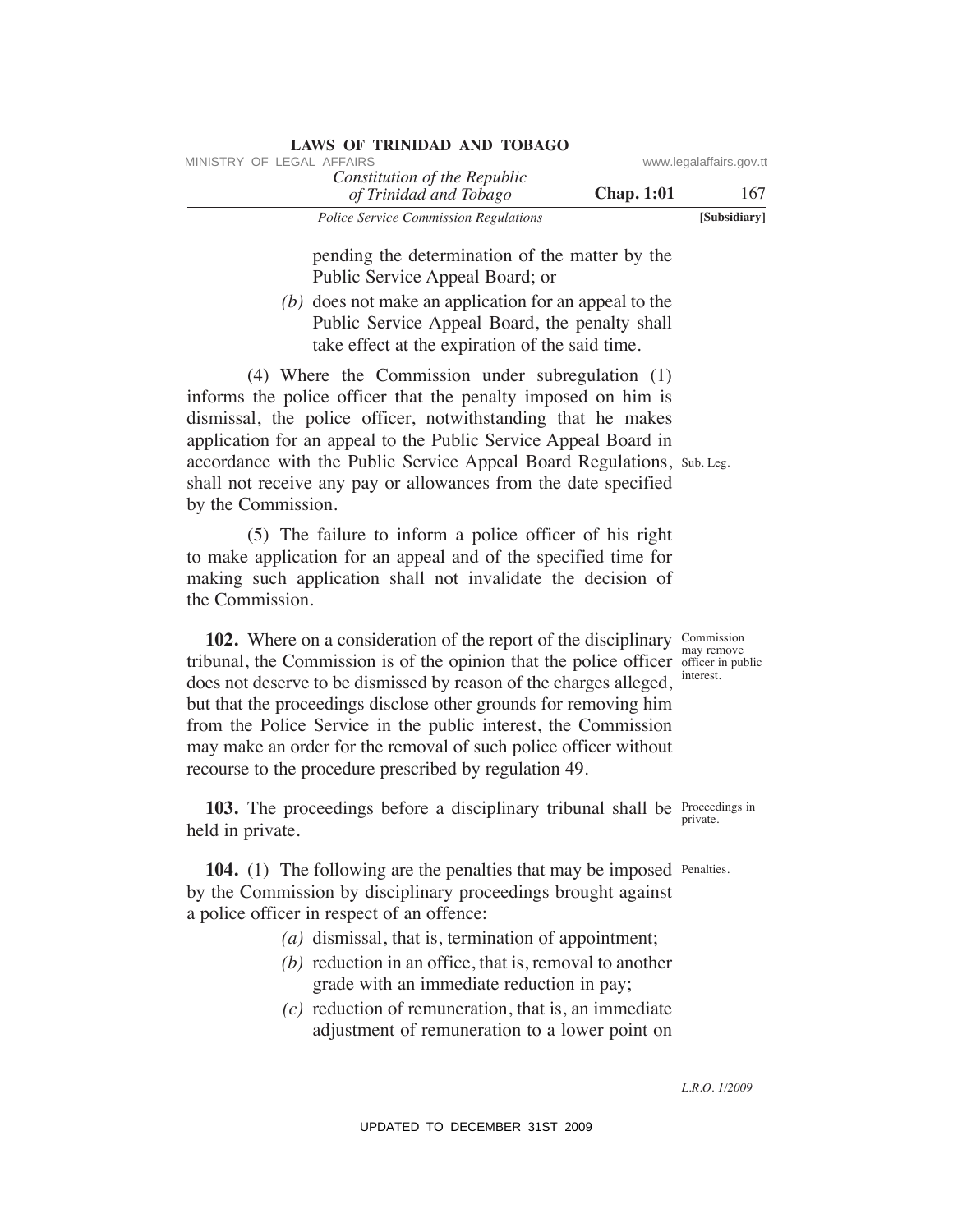|                                                                          | MINISTRY OF LEGAL AFFAIRS | www.legalaffairs.gov.tt<br>Constitution of the Republic                                                                                                                                                                                                                                                                                                                                                                                                                                                                                  |
|--------------------------------------------------------------------------|---------------------------|------------------------------------------------------------------------------------------------------------------------------------------------------------------------------------------------------------------------------------------------------------------------------------------------------------------------------------------------------------------------------------------------------------------------------------------------------------------------------------------------------------------------------------------|
| 168<br>[Subsidiary]                                                      | <b>Chap. 1:01</b>         | of Trinidad and Tobago<br>Police Service Commission Regulations                                                                                                                                                                                                                                                                                                                                                                                                                                                                          |
|                                                                          |                           | the scale of remuneration attached to the<br>particular office;<br>$(d)$ deferment of increment, that is, a postponement<br>of the date on which the next increment is due,<br>corresponding postponements<br>with<br>1n<br>subsequent years;<br>$(e)$ stoppage of increment, that is, no payment for a<br>specified period of an increment otherwise due;<br>$(f)$ transfer;<br>$(g)$ fine;<br>$(h)$ reprimand.<br>(2) Where a fine is imposed, the amount of such fine<br>shall be deducted from the pay of the police officer in such |
|                                                                          | 105.                      | manner as may be specified at the time the penalty is imposed.                                                                                                                                                                                                                                                                                                                                                                                                                                                                           |
|                                                                          | 107.                      | to $\left\{\n \begin{array}{c}\n (Revoked by L N 214/1990).\n \end{array}\n \right.$                                                                                                                                                                                                                                                                                                                                                                                                                                                     |
| Non-payment of<br>remuneration on<br>conviction on a<br>criminal charge. |                           | <b>108.</b> (1) A police officer convicted of a criminal charge and<br>sentenced to imprisonment without the option of a fine or<br>convicted of a criminal charge involving—<br>$(a)$ dishonesty;<br>$(b)$ fraud; or<br>$(c)$ moral turpitude,                                                                                                                                                                                                                                                                                          |
|                                                                          |                           | shall not receive any pay or allowance after the date of conviction<br>pending consideration of his case by the Commission.                                                                                                                                                                                                                                                                                                                                                                                                              |
|                                                                          |                           | (2) The Commission may direct that a police officer<br>convicted of a charge described in subregulation (1) shall cease<br>to perform the duties of his office forthwith.                                                                                                                                                                                                                                                                                                                                                                |
|                                                                          |                           | (3) Notwithstanding that a police officer convicted of a<br>charge described in subregulation (1) has appealed against the<br>conviction, such police officer shall not receive any pay or<br>allowance after the date of conviction.                                                                                                                                                                                                                                                                                                    |
|                                                                          |                           | UPDATED TO DECEMBER 31ST 2009                                                                                                                                                                                                                                                                                                                                                                                                                                                                                                            |

- *(a)* dishonesty;
- *(b)* fraud; or
- *(c)* moral turpitude,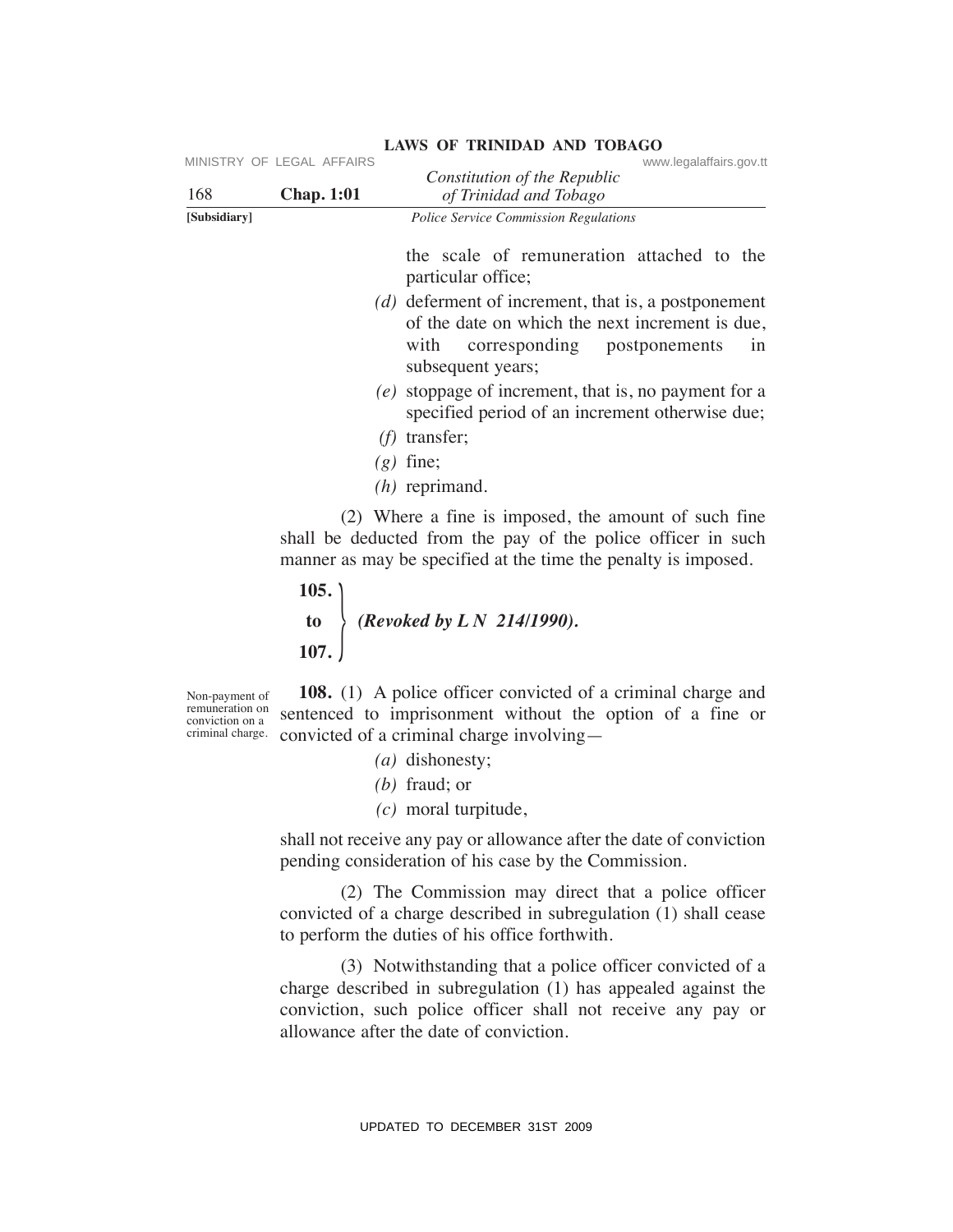### *of Trinidad and Tobago Constitution of the Republic* **Chap. 1:01** 169 **LAWS OF TRINIDAD AND TOBAGO**<br>MINISTRY OF LEGAL AFFAIRS *Police Service Commission Regulations* **[Subsidiary]**

### **ChAPTeR IX**

### **ReVIeWS**

 $\frac{1}{2}$  **109. to** *(Revoked by LN 214/1990).*  **116.** 

### **ChAPTeR X**

### **APPLICATION OF ReGuLATIONS**

**117.** These Regulations apply to every police officer whether Application of the police officer is appointed to an office in the Service for an  $\frac{1}{all \text{ officers}}$ . indeterminate period or on probation.

Regulations to

### **FIRST SCheDuLe**

Regulation 3(1).

### **FORM 1**

### **OATh (OR AFFIRMATION) OF OFFICe**

I, ......................................................................................................................... do swear/solemnly declare and affirm, that I will without fear, favour, affection or ill-will, well and truly perform my duties in the office of Chairman/ Member of the Police Service Commission in the exercise of the powers vested in the Police Service Commission under the Constitution and that I will not directly or indirectly reveal any information to any unauthorised person or otherwise than in the course of duty. VINESTRY OF LEGAL AFFAIRS.<br>
The *UP constitution of the Repubblic* constant Theogovernor Chap. 1:01<br> *Police Service Commission Regalations*<br>
CHAPTER X<br> **AFFLE X**<br> **AFFLE X**<br> **APFLICATION OF REGULATIONS**<br> **CHAPTER X**<br> **AP** 

So help me God.

Sworn/Declared before me this ...................... day of .................., 20 ..............

......................................................... *Judge of the High Court*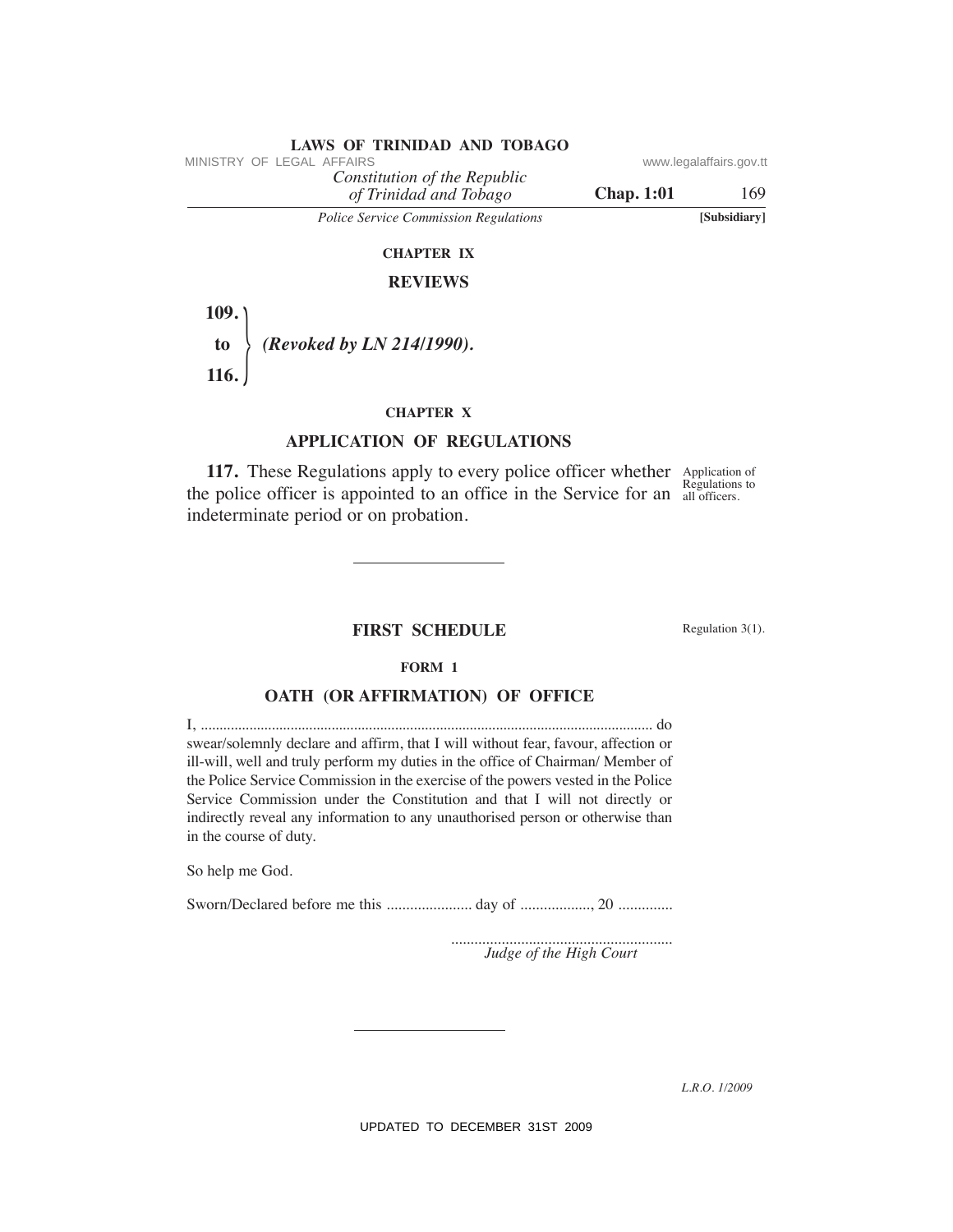| [Subsidiary] |                             | <b>Police Service Commission Regulations</b>           |                         |
|--------------|-----------------------------|--------------------------------------------------------|-------------------------|
| 170          | <b>Chap.</b> 1:01           | Constitution of the Republic<br>of Trinidad and Tobago |                         |
|              | IVIING INT UF LEGAL AFFAING |                                                        | www.iegalalialis.gov.tt |

Regulation 3(2).

### **FORM 2**

### **OATh (OR AFFIRMATION) OF OFFICeR OF The COMMISSION**

I, .................................................................................................................... do swear/solemnly declare and affirm, that I will not directly or indirectly reveal to any unauthorised person or persons or otherwise than in the course of duty any information in connection with the business of the Commission which may come to my knowledge in the course of my duties as Secretary/............................./............................/......................) to the said Commission. UPDATED TO DECEMBER 31ST 2009<br>
UPDATED TO DECEMBER 31ST 2009<br>
UPDATED TO DECEMBER 31ST 2009<br>
UPDATED TO DECEMBER 31ST 2009<br>
UPDATED TO APPENDATED SURFAIRS OF STREET CONDUCTS OF OPERATIONS OF OPERATIONS<br>
UPDATED TO APPENDA

So help me God. Sworn/Declared before me this .................. day of ................................., 20......

.............................................................. *Judge of the High Court*

### **NOTE ON SECOND SCHEDULE**

**Regulation 65 which dealt with the incurring of debts by a Police Officer has been revoked by LN 214/1990.**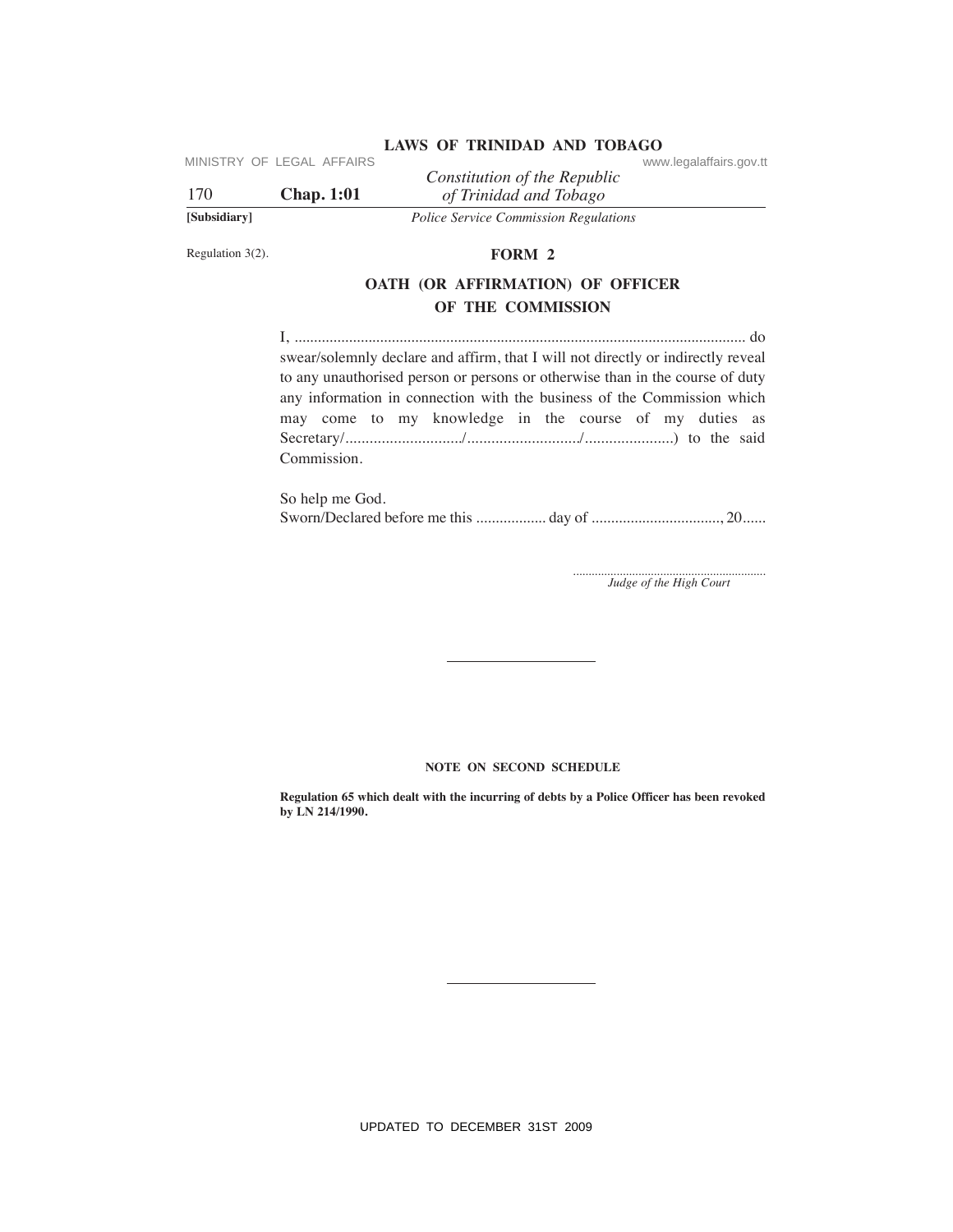|                                            |                    |     | MINISTRY OF LEGAL AFFAIRS |                  |                      |                                                        |                  |               |  |                   | www.legalaffairs.gov.tt |                                                  |
|--------------------------------------------|--------------------|-----|---------------------------|------------------|----------------------|--------------------------------------------------------|------------------|---------------|--|-------------------|-------------------------|--------------------------------------------------|
|                                            |                    |     |                           |                  |                      | Constitution of the Republic<br>of Trinidad and Tobago |                  |               |  | <b>Chap. 1:01</b> |                         | 171                                              |
|                                            |                    |     |                           |                  |                      | Police Service Commission Regulations                  |                  |               |  |                   |                         | [Subsidiary]                                     |
| Regulation 65(2).                          |                    |     |                           |                  |                      |                                                        | Amount now       | outstanding   |  |                   |                         |                                                  |
|                                            |                    |     |                           |                  |                      |                                                        | Terms of         | repayment     |  |                   |                         |                                                  |
|                                            |                    | 20. |                           | Married/Single   | Number of dependants |                                                        |                  | How secured   |  |                   | Signature               |                                                  |
| RETURN OF INDEBTEDNESS<br>*SECOND SCHEDULE | As at $\dots\dots$ |     |                           | Reason for which | debt was incurred    |                                                        |                  |               |  |                   |                         |                                                  |
|                                            |                    |     |                           |                  |                      |                                                        | TO WHOM INDEBTED | Date incurred |  |                   | .20                     | *(N.B.-See Note on Second Schedule at page 170). |
|                                            |                    |     |                           |                  | Ministry/Department: | Salary after deductions:                               |                  | Name          |  |                   |                         |                                                  |

MINISTRY OF LEGAL AFFAIRS

L.R.O. 1/2009

### UPDATED TO DECEMBER 31ST 2009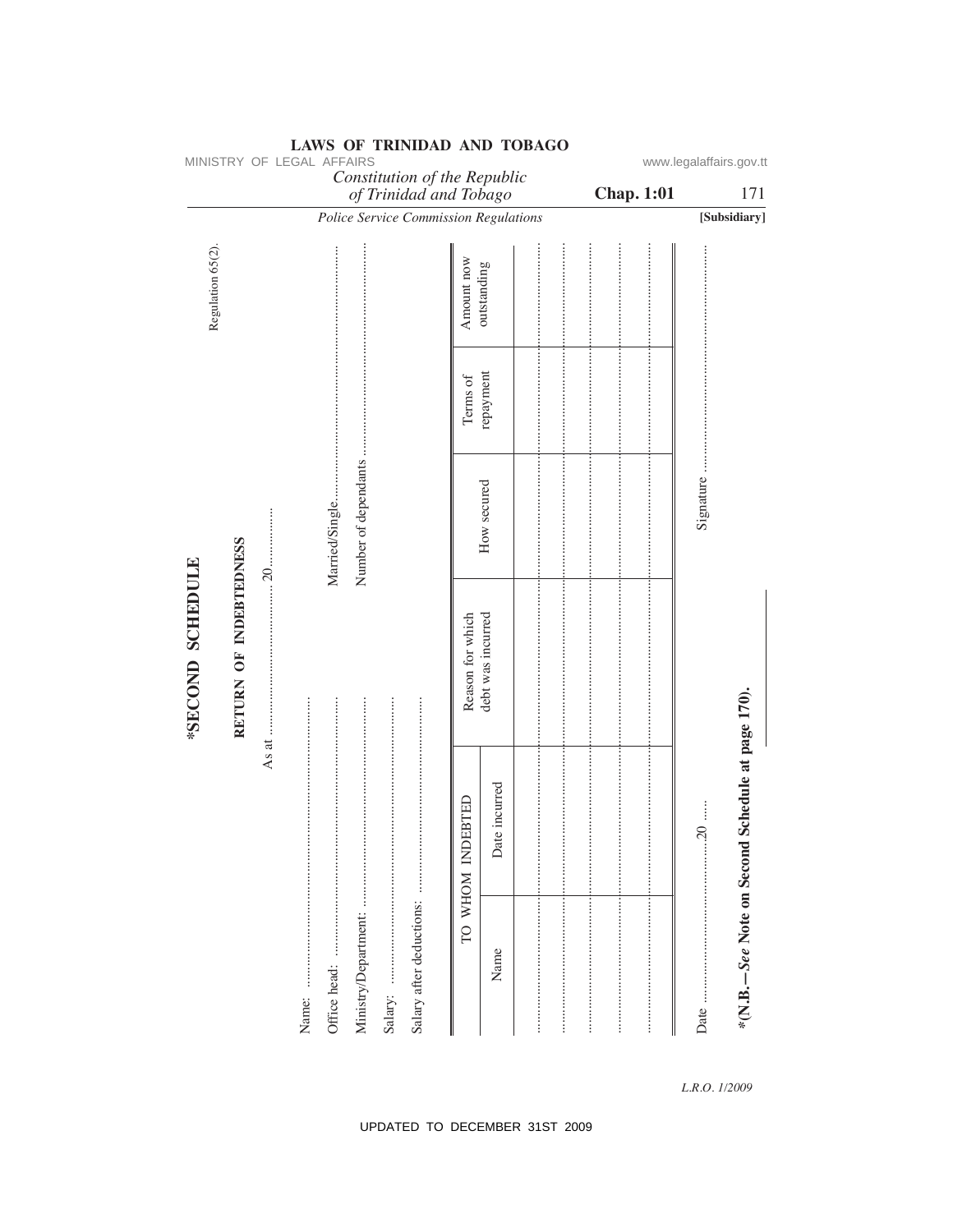|                                         | MINISTRY OF LEGAL AFFAIRS | <b>LAWS OF TRINIDAD AND TOBAGO</b><br>www.legalaffairs.gov.tt                                                                                                                                                                                                                                                                |
|-----------------------------------------|---------------------------|------------------------------------------------------------------------------------------------------------------------------------------------------------------------------------------------------------------------------------------------------------------------------------------------------------------------------|
| 172                                     | <b>Chap.</b> 1:01         | Constitution of the Republic<br>of Trinidad and Tobago                                                                                                                                                                                                                                                                       |
| [Subsidiary]                            |                           |                                                                                                                                                                                                                                                                                                                              |
| 165/2007.                               |                           | APPOINTMENT OF THE COMMISSIONER OF POLICE<br>AND DEPUTY COMMISSIONER OF POLICE<br>(QUALIFICATION AND SELECTION CRITERIA) ORDER                                                                                                                                                                                               |
|                                         |                           | made under section $123(2)$ of the Constitution                                                                                                                                                                                                                                                                              |
| Citation.                               |                           | 1. This Order may be cited as the Appointment of the<br>Commissioner of Police and Deputy Commissioner of Police<br>(Qualification and Selection Criteria) Order.                                                                                                                                                            |
| <b>Qualification</b><br>and experience. |                           | 2. A candidate for the office of Commissioner of Police or<br>Deputy Commissioner of Police shall have—<br>$(a)$ a degree from a university recognised by the<br>Ministry responsible for higher education in                                                                                                                |
|                                         |                           | any of the following:<br>$(i)$ law;<br>(ii) criminal justice;<br>(iii) criminology;<br>(iv) police service management; or<br>(v) any other relevant degree; and<br>$(b)$ no less than fifteen years experience of<br>increasing responsibility in law enforcement.                                                           |
| Core criteria for<br>appointment.       | criteria:                 | 3. A candidate for the office of Commissioner of Police or<br>Deputy Commissioner of Police shall meet the following core                                                                                                                                                                                                    |
|                                         |                           | $(a)$ leadership skills, which enable him to motivate,<br>inspire and engender trust and confidence in the<br>members of the Police Service;                                                                                                                                                                                 |
|                                         |                           | (b) management skills, which include the ability to $-$<br>(i) plan and organise operations;<br>monitor and implement such plans; and<br>(ii)<br>(iii) identify and rectify problems;<br>$(c)$ communications skills, both written and oral,<br>which enable him to deal effectively with the<br>media and community groups; |
|                                         |                           | UPDATED TO DECEMBER 31ST 2009                                                                                                                                                                                                                                                                                                |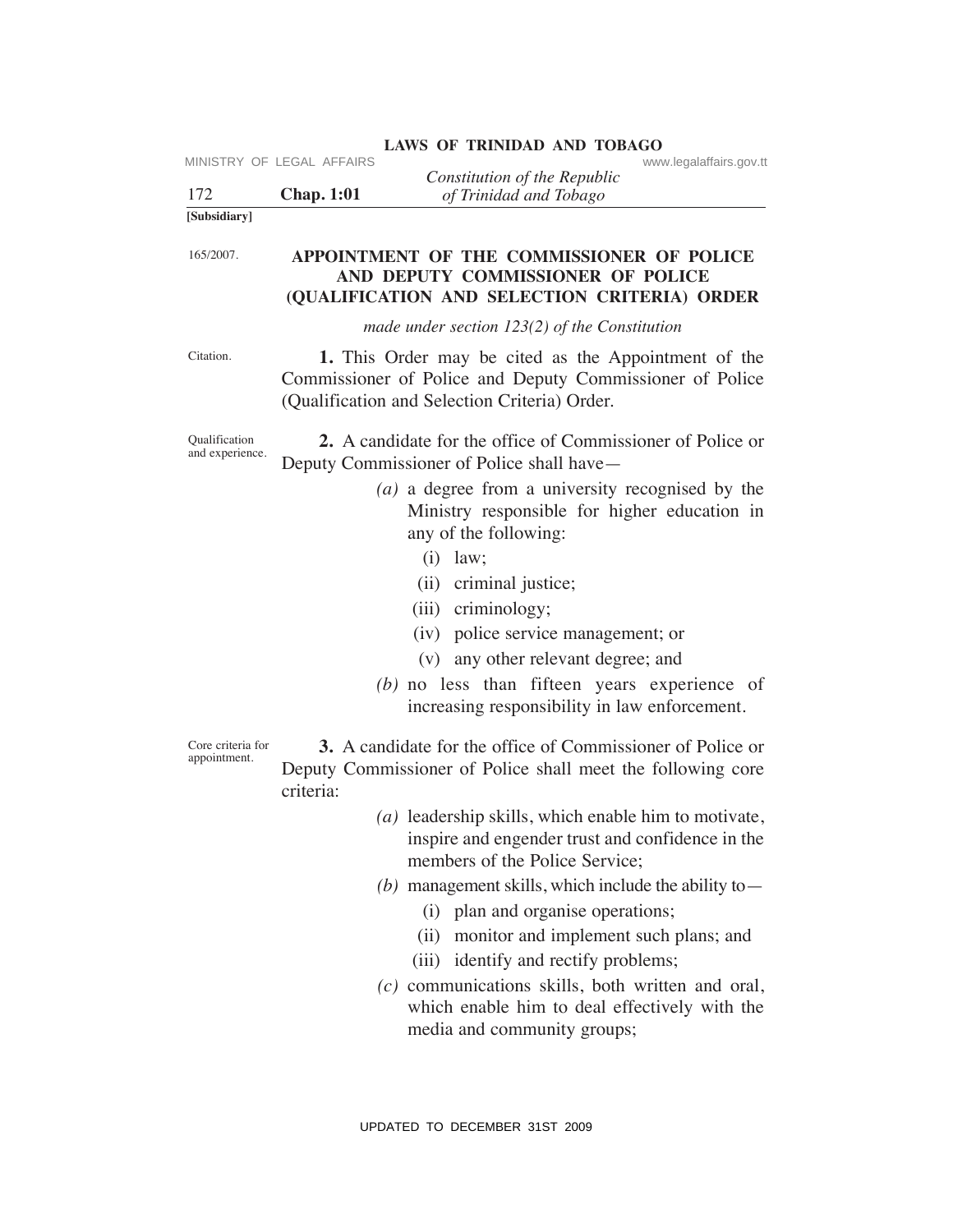| <b>LAWS OF TRINIDAD AND TOBAGO</b><br>MINISTRY OF LEGAL AFFAIRS                                                                                                                                                                                                                        |                                                                     |
|----------------------------------------------------------------------------------------------------------------------------------------------------------------------------------------------------------------------------------------------------------------------------------------|---------------------------------------------------------------------|
| Constitution of the Republic<br><b>Chap. 1:01</b>                                                                                                                                                                                                                                      | www.legalaffairs.gov.tt<br>173                                      |
| of Trinidad and Tobago<br>Appointment of the Commissioner of Police and Deputy                                                                                                                                                                                                         | [Subsidiary]                                                        |
| Commissioner of Police (Qualification and Selection Criteria) Order                                                                                                                                                                                                                    |                                                                     |
| $(d)$ commitment to the cause of the organisation;                                                                                                                                                                                                                                     |                                                                     |
| $(e)$ the requisite vision, which will enable him to                                                                                                                                                                                                                                   |                                                                     |
| guide the Police Service in the specific<br>direction that will serve the best interest of the                                                                                                                                                                                         |                                                                     |
| organisation and the nation; and                                                                                                                                                                                                                                                       |                                                                     |
| $(f)$ integrity, having the courage of his convictions                                                                                                                                                                                                                                 |                                                                     |
| and known among his peers for doing the right                                                                                                                                                                                                                                          |                                                                     |
| thing regardless of consequence to self and others.                                                                                                                                                                                                                                    |                                                                     |
| 4. Where an officer does not hold the qualifications<br>stipulated under paragraph $2(a)$ but meets the core criteria listed<br>in paragraph 3 and has twenty years experience or more in the<br>Police Service, he shall nonetheless be considered as a candidate<br>for appointment. | Serving<br>officers.                                                |
| 5. A candidate for the post of Commissioner of Police or<br>Deputy Commissioner of Police shall not be a bankrupt and shall<br>not have a conviction for a criminal offence.                                                                                                           | Candidate not<br>to be a<br>bankrupt or<br>convicted of<br>criminal |
|                                                                                                                                                                                                                                                                                        | offence.                                                            |
|                                                                                                                                                                                                                                                                                        |                                                                     |
|                                                                                                                                                                                                                                                                                        |                                                                     |
|                                                                                                                                                                                                                                                                                        |                                                                     |
|                                                                                                                                                                                                                                                                                        |                                                                     |
|                                                                                                                                                                                                                                                                                        |                                                                     |
|                                                                                                                                                                                                                                                                                        |                                                                     |
|                                                                                                                                                                                                                                                                                        |                                                                     |
|                                                                                                                                                                                                                                                                                        |                                                                     |
|                                                                                                                                                                                                                                                                                        |                                                                     |
|                                                                                                                                                                                                                                                                                        |                                                                     |
|                                                                                                                                                                                                                                                                                        |                                                                     |
|                                                                                                                                                                                                                                                                                        |                                                                     |
|                                                                                                                                                                                                                                                                                        |                                                                     |
|                                                                                                                                                                                                                                                                                        | L.R.O. 1/2009                                                       |
| UPDATED TO DECEMBER 31ST 2009                                                                                                                                                                                                                                                          |                                                                     |

- guide the Police Service in the specific direction that will serve the best interest of the organisation and the nation; and
- *(f)* integrity, having the courage of his convictions and known among his peers for doing the right thing regardless of consequence to self and others.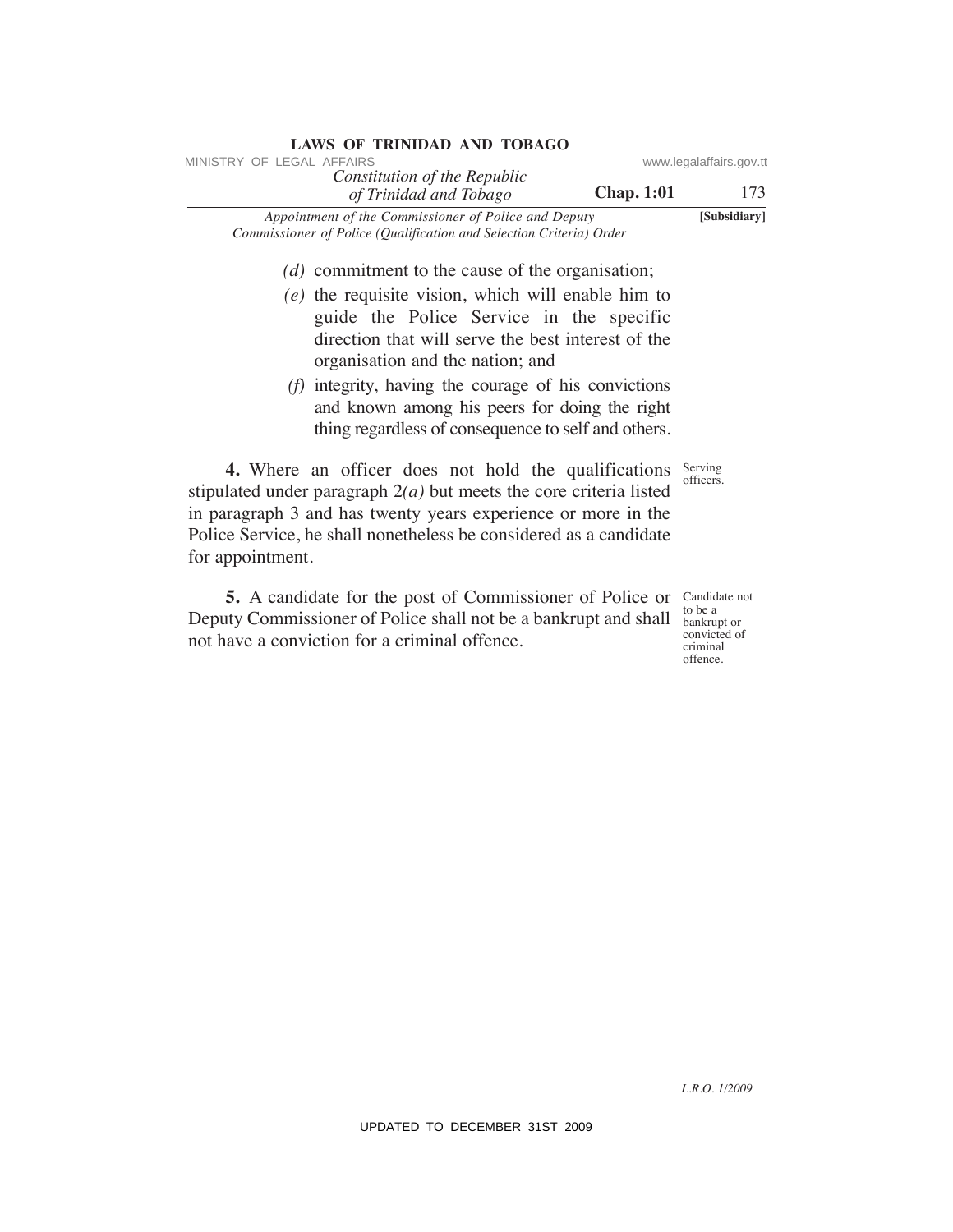| 174                   | MINISTRY OF LEGAL AFFAIRS<br><b>Chap. 1:01</b> | www.legalaffairs.gov.tt<br>Constitution of the Republic<br>of Trinidad and Tobago                                                                                     |
|-----------------------|------------------------------------------------|-----------------------------------------------------------------------------------------------------------------------------------------------------------------------|
| [Subsidiary]          |                                                |                                                                                                                                                                       |
| 166/2007.             |                                                | <b>COMMISSIONER OF POLICE AND DEPUTY</b><br><b>COMMISSIONER OF POLICE (SELECTION</b><br><b>PROCESS) ORDER</b>                                                         |
|                       |                                                | made under section $123(2)$ of the Constitution                                                                                                                       |
| Citation.             |                                                | 1. This Order may be cited as the Commissioner of Police<br>and Deputy Commissioner of Police (Selection Process) Order.                                              |
| Interpretation.       |                                                | 2. In this Order, "Commission" means the Police Service<br>Commission established under section 122 of the Constitution.                                              |
| Selection<br>process. |                                                | 3. The selection process for appointment to the offices of<br>Commissioner of Police and Deputy Commissioner of Police<br>shall be conducted in the following manner: |
|                       |                                                | (a) the Commission shall advertise each vacancy                                                                                                                       |
|                       |                                                | twice each-                                                                                                                                                           |
|                       |                                                | (i) on the Internet;                                                                                                                                                  |
|                       |                                                | (ii) in at least two daily newspapers in<br>circulation-                                                                                                              |
|                       |                                                | $(A)$ locally;                                                                                                                                                        |
|                       |                                                | (B) regionally; and                                                                                                                                                   |
|                       |                                                | (C) internationally; and                                                                                                                                              |
|                       |                                                | (iii) in at least two professional journals in<br>circulation-                                                                                                        |
|                       |                                                | $(A)$ locally;                                                                                                                                                        |
|                       |                                                | (B) regionally; and                                                                                                                                                   |
|                       |                                                | (C) internationally,                                                                                                                                                  |
|                       |                                                | at least four months before the appointment is<br>to be made;                                                                                                         |
|                       |                                                | $(b)$ every applicant shall be required to apply on the<br>designated form and also submit his personal                                                               |
|                       |                                                | biography, two references with current contact<br>information, and any other relevant information<br>which he considers will advance his candidacy;                   |
|                       |                                                | UPDATED TO DECEMBER 31ST 2009                                                                                                                                         |

# LAWS OF TRINIDAD AND TOBAGO<br>www.legalaffairs.gov.tt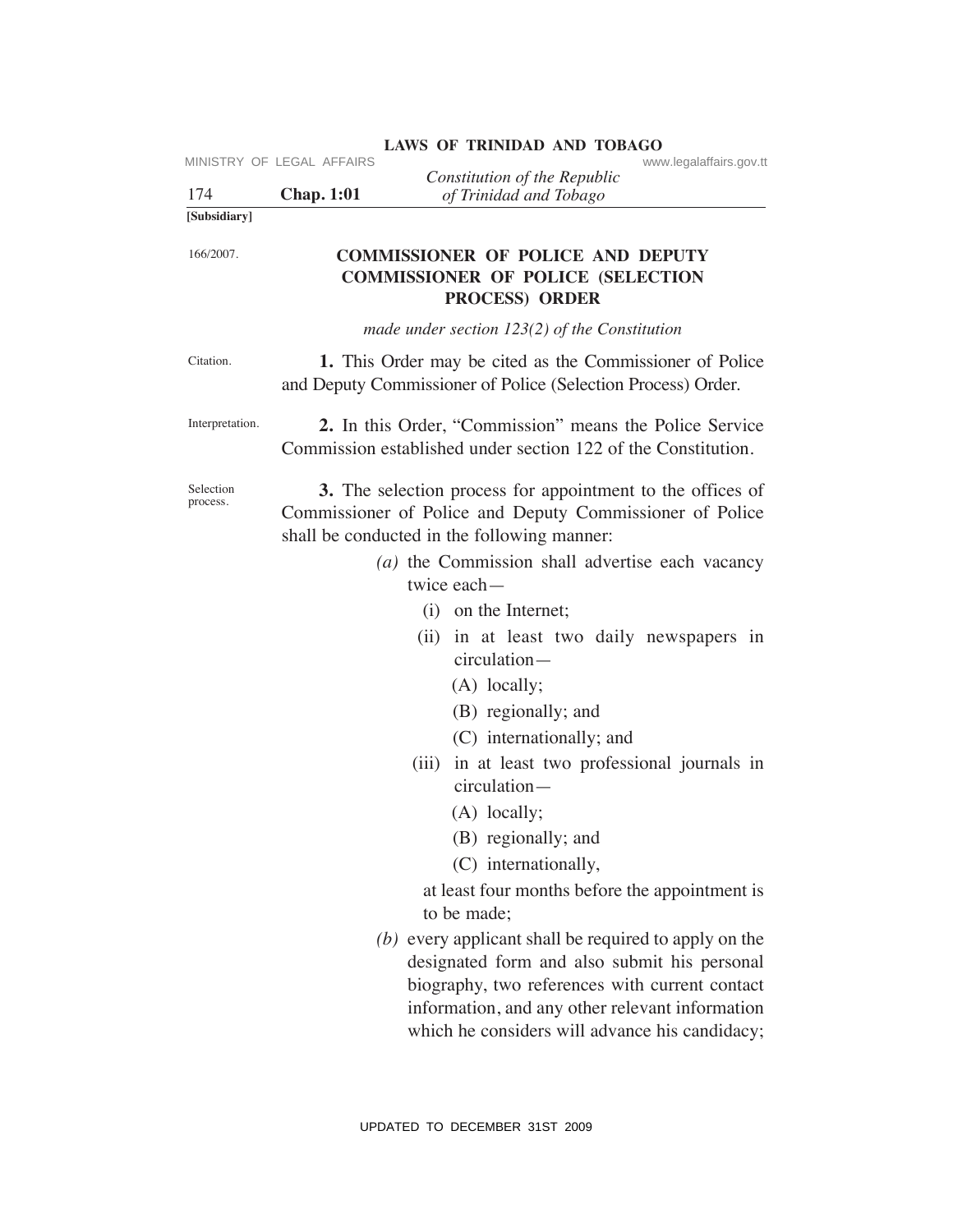| MINISTRY OF LEGAL AFFAIRS                                                                                                                                                                                                          | www.legalaffairs.gov.tt |
|------------------------------------------------------------------------------------------------------------------------------------------------------------------------------------------------------------------------------------|-------------------------|
| Constitution of the Republic<br><b>Chap. 1:01</b><br>of Trinidad and Tobago                                                                                                                                                        | 175                     |
| Commissioner of Police and Deputy Commissioner of Police (Selection Process) Order                                                                                                                                                 | [Subsidiary]            |
| $(c)$ the services of a firm, experienced in<br>conducting assessments of top police managers,<br>shall be contracted by the Commission to<br>conduct an assessment process;<br>$(d)$ applications shall be made to the Commission |                         |
| and the Commission shall forward them to<br>the firm;                                                                                                                                                                              |                         |
| $(e)$ the firm shall —                                                                                                                                                                                                             |                         |
| establish guidelines for the assessment<br>(i)<br>process and such guidelines, in writing;                                                                                                                                         |                         |
| (ii) procure a copy of the Appointment of the<br>Commissioner of Police and Deputy<br>Commissioner of Police (Qualification<br>and Selection Criteria) Order and the Sub Leg.<br>Order; and                                        |                         |
| in co-operation with the Commission,<br>(iii)<br>compile a description of the Police<br>Service and such compilation, in writing,                                                                                                  |                         |
| shall be sent to each candidate at least one<br>month before the conduct of the assessment<br>process;                                                                                                                             |                         |
| (f) the firm, taking into account only the<br>applications received, shall determine<br>an<br>appropriate number of suitable candidates for<br>the assessment process;                                                             |                         |
| $(g)$ where a candidate is a senior police officer, at<br>least one of the persons serving on the<br>assessment panel shall be of an equivalent or<br>higher rank or position than the rank or position<br>of the candidate;       |                         |
| $(h)$ the firm shall submit the results of its<br>assessment process to the Commission in the<br>form of an Order of Merit List and only<br>thereafter the Commission may consult or<br>discuss with the firm those results;       |                         |
|                                                                                                                                                                                                                                    | L.R.O. 1/2009           |
| UPDATED TO DECEMBER 31ST 2009                                                                                                                                                                                                      |                         |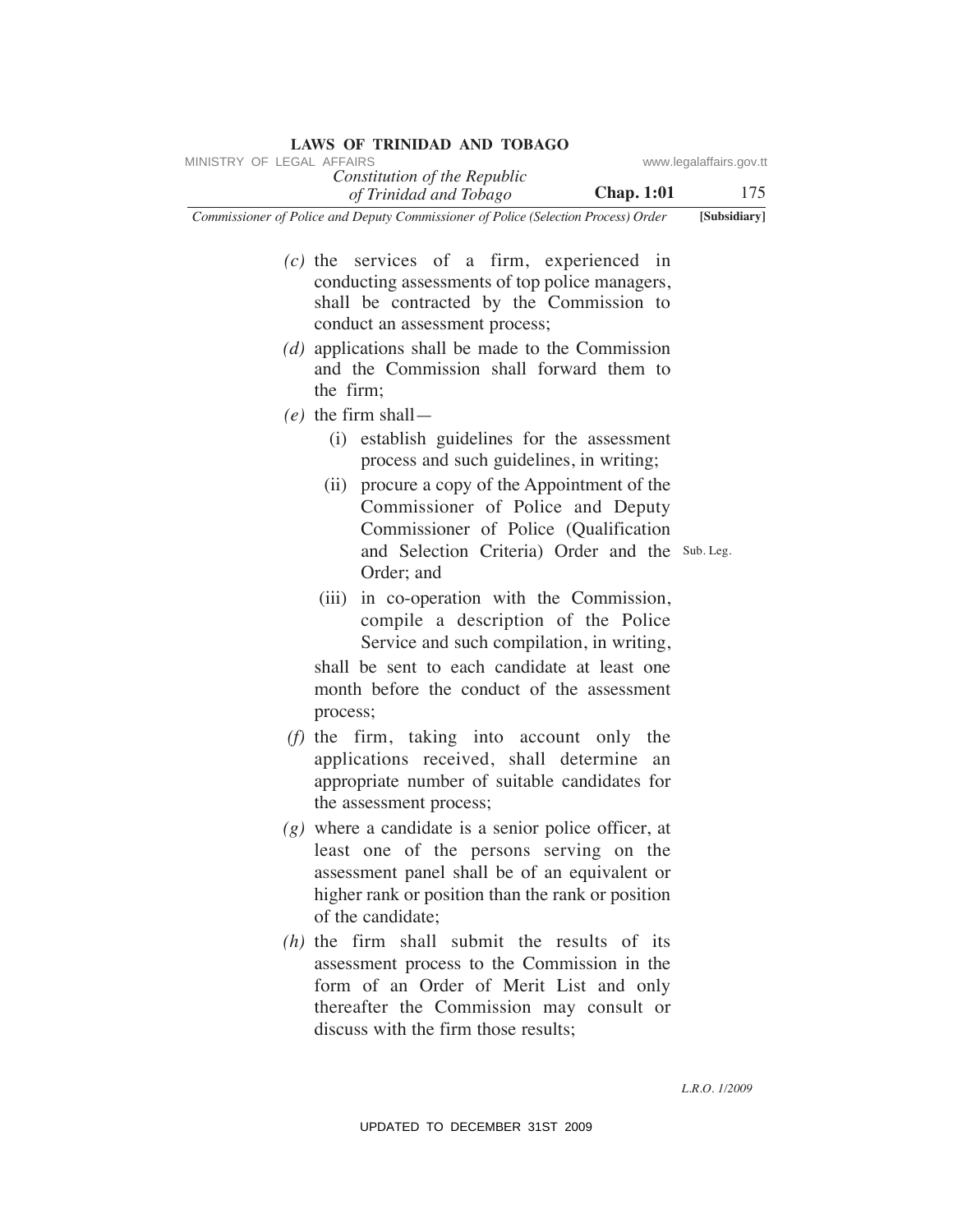| 176                         | MINISTRY OF LEGAL AFFAIRS<br><b>Chap. 1:01</b> | www.legalaffairs.gov.tt<br>Constitution of the Republic<br>of Trinidad and Tobago                                                                                                                                                                                                                                                                                                                                                                                                                                                                                                                                                                                                                                                                                                                                                                                                                                                                           |
|-----------------------------|------------------------------------------------|-------------------------------------------------------------------------------------------------------------------------------------------------------------------------------------------------------------------------------------------------------------------------------------------------------------------------------------------------------------------------------------------------------------------------------------------------------------------------------------------------------------------------------------------------------------------------------------------------------------------------------------------------------------------------------------------------------------------------------------------------------------------------------------------------------------------------------------------------------------------------------------------------------------------------------------------------------------|
| [Subsidiary]                |                                                | Commissioner of Police and Deputy Commissioner of Police (Selection Process) Order                                                                                                                                                                                                                                                                                                                                                                                                                                                                                                                                                                                                                                                                                                                                                                                                                                                                          |
|                             |                                                | $(i)$ the Commission shall review the assessment of<br>not more than the top five candidates from the<br>Order of Merit List and subsequently conduct<br>its own interviews with those candidates;<br>$(j)$ the Commission may gather such other<br>information on each applicant as it considers<br>necessary and appropriate to determine the<br>merits of his application and suitability for the<br>office for which he is being considered;<br>$(k)$ where enquiries by the Commission result in an<br>adverse report of a criminal, legal or ethical<br>nature, the candidate concerned shall be given an<br>opportunity to be heard, and may be disqualified<br>on the basis of such adverse report; and<br>$(l)$ the Commission shall then take into account all<br>information on the candidates and select the top<br>candidate, and submit that candidate's name to<br>the President in accordance with section $123(3)$<br>of the Constitution. |
| Verification of<br>reports. |                                                | 4. The Commission has the right to determine the veracity<br>of any statement or adverse report made to the Commission in<br>relation to any candidate for the offices of Commissioner of<br>Police and Deputy Commissioner of Police.                                                                                                                                                                                                                                                                                                                                                                                                                                                                                                                                                                                                                                                                                                                      |
|                             |                                                |                                                                                                                                                                                                                                                                                                                                                                                                                                                                                                                                                                                                                                                                                                                                                                                                                                                                                                                                                             |
|                             |                                                | UPDATED TO DECEMBER 31ST 2009                                                                                                                                                                                                                                                                                                                                                                                                                                                                                                                                                                                                                                                                                                                                                                                                                                                                                                                               |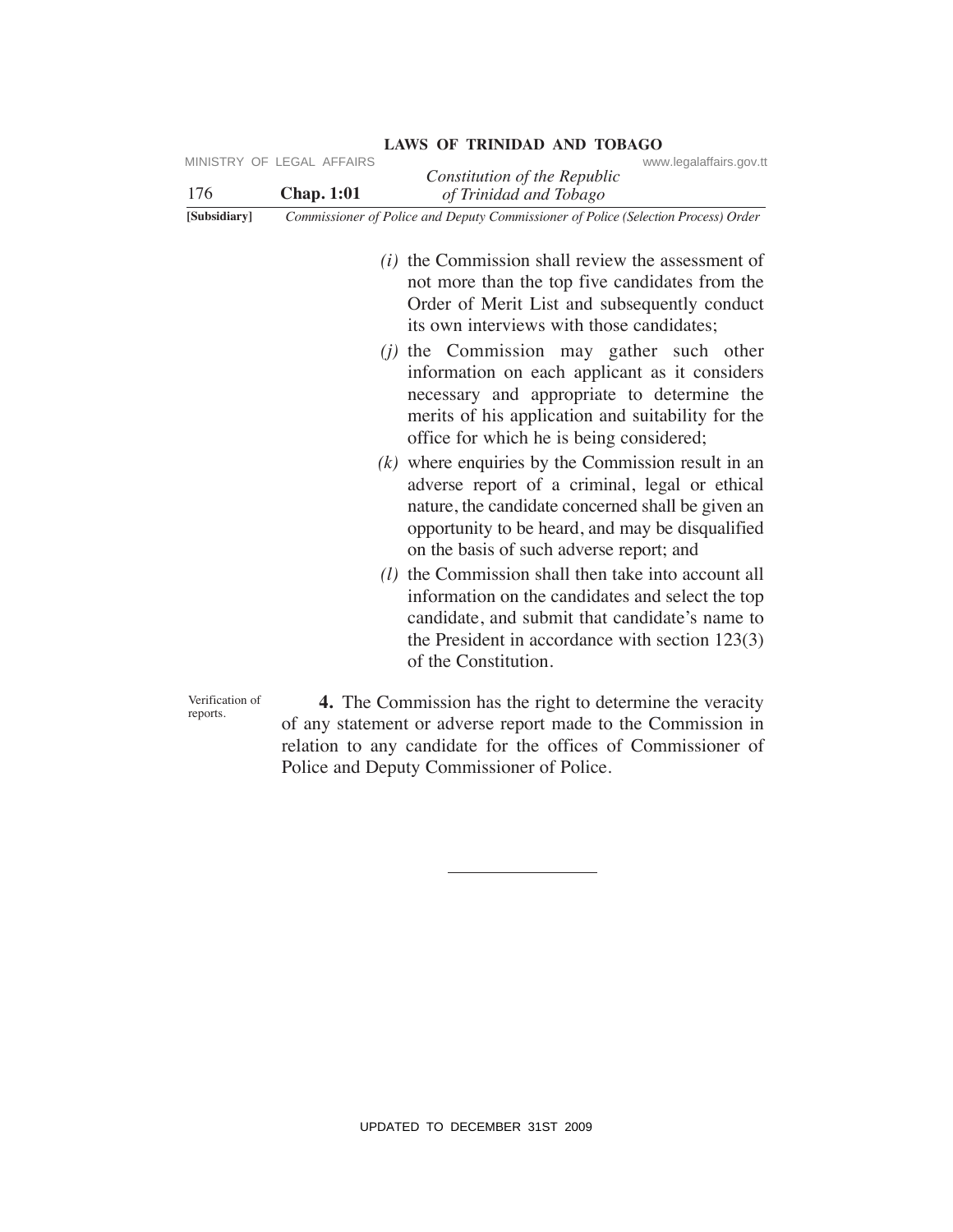# **LAWS OF TRINIDAD AND TOBAGO**<br>MINISTRY OF LEGAL AFFAIRS

*of Trinidad and Tobago Constitution of the Republic*

**Chap. 1:01** 177

**[Subsidiary]**

# **PuBLIC SeRVICe APPeAL BOARD ReGuLATIONS** MINISTRY OF LEGAL AFFAIRS:<br>
(a) Trinidad and Tabago<br>
(a) Trinidad and Tabago<br>
(B) Chap. 1:01<br>
TOBLIC SERVICE APPEAL BOARD<br>
NRANGEMENTONS<br>
ARRANGEMENT OF REGULATIONS<br>
REGULATION<br>
1. Cataion.<br>
2. Interpretation.<br>
3. Mecitar

### ARRANGEMENT OF REGULATIONS

### **ReGuLATION**

- 1. Citation.
- 2. Interpretation.
- 3. Meetings and procedure of Board.
- 4. Secretary.
- 5. Notice of appeal.
- 6. Time for appeal.
- 7. Service of notice of appeal.
- 8. Copy of record and affidavit of service to be filed with Secretary.
- 8A. Record of disciplinary proceedings to be filed by respondent.
	- 9. Procedure on withdrawing appeal.
- 10. Entitlement to be represented by an Attorney-at-law.
- 11. Appeal Board may require production of exhibit.
- l2. Power of Appeal Board to dismiss an appeal.
- 13. Procedure where respondent fails to appear at hearing.
- 14. Fees.

### **FIRST SCheDuLe. SeCOND SCheDuLe.**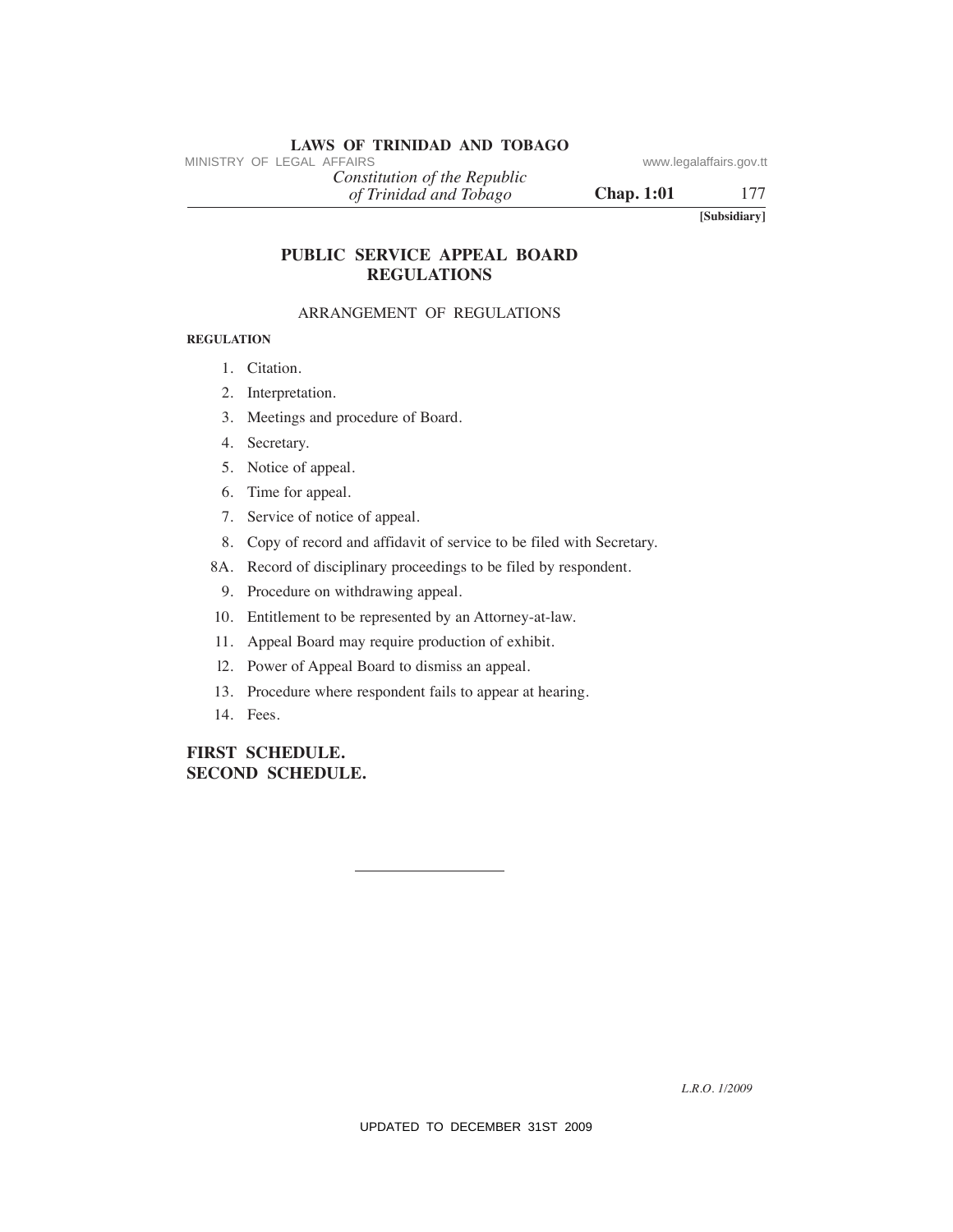| 178                               | MINISTRY OF LEGAL AFFAIRS<br><b>Chap. 1:01</b>                                       | www.legalaffairs.gov.tt<br>Constitution of the Republic<br>of Trinidad and Tobago                                                                                         |  |  |  |  |
|-----------------------------------|--------------------------------------------------------------------------------------|---------------------------------------------------------------------------------------------------------------------------------------------------------------------------|--|--|--|--|
| [Subsidiary]                      |                                                                                      |                                                                                                                                                                           |  |  |  |  |
| 74/1978.<br>[172/1978]<br>68/1981 |                                                                                      | PUBLIC SERVICE APPEAL BOARD<br><b>REGULATIONS</b>                                                                                                                         |  |  |  |  |
| 85/1981<br>179/1985].             |                                                                                      | made under section $132(5)$ of the Constitution                                                                                                                           |  |  |  |  |
| Citation.                         | 1. These Regulations may be cited as the Public Service<br>Appeal Board Regulations. |                                                                                                                                                                           |  |  |  |  |
| Interpretation.                   |                                                                                      | 2. In these Regulations—                                                                                                                                                  |  |  |  |  |
|                                   |                                                                                      | "appellant" means the public officer in respect of whom a<br>Service Commission makes a decision as a result of<br>disciplinary proceedings brought against such officer; |  |  |  |  |
| Ch. 1:01.                         | Tobago Act;                                                                          | "the Constitution" means the Constitution set out in the Schedule<br>to the Constitution of the Republic of Trinidad and                                                  |  |  |  |  |
|                                   |                                                                                      | "exhibits" includes all papers, reports, records and other<br>documents, matters and things used or prepared in<br>connection with disciplinary proceedings;              |  |  |  |  |
|                                   |                                                                                      | "the Public Service Appeal Board" or "the Appeal Board"<br>means the Public Service Appeal Board constituted under<br>section $130(1)$ of the Constitution;               |  |  |  |  |
|                                   |                                                                                      | "respondent" means the Director of Personnel Administration;                                                                                                              |  |  |  |  |
|                                   | Appeal Board;                                                                        | "Secretary" means the Secretary to the Public Service                                                                                                                     |  |  |  |  |
|                                   |                                                                                      | "Service Commission" means-                                                                                                                                               |  |  |  |  |
|                                   |                                                                                      | $(a)$ the Judicial and Legal Service Commission<br>established under<br>section<br>110(1)<br>of<br>the Constitution;                                                      |  |  |  |  |
|                                   |                                                                                      | (b) the Public Service Commission established<br>under section $120(1)$ of the Constitution;                                                                              |  |  |  |  |
|                                   |                                                                                      | (c) the Police Service Commission established<br>under section $122(1)$ of the Constitution;                                                                              |  |  |  |  |
|                                   |                                                                                      | (d) the Teaching Service Commission established<br>under section $124(1)$ of the Constitution,                                                                            |  |  |  |  |
|                                   |                                                                                      | and includes any person to whom the powers of a Service<br>Commission have been delegated.                                                                                |  |  |  |  |
|                                   |                                                                                      | UPDATED TO DECEMBER 31ST 2009                                                                                                                                             |  |  |  |  |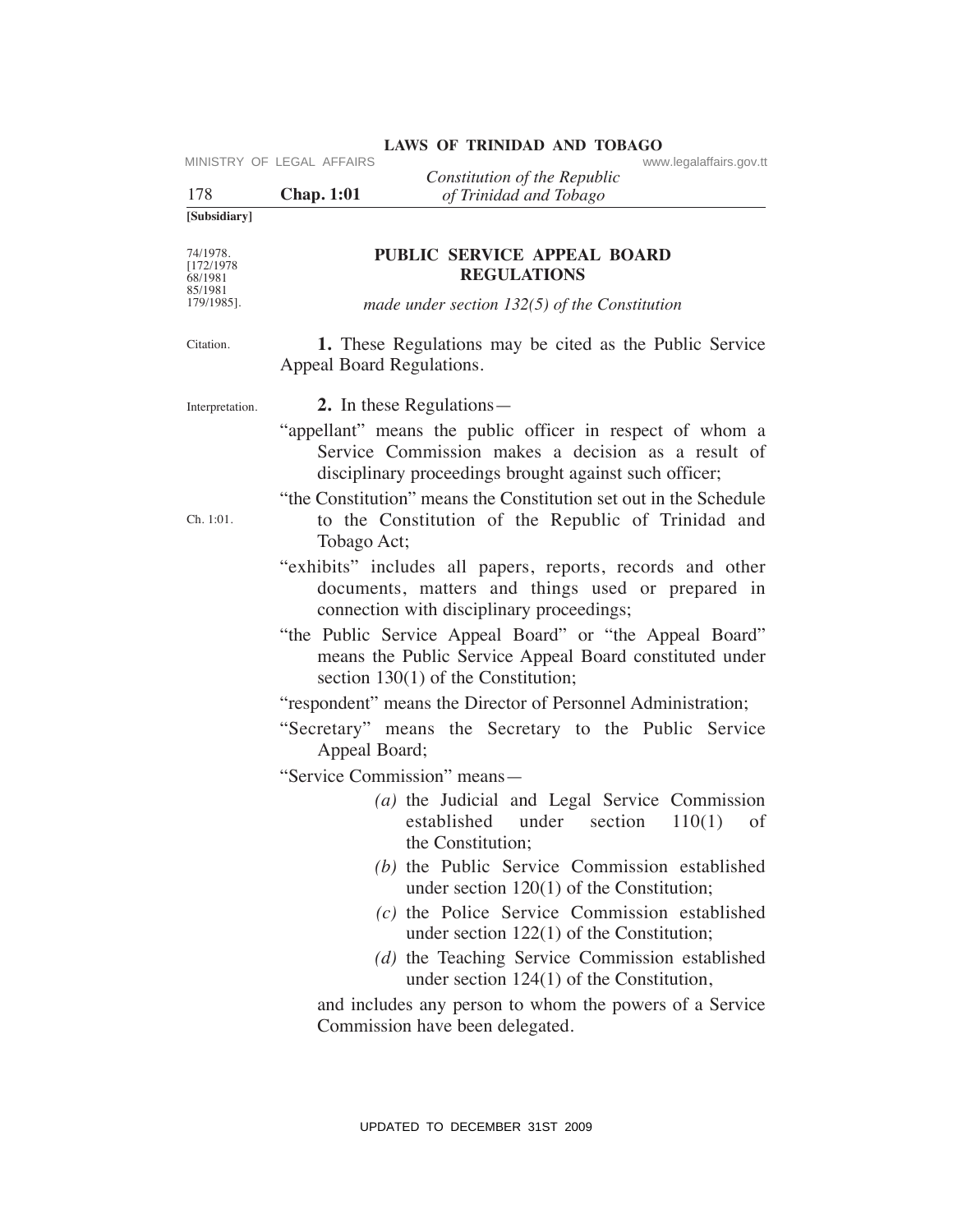| LAWS OF IMMODIAL AND TODAYO<br>MINISTRY OF LEGAL AFFAIRS                                                                                                                                                                                                                                                                                                                                                                                                                                                                                                         | www.legalaffairs.gov.tt                                  |
|------------------------------------------------------------------------------------------------------------------------------------------------------------------------------------------------------------------------------------------------------------------------------------------------------------------------------------------------------------------------------------------------------------------------------------------------------------------------------------------------------------------------------------------------------------------|----------------------------------------------------------|
| Constitution of the Republic<br><b>Chap. 1:01</b><br>of Trinidad and Tobago                                                                                                                                                                                                                                                                                                                                                                                                                                                                                      | 179                                                      |
| Public Service Appeal Board Regulations                                                                                                                                                                                                                                                                                                                                                                                                                                                                                                                          | [Subsidiary]                                             |
| <b>3.</b> (1) The Appeal Board shall meet at such times as may<br>be necessary for the purpose of performing its functions.                                                                                                                                                                                                                                                                                                                                                                                                                                      | Meetings and<br>procedure of<br>Board.<br>$[172/1978]$ . |
| (2) Meetings shall be held on such days and at such<br>times and place as the Chairman may determine.                                                                                                                                                                                                                                                                                                                                                                                                                                                            |                                                          |
| (3) The Chairman shall preside at all meetings of the<br>Appeal Board.                                                                                                                                                                                                                                                                                                                                                                                                                                                                                           |                                                          |
| (4) In this regulation "meetings" includes the hearing of<br>an appeal.                                                                                                                                                                                                                                                                                                                                                                                                                                                                                          |                                                          |
| <b>4.</b> (1) The Appeal Board shall have a Secretary who shall Secretary.<br>be a public officer.                                                                                                                                                                                                                                                                                                                                                                                                                                                               | [172/1978]<br>179/1985].                                 |
| (2) The Secretary shall keep proper records of all<br>proceedings before the Appeal Board.                                                                                                                                                                                                                                                                                                                                                                                                                                                                       |                                                          |
| (3) The Secretary shall, not less than seven days before<br>the date fixed for the hearing of an appeal, notify both the<br>appellant and the appropriate Service Commission of such date in<br>the form set out as Form 2 in the First Schedule.                                                                                                                                                                                                                                                                                                                | Form 2.<br>First Schedule.                               |
| 5. (1) Every appeal to the Appeal Board shall be by way of Notice of<br>rehearing and shall be brought by a notice in the form set out as $\frac{ap}{[179/1985]}$ .<br>Form 1 in the First Schedule.                                                                                                                                                                                                                                                                                                                                                             | appeal.<br>Form 1.<br>First Schedule.                    |
| $(2)$ A notice under subregulation $(1)$ shall —<br>(a) set forth the grounds of appeal;<br>$(b)$ state whether the appeal is against the whole or<br>part only of the decision of the appropriate<br>Service Commission and where it is against part<br>only, specify which part;<br>$(c)$ state the nature of the relief sought; and<br>signed by the appellant or<br>$(d)$ be<br>his<br>legal representative.<br>(3) Where the grounds of appeal allege misdirection<br>or error in law, particulars of the misdirection or error shall be<br>clearly stated. |                                                          |
|                                                                                                                                                                                                                                                                                                                                                                                                                                                                                                                                                                  | L.R.O. 1/2009                                            |
| UPDATED TO DECEMBER 31ST 2009                                                                                                                                                                                                                                                                                                                                                                                                                                                                                                                                    |                                                          |

- *(b)* state whether the appeal is against the whole or part only of the decision of the appropriate Service Commission and where it is against part only, specify which part;
- *(c)* state the nature of the relief sought; and
- *(d)* be signed by the appellant or his legal representative.

### **LAWS OF TRINIDAD AND TOBAGO**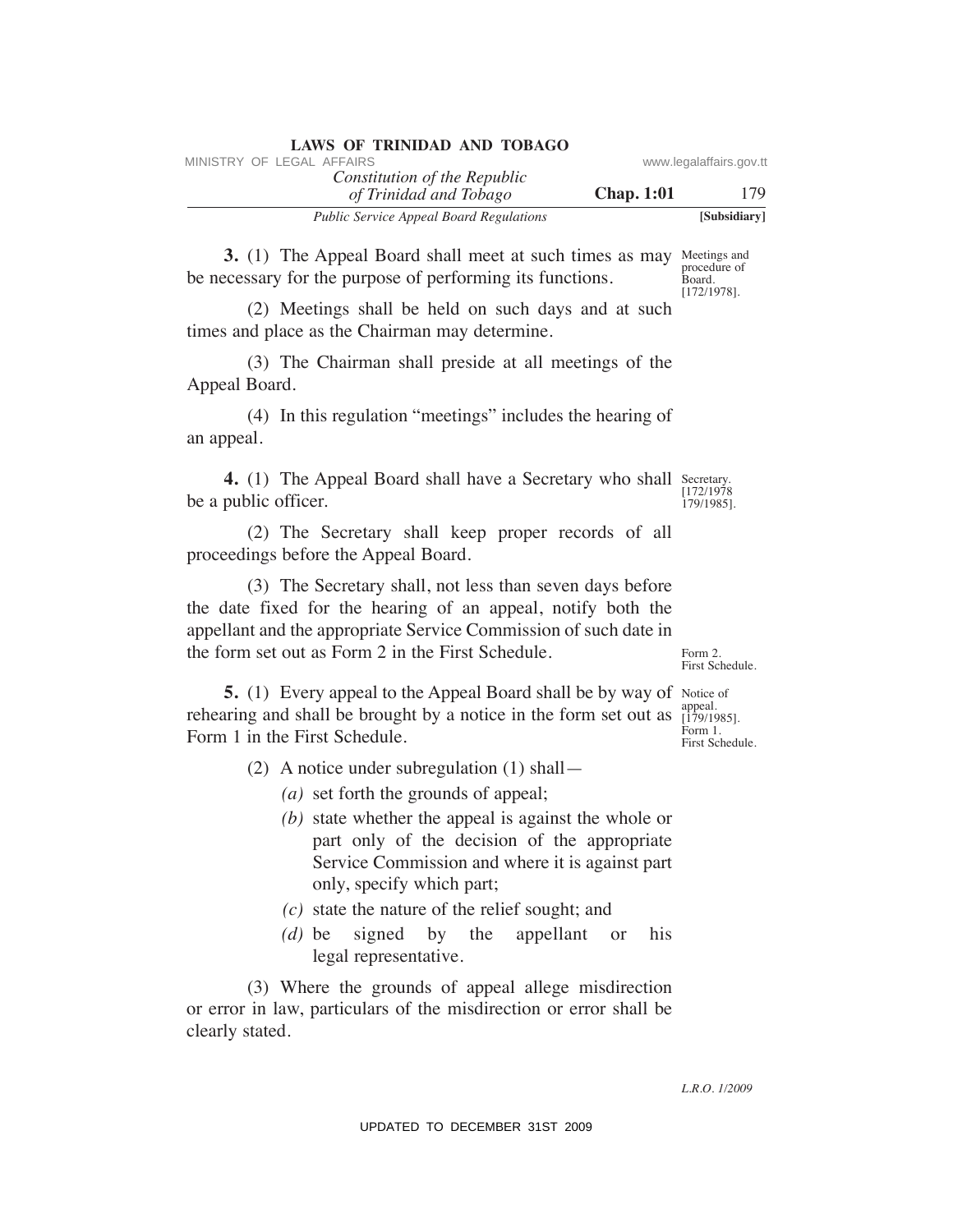|              | MINISTRY OF LEGAL AFFAIRS |                                                | www.legalaffairs.gov.tt |
|--------------|---------------------------|------------------------------------------------|-------------------------|
|              |                           | Constitution of the Republic                   |                         |
| 180          | <b>Chap.</b> 1:01         | of Trinidad and Tobago                         |                         |
| [Subsidiary] |                           | <b>Public Service Appeal Board Regulations</b> |                         |

 (4) The grounds of appeal upon which the appellant intends to rely at the hearing of the appeal shall be set out concisely and under distinct heads, without any argument or narrative and shall be numbered consecutively.

 (5) No ground which is vague or general in terms or which discloses no reasonable grounds of appeal shall be permitted, save the general ground that the judgment is against the weight of the evidence, and any ground of appeal or any part thereof which is not permitted under this regulation may be struck out by the Appeal Board of its own motion or on application by the respondent. UPDATE CONSULTERT CONSULTERT CONSULTERT CONSULTERT CONSULTERT THE SURFAIRS CONSULTERT THE SURFAIRS (4) The grounds of appeal tupon which the appellant intends to rely at the hearing of the appeal stand to sell our and sta

 (6) No appellant may, without leave of the Appeal Board, urge or be heard in support of any ground of objection not mentioned in the notice of appeal, but the Appeal Board may in its discretion and upon such conditions as it considers just, allow an appellant to amend the grounds of appeal specified in the notice.

 (7) Notwithstanding the provisions of this regulation, the Appeal Board in deciding the appeal—

- *(a)* shall not be confined to the grounds set forth by the appellant;
- *(b)* shall not rest its decision on any ground not set forth by the appellant unless the respondent has had sufficient opportunity of contesting the matter on that ground.

Time for appeal. [172/1978 68/1981 85/1981 179/1985].

 **6.** (1) A notice of appeal shall be filed with the Secretary within fourteen days of the date of the receipt by the appellant of the decision, in writing, of the appropriate Service Commission.

 (2) The Secretary shall keep a record of and assign a number to each notice of appeal which is filed.

 (3) Notwithstanding subregulation (1), the Appeal Board may extend the period specified in that subregulation if an application for an extension of time is made within one month of the expiration of that period.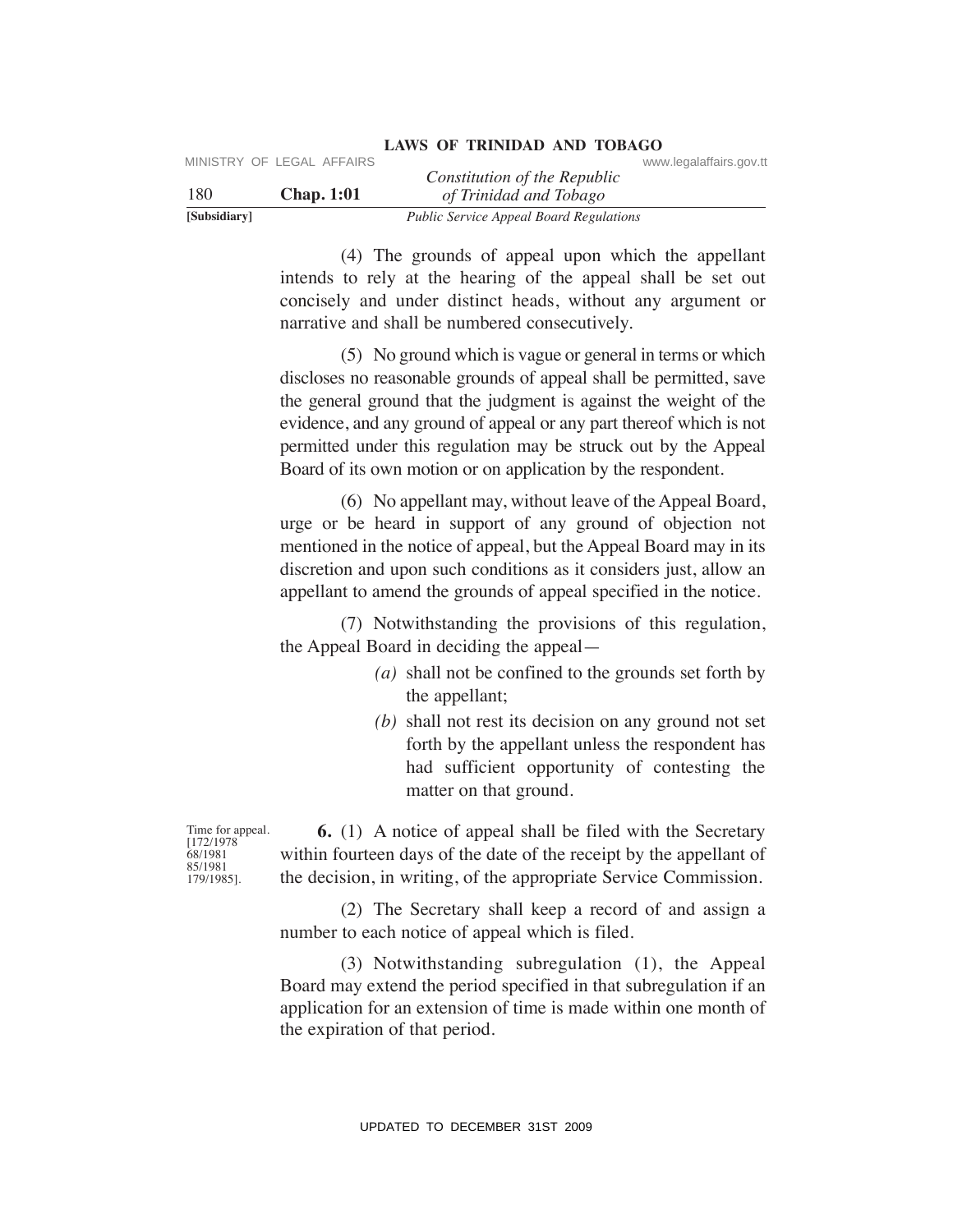| LAND OF INIMIDIAL AND TODAYOU                          |                   |                         |
|--------------------------------------------------------|-------------------|-------------------------|
| MINISTRY OF LEGAL AFFAIRS                              |                   | www.legalaffairs.gov.tt |
| Constitution of the Republic<br>of Trinidad and Tobago | <b>Chap.</b> 1:01 | 181                     |
| <b>Public Service Appeal Board Regulations</b>         |                   | [Subsidiary]            |

 (4) An application under subregulation (3) shall be made in the form set out as Form 2 in the First Schedule and shall be Form 2. supported by an affidavit as to the facts contained in the application. First Schedule.

**7.** A true copy of the notice of appeal shall be served upon Service of the respondent within seven days after the original notice has been filed. notice of appeal.

**8.** An appellant shall, within three weeks of the filing of his Copy of record notice of appeal or within such extended time as may be granted service to be by the Appeal Board under subregulation (3) of regulation 6, file with the Secretary an affidavit of service of the notice of appeal in the form set out as Form 3 in the First Schedule.

and affidavit of filed with Secretary. [68/1981 85/1981 179/1985]. Form 3 First Schedule. disciplinary be filed by 85/1981].

**8A.** (1) Where an appeal against the decision of a Service Record of Commission has been filed, the respondent shall, within three proceedings to weeks of the service of notice of appeal or within such extended respondent. time as may be granted by the Appeal Board, file with the  $\frac{68/1981}{85/19811}$ Secretary five copies (or such greater number as the Secretary may require) of the record of the disciplinary proceedings upon which the decision of the Commission was based. WHETEV OF LEGAL AFFAIRS of the Republic<br>
The Constitution of The Republic<br>
The Constitution and Theorem and The Proposition (3) shall be made<br>
(4) An application under subregulation (3) shall be made<br>
supported by an affi

 (2) When the provisions of subregulation (1) have been complied with, the Secretary shall—

- *(a)* give to the appellant notice of the filing of the record in the form set out as Form 4 in the First Schedule together with a copy of that record; and Form 4.
- *(b)* keep for the use of the Appeal Board three copies (or such greater number as may be required) of the record and of any notice or other document received by him after the record has been filed.
- **9.** An appellant who desires to withdraw his appeal shall—
	- *(a)* file with the Secretary a notice in the form set out as Form 6 in the First Schedule;
	- *(b)* serve on the respondent a copy of the notice of withdrawal.

Procedure on withdrawing appeal. [179/1985]. Form 6. First Schedule.

First Schedule.

*L.R.O. 1/2009*

**LAWS OF TRINIDAD AND TOBAGO**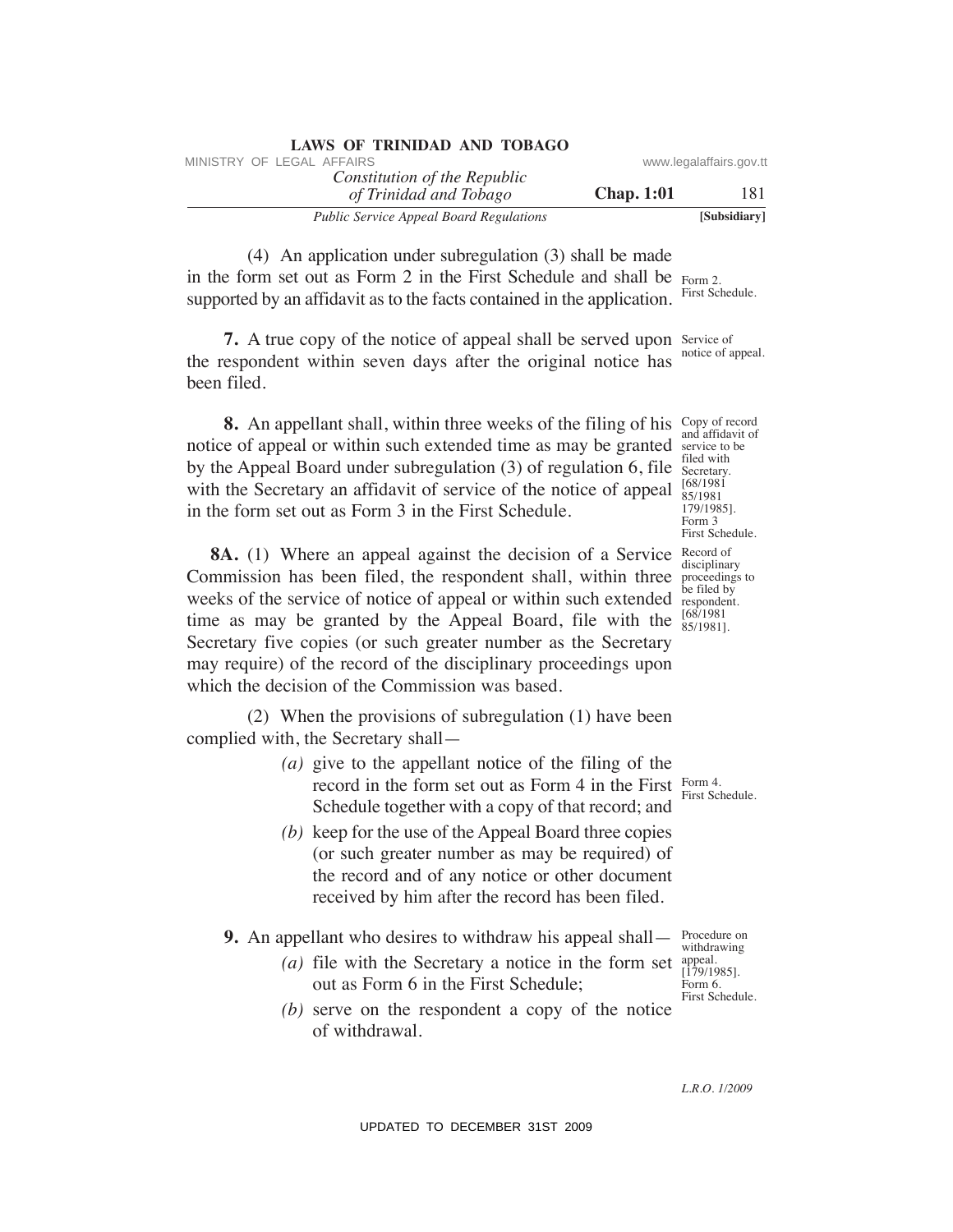| 182                                                                           | MINISTRY OF LEGAL AFFAIRS<br><b>Chap. 1:01</b> | www.legalaffairs.gov.tt<br>Constitution of the Republic<br>of Trinidad and Tobago                                                                                                                                                                                 |
|-------------------------------------------------------------------------------|------------------------------------------------|-------------------------------------------------------------------------------------------------------------------------------------------------------------------------------------------------------------------------------------------------------------------|
| [Subsidiary]                                                                  |                                                | Public Service Appeal Board Regulations                                                                                                                                                                                                                           |
| Entitlement to<br>be represented<br>by an Attorney-<br>at-law.                | represented-                                   | <b>10.</b> (1) A public officer is entitled on an appeal to be<br>(a) by an Attorney-at-law or an officer of the service                                                                                                                                          |
|                                                                               |                                                | of which he is a member, selected by him; or<br>$(b)$ by a member of his staff association.                                                                                                                                                                       |
|                                                                               |                                                | (2) On an appeal the respondent may appear in person or<br>may be represented by a legal or other representative.                                                                                                                                                 |
| Appeal Board<br>may require<br>production of<br>exhibit.                      | the proceedings before it.                     | 11. On an appeal the Appeal Board may at any time require<br>the production of any exhibit which in its opinion is relevant to                                                                                                                                    |
| Power of<br>Appeal Board to<br>dismiss an<br>appeal.<br>[68/1981<br>85/1981]. |                                                | <b>12.</b> (1) Where after filing a notice of appeal, an appellant—<br>(a) fails to comply further with any<br>other<br>requirement of these Regulations; or<br>$(b)$ fails to appear on the date of the hearing,                                                 |
|                                                                               |                                                | the Appeal Board may dismiss the appeal.                                                                                                                                                                                                                          |
| Form 7.<br>First Schedule.                                                    |                                                | (2) An appellant whose appeal has been dismissed under<br>subregulation (1) may apply for the restoration of his appeal in<br>the form set out as Form 7 in the First Schedule, supporting such<br>application by an affidavit as to the facts contained therein. |
|                                                                               |                                                | (3) Where an application is made pursuant to<br>subregulation (2), the Appeal Board may, if it is satisfied that the<br>justice of the case so demands, order that the appeal should be<br>restored on such terms as it thinks fit.                               |
|                                                                               | dismissal of the appeal.                       | (4) No application may be made under this regulation<br>after the expiration of twenty-one days from the date of the                                                                                                                                              |
| Procedure<br>where<br>respondent fails<br>to appear at<br>hearing.            | the matter <i>ex parte</i> .                   | <b>13.</b> (1) Where the respondent fails to appear on the date of<br>the hearing of an appeal, the Appeal Board may proceed to hear                                                                                                                              |
| $[179/1985]$ .<br>Form 8.<br>First Schedule.                                  |                                                | (2) The respondent may, where an appeal is heard <i>ex parte</i> ,<br>apply by notice in the form set out as Form 8 in the First Schedule<br>to the Appeal Board to set aside its decision.                                                                       |
|                                                                               |                                                |                                                                                                                                                                                                                                                                   |
|                                                                               |                                                | UPDATED TO DECEMBER 31ST 2009                                                                                                                                                                                                                                     |

- **12.** (1) Where after filing a notice of appeal, an appellant—
	- *(a)* fails to comply further with any other requirement of these Regulations; or
	- *(b)* fails to appear on the date of the hearing,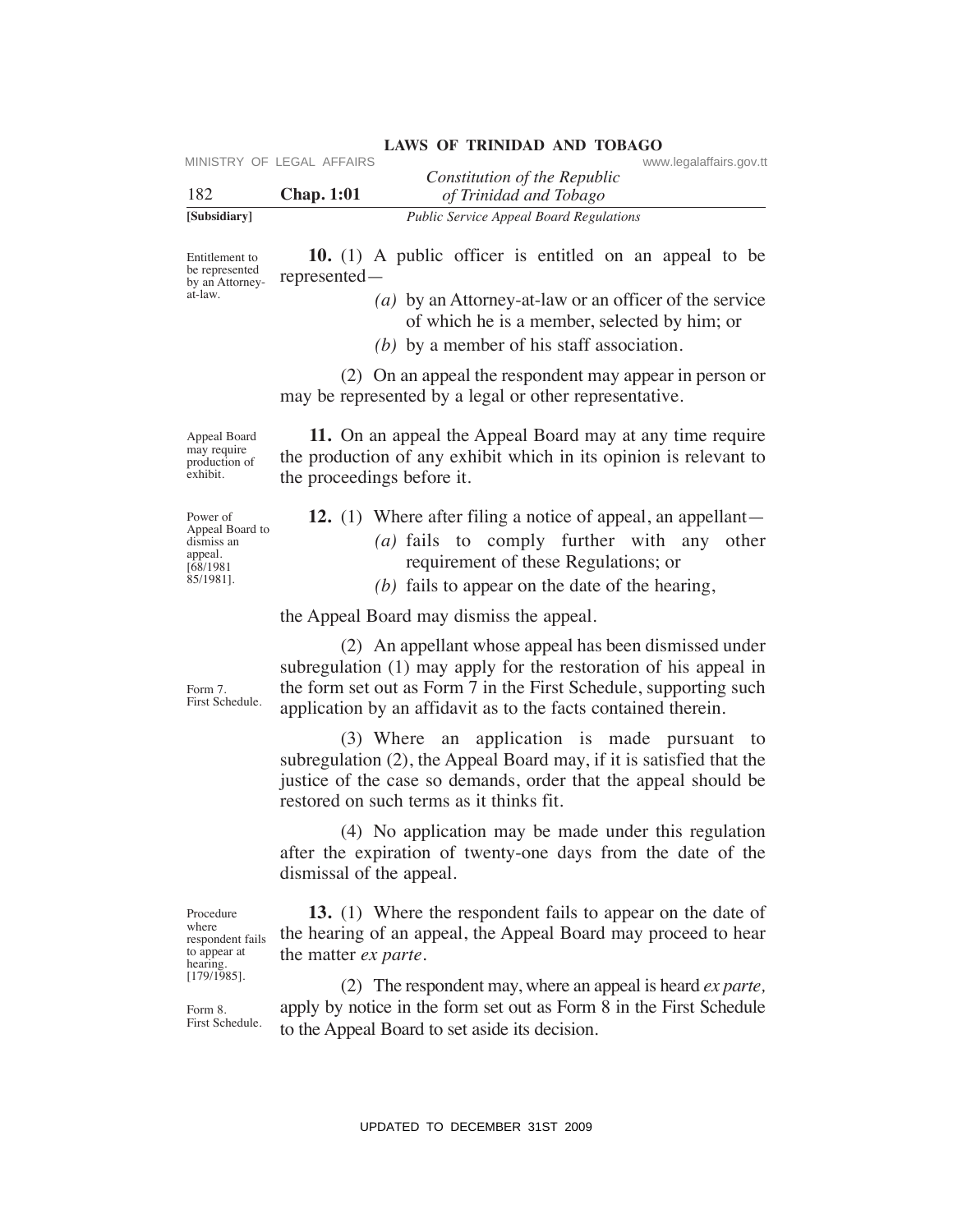| LAWS OF INIMIDAD AND TODAUD                            |                   |                         |
|--------------------------------------------------------|-------------------|-------------------------|
| MINISTRY OF LEGAL AFFAIRS                              |                   | www.legalaffairs.gov.tt |
| Constitution of the Republic<br>of Trinidad and Tobago | <b>Chap.</b> 1:01 | 183                     |
| <b>Public Service Appeal Board Regulations</b>         |                   | [Subsidiary]            |

 (3) The Appeal Board may, where an application is made pursuant to subregulation (2), and if it is satisfied that the justice of the case so demands, order a rehearing of the appeal.

**LAWS OF TRINIDAD AND TOBAGO**

 (4) No application may be made under this regulation after the expiration of twenty-one days from the date when the appeal was heard *ex parte.*

**14.** (1) Every person whether or not a party to an appeal Fees. before the Appeal Board shall, upon payment of the prescribed fee, be entitled to a copy of any judgment, order or other document set out in the Second Schedule. MINISTRY OF LEGAL AFFAIRS of the Republic convention of The Republic constrained and Tableau and Tableau and Tableau and Tableau and Tableau and Tableau and Tableau and Tableau and the pixel and its pixel of the case so d

 (2) The fees referred to in this regulation shall be taken by adhesive stamps, which stamps shall be defaced and cancelled in indelible ink by an officer duly authorised by the Appeal Board.

[179/1985].

**Second** Schedule.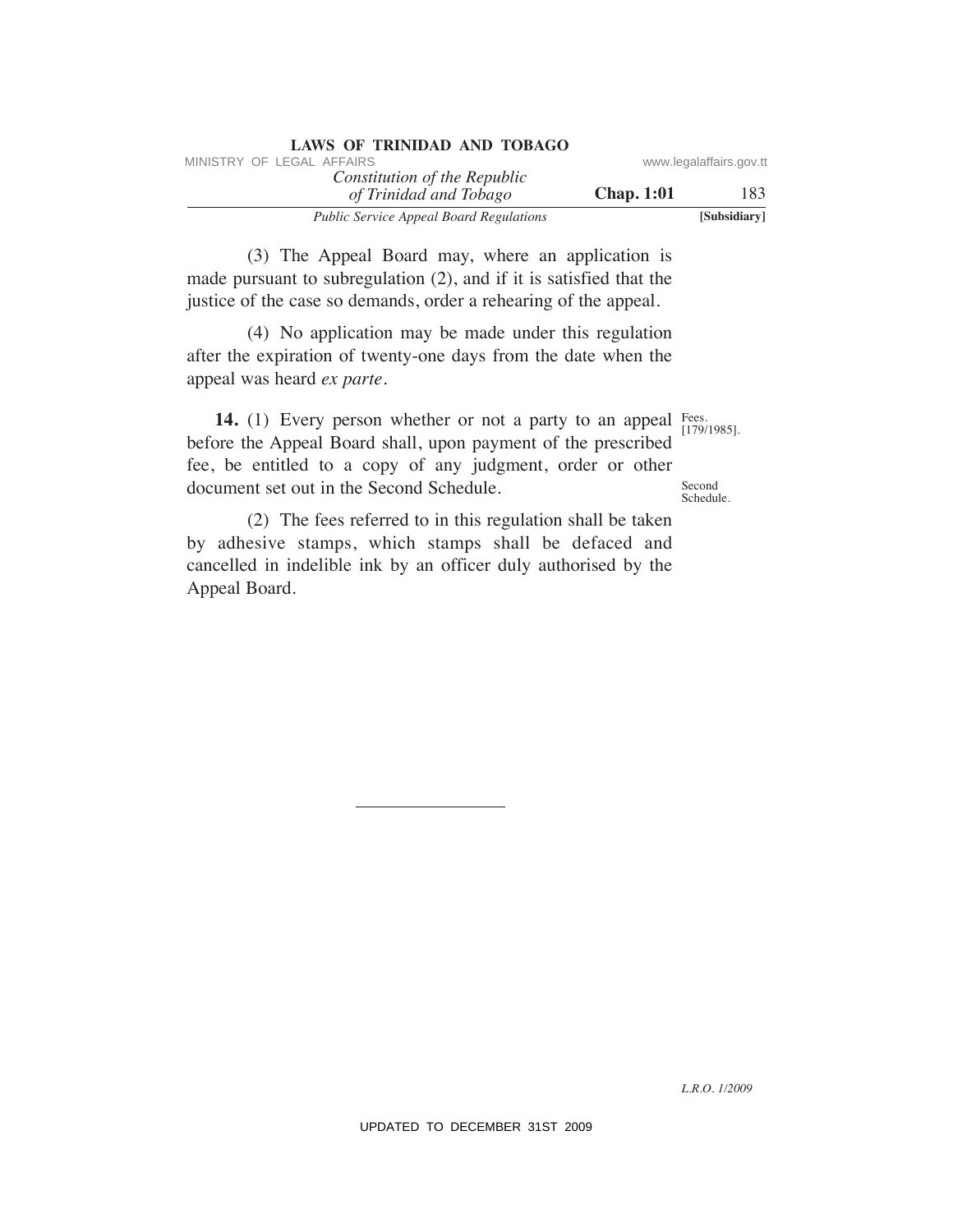| 184                                            | MINISTRY OF LEGAL AFFAIRS<br><b>Chap.</b> 1:01                       | www.legalaffairs.gov.tt<br>Constitution of the Republic<br>of Trinidad and Tobago                                                                                                                                                         |  |  |  |
|------------------------------------------------|----------------------------------------------------------------------|-------------------------------------------------------------------------------------------------------------------------------------------------------------------------------------------------------------------------------------------|--|--|--|
| [Subsidiary]                                   |                                                                      | <b>Public Service Appeal Board Regulations</b>                                                                                                                                                                                            |  |  |  |
| [172/1978]<br>68/1981<br>85/1981<br>179/1985]. |                                                                      | <b>FIRST SCHEDULE</b>                                                                                                                                                                                                                     |  |  |  |
| Regulation                                     |                                                                      | FORM 1                                                                                                                                                                                                                                    |  |  |  |
| $5(1)$ .                                       |                                                                      | <b>BEFORE THE PUBLIC SERVICE APPEAL BOARD</b>                                                                                                                                                                                             |  |  |  |
|                                                |                                                                      | <b>NOTICE OF APPEAL</b>                                                                                                                                                                                                                   |  |  |  |
|                                                |                                                                      |                                                                                                                                                                                                                                           |  |  |  |
|                                                |                                                                      | <b>Between</b>                                                                                                                                                                                                                            |  |  |  |
|                                                |                                                                      |                                                                                                                                                                                                                                           |  |  |  |
|                                                |                                                                      | And                                                                                                                                                                                                                                       |  |  |  |
|                                                |                                                                      | stated in paragraph 2 hereby appeals against such decision or part thereof to the Public<br>Service Appeal Board on the grounds set forth in paragraph 3 and will at the hearing<br>of the appeal seek the relief set out in paragraph 4. |  |  |  |
|                                                |                                                                      | (Insert here the decision or the part thereof against which the notice of appeal is filed)                                                                                                                                                |  |  |  |
|                                                | which the decision was based:                                        | 3. State grounds of appeal and particulars of the misdirection or error in law on                                                                                                                                                         |  |  |  |
|                                                |                                                                      |                                                                                                                                                                                                                                           |  |  |  |
|                                                |                                                                      |                                                                                                                                                                                                                                           |  |  |  |
|                                                | 4.                                                                   |                                                                                                                                                                                                                                           |  |  |  |
|                                                | (Insert here the relief sought from the Public Service Appeal Board) |                                                                                                                                                                                                                                           |  |  |  |
|                                                |                                                                      |                                                                                                                                                                                                                                           |  |  |  |
|                                                |                                                                      |                                                                                                                                                                                                                                           |  |  |  |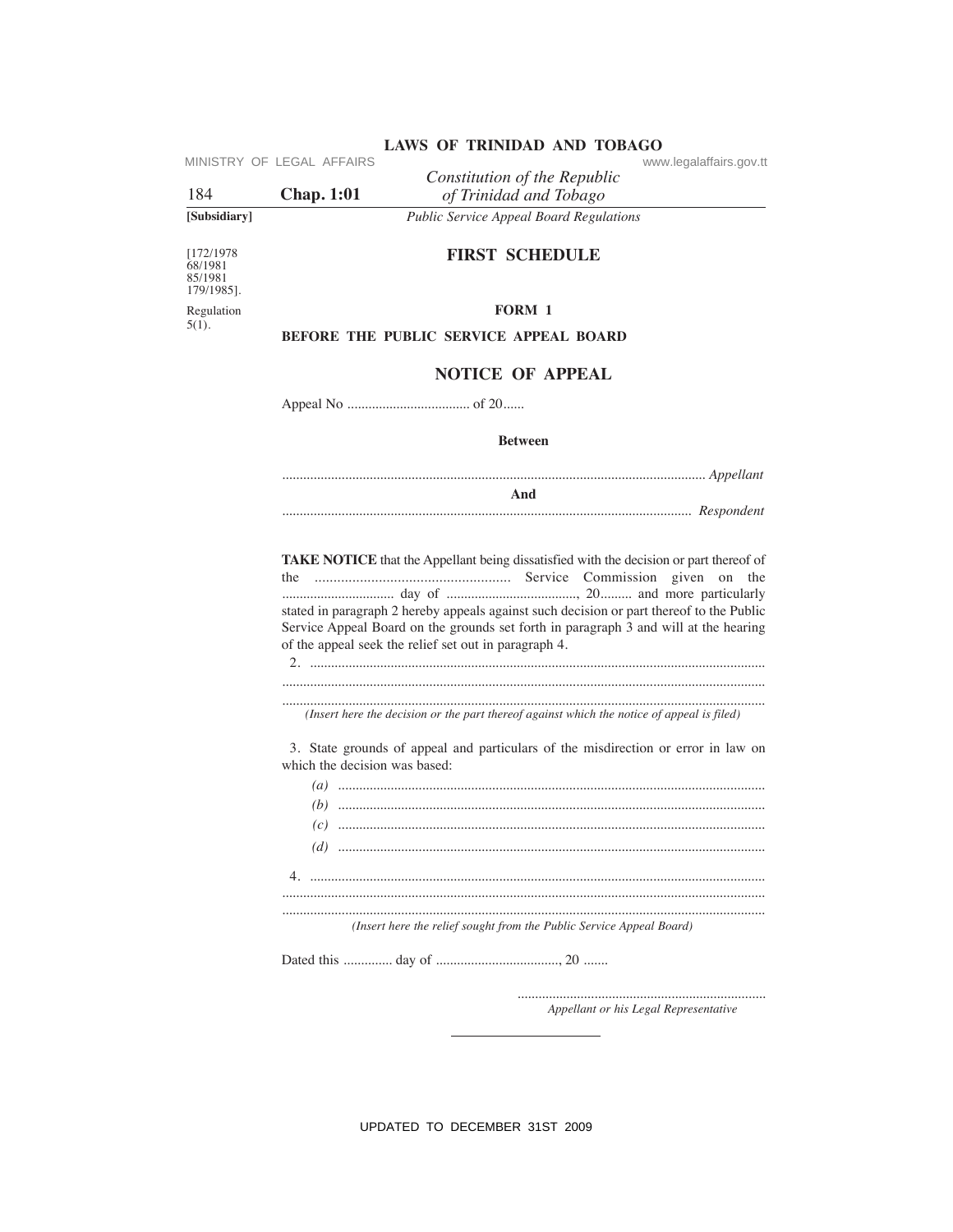| MINISTRY OF LEGAL AFFAIRS                                                                |                   | www.legalaffairs.gov.tt     |
|------------------------------------------------------------------------------------------|-------------------|-----------------------------|
| Constitution of the Republic<br>of Trinidad and Tobago                                   | <b>Chap. 1:01</b> | 185                         |
| Public Service Appeal Board Regulations                                                  |                   | [Subsidiary]                |
| FORM 2                                                                                   |                   | Regulations 4(3)<br>& 6(4). |
| BEFORE THE PUBLIC SERVICE APPEAL BOARD                                                   |                   |                             |
| NOTICE OF HEARING OF APPEAL                                                              |                   |                             |
|                                                                                          |                   |                             |
| <b>Between</b>                                                                           |                   |                             |
| And                                                                                      |                   |                             |
| TAKE NOTICE that the above-mentioned Appeal will come on for hearing before the          |                   |                             |
|                                                                                          |                   |                             |
| (Address)                                                                                |                   |                             |
| on the  day of , 20  at  a.m./p.m. and continuing thereafter<br>as the Board may direct. |                   |                             |
|                                                                                          |                   |                             |
| Secretary, Public Service Appeal Board                                                   |                   |                             |
|                                                                                          |                   |                             |
|                                                                                          |                   | L.R.O. 1/2009               |
| UPDATED TO DECEMBER 31ST 2009                                                            |                   |                             |

*Constitution of the Republic* **LAWS OF TRINIDAD AND TOBAGO**<br>MINISTRY OF LEGAL AFFAIRS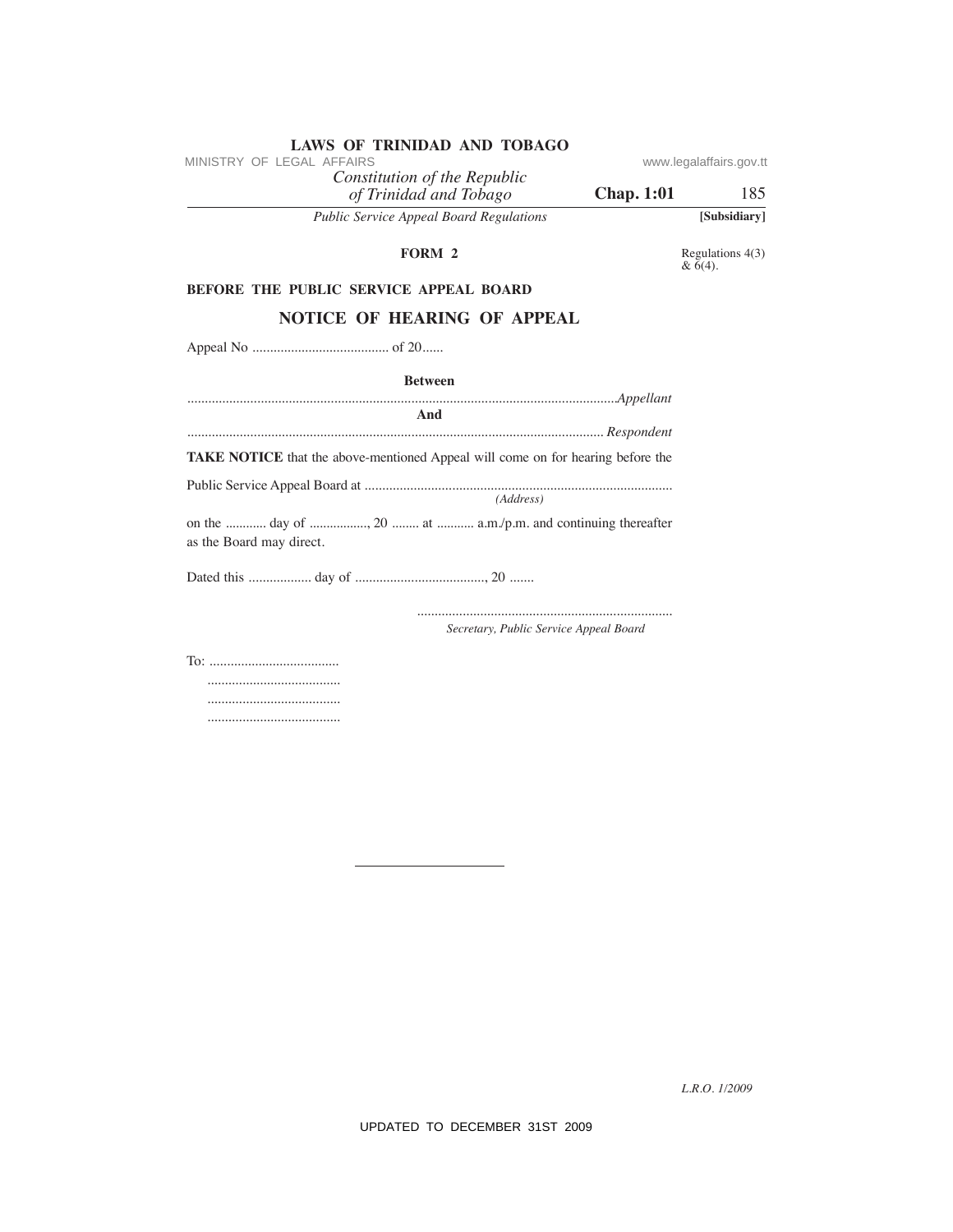| 186           | MINISTRY OF LEGAL AFFAIRS<br><b>Chap. 1:01</b> | www.legalaffairs.gov.tt<br>Constitution of the Republic<br>of Trinidad and Tobago                                                              |
|---------------|------------------------------------------------|------------------------------------------------------------------------------------------------------------------------------------------------|
| [Subsidiary]  |                                                | Public Service Appeal Board Regulations                                                                                                        |
| Regulation 8. |                                                | FORM 3                                                                                                                                         |
|               |                                                | BEFORE THE PUBLIC SERVICE APPEAL BOARD                                                                                                         |
|               |                                                | APPLICATION FOR EXTENSION OF TIME TO<br><b>FILE APPEAL</b>                                                                                     |
|               |                                                |                                                                                                                                                |
|               |                                                | And                                                                                                                                            |
|               |                                                | And                                                                                                                                            |
|               |                                                | In the Matter of an Application for an Extension of Time to File an Appeal                                                                     |
|               |                                                |                                                                                                                                                |
|               |                                                |                                                                                                                                                |
|               |                                                |                                                                                                                                                |
|               |                                                | Service Commission given on the  day of  20  I was unable to<br>file the appeal within the period specified by the Public Service Appeal Board |
|               |                                                |                                                                                                                                                |
|               |                                                | (State reason why appeal was not filed within the specified period)                                                                            |
|               |                                                |                                                                                                                                                |
|               |                                                | Applicant                                                                                                                                      |
|               |                                                |                                                                                                                                                |
|               |                                                |                                                                                                                                                |
|               |                                                |                                                                                                                                                |
|               |                                                |                                                                                                                                                |
|               |                                                |                                                                                                                                                |
|               |                                                |                                                                                                                                                |
|               |                                                | UPDATED TO DECEMBER 31ST 2009                                                                                                                  |

# **BeFORe The PuBLIC SeRVICe APPeAL BOARD**

# **APPLICATION FOR eXTeNSION OF TIMe TO FILe APPeAL**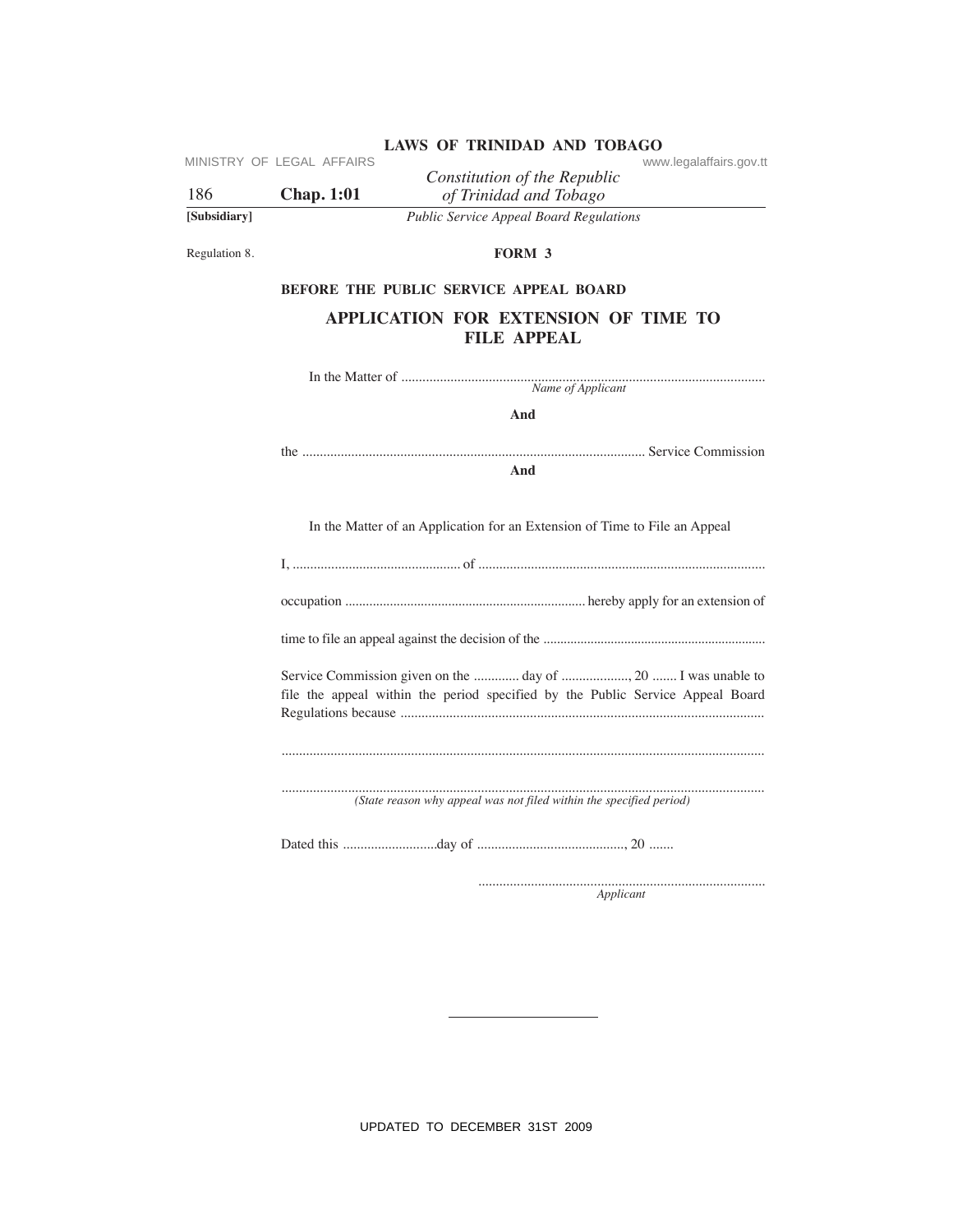| Public Service Appeal Board Regulations                                                                                                                                                  | [Subsidial    |
|------------------------------------------------------------------------------------------------------------------------------------------------------------------------------------------|---------------|
| <b>FORM 4</b>                                                                                                                                                                            | Regulation    |
| <b>BEFORE THE PUBLIC SERVICE APPEAL BOARD</b>                                                                                                                                            | $8A(2)(a)$ .  |
| <b>NOTICE THAT RECORD HAS BEEN FILED</b>                                                                                                                                                 |               |
|                                                                                                                                                                                          |               |
|                                                                                                                                                                                          |               |
| <b>Between</b>                                                                                                                                                                           |               |
| And                                                                                                                                                                                      |               |
| TAKE NOTICE that the Respondent has filed the record of the Proceedings (a copy<br>of which is enclosed) pursuant to Regulation 8A(1) of the Public Service Appeal<br>Board Regulations. |               |
|                                                                                                                                                                                          |               |
| Secretary, Public Service Appeal Board                                                                                                                                                   |               |
| To the Appellant                                                                                                                                                                         |               |
|                                                                                                                                                                                          |               |
|                                                                                                                                                                                          |               |
|                                                                                                                                                                                          |               |
| <b>FORM 5</b>                                                                                                                                                                            |               |
| <b>BEFORE THE PUBLIC SERVICE APPEAL BOARD</b>                                                                                                                                            |               |
| <b>NOTICE THAT RECORD HAS BEEN FILED</b>                                                                                                                                                 |               |
|                                                                                                                                                                                          |               |
| <b>Between</b>                                                                                                                                                                           |               |
| And                                                                                                                                                                                      |               |
|                                                                                                                                                                                          |               |
| TAKE NOTICE that the Appellant has filed the record and documents required to be<br>filed pursuant to regulation $8A(2)(a)$ of the Public Service Appeal Board Regulations.              |               |
| Secretary, Public Service Appeal Board                                                                                                                                                   |               |
| To the Respondent.                                                                                                                                                                       |               |
|                                                                                                                                                                                          |               |
|                                                                                                                                                                                          |               |
|                                                                                                                                                                                          |               |
|                                                                                                                                                                                          | L.R.O. 1/2009 |
|                                                                                                                                                                                          |               |

MINISTRY OF LEGAL AFFAIRS

Constitution of the Republic<br>of Trinidad and Tobago<br>Public Service Appeal Board Requlation  $\overline{R}$ 

 $\mathbf{r}$ 

UPDATED TO DECEMBER 31ST 2009

www.legalaffairs.gov.tt

**Chap. 1:01** 187

[Subsidiary]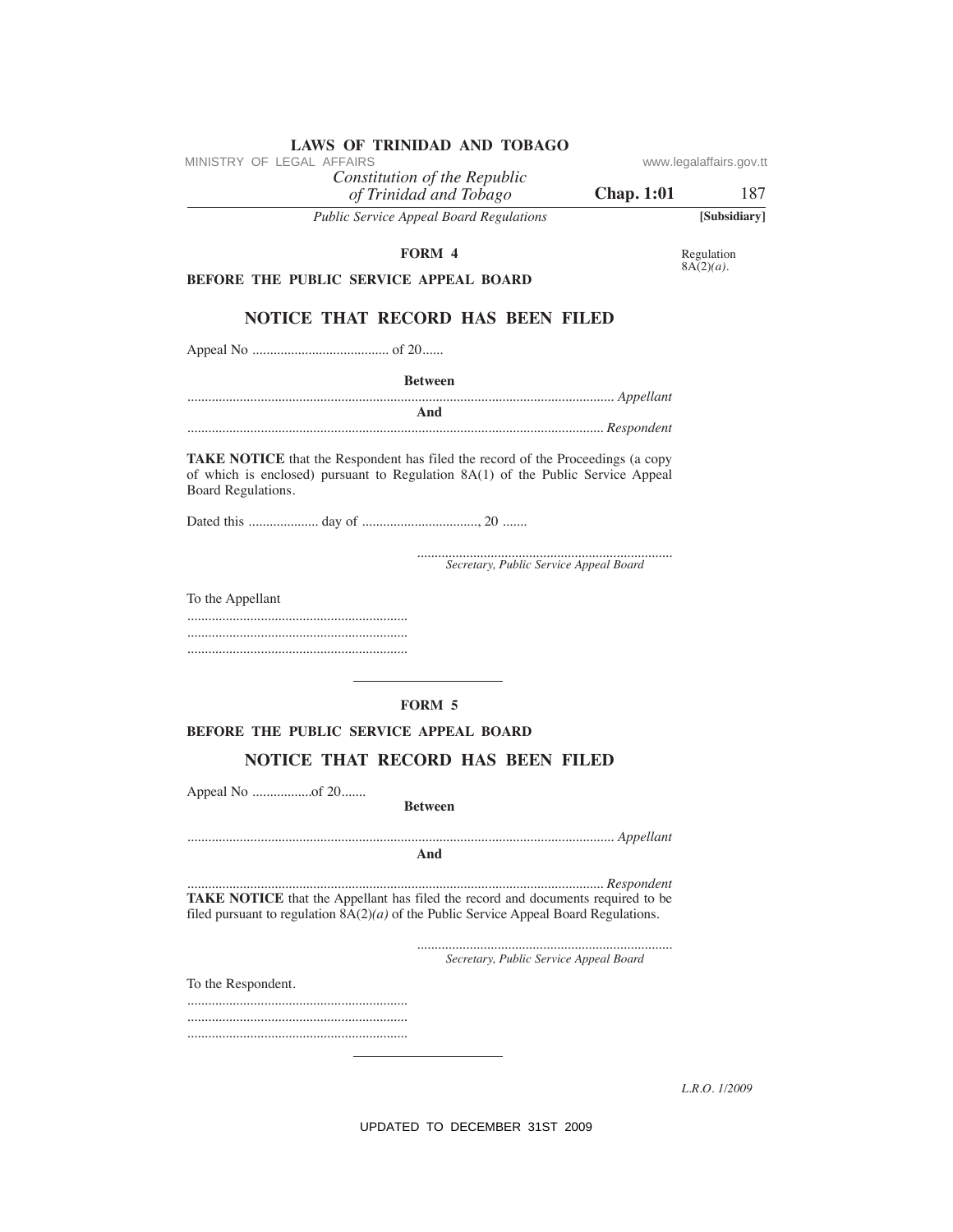|              |                           | LAND OF TIME HOLD AND TODAYOU                  |                         |
|--------------|---------------------------|------------------------------------------------|-------------------------|
|              | MINISTRY OF LEGAL AFFAIRS |                                                | www.legalaffairs.gov.tt |
|              |                           | Constitution of the Republic                   |                         |
| 188          | <b>Chap.</b> 1:01         | of Trinidad and Tobago                         |                         |
| [Subsidiary] |                           | <b>Public Service Appeal Board Regulations</b> |                         |

Regulation  $9(a)$ .

FORM 6

## BEFORE THE PUBLIC SERVICE APPEAL BOARD

# **NOTICE OF WITHDRAWAL OF APPEAL**

**Between** 

And

TAKE NOTICE that the Appellant hereby withdraws his appeal against the Respondent in the above-named appeal.

Appellant

Regulation<br> $12(2)$ .

### FORM 7

# BEFORE THE PUBLIC SERVICE APPEAL BOARD

# NOTICE OF APPLICATION FOR RESTORATION OF APPEAL

**Between** 

And

the restoration of the said appeal on the grounds that-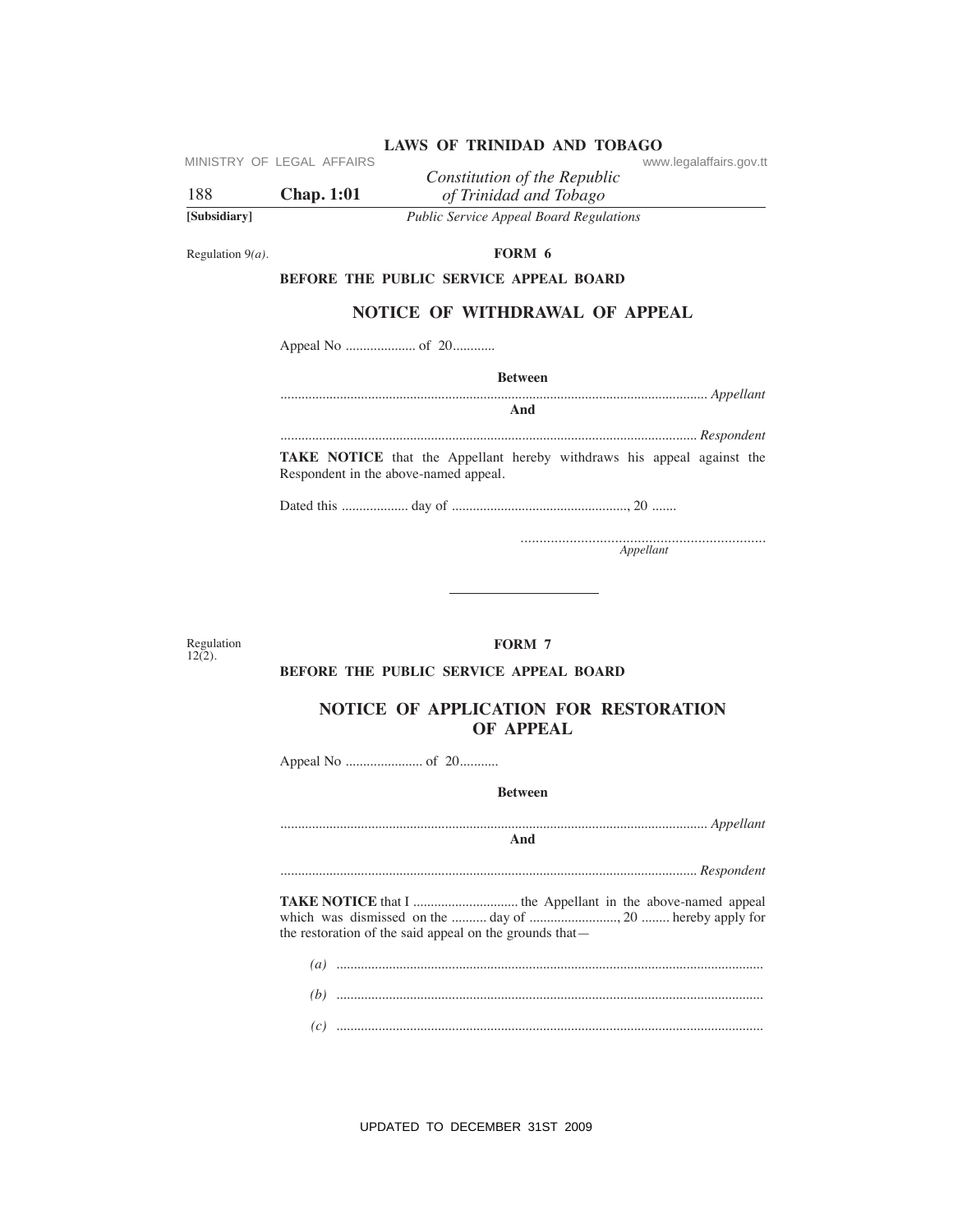| <b>LAWS OF TRINIDAD AND TOBAGO</b><br>MINISTRY OF LEGAL AFFAIRS              |                         |
|------------------------------------------------------------------------------|-------------------------|
| Constitution of the Republic                                                 | www.legalaffairs.gov.tt |
| <b>Chap. 1:01</b><br>of Trinidad and Tobago                                  | 189                     |
| <b>Public Service Appeal Board Regulations</b>                               | [Subsidiary]            |
|                                                                              |                         |
|                                                                              |                         |
|                                                                              |                         |
|                                                                              |                         |
|                                                                              |                         |
| Applicant/Appellant                                                          |                         |
|                                                                              |                         |
| <b>FORM 8</b>                                                                | Regulation              |
| <b>BEFORE THE PUBLIC SERVICE APPEAL BOARD</b>                                | $13(2)$ .               |
| NOTICE OF APPLICATION FOR SETTING ASIDE<br>DECISION IN APPEAL TAKEN EX PARTE |                         |
| <b>Between</b>                                                               |                         |
|                                                                              |                         |
| And                                                                          |                         |
|                                                                              |                         |
|                                                                              |                         |
| the Respondent in the above-named appeal which was decided ex parte on the   |                         |
| of that decision on the grounds that—                                        |                         |
|                                                                              |                         |
|                                                                              |                         |
|                                                                              |                         |
| (State grounds on which application is based)                                |                         |
|                                                                              |                         |

L.R.O. 1/2009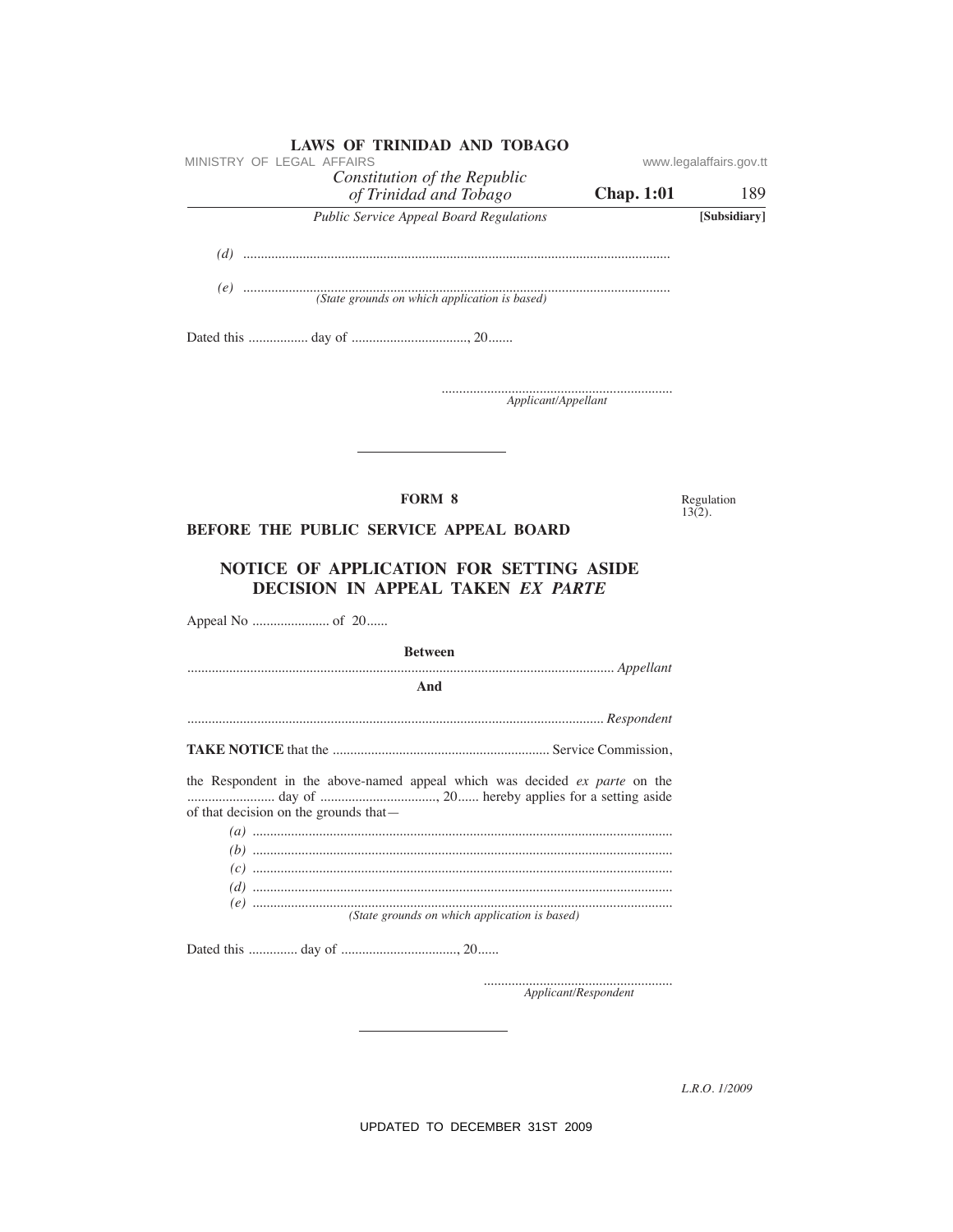| [Subsidiary] |                           | <b>Public Service Appeal Board Regulations</b>         |                         |
|--------------|---------------------------|--------------------------------------------------------|-------------------------|
| 190          | <b>Chap.</b> 1:01         | Constitution of the Republic<br>of Trinidad and Tobago |                         |
|              |                           |                                                        |                         |
|              | MINISTRY OF LEGAL AFFAIRS |                                                        | www.legalaffairs.gov.tt |

# **SeCOND SCheDuLe**

| 190                                       | MINISTRY OF LEGAL AFFAIRS<br><b>Chap. 1:01</b>                                                         | Constitution of the Republic                                        | of Trinidad and Tobago    |                             |                      | www.legalaffairs.gov.tt |
|-------------------------------------------|--------------------------------------------------------------------------------------------------------|---------------------------------------------------------------------|---------------------------|-----------------------------|----------------------|-------------------------|
| [Subsidiary]                              |                                                                                                        | <b>Public Service Appeal Board Regulations</b>                      |                           |                             |                      |                         |
| Regulation<br>$14(1)$ .<br>$[179/1985]$ . |                                                                                                        | <b>SECOND SCHEDULE</b>                                              |                           |                             |                      |                         |
|                                           |                                                                                                        |                                                                     |                           |                             |                      | Fees                    |
|                                           |                                                                                                        | <b>Documents</b>                                                    |                           |                             |                      | \$<br>$\mathfrak{\phi}$ |
|                                           | 1. For a copy of judgment after trial                                                                  |                                                                     |                           |                             |                      | 2.50                    |
|                                           | 2. For a copy of a judgment by default of appearance or defence                                        |                                                                     |                           |                             |                      | 1.50                    |
|                                           | 3. For a copy of reasons for judgment of a Court per each<br>page or part thereof<br>but not to exceed | $\ddotsc$<br>$\cdots$                                               | $\cdots$                  | .                           | .<br>$\cdots$        | 1.00<br>25.00           |
|                                           | 4. For a photographic copy of all or any part of any document                                          | whether or not issued as an office copy-for each photographic sheet |                           |                             |                      | 1.25                    |
|                                           | 5. For a typewritten copy of any document per folio of 100<br>words or part thereof                    |                                                                     | $\sim$ 100 $\sim$         | $\mathbf{1}$ , $\mathbf{1}$ | $\cdots$             | .25                     |
|                                           | 6. For each folio of 100 words or part thereof of any additional<br>carbon copy, be spoken             |                                                                     | $\sim 100$ and $\sim 100$ | $\ldots$                    | $\cdots$<br>$\cdots$ | .15                     |
|                                           |                                                                                                        |                                                                     |                           |                             |                      |                         |
|                                           |                                                                                                        |                                                                     |                           |                             |                      |                         |
|                                           |                                                                                                        |                                                                     |                           |                             |                      |                         |
|                                           |                                                                                                        |                                                                     |                           |                             |                      |                         |
|                                           |                                                                                                        |                                                                     |                           |                             |                      |                         |
|                                           |                                                                                                        |                                                                     |                           |                             |                      |                         |
|                                           |                                                                                                        |                                                                     |                           |                             |                      |                         |
|                                           |                                                                                                        |                                                                     |                           |                             |                      |                         |
|                                           |                                                                                                        |                                                                     |                           |                             |                      |                         |
|                                           |                                                                                                        | UPDATED TO DECEMBER 31ST 2009                                       |                           |                             |                      |                         |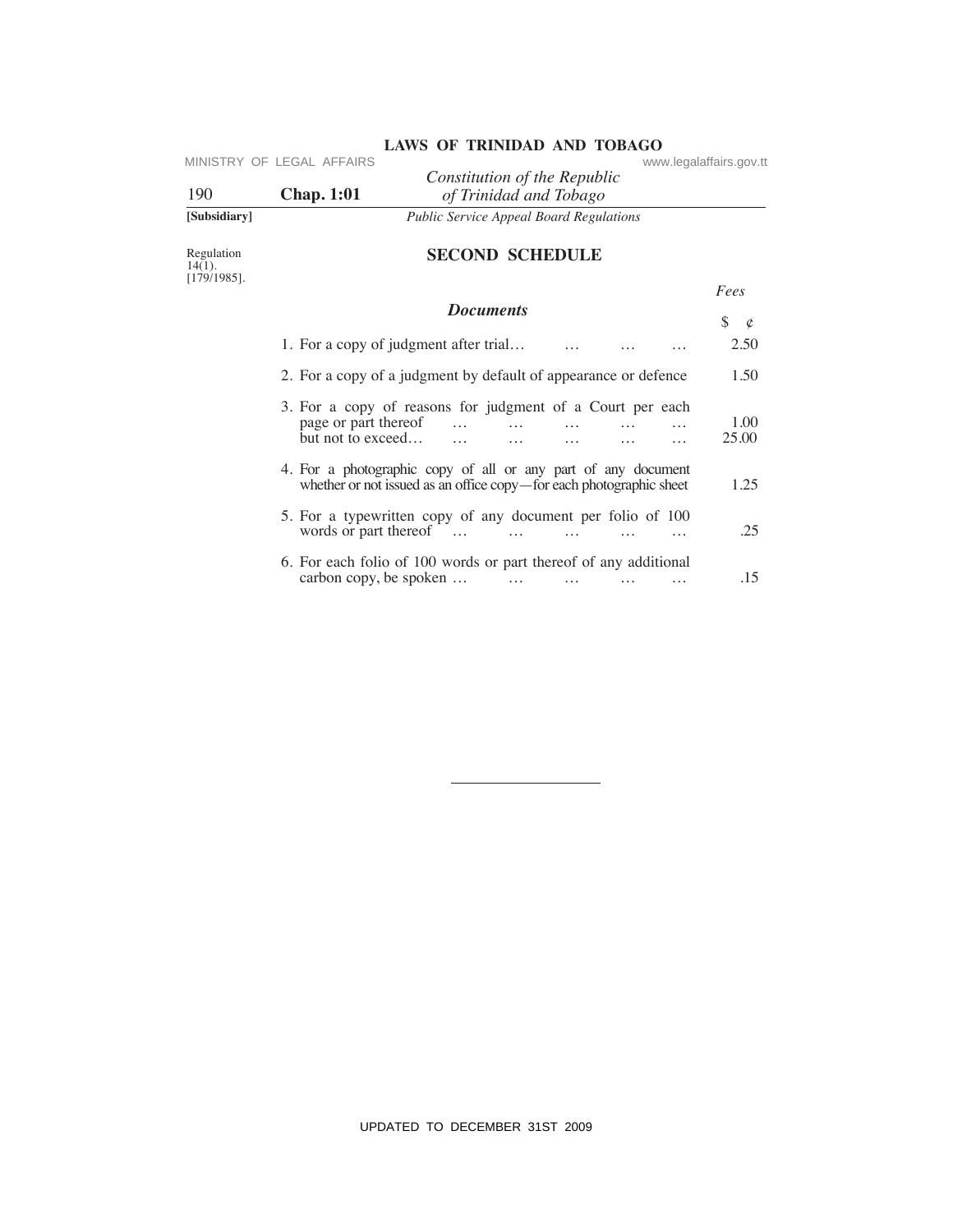# **LAWS OF TRINIDAD AND TOBAGO**<br>MINISTRY OF LEGAL AFFAIRS

*of Trinidad and Tobago Constitution of the Republic*

**Chap. 1:01** 191

# **POLICe SeRVICe COMMISSION (APPeAL) ReGuLATIONS** MINISTRY OF LEGAL AFFAIRS<br>
(*of Trindad and Tabago*<br>
(*HT midad and Tabago*<br>
(*HT midad and Tabago*<br> **Chap. 1:01**<br> **POLICE SERVICE COMMISSION (APPEAL)**<br> **REGULATIONS**<br> **REGULATIONS**<br> **REGULATIONS**<br> **REGULATIONS**<br> **REGULAT**

# ARRANGEMENT OF REGULATIONS

# **ReGuLATION**

- 1. Citation.
- 2. Interpretation.
- 3. Meetings of Commission.
- 4. Composition of the Commission for hearing of appeals.
- 5. Procedure for notice of appeal.
- 6. Time for filing appeal.
- 7. Service of notice of appeal.
- 8. Procedure on notice of appeal.
- 9. Procedure on withdrawal of appeal.
- 10. Entitlement to representation by Attorney-at-law.
- 11. Production of exhibits Commission may require.
- 12. Power of Commission to dismiss appeals.
- 13. Non-appearance of respondent at hearing.
- 14. Powers of Commission.
- 15. Presentation of evidence.
- 16. Commission not bound by rules of evidence.
- 17. Functions of Commission.
- 18. Powers of Commission on appeal.
- 19. Copies of appeal documents.

# **FIRST SCheDuLe. SeCOND SCheDuLe.**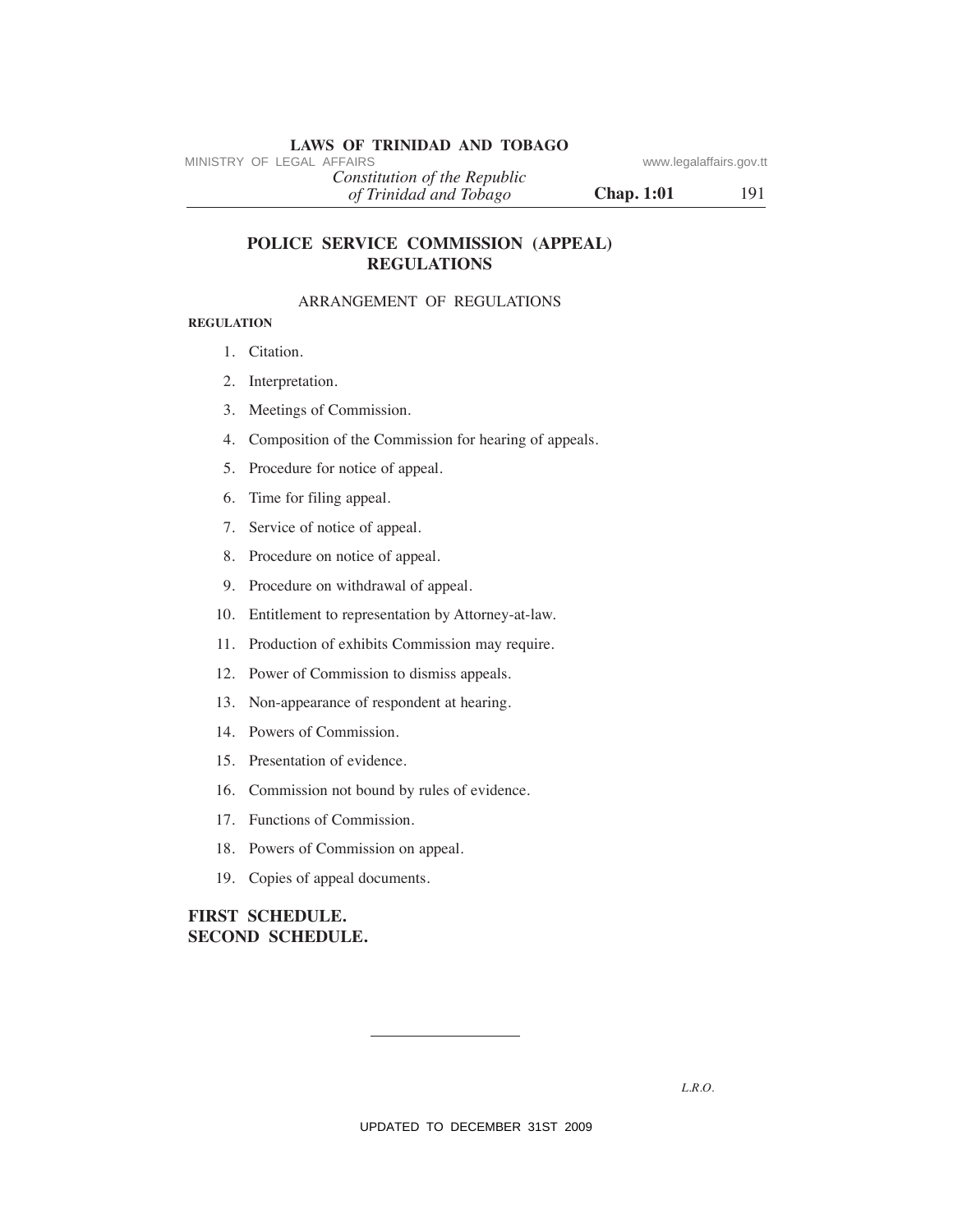# LAWS OF TRINIDAD AND TOBAGO<br>www.legalaffairs.gov.tt

|     |                   | Constitution of the Republic |
|-----|-------------------|------------------------------|
| 192 | <b>Chap. 1:01</b> | of Trinidad and Tobago       |

# **POLICe SeRVICe COMMISSION (APPeAL) ReGuLATIONS**

*made with the consent of the Prime Minister under section 129 of the Constitution*

Citation. **1.** These Regulations may be cited as the Police Service Commission (Appeal) Regulations.

Interpretation. **2.** In these Regulations—

- "appellant" means a police officer in respect of whom the Commissioner of Police or any person to whom the powers of the Commissioner of Police have been delegated makes a decision as a result of disciplinary proceedings brought against such officer or on promotion who files an appeal; MINISTRY OF LEGAL AFFAIRS<br>
UPDATE UPDATE COMMISSION (APPEAL)<br>
2713076.<br>
Chap. 1:01 of Trinidad and Tologo<br>
2713076.<br>
POLICE SERVICE COMMISSION (APPEAL)<br>
made with the consent of the Prime Minister under vection 129 of<br>
th
- Ch. 1:01. "the Constitution" means the Constitution set out in the Schedule to the Constitution of the Republic of Trinidad and Tobago Act;
	- "exhibits" includes all papers, reports, records and other documents, matters and things used or prepared in connection with disciplinary proceedings or promotion;

"police officer" means a member of the Police Service;

"Police Service" means the Police Service established by section 4 of the Police Service Act;

"respondent" means the Commissioner of Police;

"the Commission" means the Police Service Commission as established by section 122(1) of the Constitution.

Meetings of Commission.

Ch. 15:01.

270/2009.

 **3.** (1) The Commission shall meet at such times as may be necessary for the purpose of performing its functions stipulated in section 123(1)*(f)* of the Constitution.

 (2) Hearings shall be held on such days and at such times and place as the Commission may determine.

 (3) The Chairman or in his absence any member of the Commission with the consent of the Commission shall preside at any meeting of the Commission.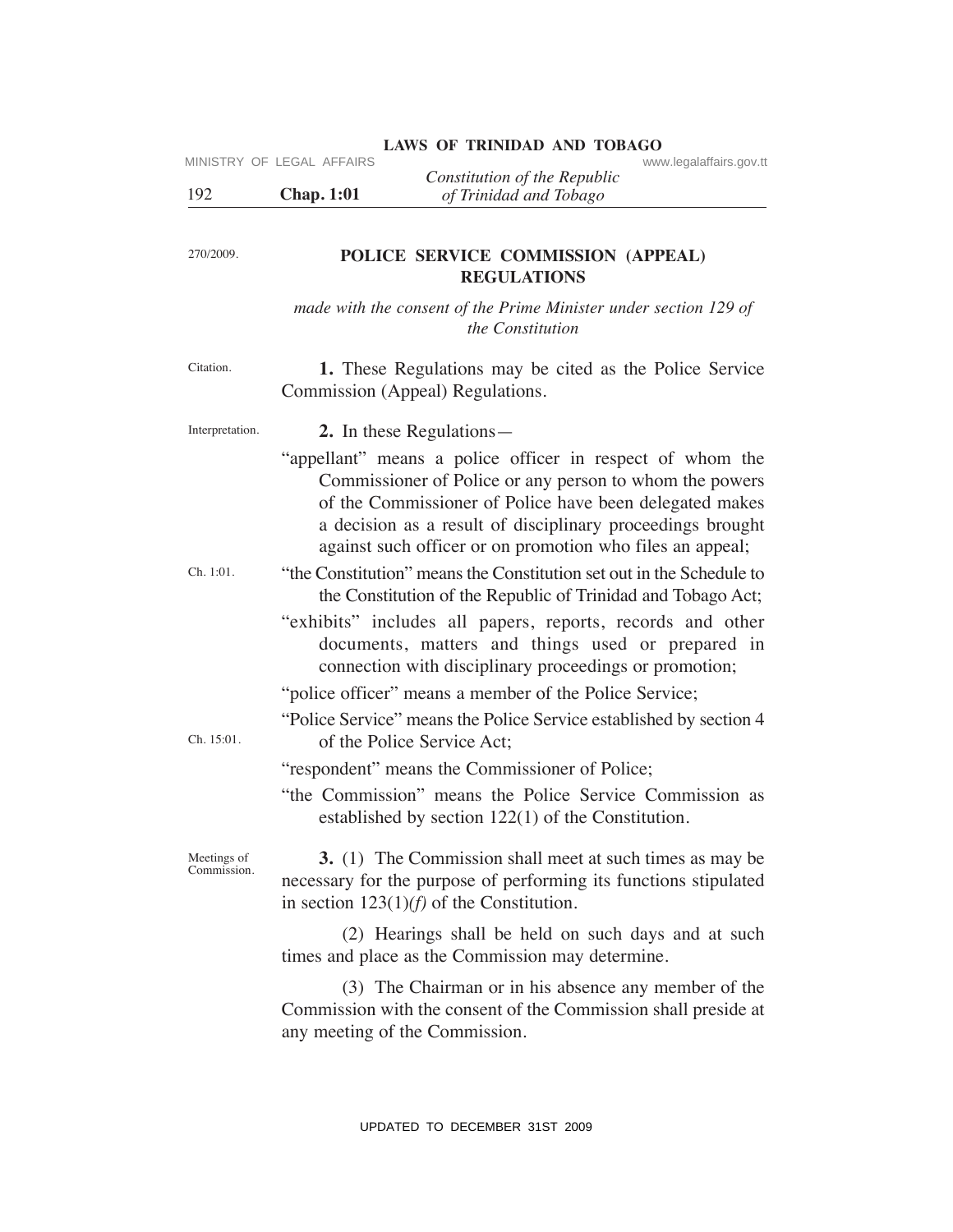| <b>LAWS OF TRINIDAD AND TOBAGO</b>                     |                   |                         |
|--------------------------------------------------------|-------------------|-------------------------|
| MINISTRY OF LEGAL AFFAIRS                              |                   | www.legalaffairs.gov.tt |
| Constitution of the Republic<br>of Trinidad and Tobago | <b>Chap.</b> 1:01 | 193                     |
| <i>Police Service Commission (Appeal) Regulations</i>  |                   | [Subsidiary]            |

**4.** In hearing and determining an appeal the Commission Composition of the Commission shall be comprised of no less than three members.

**5.** (1) Every disciplinary appeal to the Commission shall Procedure for be by way of rehearing and shall be brought by a notice in the  $\frac{1}{\text{append}}$ form set out as Form 1 in the First Schedule.

 (2) Every promotion appeal shall be brought by notice in the form set out as Form 1 in the First Schedule.

- (3) A notice under subregulation (1) or (2) shall—
	- *(a)* set forth the grounds of appeal;
	- *(b)* state whether the appeal is against the whole or part only of the decision of the respondent and where it is against part only, specify which part;
	- *(c)* state the nature of the relief sought; and
	- *(d)* be signed by the appellant or his legal representative.

 (4) Where the grounds of appeal allege misdirection or error in law, particulars of the misdirection or error shall be clearly stated.

 (5) The grounds of appeal upon which the appellant intends to rely at the hearing of the appeal shall be set out concisely and under distinct heads, without any argument or narrative and shall be numbered consecutively.

 (6) No ground which is vague or general in terms or which discloses no reasonable grounds of appeal shall be permitted, save the general ground that the judgment is against the weight of the evidence, and any ground of appeal or any part thereof which is not permitted under this regulation may be struck out by the Commission of its own motion or on application by the respondent. VINESTRY OF LEGAL AFFAIRS:<br>
VINESTRY OF LEGAL AFFAIRS constitution of The Republic<br>
Theore System Commission Argonal Argonstone<br>
4. In hearing and determining an appeal the Commission Sug Commission<br>
4. In hearing and det

 (7) No apellant may, without leave of the Commission, urge or be heard in support of any ground of objection not mentioned in the notice of appeal, but the Commission may in its discretion and upon conditions as it considers just, allow an appellant to amend the grounds of appeal specified in the notice.

Composition of for hearing of appeals.

notice of First Schedule.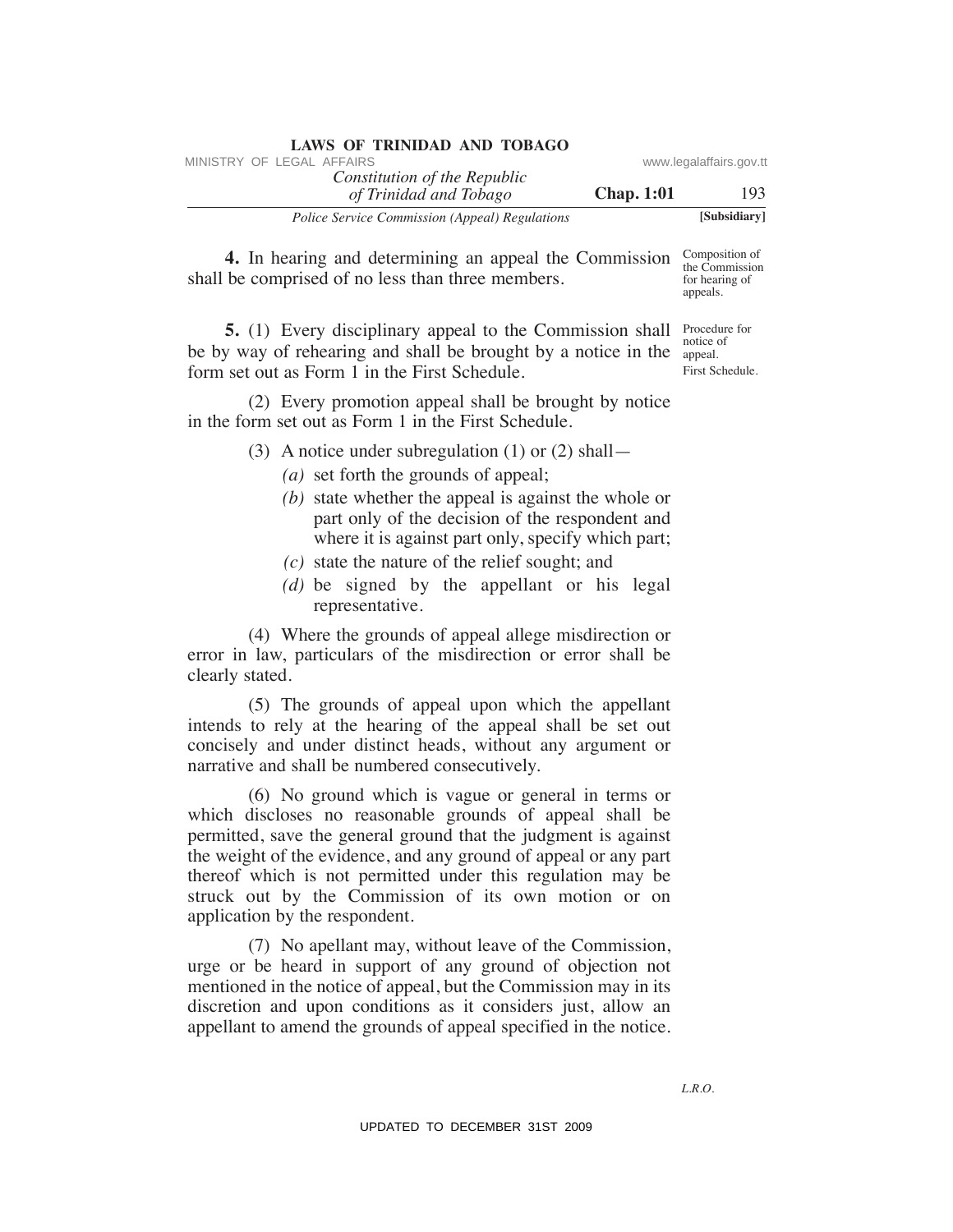| 194                                  | MINISTRY OF LEGAL AFFAIRS<br><b>Chap. 1:01</b>                                                                                                                 | www.legalaffairs.gov.tt<br>Constitution of the Republic<br>of Trinidad and Tobago                                                                                                                                                                                                                                    |
|--------------------------------------|----------------------------------------------------------------------------------------------------------------------------------------------------------------|----------------------------------------------------------------------------------------------------------------------------------------------------------------------------------------------------------------------------------------------------------------------------------------------------------------------|
| [Subsidiary]                         |                                                                                                                                                                | Police Service Commission (Appeal) Regulations                                                                                                                                                                                                                                                                       |
|                                      |                                                                                                                                                                | (8) Notwithstanding the provisions of this regulation,<br>the Commission in deciding the appeal—<br>$(a)$ shall not be confined to the grounds set forth by<br>the appellant;                                                                                                                                        |
|                                      |                                                                                                                                                                | $(b)$ shall not rest its decision on any ground not set<br>forth by the appellant unless the respondent has<br>had sufficient opportunity of contesting the<br>matter on that ground.                                                                                                                                |
| Form 2.<br>First Schedule.           |                                                                                                                                                                | (9) Parties to an appeal shall be given notice of the date<br>fixed for the hearing of an appeal in the form set out as Form 2<br>of the First Schedule not less than seven days before the date<br>fixed for hearing of an appeal.                                                                                  |
| Time for filing<br>appeal.           |                                                                                                                                                                | 6. (1) A notice of appeal shall be filed with the<br>Commission within fourteen days of the date of the receipt by the<br>appellant of the decision of the respondent.                                                                                                                                               |
|                                      |                                                                                                                                                                | (2) The Commission shall keep a record of and assign a<br>number to each notice of appeal which is filed.                                                                                                                                                                                                            |
|                                      | effect of these Regulations.                                                                                                                                   | $(3)$ Notwithstanding subregulation $(1)$ , the Commission<br>may extend the period specified in that subregulation, in<br>particular, in relation to matters decided prior to the coming into                                                                                                                       |
| Form 3.<br>First Schedule.           | application.                                                                                                                                                   | $(4)$ An application under subregulation $(3)$ shall be<br>made in the form set out as Form 3 in the First Schedule and shall<br>be supported by an affidavit as to the facts contained in the                                                                                                                       |
| Service of<br>notice of<br>appeal.   | 7. A true copy of the notice of appeal shall be served upon<br>the respondent by the Commission within seven days after the<br>original notice has been filed. |                                                                                                                                                                                                                                                                                                                      |
| Procedure on<br>notice of<br>appeal. |                                                                                                                                                                | <b>8.</b> (1) Where an appeal against the decision of the<br>respondent in a disciplinary matter has been filed, the respondent<br>shall, within three weeks of the service of notice of appeal or<br>within such extended time as may be granted by the<br>Commission, file with the Commission ten copies (or such |
|                                      |                                                                                                                                                                | UPDATED TO DECEMBER 31ST 2009                                                                                                                                                                                                                                                                                        |

# **LAWS OF TRINIDAD AND TOBAGO**<br>www.legalaffairs.gov.tt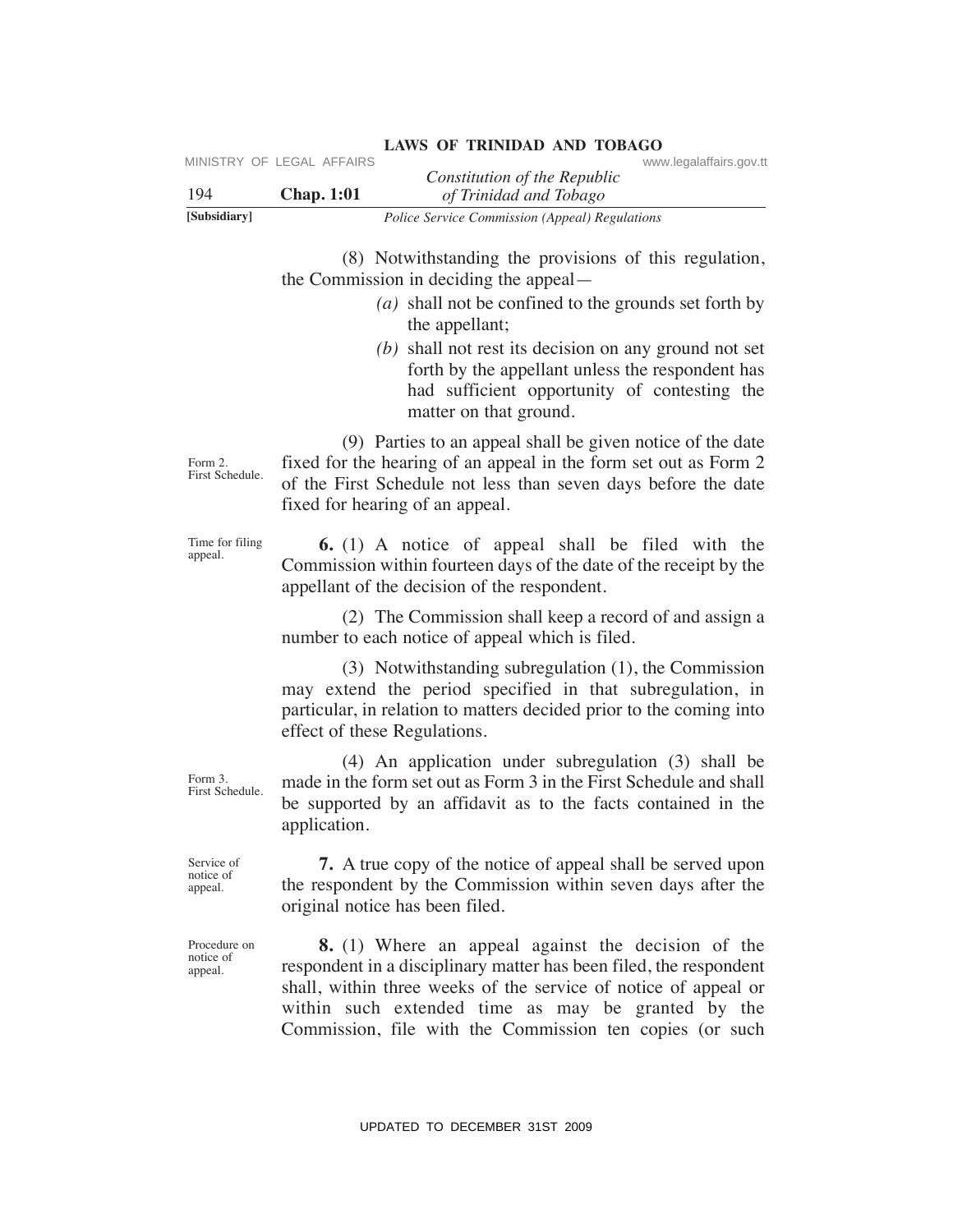| <b>LAWS OF TRINIDAD AND TOBAGO</b>                    |                   |                         |
|-------------------------------------------------------|-------------------|-------------------------|
| MINISTRY OF LEGAL AFFAIRS                             |                   | www.legalaffairs.gov.tt |
| Constitution of the Republic                          |                   |                         |
| of Trinidad and Tobago                                | <b>Chap.</b> 1:01 | 195                     |
| <i>Police Service Commission (Appeal) Regulations</i> |                   | [Subsidiary]            |

greater number as the Commission may require) of the record of

the disciplinary proceedings upon which the decision of the respondent was based.

 (2) After receiving the notice of appeal in a promotion matter the respondent shall within three weeks of the service of notice of appeal or within such extended time as may be granted by the Commission forward to the Commission ten copies of all documents relevant to the decision appealed. WHETEV OF LEGAL AFFAIRS of the Repubblic of the Repubblic of the Repubblic of Thinklogor<br>
The record of Thinklogor<br>
The receiving the procedure of the Schematical and Thinklogor<br>
greater number as the Commission may requi

 (3) When the provisions of subregulations (1) and (2) have been complied with, the Commission shall—

- record in the form set out as Form 4 in the First  $\frac{F_{\text{form}}}{F_{\text{cm}}}$  *(a)* give to the appellant notice of the filing of the Schedule together with a copy of that record; and
- *(b)* keep for the use of the Commission six copies (or such greater number as may be required) of the record and of any notice or other document received by it after the record has been filed.

# **9.** An appellant who desires to withdraw his appeal shall—

- *(a)* file with the Commission a notice in the form set out as Form 5 in the First Schedule; and
	- *(b)* serve on the respondent a copy of the notice of withdrawal.

**10.** (1) A police officer is entitled on an appeal to be Entitlement to represented—

- *(a)* by an Attorney-at-law or an officer of the Police Service selected by him; or
- *(b)* by a member of his staff association.

 (2) On an appeal the respondent may appear in person or may be represented by a legal or other representative.

**11.** On an appeal the Commission may at any time require Production of the production of any exhibit which in its opinion is relevant to Commission the proceedings before it.

exhibits may require.

*L.R.O.* 

First Schedule.

Procedure on withdrawal of appeal.

Form5. First Schedule.

representation by Attorney-atlaw.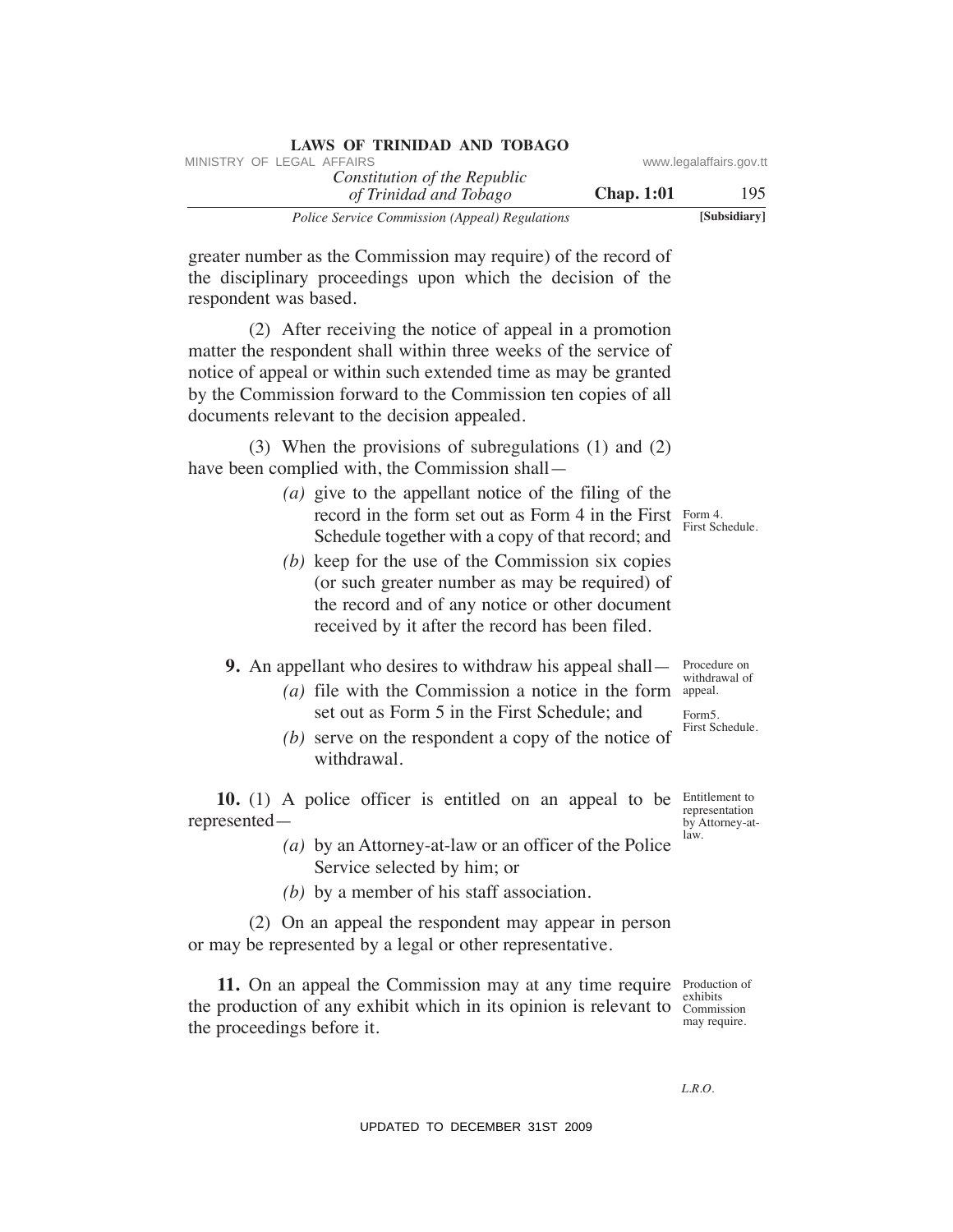| 196                                                | MINISTRY OF LEGAL AFFAIRS<br><b>Chap. 1:01</b> | www.legalaffairs.gov.tt<br>Constitution of the Republic<br>of Trinidad and Tobago                                                                                                                                                                                                                             |
|----------------------------------------------------|------------------------------------------------|---------------------------------------------------------------------------------------------------------------------------------------------------------------------------------------------------------------------------------------------------------------------------------------------------------------|
| [Subsidiary]                                       |                                                | Police Service Commission (Appeal) Regulations                                                                                                                                                                                                                                                                |
| Power of<br>Commission to<br>dismiss appeals.      |                                                | <b>12.</b> (1) Where after filing a notice of appeal, an appellant—<br>$(a)$ fails to comply further with any other<br>requirement of these Regulations; or<br>$(b)$ fails to appear on the date of the hearing, the<br>Commission may dismiss the appeal.                                                    |
| Form 6.<br>First Schedule.                         | contained therein.                             | (2) An appellant whose appeal has been dismissed<br>under subregulation (1) may apply for the restoration of his<br>appeal in the form set out as Form 6 in the First Schedule,<br>supporting such application by an affidavit as to the facts                                                                |
|                                                    |                                                | (3) Where an application is made pursuant to<br>subregulation (2), the Commission may, if it is satisfied that the<br>justice of the case so demands, order that the appeal should be<br>restored on such terms as it thinks fit.                                                                             |
|                                                    | dismissal of the appeal.                       | (4) No application may be made under this regulation<br>after the expiration of twenty-one days from the date of the                                                                                                                                                                                          |
| Non-<br>appearance of<br>respondent at<br>hearing. | the matter <i>ex parte</i> .                   | 13. (1) Where the respondent fails to appear on the date of<br>the hearing of an appeal, the Commission may proceed to hear                                                                                                                                                                                   |
| Form 7.<br>First Schedule.                         | to set aside the decision.                     | (2) The respondent may, where an appeal is heard <i>ex parte</i> ,<br>apply by notice in the form set out as Form 7 in the First Schedule                                                                                                                                                                     |
|                                                    |                                                | (3) The Commission may, where an application is made<br>pursuant to subregulation $(2)$ , and if it is satisfied that the justice<br>of the case so demands, order a rehearing of the appeal.                                                                                                                 |
|                                                    |                                                | (4) No application may be made under this regulation<br>after the expiration of twenty-one days from the date when the<br>appeal was heard ex parte.                                                                                                                                                          |
| Powers of<br>Commission.                           | continue                                       | <b>14.</b> (1) Where in any proceedings before the Commission a<br>vacancy occurs in the membership in relation to such<br>proceedings by reason of the inability from any cause of any<br>member to continue to function, the remaining members shall<br>and determine<br>those<br>proceedings<br>to<br>hear |
|                                                    |                                                | UPDATED TO DECEMBER 31ST 2009                                                                                                                                                                                                                                                                                 |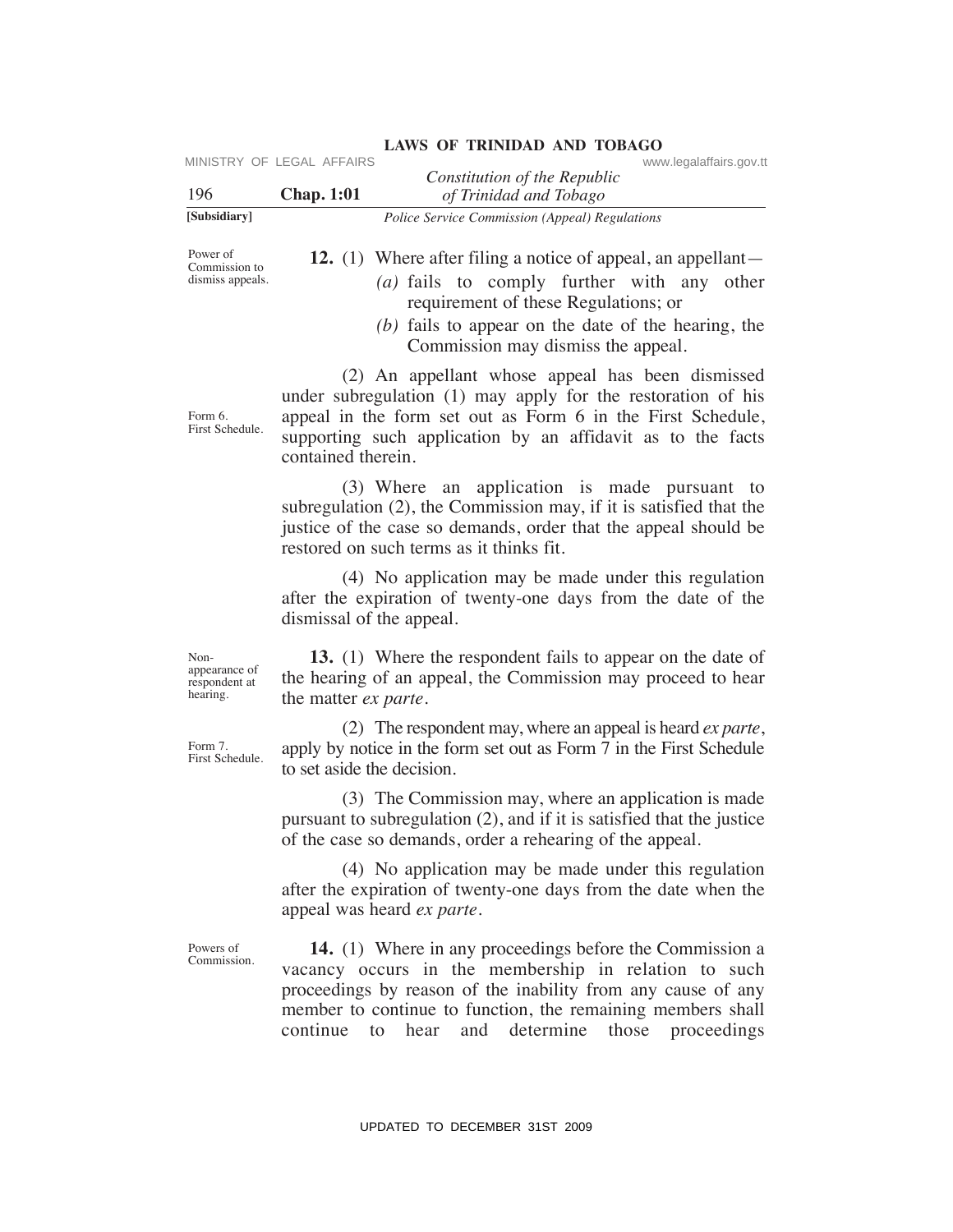| <b>LAWS OF TRINIDAD AND TOBAGO</b>                    |                   |                         |
|-------------------------------------------------------|-------------------|-------------------------|
| MINISTRY OF LEGAL AFFAIRS                             |                   | www.legalaffairs.gov.tt |
| Constitution of the Republic                          |                   |                         |
| of Trinidad and Tobago                                | <b>Chap.</b> 1:01 | 197                     |
| <i>Police Service Commission (Appeal) Regulations</i> |                   | [Subsidiary]            |

notwithstanding such vacancy and no act, proceedings or determination of the Commission shall be called in question or invalidated by reason of such.

**15.** The Commission may require evidence or argument to Presentation of evidence. be presented in writing and may decide the matters upon which it will hear oral evidence or argument.

**16.** In the hearing and determination of any matter before it, Commission not bound by the Commission may act without regard to technicalities and rules of stipulated in the Evidence Act, but the Commission may inform Ch. 7:02. legal form and shall not be bound to follow the rules of evidence itself on any matter in such manner as it thinks just and may take into account opinion, evidence and such facts as it considers relevant and material, but in any such case the parties to the proceedings shall be given the opportunity, if they so desire, of adducing evidence in regard thereto. WHETEN' OF LEGAL AFFAIRS of the Republic www.legalaffairs.gov.ttp://www.legalaffairs.gov.ttp://www.legalaffairs.gov.ttps://www.legalaffairs.gov.ttps://www.legalaffairs.gov.ttps://www.legalaffairs.gov.ttps://www.legalaffai

**17.** The Commission may generally give such directions and Functions of do such things as are necessary or expedient for the expeditious and just hearing and determination of the appeal before it.

**18.** (1) Upon the conclusion of the hearing of an appeal in a  $\frac{P_{\text{owers of}}}{\text{Commission on}}$ disciplinary matter the Commission may dismiss, affirm or appeal. modify the decision appealed against.

 (2) Upon the conclusion of the hearing of an appeal in a promotion matter, the Commission may dismiss the appeal or set aside the decision taken and refer the matter back to the respondent for further consideration.

**19.** Every person whether or not a party to an appeal before Copies of the Commission shall upon payment of the prescribed fee be documents. entitled to a copy of any judgment order or other document in accordance with the Second Schedule.

evidence.

Commission.

Powers of

appeal

Second Schedule.

*L.R.O.*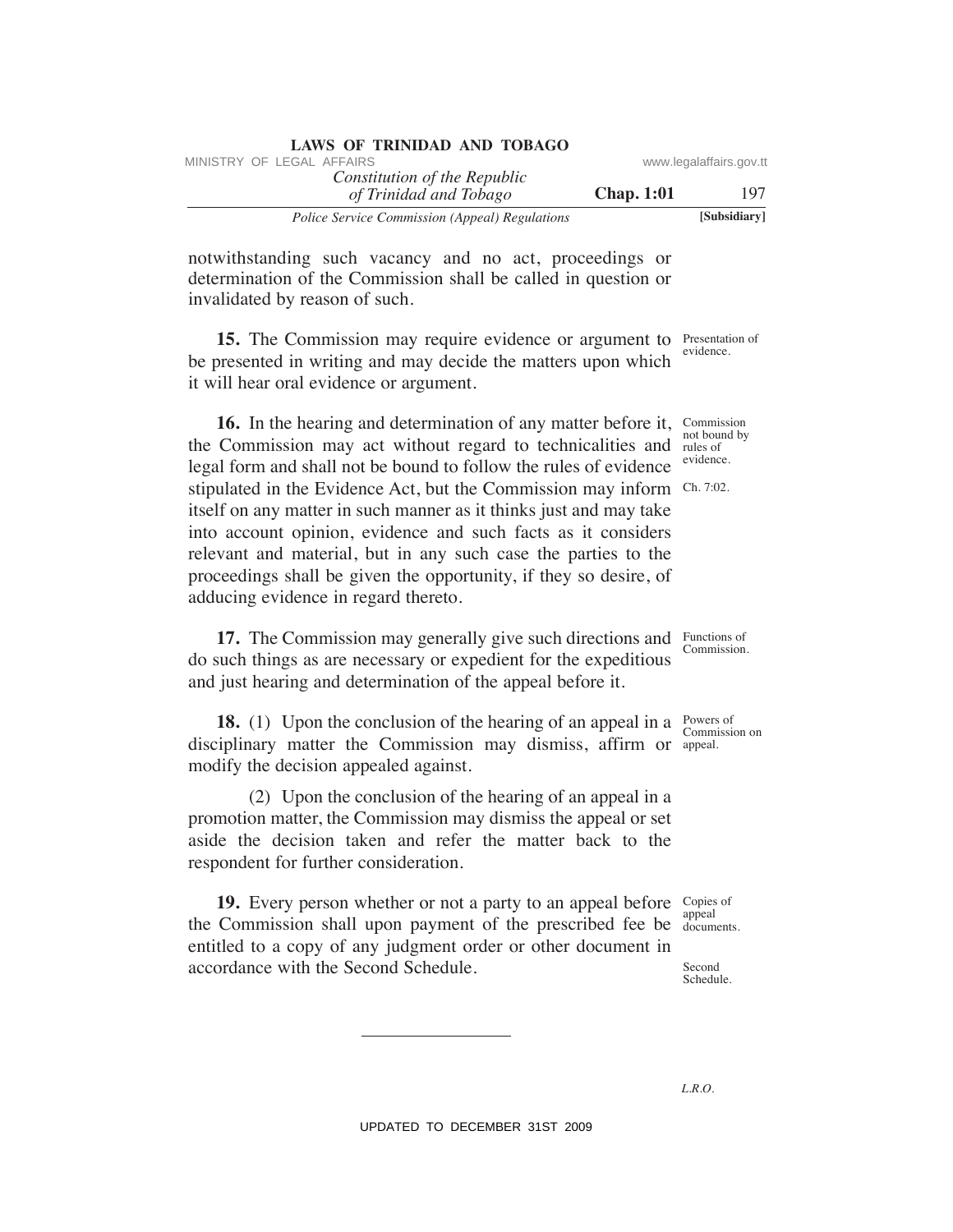MINISTRY OF LEGAL AFFAIRS

198 **Chap. 1:01** 

[Subsidiary]

of Trinidad and Tobago Police Service Commission (Appeal) Regulations

Constitution of the Republic

Regulations 1 and  $2$ .

# **FIRST SCHEDULE**

## FORM 1

# BEFORE THE POLICE SERVICE COMMISSION

# **NOTICE OF APPEAL**

**Between** 

And

TAKE NOTICE that the Appellant being dissatisfied with the decision or part thereof of the stated in paragraph 2 hereby appeals against such decision or part thereof to the Police Service Commission on the grounds set forth in paragraph 3 and will at the hearing of the appeal seek the relief set out in paragraph 4.

(Insert here the decision or the part thereof against which the notice of appeal is filed)

3. State grounds of appeal and particulars of the misdirection or error in law on which the decision was based:

| $(c) \hspace{0.2cm} \ldots \hspace{0.2cm} \ldots \hspace{0.2cm} \ldots \hspace{0.2cm} \ldots \hspace{0.2cm} \ldots \hspace{0.2cm} \ldots \hspace{0.2cm} \ldots \hspace{0.2cm} \ldots \hspace{0.2cm} \ldots \hspace{0.2cm} \ldots \hspace{0.2cm} \ldots \hspace{0.2cm} \ldots \hspace{0.2cm} \ldots \hspace{0.2cm} \ldots \hspace{0.2cm} \ldots \hspace{0.2cm} \ldots \hspace{0.2cm} \ldots \hspace{0.2cm} \ldots \hs$ |
|-----------------------------------------------------------------------------------------------------------------------------------------------------------------------------------------------------------------------------------------------------------------------------------------------------------------------------------------------------------------------------------------------------------------------|
|                                                                                                                                                                                                                                                                                                                                                                                                                       |
|                                                                                                                                                                                                                                                                                                                                                                                                                       |
|                                                                                                                                                                                                                                                                                                                                                                                                                       |
|                                                                                                                                                                                                                                                                                                                                                                                                                       |
| ( <i>Incort have the valiet cought from the Police Campion Commission</i> )                                                                                                                                                                                                                                                                                                                                           |

(Insert here the relief sought from the Police Service Commission)

Appellant or his Legal Representative

UPDATED TO DECEMBER 31ST 2009

www.legalaffairs.gov.tt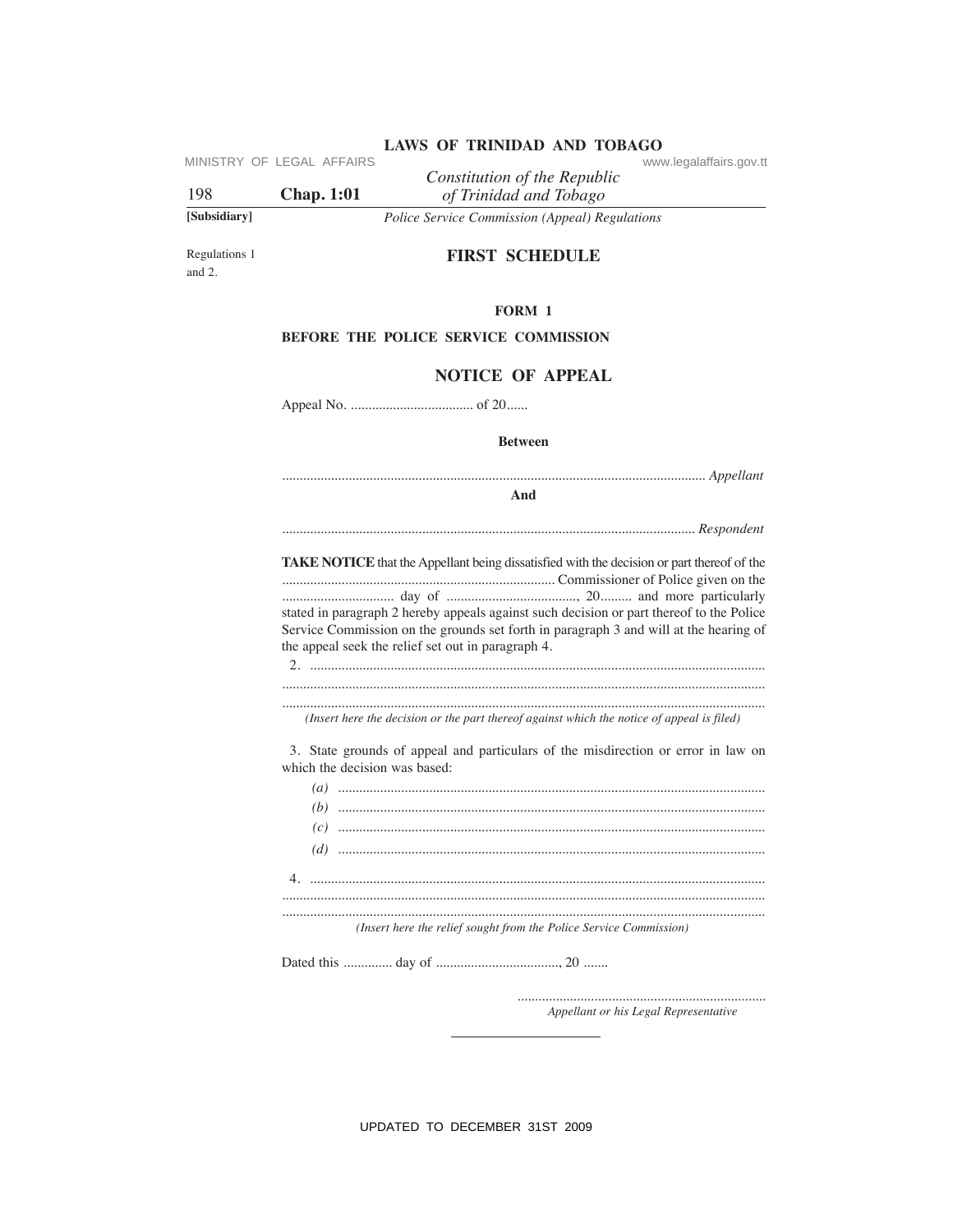| MINISTRY OF LEGAL AFFAIRS                                                       | www.legalaffairs.gov.tt |                  |
|---------------------------------------------------------------------------------|-------------------------|------------------|
| Constitution of the Republic<br>of Trinidad and Tobago                          | <b>Chap. 1:01</b>       | 199              |
| Police Service Commission (Appeal) Regulations                                  |                         | [Subsidiary]     |
| FORM 2                                                                          |                         | Regulation 5(9). |
| BEFORE THE POLICE SERVICE COMMISSION                                            |                         |                  |
| <b>NOTICE OF HEARING OF APPEAL</b>                                              |                         |                  |
|                                                                                 |                         |                  |
| <b>Between</b>                                                                  |                         |                  |
| And                                                                             |                         |                  |
|                                                                                 |                         |                  |
| TAKE NOTICE that the above-mentioned Appeal will come on for hearing before the |                         |                  |
|                                                                                 |                         |                  |
|                                                                                 |                         |                  |
|                                                                                 |                         |                  |
| (Address)                                                                       |                         |                  |
|                                                                                 |                         |                  |
| Police Service Commission                                                       |                         |                  |
|                                                                                 |                         |                  |
|                                                                                 |                         |                  |
|                                                                                 |                         |                  |
|                                                                                 |                         |                  |
|                                                                                 |                         |                  |

ov.tt

 $L.R.O.$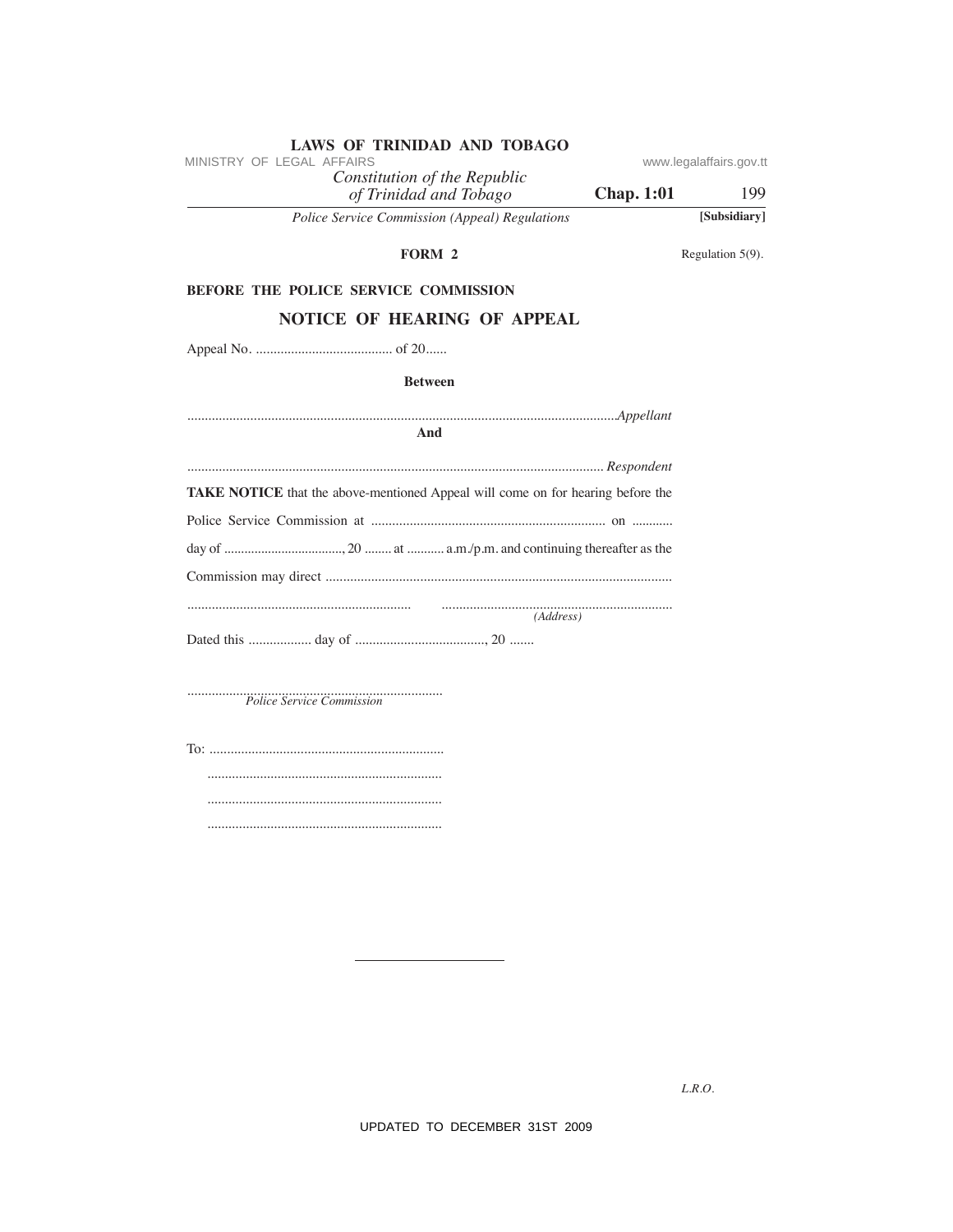|              | MINISTRY OF LEGAL AFFAIRS | LAWS OF IKINIDAD AND TODAGO<br>www.legalaffairs.gov.tt |  |
|--------------|---------------------------|--------------------------------------------------------|--|
| 200          | <b>Chap.</b> 1:01         | Constitution of the Republic<br>of Trinidad and Tobago |  |
| [Subsidiary] |                           | Police Service Commission (Appeal) Regulations         |  |

Regulation  $6(4)$ .

FORM 3

# BEFORE THE POLICE SERVICE COMMISSION

# APPLICATION FOR EXTENSION OF TIME TO **FILE APPEAL**

And

The Respondent (Commissioner of Police)

In the Matter of an Application for an Extension of Time to File an Appeal

| to file the appeal within the period specified by the Police Service Commission Appeal |
|----------------------------------------------------------------------------------------|
|                                                                                        |
| (State reason why appeal was not filed within the specified period)                    |
|                                                                                        |

Applicant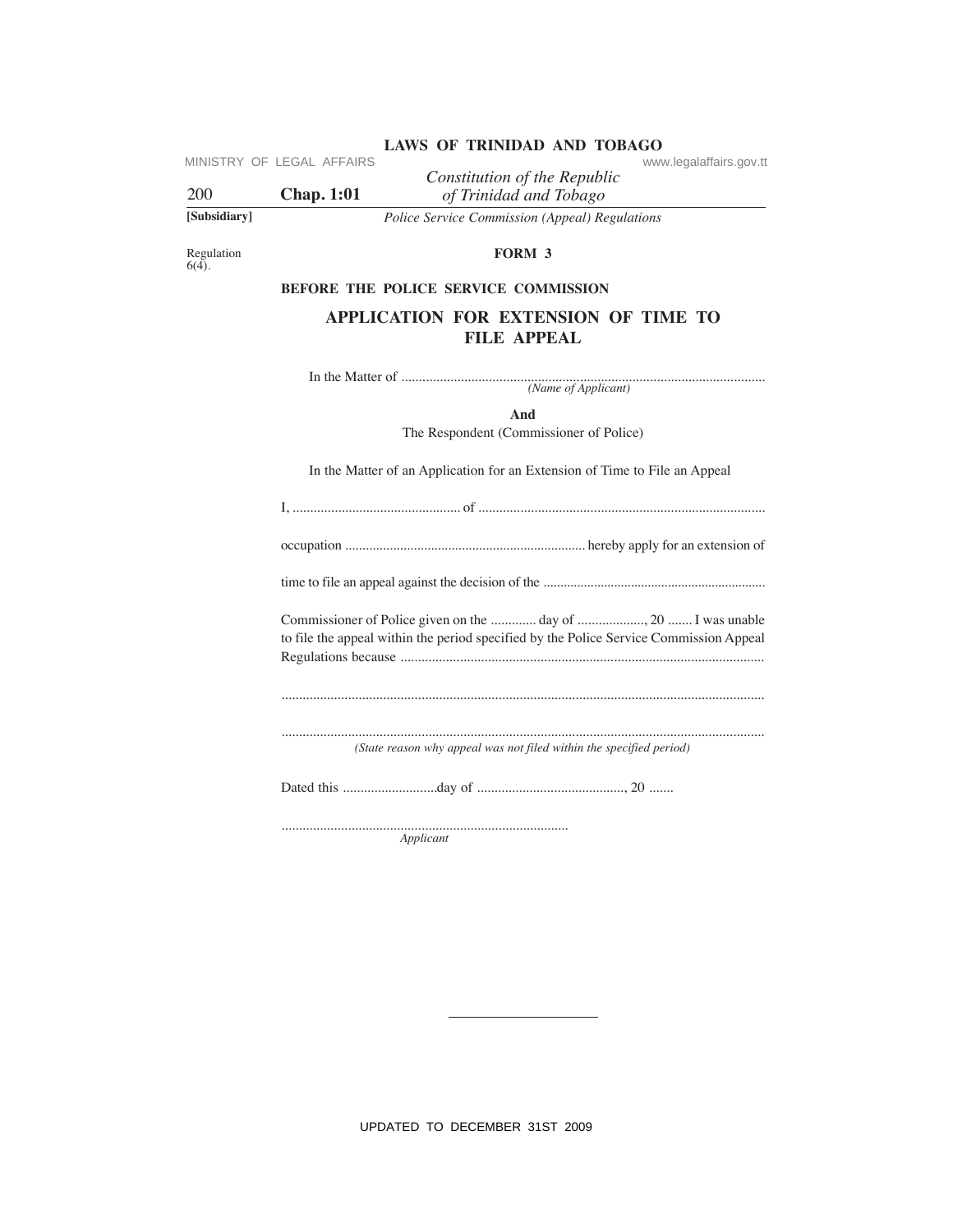| FORM 4                                                                                                                                                                                             | Regulation          |
|----------------------------------------------------------------------------------------------------------------------------------------------------------------------------------------------------|---------------------|
| BEFORE THE POLICE SERVICE COMMISSION                                                                                                                                                               | $8(3)(a)$ .         |
|                                                                                                                                                                                                    |                     |
| <b>NOTICE THAT RECORD HAS BEEN FILED</b>                                                                                                                                                           |                     |
|                                                                                                                                                                                                    |                     |
| <b>Between</b>                                                                                                                                                                                     |                     |
|                                                                                                                                                                                                    |                     |
| And                                                                                                                                                                                                |                     |
| Commissioner of Police<br>Respondent                                                                                                                                                               |                     |
| <b>TAKE NOTICE</b> that the Respondent has filed the record of the Proceedings (a copy<br>of which is enclosed) pursuant to Regulation 8 of the Police Service Commission<br>(Appeal) Regulations. |                     |
|                                                                                                                                                                                                    |                     |
|                                                                                                                                                                                                    |                     |
| Police Service Commission                                                                                                                                                                          |                     |
| To the Appellant                                                                                                                                                                                   |                     |
|                                                                                                                                                                                                    |                     |
|                                                                                                                                                                                                    |                     |
|                                                                                                                                                                                                    |                     |
| <b>FORM 5</b>                                                                                                                                                                                      |                     |
|                                                                                                                                                                                                    | Regulation $9(a)$ . |
| <b>BEFORE THE POLICE SERVICE COMMISSION</b>                                                                                                                                                        |                     |
| NOTICE OF WITHDRAWAL OF APPEAL                                                                                                                                                                     |                     |
|                                                                                                                                                                                                    |                     |
| <b>Between</b>                                                                                                                                                                                     |                     |
|                                                                                                                                                                                                    |                     |
| And                                                                                                                                                                                                |                     |
| Commissioner of Police<br>Respondent                                                                                                                                                               |                     |
| TAKE NOTICE that the Appellant hereby withdraws his appeal against the Respondent<br>in the above-named appeal.                                                                                    |                     |
|                                                                                                                                                                                                    |                     |
|                                                                                                                                                                                                    |                     |

 $L.R.O.$ 

UPDATED TO DECEMBER 31ST 2009

www.legalaffairs.gov.tt

**Chap. 1:01** 201

**Police Service Commission (Appeal) Regulations** 

LAWS OF TRINIDAD AND TOBAGO

Constitution of the Republic<br>of Trinidad and Tobago

MINISTRY OF LEGAL AFFAIRS

 $\ddot{\phantom{0}}$ 

Appellant

[Subsidiary]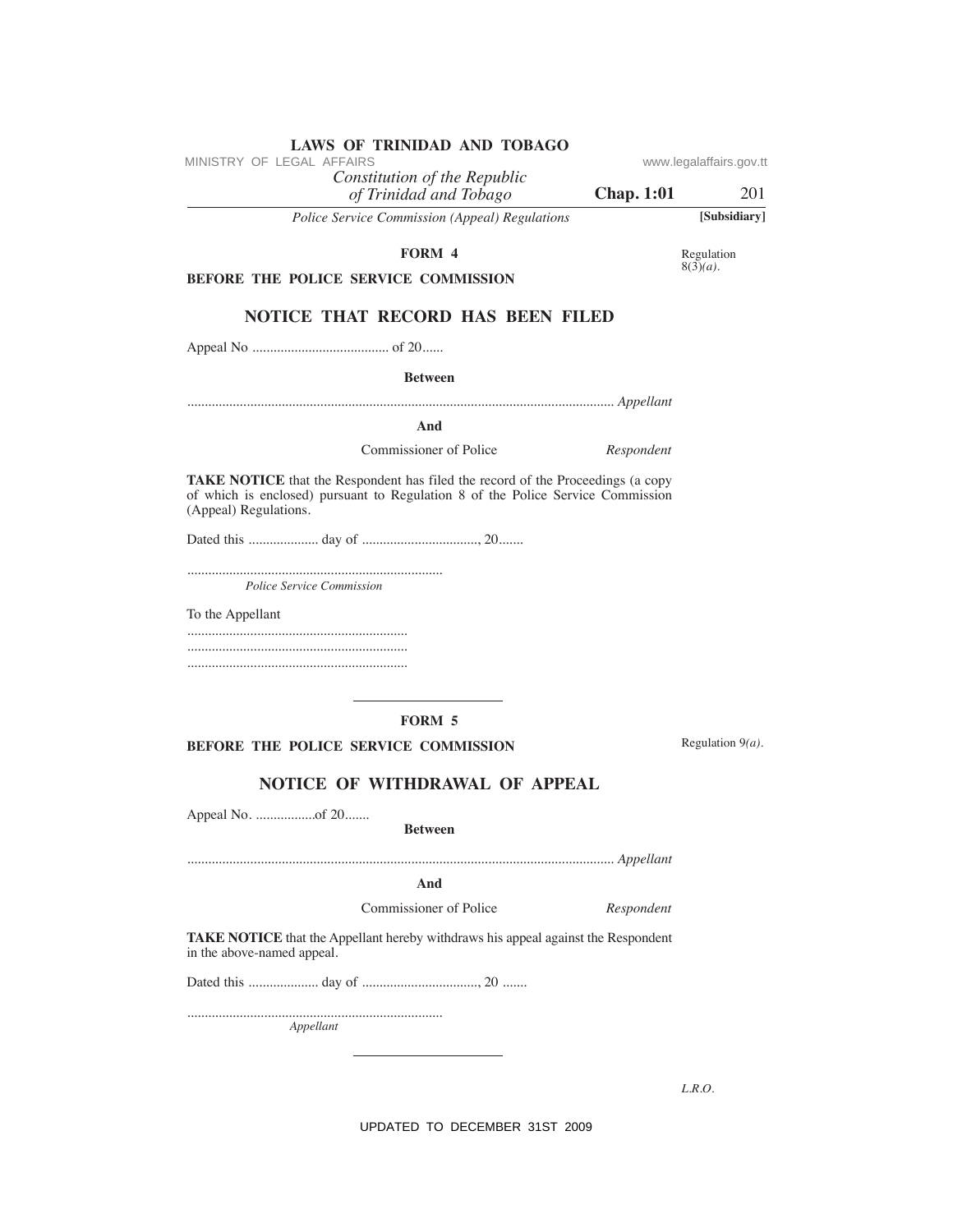|  | LAWS OF TRINIDAD AND TOBAGO |                         |
|--|-----------------------------|-------------------------|
|  |                             | www.legalaffairs.gov.tt |

MINISTRY OF LEGAL AFFAIRS

202 **Chap. 1:01** 

Constitution of the Republic of Trinidad and Tobago Police Service Commission (Appeal) Regulations

[Subsidiary]

Regulation<br>12(2).

# FORM 6

BEFORE THE POLICE SERVICE COMMISSION

# NOTICE OF APPLICATION FOR RESTORATION OF APPEAL

**Between** 

And

Commissioner of Police

Respondent

apply for the restoration of the said appeal on the grounds that—

| (State grounds on which application is based) |
|-----------------------------------------------|

 ${\bf Application} (A pplicant)$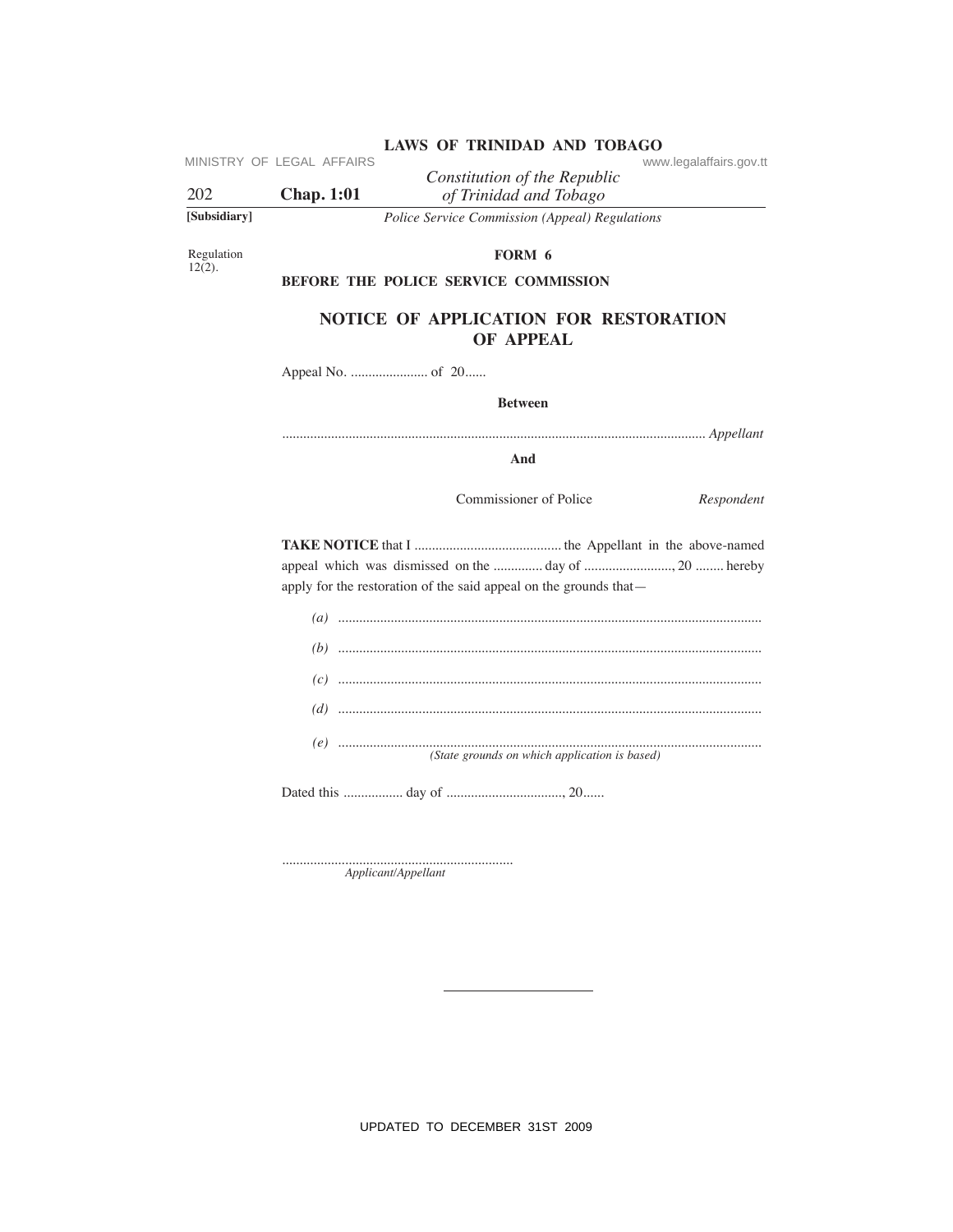| LAWS OF INIMIDAD AND TODAGO<br>MINISTRY OF LEGAL AFFAIRS                      |                   | www.legalaffairs.gov.tt |
|-------------------------------------------------------------------------------|-------------------|-------------------------|
| Constitution of the Republic<br>of Trinidad and Tobago                        | <b>Chap. 1:01</b> | 203                     |
| Police Service Commission (Appeal) Regulations                                |                   | [Subsidiary]            |
| FORM 7                                                                        |                   | Regulation<br>$13(2)$ . |
| BEFORE THE POLICE SERVICE COMMISSION                                          |                   |                         |
| NOTICE OF APPLICATION FOR SETTING ASIDE<br>DECISION IN APPEAL TAKEN EX PARTE  |                   |                         |
|                                                                               |                   |                         |
| <b>Between</b>                                                                |                   |                         |
|                                                                               |                   |                         |
| And                                                                           |                   |                         |
| Commissioner of Police                                                        | Respondent        |                         |
| TAKE NOTICE that the Commissioner of Police the Respondent in the above-named |                   |                         |
|                                                                               |                   |                         |
| 20 hereby applies for a setting aside of that decision on the grounds that-   |                   |                         |
|                                                                               |                   |                         |
|                                                                               |                   |                         |
|                                                                               |                   |                         |
|                                                                               |                   |                         |
| (State grounds on which application is based)                                 |                   |                         |
|                                                                               |                   |                         |
|                                                                               |                   |                         |

 ${\begin{minipage}{0.9\linewidth} Aplicant/Respondent} \end{minipage}$ 

 $L.R.O.$